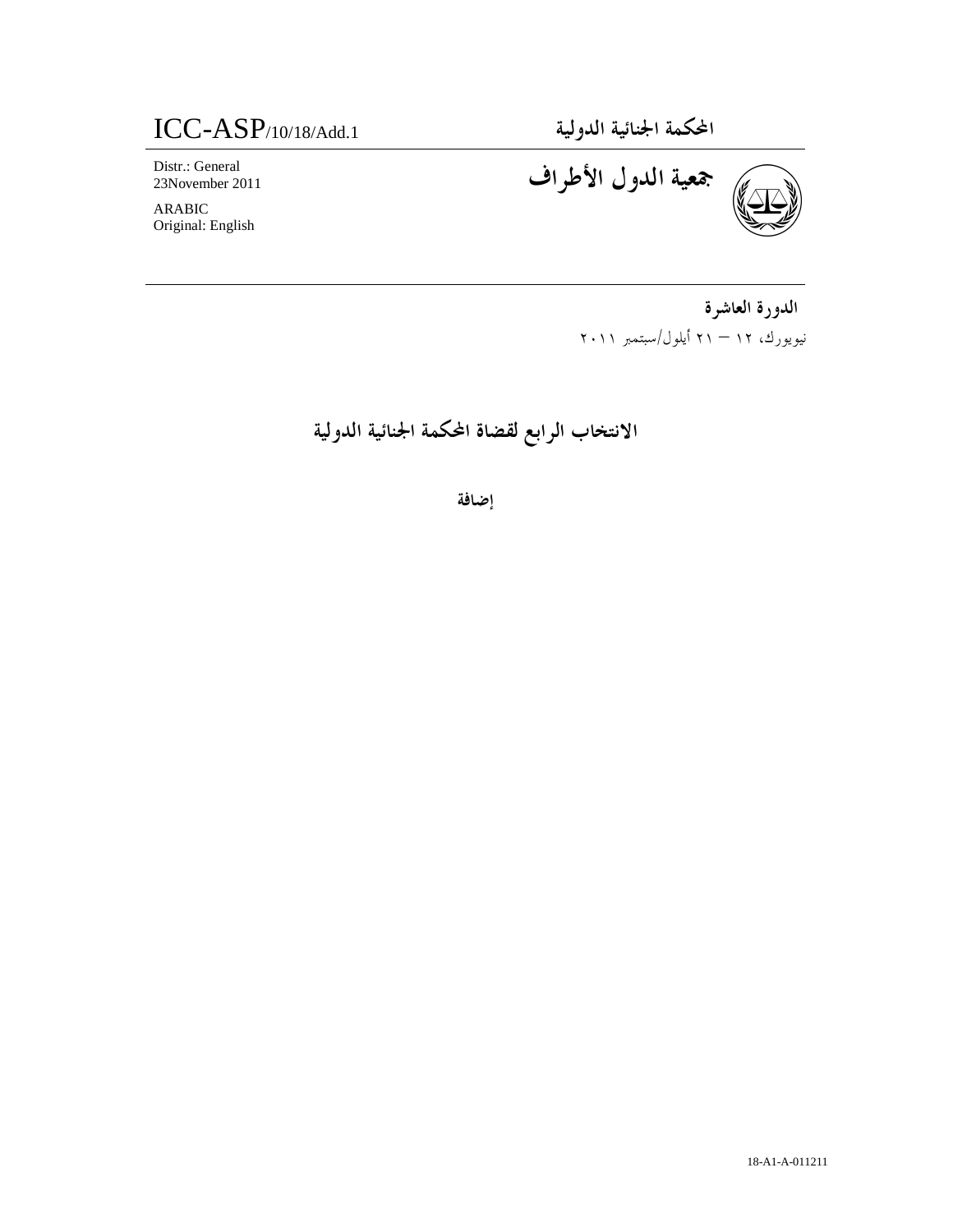# المرفق

قائمة مرتبة أبجديا للمرشحين (مع بيانات بالمؤهلات )

المحتويات

| الصفحة                          | ألاسم والجنسية                                          |                         |
|---------------------------------|---------------------------------------------------------|-------------------------|
| $\mathbf{r}$                    | روزولو حون بنكول طومسون(سيراليون)                       | ۰١                      |
| ١.                              |                                                         | ۲.                      |
| ۱۹                              |                                                         | ۳.                      |
| ۲٤                              | موديست مارتينو بريا(جمهورية أفريقيا الوسطى)             | . $\epsilon$            |
| ۲٧                              | كارمونا، أنتوني توماس أكويناس (جمهورية ترينيداد توباغو) | $\cdot$                 |
| ٣٨                              |                                                         | ٦.                      |
| ه ٤                             |                                                         | $\cdot$ $\vee$          |
| $\circ \vee$                    |                                                         | $\cdot^{\wedge}$        |
| ۶ ۲                             |                                                         | . $9$                   |
| ٧.                              |                                                         | $\ddotsc$               |
| ٨٤                              |                                                         | $\cdot \wedge$          |
| ۹ ٤                             | أولغا فينيسيا كاربوشيا هيريرا(جمهورية دومينيكية)        | .17                     |
| $\mathcal{L} \cdot \mathcal{L}$ |                                                         | $\cdot \setminus \tau$  |
| $\langle \rangle$ .             |                                                         | $. \setminus 5$         |
| ١١٧                             | أنطوان كيسيا – مبي ميندوا (جمهورية الكونغو الديمقراطية) | $\cdot \setminus \circ$ |
| ۱۲۸                             |                                                         | $. \vee$                |
| $\gamma \tau$                   |                                                         | $\cdot \vee$            |
| ۱۳۰                             |                                                         | $\cdot \wedge$          |
| $\lambda$                       | أوربينا أورتيغا، خورخي أنطونيو (كوستاريكا)              | $. \setminus 9$         |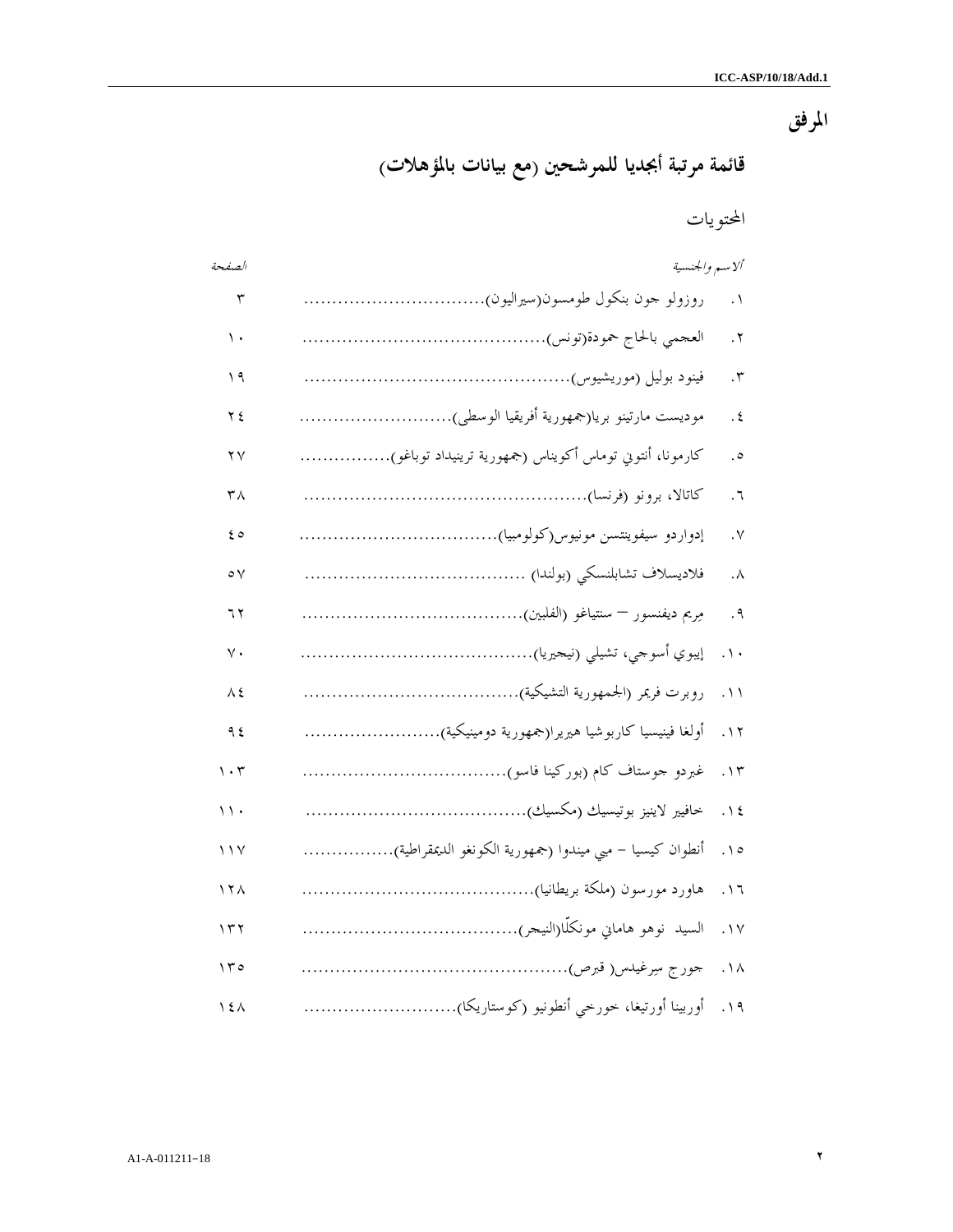# ١. روزولو جون بنكول طومسون(سيراليون)

(الأصل: بالإنكليزية)

#### مذكرة شفوية

تقدم البعثة الدائمة لجمهورية سيراليون لدى الأمم المتحدة تحيتها إلى أمانة جمعية الدول الأطراف في نظام روما الأساسي للمحكمة الجنائية الدولية وتتشرف بأن تعلن أن حكومة سيراليون قررت ترشيح القاضي روزولو جون بنكول طومسون قاضياً للمحكمة الجنائية الدولية في الانتخابات التي ستجرى خلال الدورة العاشرة لجمعية الدول الأطراف في مقر الأمم المتحدة بنيويورك في الفترة من ١٢ إلى ٢١ كانون الأول/ ديسمبر ٢٠١١ في نيويورك. وتم ترشيح القاضي بنكول طومسون وفقاً للفقرة ٤ (أ) `١ ٗ و`٢ ٗ من المادة ٣٦ من نظام روما الأساسي.

وبالرغم من أن القاضي بنكول طومسون يستطيع أن يعمل في أي فئة من الفئات الواردة في الفقرة ٥ من المادة ٣٦ من قانون روما الأساسي فإن حكومة سيراليون رشحته لمنصب قاضٍ في المحكمة الجنائية الدولية لإدراجه في القائمة ألف لأغراض الفقرة ٥ من المادة .٣٦ وقد شغل القاضي بنكول طومسون وظائف قضائية عليا في وطنه، سيراليون، ويعد واحداً من المرشحين من المنطقة الأفريقية .

ويرد مرفقاً بمذه الوثيقة بيان بمؤهلات وخبرة القاضي بنكول طومسون. كما يرد بيان وفقاً للفقرة (٤) (أ) من المادة ٣٦ من نظام روما الأساسي والفقرة ٦ من القرار ICC-ASP/3/Res. 6.

\* \* \*

#### بيان المؤهلات

هذا البيان مقدم وفقا للفقرة ٤( ) أ) ( من المادة ٣٦ من نظام روما الأساسي للمحكمة الجنائية الدولية والفقرة ٦ من القرار *6 .Res/3/ASP-ICC* .

والقاضي روزولو جون بنكول طومسون هو مرشح سيراليون لينتخب قاضياً بالمحكمة الجنائية الدولية. وكان هدفه دائماً طوال حياته الوظيفية وعمله في مجال القانون، لاقتناعه تماماً بضرورة وجود مجتمع مدني منظم لتحقيق ما يصبو إليه الإنسان، هو الإسهام في توعية العالم بأن حضارتنا الحديثة، بكل جوانبها التعليمية والعلمية والتكنولوجية المتقدمة، لا يمكن أن تدوم بدون سيادة القانون وإقامة العدل بطريقة منصفة ومحايدة، على المستويين الوطني والدولي .

وعمل القاضي بنكول طومسون في الأوساط الأكاديمية. وفي هذا الصدد، ساهم في دراسة وتقييم ما ترتبه التعقيدات والعقبات والاختلافات في التراث الفكري والثقافي والاجتماعي للجنس البشري من آثار على تطوير وتطبيق سيادة القانون. كما ساهم مساهمة هائلة، كقاضٍ في الدائرة الابتدائية الأولى للمحكمة الخاصة لسيراليون، في السوابق القضائية لهذه المحكمة وبالتالي في القانون الدولي الإنساني وقانون حقوق الإنسان .

وتتوفر في القاضي بنكول طومسون، بصفته قاضياً في المحكمة العليا لسيراليون وأستاذاً للقانون في كل من سيراليون والولايات المتحدة الأمريكية، كفاءة ثابتة في مجال القانون الجنائي والإجراءات الجنائية. كما تتوفر فيه كفاءة ثابتة في القانون الدولي، بصفته قاض في المحكمة الخاصة لسيراليون .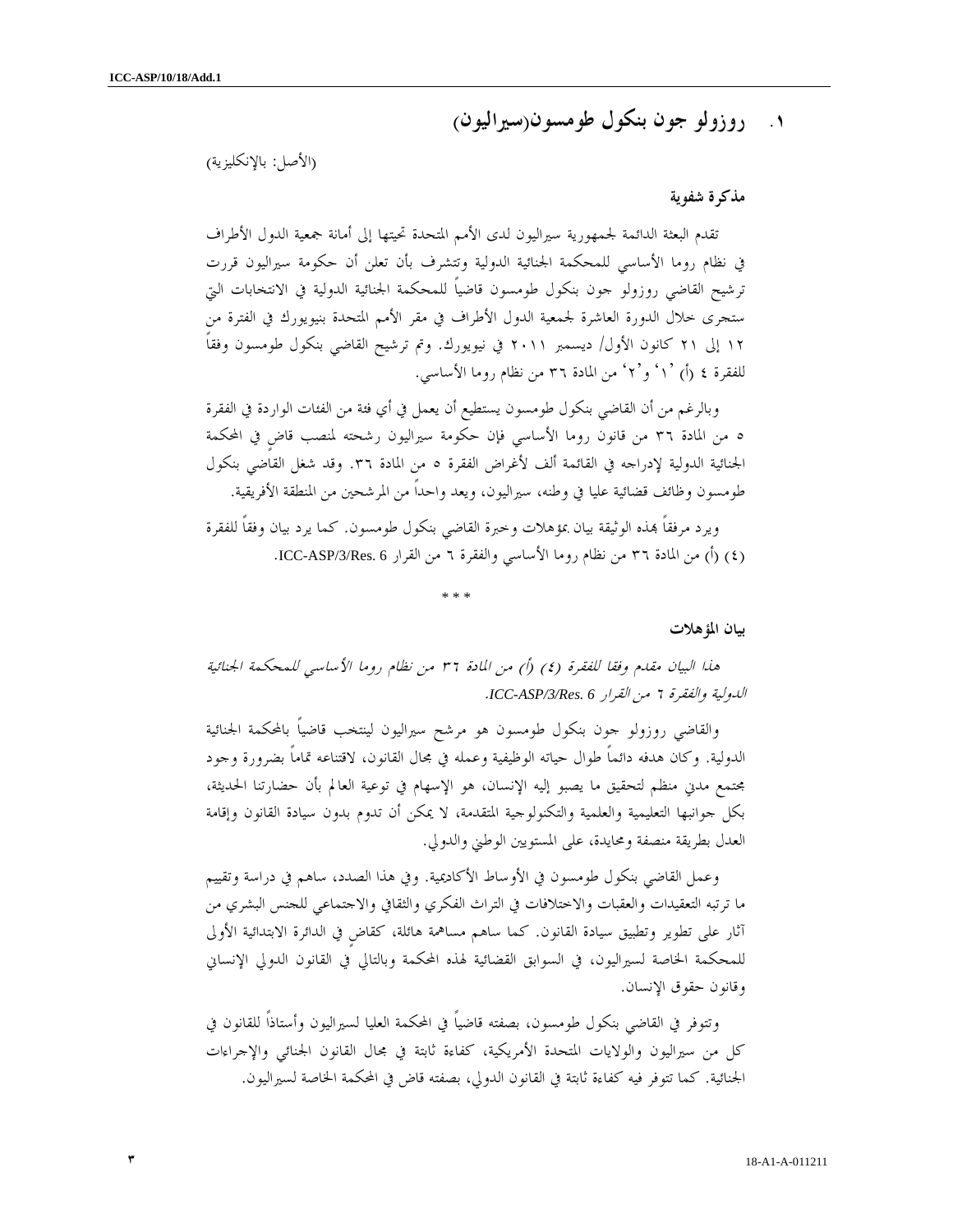إن القاضي بنكول طومسون شخص لائق ومناسب ليشغل منصب قاض في المحكمة الجنائية الدولية.

\* \* \*

البيانات الشخصية

الاسم الدكتور روزولو جون بنكول طومسون

المؤهلات التعليمية

| ۱۹۷۶ | دكتوراه في القانون من جامعة كمبردج (كلية كرست). موضوع         |
|------|---------------------------------------------------------------|
|      | الرسالة القانون ونظام الحكم في سيراليون (١٩٦١–١٩٧٣).          |
| 19Y1 | ماجستير في القانون من جامعة كمبردج.                           |
| 1979 | بكالوريوس في القانون مع مرتبة الشرف الثانية من جامعة كمبردج.  |
| 1970 | ماجستير في الفلسفة من جامعة دورهام (كلية فوره باي، سيراليون). |
|      |                                                               |

١٩٦١ بكالوريوس في الآداب من جامعة دورهام (كلية فوره باي، سيراليون ).

التعليم المهني

| دبلوم العلوم القانونية من محلس العلوم القانونية، لندن، المملكة المتحدة، | 19Y. |
|-------------------------------------------------------------------------|------|
| لحقها بالقبول في نقابة المحامين البريطانية.                             |      |
| دبلوم التربية من جامعة دورهام (كلية فوره باي، سيراليون).                | 1977 |

الجوائز والأوسمة الفخرية

| جائزة الشرف في التعليم من ألفا في سيغما، وهي جمعية مرموقة للعدالة    | ۱۹۹۳ |
|----------------------------------------------------------------------|------|
| الجنائية في حامعة كنت بولاية كنت في أوهايو.                          |      |
| حائزة الامتياز في التعليم من لامبدا ألفا إبسيلون، وهي جمعية مرموقة   | ۱۹۹۱ |
| للعدالة الجنائية في جامعة كنت بولاية كنت في أوهايو.                  |      |
| جائزة دافيد ل. برينان وتعيينه أستاذ كرسي للقانون في جامعة أكرون،     | ۱۹۸۸ |
| مدرسة القانون، أكرون، أوهايو.                                        |      |
| شهادة تقدير من محلس النواب في أوهايو بمناسبة حصوله على حائزة         | ۱۹۸۸ |
| برينان.                                                              |      |
| شهادة الإنجاز الاستثنائي من ولاية ميشيغان لريادته البارزة وتفانيه في | ۱۹۸٦ |
| العمل القانويي والعدالة لتحسين حودة المعيشة للإنسان.                 |      |
| منحة سفر تعليمية مقدمة من شركة Operation Crossroads Africa           | ۱۹۸٦ |
| Inc. بنيويورك للقيام بجولة دراسية للمؤسسات القانونية في الولايات     |      |
| المتحدة الأمريكية.                                                   |      |
| جائزة الزمالة من كومنولث المملكة المتحدة لمتابعة دراسة القانون في    | ۱۹٦٦ |
| إنجلترا.                                                             |      |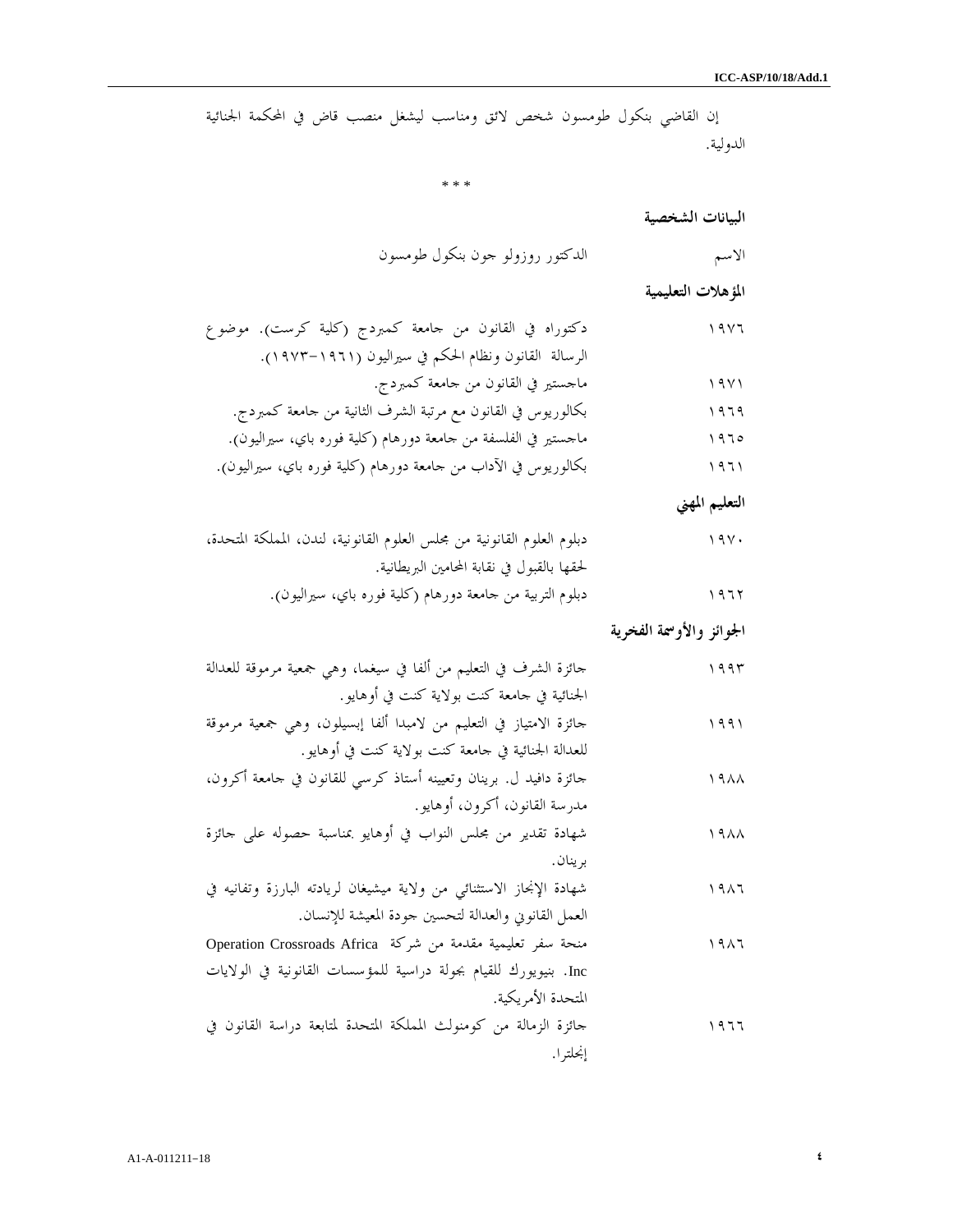# الورقات المقدمة في اللقاءات الأكاديمية والمهنية

| "The Role of International Law in Promoting Social Justice",<br>Fourth Annual Carolyn Freeze Baynes Memorial Lecture<br>delivered to the College of Human Ecology, East Carolina,                   | $\mathsf{y}\cdot\mathsf{y}$ |  |
|-----------------------------------------------------------------------------------------------------------------------------------------------------------------------------------------------------|-----------------------------|--|
| North Carolina.                                                                                                                                                                                     |                             |  |
| Rights Violations in<br>Africa :<br>Challenges<br>"Human<br>to<br>International Criminal Justice", guest lecture delivered to the<br>Ohio State Student Bar Association, College of Law, Ohio State | 7                           |  |
| University, Columbus, Ohio.                                                                                                                                                                         |                             |  |
| "Criminal Law Systems in Africa: Modernization Efforts and<br>Prospects", at a joint meeting of the Center for African Studies<br>and the College of Law, Ohio State University, Columbus, Ohio     | 7                           |  |
| "Britain's<br>Constitutional<br>and<br>Juridical<br>Legacies<br>in<br>Commonwealth Africa", Meeting of the Center for African<br>Studies, Central State University, Wilberforce, Ohio.              | ۲۰۰۰                        |  |
| " Judicial Independence and Protection of Human Rights in                                                                                                                                           |                             |  |
| Africa", guest lecture delivered to an International Law class,                                                                                                                                     | ۲۰۰۰                        |  |
| Ohio State University, Columbus, Ohio.                                                                                                                                                              |                             |  |
| "Jury Nullification : Its Uses and Perils in American and English                                                                                                                                   |                             |  |
| Criminal Laws: A Socio-Legal Historical Perspective", annual                                                                                                                                        | ۱۹۹۹                        |  |
| meeting of the Academy of Criminal Justice Sciences, Orlando,                                                                                                                                       |                             |  |
| Florida.                                                                                                                                                                                            |                             |  |
| "Community Policing: Conceptual Problems and Implications                                                                                                                                           | 199V                        |  |
| for the Institution of Legality" (co-authored with Vic Bumphus),                                                                                                                                    |                             |  |
| annual meeting of the Academy of Criminal Justice Sciences,                                                                                                                                         |                             |  |
| Louisville, Kentucky.                                                                                                                                                                               |                             |  |
| "Press Freedom and Right to Fair Trail: A Study of Two                                                                                                                                              | ۱۹۹۶                        |  |
| Jurisdictions", annual meeting of the Midwestern Criminal                                                                                                                                           |                             |  |
| Justice Association, Indianapolis, Indiana.                                                                                                                                                         |                             |  |
| "Juvenile Justice in Sierra Leone", annual meeting of the<br>Midwestern Criminal Justice Association, Chicago, Illonis.                                                                             | ۱۹۹۳                        |  |
| "Crime and Justice in Sierra Leone : An Agenda for Research",                                                                                                                                       |                             |  |
| annual meeting of the Academy of Criminal Justice Sciences,                                                                                                                                         | ۱۹۹۲                        |  |
| Pittsburgh, Pennsylvania.                                                                                                                                                                           |                             |  |
| "Social Justice in the United States : Problems and Challenges,                                                                                                                                     | ۱۹۹۱                        |  |
| keynote address to the Association of Sierra Leoneans Abroad                                                                                                                                        |                             |  |
| and the Howard University African Students Asspciation,                                                                                                                                             |                             |  |
| Washington, D.C.                                                                                                                                                                                    |                             |  |
| "Trafficking and Disposal of Hazardous Wastes: International                                                                                                                                        | ۱۹۹۰                        |  |
| Law Implications", presentation made to the International Law                                                                                                                                       |                             |  |
| Society, Unversity of Akron, School of Law, Akron, Ohio.<br>"Legal Problems of Economic Integration in the West African                                                                             |                             |  |
| Sub-Region", Second Annual Conference of the African Society                                                                                                                                        | 199.                        |  |
| of International and Comparative Law, Annaba, Algeria.                                                                                                                                              |                             |  |
| "Rape in Traditional African Society" (co-authored with Dr.                                                                                                                                         | ۱۹۸۸                        |  |
| Edna Erez), presented in absenta at the American Society of                                                                                                                                         |                             |  |
| Criminolgy Annual Meeting, Chicago, Illinois.                                                                                                                                                       |                             |  |
| "Legal Pluralism in Sierra Leone : Some Anachronisms" Faculty                                                                                                                                       | ۱۹۸۸                        |  |
| Symposium, University of Akron, School of Law, Akron, Ohio.                                                                                                                                         |                             |  |
| "Law and Development in West Africa" guest lecture delivered                                                                                                                                        | ۱۹۸۸                        |  |
| to a Political Science class, Kent State University, Kent, Ohio.                                                                                                                                    |                             |  |
| "The Law of Constitutional Breakdowns: Judicial Innovation:<br>Its Uses and Perils-Commonwealth Experience", Faculty                                                                                | 1988                        |  |
| Colloquium, Political Science Depatment, Kent State University,                                                                                                                                     |                             |  |
| Kent, Ohio.                                                                                                                                                                                         |                             |  |
| "General Defenses to Criminal Liability : Judicial Perspectives",                                                                                                                                   | ۱۹۸۸                        |  |
| guest lecture delivered to a class on Criminal Law at the                                                                                                                                           |                             |  |
| University of Akron, School of Law, Akron, Ohio.                                                                                                                                                    |                             |  |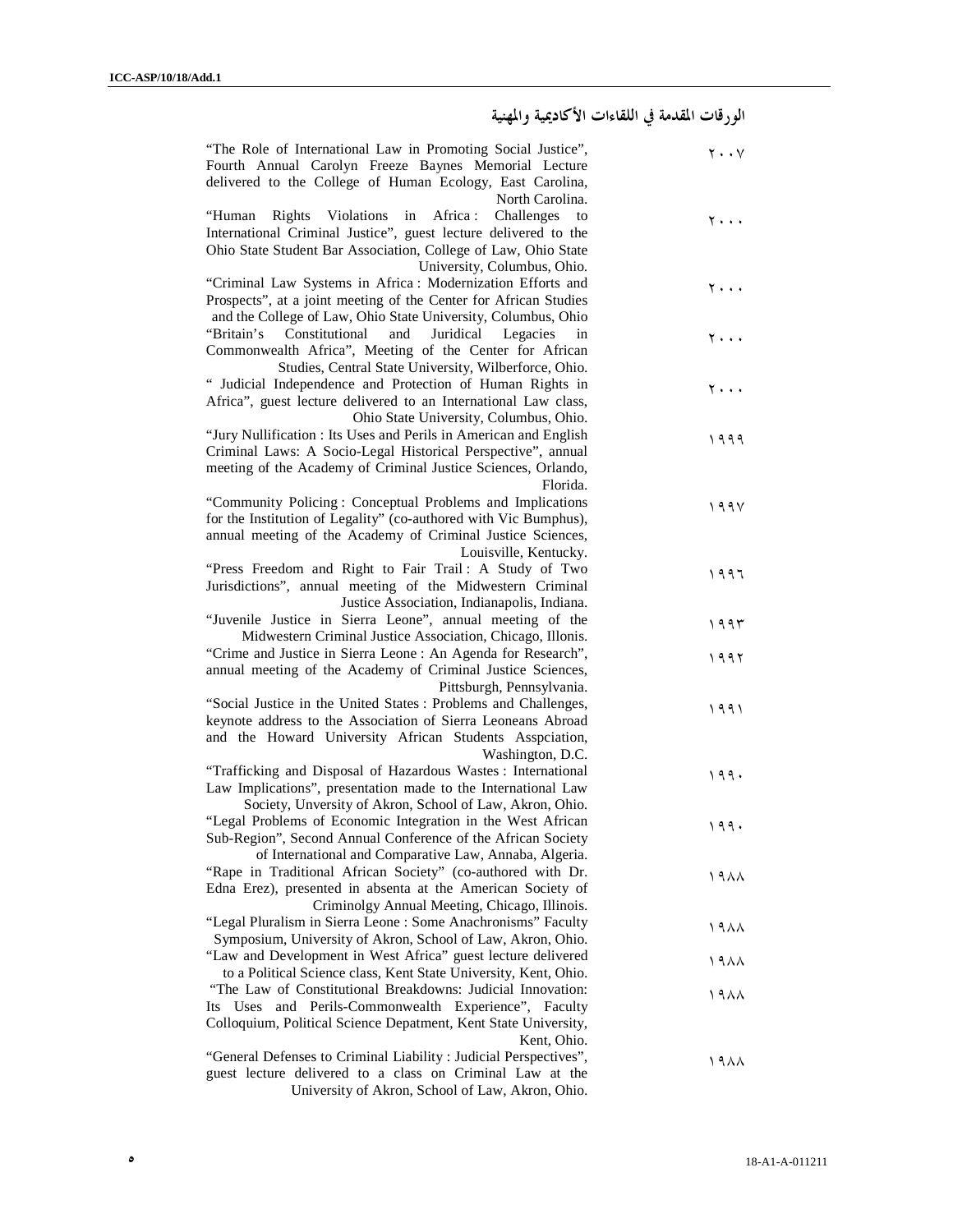| "Drug-testing: Some Fundamental Conceptual and Juristic<br>Problems", guest lecture delivered to a Constitutional Law class,                                                                                                                   | ۱۹۸۸ |
|------------------------------------------------------------------------------------------------------------------------------------------------------------------------------------------------------------------------------------------------|------|
| University of Akron, School of Law, Akron, Ohio.<br>The Law, the State and the Individual, Keynote speech, Ninth<br>Annual Conference of the Sierra Leone Bar Association,                                                                     | ۱۹۸٦ |
| Freetown, Sierra Leone.<br>"Legal Rights of Women in Sierra Leone", presented at a<br>meeting of the Sierra Leone United Nations Association,<br>Freetown, Sierra Leone.                                                                       | ۱۹۸٤ |
| "The Judicial Function in Sierra Leone", presented at the Sixth<br>Annual Conference of the Sierra Leone Bar Association,<br>Freetown, Sierra Leone.                                                                                           | ۱۹۸٤ |
| "Human Values : Legislative and Legal Aspects", presented at a<br>meeting of the Sierra Leone Association of University Women,                                                                                                                 | ۱۹۸٤ |
| Freetown, Sierra Leone.<br>"Law Reform in a Developing Country: Sierra Leone<br>Reflections", presented at the Fifth Annual Conference of the                                                                                                  | ۱۹۸۳ |
| Sierra Leone Bar Association, Freetown, Sierra Leone.<br>"Legal Aspects of Economic Intergration: The Mano River<br>Union Experience", presented at the First Annual Conference of<br>the Sierra Leone Bar Association. Freetown, Sierra Leone | ۱۹۷۹ |

المقالات الصادرة (لجنة التحكيم )

- "Drug-testing: Fundamental Conceptual and Juristic Problems". Akron Law Review, vol. 22, no. 2, Fall 1988, pp. 123-132, Ohio, United States of America.
- "Internal Conflicts in Marriage and Inheritance Laws in Sierra Leone: Some Anachronisms". African Journal of International and Comparative Law, vol. 1, Part 3, June 1991, pp. 346-360, London, England.
- "Legal Problems of Economic Integration in the West African Sub-Region", African Journal of International and Comparative Law, vol. 2, part 1, March 1990, pp. 85-102, London, England.
- "Rape in Sierra Leone: Conflict Between the Sexes and Conflict of Laws", (co-authored with Dr. Edna Erez), International Journal of Comparative and Applied Criminal Justice, vol. 2 (Winter issue), December 1990, pp. 201-210, Kansas, United States of America.
- "Married Women's Property Rights in Sierra Leone: Legislative and Judicial Trends Towards Liberalization - A Historical Survey", African Journal of International and Comparative Law, vol. 3, part 1, June 1991, pp. 346-360, London, England.
- "Africa's Charter on Children's Rights: A Normative Break with Cultural Traditionalism", International and Comparative Law Quarterly, vol. 41, part 2, April 1992, pp. 432-444, London, England.
- "Spatial Diffusion of the Ombudsman Institution: African Adaptations of a European Innovation -The Consolidation Problem", the Ombudsman Journal, No. 10, 1992, pp. 57-66, Alberta, Canada.
- "Illegitimacy in Sierra Leone Law: A Lingering Anachronism Comparative Perspectives", African Journal of International and Comparative Law, vol. 4, part 3, October 1992, pp. 728-738, London, England.
- "Economic Integration Efforts in Africa: A Milestone The Abuja Treaty", African Journal of International and Comparative Law, vol. 5, part 4, December 1993, pp. 743- 767, London, England.
- "Emerging Trends and Influences in African Organized Crime" (co-authored with Dr. Gary Potter), Criminal Organization, vol. 11, 1997, pp. 4-9, United States of America.
- "Prosecutorial Misconduct in Capital Cases in the Commonwealth of Kentucky: A Research Study (1976 - 2000)" (co-authored with Professor Roberta Harding), The Advocate, Kentucky, vol. 25, No. 1, January 2003, pp. 14-25.
- "The Role of International Law in Promoting Social Justice", Social Justice in Context, vol. 3, 2007-2008, pp.1-7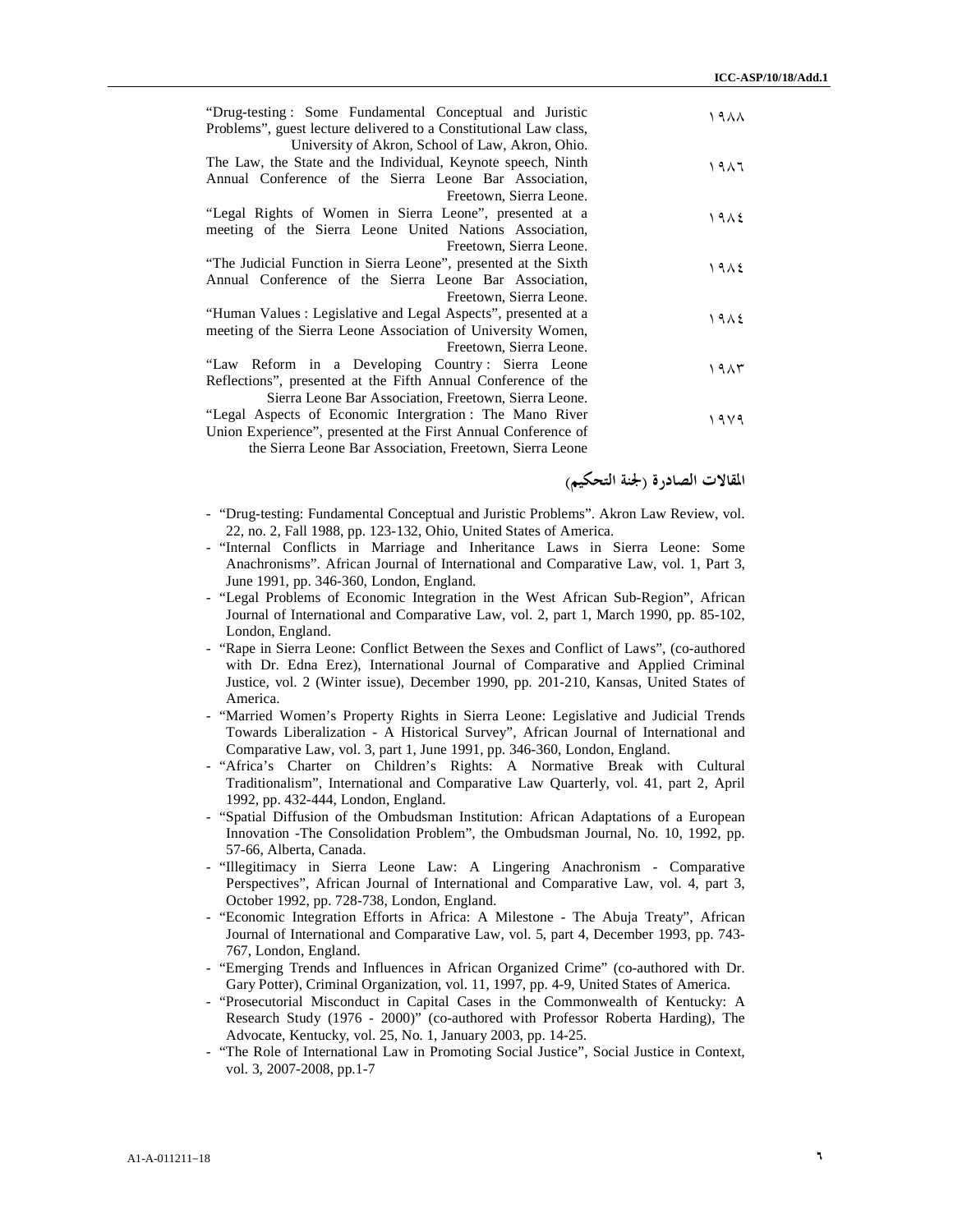الكتب الصادرة

- "The Constitutional History and Law of Sierra Leone (1961 1995)", The University Press of America Inc., Lanham, Maryland, 1997.
- "The Criminal Law of Sierra Leone", The University Press of America Inc., Lanham, Maryland, 1999.
- "American Criminal Procedures", Carolina Academic Press, Durham, North Carolina, 2007, (co-authored with Dr. James Anderson).

دليل منشور

- "Gentium Lex Lux", A Ministry of Education publication on the radio broadcast series by the same author entitled "Law for Form Six Students", Freetown, Sierra Leone, 1977.

فصول في كتب

- "The Criminal Justice System in Sierra Leone", in: Obi Ebbe (ed,), Comparative and International Criminal Justice Systems, published by Butterworth-Heinemann, Boston, Massachusetts, 1996, pp. 83-102.
- "Due Process and Legal Pluralism in Sierra Leone: The Challenge of Reconciling Contradictions in the Laws and Cultures of a Developing Nation", in: Fields, C. and Richter Moore Jr. (eds.), Comparative International Criminal Justice Systems, Waveland Press Inc., Prospect heights, Illinois, 1996, pp. 344-361.
- "Victimization of Women in African Society: Conflict Between the Sexes and Conflict of Laws", in: Fields, C. and Richter Moore Jr. (eds.), Comparative and International Criminal Justice Systems, (2nd ed.) Waveland Press Inc., Prospect Heights, Illinois, 2005, pp. 33-54.

الخبرة العملية (المهنية والأكاديمية )

حالياً أستاذ مفرغ بقسم العدالة الجنائية والشرطة، كلية العدالة والسلامة، جامعة كنتاكي الشرقية، الولايات المتحدة الأمريكية . ٢٠٠٧ - ٢٠٠٩ مدير بالنيابة لمدرسة القانون في سيراليون، سيراليون . ٢٠٠٣ - ٢٠٠٩ عضو بالدائرة الابتدائية الأولى للمحكمة الخاصة لسيراليون (محكمة جرائم حرب تابعة للأمم المتحدة ). ٢٠٠٦ - ٢٠٠٧ رئيس الدائرة الابتدائية الأولى للمحكمة الخاصة لسيراليون . ٢٠٠٣ - ٢٠٠٤ رئيس الدائرة الابتدائية الأولى للمحكمة الخاصة لسيراليون . ٢٠٠٤ - ٢٠٠٩ ممتحن خارجي بمدرسة القانون في سيراليون للحصول على درجة البكالوريوس في القانون مع( مرتبة الشرف ). ٢٠٠٥ - ٢٠٠٩ ممتحن خارجي بمدرسة القانون في سيراليون، سيراليون . ٢٠٠١ - ٢٠٠٣ عميد كلية الدراسات العليا بجامعة كنتاكي الشرقية، الولايات المتحدة الأمريكية . ١٩٩٥ - ٢٠٠٣ أستاذ مفرغ بقسم العدالة الجنائية والشرطة، كلية العدالة والسلامة، جامعة كنتاكي الشرقية، الولايات المتحدة الأمريكية . المهام: ( )١ مسؤول عن تدريس القضايا الحساسة في العدالة الجنائية، والعدالة الجنائية المقارنة، والقانون الجنائي والإجراءات الجنائية على المستوى الجامعي؛ )٢(و مسؤول عن تدريس القضايا القانونية في إقامة العدالة الجنائية،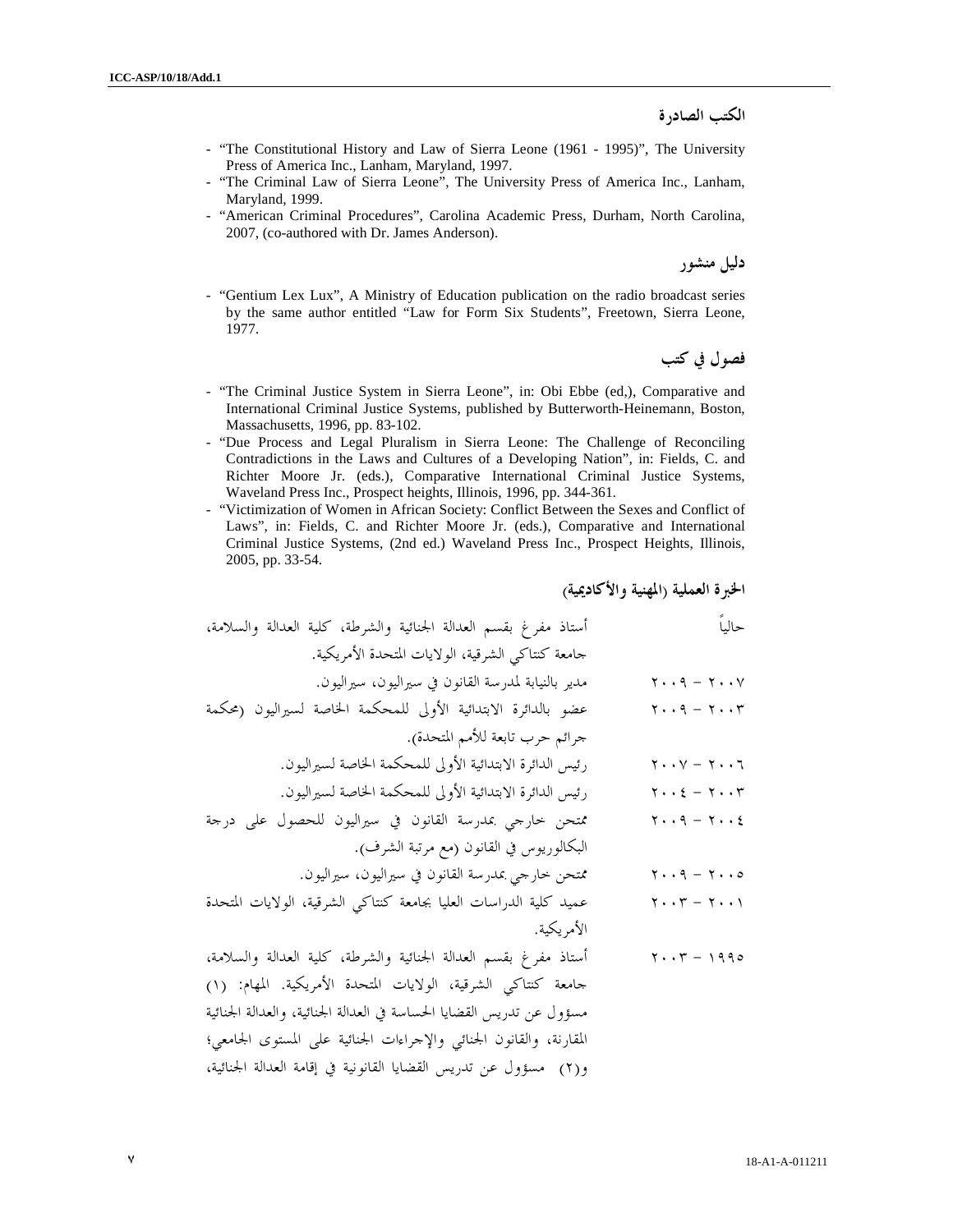| المستويين الأول والثاني (أ) من الدراسات العليا؛ و(٣) إدارة البحوث؛    |                                 |
|-----------------------------------------------------------------------|---------------------------------|
| و(٤) تقديم المشورة للطلبة.                                            |                                 |
| أستاذ مساعد (متفرغ) بقسم الدراسات الخاصة بالعدالة الجنائية بجامعة     | $1990 - 1992$                   |
| ولاية كنت،الولايات المتحدة الأمريكية. المهام: (١) مسؤول عن تدريس      |                                 |
| القانون الجنائبي، وقانون الإحراءات الجنائية وقواعد الإثبات، والقانون  |                                 |
| المدني، وقانون الإحراءات المدنية، ونظام المحاكم على المستوى الجامعي   |                                 |
| ومستوى الدراسات العليا؛ و(٢) إدارة البحوث؛ و(٣) تقديم المشورة         |                                 |
| للطلبة.                                                               |                                 |
| أستاذ مساعد (شبه متفرغ) بقسم الدراسات الخاصة بالعدالة الجنائية        | $1992 - 199.$                   |
| بجامعة ولاية كنت، الولايات المتحدة الأمريكية. المهام: (١) مسؤول عن    |                                 |
| تدريس القانون الجنائبي، وقانون الإحراءات الجنائية وقواعد الإثبات،     |                                 |
| والقانون المدين، وقانون الإحراءات المدنية، ونظام المحاكم، والقانون    |                                 |
| والمحتمع على المستوى الجامعي، ودورة بشأن القانون والعدالة والمحتمع    |                                 |
| على مستوى الدراسات العليا؛ و(2) إدارة البحوث؛ و(3) تقديم              |                                 |
| المشورة للطلبة.                                                       |                                 |
| أستاذ زائر بأقسام الدراسات الأفريقية، والعدالة الجنائية، والعلوم      | $199. - 191V$                   |
| السياسية بجامعة ولاية كنت بالولايات المتحدة الأمريكية. المهام: (١)    |                                 |
| محاضرات في المشاكل القانونية في أفريقيا، والجريمة والعقاب في أفريقيا، |                                 |
| والنظم السياسية في أفريقيا، والقضايا الحساسة في العدالة الجنائية،     |                                 |
| والمدحل للعدالة الجنائية، والقانون الدستوري، والقانون والمحتمع،       |                                 |
| والقانون المقارن على المستوى الجامعي وفي دورات منفصلة؛ و(٢) إدارة     |                                 |
| البحو ث.                                                              |                                 |
| جائزة دافيد ل. برينان للقانون الدستوري المقارن، جامعة أكرون،          | 1911                            |
| مدرسة القانون، أكرون.المهام:(١) محاضرات في حلقة دراسية للخريجين       |                                 |
| بشأن القانون الدستوري المقارن أستاذ زائر لمواضيع مختلفة وإدارة        |                                 |
| إحدى الندوات بالجامعة؛ و (٢) إدارة البحوث.                            |                                 |
| قاض بالمحكمة العليا لسيراليون، غرب أفريقيا. المهام: الفصل في القضايا  | $19AY - 19AY$                   |
| المدنية والجنائية الابتدائية. النظر في الطعون المرفوعة ضد القرارات    |                                 |
| الصادرة من قضاة الصلح.                                                |                                 |
| ممتحن خارجي، جامعة سيراليون، سيراليون،غرب أفريقيا.                    | $19\lambda V - 19\lambda o$     |
| عضو في لجنة إصلاح القانون في سيراليون.                                | $19AY - 19A2$                   |
| محاضر غير متفرغ، جامعة سيراليون. مسؤول عن تدريس القانون               | $19\lambda\xi - 19\lambda\zeta$ |
| الدستوري والسوابق القضائية الدستورية (على المستوى الجامعي             |                                 |
| ومستوى الدراسات العليا).                                              |                                 |
| موظف قانوني، اتحاد نمر مانو (غرب أفريقيا)، وهي منظمة حكومية           | $1911 - 19YY$                   |
| دولية تشمل سيراليون وليبيريا وغينيا. المهام: تقديم المشورة والرأي     |                                 |
| القانونيين بشأن الجوانب المختلفة لنشاط المنظمة وقام أيضا بصياغة       |                                 |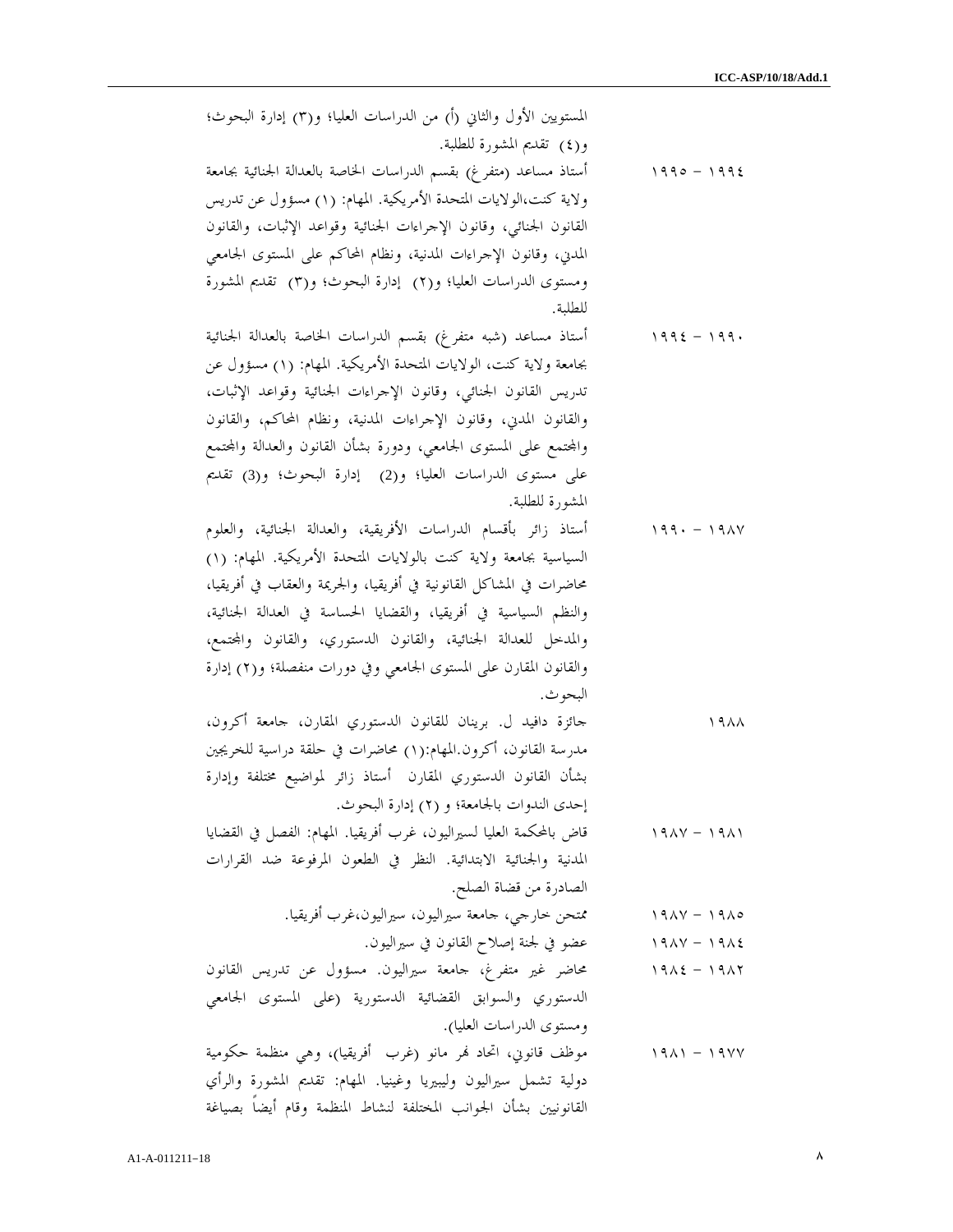اتفاقات دولية كانت المنظمة طرفاً فيها. قام برحلات كثيرة على المستوى الدولي . ١٩٧١ – ١٩٧٧ - هيكل نيابة، النيابة العامة، سيراليون. بلغ مرتبة رئيس النيابة. المهام: التحقيق في الجرائم الجسيمة المعروضة على محكمة الجنايات وتمثيل الدولة في المسائل الدستورية والجنائية المعقدة المعروضة على محاكم الاستئناف في سيراليون. حكم لصالحه في بعض القضايا الجنائية والدستورية الهامة . ١٩٧٠ - ١٩٧١ محاضر غير متفرغ للقانون، كلية كمبردج شاير للآداب والتكنولوجيا، كمبردج، المملكة المتحدة. مسؤول عن تدريس النظام القانوني الإنكليزي وقانون المسؤولية المدنية . ١٩٦٢ - ١٩٦٦ مدرس بمدرسة أمير ويلز الثانوية، فريتاون، سيراليون. مسؤول عن تدريس اللغة الإنكليزية، والأدب، واللغة اللاتينية، والمنطق لطلبة المرحلة الثانوية. المسؤول عن جمعيات الأدب والنقد والدراما بالمدرسة .

# الحلقات الدراسية القضائية التي حضرها مؤخراً

| المحكمة الخاصة لسيراليون، الحلقة الدراسية المعقودة لقضاة المحكمة       | $\mathbf{y} \cdot \cdot \mathbf{0}$ |
|------------------------------------------------------------------------|-------------------------------------|
| الخاصة لسيراليون والمعنية بالفوارق بين الجنسين. الموضوع: "المساواة بين |                                     |
| الجنسين في القانون الدولي والمحاكم"، فريتاون، سيراليون.                |                                     |
| المحكمة الجنائية الدولية ليوغوسلافيا السابقة، لاهاي، تبادل القضاة بين  | $y \cdot z$                         |
| المحكمة الجنائية الدولية ليوغوسلافيا والمحكمة الخاصة لسيراليون.        |                                     |
| الموضوع: "زيارة عمل لقضاة المحكمة الخاصة لسيراليون إلى المحكمة         |                                     |
| الجنائية الدولية ليوغوسلافيا السابقة"، لاهاي، هولندا.                  |                                     |
| جامعة برنديس، معهد برنديس للقضاة الدوليين. الموضوع: "القضاء            | $\mathbf{Y} \cdot \mathbf{Y}$       |
| الدولي الجديد: بناء الشرعية للمحاكم الدولية"، سالزبور غ، النمسا.       |                                     |

### العضوية في الرابطات والجمعيات المهنية

– جمعية المعبد الداخلي الموقرة، لندن، المملكة المتحدة .

- الجمعية الأفريقية للقانون الدولي والقانون المقارن، لندن، المملكة المتحدة .
	- الجمعية الدولية لقانون الأسرة، كمبردج، المملكة المتحدة .
		- الرابطة الدولية لقضاة الأحداث والأسرة، سويسرا .
		- معهد سيراليون للقانون الدولي، فريتاون، سيراليون.

\* \* \*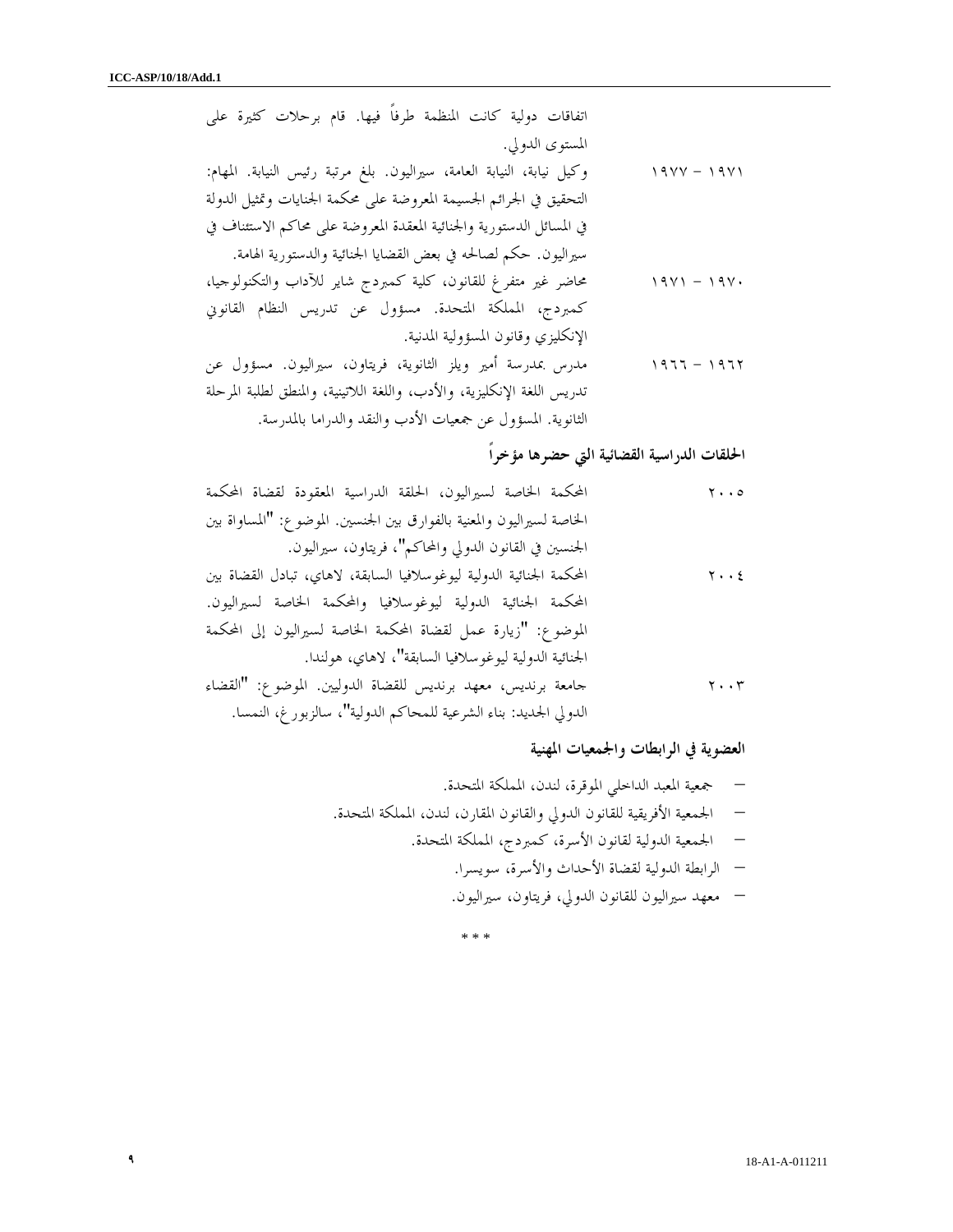## ٢. العجمي بالحاج حمودة ( تونس )

(الأصل: بالفرنسية )

### مذكرة شفوية

تمدي سفارة الجمهورية التونسية في لاهاي تحيالها إلى أمانة جمعية الدول الأطراف في نظام روما الأساسي للمحكمة الجنائية الدولية. وبالإشارة إلى مذكرا الشفهية بالرمز المرجعي -ICC /04S/10/ASP والمؤرخة في ٧ شباط/فبراير ،٢٠١١ فإا تتشرف بإخطار الأمانة بأن تونس قررت تقديم ترشيح الأستاذ العجمبي بالحاج حمودة (الذي ترد سرته الذاتية مرفقة بمذه الوثيقة) لمنصب قاض لدى المحكمة الجنائية الدولية ضمن القائمة ألف لأغراض الفقرة ٥ من المادة ٣٦ من نظام روما الأساسي، وذلك في الانتخابات التي ستجرى أثناء الدورة العاشرة لجمعية الدول الأطراف التي ستعقد في المقر الرئيسي للأمم المتحدة في نيويورك في الفترة من ١٢ إلى ٢١ كانون الأول/ديسمبر ٢٠١١ .

\* \* \*

#### بيان المؤهلات

ترشيح الأستاذ العجمي بالحاج حمودة لمنصب قاض لدى المحكمة الجنائية الدولية في الانتخابات التي ستجرى في نيويورك أثناء الدورة العاشرة لجمعية الدول الأطراف في نظام روما الأساسي (من ١٢ إلى ٢١ كانون الأول/ديسمبر ٢٠١١) ، وثيقة الترشيح التي يتعين تقديمها إلى المحكمة بموجب المادة ٣٦ من نظام روما الأساسي والفقرة ٦ من القرار *.Res/3/ASP-ICC* .*6*

مؤهلات المرشح: خبرة طويلة كمحام (يعمل منذ عام ١٩٨٥) وكأستاذ معتمد في كلية الحقوق والعلوم السياسية في تونس (عمل فيها من عام ١٩٧٣ إلى عام ٢٠٠٦ ).

هو متخصص على وجه التحديد في المحالات التالية: القانون الجنائي والإجراءات الجنائية؛ القانون الجنائي الدولي؛ القانون الإنساني؛ التعاون الدولي في المجال الجنائي؛ حقوق الإنسان؛ الهيئات الدولية وحقوق المرأة والطفل .

بصفته أستاذاً مدعواً فقد اضطلع في جملة أمور ببعثات تعليمية في العديد من جامعات أفريقيا وأوروبا وأمريكا الشمالية. ورأس عدة لجان تعيين في رتب مختلفة في التعليم العالي .

تولى الأستاذ بالحاج حمودة عدة مسؤوليات جامعية وأكاديمية، ومنها خاصة رئاسة شعبة القانون الخاص وعلوم الإجرام في كلية الحقوق والعلوم السياسية في تونس .

هو عضو مؤسس في الجمعية التونسية للقانون الجنائي، وجمعية العلاقات الدولية والعلاقات بين الدول، والجمعية التونسية للعلوم الجنائية والقانون الجنائي المقارن. وهو عضو كذلك في الجمعية الدولية للقانون الجنائي .

وقد نظم المرشح العديد من الندوات والمؤتمرات الدولية في أفرع مختلفة من القانون الجنائي وعلوم الإجرام وشارك فيها .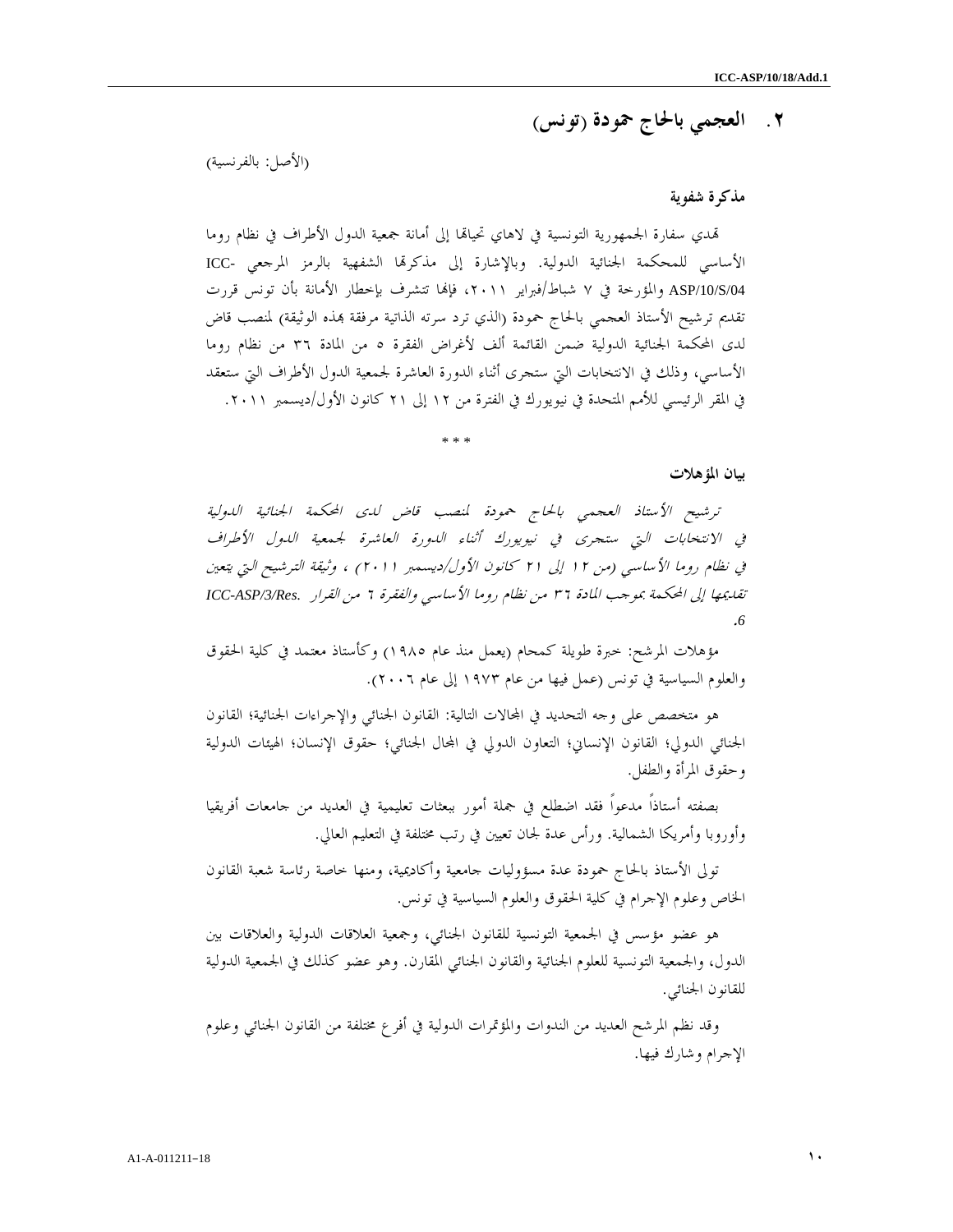رئيس تحرير مجلة القانون التونسية ومراسل تونس لدى المعهد الدولي لتوحيد القانون الخاص في روما .

حصل على دورة تدريبية في أيار/مايو ٢٠١١ في لاهاي على المحاماة في المحكمة الجنائية الدولية، وشارك في الفترة ذاتما في الحلقة الدراسية التاسعة للمحامين التي نظمتها المحكمة (انظر السيرة الذاتية في المرفقات ).

يتقدم الأستاذ العجمي بالحاج حمودة، وهو متخصص في الدعاوى الجنائية، لمنصب قاض لدى المحكمة الجنائية الدولية ضمن القائمة ألف .

الأستاذ العجمي بالحاج حمودة تونسي الجنسية ولا يحمل أية جنسية أخرى . يعمل الأستاذ العجمي بالحاج حمودة في تونس في ظل نظام مرتبط بالنظام اللاتيني (الفرنسي ).

البيانات الشخصية

| بالحاج حمودة | اللقب |
|--------------|-------|
| العجمي       | الاسم |

تاريخ ومحل الميلاد ٣٠/٤/ ،١٩٤٥ في المكنين ،تونس .

المهنة محام في محكمة النقض منذ عام ١٩٨٥؛ ويعمل في رابطة المحامين بتونس منذ عام ١٩٧٤وأستاذ جامعي في كلية الحقوق والعلوم السياسية (عمل فيها منذ أيلول/سبتمبر ١٩٧٣ حتى عام ٢٠٠٦ ).

ا**لمواضيع المفضلة** القانون الجنائي والإجراءات الجنائية، والقانون الجنائي الدولي، والقانون الإنساني، والتعاون الدولي في المحال الجنائي، وحقوق الإنسان، وحقوق الطفل .

المعرفة بالمعلوماتية متوسطة .

اللغات

- العربية قراءة وكتابة وتحدث (ممتاز )
- الفرنسية قراءة وكتابة وتحدث (ممتاز )
- الإنكليزية قراءة وكتابة وتحدث (متوسط)
	- الهوايات القراءة والتاريخ والأخبار

الشهادات

شهادة البكالوريا في التعليم الثانوي، القسم الأدبي

١٩٦٩ شهادة الليسانس في القانون الخاص، بدرجة جيد جيداً . ١٩٦٩ شهادة من المدرسة الوطنية للإدارة بتونس . ١٩٧٠ شهادة الدراسات العليا في العلوم الجنائية من كلية الحقـوق في جامعـة بانتيون سربون بباريس .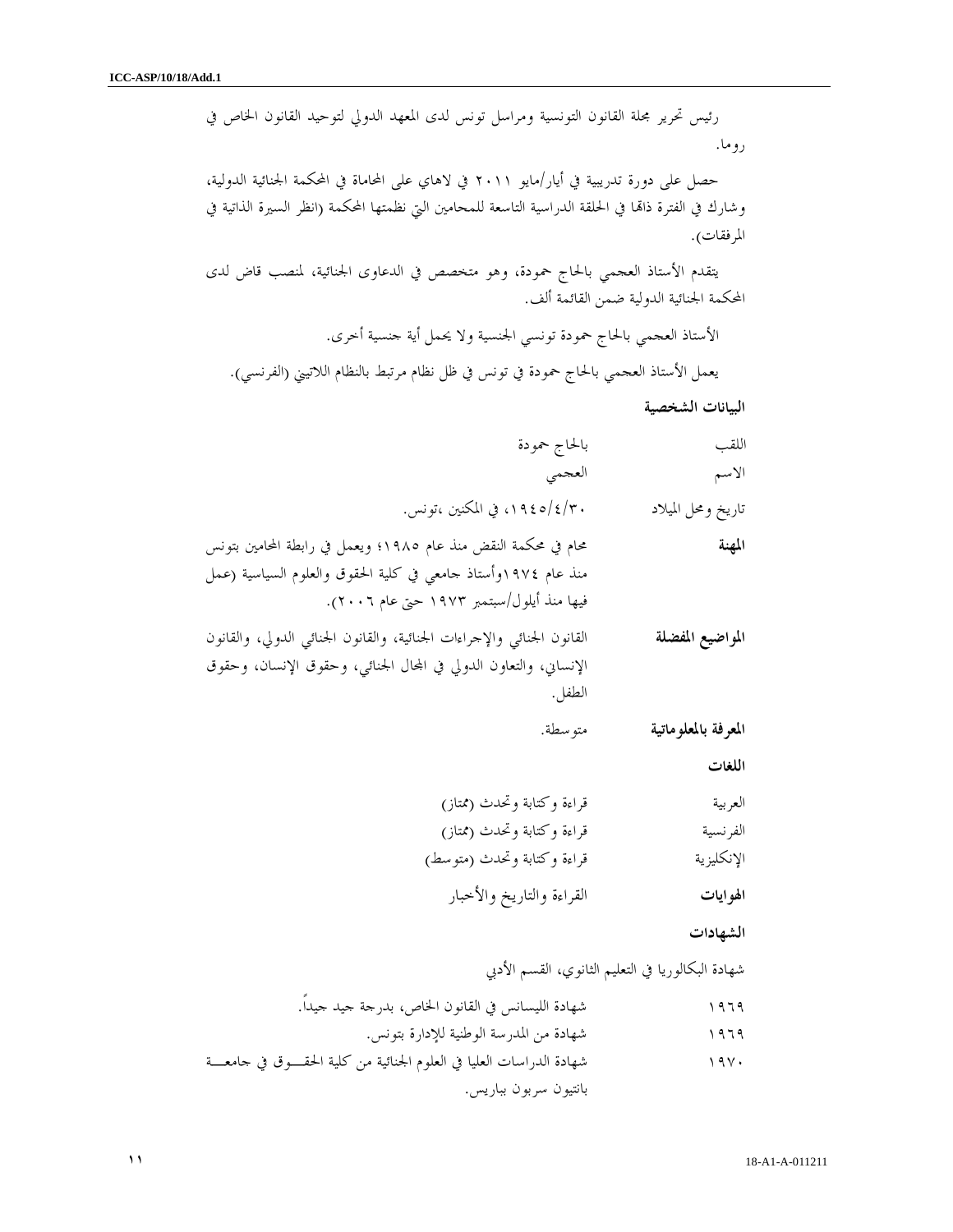| شهادة الدراسات العليا في القانون الخاص من الجامعة ذاتما بباريس.        | 194. |
|------------------------------------------------------------------------|------|
| شهادة من معهد علوم الجريمة بباريس.                                     | 19Y  |
| دكتوراة الدولة من الكلية ذاتما بباريس، بدرجة جيد حداً.                 | 19Yr |
| شهادة الأستاذية في القانون الخاص والعلوم الجنائية (هيئة التحكيم برئاسة | 191. |
| العميد حون كاربونيه).                                                  |      |
| أستاذ حامعي (هيئة التحكيم برئاسة السيد فيليب فوشار والسيد حيرار        | 1912 |
| فارجا).                                                                |      |

المسار الوظيفي الجامعي

| مساعد منتدب في كلية فيلتانوز (شمال باريس).                         | 1972 |
|--------------------------------------------------------------------|------|
| مساعد منتدب في مركز سو القانوني (حنوب باريس).                      | ۱۹۷۱ |
| مساعد في معمل اللغات بجامعة بانتيون سربون، بباريس.                 | 19Y  |
| مسؤول عن قاعة القانون المقارن في كلية الحقوق بجامعـــة الــــسربون | 1972 |
| بباريس.                                                            |      |
| أستاذ مساعد في كلية الحقوق بتونس.                                  | 1957 |
| أستاذ محاضر — في الحقوق في كلية الحقوق بتونس.                      | 191. |
| أستاذ جامعي في الكلية ذاتما.                                       | 1912 |

موضع رسالة دكتوراة الدولة في القانون الجنائي الدولي والقانون الدولي الجنائي الاحتلال العسكري والعدالة الجنائية، باريس، جامعة بانتيون سربون، بدرجة جيد جداً وبتهنئة من هيئة التحكيم (رئيس هيئة التحكيم الأستاذ جورج لوفاسور، في عام ١٩٧٣ ).

### التخصص في التدريس

– جميع أفرع القانون الجنائي (الإجراءات الجنائية، والقانون الجنائي المحلي، والقانون الجنائي الدولي، وقانون الأعمال، وعلوم الجريمة، والعلوم الخاصة بالسجون، والقانون الإنساني) من عام ١٩٧٣ إلى عام ٢٠٠٦

- القانون المدني: الالتزامات (العقود والمسؤوليات) في عام ١٩٨٠
	- قانون العمل في عام ١٩٧٨
	- قانون الاستثمار والأعمال في عام ٢٠٠٠
		- قانون الأسرة في عام ١٩٧٣
		- حقوق الإنسان في عام ٢٠٠٠
		- حقوق الطفل في عام ١٩٩٥

### التخصص في رابطة المحامين منذ عام ١٩٧٤

- الدعاوى الجنائية
- التأمينات والتعويضات
	- إنشاء الشركات
- المنشآت التي تواجه صعوبات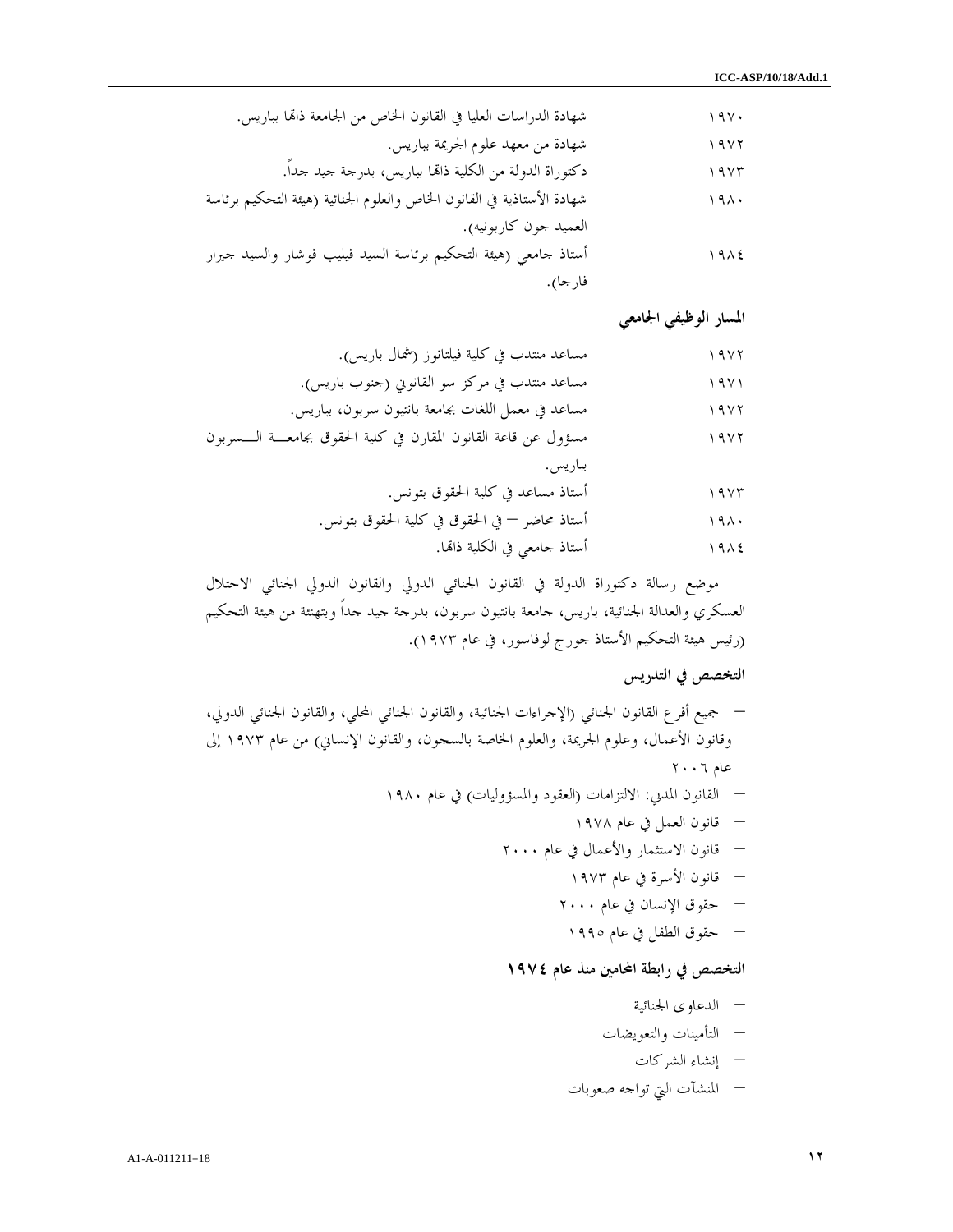- التحكيم المحلي والدولي
- خصخصة المنشآت العامة والمكاتب
	- التوثيق

### الدورات والمؤتمرات وأماكنها

- كلية الحقوق والعلوم السياسية بتونس من عام ١٩٧٣ إلى عام ٢٠٠٦ .
- دورة في القانون المدني وقانون الالتزامات من عام ١٩٨٠ إلى عام ١٩٨٧ .
- دورة في علوم الجريمة والعلوم الخاصة بالسجون من عام ١٩٧٣ إلى عام ١٩٨٤ .
- دورة دكتوراة في القانون الجنائي الدولي وفي القانون الدولي الجنائي من عام ١٩٨٢ إلى عام ٢٠٠٦ .
	- دورة دكتوراة في القانون الجنائي العام من عام ١٩٨٢ إلى عام ٢٠٠٦ .
		- دورة دكتوراة في قانون الأعمال من عام ٢٠٠٠ إلى عام ٢٠٠٥ .
		- دورة دكتوراة في التجارة الدولية من عام ٢٠٠٢ إلى عام ٢٠٠٥ .
- سلسلة من المؤتمرات عن المرحلة الثالثة من الدكتوارة لمدة ٦ أشهر في كلية باريس ٧ في عام ١٩٩٢ .
- سلسلة من المؤتمرات عن قانون التجارة الدولية في كلية الحقوق في مونتريال بكندا في عام ٢٠٠٥ .
- سلسلة مؤتمرات عن حقوق الدفاع في القانون الجنائي المقارن في قسنطينة (الجزائر) في عام ١٩٧٨ .
- سلسلة مؤتمرات عن القانون الجنائي، وفي الإجراءات الجنائية وفي القانون الجنائي الدولي في كلية العلوم الاجتماعية في تولوز (فرنسا) في عدة بعثات، من عام ١٩٨٢ إلى عام ٢٠٠٢ .
- سلسلة مؤتمرات عن معهد العلوم الشرقية بروما عن الالتزامات، والقانون الإسلامي والقانون المقارن (إيطاليا) في عام ٢٠٠١ .
- سلسلة من المؤتمرات عن القانون الدولي في مدرسة كوادر الشرطة الوطنية بتونس في عام ٢٠٠٦ .
	- سلسلة مؤتمرات عن معهد علوم الإجرام بجامعة تولوز في فرنسا في عام ١٩٩٥ .
		- جمعيات العلماء والأنشطة الأكاديمية
- الأمين العام للجمعية التونسية لعلوم الإجرام والقانون الجنائي المقارن وعضو مؤسس لها في عام ٢٠٠٥ .
	- وكيل الأمين العام للجمعية التونسية للقانون الجنائي في عام ١٩٨٣ .
		- رئيس تحرير الة التونسية للقانون، في عام ٢٠٠٣ .
		- عضو الجمعية الدولية للقانون الجنائي في عام ١٩٨٤ .
- مراسل وممثل لتونس لدى المعهد الدولي لتوحيد القانون الخاص ("يونيدروا الأمم المتحدة ") بروما في عام ٢٠٠٠ .
- عضو مركز تونس للمصالحة والتحكيم في عام ٢٠٠١ . – رئيس هيئة التحكيم لمنح شهادة الأستاذية في القانون الخاص والعلوم الجنائية مرتين في عامي ١٩٨٩ و٢٠٠٠ .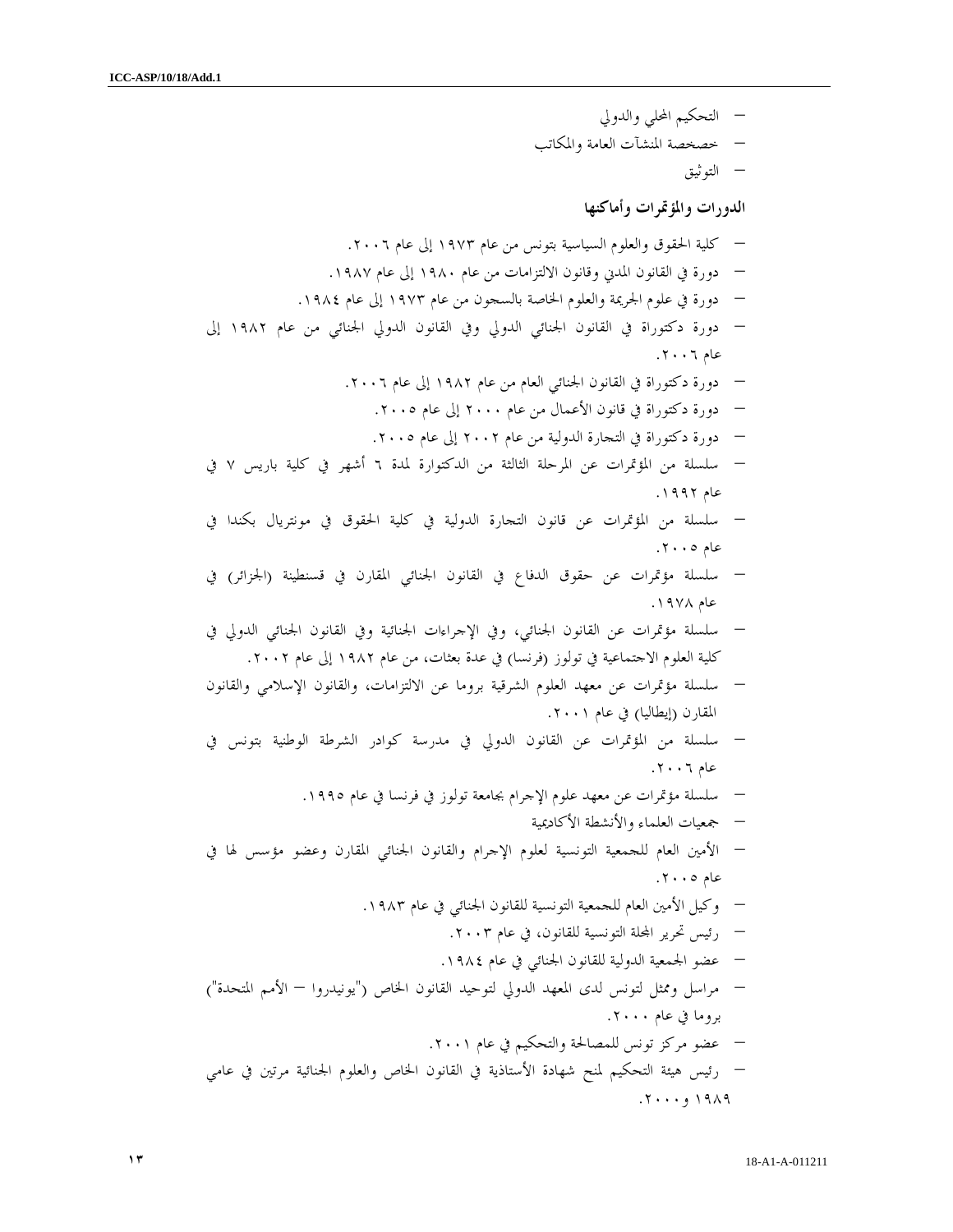– عضو في الجمعية التونسية للأمم المتحدة في عام ٢٠٠٨ . – معاون في مركز القانون الجنائي الدولي في جامعة تولوز، بدعم من الأمم المتحدة في عام ٢٠٠٥ . – رئيس مسابقات عديدة لتعيين مساعدين ومساعدي محاضرين في القانون في أعوام ١٩٩٢ . ٢٠٠٤ ، ٢٠٠٣، – مشرف ومشرف مشارك على رسائل دكتوارة ورسائل بحث في المرحلة الثالثة من الدكتوراة . – عضو الس العلمي في كلية الحقوق بتونس، عام ١٩٨٠ . – عضو في الس العلمي لنقابة المحامين بتونس في عام ٢٠١٠ . – منظم للعديد من المؤتمرات والندوات على الصعيدين الوطني والدولي في القانون والعلوم الجنائية ومدير لها في عام ١٩٧٤ . – رئيس قسم القانون الخاص وعلوم الإجرام في كلية الحقوق بتونس في عام ١٩٨٤ . – عضو مؤسس للجمعية التونسية للتحكيم في عام ١٩٧٧ . – عضو مؤسس للجمعية التونسية عبر الوطنية في عام ١٩٩٥ . – واضع قانون حقوق الطفل التونسي (الجزء الجنائي) في عام ١٩٩٥ . – عضو اللجنة العلمية للمجلة المغربية للقانون في عام ١٩٩٠ . – رئيس فريق البحث التونسي الفرنسي (الجزء التونسي) في عام ٢٠٠٢ . – عضو مؤسس لة الأخبار القانونية التونسية في عام ١٩٨٩ . – رئيس فريق البحث التونسي الإيطالي (الجزء التونسي) في عام .٢٠٠٣ – الأنشطة العلمية: مؤتمرات ودورات تدريبية وجولات علمية. – في تونس والمغرب والجزائر وليبيا ومصر ولبنان وفرنسا وبلجيكا والبرتغال ومالطة والولايات المتحدة الأمريكية وكندا والنمسا وألمانيا وتشيكوسلوفاكيا وبلغاريا. – مسابقة شارل روسو. – محاكاة لمحاكمة في القانون الدولي: عضو في الهيئة القضائية في عام .٢٠٠٨

الأوسمة

– جائزة رئيس الجمهورية في عام ١٩٦٩ بصفة أول الدفعة في ليسانس الحقوق . – وسام الاستحقاق للتعليم العالي في عام ٢٠٠٠ .

# المسؤوليات الجامعية

– مدير شعبة القانون الخاص وعلوم الإجرام في كلية الحقوق، وانتخب لهذا المنصب أربع مرات لثلاث سنوات في كل مرة . – نائب عميد كلية الحقوق والعلوم السياسية بتونس . – رئيس وحدة البحث: قانون منشآت الاستثمار والأعمال في عامي ٢٠٠٥ و٢٠٠٦ . الأنشطة في اتمع المدني

– محاضر مساعد في مدينة سكرة "بضواحي تونس العاصمة" في عام ٢٠١٠ . – عضو شرفي في جمعية رياضية في عام ٢٠٠٠ . – عضو في غرفة مراقبة شرعية الأحزاب السياسية لدى المحكمة الإدارية في عام ٢٠٠٢ .

 $A1-A-011211-18$   $\qquad \qquad$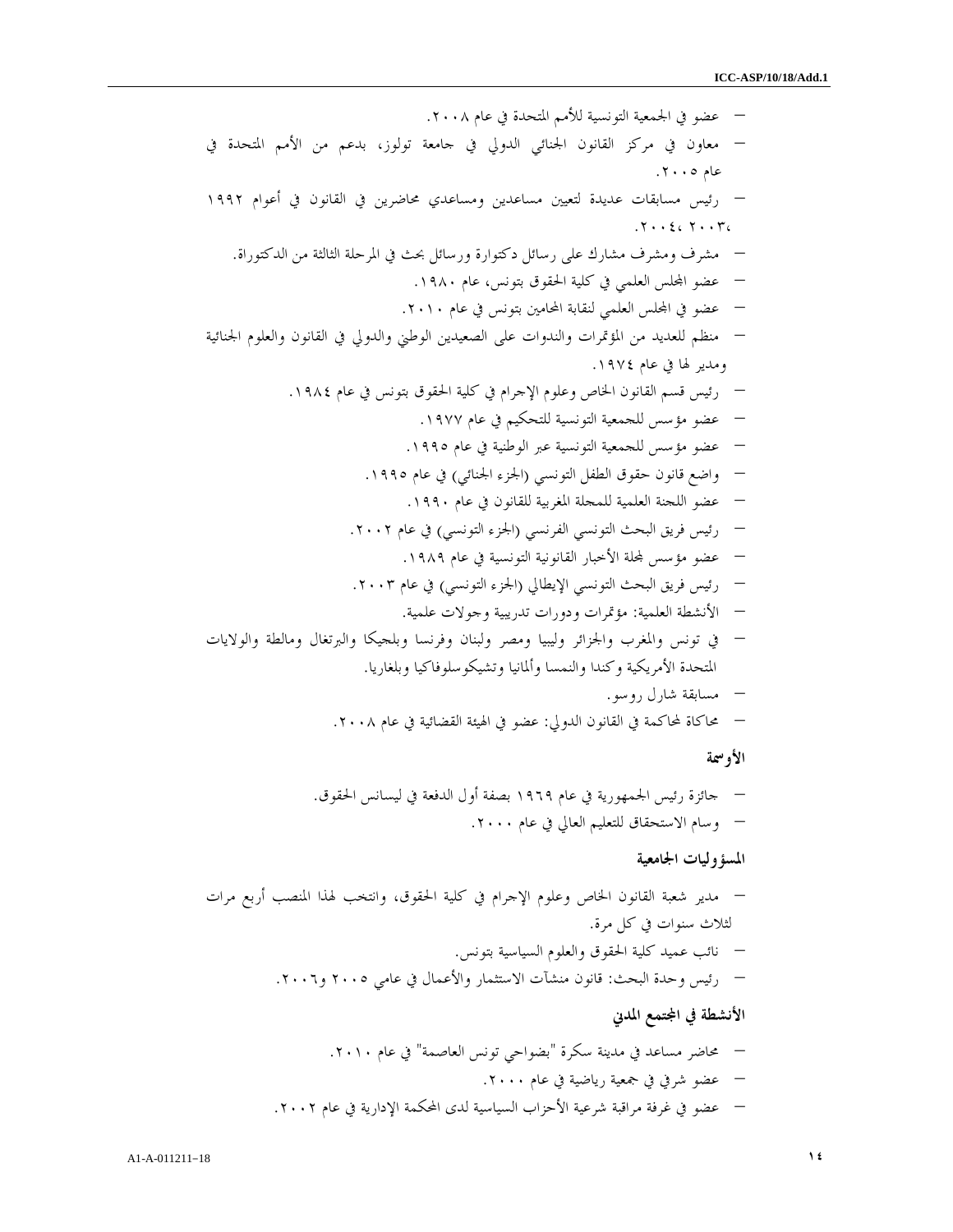– عضو منتسب في مركز تونس للتحكيم والوساطة في سنة .٢٠٠٤ – دورة تدريبية لدى المحكمة الجنائية الدولية في أيار/مايو ٢٠١١ ومرشح في قائمة المحامين لدى المحكمة الجنائية الدولية لعام ٢٠١١ . – المنشورات العلمية الرئيسية ووقائع الندوات . – دورة في القانون المدني "العقود" (٢٥٠ صفحة)، من عام ١٩٨٠ إلى عام ١٩٨٦ . – جوانب حقوق الدفاع (١٨٠ صفحة)، في عام ١٩٧٦ . – العدالة الجنائية، أي تطور؟ عمل جماعي، في عام ٢٠٠٧ . – الطفل والأسر الحاضنة في القانون المقارن، عمل جماعي، في عام ١٩٩٧ . – القضايا في مرحلة الاستئناف (مجلة، عدد خاص)، في عام ١٩٩٣ . – العدالة الابتدائية (مجلة، عدد خاص)، في عام ١٩٩٧ . – قانون الترويج العقاري، عمل جماعي، في عام ١٩٨٩ . – التغيرات الاجتماعية وعلوم الإجرام والإيذاء في تونس (عمل جماعي) معهد الأمم المتحدة الأقاليمي لأبحاث الجريمة والعدالة (يونيكري)، الأمم المتحدة، في عام ١٩٩٥ . – حقوق الطفل في الدين والاتفاقية الدولية لحقوق الطفل، في عام ٢٠٠١ . – الإجراءات الجنائية وحقوق الطفل، في عام ١٩٩٦ . – تطور حقوق الطفل، في عام ١٩٧٤ . – الحصانة من الولاية القضائية وحرمة مباني السفارات والشيء المحكوم به في الخارج، في عام . ١٩٧٣ – افتراض البراءة، في عام ١٩٨٨ . – صمت المتهم، في عام ١٩٨٨ . – اللجوء السياسي، في عام ١٩٩٤ . – هذا القانون الجنائي القادم من الخارج، في عام ٢٠٠٦ . – السر المهني لموظفي المصارف، في عام ١٩٧٨ . – من أجل فهم أفضل لإطلاق السراح المشروط، في عام ١٩٨٢ . – تجسيد الأشخاص الاعتبارية في القانون الجنائي، في عام ١٩٩٥ . – جوانب القانون الجنائي في قانون الشركات التجارية، في عام ٢٠٠٥ . – خطأ المديرين الاجتماعيين في الإدارة، في عام ٢٠٠٨ . – العقوبات الجنائية، في عام ٢٠٠٨ . – هل لا يزال مبدأ الشرعية الإجرامية مناسباً؟ في عام ٢٠٠٩ . – حجية الشيء المحكوم به على المدني، في عام ٢٠١٠ . – دائرة الاام، في عام ١٩٨٢ . – الجرائم المتعلقة بالمخدرات، في عام ١٩٧٧ . – العاهرات، في عام ١٩٧٨ . – المسؤولية الجنائية للمحامي، في عام ٢٠٠٨ . – الخلافات الزوجية، الجوانب القانونية، في عام ١٩٨٩ . – الظروف القانونية للأطفال الذين سيولدون، في عام ١٩٩٨ .

– عقد البيع بالإيجار، في عام ٢٠٠٥ .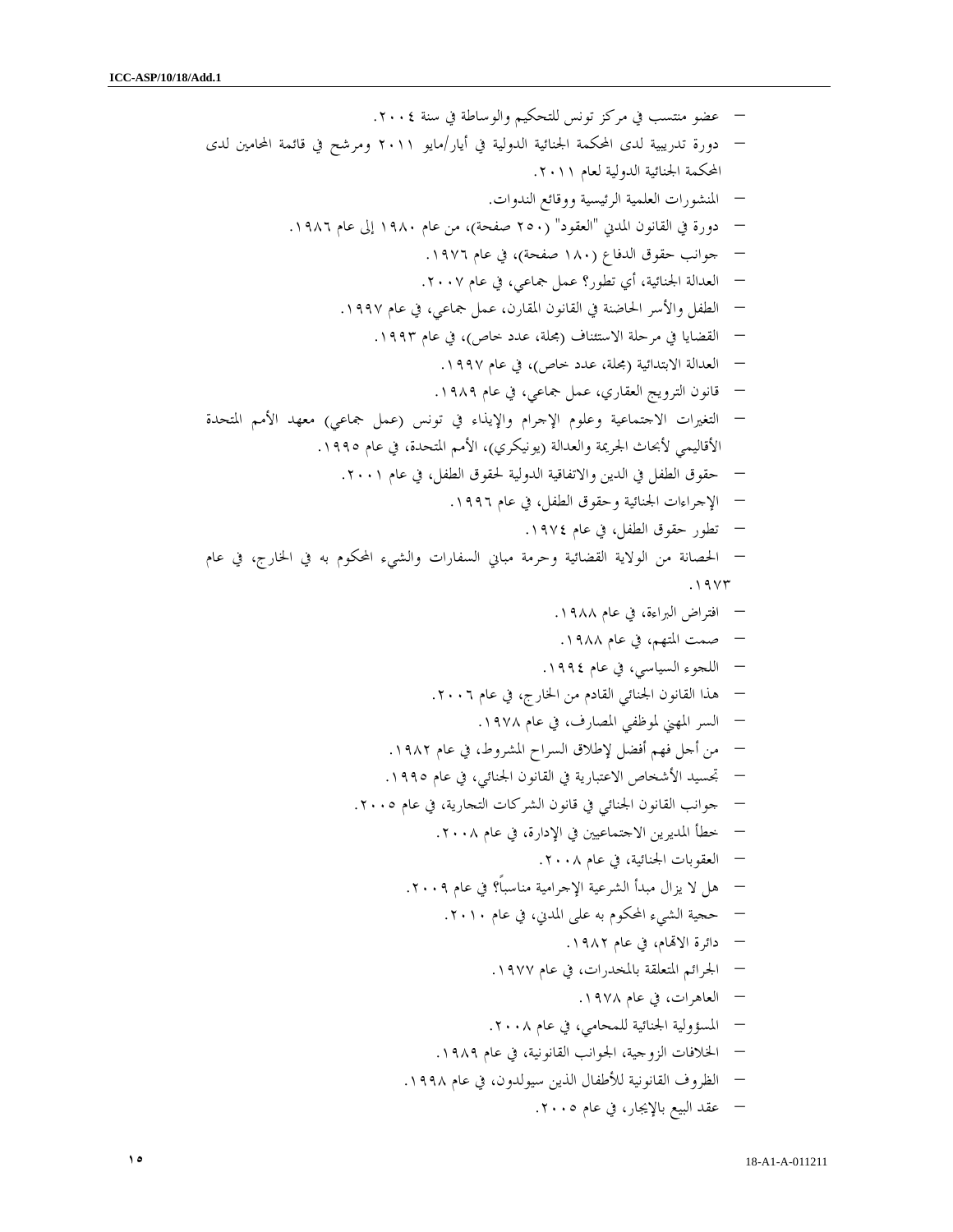– قانون الاحتجاز في قانون الالتزامات، في عام ١٩٧٥ . – الاستعداد في العملية التعاقدية، في عام ٢٠٠٥ . – مصادر قانون الالتزامات، في عام ١٩٩٦ . – شروط صحة العقد، دراسة مرجعية، في عام ١٩٩٧ . – تمهيد الكتاب المؤلف عن القانون الخاص المقارن، في عام ٢٠٠١ . – تطور القانون الطبي في مواجهة التفرات، في عام ٢٠٠١ . – الامتياز، معادلة توزيعية في أوجها، في عام ٢٠٠٧ . – القانون الموحد؛ مبادئ المعهد الدولي لتوحيد القانون الخاص فيما يتعلق بالعقود التجارية الدولية، في عام .٢٠٠٧ – الندوات الرئيسية التي نظمها أو أدارها. – القانون الجنائي على محك الإرهاب، في عام ٢٠٠٢ – التحقيق، في عام ١٩٩٢ . – جرائم الصحافة، في عام ١٩٨٧ . – بطلان تدابير التحقيق، في عام ١٩٧٧ . – الوصول إلى العدالة، في عام ٢٠٠٤ . – حقوق الإنسان وضمانات إجراءات عادلة بمناسبة الذكرى الثانية والستين لإعلان حقوق الإنسان، في عام ٢٠١١ . – الجريمة المرتكبة عبر الحدود والجريمة المنظمة . – القانون الجنائي والخبرة الطبية، في عام ١٩٨٦ . – الجوانب الجديدة للمساءلة الدولية، في عام ١٩٩٦ . – العدالة الجنائية، أي تطور؟، في عام ٢٠٠٧ . – مهام العدالة واستقلال القضاة، في عام ١٩٩٤ . – الإجرام والعدالة الجنائية في حوض المتوسط، في عام ١٩٩٥ . – جبر الأضرار، في عام ٢٠٠٠ . – القاضي والمعاهدات، في عام ٢٠٠٨ . – القانون الجنائي للشركات التجارية، في عام ٢٠٠٢ . – القوانين الأساسية في الدستور: وجهات نظر، في عام ٢٠٠٩ . – اجتماع مائدة مستديرة مع معرض: انفصال مصير الإنسان عن مصير المنشآت التي تواجه صعوبات اقتصادية، في عام ٢٠٠٢ . – إزالة الطابع الثقافي من القانون أو تأثير الأنظمة القانونية الأجنبية في القانون الخاص، في عام ٢٠٠٤ . – القانون الثقافي: حق المؤلف والحقوق ااورة، في عام ١٩٩٧ . – الديمقراطية وحقوق الإنسان في تونس بمبادرة اللجنة الأوروبية، في عام ٢٠٠٢ .

– عالم السجون وحقوق الإنسان، في عام ١٩٨٣ .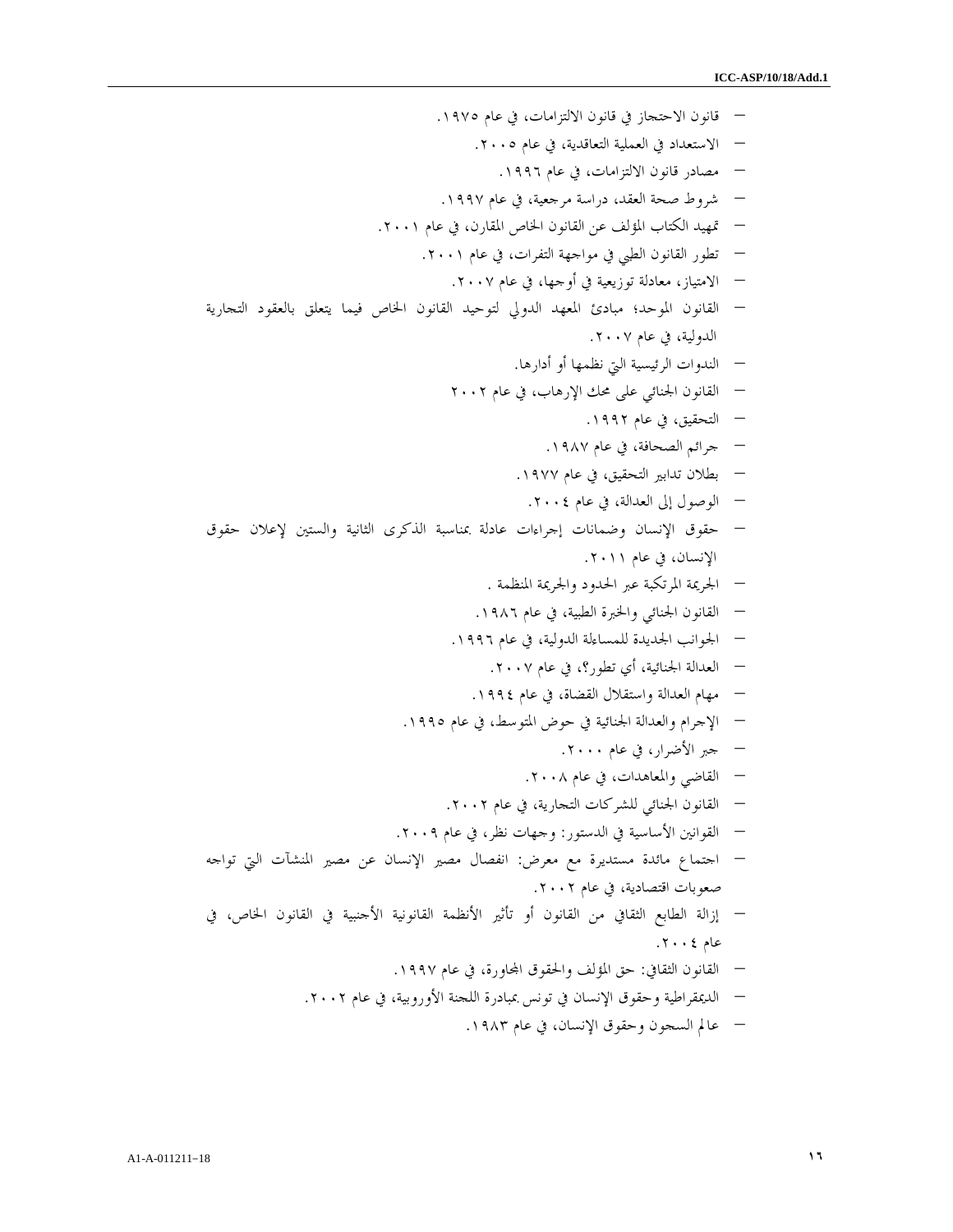الدراسات والأبحاث الرئيسية القانون الجنائي العام ،الأستاذ بالحاج حمودة العجمي ،الأعوام من ١٩٨٢ إلى ٢٠٠٦ – مبدأ المساواة – تطبيق القانون الجنائي خلال الوقت – مبدأ عدم الرجعية – تداخل الجرائم والعقوبات – تفسير القانون الجنائي – الوصف في المحال الجنائ<sub>ي</sub> – الشروع – الاشتراك – تصنيف الجرائم بحسب شكل ارتكاا – القصد الجنائ ي – تكرار ارتكاب الجرائم – استقلال القانون الجنائي – إلغاء صفة الجريمة – الوساطة – الجرائم المستحيلة – تاريخ المسؤولية الجنائية – مسؤولية الشخص الاعتباري – المسؤولية الجنائية للأطفال – المسؤولية الجنائية لرؤساء الشركات – المسؤولية الجنائية للأطباء – المسؤولية الجنائية وإفلاس الشركات – المسؤولية الجنائية عن عمل الغير – المسؤولية الجنائية الدولية – المسؤولية الجنائية والحصانة – المسؤولية الجنائية للمحامين – المسؤولية الجنائية لمراجعي الحسابات الخارجيين – المسؤولية الجنائية للموظفين القضائيين – عدم المسؤولية الجنائية لأسباب شخصية – عدم المسؤولية الجنائية لأسباب موضوعية القانون الجنائي العام ،الأستاذ بالحاج حمودة العجمي ،الأعوام من ١٩٨٢ إلى ٢٠٠٦

– معطيات المشكلة - تطور الجريمة - الجريمة المنظمة. التعريف :- القانون الجنائي الدولي - القانون الدولي الجنائي . – اللجوء السياسي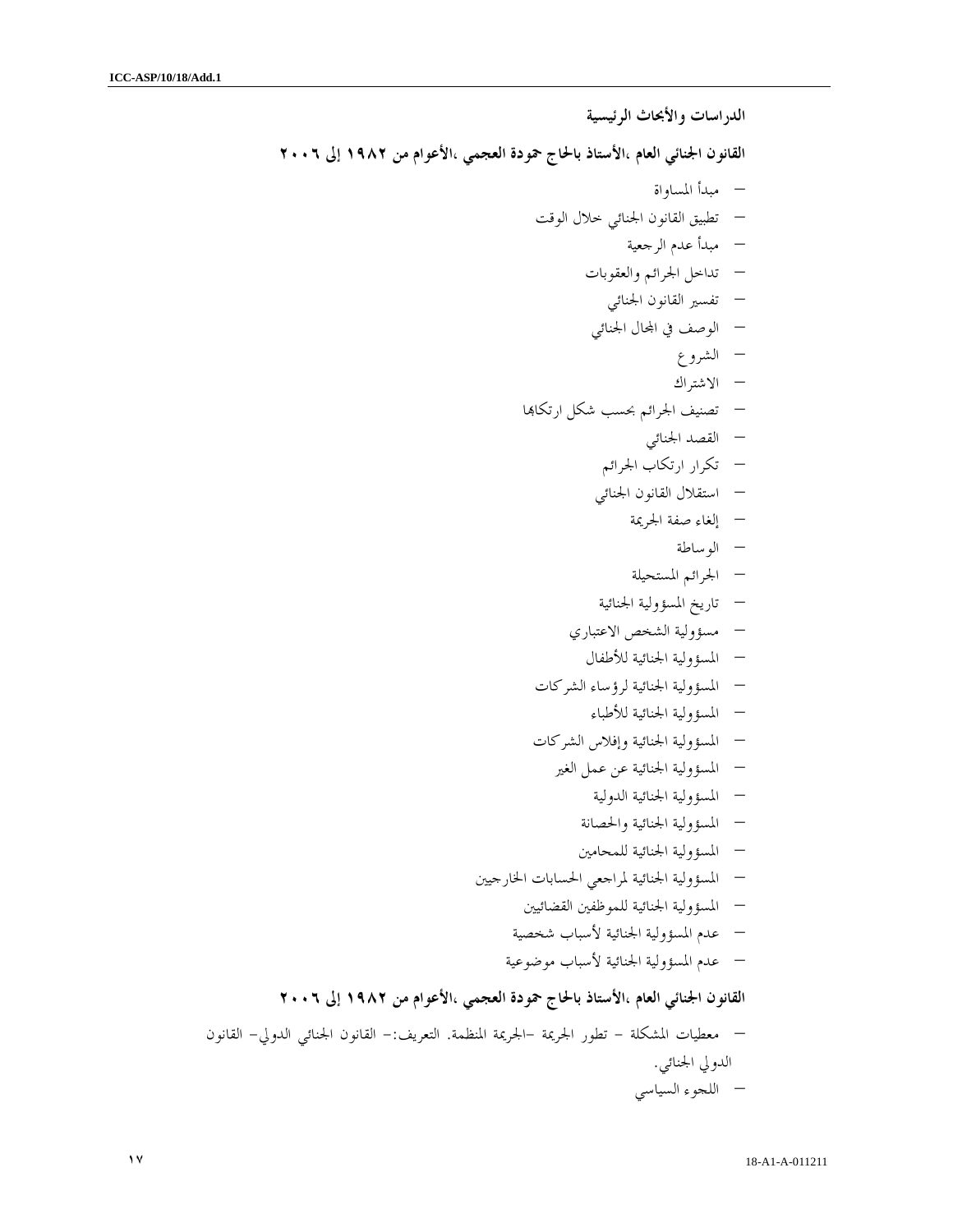– تسليم ارمين – عدم جواز المحاكمة على ذات الجرم مرتين – التأثير السلبي للأحكام الجنائية الأجنبية – تطبيق القانون الجنائي عبر المكان – المساعدة المتبادلة بين أجهزة الشرطة : – الإنتربول – الإرهاب – جرائم الحرب – الجرائم ضد الإنسانية – جرائم ضد السلام – محكمة نورنبرغ – المحكمة الخاصة بيوغسلافية السابقة – المحكمة الخاصة برواندا – المحكمة الجنائية الدولية – الفساد واستعادة الممتلكات – حصانة رئيس الدولة – الجريمة السياسية – الجريمة في القانون الدولي العام – الجريمة المنظمة عبر الوطنية – الاحتلال العسكري – الاتجار بالمخدرات – الاتجار بالأعضاء البشرية – الاتجار بالأطفال – سرقة الممتلكات الثقا فية – الولايات القضائية – القاضي والمعاهدة

– المعلوماتية والقانون الجنائي

\* \* \*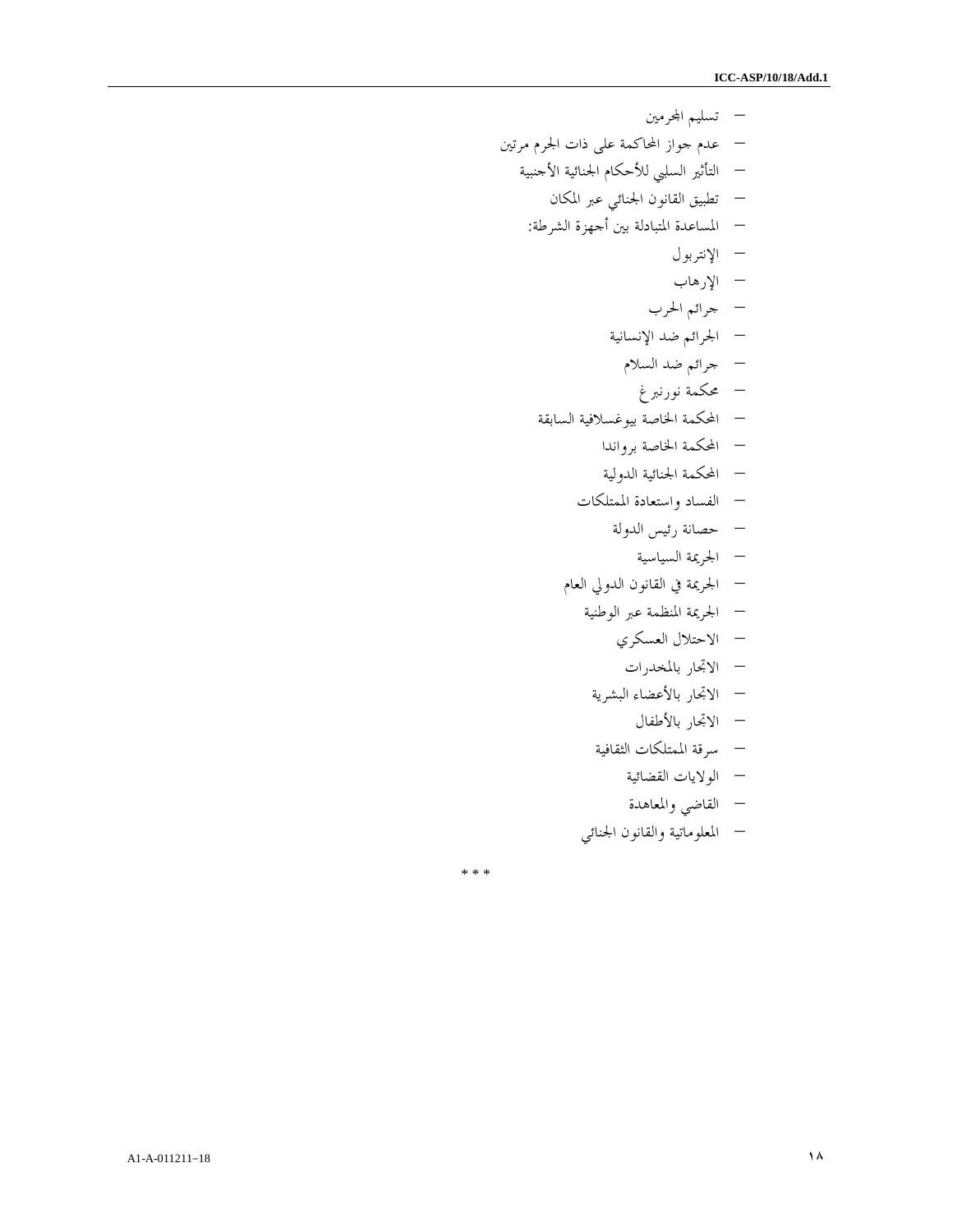## ٣. فينود بوليل ( موريشيوس )

(الأصل: بالإنكليزية والفرنسية )

### مذكرة شفوية

تمدي سفارة جمهورية موريشيوس تحياتما إلى أمانة جمعية الدول الأطراف في المحكمة الجنائية الدولية وتتشرف بأن تبلغها بأن حكومة جمهورية موريشيوس ترشح بموجب هذه الرسالة سعادة القاضي 'فينود بوليل' كمرشح لانتخابه كقاضٍ بالمحكمة الجنائية الدولية في الانتخابات التي ستجري أثناء الدورة العاشرة لجمعية الدول الأطراف التي ستعقد في الفترة من ١٢ إلى ٢١ كانون الأول/ديسبمبر ٢٠١١ في نيويورك .

ومرفق طيه البيان التفصيلي المصاحب، الذي أُعد طبقاً للفقرتين ٤ (أ) و٤ (أ) ٢<sup>٠،</sup> من المادة ٣٦ من نظام روما الأساسي. ويفي القاضي 'فينود بوليل' بجميع المتطلبات المنصوص عليها في الفقرة ٣ من المادة المذكورة آنفاً .

وكان سعادة القاضي 'فينود بوليل' قد عين قاضياً في المحكمة العليا لموريشيوس في عام ١٩٨٨ بعد أن عمل وكيل نيابة طوال سنوات عديدة. وعمل مستشاراً بالمحكمة العليا ووزارة العدل في كمبوديا. وعمل أيضاً مع مكتب مفوضة الأمم المتحدة السامية لحقوق الإنسان في كمبوديا. وعمل قاضياً بفرع القضاء الدولي في بعثة الأمم المتحدة للإدارة المؤقتة في كوسوفو في الفترة من عام ٢٠٠٢ إلى عام ٢٠٠٩. وفي عام ٢٠٠٨، عُين في منصب كبير القضاة الدوليين في هذه البعثة وظل يعمل بمذه الصفة حتى شباط/فبراير .٢٠٠٩ وهو يعمل في الوقت الحاضر قاضياً في محكمة الأمم المتحدة للمنازعات في نيروبي منذ آذار/مارس .٢٠٠٩ وقد ألقى محاضرات بشأن 'التحقيق في جرائم الحرب والمحاكمات المتعلقة بما' على القضاة والمدِّعين وأفراد الشرطة التابعين للبعثة الأوروبية في كوسوفو، وسمته رابطة المحامين الدولية لإعداد تقارير عن مهنة ممارسة القانون في كمبوديا .

وحكومة جمهورية موريشيوس مقتنعة بأن سعادة القاضي 'فينود بوليل' يمتلك جميع الكفاءات والخبرات التي يتطلبها نظام روما الأساسي في ميدان القانون الجنائي والإجراءات الجنائية. وهو أيضاً مشهود له بإسهامه المرموق في ميدان القانون الدولي، والقانون الجنائي الدولي، والقانون الإنساني الدولي، وحقوق الإنسان .

ويحمل سعادة القاضي 'فينود بوليل' الجنسية الموريشيوسية دون غيرها، وهو مرشح لإدراجه في القائمة "ألف" المنصوص عليها في الفقرة ٥ من المادة ٣٦ من نظام روما الأساسي. وترفق طيه سيرته الذاتية (بالإنكليزية والفرنسية) والبيان المصاحب للطلب والمستندات الأخرى الداعمه له .

وقد حظي ترشيح سعادة القاضي 'فينود بوليل' بالتأييد من الاتحاد الأفريقي في آخر مؤتمر قمة عقده في 'مالابو' بغينيا الاستوائية في الفترة من ٣٠ حزيران/يونيه إلى ١ تموز/يوليه ٢٠١١ .

\* \* \*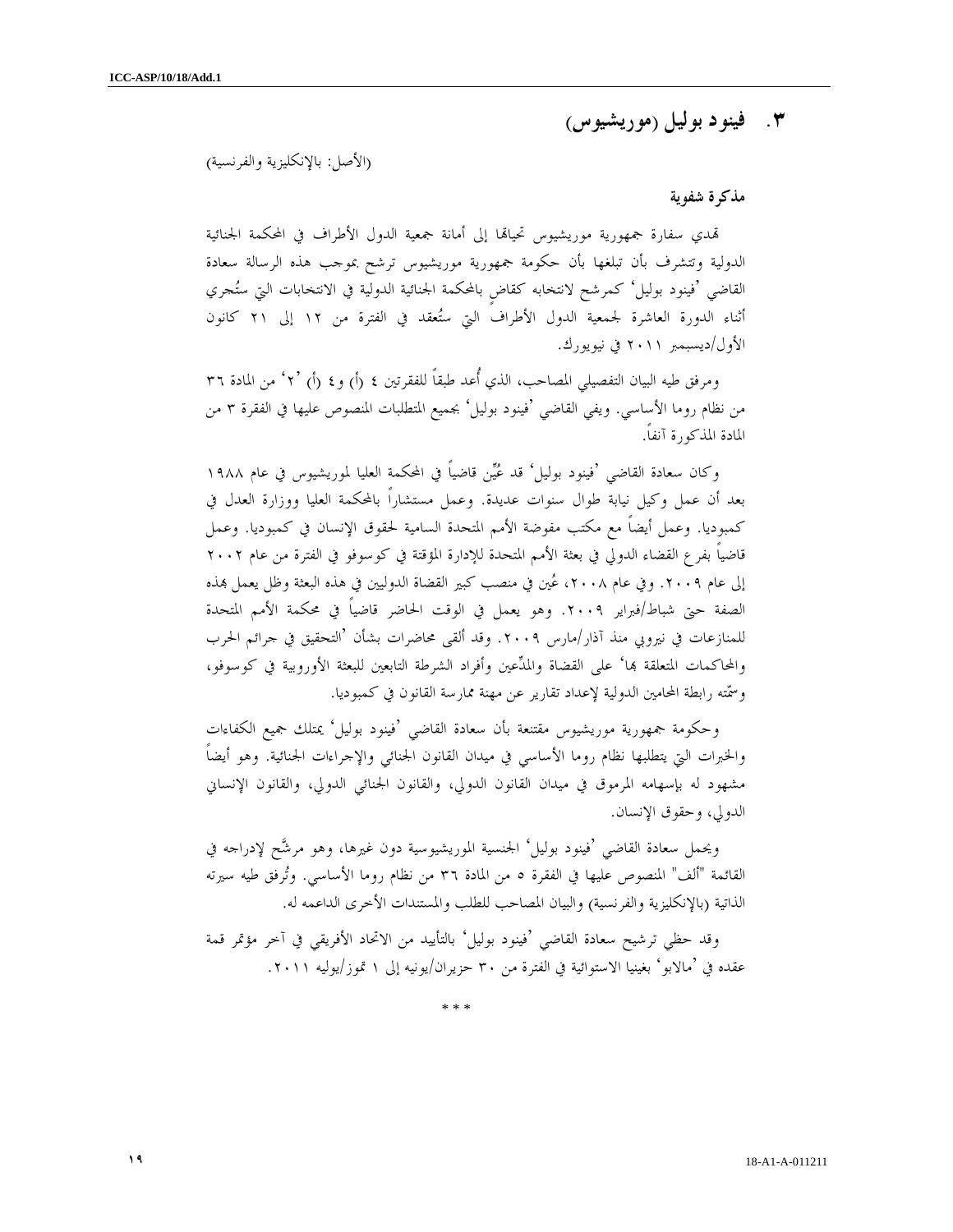### بيان المؤهلات

 بيان تفصيلي مقدم وفقاً للفقرة ٤ ) أ ( من المادة ٣٦ من نظام روما الأساسي والفقرة ٦ من قرار جمعية الدول الأطراف *.6RES/3/ASP-ICC* المتعلق بإجراءت ترشيح وانتخاب قضاة المحكمة الجنائية الدولية .

 وترشح حكومة جمهورية موريشيوس بموجب هذه المذكرة سعادة القاضي 'فينود بوليل' كمرشح لانتخابه كقاضٍ بالمحكمة الجنائية الدولية في الانتخابات التي ستجري أثناء الدورة العاشرة لجمعية الدول الأطراف التي ستعقد في الفترة من ١٢ إلى ٢١ كانون الأول/ديسبمبر ٢٠١١ في نيويورك .

 وترشيح القاضي 'فينود بوليل'، المرفقة سيرته الذاتية هنا بالإنكليزية والفرنسية، يقدم وفقاً لأحكام الفقرة ٤ ٢') أ ( ' من المادة ٣٦ من نظام روما الأساسي، أي وفقاً لـ: " الإجراءات المنصوص عليها في النظام الأساسي لمحكمة العدل الدولية لتسمية مرشحين لتلك المحكمة ".

 ويرشح القاضي 'فينود بوليل' لإدراجه في القائمة "ألف" التي تضم المرشحين الذين لديهم "كفاءة ثابتة في مجال القانون الجنائي والإجراءات الجنائية، والخبرة المناسبة اللازمة، سواء كقاض أو مدع عام أو محام، أو بصفة مماثلة أخرى، في مجال الدعاوى الجنائية" (انظر الفقرة ٣ ب ( ' ١') والفقرة ٥ من المادة ٣٦ من النظام الأساسي للمحكمة ).

 ويفي القاضي 'فينود بوليل' بجميع الشروط المتعلقة بالخبرة والأقدمية المطلوبة للتعيين في أعلى المناصب القضائية، كما تنص على ذلك الفقرة ٣ (أ) من المادة ٣٦ من النظام الأساسي للمحكمة.

 ورغم أنه من غير المطلوب في المرشح المؤهل للإدراج في القائمة "ألف" أن تكون لديه المؤهلات البديلة المطلوبة للإدراج في القائمة "باء" ، فإن القاضي 'فينود بوليل' لديه الكفاءة ولديه خبرة واسعة على النحو المطلوب بموجب المادة ٣٦ (٣) (ب) '٢ ُ مما يؤهله أيضاً للإدراج في القائمة "باء".

 وللقاضي 'فينود بوليل' سجل مهني يمتد أكثر من أربعين عاماً ولديه خبرة واسعة في ممارسة القانون كقاضٍ في موريشيوس وكذلك مع بعثة الأمم المتحدة للإدارة المؤقتة في كوسوفو، كمحامٍ وكمدعٍ وكذلك في تدريس القانون الجنائي وقانون الإجراءات الجنائية، والإجراءات المتعلقة بالأدلة، وحقوق الإنسان، والقانون الدستوري والإداري، وقانون العمل .

ويعمل القاضي 'فينود بوليل' حالياً قاضياً في محكمة الأمم المتحدة للمنازعات ويوجد مقر عمله في نيروبي. وقد عمل كأول رئيس لهذه المحكمة التي بادرت بواحد من أكبر إصلاحات النظام القضائي داخل الأمم المتحدة، وذلك في الفترة من ١ تموز/يوليه ٢٠٠٩ حتى ٣٠ حزيران/يونيه .٢٠١٠ وتتمثل واجباته في التعامل مع جميع المنازعات التي تنشأ بين موظفي الأمم المتحدة والأمين العام. وتتصل هذه المنازعات بعقود العمل، بما في ذلك الأوامر الؤقتة التي تصدر بوقف إجراء إداري يتعلق بعقد عمل، والمسائل التأديبية، والمسائل المالية، والوساطة. وظل يعمل أيضاً عن قرب في صياغة النظام الداخلي لمحكمة الأمم المتحدة للمنازعات وعرض هذا النظام في اللجنة السادسة للجمعية العامة من أجل الموافقة عليه. وقد اعتمد هذا النظام الداخلي دون أي تعديل .

 وقد عمل القاضي 'فينود بوليل' قاضياً دولياً مع بعثة الأمم المتحدة في كوسوفو في الفترة من عام ٢٠٠٢ إلى عام ٢٠٠٩. وفي الفترة من عام ٢٠٠٨ إلى نماية البعثة في شباط/فبراير ٢٠٠٩، شغل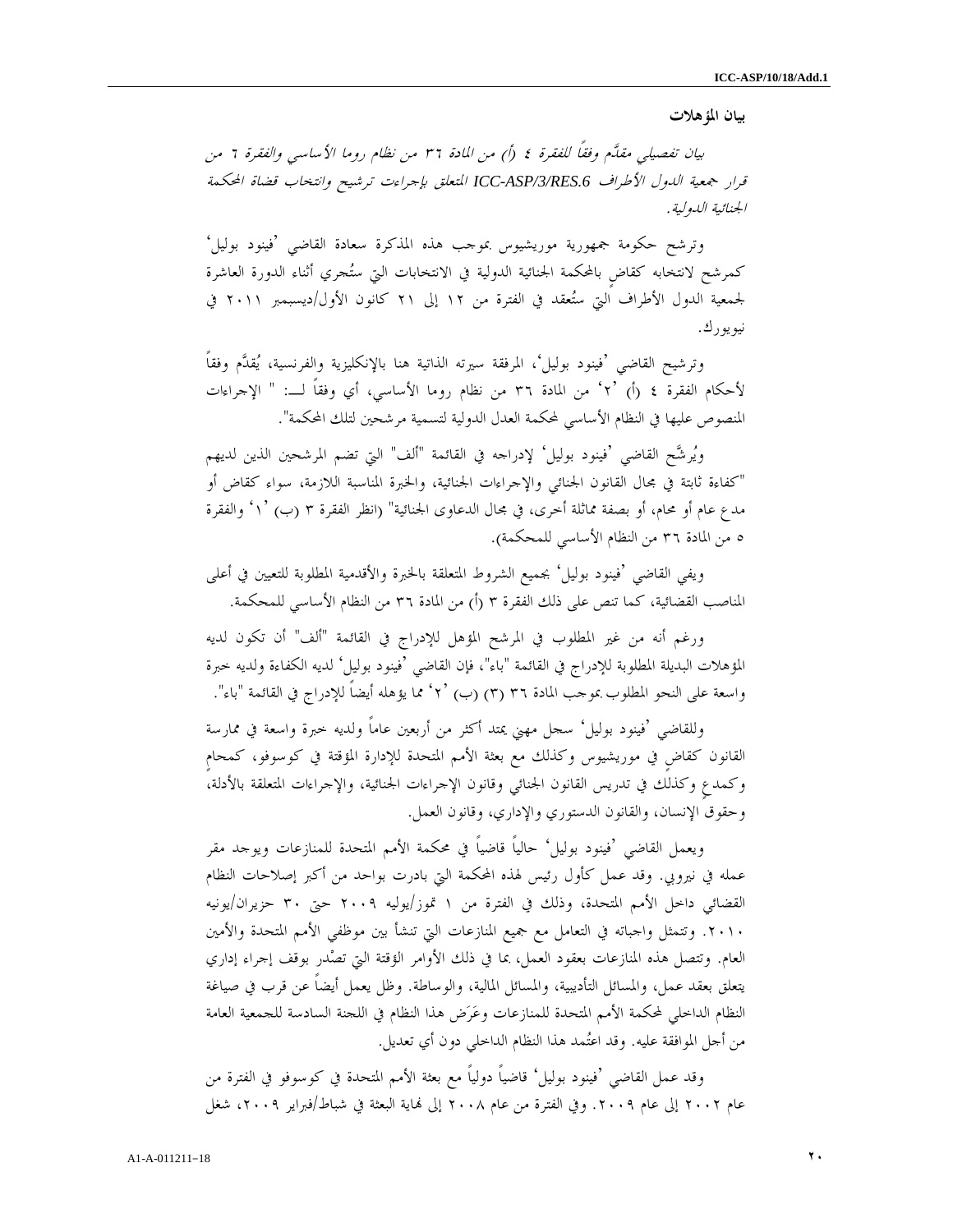منصب كبير القضاة الدوليين بالإنابة وكان مسؤولاً عن الانتقال السلس من القضاء الدولي التابع للأمم المتحدة إلى البعثة الأوروبية. وقام أثناء فترة ولايته بالتحقيق في عدد من القضايا الجنائية البارزة تنطوي على حالات قتل عرقي وجرائم حرب واتجار بالبشر وإرهاب وجرائم اقتصادية وبترأس النظر في هذا القضايا. وكان كثير من هذه القضايا ينطوي على عنصر من عناصر حماية الشهود والضحايا، واكتسب القاضي 'فينود بوليل' خبرة واسعة في التعامل مع هذه المسألة الحساسة. وتعامل أيضاً مع مسائل سابقة للمحاكمة مثل الاحتجاز، وإقرار لوائح الاام، والمساعدة القانونية الدولية بما فيها طلبات تسليم الأشخاص المشتبه في أم جناة .

 ونظراً إلى أن القاضي 'فينود بوليل' كان موجهاً قضائياً في الفترة من آذار/مارس ٢٠٠١ إلى نيسان/أبريل ٢٠٠٢ في مكتب مفوضة الأمم المتحدة السامية لحقوق الإنسان في كمبوديا، فإنه كان مستشاراً للقضاة والمدعين التابعين للمحكمة العليا وقام بتدريب القضاة وكتبة المحاكم وبإعداد مواد تدريبية، وعمل بشأن إجراء إصلاحات قانونية وقضائية. وتناول المسائل المتعلقة بتطبيق حقوق الإنسان في نظام القضاء الجنائي وبالمحكمة الجنائية الدولية وبمركز المحكمة الخاصة لمحاكمة الخمير الحمر .

 وقام أيضاً القاضي 'فينود بوليل'، بصفته وكيل نيابة في الفترة ما بين عامي ١٩٧٢ و١٩٨٧ وبصفته قاضياً في المحكمة العليا في موريشيوس فيما بين عامي ١٩٨٨ و،١٩٩٨ بتناول عدد من القضايا الجنائية البارزة .

 وقام القاضي 'فينود بوليل' بتدريس القانون الجنائي والإجراءات الجنائية لطلاب الحقوق والشرطة في جامعة موريشيوس طوال أكثر من خمسة عشر عاماً. وهو يحمل حصرياً الجنسية الموريشيوسية ويجيد اللغتين الإنكليزية والفرنسية .

\* \* \*

البيانات الشخصية

| الاسم:         | فينود بوليل                       |
|----------------|-----------------------------------|
| تاريخ الميلاد: | ۳۱ تموز/يوليه ١٩٤٤                |
| الجنسية:       | موريشيوسي                         |
| اللغات:        | الإنكليزية، والفرنسية، والكريولية |

الخلفية العلمية

– بكالوريوس في الآداب (مع مرتبة الشرف) في الفقه القانوني، من جامعة أوكسفورد، بالمملكة المتحدة – منح رخصة ممارسة مهنة المحاماة في 'إنر تمبِل'، بلندن. – شهادة الماجستير في القانون الفرنسي – شهادة من المدرسة الوطنية للقضاء في باريس، بفرنسا. الخلفية المهنية (المحلية والدولية )

/تموز يوليه :٢٠٠٩ انتخب كأول رئيس لمحكمة الأمم المتحدة للمنازعات . آذار/مارس ٢٠٠٩ – قاضٍ منتخب في محكمة الأمم المتحدة للمنازعات ويوجد مقر عمله في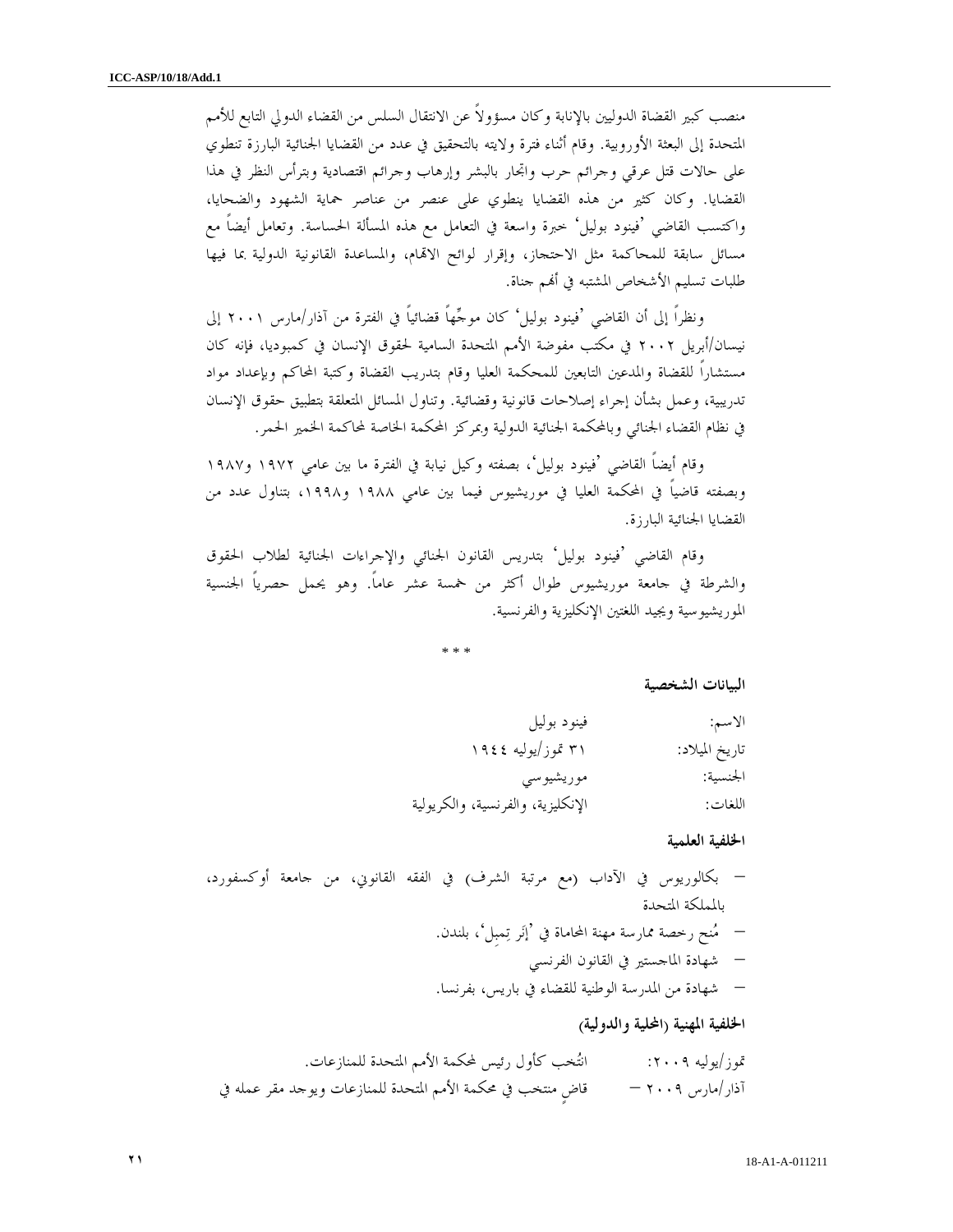حتى الوقت الحاضر نيروبي ٢٠٠٨. – ٢٠٠٩ كبير القضاة الدوليين، بعثة الأمم المتحدة للإدارة المؤقتة في كوسوفو . ٢٠٠٢ – ٢٠٠٩ قاضٍ دولي بفرع القضاء الدولي في بعثة الأمم المتحدة للإدارة المؤقتة في كوسوفو . ٢٠٠٤ عضو فريق من عشرة خبراء ساعدوا في وضع النصوص النهائية لمدونات نموذجية لأوضاع ما بعد الصراع – القضاء الجنائي المرتبط بالصراعات، برئاسة البروفيسور وليام شاباس في غالاواي، بأيرلندا . ٢٠٠١ مستشار بالمحكمة العليا ووزارة العدل في كمبوديا . ١٩٨٩ إلى ١٩٩١ عميد كلية الحقوق، بجامعة موريشيوس . ١٩٧٢ و ١٩٨٧ عمل وكيل نيابة في موريشيوس . – مستشار بوزارة العدل، في موريشيوس – عمل بمكتب مفوضة الأمم المتحدة السامية لحقوق الإنسان في كمبوديا – مارس العمل بالمحاماة في موريشيوس

الحلقات الدراسية التي حضرها

٢٠١٠ ألقى البيان الرئيسي بشأن محكمة الأمم المتحدة للمنازعات في الاجتماع الدولي لمحقِّقي الأمم المتحدة، نيروبي . ٢٠٠٥ – ٢٠٠٧ المتكلم الضيف بشأن موضوع 'التحقيق في جرائم الحرب والمحاكمات المتعلقة ا في كوسوفو' في مركز عمليات السلام الدولية، وهو مشروع ممول من الاتحاد الأوروبي في برلين والسويد . ١٩٩٦ التحكيم التجاري الدولي، القاهرة، مصر . ١٩٩٠ التعاون القانوني، باريس، فرنسا . ١٩٨٧ المؤتمر القانوني الآسيوي الأفريقي، بانكوك، تايلند . ١٩٨٧ الجريمة والعقاب، الولايات المتحدة الأمريكية . ١٩٧٨ مؤتمر الأمم المتحدة المعني بالنقل البحري للبضائع، هامبورغ، ألمانيا .

– شارك كمتكلم ضيف في حلقات دراسية بشأن الحوكمة الجيدة والفساد.

المحاضرات

– محاضرات بشأن 'التحقيق في جرائم الحرب والمحاكمات المتعلقة ا' ألقاها على القضاة والمدعين وأفراد الشرطة التابعين للبعثة الأوروبية في كوسوفو في عام .٢٠٠٨ – محاضر بشأن قانون حقوق الإنسان في كمبوديا. – محاضر (لطلاب الحقوق والشرطة) في كلية الحقوق بجامعة موريشيوس – الأدلة والإجراءات الجنائية، والقانون الجنائي، وقانون حقوق الإنسان، وقانون العمل، والقانون الدستوري.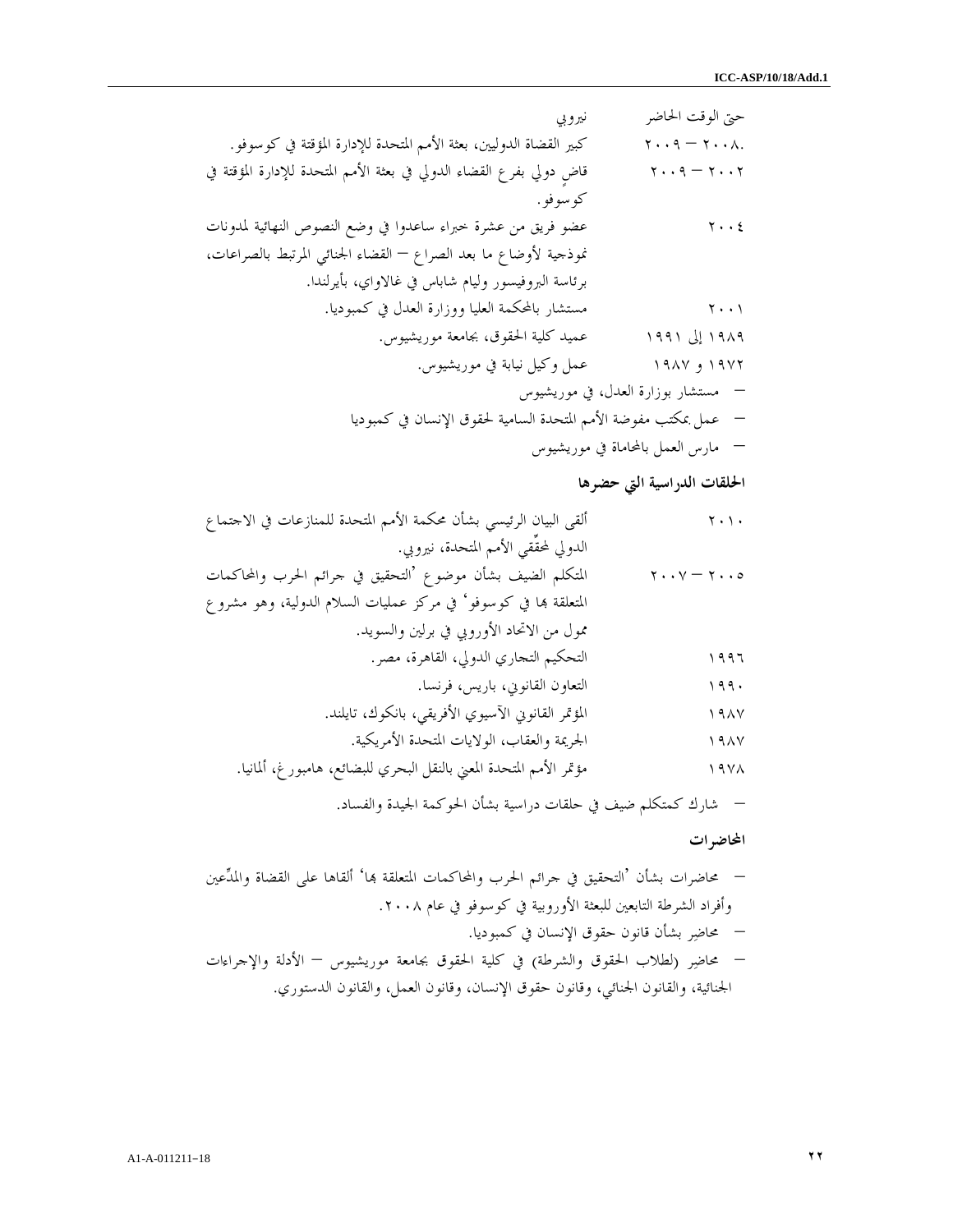المنشورات

– تقرير عن النظام القضائي لجزر القمر أُعد من أجل سفارة الولايات المتحدة في موريشيوس. – سمته رابطة المحامين الدولية لإعداد تقارير عن مهنة ممارسة القانون في كمبوديا في عامي ٢٠٠١ و.٢٠٠٣ – مؤلف كتاب عن حقوق الإنسان أُعد لكي يستخدم في المدارس في موريشيوس، وهو مشروع قامت حكومة الولايات المتحدة برعايته. – مؤلف كتاب عن الإجراءات الجنائية لكي تستخدمه الشرطة. – كاتب مقال عن حقوق الإنسان والدستور في موريشيوس، نشر في الة الأوروبية لقانون حقوق

.(Sweet & Maxwell 1996) (European Human Rights Law Review) الإنسان

\* \* \*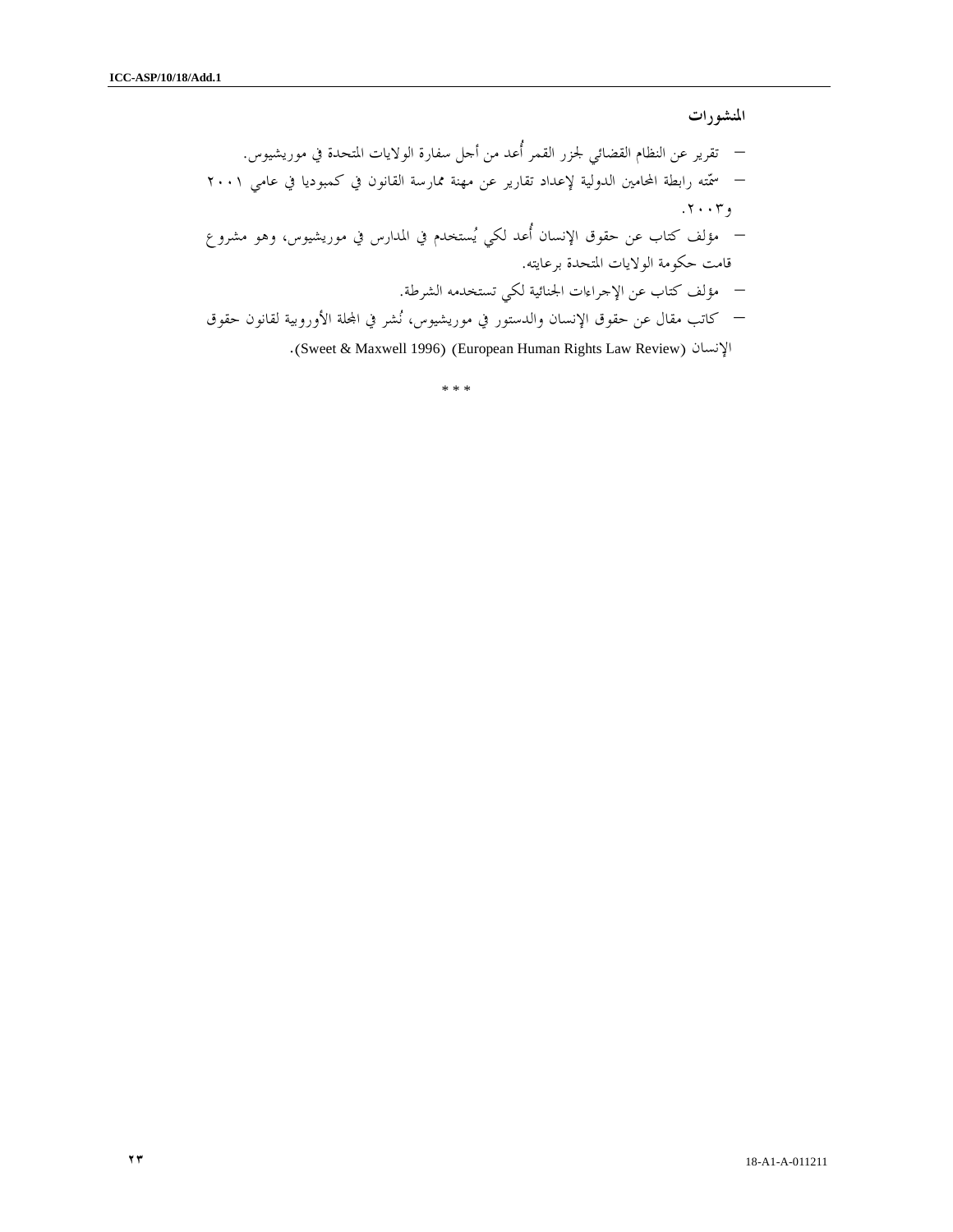# ٤. موديست مارتينو بريا(جمهورية أفريقيا الوسطى )

### (الأصل: بالفرنسية)

### مذكرة شفوية

تتقدم وزارة الشؤون الخارجية وشؤون مواطني إفريقيا الوسطى بالخارج لجمهورية إفريقيا الوسطى بتحيالها إلى أمانة جمعية الدول الأطراف في نظام روما الأساسي للمحكمة الجنائية الدولية بلاهاي (هولندا) وتتشرف بتسليمها طيه ملف ترشيح السيد بريا موديست مارتينو، المدعي العام لدى محكمة الاستئناف ببانغي، الذي تود حكومة إفريقيا الوسطى تقديمه لمناصب قضاة المحكمة الجنائية الدولية أثناء الانتخابات التي ستجرى خلال الدورة الثانية للجمعية العامة للأمم المتحدة في نيويورك من ١٢ إلى ٢١ كانون الأول/ديسمبر ٢٠١١ .

\* \* \*

#### بيان المؤهلات

تُقدم جمهورية إفريقيا الوسطى بمذه المذكرة ترشيح القاضي موديست مارتينو بريا لمنصب قاض بالمحكمة الجنائية الدولية برسم الانتخابات التي ستجرى أثناء الدورة العاشرة لجمعية الدول الأطراف في نيويورك من ١٢ إلى ٢١ كانون الأول/ديسمبر ٢٠١١ .

ولقد تم القبول بترشيح القاضي موديست مارتينو بريا، المرفق بيان سيرته بمذه المذكرة (بالفرنسية)، وفقا لأحكام الفقرة ٤ (أ)٢ من المادة ٣٦ من نظام روما الأساسي.

وسيتقدم القاضي موديست مارتينو بريا برسم القائمة ألف الخاصة بالمرشحين الذين تتوافر فيهم "كفاءة ثابتة في مجال القانون الجنائي والإجراءات الجنائية، والخبرة المناسبة اللازمة، سواء كقاض أو مدع عام ".

ولكونه قضى ما يزيد عن ثماني عشرة سنة في الخدمة، فإن القاضي موديست مارتينو بريا، القاضي المرشح لمناصب قضاة المحكمة الجنائية الدولية، يتوفر على الميزات المشترطة في الفقرة ٣ من المادة ٣٦.

وبالفعل، فعلى امتداد هذه السنوات الثماني عشرة، فقد أمضى قرابة سبع عشرة سنة في مهام نائب عام. فقد شغل مهام وكيل ومدعي عام الجمهورية بالمحاكم العليا، ووكيل عام ومدع عام بمحاكم الاستئناف، وأستاذ القانون الجنائي الخاص والإجراءات الجنائية المدرسة الوطنية للإدارة والقضاء ببانغي، حيث قام بتكوين عدة أفواج من القضاة .

وبصفته نائبا عاما، فقد أشرف على التحقيقات وجلس كممثل للادعاء العام في قضايا جنحية وجنائية تشمل الاشتباكات والاغتيالات والاغتصاب وقتل الأطفال والمس بأمن الدولة واختلا الممتلكات والأموال العامة...

كما أن القاضي موديست مارتينو بريا شارك في إعداد عدة نصوص ذات طابع جنائي، مثل قانون العقوبات والإجراءات الجنائية، ومشروع القانون عن العنف ضد النساء والأطفال، وقانون المخدرات والمواد المؤثرة في العقل، وقانون القضاء العسكري .

ويشغل القاضي موديست مارتينو بريا حاليا منصب المدير العام للدوائر القضائية بوزارة العدل والتخليق، وقاض بالمحكمة العليا لجمهورية إفريقيا الوسطى .

كما إنه يحمل جنسية إفريقيا الوسطى حصريا ويتقن اللغة الفرنسية .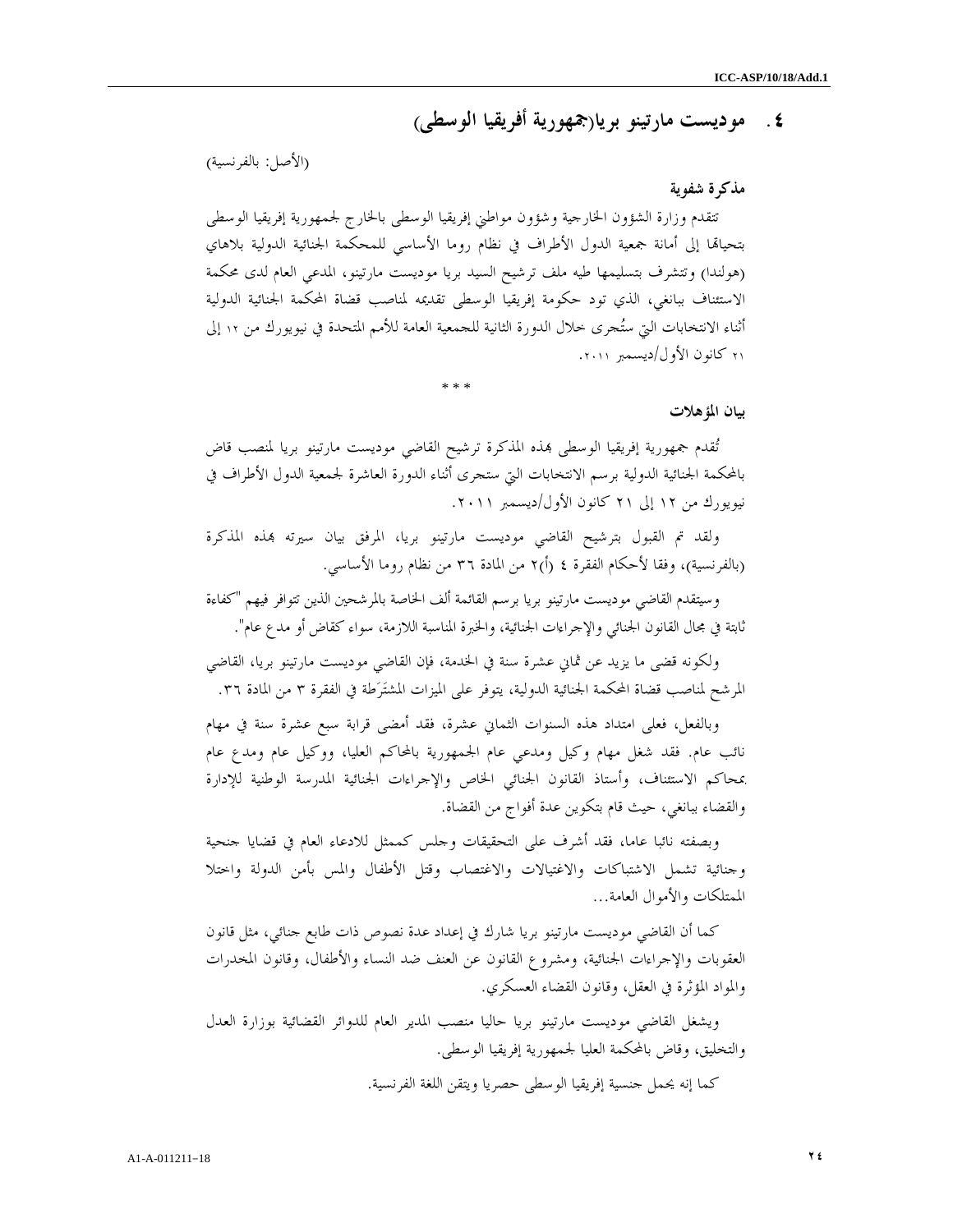```
البيانات الشخصية
```

| موديست مارتينو                                                  | الاسم               |
|-----------------------------------------------------------------|---------------------|
| بريا                                                            | النسب               |
| متزوج بخمسة أطفال                                               | الحالة العائلية     |
|                                                                 | الدراسة الابتدائية  |
| مدرسة كوسيري العمومية (الكاميرون).                              | $19YY - 19YY$       |
| مدرسة نوتر دام دافريك ببانغي(جمهورية إفريقيا الوسطى).           | $19Y\Lambda - 19YY$ |
|                                                                 | الدراسة الثانوية    |
| ثانوية ليسى دي مارتير ببانغي.                                   | $1917 - 1911$       |
|                                                                 | الدراسة الجامعية    |
| شعبة القانون بجامعة بانغى                                       | $1919 - 1917$       |
|                                                                 | التدريب المهني      |
| المدرسة الوطنية للإدارة والقضاء، بانغي، قسم القضاء.             | $1991 - 1919$       |
|                                                                 | الشهادات            |
| شهادة الدروس الابتدائية الأولية بالكاميرون.                     | $\sqrt{9}$          |
| شهادة دروس السلك الأول ببانغي.                                  | 1917                |
| شهادة البكالوريا من صنف أ٤.                                     | 1917                |
| شهادة الإحازة في القانون الخاص.                                 | 1919                |
| شهادة إتمام دروس السلك الثالث بالمدرسة الوطنية للإدارة والقضاء. | ۱۹۹۲                |

## النشاطات المهنية

تشرين الثاني/نوفمبر -١٩٩٢ مدعي عام محكمة بانغي العليا كانون الثاني/يناير ١٩٩٥ كانون الثاني/يناير ١٩٩٥ - وكيل أول للمدعي العام بالمحكمة العليا لبانغي . آذار/مارس ١٩٩٦ آذار/مارس ١٩٩٦ – مدعي عام الجمهورية لدى المحكمة العليا لبانغاسو . /تموز يوليو ١٩٩٧ /تموز يوليو ١٩٩٧ – نائب أول لرئيس المحكمة العليا لبانغي . نيسان/أبريل ١٩٩٨ نيسان/أبريل ١٩٩٨ – مدعي عام الجمهورية لدى المحكمة العليا ببانغي . كانون الثاني/يناير ٢٠٠٠ كانون الثاني/يناير ٢٠٠٠ – مستشار ثاني بالغرفة الاجتماعية بمحكمة الاستئناف ببانغي . كانون الأول ٢٠٠٠ كانون الأول/ديسمبر ٢٠٠٠ – مدعي عام ثاني لدى محكمة الاستئناف ببانغي .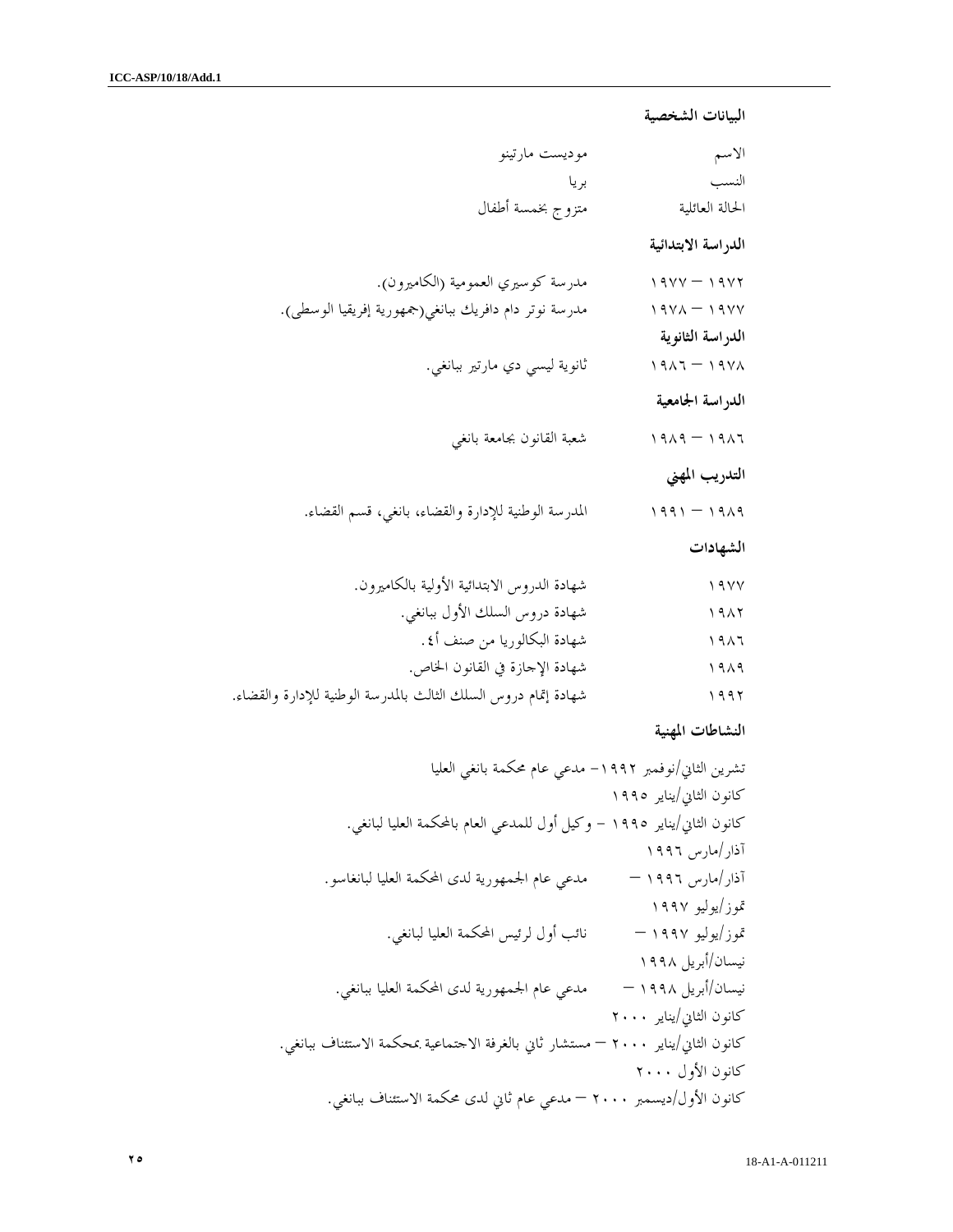شباط/فبراير ٢٠٠٢ شباط/فبراير ٢٠٠٢ – مدعي عام لدى محكمة الاستئناف ببوار . أيلول/سبتمبر ٢٠٠٥ أيلول/سبتمبر ٢٠٠٥ – مدعي عام لدى محكمة الاستئناف ببانغي . /تموز يوليو ٢٠١١ منذ أيلول ٢٠١١ مدير عام الدوائر القضائية

نشاطات أخرى

– عضو اللجنة الوطنية لحقوق الإنسان . – مستشار قانوني مناوب لهيئة الأطباء والجراحين وأطباء الأسنان والصيادلة . – قاضي بالمحكمة العليا .

الحلقات الدراسية

٣ أيار/مايو إلى حلقة دراسية حول "الإدارة " بالمدرسة الوطنية للإدارة والقضاء حزيران/يونيو ١٩٩٥ (بانغي .) حلقة دراسية حول "القضاء العسكري وحقوق الإنسان" نظمتها مدرسة القضاء البحري للولايات المتحدة الأمريكية ببانغي . ٣٠ تشرين الأول/أكتوبر إلى حلقة دراسية حول "القضاء الجنائي الأمريكي: بالولايات المتحدة ٢ كانون الأول/ديسمبر الأمريكية . ١٩٩٥ ٢٣ أيلول/سبتمبر إلى حلقة دراسية حول "حماية حقوق الإنسان" بالمدرسة الوطنية للإدارة ١٨ تشرين الأول/أكتوبر بباريس (فرنسا .) ٢٠٠٢ ٢٢ إلى ٢٦ آذار/ التدريب الأفقي للقضاة وأطر وزارات الاقتصاد و المالية حول "تبييض مارس ٢٠١٠ الأموال والمخالفات الاقتصادية والمالية في القانون" المنظم من طرف منظمة تنسيق قانون الأعمال بإفريقيا ببرازافيل (الكونغو .) ١٣ إلى ٢٤ أيلول/ دورة تدريبية حول "الأشكال الجديدة للجريمة الدولية في إفريقيا سبتمبر ٢٠١٠ الغربية والوسطى" بغران باسام (كوت ديفوار .) الوضعية العسكرية أتم الخدمة العسكرية، رقم الشارة .١٠٨٢.٠٢.٨٩ الأوسمة

٢٠٠٤ وسام الاستحقاق لجمهورية إفريقيا الوسطى بدرجة فارس . ٢٠٠٦ وسام التقدير لجمهورية إفريقيا الوسطى بدرجة ضابط . ٢٠٠٩ وسام الاستحقاق لجمهورية إفريقيا الوسطى بدرجة ضابط . الهوايات المطالعة والرياضة .

\* \* \*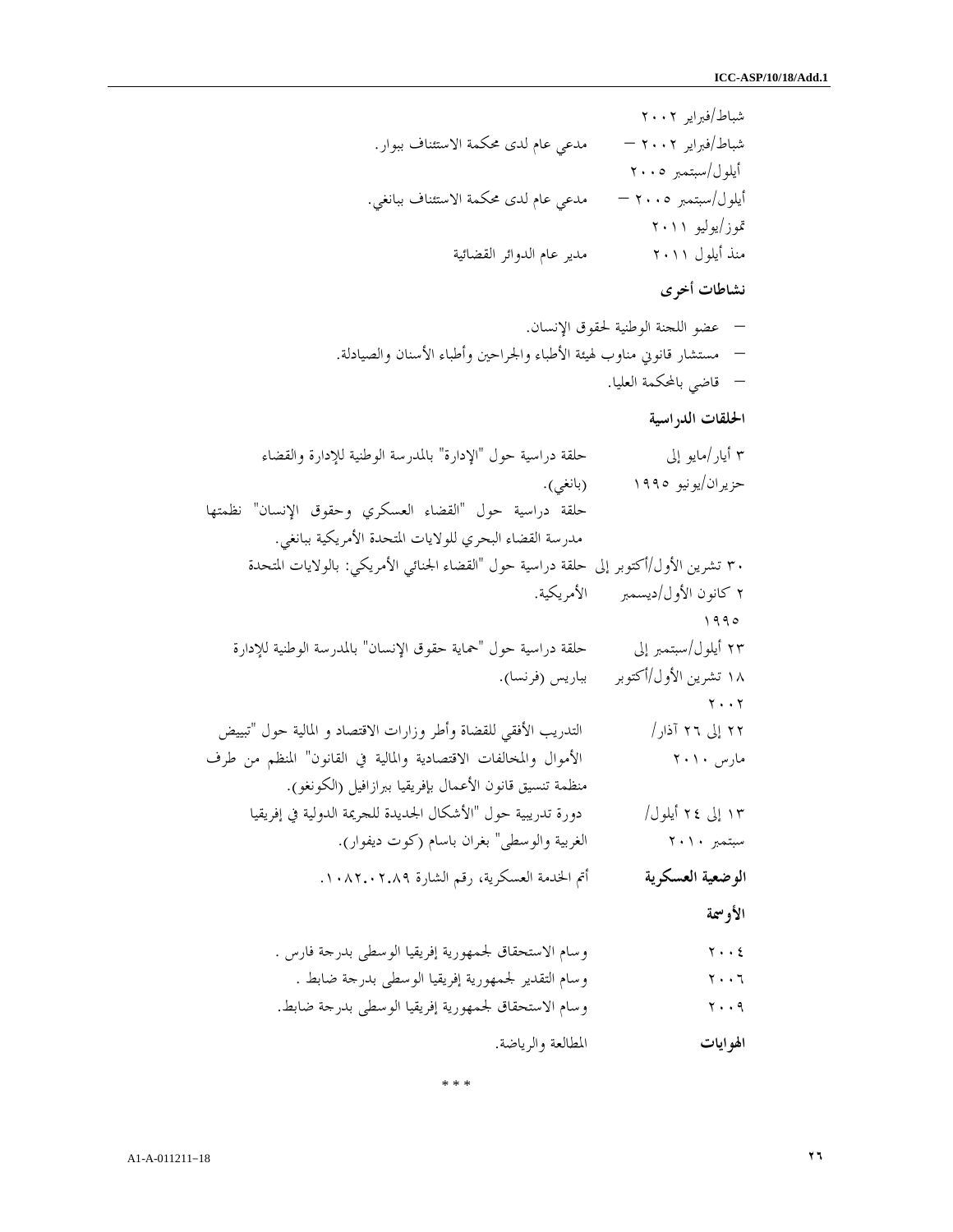۰. كارمونا، أنتوني توماس أكويناس (جمهورية ترينيداد وتوباغو)

(الأصل: بالإنكليزية )

#### مذكرة شفوية

تتقدم البعثة الدائمة لجمهورية ترينيداد وتوباغو لدى الأمم المتحدة بتحيالها إلى الأمانة العامة لجمعية الدول الأطراف في نظام روما الأساسي للمحكمة الجنائية الدولية وتتشرف بأن تشير إلى مذكرة هذه الأخيرة ذات الرقم المرجعي: ICC-ASP/10/S/04 التي تفيد بأن فترة الترشيح لانتخاب ستة قضاة للمحكمة هي من ١٣ حزيران/يونيو إلى ٧ أيلول/سبتمبر ،٢٠١١ وسوف تجرى الانتخابات في الجلسة العاشرة للجمعية العامة للدول الأطراف التي ستنعقد في مقر الأمم المتحدة في نيويورك من ١٢ إلى ٢١ كانون الأول/ديسمبر ٢٠١١ .

وتتشرف البعثة الدائمة لجمهورية ترينيداد وتوباغو أيضاً أن تفيد بأن حكومة ترينيداد وتوباغو قد رشحت فضيلة القاضي أنتوني توماس أكويناس كارمونا (المحامي السامي) قاضي المحكمة العليا لترينيداد وتوباغو، لملء إحدى المناصب الشاغرة التي ستنشأ في المحكمة، ويتم تقديم هذا الترشيح وفقا لأحكام المادة ،٣٦ الفقرة ب(٣ ) من نظام روما الأساسي الذي ينص على أنه يترتب عل كل مرشح للانتخاب للمحكمة ما يلي:

"أن يكون قد أنشأ كفاءته في القانون الجنائي والإجراءات الجنائية والخبرة الملائمة اللازمة سواء كقاض أو كمدعي عام أو كمحام أو بمنصب مماثل آخر يتعلق بالدعاوى الجنائية ".

إن حكومة ترينيداد وتوباغو تولي أهمية كبيرة لترشيح فضيلة القاضي كارمونا لانتخابه لمنصب قاض للمحكمة، وذلك تمشيا مع دعم ترينيداد وتوباغو الطويل الأمد لهذه المحكمة والذي سبق اعتماد وبدء نفاذ نظام روما الأساسي .

ترتئي حكومة ترينيداد وتوباغو أنه في هذه المرحلة الحاسمة من تطورها، ينبغي أن تتكون المحكمة من قضاة يستوفون بالشكل الملائم جميع المعايير المنصوص عليها في نظام روما الأساسي. ولذلك فإن حكومة ترينيداد وتوباغو مقتنعة بشكل راسخ بأن فضيلة القاضي كارمونا هو شخص يتمتع بأعلى الأخلاقيات والإنصاف والتراهة ويمتلك المؤهلات اللازمة لت عيينه في أرفع المناصب القضائية في ترينيداد وتوباغو، كما ألها مقتنعة أيضا أنه إذا انتخب، فإن فضيلة القاضي كارمونا سيسهم إسهاما لا يقدر بثمن في المحكمة نظرا إلى معرفته وخبرته البالغة في مجال القانون الجنائي والإجراءات الجنائية، على الصعيدين الوطني والدولي .

لذلك فإن البعثة الدائمة لجمهورية ترينيداد وتوباغو تطلب من الأمانة العامة لجمعية الدول الأطراف رفع هذه المسألة إلى انتباه جميع الدول الأطراف في نظام روما الأساسي من أجل الحصول على دعمهم لترشيح المذكور أعلاه .

إن بيان المؤهلات والسيرة الذاتية لفضيلة القاضي كارمونا مرفق ذه المذكرة غير الموقعة.

\* \* \*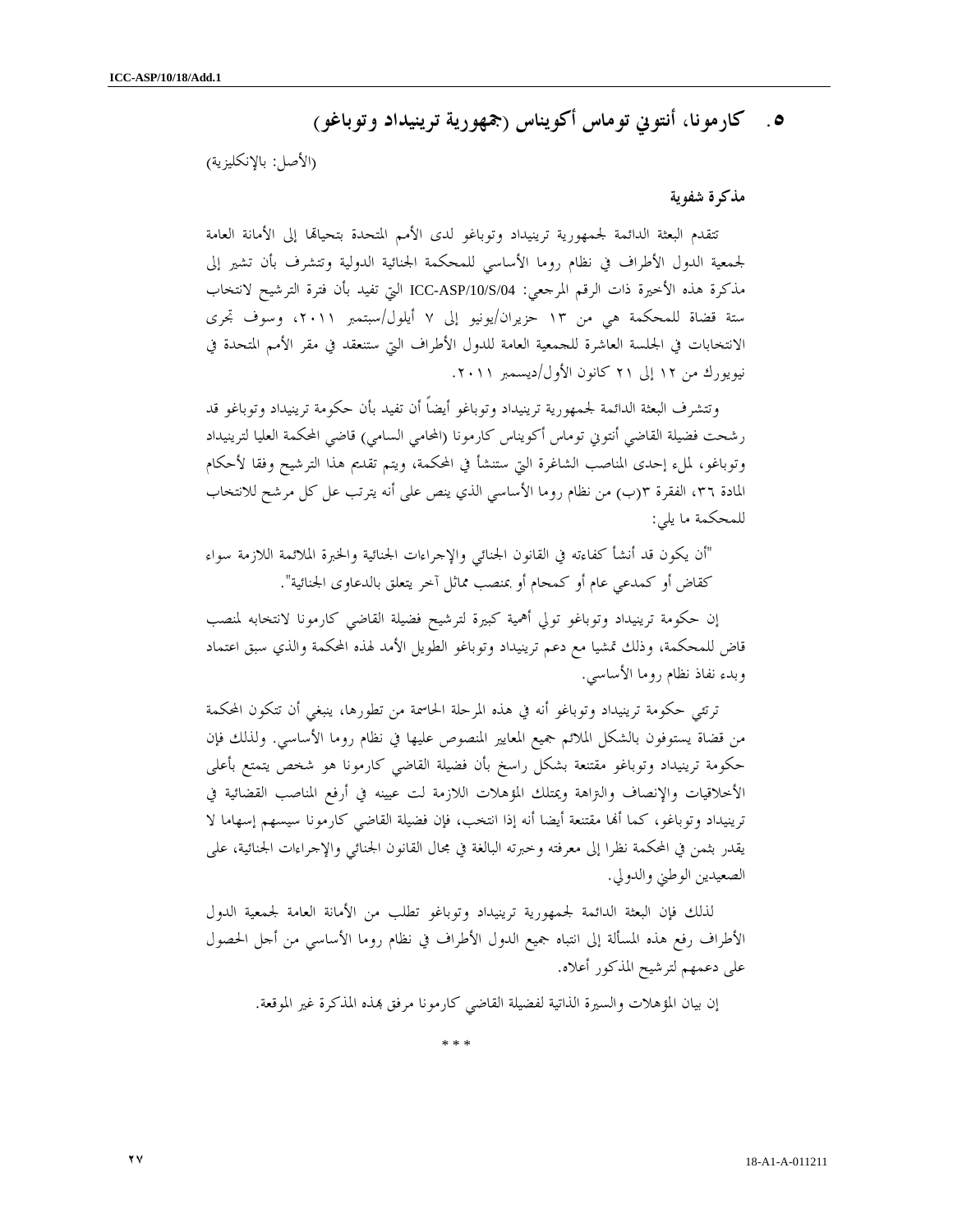#### بيان المؤهلات

يتم تقديم هذا البيان وفقا لأحكام المادة ٣٦ ، الفقرة ) أ(٤ من نظام روما الأساسي للمحكمة الجنائية الدولية والفقرة ٦ من القرار *.6Res/3/ASP-ICC* .

إن فضيلة القاضي أنتوني توماس أكويناس كارمونا هو المرشح لجمهورية ترينيداد وتوباغو لانتخابه لمنصب قاض في المحكمة الجنائية الدولية .

إن المرشح يستوفي أحكام المادة ٣٦ ، الفقرة ٣(أ) من نظام روما الأساسي كفرد يتمتع بأخلاقيات عالية والإنصاف والتراهة ويمتلك المؤهلات اللازمة لتعيينه في أرفع المناصب القضائية في ترينيداد وتوباغو .

إن فضيلة القاضي كارمونا يستوفي بالكامل متطلبات المادة ٣٦ ، الفقرة ب(٣ ) من نظام روما الأساسي التي تنص على ما يلي: "أن يكون قد أسس كفاءته في القانون الجنائي والإجراءات الجنائية والخبرة الملائمة اللازمة سواء كقاض أو كمدعي عام أو كمحام أو بمنصب مماثل آخر يتعلق بالدعاوى الجنائية ".

لذلك فإن المرشح يستوفي المتطلبات ذات الصلة لانتخابه كقاض بموجب القائمة (أ) وفقا للمادة ،٣٦ الفقرة ٥ من نظام روما الأساسي. وتستند خبرة المرشح ومؤهلاته على خبرته الكبيرة وعلى تدريبه وعلى كفائتة المبينة في القانون الجنائي والإجراءات الجنائية على الصعيدين الوطني والدولي لأكثر من ٢٥ عاما. إنه قاض في المحكمة العليا لترينيداد وتوباغو كما أنه كان يشغل منصب محامي الاستئناف (مكتب المدعي العام) في المحكمة الجنائية الدولية ليوغوسلافيا السابقة، والمحكمة الجنائية الدولية لرواندا .

بصفته محامي الاستئناف في المحكمة الجنائية الدولية ليوغوسلافيا السابقة والمحكمة الجنائية الدولية لرواندا، لقد كان ضالعاً في الادعاءات القضائية الناجحة وتحضير الاستئنافات بالنيابة عن مكتب المدعي العام بشأن مجرمي الحرب من جنرالات وقادة المعسكرات والجنود والسياسيين الذين تمت إدانتهم بارتكاب جرائم حرب وجرائم ضد الإنسانية و الإبادة الجماعية .

كما أنه خدم أيضا في أعلى مستوى في هيئة الادعاء العام لترينيداد وتوباغو وترقى إلى منصب القائم بأعمال مدير النيابة العامة. وفي هذا المستوى، قام بإجراء دعاوى الادعاء العام في القضايا الجنائية الكبرى والمعقدة التي كانت تنطوي أحيانا على الاستئناف إلى أعلى محاكم الاستئناف في لترينيداد وتوباغو وإلى اللجنة القضائية التابعة لس الملكة في لندن.

إن مساهمة فضيلة القاضي كارمونا في تطوير العدالة الجنائية في ترينيداد وتوباغو كانت محط التقدير عندما منح مكانة محامي سامي (سيلك).

لقد قام المرشح أيضا بتمثيل ترينيداد وتوباغو في العديد من المؤتمرات الدولية المتعلقة في مجال الوقاية من الجرائم والعدالة الجنائية. كما أنه مثل ترينيداد وتوباغو أيضا في اللجنة التحضيرية لإنشاء محكمة جنائية دولية.

وبصفته كقاضي المحكمة العليا في ترينيداد وتوباغو وكمدعي عام سابق، فإن فضيلة القاضي كارمونا قد ترأس أو قام بالادعاء في قضايا تتعلق بالعنف ضد النساء والأطفال.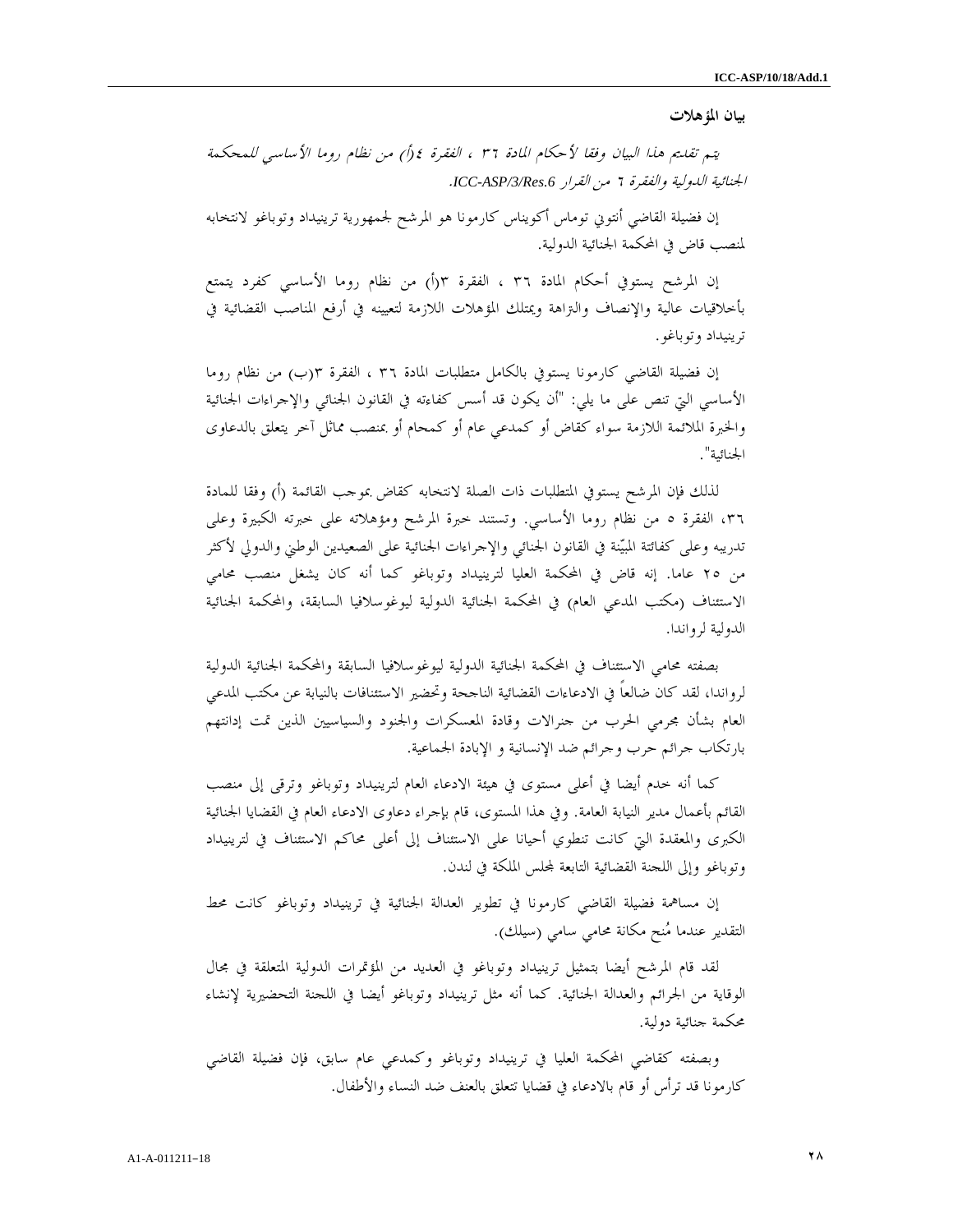كما أن المرشح يتكلم بطلاقة بلغة واحدة على الأقل من لغات العمل في المحكمة.

\* \* \*

البيانات الشخصية

| الاسم           | فضيلة القاضي أنتوني توماس أكويناس كارمونا، محامي سامي |
|-----------------|-------------------------------------------------------|
| تاريخ الميلاد   | ۷ آذار/مارس ۱۹۰۳                                      |
| الحالة الزواجية | متزوج                                                 |
| الجنسية         | مواطن من ترنيداد وتوباغو                              |

التعليم

١٩٧٧-١٩٧٣ بكالوريوس في الآداب (بدرجة شرف ) اللغة الإنجليزية والعلوم السياسية، جامعة جزر الهند الغربية، مونا، جاميكا . ١٩٨١-١٩٧٨ بكالوريوس في القانون (بدرجة شرف ) جامعة جزر الهند الغربية، كايف هيل، باربايدوس ١٩٨٣-١٩٨١ شهادة التعليم القانوني كلية سير هيو جودينغ للقانون، سانت أوغوستين، ترنيداد وتوباغو . ١٩٨٦ شهادة الالتحاق بصفة محامي في القانون (نتيجة دمج مهنة المحاماة ). ٢٨ تشرين الثاني/نوفمبر – شهادة تدريس في "نظرة عامة على أساليب التحقيق في برنامج ٩ كانون الأول/ المساعدة في تدريب التحقيقات الجنائية الدولية، تحت رعاية ديسمبر ١٩٨٨ وزارة العدل للولايات المتحدة، دومينيكا . ٢٧ تشرين الثاني/نوفمبر – شهادة تدريس في "الندوة الإقليمية الثانية حول التدابير الفعالة ٨ كانون الأول/ المضادة لجرائم المخدرات وتحسين إدارة العدالة الجنائية تحت رعاية ديسمبر ١٩٨٩ معهد أمريكا اللاتينية للأمم المتحدة لمنع الجرائم ومعاملة الجانحين، سان خوسيه، كوستاريكا . نيسان/أبريل ١٩٩٠ شهادة تدريس في الندوة القضائية التي أجرا إدارة إنفاذ قوانين

المخدرات لدى وزارة العدل في الولايات المتحدة، بورت أوف سباين، ترينيداد. ١٦- ٢٧ تموز/ شهادة تدريس في الندوة الإقليمية الثالثة حول التدابير الفعالة

يوليو ١٩٩٠ المضادة لجرائم المخدرات وتحسين إدارة العدالة الجنائية تحت رعاية معهد أمريكا اللاتينية للأمم المتحدة ومعاملة الجانحين، سان خوسيه، كوستاريكا .

٢-٤ آذار/مارس ١٩٩٣ شهادة مشاركة في ندوة غسل الأموال تحت رعاية وزارة الأمن الوطني والسفارة الفرنسية، بورت أوف سباين، ترينيداد . ١٨- ٢١ آذار/ شهادة مشاركة في ندوة تدريبية متعددة الجنسيات بشأن السيطرة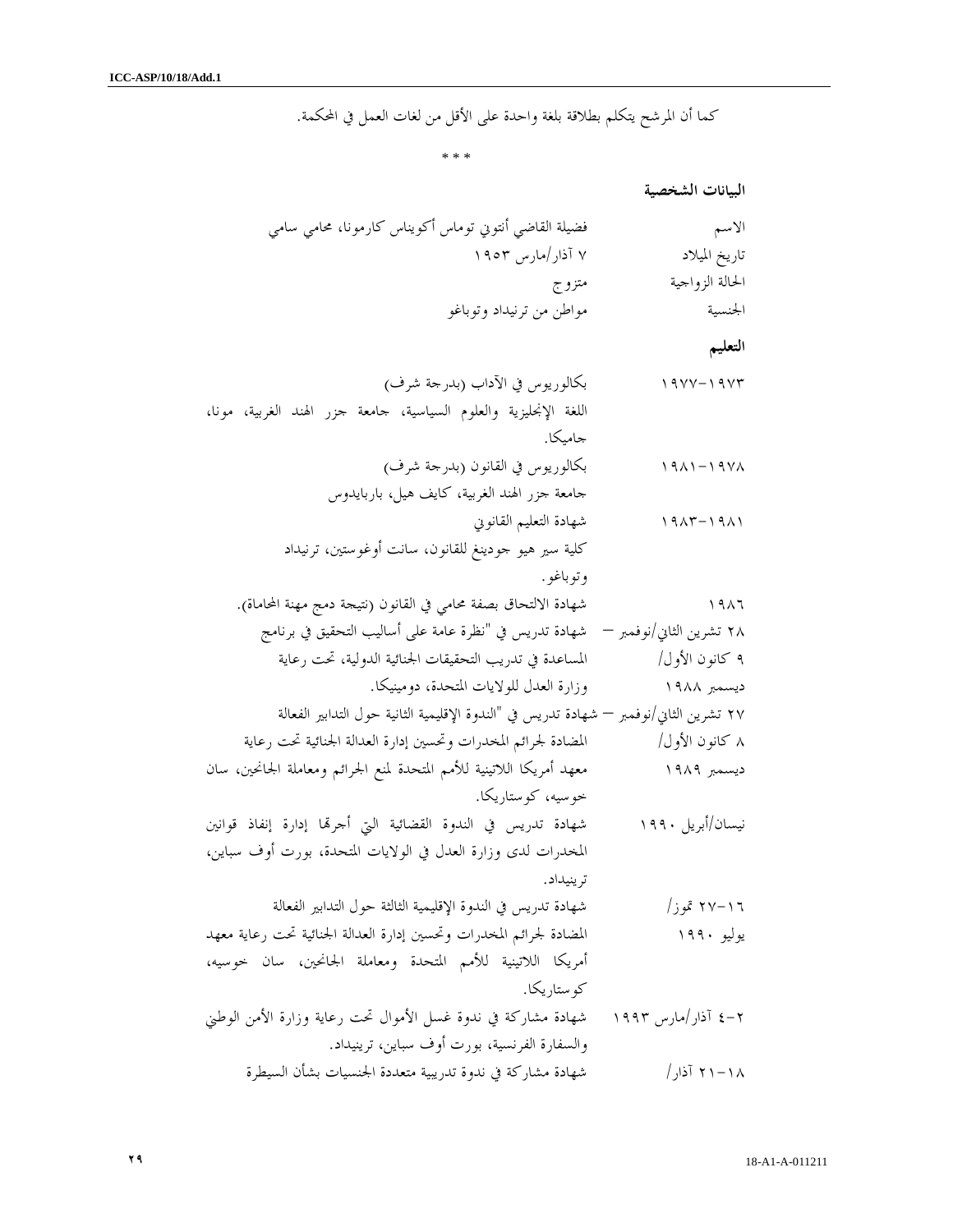| على حركة السلائف والمواد الكيميائية تحت رعاية "لجنة البلدان<br>مارس ۱۹۹۳                   |
|--------------------------------------------------------------------------------------------|
| الأمريكية لمكافحة تعاطي المخدرات" و "إدارة مكافحة المخدرات" و                              |
| "مكتب الأمم المتحدة المعنى بالمخدرات والجرائم" و "شرطة الخيالة                             |
| الملكية الكندية" وحكومة ترينيداد وتوباغو، بورت أوف سباين،                                  |
| تر ينيداد.                                                                                 |
| شهادة تدريس في الندوة التدريبية الإقليمية بما في ذلك، ضمن<br>۲۲–۲۲ تشرین الثانی/           |
| أمور أخرى؛ مصادرة أرباح المخدرات، التطبيق العملي في المملكة<br>نوفمبر ۱۹۹۳                 |
| المتحدة وكندا، التشريعات المتعلقة بالمخدرات وغسل الأموال ومدى                              |
| انطباقه على منطقة البحر الكاريبي؛ تعقب ومصادرة أموال وممتلكات                              |
| المخدرات غير المشروعة إلى حانب دراسة قضايا فعلية، تحت رعاية كلية                           |
| الحقوق، حامعة جزر الهند الغربية، بربايدوس، وبرنامج الأمم المتحدة                           |
| لمكافحة المخدرات، كينغستون، جامايكا.                                                       |
| شهادة تدريس في قانون مكافحة المخدرات في برنامج<br>ە۲ نيسان/أبريل —                         |
| ٦ أيار/مايو ١٩٩٤<br>تدريبي نظمته إدارة مكافحة المخدرات في القسم الميداني في ميامي          |
| بالتعاون مع وزارة العدل في الولايات المتحدة بشأن أمور المخدرات                             |
| الدولية الذي يشمل مواضيع مثل التوجهات في الاتحار بالمخدرات                                 |
| والمسائل القانونية المتعلقة بالرقابة وإجراء المقابلات والاستحواب وإعداد                    |
| القضايا والتعرف على المخدرات والصيدلة، بورت أوف سباين،                                     |
| تر ينيداد.                                                                                 |
| شهادة تدريس في "المتابعة" وورشة عمل في التدريب على<br>۲۱–۲۵ تشرین الثانی/                  |
| مصادرة الأصول للمدعين العامين والمحققين المحليين تحت رعاية كلية<br>نوفمبر ١٩٩٤             |
| الحقوق وحامعة حزر الهند الغربية وبرنامج بربادوس والأمم المتحدة                             |
| للتدريب القانويي على مكافحة المخدرات، بورت أوف سباين ،                                     |
| تر ينيداد.                                                                                 |
| دورة دراسية باللغة الأسبانية في معهد اندريس بيلو، السفارة الفتزويلية،<br>۱۹۹٤ – ۱۹۹۳       |
| بورت أوف سباين ، ترينيداد.                                                                 |
| ٣١ تشرين الأول/أكتوبر — شهادة تدريس في ندوة تدريبية متعددة الجنسيات على                    |
| تشرين الثانى/نوفمبر ١٩٩٥ حرائم غسل الأموال المتصلة بالاتحار غير المشروع بالمخدرات والجرائم |
| المتعلقة بما، والتحقيق فيها وإعداد القضية تحت رعاية الحكومة الفرنسية                       |
| ومنظمة الدول الأمريكية وجامعة نورث كارولاينا وبمبروك، فورت دي                              |
| فرانس، مارتينيك.                                                                           |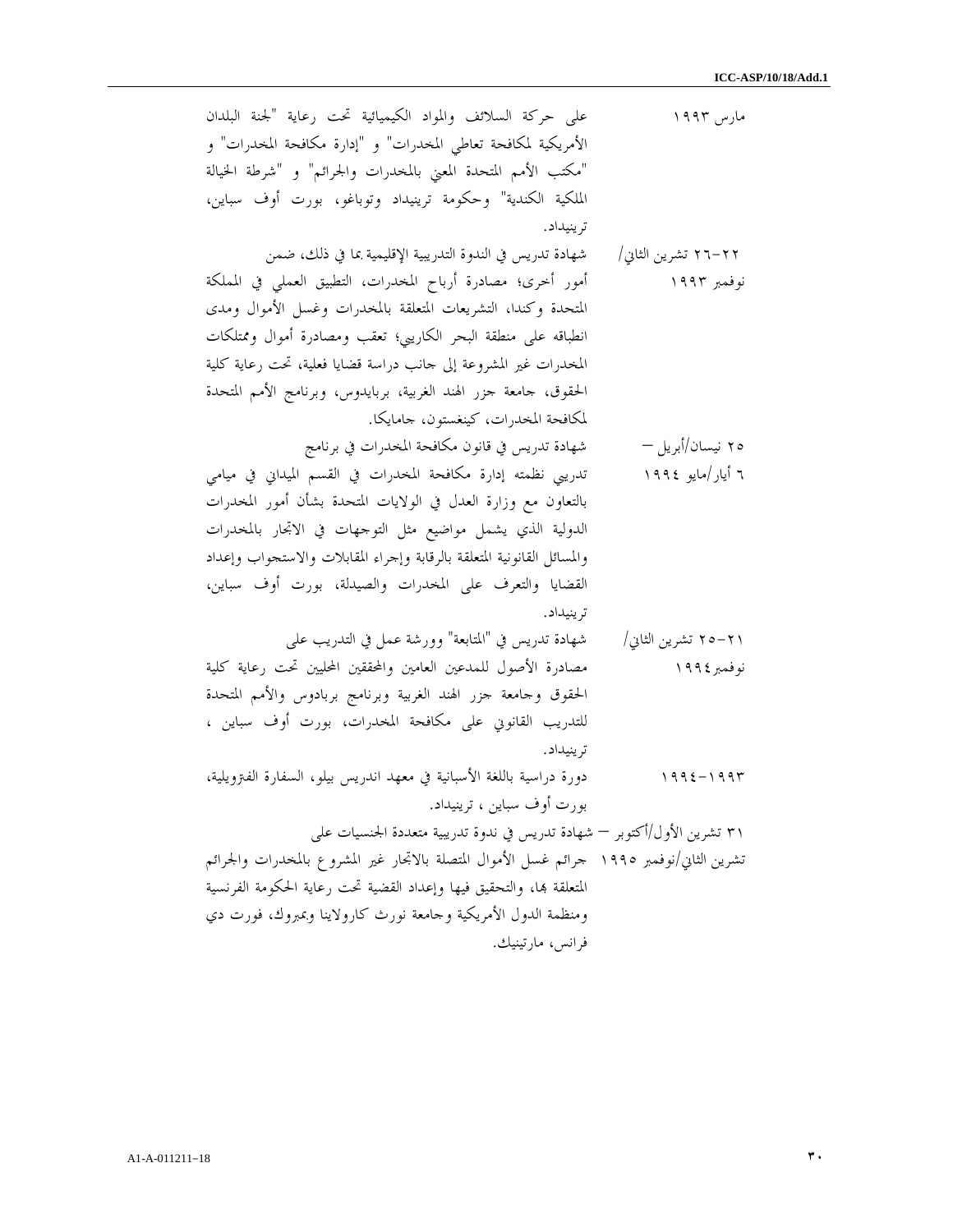خبرة العمل

٢٠٠٤ – حتى الآن قاضي المحكمة العليا في المحكمة العليا لترينيداد وتوباغو . ٢٠٠١ - ٢٠٠٤ محامي الاستئناف، (مكتب المدعي العام) في المحكمة الجنائية الدولية ليوغوسلافيا السابقة، لاهاي، هولندا والمحكمة الجنائية الدولية الخاصة برواندا في أروشا وتانزانيا . ٢٠٠٢ منِح صفة "محامي سامي –" (سيلك ). /آب أغسطس-أيلول/ مدير النيابة العامة بالإنابة . سبتمبر ١٩٩٩ ١٩٩٩-١٩٩٥ نائب مدير النيابة العامة . ١٩٩٥-١٩٩٤ مساعد مدير النيابة العامة . ١٩٩٤-١٩٨٩ محامي دولة سامي . ١٩٨٩-١٩٨٣ محامي دولة أول، محامي دولة ثاني، محامي دولة ثالث . ١٩٨٥-١٩٨٣ محاضر في القانون التجاري في معهد سان فرناندو الفني - ممتحن على المستوى الوطني في القانون التجاري لترينيداد، ترينيداد وتوباغو . ١٨٨٥-١٩٨١ محاضر في قسم اللغة والعلوم اللغوية، ومدرس سامي في قسم الحكومة، جامعة جزر الهند الغربية، سانت أوغستين، ترينيداد . ١٩٧٨-١٩٧٧ مدرس ثاني متخرج، مدرسة بالو سيكو الحكومية الثانوية، ترينيداد . ١٩٧٥-١٩٧٤ مدرس في مدرسة سانت هيوز هاي سكول وميرل جروف هاي سكول، كينغستون ، جامايكا . ١٩٧٣-١٩٧٢ مدرس في مدرسة فيزاباد الثانوية الانجليكانية، ترينيداد .

ميزات العمل في صفته المهنية

٢٠٠٤-٢٠٠١ بصفته كمحامي الاستئناف (مكتب المدعي الع ) ام لدى المحكمة الجنائية الدولية ليوغوسلافيا السابقة والمحكمة الجنائية الدولية الخاصة برواندا، فقد قام بأعمال الادعاء بنجاح وإعداد الاستئنافات بالنيابة عن مكتب المدعي العام بشأن مجرمي الحرب الذين تكونوا من جنرالات وقادة المعسكرات والجنود والسياسيين المدانين بارتكاب جرائم حرب وجرائم ضد الإنسانية الإبادة الجماعية. كما قدم أدلة جديدة من شهود الاستئناف الدوليين المتنوعين . ٢٠٠١-١٩٨٣ بصفته كمحامي دولة ونائب مدير النيابة العامة، فقد عمل بمثابة وزير

العدل في جميع الأوقات أثناء قيامه بإجراء الادعاءات العامة؛ وقام بإجراء دعاوى الادعاء العام في القضايا الكبرى والمعقدة في المحاكم الابتدائية والمحاكم العليا؛ وقام بإجراء دعاوى الادعاء العام ضد ضباط الشرطة وموظفي القطاع العام عند الاقتضاء، ودافع عن الشرطة وموظفي القطاع العام ضد الاامات المعاكسة في قيامه بواجباته .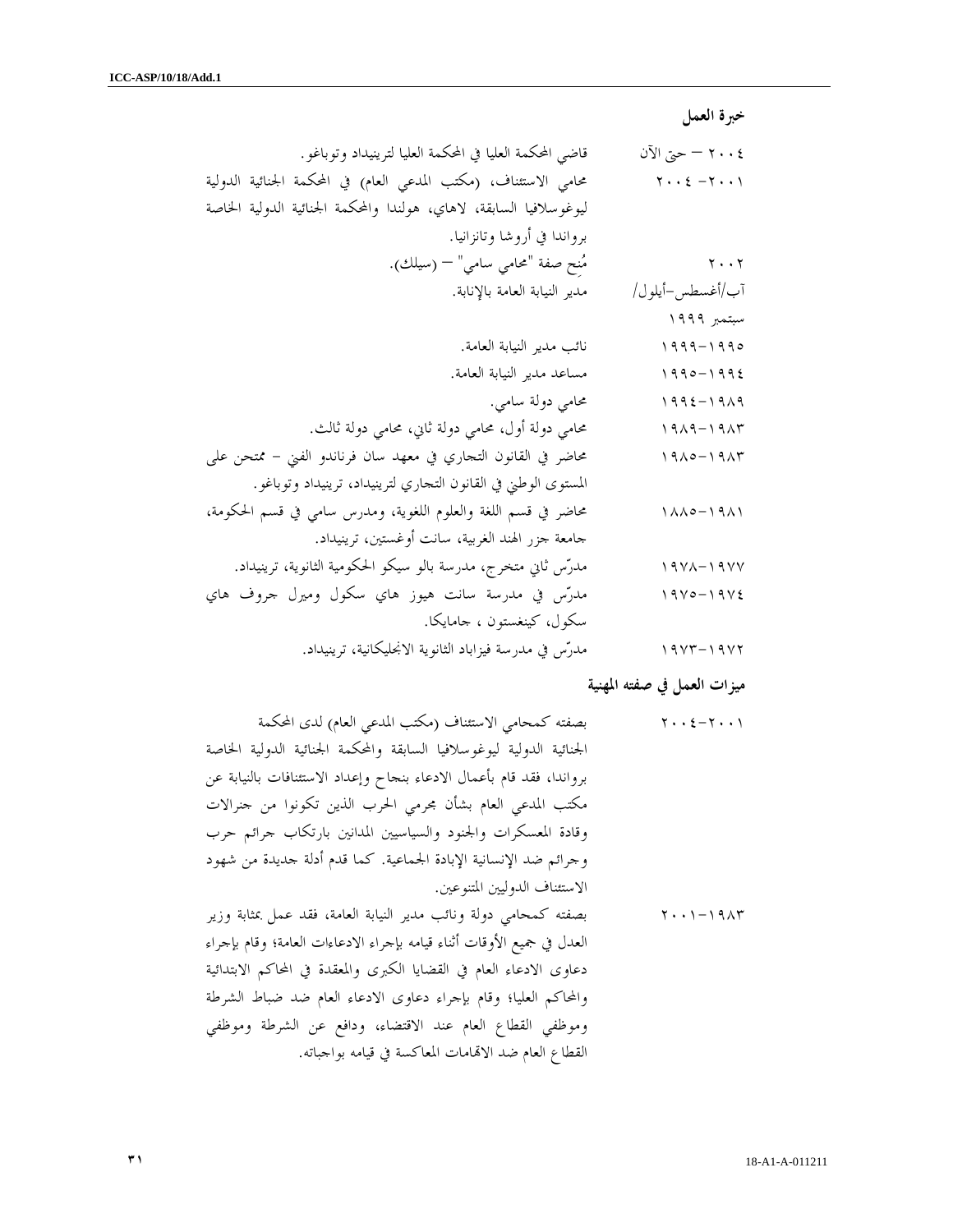قام بإجراء دعاوى الادعاء العام في المحاكم الابتدائية والمحاكم العليا ومحاكم الاستئناف في ترنيداد وتوباغو منذ بداية ممارسته، ولكنه عمل حصراً تقريباً لمدة ١٢ عاما في محكمة الاستئناف (الدائرة الجنائية ). ظهر في المحكمة العليا ومحكمة الاستئناف في قضايا الاستئناف المدنية عند الاقتضاء . ساعد في الاستئنافات الجنائية إلى مجلس الملكة، لندن، إنكلترا، بعمل الاتصالات وتقديم المشورة إلى المحامين الذين يمثلون الدولة . ساعد في إدارة وتنظيم مكتب مدير النيابة العامة وفي الإشراف على الدعاوى الجنائية . أشرف على الموظفين الأتباع المختصين، وتقديم المشورة والتدريب لهم وتوجيههم، وأشرف على ما يقرب من ٣٠ من محامي الدولة في مكتب مدير الادعاء العام، أي أنه ساعد مدراء الادعاء العام ومحامي الدولة الكبار ومحامي الدولة . قام بإعداد وصياغة لوائح الاتمام والتدقيق في صحتها. قام بإعداد قواعد السلوك لادعاءات الدولة بشكل مبادئ توجيهية للادعاء العام . قدم المشورة إلى مدير الادعاء العام بشأن جميع المسائل القانونية المعقدة، والأمور والقضايا . قدم المشورة بشأن القضايا غير المرغوب بملاحقتها، والإنماء في القضايا الجنائية وفي مسائل اكتفاء الأدلة العامة من أجل الادعاء العام . ظهر بالنيابة عن الدولة في مسائل تسليم المطلوبين وطلبات إطلاق السراح بالكفالة المتنازع عليها في محكمة الاستئناف. وأوصى بالمراجعة والتعديلات على القوانين الحالية . سهل الطلبات والمساعدة من وإلى الهيئات والمنظمات الإقليمية والدولية . أجاب على المعطيات القانونية المقدمة إلى اللجنة المعنية بحقوق الإنسان بموجب البروتوكول الاختياري الملحق بالميثاق الدولي الخاص بالحقوق المدنية والسياسية . قدم المشورة إلى "مكتب الخدمات الاستراتيجية" و "وحدة مكافحة الجرائم والمخدرات" وإلى دوائر وزارة الأمن الوطني، في صدارة منع أعمال الاتجار بالمخدرات وغسل الأموال . عمل كممثل عن وزارة الشؤون القانونية في اللجنة الاستشارية الفنية لتعاطي الكحول والمخدرات المعينة من قبل مجلس الوزراء، وكرئيس للجنة الفرعية القانونية في الفترة من ١٩٨٨ إلى .١٩٩٩ كان للجنة الولاية لتنفيذ الخطة الاستراتيجية الرئيسية الوطنية للمخدرات في الفترة ١٩٩٩-١٩٩٥ وما بعدها . ألقى بمحاضرات لمحامي الحكومة أثناء الدورات التدريبية الداخلية .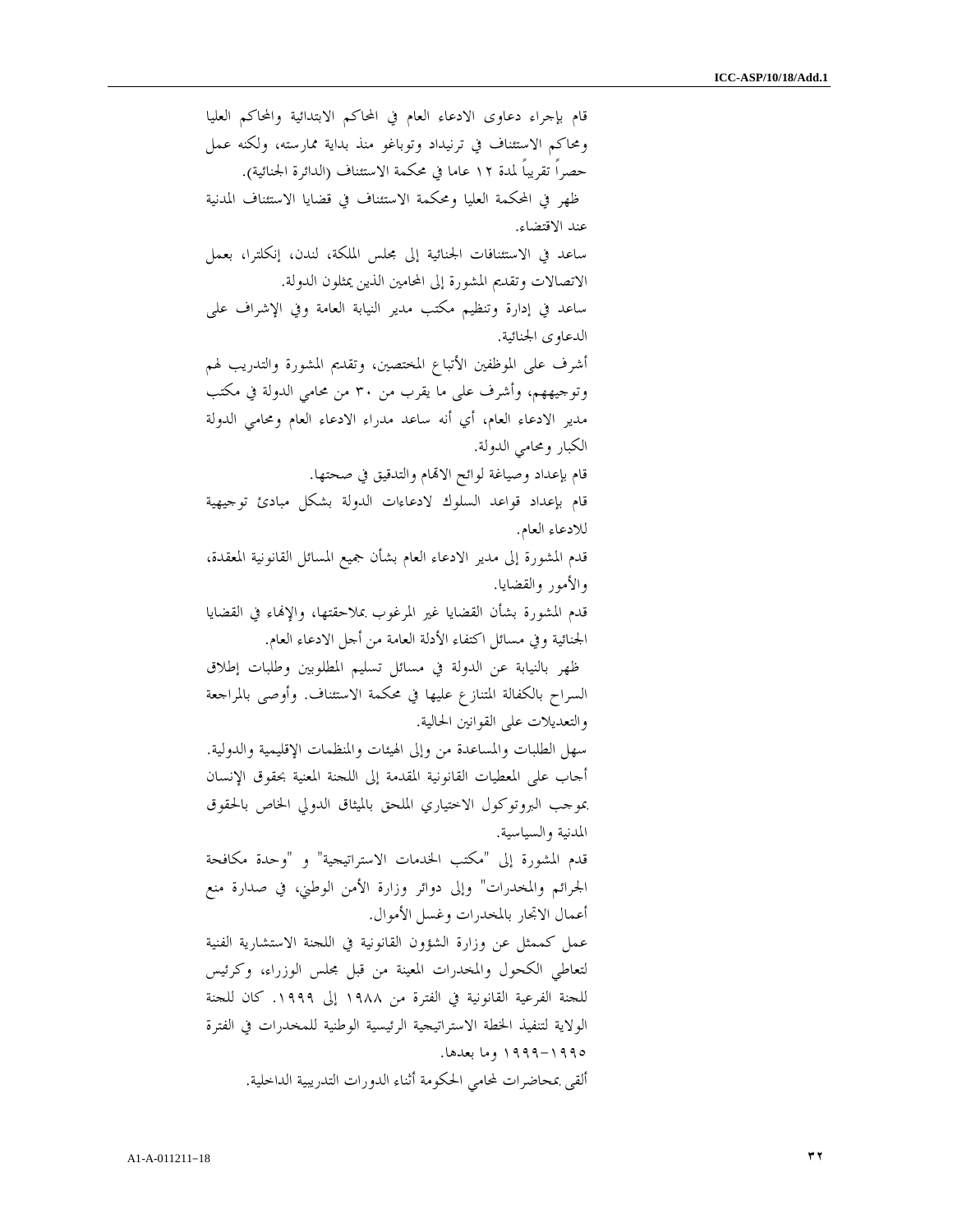ألقى بمحاضرات لضباط الشرطة والجمارك والدوائر العامة من جميع الرتب في ندوات تدريبية فيما يتعلق بالقانون الجنائي، وأساليب التحقيق، والمسؤوليات القانونية والعثرات المقترنة بما وبشأن التنفيذ الفعال للتشريعات الجديدة والقديمة .

 قدم المشورة إلى دائرة الشرطة، وعند الاقتضاء، بشأن إجراء التحقيقات الجنائية وأوصى بالاامات الجنائية وفقاً لذلك. استعرض ملفات الشرطة لتحديد كفاية الأدلة، ومنع أي إساءة للإجراءات .

 قدم المساعدة عند اللزوم في الناحية المدنية من أعمال الدعاوى والمقترحات الدستورية، وقدم المشورة وفقاً لذلك إلى الدوائر الحكومية الأخرى، على سبيل المثال وزارة الأشغال والنقل، و وزارة العمل، و وزارة الصحة، و وزارة الزراعة بما في ذلك دوائر الغابات وإدارة الجمارك والمكوس وقام أحياناً بأعمال الادعاء العام نيابة عنهم .

 عضو في الفريق المشترك بين الوزارات الحكومية حيث يقوم باستعراض/ صياغة التشريعات لغرض الإسراع في نظام العدالة الجنائية منذ عام ،١٩٩٢ وكانت ولايته، ضمن أمور أخرى، إنشاء التدابير التشريعية والإدارية اللازمة التي أدت إلى التصديق على معاهدة الأمم المتحدة في فيينا عام ١٩٨٨ لمكافحة الاتجار غير المشروع في المخدرات والمؤثرات العقلية من قبل ترينيداد وتوباغو .

 عضو اللجنة المختلطة بين ترينيداد وتوباغو/فترويلا بشأن السيطرة على منع وقمع الاتجار غير المشروع في المخدرات والمؤثرات العقلية من ١٩٩٠ إلى ١٩٩٩ .

 عضو في الفريق العامل لترينيداد وتوباغو المعني بالبرنامج الإقليمي لحماية العدالة من عام ١٩٩٦ إلى الوقت الراهن .

 مثّل مكتب مدير النيابة العامة في لجنة المراجعة التشريعية (المعينة من قبل مجلس الوزراء) لصياغة وتدقيق قوانين تشريعية متعددة الأوجه، أي؛ مشروع قانون الإجراءات الجنائية (الإجراءات الجنائية (اتفاقية الإقرار)، ومشروع قانون التعويض عن الإصابات الجنائية، ومشروع قانون الإجراءات الجنائية (تعديل) ومشروع قانون الحمض النووي، ومشروع قانون الجرائم الخطيرة (التحقيق الأولي)، ومشروع قانون المخدرات الخطيرة، ومشروع قانون عوائد الإجرام، ومشروع قانون السلطة المركزية وفرقة العمل لمكافحة الاتجار بالمخدرات وغسل الأموال، وقانون الكفالات، ومشروع قانون المساعدة المتبادلة في المسائل الجنائية، وجميع التشريعات الجنائية ذات الصلة .

 قدم المشورة إلى مكتب النائب العام ووزارة الشؤون الخارجية حول الاتفاقيات الدولية / الإقليمية والمعاهدات .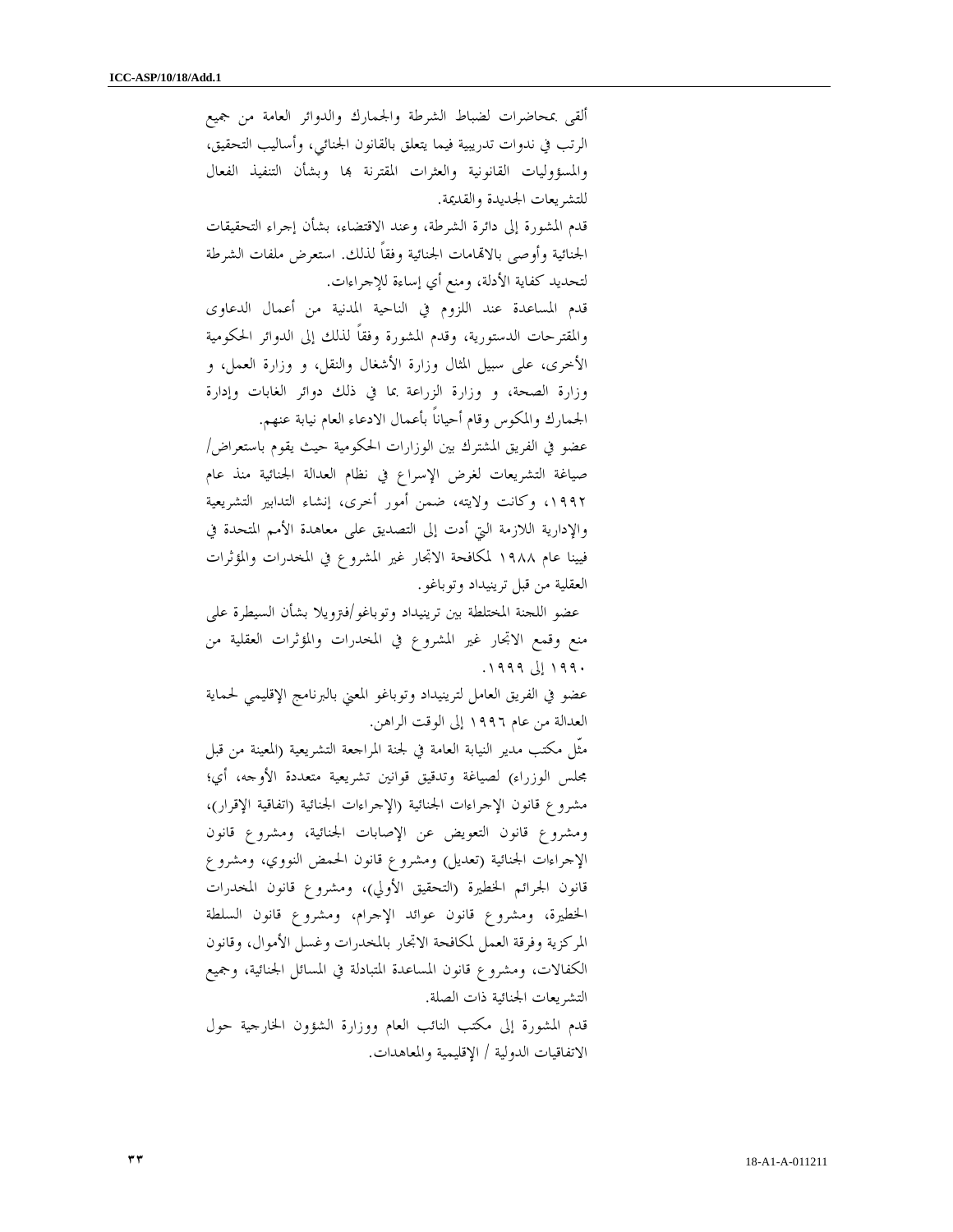المشاركة في القضايا الجنائية التي وردت في تقارير جزر الهند الغربية القانونية .

– قضية آشبي (غلين) ضد الدولة - تقارير جزر الهند الغربية القانونية رقم (٤٥ WIR (٣٦٠ – قضية وانزار (مايكل) ضد الدولة – رقم ٤٦ WIR ٤٣٩ – قضية غونزاليس (فرانكلين) ضد الدولة – رقم ٤٧ WIR ٣٥٥ – قضية هارينارين مهراج ضد الدولة – رقم ٤٧ WIR ٤١٦ – قضية رفيق سهاداث ضد الدولة – رقم ٤٧ WIR ٣٩٩ – قضية هوليس رامناث ضد الدول –ة رقم ٤٧ WIR ٤١٩ – قضية تيزدايل (كينيث) ضد الدولة – رقم ٤٧ WIR ٤٠٩ – قضية وليامز (هيوبرت) ضد الدولة – رقم ٤٨ WIR ٣٢ – قضية ليستر (كورت) ضد الدولة – رقم ٥٠ WIR ٤٥٢ – قضية مورفي (جايمز) ضد الدولة – رقم ٥٠ WIR ٤٥٧ – قضية فيليب تشوتولال وآخرين ضد الدولة – رقم ٥٢ WIR

قضايا بارزة

- دعوى الادعاء العام الناجحة الأولى في دول الكومنولث البريطاني بحق قاضي المحكمة الابتدائية السامي باتريك ياجيسار بتهمة الفساد: حكم عليه بالعقوبة القصوى بالسجن لمدة سنتين ٢( ) مع الأشغال الشاقة، من قبل محكمة الاستئناف ومجلس الملكة.
- دعوى الادعاء العام الناجحة الأولى في محكمة الاستئناف في جزر الهند الغربية بحق قاضي الصلح فاروق علي بتهمة الفساد: حكم عليه بالعقوبة القصوى بالسجن لمدة ١٠ سنوات مع الأشغال الشاقة.
- قضية فيليشيا كونستانتين و العريف رونتو وليامز ضد الدولة الاستئنافين الجنائيين رقم ٨٨ و ٨٦ لعام ١٩٩٧ (ترينيداد وتوباغو (غير واردة في تقارير قانون جزر الهند الغربية). تم تقديم الحجج القانونية للاستئناف بنجاح حيث وجد مذنبا بالتآمر لقتل شاهد الدولة بعد محاولة فاشلة لتسميمه أثناء وجوده تحت حراسة الدولة وحكم على كل منهما بالعقوبة القصوى بالسجن لمدة١٠ سنوات مع الأشغال الشاقة .
- القضيتين التاليتين اللتان تم تمثيلهما في ذلك الوقت، كانتا الاستئنافين الناجحين الوحيدين الذين قامت بمما الدولة في ترينيداد وتوباغو بموجب قانون إقامة العدل (أحكام متنوعة) لعام ١٩٩٦، مما أعطى الدولة حق الاستئناف في المسائل الجنائية. لقد مثل الدولة في كلتا الحالتين.
- قضية الدولة ضد جارفيلد تيموثي جوزيف استئناف جنائي رقم ١٢٤ لعام ١٩٩٧ (غير وارد في التقارير): وضع تحت سند تعهد غير احتجازي بعد إقراره بأنه مذنب في مة القتل غير المشروع لابنة زوجته؛ حكم عليه بالسجن لمدة ثلاثة سنوات مع الأشغال الشاقة بعد الاستئناف.
- قضية الدولة ضد أنتوني أمورسو سينتينو استئناف جنائي رقم ١٩٨ لعام .١٩٩٧ وضع تحت سند تعهد غير احتجازي بعد أن وجدته المحكمة بأنه مذنب في مة القتل غير المتعمد؛ حكم عليه بالسجن لمدة ثلاث سنوات مع الأشغال الشاقة بعد الاستئناف.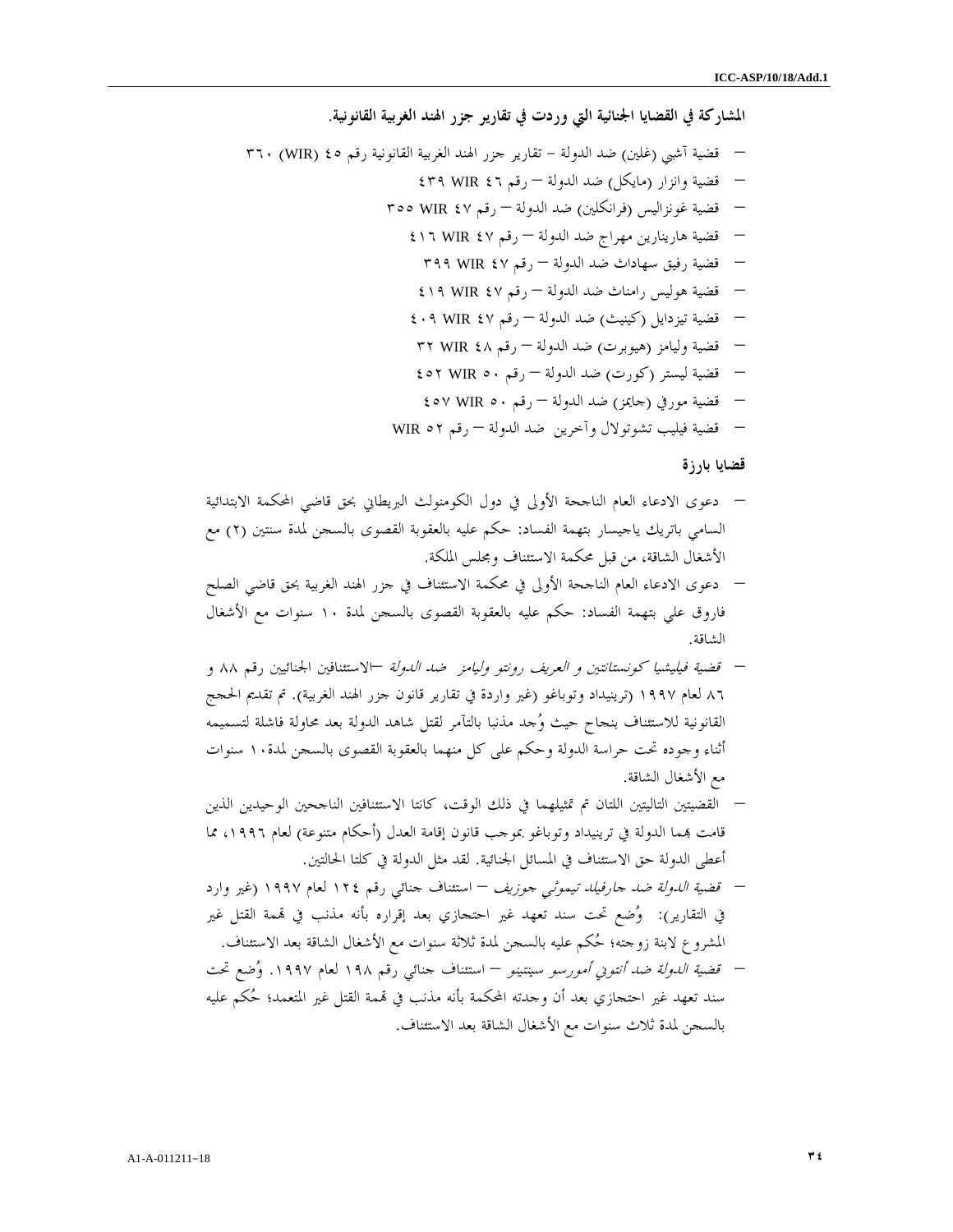المؤتمرات / الندوات التي حضرها بصفته المهنية

- مثل ترينيداد وتوباغو في الاجتماع الدولي للخبراء في مشروع التطوير القانوني الذي نظمته "لجنة البلدان الأميركية لمكافحة تعاطي المخدرات" بموجب منظمة الدول الأمريكية، سان خوسيه ، كوستاريكا، ٦ أيار/مايو ١٩٨٩ .
- مندوب ترينيداد وتوباغو للمؤتمر الإقليمي بشأن الاتفاقية الدولية للمخدرات وتعاطي المخدرات، بورت أوف سباين ، ترينيداد، ٣- ١٦ نيسان/أبريل ١٩٨٩ .
- مثّل ترينيداد وتوباغو في الندوة الإقليمية بشأن التدابير الفعالة لمكافحة جرائم المخدرات وتحسين إدارة العدالة الجنائية تحت رعاية معهد أمريكا اللاتينية للأمم المتحدة لمنع الجرائم ومعاملة الجانحين، سان خوسيه، كوستاريكا، ٢٧ تشرين الثاني/نوفمبر ٨ - كانون الأول/ديسمبر ١٩٨٩ .
- المقالة التي قدمها: "التدابير المضادة (الحاضر والمستقبل) في ترينيداد وتوباغو دور إنفاذ القانون وبرنامج لتخفيض الطلب ".
- عضو لجنة الخبراء في "الاستشارات الوطنية والدولية عبر الهاتف" حول التعاون بين وسائل الإعلام / القطاع الخاص / القطاع العام بشأن منع تعاطي المخدرات، مجمع إريك وليامز للعلوم الطبية، في ٢٢ أيار/مايو ١٩٩٠ .
- مثّل ترينيداد وتوباغو في الندوة الإقليمية الثالثة بشأن التدابير الفعالة المضادة لجرائم المخدرات وتحسين إدارة العدالة الجنائية تحت رعاية معهد أمريكا اللاتينية للأمم المتحدة للوقاية من الجرائم والعلاج من ١٦- ٢٧ تموز/يوليو .١٩٩٠
- المقالة التي قدمها: " التعاون الإقليمي والدولي الأدوات الفعالة لمكافحة جرائم المخدرات؛ تحسين إدارة العدالة الجنائية ".
- مندوب وممثل حكومة جمهورية ترينيداد وتوباغو في المؤتمر الثامن للأمم المتحدة لمنع الجريمة ومعاملة الجانحين، هافانا، كوبا، ٢٧ آب/أغسطس ٧ - أيلول/سبتمبر، .١٩٩٠
- مندوب في الندوة القضائية الدولية التي أجرا وزارة العدل للولايات المتحدة، إدارة مكافحة المخدرات، بورت أوف سباين ، ترينيداد، نيسان/أبريل، ١٩٩٠ .
- مندوب وممثل حكومة جمهورية ترينيداد وتوباغو في الفريق العامل بين الحكومات لمنع الجريمة وبشأن نظام العدالة الجنائية، مركز فيينا الدولي، فيينا، النمسا، ٩ – ٥ آب/أغسطس ١٩٩١ .
- مندوب وممثل حكومة جمهورية ترينيداد وتوباغو في مؤتمر الأمم المتحدة بين الحكومات لمنع الجريمة ونظام العدالة الجنائية، باريس، فرنسا، ١٩٩٢ .
- مثّل حكومة ترينيداد وتوباغو في ورشة العمل الكاريبية لمكافحة غسل الأموال، كينغستون ، جامايكا، - ٢٦ ٢٨ أيار/مايو .١٩٩٢
- مندوب في الندوة الإقليمية بشأن التدريب والتعاون القضائي لمكافحة المخدرات من أجل المسؤولين في مجال العدالة الذين يتحدثون اللغة الفرنسية واللغة الإنكليزية في منطقة البحر الكاريبي، تحت رعاية برنامج الأمم المتحدة للمراقبة الدولية للمخدرات، فورت دي فرانس، مارتينيك، ١٥ - ١٧ كانون الأول/ديسمبر .١٩٩٢
- مندوب في ندوة حول غسل الأموال تحت رعاية وزارة الأمن الوطني لترينيداد وتوباغو والسفارة الفرنسية، بورت أوف سباين، ترينيداد، ٤ - ٢ آذار/مارس ١٩٨٣ .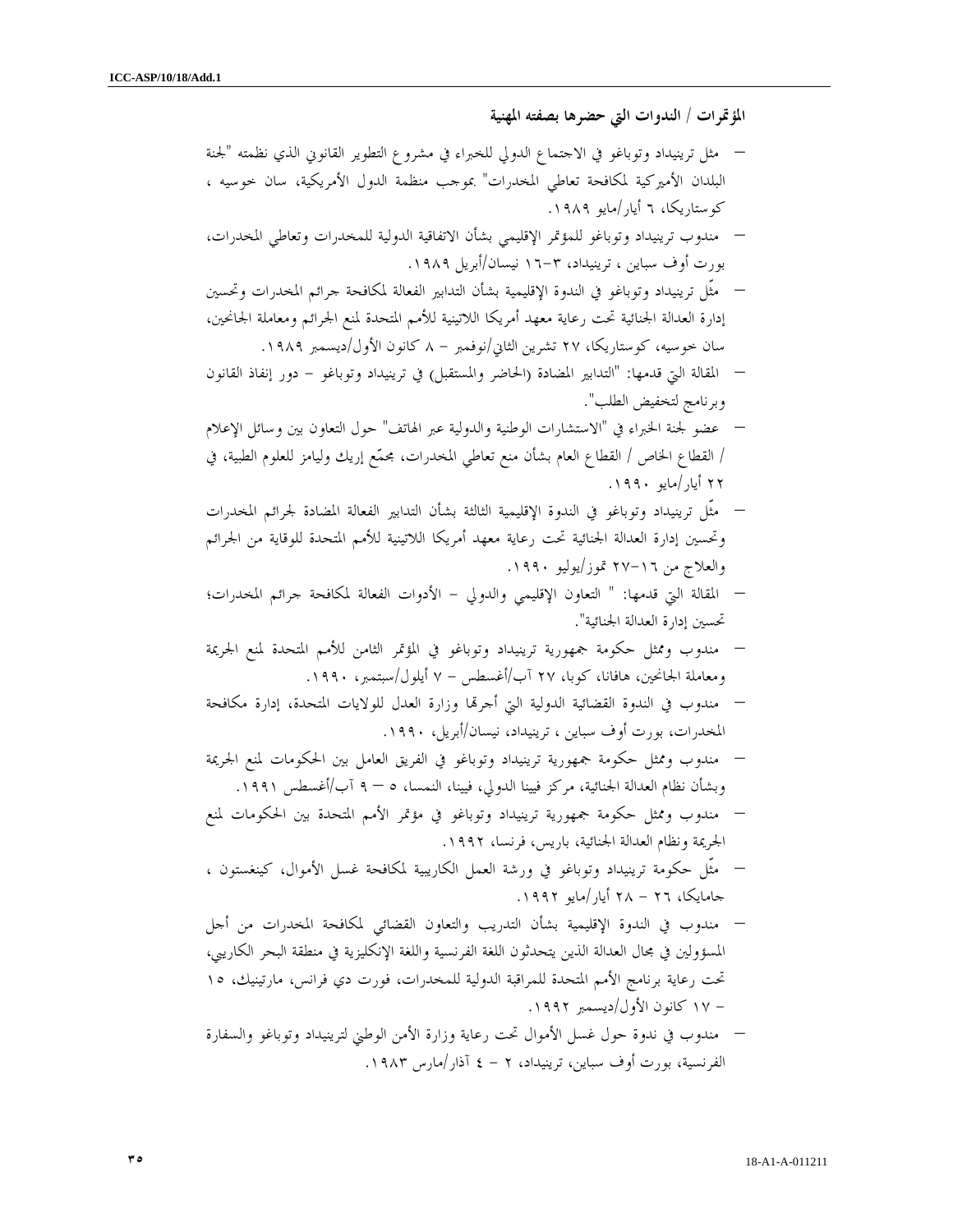– محاضر في برنامج حقوق الإنسان لموظفي القطاع العام في ترينيداد وتوباغو تحت رعاية مكتب النائب العام ووزارة الشؤون القانونية، بورت أوف سبين، ترينيداد، ١٩- ٢٠ نيسان/أبريل . ١٩٩٣ – محاضر / مسهل في الندوة التدريبية الدولية لمراقبة السلائف والمواد الكيميائية تحت رعاية لجنة البلدان الأمريكية لمكافحة تعاطي المخدرات، بورت أوف سبين، ترينيداد، ١٨ - ٢١ أيار/مايو . ١٩٩٣ – المقالة التي قدمها: "التشريع والإجراءات القانونية / الإدارية لمراقبة السلائف والمواد الكيميائية الأساسية ". – مندوب في ورشة عمل حول غسل الأموال تتناول، ضمن أمور أخرى، برنامج العدالة الجنائية، وقوانين المصادرة / التجريد، والمساعدة المتبادلة بين الدول، بورت أوف سباين، ترينيداد ، ٥ ٣- أيار/مايو ١٩٩٤ . – مندوب / ممثل حكومة ترينيداد وتوباغو في فريق العمل المالي الكاريبي في الاجتماع الوزاري، بورت أوف سباين ، ترينيداد، - ٢٤ ٢٥ أيار/مايو .١٩٩٥ – ممثل / مندوب حكومة ترينيداد وتوباغو في اجتماعات الأمم المتحدة : – اللجنة التحضيرية لإنشاء محكمة جنائية دولية (الجلسة الثانية)، الأمم المتحدة، نيويورك، ١٢- ٣٠ /آب أغسطس ١٩٩٦ . – ممثل / مندوب حكومة ترينيداد وتوباغو في اجتماعات لجنة الأمم المتحدة التحضيرية المعنية بإنشاء محكمة جنائية دولية (جلسات)، الأمم المتحدة، نيويورك، ١١- ٢١ شباط/فبراير ١٩٩٧ . – مندوب / ممثل حكومة ترينيداد وتوباغو في ورشة عمل إقليمية حول آليات لتطوير محكمة جنائية دولية، شارك في رعايتها كل من حكومة ترينيداد وتوباغو والبرلمانيون من أجل العمل على المستوى العالمي، بورت أوف سباين، ترينيداد، - ١٤ ١٥ أيار/مايو ١٩٩٨ . – مندوب / ممثل حكومة ترينيداد وتوباغو في في الاجتماع الثالث للفريق العامل المعني بالبرنامج الإقليمي لحماية العدالة، بورت أوف سباين، ترينيداد، - ٢٦ ٢٧ كانون الثاني/يناير ١٩٩٩ . – مراقب نيابة عن حكومة ترينيداد وحكومة توباغو في مؤتمر قضاة المحاكم الابتدائية الإقليمي تحت رعاية جامعة جزر الهند الغربية ومكتب الأمم المتحدة المعني بالمخدرات والجرائم، بورت أوف سباين، ترينيداد، ٢٤- ٢٩ كانون الثاني/يناير ١٩٩٩ . – مندوب / ممثل حكومة ترينيداد وتوباغو في المؤتمر الإقليمي بين الحكومات لمنطقة البحر الكاريبي للتوقيع والتصديق على النظام الأساسي للمحكمة الجنائية الدولية، تحت رعاية منظمة "لا سلام بدون عدالة" ووزارة النائب العام، بورت أوف سباين، ترينيداد وتوباغو، ١٥- ١٧ آذار/مارس . ١٩٩٩ – ممثل / مستعرض من قبل ترينيداد وتوباغو في مؤتمر/اجتماع وزراء العدل في دول الكومنولث حول المحكمة الجنائية الدولية. – ٣-٧ أيار/مايو ،١٩٩٩ بورت أوف سباين، ترينيداد . الاتصالات المهنية الأخرى

٢-٦ شباط/فبراير ٢٠١١ مستعرض/محاضر في "تأسيس وتوطيد محاكم معالجة المخدرات في منطقة الكاريبي: جهد جماعي"، مونتيغو باي، جامايكا .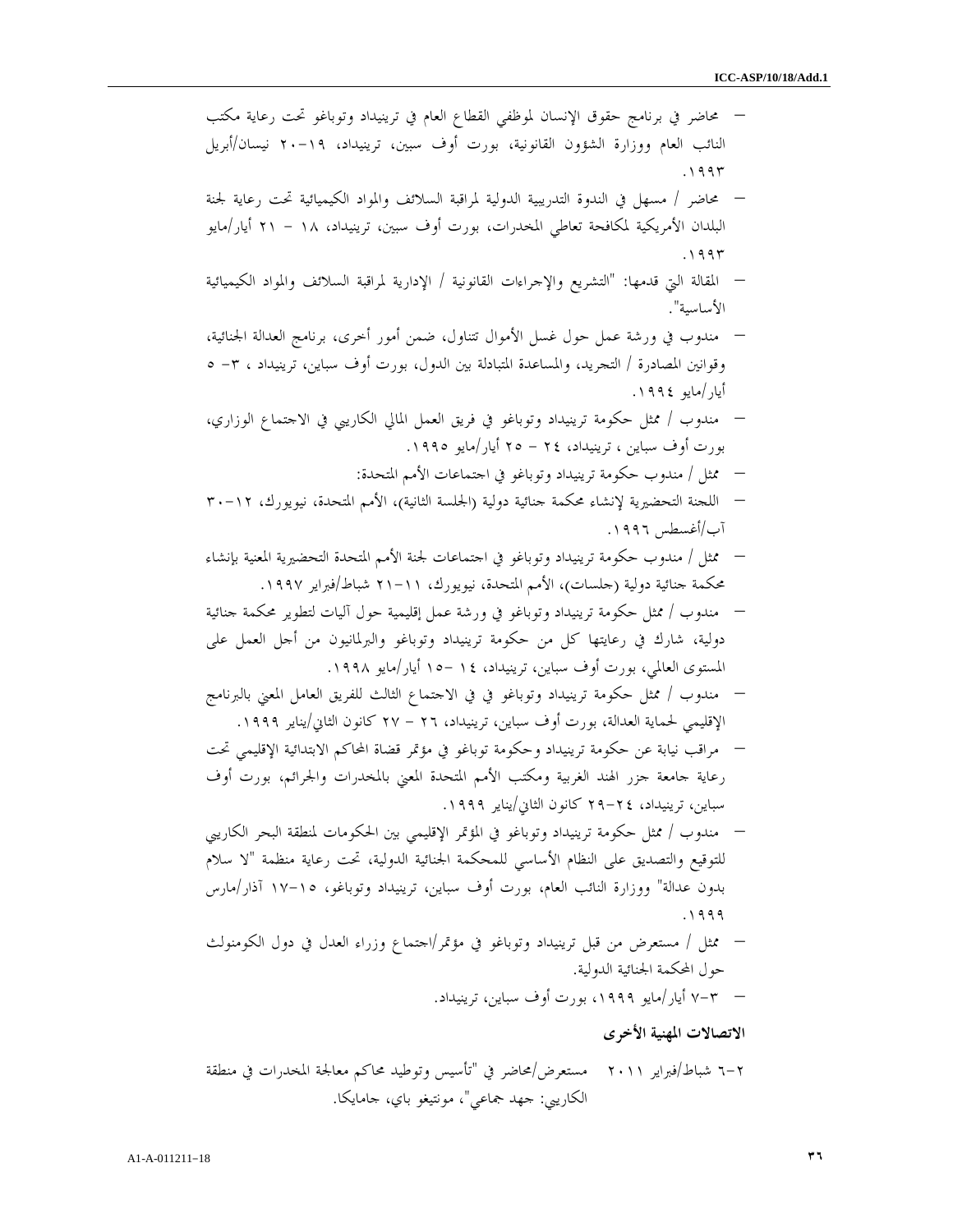| محاضر زائر في اللقاء الشهري للجمعية الطبية الجنوبية للأطباء.         | $1999 - 1917$ |
|----------------------------------------------------------------------|---------------|
| المقالة التي قدمها: "المسؤوليات القانونية للطبيب".                   |               |
| محاضر زائر في مأوى سانت دومينيك للأطفال، بلمونت: "حول الجريمة،       |               |
| الطفل والمحتمع"، بورت أوف سباين، ترينيداد.                           |               |
| خطيب الكلمة الرئيسية في احتفالات التخرج في المدارس التالية: مدرسة    |               |
| فايزباد الانجيلية الثانوية، مدرسة بالو سيكو الثانوية، مدرسة برينسيس  |               |
| تاون العليا الشاملة، مدرسة آنتسى ميموريال الابتدائية للبنات، سان     |               |
| فيرناندو، مدرسة بالو سيكو الحكومية، مدرسة فايزباد البرزبيتريانية،    |               |
| مدرسة وودلاند الهندوسية، مدرسة روسيلاك الهندوسية الابتدائية،         |               |
| مدرسة إيرين الحكومية الابتدائية.                                     |               |
| محاضر في دورة تدريب المستشارين الأقران التي يقدمها المعهد الوطني     |               |
| للتعليم العالي والبحوث والعلوم والتكنولوجيا بشأن، ضمن أمور أخرى،     |               |
| تشريعات المخدرات، الطلب / التقليص وإنفاذ القانون"، مجمع إريك         |               |
| وليامز الطبي، ترينيداد.                                              |               |
| محاضر في ندوة لمديري المدارس الثانوية في حنوب ترينيداد، كوفا،        |               |
| تر پنيداد.                                                           |               |
| المستشار القانوني وعضو سابق في مجلس التخلف العقلي لترينيداد          |               |
| وتوباغو ، ترینیداد.                                                  |               |
| عضو مجلس إدارة مدرسة سانت باتريك الانحليكانية، ترينيداد، جزر         |               |
| الهند الغربية.                                                       |               |
| محاضر في ندوة تدريبية للممرضات الموظفين العاملين في مستشفى سان       |               |
| فرناندو العام، معهد سان فرناندو الفني، ترينيداد. المقالة التي قدمها: |               |
| "المسؤولية التقصيرية/المسؤولية الجنائية – الممرضة في المستشفى".      |               |
| مندوب في ورشة عمل البرنامج الكاريبي لمكافحة غسل                      | ۱۹–۱۹ حزیران/ |
| الأموال الخاص بمكافحة غسل الأموال للقضاة، سانت لوشيا.                | يونيو ٢٠٠٤    |

\* \* \*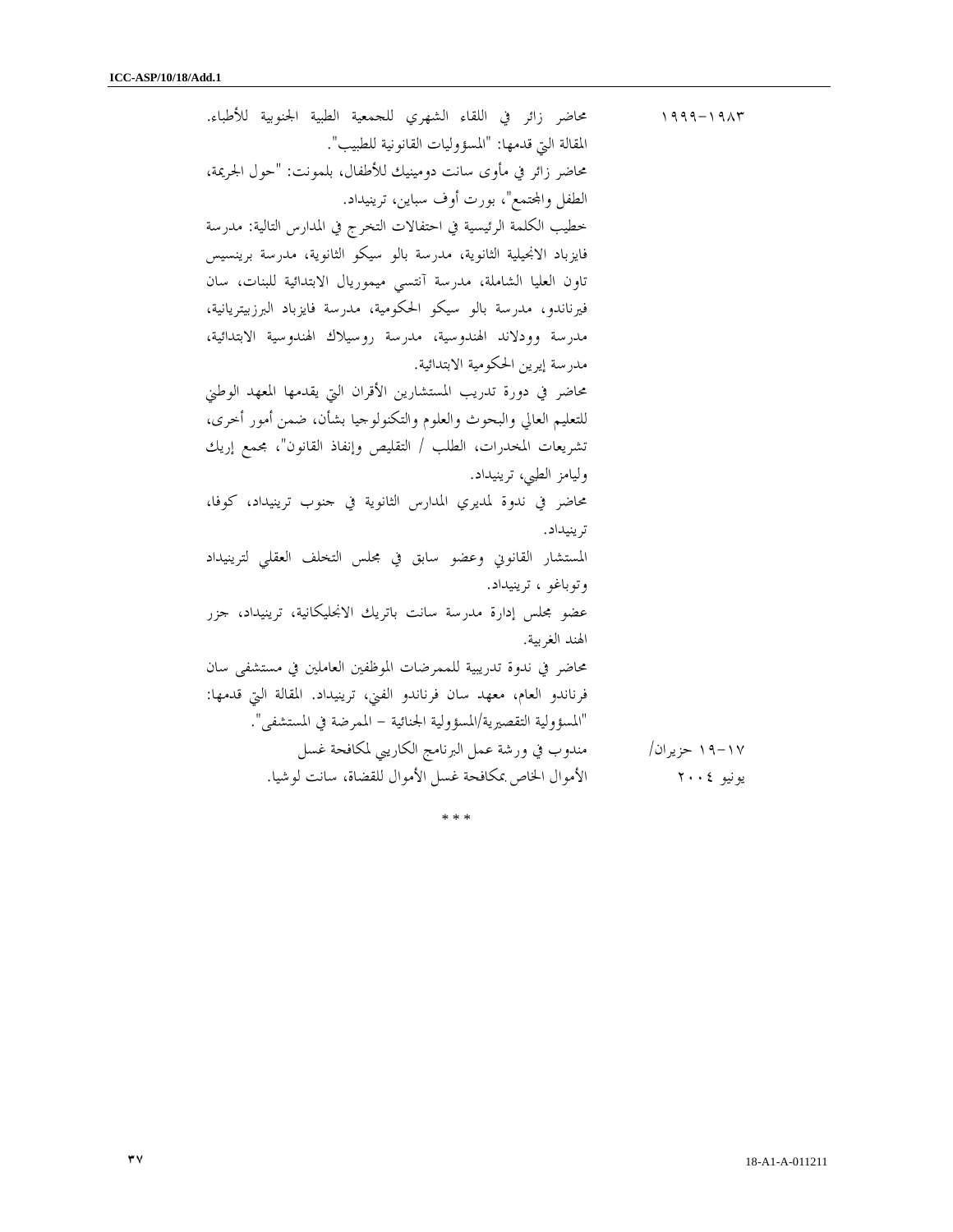## ٦. كاتالا، برونو (فرنسا )

(الأصل: بالفرنسية)

#### مذكرة شفوية

تمدي سفارة فرنسا تحياقما إلى المحكمة الجنائية الدولية (أمانة جمعية الدول الأطراف) وتتشرف بإبلاغها بأن حكومة الجمهورية الفرنسية قد قررت ترشيح السيد/برونو كاتالا، الذي يعمل حالياً رئيس المحكمة الكلية في إيفري (التابعة لمحكمة استئناف باريس) لشغل منصب قاضٍ بالمحكمة الجنائية الدولية في ضوء الانتخابات التي ستجرى في نيويورك أثناء الدورة العاشرة لجمعية الدول الأطراف في نظام روما الأساسي والمقرر انعقادها في الفترة من ١٢ إلى ٢١ كانون الأول/ديسمبر ٢٠١١ .

وقد جرى ترشيح السيد/كاتالا لخوض هذه الانتخابات بموجب أحكام الفقرة ٤ (أ) من المادة ٣٦ من نظام روما الأساسي، أي: "وفقا لإجراءات تقديم الترشيحات لمحكمة العدل الدولية المنصوص عليها في النظام الأساسي لتلك المحكمة ."

 وبناء على ذلك، قُدم هذا الترشيح إلى الحكومة من اموعة الفرنسية بمحكمة التحكيم الدائمة عقب توجيه دعوة عامة إلى تقديم ترشيحات .

 وكما يتبين من السيرة الذاتية للسيد/برونو كاتالا ومن الوثيقة التفصيلية الواردة في المرفق والمقدمة تطبيقاً للفقرة ٤ (أ) من المادة ٣٦ من نظام روما الأساسي، فإن المؤهلات المطلوبة في الفقرة ٣ من تلك المادة ٣٦ ذاا متوفرة في السيد/كاتالا .

 ويمتلك السيد/كاتالا بالكامل الكفاءات والخبرات المطلوبة بموجب نظام روما الأساسي في ميدان القانون الجنائي وقانون الإجراءات الجنائية كما أن لديه، في هذه الحالة، الممارسة والخبرة الضروريتين للمحاكمات الجنائية .

 والسيد/برونو كاتالا، وهو قاضٍ فرنسي يتولى مسؤوليات قضائية عليا، يرأس منذ أكثر من ثلاثة أعوام المحكمة الكلية في إيفي وهي محكمة من أهم المحاكم في فرنسا تتناول مجموعة كبيرة جداً من القضايا الجنائية الخطيرة والمعقدة وتُعقد فيها جلسات محكمة الجنايات (وهي محكمة يُناط بما محاكمة مرتكبي الجرائم). وكان السيد/كاتالا يعمل سابقاً رئيس المحكمة الكلية في مونتارجي في الفترة من عام ١٩٩٠ إلى عام ١٩٩٤ ونائب رئيس المحكمة الكلية في كريتي (التابعة لمحكمة استئناف باريس) في الفترة من عام ١٩٩٦ إلى عام ١٩٩٩ .

 وقد تكونت لدى السيد/برونو كاتالا منذ بداية عمله القضائي معرفة عميقة بحماية الطفولة والضحايا القاصرين. وقد مارس في الواقع مهامه كقاضي أطفال (١٩٨٧-١٩٨٣) تولى بحكم منصبه حماية الجانحين الذين تقل أعمارهم عن ١٨ عاماً وكذلك المسائل المتعلقة بجنوحهم. وعمل محاضراً أقدم مكلفاً بالتدريس لمن سيعملون في المستقبل كقضاة أطفال وذلك في المدرسة الوطنية للقضاء (-١٩٨٧ ١٩٩٠) ثم نائب مدير الحماية القضائية للشباب (١٩٩٦-١٩٩٤) بوزارة العدل الفرنسية. وقام بصورة خاصة، بوصفه مفتشاً للخدمات القضائية (٢٠٠١-١٩٩٩) بوضع تقرير عن حماية الطفولة .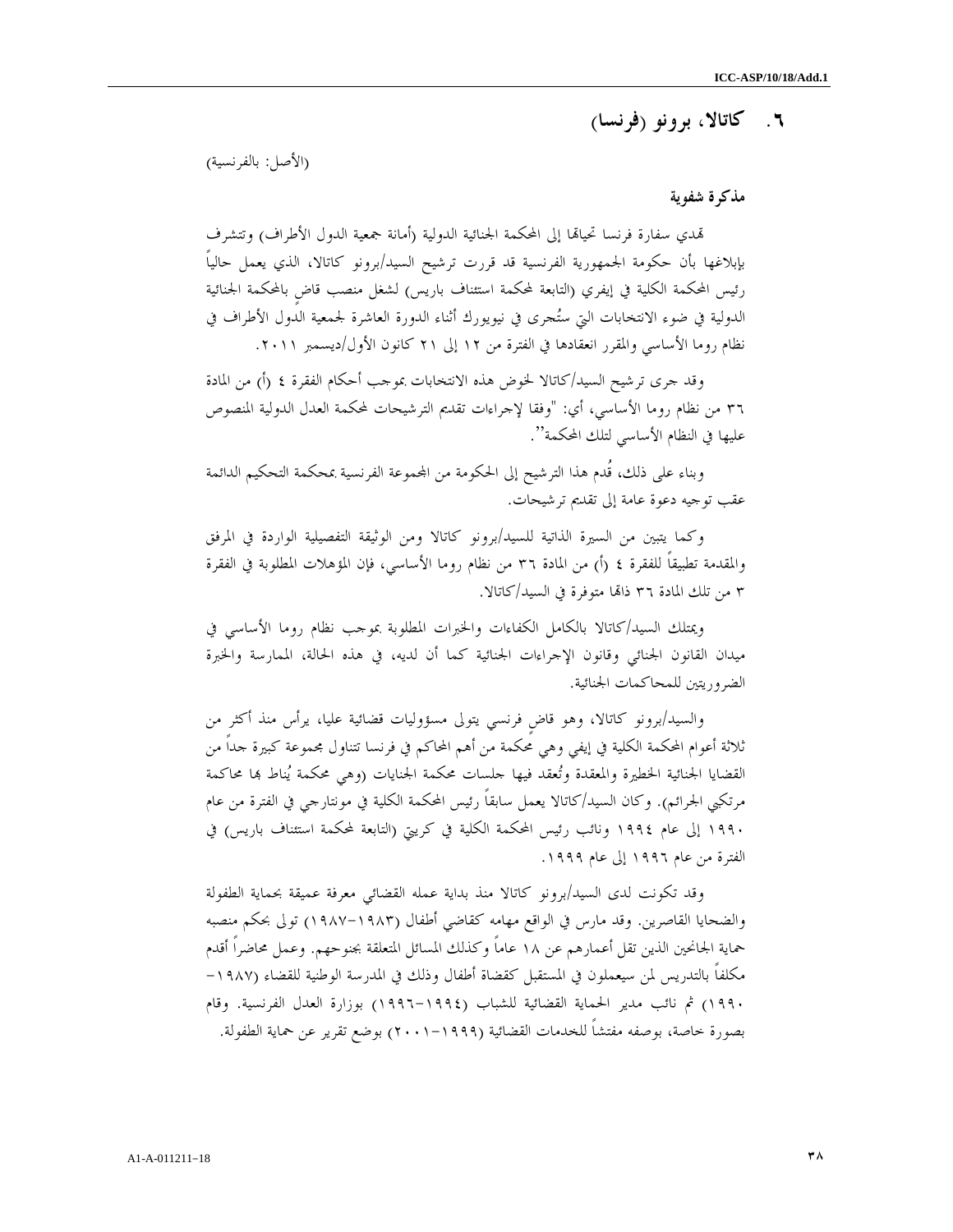ولدى السيد/برونو كاتالا خبرة كبيرة جداً بالمحاكم الجنائية الدولية بالنظر إلى أنه قد تولى مهام نائب مسجل المحكمة الجنائية الدولية ليوغوسلافيا السابقة (٢٠٠٢-٢٠٠١) كما أنه عمل كأول مسجل للمحكمة الجنائية الدولية (٢٠٠٨-٢٠٠٣ ).

والسيد/كاتالا، الذي يحمل الجنسية الفرنسية دون غيرها، هو مرشح من القائمة ألف المنصوص عليها في الفقرة ٥ من المادة ٣٦ من نظام روما الأساسي .

\* \* \*

بيان المؤهلات

وثيقة تفصيلية معدَّة تطبيقاً للفقرة ٤ (أ) من المادة ٣٦ من نظام روما الأساسي والفقرة ٦ من قرارجمعية الدول الأطراف المتعلق بطرائق تقديم الترشيحات للمحكمة الجنائية الدولية وطرائق الانتخاب فيها .

قررت حكومة الجمهورية الفرنسية تقديم ترشيح السيد/برونو كاتالا، وهو قاضٍ فرنسي يشغل حالياً منصب رئيس المحكمة الكلية في إيفري، لمنصب قاضٍ بالمحكمة الجنائية الدولية في ضوء الانتخابات التي ستجرى في نيويورك أثناء الدورة العاشرة لجمعية الدول الأطراف والمقرر انعقادها في الفترة من ١٢ إلى ٢١ كانون الأول/ديسمبر ٢٠١١ .

وقد جرى ترشيح السيد/برونو كاتالا لخوض هذه الانتخابات بموجب أحكام الفقرة ٤ (أ) ٢' ' من المادة ٣٦ من نظام روما الأساسي، أي: "وفقا لإجراءات تقديم الترشيحات لمحكمة العدل الدولية المنصوص عليها في النظام الأساسي لتلك المحكمة". وقُدم هذا الترشيح إلى الحكومة من اموعة الفرنسية بمحكمة التحكيم الدائمة عقب توجيه دعوة عامة إلى تقديم ترشيحات .

 والسيد/كاتالا هو مرشح من القائمة ألف التي تضم المرشحين الذين لديهم "كفاءة معترف ا في ميادين القانون الجنائي والإجراءات الجنائية فضلا عن الخبرة اللازمة في المحاكمات الجنائية، سواء بصفة قاضٍ أو مدعٍ عام أو محامٍ أو بأية صفة مماثلة أخرى" (الفقرة ٣ ب ( ١') ' من المادة ٣٦ من النظام الأساسي للمحكمة ).

 وتتوافر في السيد/كاتالا جميع شروط الخبرة والممارسة المطلوبة لكي يمكن ترشيحه لتولي أعلى المهام القضائية على النحو المطلوب بموجب الفقرة ٣ (أ) من المادة ٣٦ من النظام الأساسي للمحكمة فضلاً عن الشروط الأكثر تحديداً المنصوص عليها في الفقرة ٨ (ب) من المادة ٣٦ من هذا النظام الأساسي نفسه .

 وقد كُرس المسار الوظيفي للسيد/كاتالا – الذي ترد سيرته الذاتيه في المرفق – لمهنة القاضي بجميع مكوناقما وخاصة في مجالات القانون الجنائبي والإجراءات الجنائية وإعمال الفكر في منصب القاضي وواجباته الأخلاقية. وقد حرص السيد/كاتالا باستمرار على ضمان احترام مبادئ المحاكمة العادلة، وعلى أن يرأس على نحو فعال جلسات استماع معقدة في حضور العديد من الضحايا، وعلى صياغة القرارات دون تأخير. وهو لديه خبرة عميقة بإدارة المحاكم وبالخدمات القضائية ولديه أيضاً خبرة جيدة بالمحاكم الجنائية الدولية .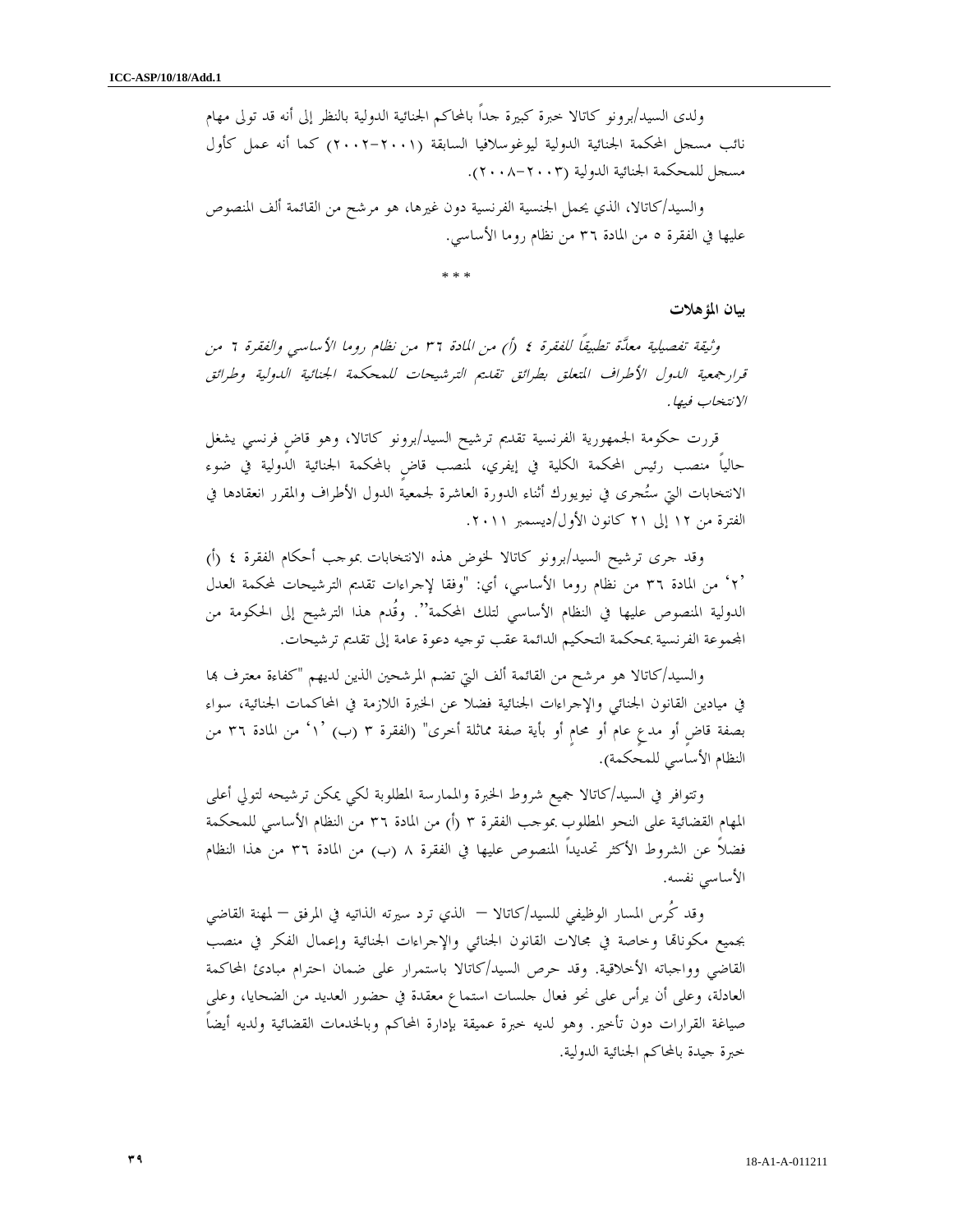ويرأس السيد/برونو كاتالا منذ أكثر من ثلاثة أعوام المحكمة الكلية في إيفري وهي محكمة من أهم المحاكم في فرنسا تتناول مجموعة كبيرة جداً من القضايا الجنائية الخطيرة والمعقدة وتعقد فيها جلسات محكمة الجنايات (وهي محكمة يُناط ها محاكمة مرتكبي الجرائم). وكان السيد/كاتالا يعمل سابقاً رئيس المحكمة الكلية في مونتارجي في الفترة من عام ١٩٩٠ إلى عام ١٩٩٤ ونائب رئيس المحكمة الكلية في كريتي (التابعة لمحكمة استئناف باريس) في الفترة من عام ١٩٩٦ إلى عام ١٩٩٩ .

 وقد تكونت لدى السيد/برونو كاتالا منذ بداية عمله القضائي معرفة عميقة بحماية الطفولة والضحايا القاصرين. وقد مارس في الواقع مهامه كقاضي أطفال (١٩٨٧-١٩٨٣) يتولى بحكم منصبه حماية الجانحين الذين تقل أعمارهم عن ١٨ عاماً وكذلك المسائل المتعلقة بجنوحهم. وعمل محاضراً أقدم مكلفاً بالتدريس لمن سيعملون في المستقبل كقضاة أطفال وذلك في المدرسة الوطنية للقضاء (-١٩٨٧ ١٩٩٠) ثم نائب مدير الحماية القضائية للشباب (١٩٩٦-١٩٩٤) بوزارة العدل الفرنسية. وقام بصورة خاصة، بوصفه مفتشاً للخدمات القضائية (٢٠٠١-١٩٩٩) بوضع تقرير عن حماية الطفولة .

ويمتلك السيد/برونو كاتالا خبرة دولية معترفاً بما. فقد عمل سابقاً في خدمة المحاكم الجنائية الدولية بصفته نائب مسجل المحكمة الجنائية الدولية ليوغوسلافيا السابقة (٢٠٠٢-٢٠٠١). كما أنه عمل كأول مسجل للمحكمة الجنائية الدولية (٢٠٠٨-٢٠٠٣ ).

ويتحدث السيد/كاتالا الفرنسية والإنكليزية. وهو فرنسي الجنسية .

\* \* \*

البيانات الشخصية

| الاسم:              | برونو كاتالا                                 |
|---------------------|----------------------------------------------|
| تاريخ ومكان الميلاد | ۲۳ تموز/یولیه ۱۹۰۵ في بامییه (آرییج، بفرنسا) |
| الجنسية:            | فرنسي                                        |

الشهادات – التعليم والتدريب

حزيران/يونيه ١٩٩٩ شهادة من معهد الدراسات العليا للدفاع الوطني . حزيران/يونيه ١٩٩٦ شهادة من معهد الدراسات العليا للأمن الداخلي . كانون الثاني/يناير ١٩٨١ – طالب بالمدرسة الوطنية للقضاء . كانون الثاني/ديسمبر ١٩٨٢ حزيران/يونيه ١٩٨٠ شهادة الدراسات المتعمقة في القانون الخاص – كلية الحقوق بجامعة جامعة باريس الأولى .

المتابعة السنوية لدورات التعليم المستمر، بما في ذلك ما يلي

نيسان/أبريل ٢٠٠٠ الحلقة الدراسية الفرنسية-الكندية (كيبيك) المتعلقة بإدارة وتنظيم المحاكم . تشرين الأول/أكتوبر -١٩٨٩تدريب داخلي في كندا (كيبيك): الوساطة الأُسرية . تشرين الثاني/نوفمبر ١٩٨٦ تدريب داخلي لدى السلطات القضائية الأيرلندية (دبلن) من أجل استيعاب وقهم نظام القانون العام .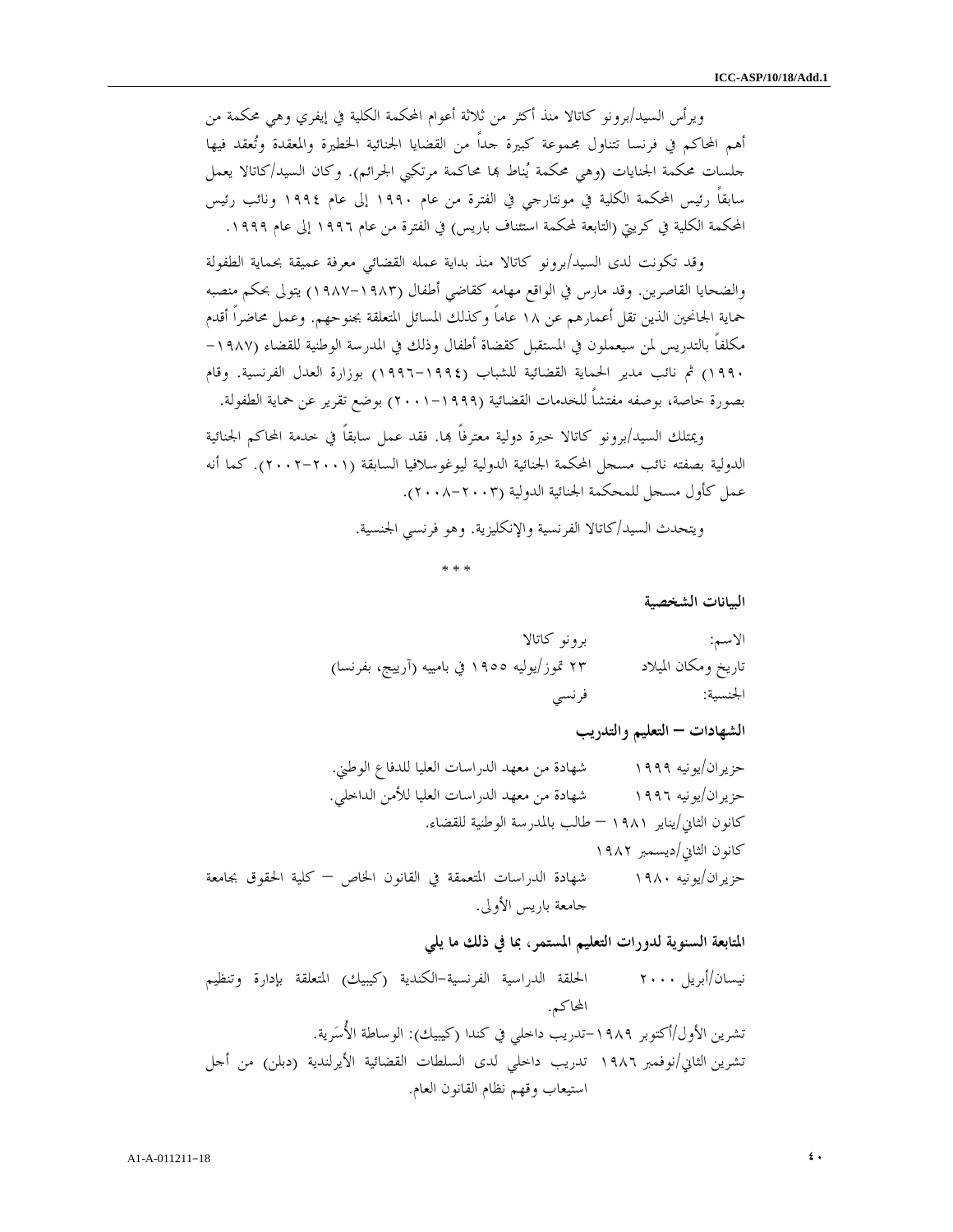العمل القضائي والخبرة المهنية

| رئيس المحكمة الكلية في إيفي (فرنسا)                                  | منذ عام ۲۰۰۸                                                                       |
|----------------------------------------------------------------------|------------------------------------------------------------------------------------|
| تولي إدارة محكمة (٧٦ قاضياً — ١٨٣ موظفاً)                            |                                                                                    |
| تولي رئاسة دوائر حنائية تتناول القضايا المعقدة                       |                                                                                    |
| مسجل المحكمة الجنائية الدولية (لاهاي – هولندا)                       | $\mathbf{Y} \cdot \cdot \mathbf{A} - \mathbf{Y} \cdot \cdot \mathbf{Y}$            |
| مدير الخدمات المشتركة بالمحكمة الجنائية الدولية (لاهاي – هولندا)     | $\mathbf{y} \cdot \mathbf{y} - \mathbf{y} \cdot \mathbf{y}$                        |
| نائب مسحل المحكمة الجنائية الدولية ليوغوسلافيا السابقة (لاهاي –      | $\gamma$ $\gamma$ - $\gamma$                                                       |
| هولندا)                                                              |                                                                                    |
| مفتش الخدمات القضائية (باريس)                                        | $\mathbf{Y} \cdot \cdot \mathbf{1} - \mathbf{1} \cdot \mathbf{9} \cdot \mathbf{9}$ |
| عمليات تفتيش ومراقبة ومراجعة حسابات المحاكم ومكاتب المدعين           |                                                                                    |
| العامين والمؤسسات المختلفة لوزارة العدل (السجون …) – تقرير عن        |                                                                                    |
| حماية الطفولة (حزيران/يونيه ٢٠٠٠).                                   |                                                                                    |
| نائب رئيس المحكمة الكلية في كريتي (فرنسا)، ورئاسة دائرة مدنية        | ۱۹۹۹ – ۱۹۹۶                                                                        |
| ودائرة حنائية (قضايا اقتصادية ومالية، وحرائم معقدة…)                 |                                                                                    |
| نائب مدير الحماية القضائية للشباب – بوزارة العدل (باريس)             | ١٩٩٦ – ١٩٩٤                                                                        |
| كانت مهمة نائب المدير هي الإشراف على الموظفين الفنيين الذين          |                                                                                    |
| يتولون أعمال الحماية والتعليم والدمج الاحتماعي والمهني لصالح         |                                                                                    |
| القاصرين الذين يقوم قضاة الأطفال بمتابعتهم                           |                                                                                    |
| رئيس المحكمة الكلية في مونتارجي (فرنسا)                              | ۱۹۹٤ – ۱۹۹۰                                                                        |
| إدارة المحكمة                                                        |                                                                                    |
| رئاسة دوائر مدنية وجنائية                                            |                                                                                    |
| محاضر أقدم بالمدرسة الوطنية للقضاء (فرنسا) — والتدريس لمن سيعملون    | ۱۹۹۰ – ۱۹۸۷                                                                        |
| في المستقبل كقضاة أطفال ولا سيما بشأن حماية القاصرين                 |                                                                                    |
| قاضي أطفال — 'روون' و'نيم' (فرنسا)                                   | $19AY-19AY$                                                                        |
| حماية القاصرين — العمل بشأن حنوح القاصرين قاضٍ مساعد في محكمة        |                                                                                    |
| الجنايات                                                             |                                                                                    |
|                                                                      | المهام التعليمية                                                                   |
| مشاركات عديدة في الجامعات (حامعات السوربون، و'سان كوينتان            | $Y \cdot 1 \cdot - 191 \cdot$                                                      |
| في إيفلين' و'إيفي') بشأن "المحكمة الجنائية الدولية"                  |                                                                                    |
| تولي الإدارة المشتركة، مع السيد/كلود حوردا القاضى السابق في المحكمة  | $\wedge \cdot \cdot \wedge \cdot \cdot \wedge$                                     |
| الجنائية الدولية والرئيس السابق للمحكمة الجنائية الدولية ليوغوسلافيا |                                                                                    |
| السابقة، لحلقات دراسية كانت تُعقد لمدة أسبوع واحد سنوياً من أحل      |                                                                                    |
| تدريب أعضاء قضاء فرنسيين وأوروبيين (المدرسة الوطنية للقضاء —         |                                                                                    |
| باريس) بشأن موضوع "المحاكم الجنائية الدولية"                         |                                                                                    |
|                                                                      |                                                                                    |
| تدريب قضاة فرنسيين في إطار دورة بشأن المحاكمة الجنائية: "خصائص       | حز پر ان/يو نيه ۲۰۱۰                                                               |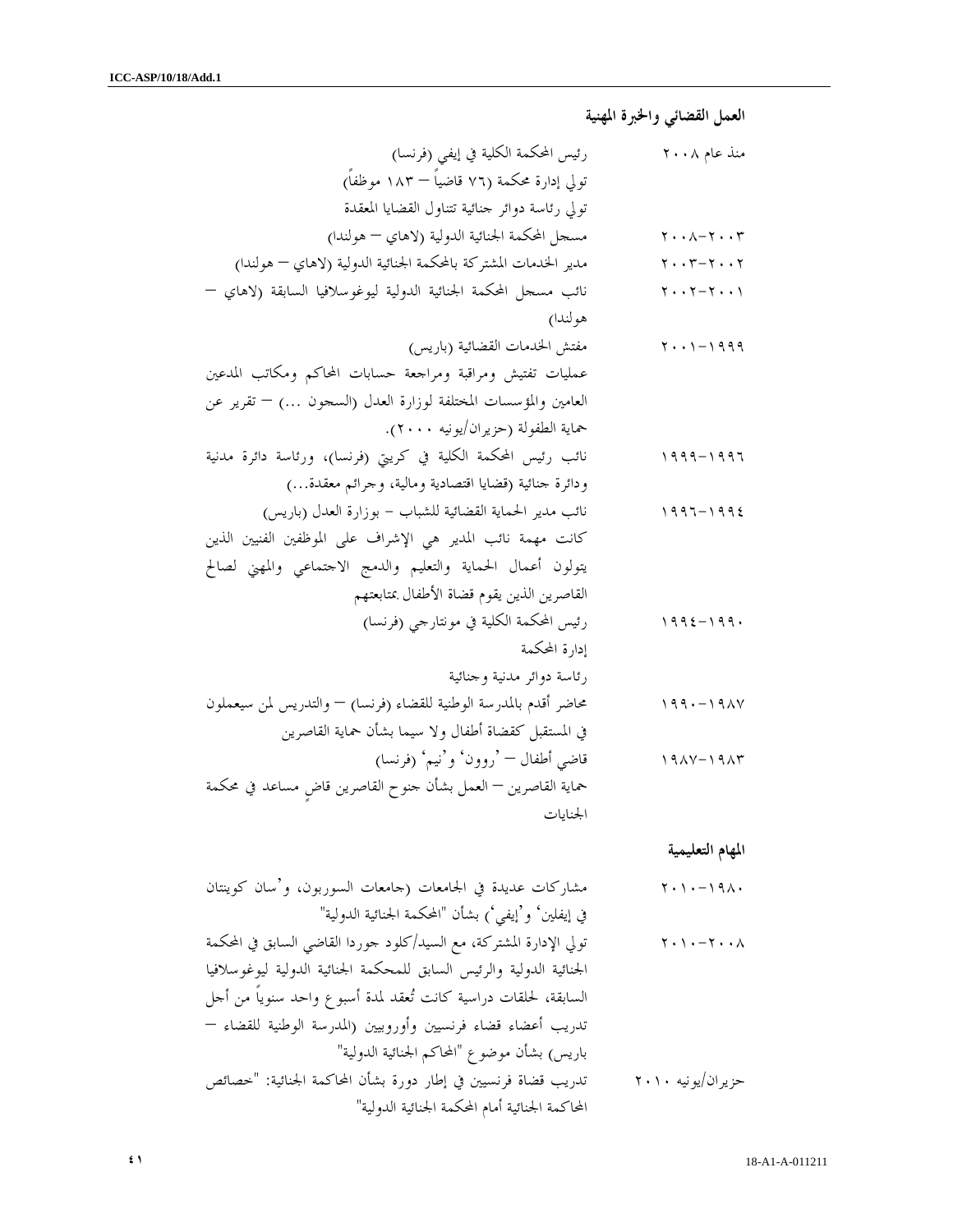كانون الأول/ دراغينيون (فرنسا): "هل يمكن الاهتداء بالعدالة الجنائية ديسمبر ٢٠١٠ الدولية؟ " كانون الأول/ تدريب قضاة فرنسيين: "ضحايا الجرائم الجماعية " ديسمبر ٢٠١٠

البعثات والزيارات التي قام بما إلى الخارج

| نيويورك (الولايات المتحدة الأمريكية)                                                            | أيلول/سبتمبر ٢٠١٠       |
|-------------------------------------------------------------------------------------------------|-------------------------|
| قنصلية فرنسا: "القضاء الجنائي الدولي: كيان نشأ من رحم صراع                                      |                         |
| الثقافات وتعاولها".                                                                             |                         |
| كانون الأول/ديسمبر ٢٠٠٨ باريس (فرنسا) مؤسسة ذكرى المحرقة: " القرن الزمني لـــ 'ليمكين':         |                         |
| التعمير والحبر ومنع وقوع الإبادة الجماعية — دور المحكمة الجنائية                                |                         |
| الدولية".                                                                                       |                         |
| تشرين الأول/أكتوبر ٢٠٠٨ حنيف (سويسرا). معهد الأمم المتحدة للتدريب والبحث (اليونيتار) —          |                         |
| حلقة دراسية دولية بشأن منع وقوع المخاطر المتعلقة بالأضرار البيئية                               |                         |
| وبشأن المسؤولية الجنائية بخصوصها.                                                               |                         |
| تشرين الأول/أكتوبر ٢٠٠٨ لندن (المملكة المتحدة) مجلس أوروبا — لجنة المستشارين القانونيين المعنية |                         |
| بالقانون الدولي العام: "المحاكم والهيئات القضائية الدولية — التحديات                            |                         |
| المستقبلية".                                                                                    |                         |
| داكار (السنغال) تقرير أعد من أحل الاتحاد الأوروبي: "الإعداد لمحاكمة                             | كانون الثاني/يناير ٢٠٠٨ |
| حسين حبري".                                                                                     |                         |
| تشرين الأول/أكتوبر ٢٠٠٣ سان ريمو (إيطاليا) "بعثات حفظ السلام والمحكمة الجنائية الدولية: علاقة   |                         |
| معقدة وإلزامية".                                                                                |                         |
| باريس (فرنسا) (المدرسة الوطنية للقضاء: "الواجبات الأخلاقية للقاضي                               | أيار/مايو ٢٠٠٢          |
| الدولي".                                                                                        |                         |
| ساراييفو — بانيا لوكا (البوسنة والهرسك). تدريب من أحل القضاة                                    | أيلول/سبتمبر ٢٠٠٠       |
| ووكلاء النيابة: طرائق تنظيم وإدارة المحاكم — مركز القضاة – السلوك                               |                         |
| المهني والواحبات الأخلاقية للقضاة ووكلاء النيابة.                                               |                         |
| فارنا (بلغاريا)   تدريب  من أحل  القضاة  ووكلاء  النيابة  البلغاريين:                           | تموز/يوليه ۲۰۰۰         |
| السلوك المهني والواحبات الأخلاقية — مركز القضاة ووكلاء النيابة —                                |                         |
| بالتعاون مع قضاة أمريكيين.                                                                      |                         |
| أنتاناناريفو (مدغشقر). تقرير من أحل البنك الدولي: "السلوك المهني                                | أيار/مايو ۱۹۹۸          |
| والواحبات الأخلاقية للقضاة ووكلاء النيابة المالاغاشيين".                                        |                         |
| بنوم بن (كمبوديا). بعثة استطلاعية من أحل إقامة تعاون قانوني وقضائي                              | أيلول/سبتمبر ١٩٩٣       |
| مع كمبوديا: نصوص تشريعية؛ وتنظيم وإدارة المحاكم؛ ومنصب القاضي                                   |                         |
| ووكيل النيابة؛ والسلوك المهني والواجبات الأخلاقية للقضاة ووكلاء                                 |                         |

النيابة .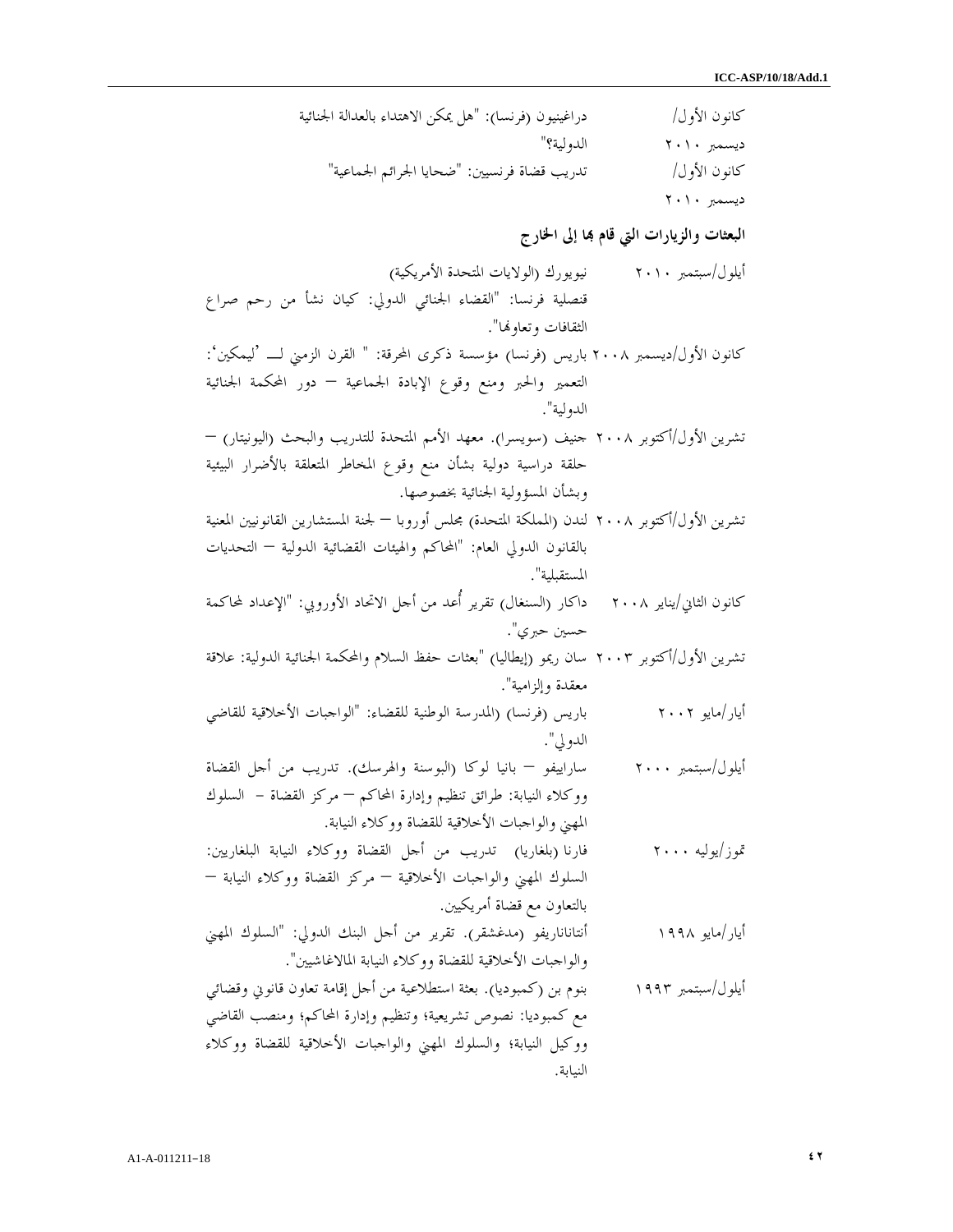آذار/مارس ١٩٩٢ فيينتيان (لاوس . ) تدريب القضاة ووكلاء النيابة: دور رئيس المحكمة؛ وإدارة وتنظيم المحاكم؛ ومنصب القاضي ووكيل النيابة؛ والسلوك المهني والواجبات الأخلاقية للقضاة ووكلاء النيابة . آذار/مارس ١٩٩١ أبيدجان (جمهورية كوت ديفوار . ) المشاركة في تدريب القضاة ووكلاء النيابة الإيفواريين .

مشاركات – ندوات – مؤتمرات

١- الواجبات الأخلاقية للقضاة ووكلاء النيابة (الوطنيين والدوليين .) – الواجبات الأخلاقية للقاضي الدولي – الاتصال - المدرسة الوطنية للقضاء – ٢٠٠٢ – الواجبات الأخلاقية والسلوك المهني للقضاة ووكلاء النيابة المالاغاشيين – تقرير معد من أجل البنك الدولي – الواجبات الأخلاقية والسلوك المهني للقضاة ووكلاء النيابة – الاتصالات – القسم الدولي للمدرسة الوطنية للقضاء. ٢- إدارة القضاء (الوطني والدولي .) – السياسات القضائية – الاتصال – مجلس أوروبا – أيار/مايو .٢٠٠٠ – الطوارئ والقضاء – حلقة عمل نظمتها المدرسة الوطنية للقضاء في إطار التدريب المستمر – .١٩٩٩-١٩٩٨ – الزمن القضائي – الزمن التعليمي: تسلسل الأزمنة – خصائص الديناميات – .١٩٩٦ – تعاظم الطلب على القانون ودور القضاء – معلومات اجتماعية ( ٢٢/ ١٩٩٢ .) ٣- الوساطة – اللقاء الدولي الأول المعني بالوساطة القضائية – تشرين الأول/أكتوبر ٢٠٠٩ – القاضي وظواهر الوساطة – الوساطة، تقرير حلقة دراسية متعددة التخصصات – كانون الأول/ديسمبر ١٩٩١ – توضيحات بشأن الأعمال والمؤتمرات والمسؤوليات ذات الصلة في ميادين اختصاص المحكمة الجنائية الدولية

المنشورات - التقارير

- Les cinq premières années de la CPI La lettre de la CPI Mars 2008 www.icccpi.int
- Préparation du procès Hissène Habré Rapport pour l'Union Européenne Janvier 2008
- A building for the International Criminal Court: Functional and symbolic requirements – May 2007 – Publication of the City of The Hague
- La igualidad entre las partes en el procedimiento ante le Corte Penal Internacional: el punto de vista de la Secretaria – Iberoamérica y la Corte Penal Internacional – Octobre 2005
- La Cour Pénale Internationale et les victimes Les cahiers de la justice n°1 Dalloz ENM - 2006
- La CPI, mode d'emploi Le Monde 11 mars 2003
- Le temps du tribunal pénal pour l'ex-Yougoslavie –2001 Journal de l'ordre des avocats au barreau de Bordeaux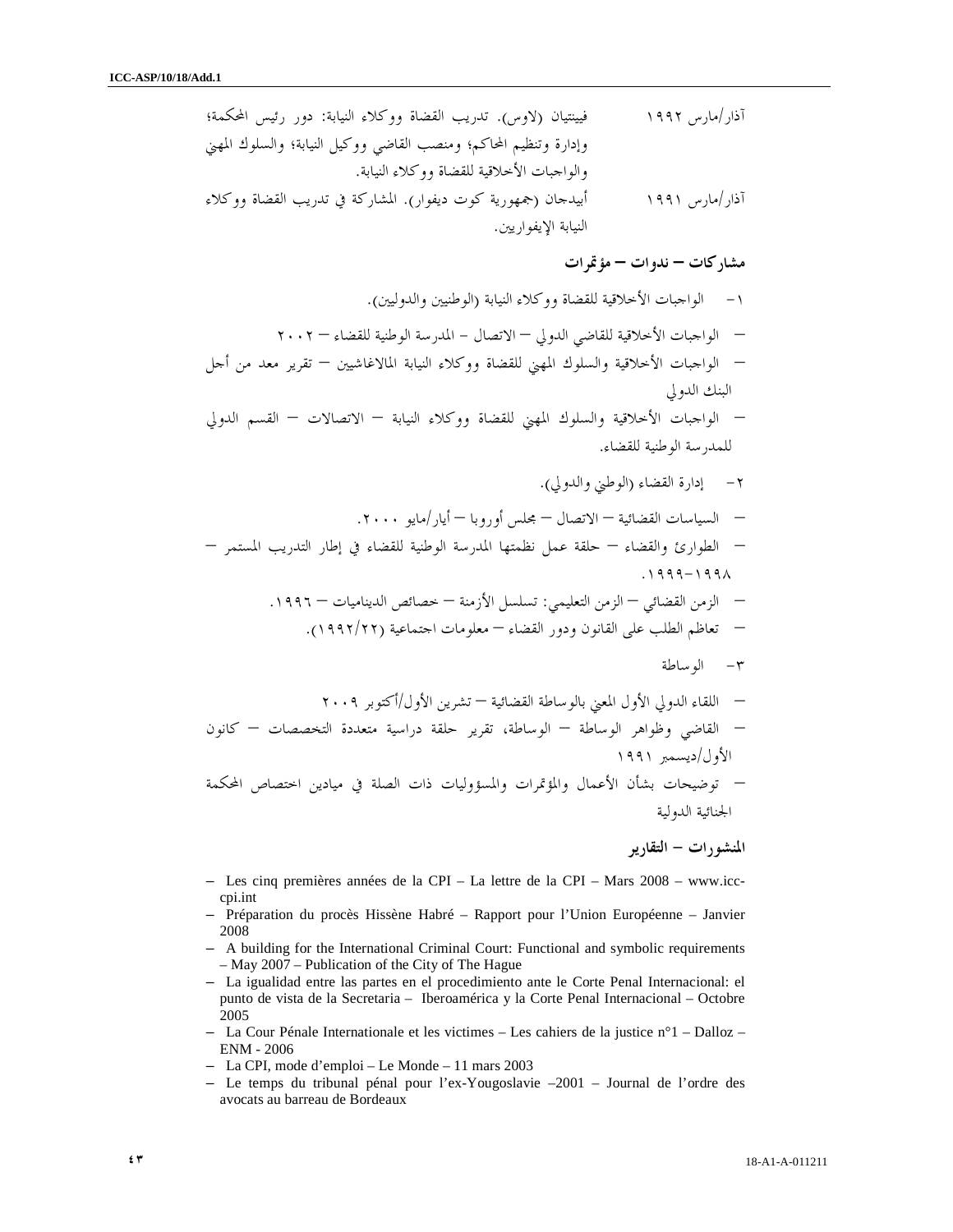الأوسمة الشرفية

– شوفالييه (فارس)، رتبة جوقة الشرف ف( رنسا .) – حامل وسام فان أورانج-ناسو (هولندا .) – ميدالية الحماية القانونية للشباب (فرنسا .)

اللغات الحية

– الفرنسية (اللغة الأم .) – الإنكليزية (قراءة وتحدثاً وكتابةً).

\* \* \*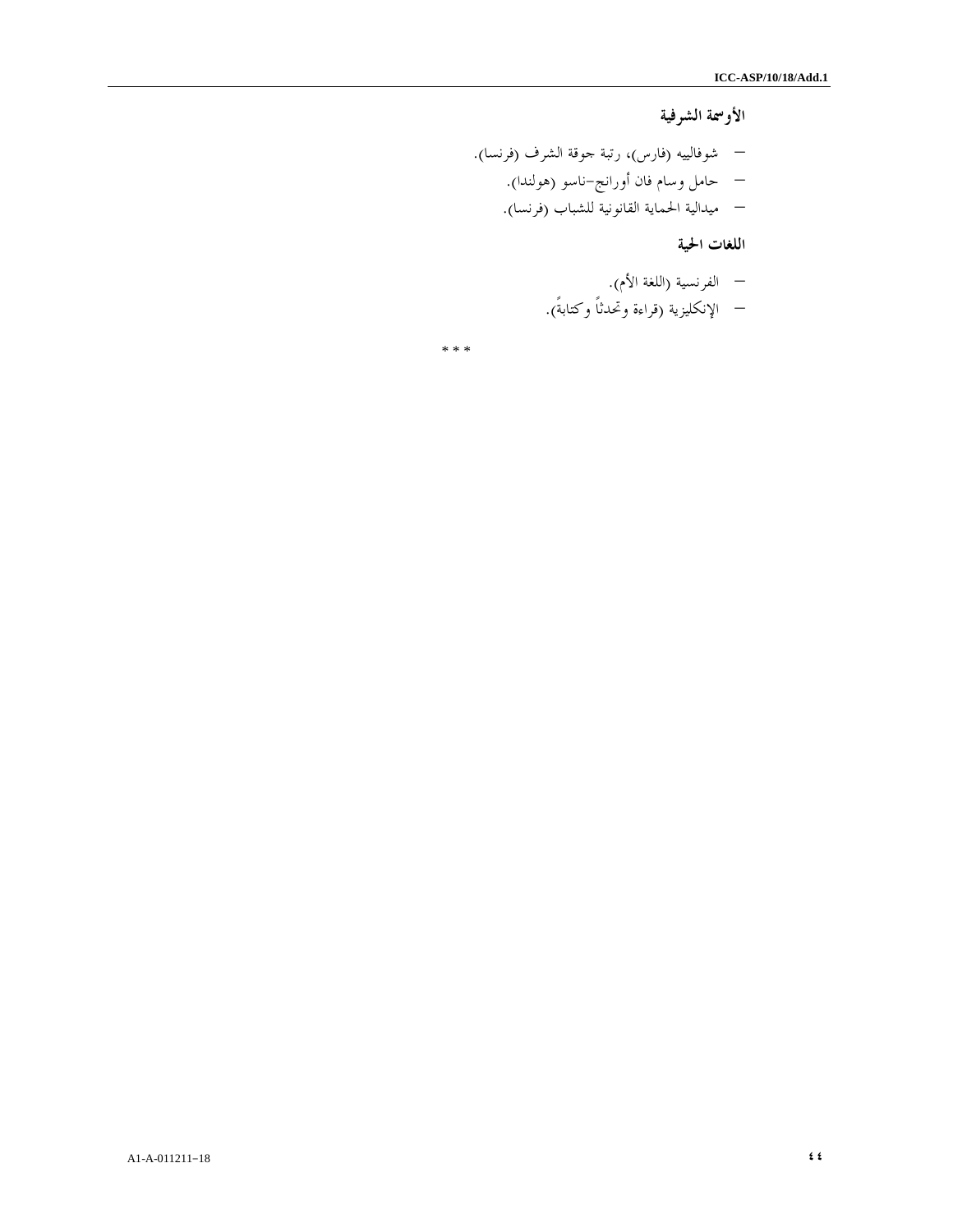## ٧. إدواردو سيفوينتسن مونيوس(كولومبيا )

( الأصل: بالإنكليزية )

#### مذكرة شفوية

تمدي سفارة كولومبيا في لاهاي أطيب تحياتما إلى الأمانة الدائمة لجمعية الدول الأطراف، وتتشرف بإبلاغ الأمانة بأن حكومة كولومبيا قد قررت ترشيح السيد إدواردو سيفوينتس إلى منصب قاض في المحكمة الجنائية الدولية بموجب القائمة ألف للانتخابات التي ستجرى خلال الدورة العاشرة لجمعية الدول الأطراف في المحكمة الجنائية الدولية في مقر الأمم المتحدة في نيويورك، في الفترة من ١٢ إلى ٢١ كانون الأول/ديسمبر ٢٠١١ .

يتم هذا الترشيح وفقا لأحكام المادة ٣٦، الفقرة ٤ (أ) (٢)، من نظام روما الأساسي للمحكمة الجنائية الدولية .

لقد أثبت إدواردو سيفوينتس في عمله الأكاديمي والمهني الطويل الأمد معرفة واسعة ومعمقة في القانون الجنائي والإجراءات الجنائية، فضلا عن خبرات متميزة في مجال القانون الدولي لحقوق الإنسان. وبعد أن أمضى عدة سنوات يعمل بمنصب أستاذا في جامعة لوس أندس في كولومبيا، تم تعيينه في محكمة العدل الدستورية الكولومبية، حيث تمت ترقيته في عام ١٩٩٩ إلى منصب القاضي الأعلى .

وفي عام ،٢٠٠٠ تم انتخاب إدواردو سيفوينتس من قبل الكونغرس الكولومبي إلى منصب محقق الشكاوى الحكومية، وهو واحد من أهم المسؤولين العامين عن حماية حقوق الإنسان، فضلا عن كونه المسؤول الأعلى عن الدفاع الجنائي العام .

 كان أول عمل له بصفته محقق الشكاوى الحكومية لكولومبيا، هو اقتراح تعديل دستوري وتعزيزه وذلك من أجل تسهيل التصديق على نظام روما الأساسي .

وفي السنوات الأخيرة، تم تعيين إدواردو سيفوينتس من قبل الجلسة الإتمامية للمحكمة الدستورية بصفة قاض مساعد للمحكمة. إن هذا التعيين يدل إلى الاعتبار الرفيع لتراهة أخلاقياته والموضوعية التي وجهت جميع قراراته أثناء توليه للمناصب العامة .

النتائج الهامة التي حققها بصفته القاضي الأعلى فضلاً عن كونه محقق الشكاوى الحكومية، أدت إلى تعيين إدواردو سيفوينتس إلى منصب مدير لقسم حقوق الإنسان في مقر منظمة الأمم المتحدة للتربية والعلم والثقافة (اليونسكو) في باريس، حيث واصل تعزيزه للدفاع عن الحقوق الاجتماعية والاقتصادية والثقافية للأقليات، كما أنه شارك في المحاربة ضد التمييز الإنساني. إن هذا المرشح يتحدث ويكتب بطلاقة اللغة الأسبانية (لغته الأم) والإنجليزية والإيطالية، كما أنه يتمتع بمستوى جيد بمعرفة اللغة الفرنسية .

وفي عام ،٢٠٠٥ تم تعيين إدواردو سيفوينتس بمنصب عميد لكلية الحقوق في لوس أندس، وهي واحدة من أفضل وأهم كليات الحقوق في أميركا اللاتينية. وخلال السنوات الستة التي قضاها عميدا، قام بترويج البحوث الأكاديمية والنقاش حول مواضيع عدة، لا سيما في مجال القانون الإنساني الدولي وحقوق الإنسان. كما أن المنشورات العديدة لكلية الحقوق في لوس أندس تثبت التأثير والمشاركة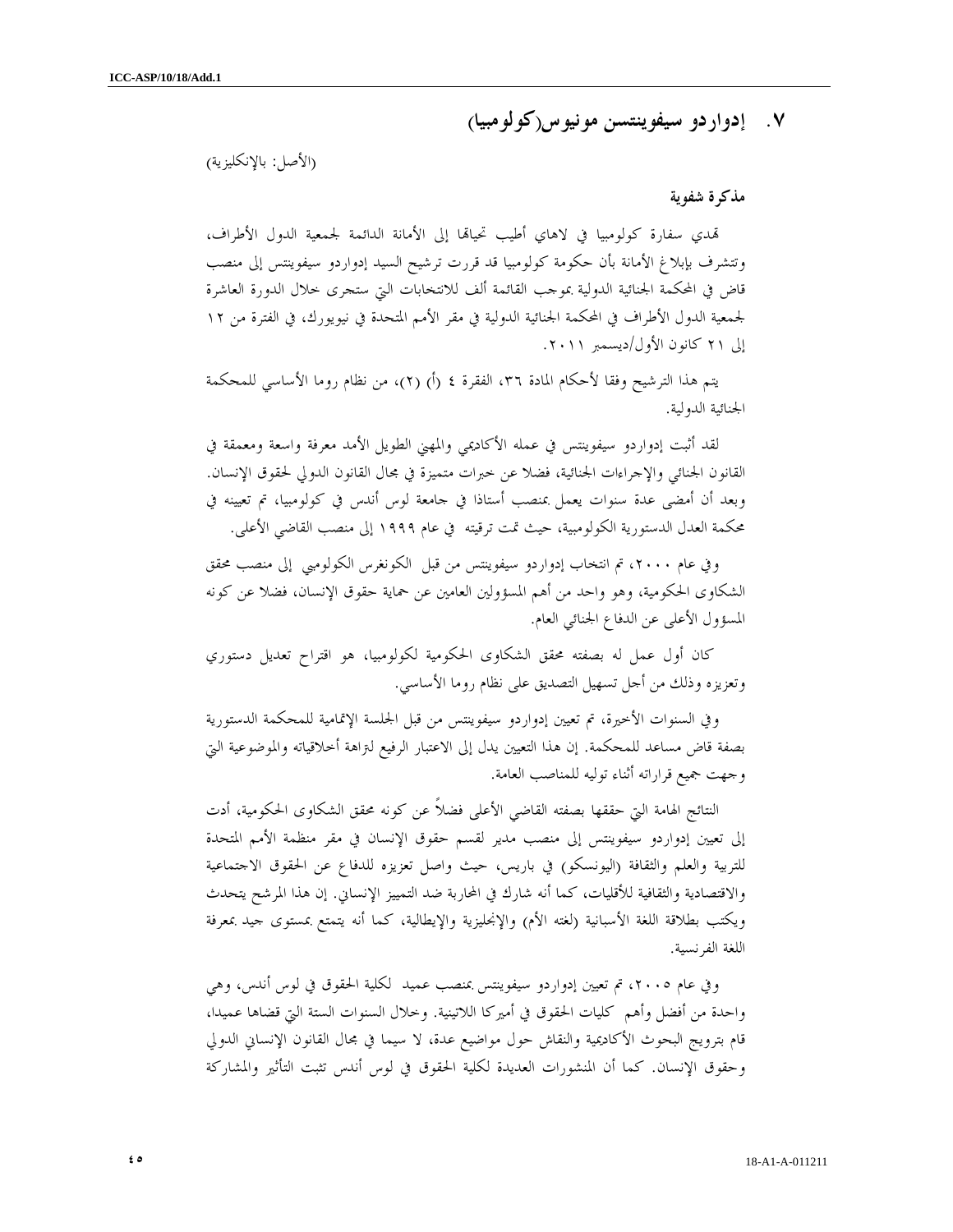النشطة من جانب إدواردو سيفوينتس في الدفاع عن الضحايا النازحين، وعن اتمعات من ذوي الأصول الأفريقية، وبصفة عامة جميع الأقليات المتضررة من أعمال العنف .

إن ترشيح إدواردو سيفوينتيس لا يعبر عن الاعتقاد الحقيقي لحكومة كولومبيا بالحاجة إلى تقديم مرشح يتمتع بالمعايير والقيم الأخلاقية العالية وحسب، بل أنه يمثل أيضاً التزام الحكومة بحماية حقوق الإنسان. كما أن إدواردو سيفوينتس يرمز أيضا إلى العمل الإيجابي اللازم للدفاع عن حقوق الضحايا الذي بدأ مع اعتماد الدستور الكولومبي في عام ١٩٩١ .

إن ترشيح إدواردو سيفوينتيس يؤكد التزام الشعب الكولومبي بسيادة العدل باعتباره السبيل الوحيد المضمون للعيش في سلام، على النحو الذي تم ذكره في المؤتمر الاستعراضي لنظام روما الأساسي الذي انعقد في كمبالا، أوغندا، في حزيران/يونيو ٢٠١٠ .

لقد تم إعداد هذا البيان بموجب المادة ٣٦ الفقرة ٤ (أ) من نظام روما الأساسي للمحكمة الجنائية الدولية، كما أن السيرة الذاتية للسيد إدواردو سيفوينتيس مرفقة بمذه المذكرة.

\* \* \*

#### بيان المؤهلات

يتم تقديم هذا البيان وفقاً لأحكام المادة ٣٦ الفقرة ٤( ) أ) ( من نظام روما الأساسي للمحكمة الجنائية الدولية والفقرة ٦ من قرار جمعية الدول الأطراف للمحكمة الجنائية الدولية رقم - *-ICC* . *ASP/3/Res.6*

تتقدم حكومة كولومبيا بموجبه بترشيح السيد إدواردو سيفوينتسن الرئيس السابق للمحكمة الدستورية ومحكمة العدل الدستورية والمحقق بأمور الشكاوى الحكومية لكولومبيا، كمرشح لمنصب قاض في المحكمة الجنائية الدولية للانتخابات بموجب القائمة ألف. وتعتبر الحكومة بأن السيد سيفوينتسن يتحلى بصفات استثنائية التي تضافر عمله المتفوق وأعلى القيم الأخلاقية والإنسانية .

إن هذا الترشيح يتم بموجب شروط المادة ٣٦، الفقرة ٤ (أ) (٢) من نظام روما الأساسي للمحكمة الجنائية الدولية .

إن السيد إدواردو سيفوينتسن هو مواطن كولومبي وإيطالي، ولكنه يقدم ترشيحه بصفته مواطن كولومبي وبالتالي يتلقى دعم حكومة كولومبيا .

لقد أثبت إدواردو سيفوينتس في عمله الأكاديمي والمهني الطويل الأمد معرفة واسعة وعميقة للقانون الجنائي والإجراءات الجنائية، فضلا عن خبرات متميزة في مجال القانون الدولي لحقوق الإنسان. وبعد عدة سنوات بصفته كأستاذ في جامعة لوس أندس في كولومبيا، تم تعيينه كقاض في محكمة العدل الدستورية الكولومبية، حيث أصبح القاضي الأعلى لها في عام ١٩٩٩ .

إن قرارات أحكام المحكمة الخاصة العليا لها أهمية معروفة جداً في كولومبيا وكذلك في أميركا اللاتينية. كما أن المحكمة معترف هما بألها واحدة من المحكمتين الأكثر ابتكارا وتقدمياً خلال العقدين الماضيين. لقد كان للقرارات المتعلقة بالقانون الجنائي الذي اعتمدته المحكمة الدستورية تأثيراً كبيراً على تكوين وتطبيق الإجراءات الجنائية في كولومبيا. كما ألها كانت أيضا حاسمة في دمج الإطار القانوني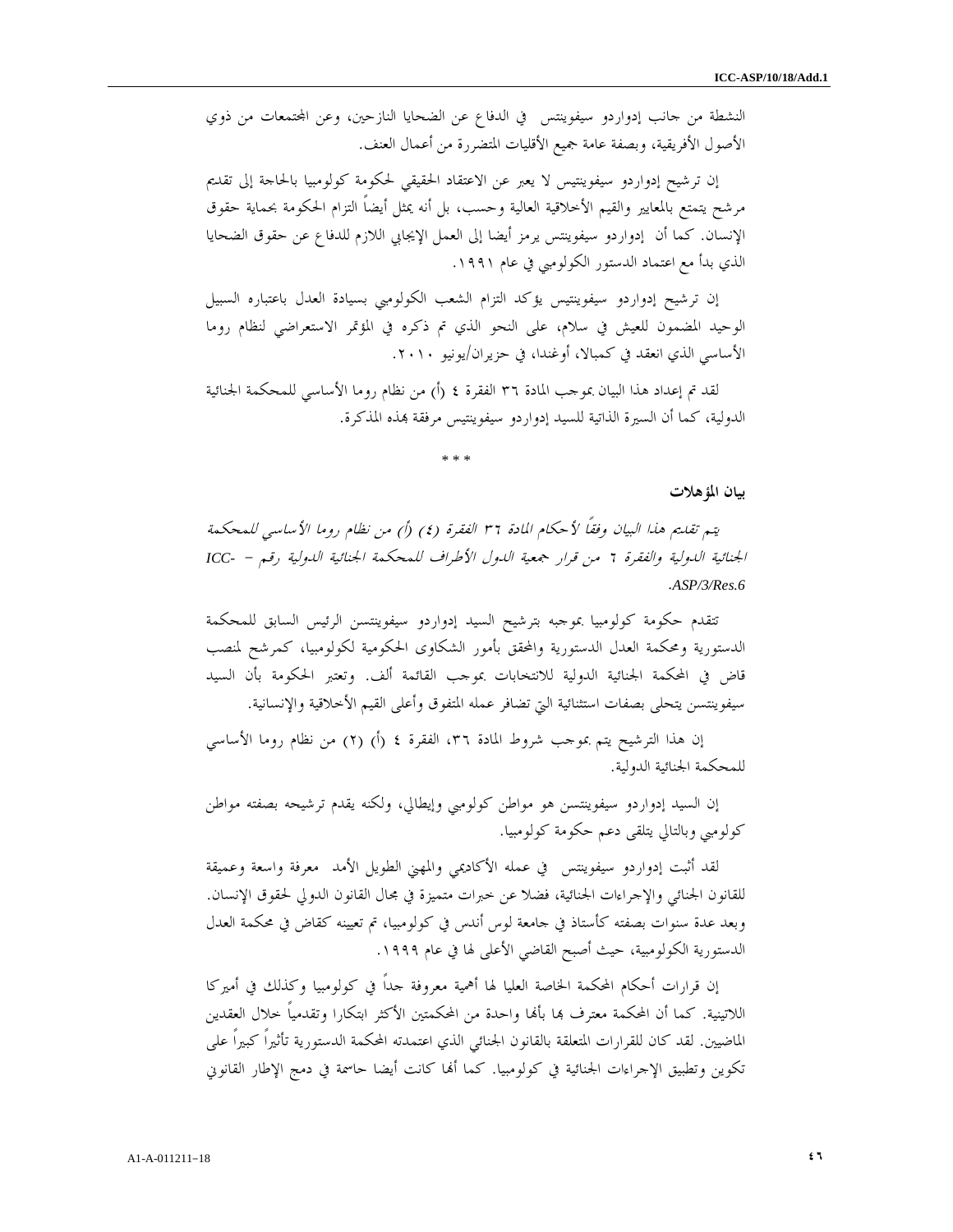الدولي في الإجراءات القانونية الواجبة، والجرائم الدولية، ومعايير حقوق الإنسان الدولية، في القانون الجنائي كولومبيا .

 لقد كان إدواردو سيفوينتيس قاضي الإبلاغ لقرارات الأحكام في القانون الجنائي الصادرة عن المحكمة الدستورية التي كانت موضع تقدير كبير وذات الصلة، مثل تلك التي تشير إلى الحد من صلاحيات الدولة الاستثنائية؛ ووضع حدود للمحاكم العسكرية وللعدالة الجنائية العسكرية؛ ونطاق الواجب للامتثال للأوامر العليا كلما كان لها تأثير على حماية حقوق الإنسان الدولية؛ وتعزيز الحق الدستوري للإجراءات القانونية الواجبة ضمن المحاكمات الجنائية والتحقيقات وغيرها .

وكان المرشح أيضا قاضي الإبلاغ لقرارات الأحكام ذات الصلة بشأن مفهوم "الكتلة الدستورية" ا) (Bloque de Constitucionalidad) التي وسعت نطاق الحماية القانونية. وفقا لهذه الأحكام، فإن المعاهدات الدولية لحقوق الإنسان والقانون الإنساني الدولي التي صادقت عليها كولومبيا تسود في الإطار القانوني الوطني، وبالتالي تصبح معايير للمراجعة القضائية .

وبعد وقت قصير من ذلك، تم تعيين إدواردو سيفوينتيس عضوا في اللجنة الدستورية ومسؤولاً عن عملية الإصلاح الجنائي الكولومبي، وإدخال نظام الخصومة الجنائية فيه، وكذلك تعزيز ضمانات المحاكمة العادلة.

في عام ٢٠٠٠ انتخب إدواردو سيفوينتس من قبل الكونغرس الكولومبي إلى منصب المحقق في أمور الشكاوى الحكومية، وهو واحد من أهم المسؤولين العامين عن حماية حقوق الإنسان، فضلا عن كونه المسؤول الأعلى عن الدفاع الجنائي العام .

كان أول عمل له بصفته محقق الشكاوى الحكومية لكولومبيا، هو اقتراح تعديل دستوري وتعزيزه وذلك من أجل تسهيل التصديق على نظام روما الأساسي .

خلال الفترة التي قضاها في منصبه، ركّز إدواردو سيفوينتس جهوده على تحسين نظام الدفاع العام، وإعادة توجيه الاستراتيجيات العملية الجنائية من أجل تعزيز الضمانات الإجرائية والحماية الفعالة للأطراف في المحاكمات الجنائية، لا سيما الضحايا. كما أنه تولى أيضا دورا فاعلا في حماية حقوق الإنسان للفئات المتعرضة للتمييز تاريخيا، مثل النساء والسكان الأصليين .

وبصفته محقق الشكاوى الحكومية، قام إدواردو سيفوينتس بتعزيز مشروع قانون لحماية أمر المثول أمام القضاء. كان عمله أيضا أساسياً لتكوين آليات فعالة للقيام بالبحث ولمنع حالات الاختفاء القسري. وضمن سلسلة من الإجراءات الموجهة تجاه حماية حقوق الإنسان لضحايا التراع في كولومبيا، أصدر إدواردو سيفوينتس عدداً كبيراً من "القرارات الإنسانية" حيث ندد بالانتهاكات الخطيرة للقانون الإنساني الدولي. ومن خلال هذه القرارات، لم يقم مكتبه بمنع ارتكاب جرائم ضد الإنسانية وحسب بل أنه أعطى أيضاً دعما أساسيا لضحايا التراع الذين وجدوا في مكتبه جهازاً مفيداً وفعالاً لحماية وتعزيز حقوق الإنسان .

 $\overline{a}$ 

١( ) مجموعة من القواعد والمبادئ المتعلقة بقانون حقوق الإنسان والقانون الإنساني الدولي التي لديها تسلسل هرمي دستوري في ظل النظام القانوني الكولومبي.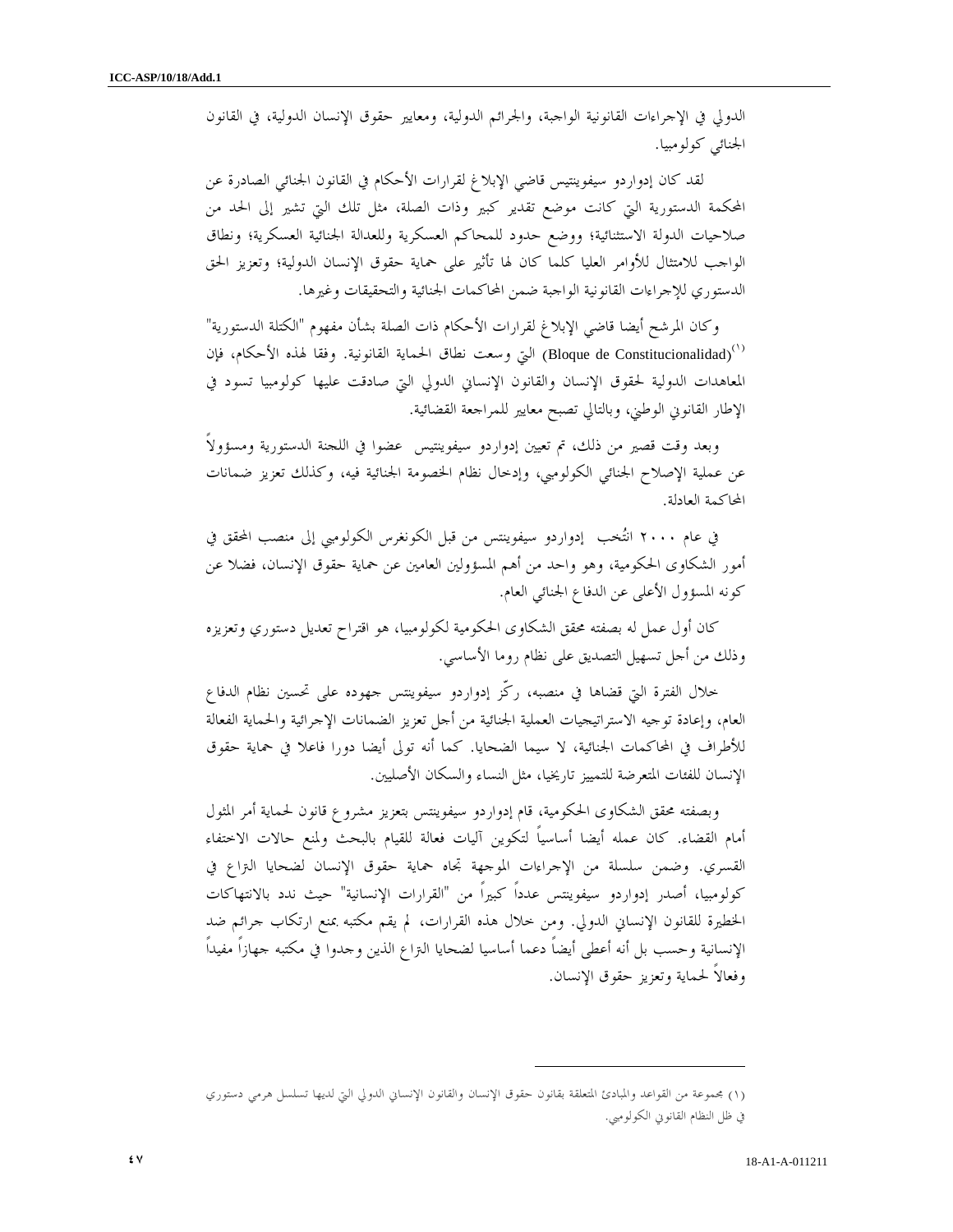وفي السنوات الأخيرة، تم تعيين إدواردو سيفوينتس من قبل الجلسة الإتمامية للمحكمة الدستورية بصفة قاض مساعد للمحكمة. إن هذا التعيين يدل إلى الاعتبار الرفيع لتراهة أخلاقياته والموضوعية التي وجهت جميع قراراته أثناء توليه للمناصب العامة .

وإدواردو سيفوينتس هو أيضا خبير في مجال حقوق الإنسان والقانون الإنساني الدولي. وبصفته القاضي في المحكمة الدستورية وكذلك محقق الشكاوى الحكومية، فقد كان المؤلف للقرارات الهامة التي ساعدت على وضع المحكمة الدستورية الكولومبية في طليعة المحاكم الدستورية. ومن بين قراراته الرمزية يمكن أن نجد تلك المتعلقة بـ "الحد الأدنى للمعيشة" والتي تحولت لتشكل القاعدة الأساسية للحقوق الاجتماعية والاقتصادية والثقافية، فضلا عن مفهوم "وضع الأمور غير الدستورية"، والتي أصبحت ضرورية لحماية الضحايا النازحين .

النتائج الهامة التي حققها بصفته القاضي الأعلى فضلاً عن كونه محقق الشكاوى الحكومية، أدت إلى تعيين إدواردو سيفوينتس إلى منصب مدير لقسم حقوق الإنسان في مقر منظمة الأمم المتحدة للتربية والعلم والثقافة (اليونسكو) في باريس، حيث واصل تعزيزه للدفاع عن الحقوق الاجتماعية والاقتصادية والثقافية للأقليات، كما أنه شارك في المحاربة ضد التمييز الإنساني. إن هذا المرشح يتحدث ويكتب بطلاقة اللغة الأسبانية (لغته الأم) والإنجليزية والإيطالية، كما أنه يتمتع بمستوى جيد بمعرفة اللغة الفرنسية .

وفي عام ،٢٠٠٥ تم تعيين إدواردو سيفوينتس بمنصب عميد لكلية الحقوق في لوس أندس، وهي واحدة من أفضل وأهم كليات الحقوق في أميركا اللاتينية. وخلال السنوات الستة التي قضاها عميدا، قام بترويج البحوث الأكاديمية والنقاش حول مواضيع عدة، لا سيما في مجال القانون الإنساني الدولي وحقوق الإنسان. كما أن المنشورات العديدة لكلية الحقوق في لوس أندس تثبت التأثير والمشاركة النشطة من جانب إدواردو سيفوينتس في الدفاع عن الضحايا النازحين، وعن اتمعات من ذوي الأصول الأفريقية، وبصفة عامة جميع الأقليات المتضررة من أعمال العنف .

في عام ،٢٠١١ بعد ستة سنوات في منصب عميد كلية الحقوق، قرر إدواردو سيفوينتس بأن يصبح أستاذاً مساعداً في كلية الحقوق في لوس أندس، حيث قاد فريقا من الباحثين الذي قام، بناء على طلب من الحكومة المركزية، بإصدار خطة تنظيمية كاملة للاعتراف ولضمان حقوق ضحايا انتهاكات حقوق الإنسان الذين ينتمون إلى جاليات السكان الأصليين والمنحدرين من أصل أفريقي .

إن ترشيح إدواردو سيفوينتيس لا يعبر عن الاعتقاد الحقيقي لحكومة كولومبيا بالحاجة إلى تقديم مرشح يتمتع بالمعايير والقيم الأخلاقية العالية وحسب، بل أنه يمثل أيضاً التزام الحكومة بحماية حقوق الإنسان. كما أن إدواردو سيفوينتس يرمز أيضا إلى العمل الإيجابي اللازم للدفاع عن حقوق الضحايا الذي بدأ مع اعتماد الدستور الكولومبي في عام ١٩٩١ .

إن ترشيح إدواردو سيفوينتيس يؤكد التزام الشعب الكولومبي بسيادة العدل باعتباره السبيل الوحيد المضمون للعيش في سلام، على النحو الذي تم ذكره في المؤتمر الاستعراضي لنظام روما الأساسي الذي انعقد في كمبالا، أوغندا، في حزيران/يونيو ٢٠١٠ .

\* \* \*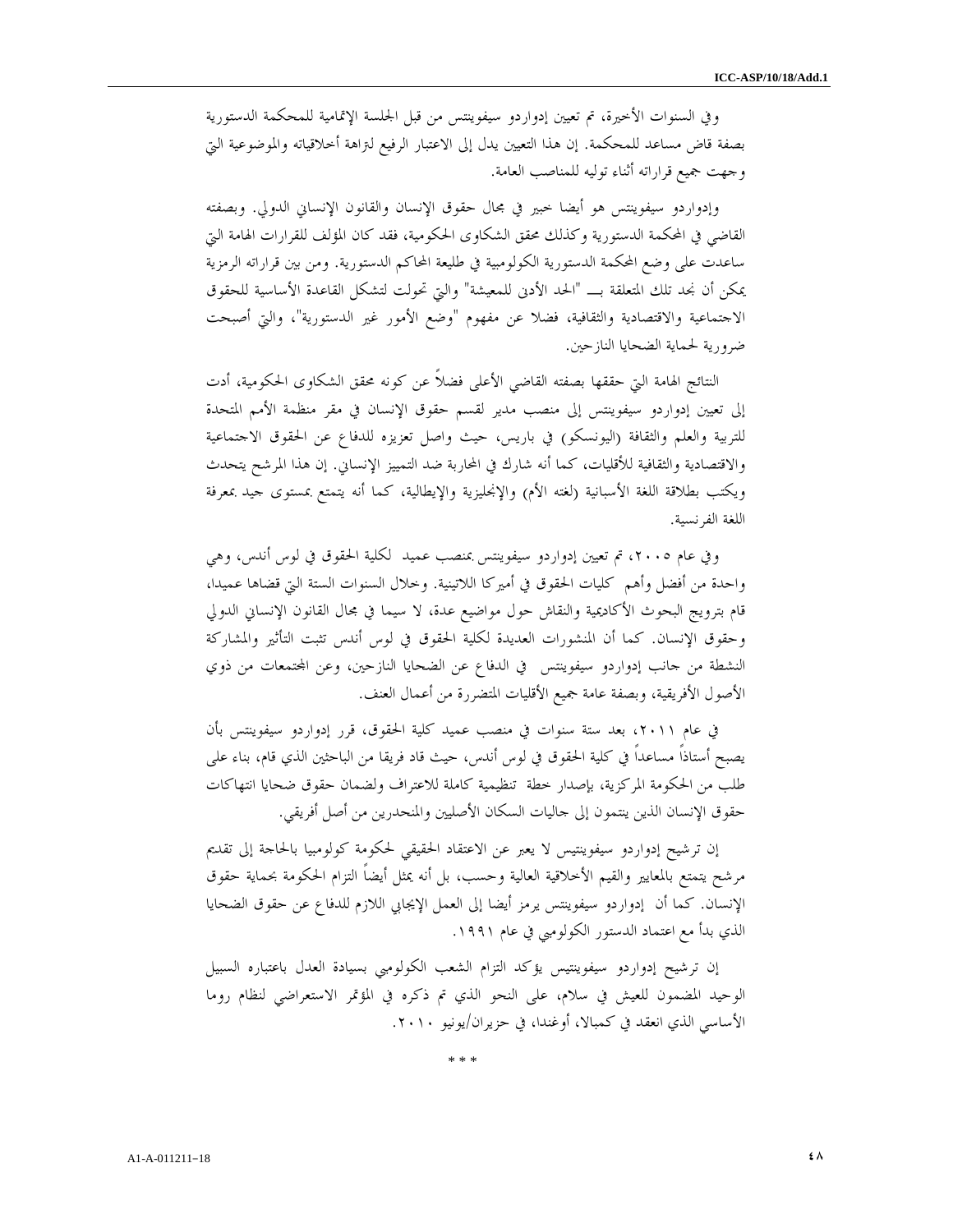اموعة الوطنية الكولومبية المحكمة الدائمة للتحكيم

بوغوتا، كولومبيا، آب/أغسطس ٢٠١١

الموضوع: ترشيح السيد إدواردو سيفوينتسن مونيوس إلى منصب قاض المحكمة (القائمة ألف). عزيزي السيد مدير الأمانة العامة،

بصفتنا كأعضاء في المحموعة الوطنية الكولومبية للمحكمة الدائمة للتحكيم، ووفقا لأحكام المادة ٣٦ (٤) (أ) من نظام روما الأساسي للمحكمة الجنائية الدولية، يشرفنا ترشيح السيد إدواردو سيفوينتسن مونيوس كمرشح لمنصب قاض في المحكمة الجنائية الدولية .

يتمتع السيد سيفوينتيس بخبرة مهنية وأكاديمية كبيرة وبالتالي، إنه مرشح ملائم لواحد من المنصبين الذين نسبا إلى مجموعة دول أمريكا اللاتينية ودول الكاريبي .

وذا الصدد، ووفقا للمادة ٣٦ ٥ ( ) من نظام روما الأساسي، إننا نطلب بلطف من مدير الأمانة العامة شمل السيد إدواردو سيفوينتسن مونيوس في قائمة المرشحين ألف لمنصب قاض في المحكمة الجنائية الدولية .

| [توقيع]<br>المحموعة الوطنية الكولومبية للمحكمة الدائمة للتحكيم | جيلارمو فرنانديز دي سوتو  |
|----------------------------------------------------------------|---------------------------|
| المحموعة الوطنية الكولومبية للمحكمة الدائمة للتحكيم[توقيع]     | فيرناندو هينستروسا فيريرو |
| المحموعة الوطنية الكولومبية للمحكمة الدائمة للتحكيم[توقيع]     | رافييل نيتو نافيا         |
| المحموعة الوطنية الكولومبية للمحكمة الدائمة للتحكيم [توقيع]    | رافييل ريفاس بوسادو       |

\*\*\*

البيانات الشخصية

| الاسم               | إدواردو سيفوينتسن مونيوس                                       |
|---------------------|----------------------------------------------------------------|
| مكان وتاريخ الميلاد | ۲٤ بوبایان (کولومبیا) آذار/مارس ١٩٥٤                           |
| اللغات              | الإنحليزية، الفرنسية، الإيطالية والأسبانية                     |
| المناصب             | قاضي ورئيس المحكمة الدستورية الكولومبية سابقاً (١٩٩١– ٢٠٠٠).   |
|                     | محقق الشكاوى الحكومية لكولومبيا سابقاً (٢٠٠٠– ٢٠٠٣).           |
|                     | مدير سابق لقسم حقوق الإنسان في مقر منظمة الأمم المتحدة للتربية |
|                     | والعلم والثقافة (اليونسكو) (٢٠٠٣ - ٢٠٠٥).                      |

المؤهلات الأكاديمية

الجامعيةجامعة لوس أندس، بوغوتا، كولومبيا دكتوراه حقوق، ١٩٧٧ . جامعة كومبلوتينسي، مدريد أسبانيا . بلوم في الدراسات المتقدمة في القانون . جامعة كولومبيا، كلية باركر للقانون الأجنبي المقارن، نيويورك، الولايات المتحدة الأميركية، حزيران/يونيو ١٩٨٤ .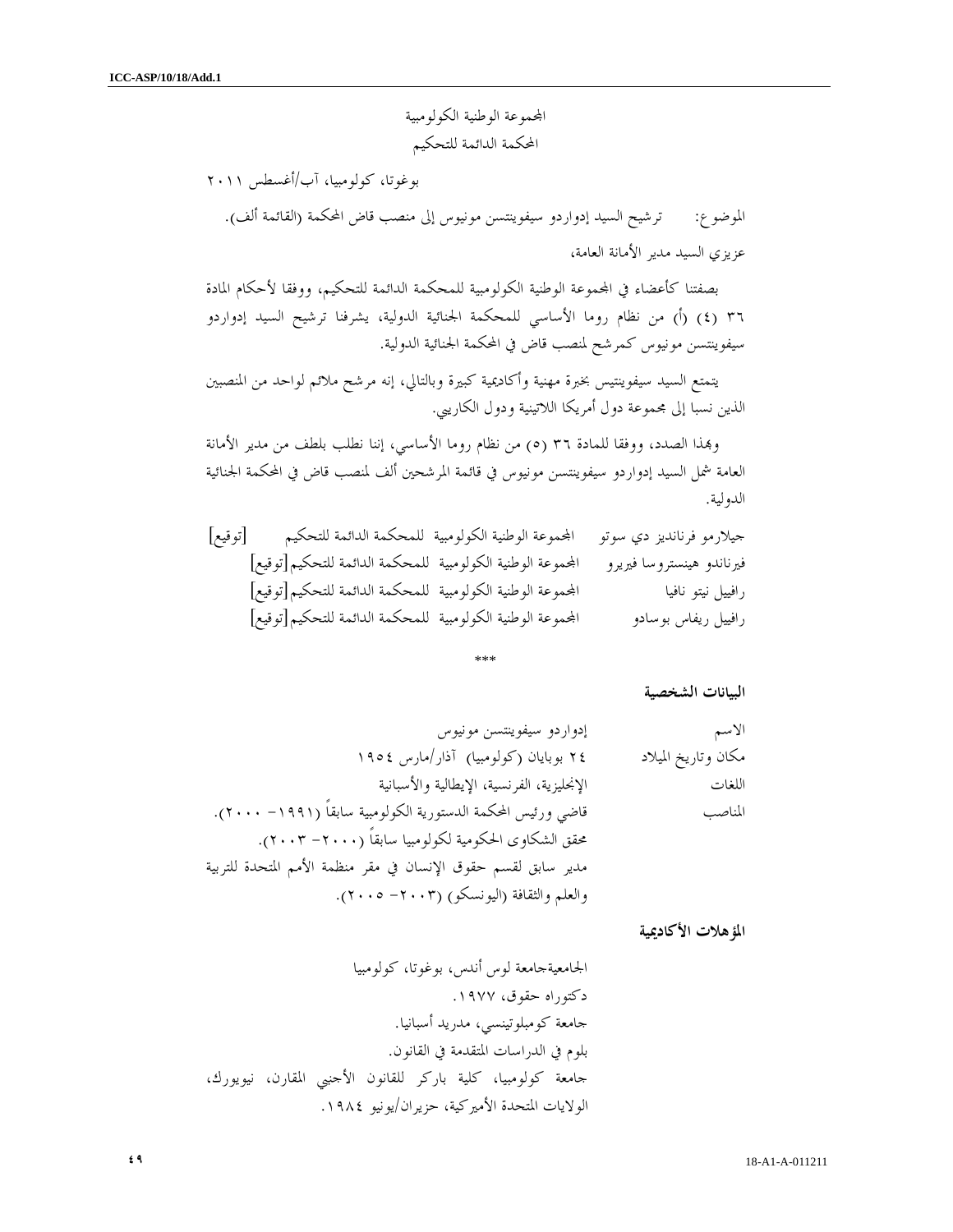خبرات الدراسات الأكاديمية العليا

– محاضر في القانون الخاص والقانون الدستوري في كلية الحقوق في جامعة لـوس أنـدس، لمـدة ١٥ عاما . – مؤسس ومدير لعدة برامج دراسات عليا في كلية الحقوق في جامعة لوس أندس . – مؤسس وعضو في هيئة تحرير مجلة القانون الخاص والعام التي تنشرها كلية الحقـوق في جامعـة لوس أندس . – مؤسس وعضو في هيئة تحرير مجلة القانون الاقتصادي التي تنشرها جمعية القانون الاقتصادي . – عضو اللجنة الاستشارية لة القضاء الأكاديمي، ليما، البيرو.

# الخبرة المهنية

آذار/مارس ٢٠١١ إلى الآن جامعة لوس أندس أستاذ قانون مساعد . آذار/مارس ٢٠٠٥ – جامعة لوس أندس عميد كلية الحقوق . شباط/فبراير ٢٠١١ أيلول/سبتمبر ٢٠٠٣ – منظمة الأمم المتحدة للتربية والعلم والثقافة (اليونسكو) مدير قسم شباط/فبراير ٢٠٠٥ حقوق الإنسان رئيس مجلس محققي الشكاوى الحكومية في لوس أندس أيلول/سبتمبر ٢٠٠٠ – محقق الشكاوى الحكومية /آب أغسطس ٢٠٠٣ تشرين الثاني/نوفمبر ١٩٩١ – المحكمة الدستورية : /آب أغسطس -٢٠٠٠ - قاضي - رئيس (١٩٩٩ ). نيسان/أبريل -١٩٨٦ بنك كولومبيا (بانكو دي كولومبيا ) تشرين الثاني/نوفمبر ١٩٩١ نائب رئيس القسم القانوني والمالي . نيسان/أبريل -١٩٨٣ جامعة لوس أندس آذار/مارس ١٩٨٦ منسق، للشهادة الجامعية العليا في التشريع المالي . حزيران/يونيو ١٩٨٠ – لجنة الضمانات المالية القومية (مكتب المشرف على الضمانات المالية ): كانون الثاني/يناير ١٩٨٢ رئيس المكتب القانوني الأمين العام تشرين الأول/أكتوبر ١٩٧٧ – مكتب المشرف الكولومبي على الخدمات المصرفية : نيسان/أبريل ١٩٨٠ مستشار قانوني محام للقسم المصرفي رئيس المكتب القانوني رئيس القسم المصرفي .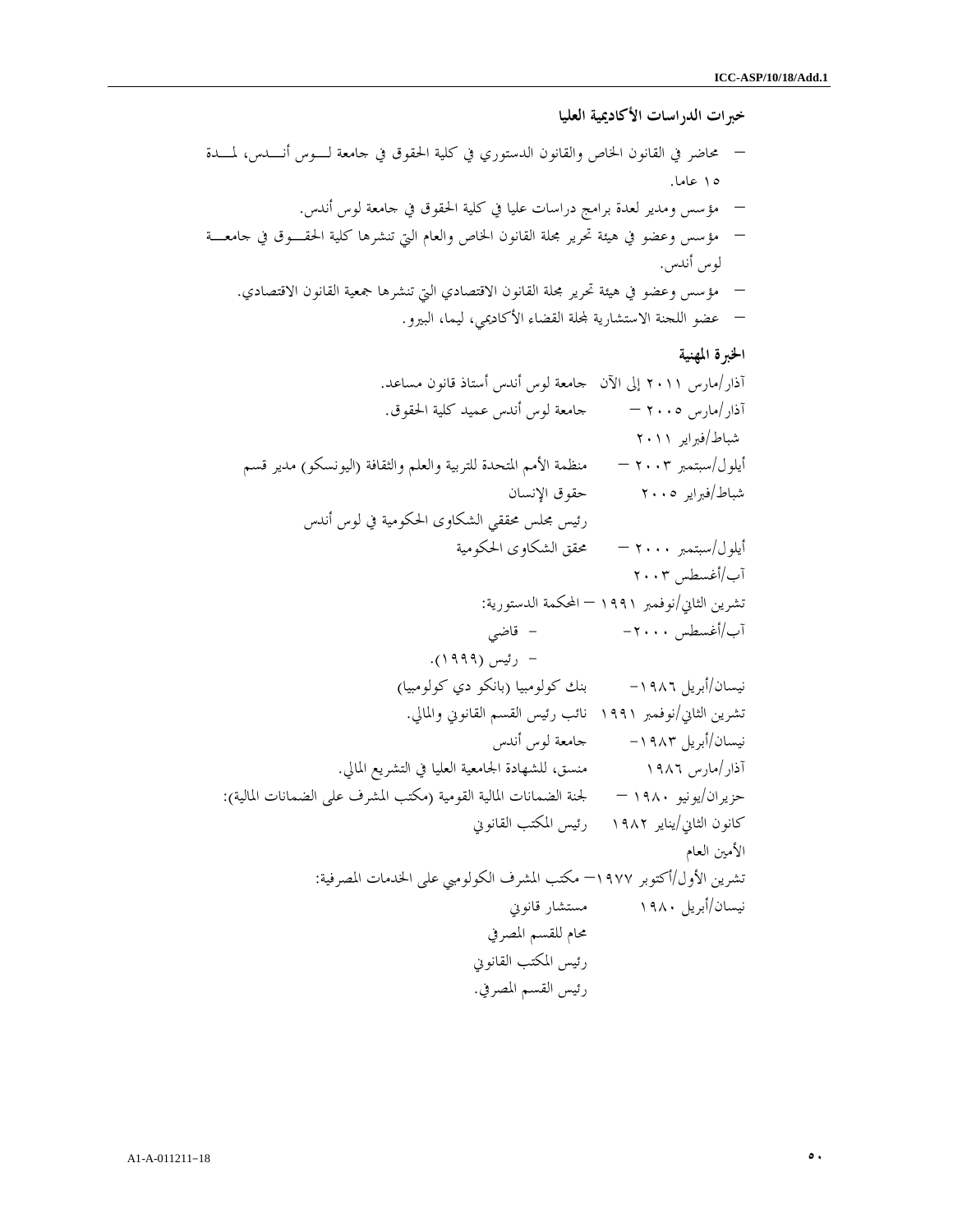- المنشورات (عناوين مترجمة ) كتب (Bogotá: Editorial Temis, 1988) "Leasing" التأجير– (Bogotá: Universidad de los Andes, Editorial "The Concept of Value" القيمـة مفهـوم– PRAG, 1985) فصول في كتب – دراسة عن مراقبة السياسات العامة للتسريح وإعادة الاندماج – " Study on the Monitoring of ،٢ رقـم الجنائيـة للسياسة دراسات" Public Policies of Demobilization and Reintegration المحامي العام، .٢٠٠٦ – حكم المحكمة الدستورية في كولومبيـا بـشأن إعـادة الانتخابـات - " the of ruling The ،والعولمة الدولية والعلاقات الإنسان حقوق" Constitutional Court of Colombia on re-election مجموعة أبيناز للنشر، .٢٠٠٦ – محقق الشكاوى الحكومية وفعالية حقوق الإنسان في الوضع الحالي للعدالة الكولومبيـة : تحاليـل The Ombudsman and the Effectiveness of Human Rights in the Current  $" - \bigcup_{n=1}^{\infty} P_n$ Universidad Externado de «"Status of the Colombian Justice: Analysis and Solutions .٢٠٠٣ ،Colombia – مراجعة قضائية دستورية للقرارات القضائية في القـانون المقـارن - " Judicial Constitutional " في: الدســـتور والدســتورية اليـــوم " Review of Judicial Decisions in Comparative Law Constitutionalism and Constitution" Today في الذكرى الخامسة لقانون مانويل غارسيا بيلايو الدستوري المقارن، مؤسسة مانويل غارسيا بيلايو، كاراكاس، آب/أغسطس .٢٠٠٠ – الوصول إلى العدالة والإجراءات الواجبة "- Process Due and Justice to Access في" : "كتاب أميركا اللاتينية السنوي للدراسات الدستورية" " Constitutional of Yearbook Iberoamerican Justice"، مركز الدراسات الدستورية، مدريد، .١٩٩٩ – الدستور الجديد وتفسير الدستور الجديد: في قضية كولومبيا - New and Constitution New" إقلـيم في الديمقراطيـة تحديات : "في Constitutional Interpretation: The Case of Colombia" "Challenges of Democracy in the Andean Region, Essays in " واقعنـا في مقالات ،أندين "Reality our، لجنة أندين الحقوقية، ليما – البيرو، .١٩٩٨ – أمر الحماية ضد الأحكام القضائية "- judgments against) amparo (Protection of Writ في" : "Compilation of the lectures given at the seminars of diffusion, dissemination and updating of constitutional justice", compilation of Rubén López Mijangos Homer, ،President of the Constitutional Court of Guatemala, Centro Impresor Piedra Santa غواتيمالا، .١٩٩٨
	- فعالية الحقوق الأساسية المتعلقـة بـالأفراد " with Rights Fundamental of Effectiveness regard to individuals"، منشورات دستورية للمكسيك — أميريكا الوسطى، الجامعـــة الوطنيـــة المستقلة في المكسيك ، والمحكمة الدستورية في غواتيمالا، المكسيك، .١٩٩٨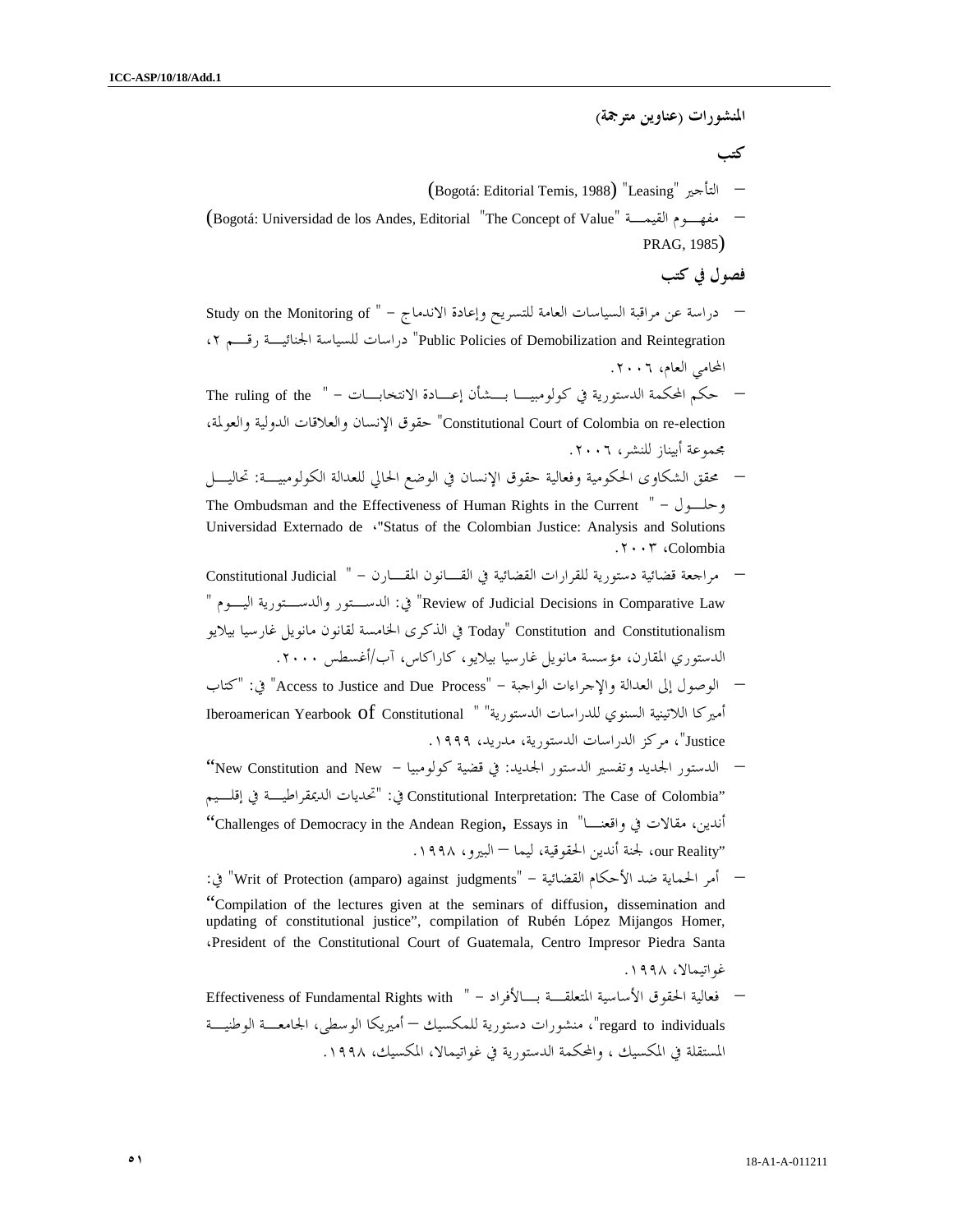- العدالـة الدسـتورية في كولومبيـا "- Colombia in Justice Constitutional في" : Latin" ،مدريـد ،الدسـتورية الدراسـات مركز ،American Yearbook of Constitutional Justice" .١٩٩٧
- الولايــة الدســتورية في كولومبيــا "Colombia in Jurisdiction Constitutional"، في: "Constitutional Jurisdiction in Latin America," Garcia Belaunde, D., Fernández Segado, .F. (Coordinators), Madrid, Ed. Dykinson, 1997
- الحقـوق الأساسـية والتفـسير الدسـتوري "- Constitutional and Rights Fundamental "New Streams of Colombian Constitutional Law", Colombian :في ،"Interpretation .Association of Constitutional Law and Political Science, Medellín, 1994

#### مقالات في مجلات

- أوضــــاع الاســــتثناء الدســـتوري في كولومبيــــا " States of constitutional exception in ـــ .٢٠٠٢ ،تشيلي ،تالكا جامعة ،Ius et Praxis " ، Colombia
- جامعة ،Ius et Praxis "Constitutional Court in Colombia -" كولومبيا في الدستورية المحكمة– تالكا، تشيلي، .٢٠٠٢
- المواضيع ذات الحماية الخاصة في دستور كولومبيـــا " Subjects of special protection in the "Constitutional Court of Colombia", Imprenta :في ،"Constitution of Colombia .Nacional de Colombia, 2001
- مكتب محقق الشكاوى الحكومية في كولومبيا : تحديات محقق الشكاوى الحكومية في خضم س ياق "The Ombudsman's Office in Colombia: Challenges of an - القانون وغياب المسلح التراع Ombudsman in the midst of a context of armed conflict and lawlessness", Ius et Praxis, .University of Talca, School of Law and Social Sciences, Chile, 2001
- تقرير عـــن المحكمـــة الدســـتورية في كولومبيــــا " Report on the Constitutional Court in Ius et Praxis, Law in the Region, University of Talca, School of Law and "Colombia .Social Sciences, Chile, 2000
- Ius et Praxis, Law in ؛"Freedom of expression in Colombia" كولومبيا في التعبير حرية– .the Region, University of Talca, School of Law and Social Sciences, Chile, 2000
- "The writ of protection (acción de tutela) in كولومبيـا في القـضائية الحمايـة أمـر– Constitutional Actions for protection: reality and prospects in Chile and :في Colombia" .Latin America, Humberto Nogueira Alcalá (Editor), Chile, 2000
- ،تالكا جامعة ،Ius et Praxis, Law in the Region ،"Personal Freedom" الشخصية الحرية– كلية الحقوق والعلوم الاجتماعية، تالكا، تشيلي، .١٩٩٩
- "Equality in the Jurisprudence of the Constitutional الدستورية المحكمة فقه في المساواة– "Court، مجلة القانون العام رقم ،٧ شباط/فبراير ،١٩٩٧ بوغوتا، كولومبيا.
- بيانات أمر المثول أمام القضاء في كولومبيـا "Colombia in Data Habeas"، Praxis et Ius، جامعة تالكا، تشيلي .١٩٩٧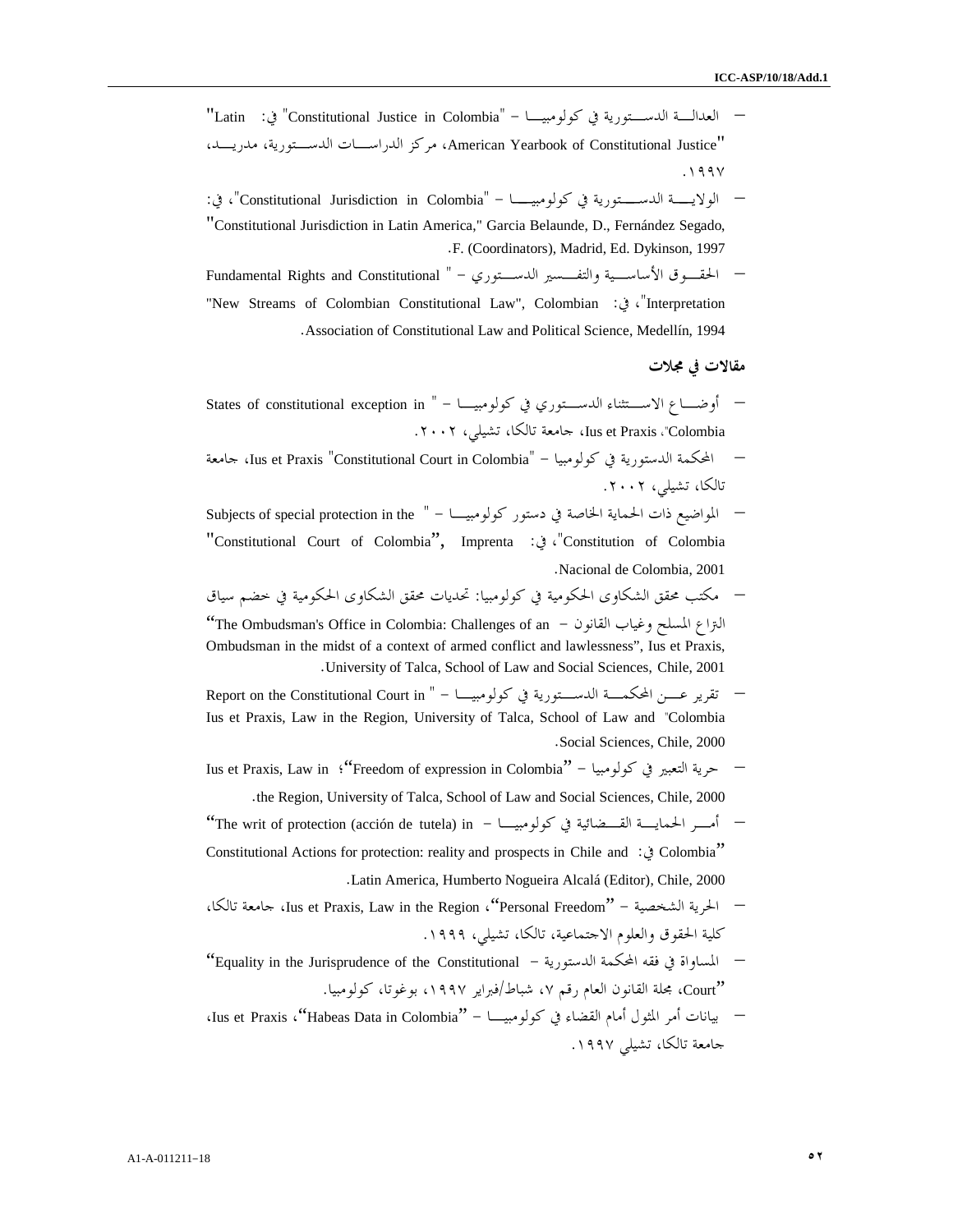"Women in the jurisprudence of the Constitutional - الدسـتورية المحكمـة فقه في المرأة– "Court، التقدم في إنشاء المساواة القانونية للمرأة في كولومبيا، سلسلة الأناث رقـم ،٤ ،١٩٩٥ محقق الشكاوى الحكومية، كولومبيا. – بعض جوانب النقاش حول سياسة الإصلاح المالي - on debate policy the of aspects Some" "reform financial، مجلة القانون الاقتصادي، السنة الثالثة، العدد ٧ ،تموز/ يوليو إلى أيلول/سبتمبر ، تميس، .١٩٨٥ Dereito, University of DH ،"The Constitutionalism of poverty" الفقـر دسـتورية– .Xurídica Journal Santiago de Compostela, Volume IV, No. 2, 1995 – تفسيرات لمعاني مرسوم تأميم المؤسسات المالية - nationalization on decree the to Glosses" "institutions financial of، مجلة القانون الاقتصادي، من تموز/ يوليو إلى أيلول/سبتمبر .١٩٨٤ مؤتمرات – المشاركة كمتحدث في مؤتمرات و ندوات وطنية ودولية مختلفة ، حيث كان التركيز في العـروض على الدفاع القانوني عن حقوق الإنسان. – مؤتمر أمريكا اللاتينية الخامس للقانون الدستوري، كويريتارو، المكسيك، ٠٩٣ – ٠٦ تـشرين الأول/أكتوبر .١٩٩٤ – ندوة ودورة حول الضمانات الدستورية، كراكـاس ، فترويـلا ، – ٢٦ ٣٠ نيـسان /أبريـل .١٩٩٥ – ندوة دولية عن المحكمة الدستورية، ليما، البيرو ، ٣ – ٢ أيار/ مايو .١٩٩٥ – المؤتمر الفترويلي الرابع للقانون الدستوري، – ١٦ ١٨ تشرين الثاني/نوفمبر .١٩٩٥ – ورشة عمل عن الضمانات الدستورية، لجنة أندين الحقوقية، ليما – البيرو، – ٢٧ ٣٠ تـشرين الثاني/نوفمبر .١٩٩٥ – المؤتمر الأوروبي الأول لخبراء أميركا اللاتينية – منتدى "قانون الشعوب في أميركا اللاتينية : وحدة نظام أميركا اللاتينية القانوني "، الموضوع : الحق للحياة في قانون الـسوابق القـضائية للمحكمـة الدستورية في كولومبيا، سالامانكا، أسبانيا، – ٢٥ ٢٩ حزيران/يونيو .١٩٩٦ – الحماية القانونية لحقوق المرأة الإنسانية. الموضوع: الحق في المساواة وعدم التمييز في قانون السوابق للمحكمة الدستورية الكولومبية، غواياكيل، إكوادور، – ٢٥ ٢٧ أيلول/سبتمبر ١٩٩٦ . – ورشة عمل حول الحماية الدستورية لحقوق الإنسان، ليما، الـبيرو، ٢٦- ٢٩ /آب أغـسطس .١٩٩٦ – تريبيون الأ ميركية للأسرة الأميركية، "ورشة عمل حول تحديث العدالة في أميركـا "، مدريـد، اسبانيا، – ٢٨ ٢٩ تشرين الثاني/نوفمبر .١٩٩٦ – مؤتمر القانون الدستوري الأول . الموضوع: مراجعة الدستور والحقوق الأساسية . رابطة القـانون الدستوري في بنما، بنما، – ٢٢ ٢٣ تشرين الأول/أكتوبر .١٩٩٧ – دوة حول وحدة النظام القانوني والهوية في أميركا اللاتينية : الديموقراطية والتـدريب القـضائي، روما، ايطاليا، – ١٥ ١٦ كانون الأول/ديسمبر .١٩٩٧ – المؤتمر الفترويلي الخامس للقانون الدستوري، الموضوع : " فعالية الحقوق الأساسية في العلاقـات بين الأفراد"، ميريدا، فترويلا - ٢٧ ٢٩ تشرين الثاني/نوفمبر .١٩٩٧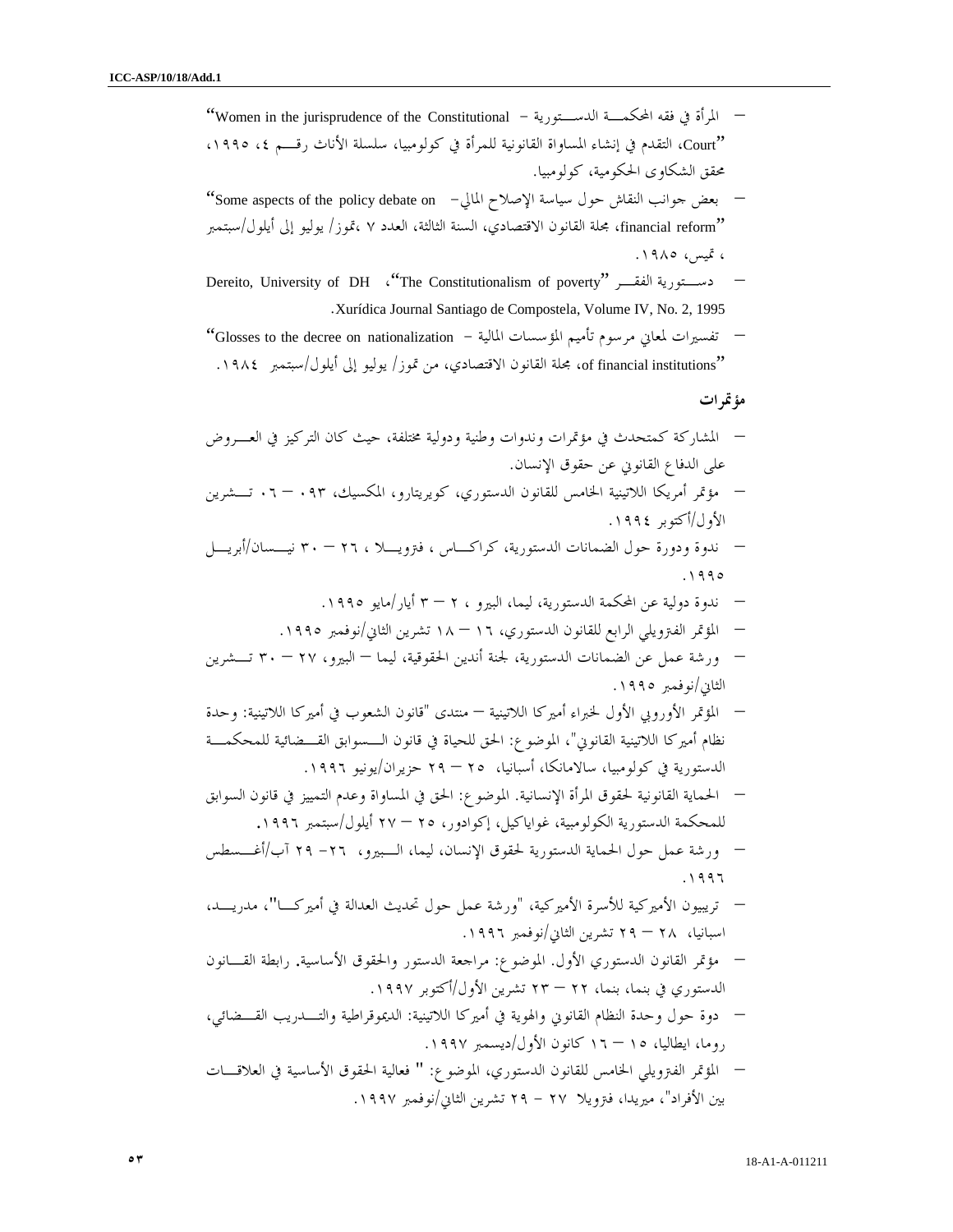– ندوة دولية . الموضوع: المحكمة العليا والمحكمة الدستورية، تالكا، تشيلي، – ٢٥ ٢٧ آذار /مارس .١٩٩٨ – المؤسسة الأمريكية لحقوق الإنسان . الموضوع: " ندوة حول أمر الحماية (Amparo و) أمر المثول أمام القضاء . الطبيعة القانونية ونطاقها والاعتبـارات الإجرائيـة "، غواتيمـالا وكيتـسالتينانغو، وغواتيمالا، – ٢٤ ٢٧ آب/أغسطس .١٩٩٨ – جامعة سانتياغو دي كومبوستيلا - الم وضوع الأول : النظام الدستوري الكولـومبي، الموضـوع الثاني: ندوة عن دراسات الدفاع الوطني، ودراسة القوات المسلحة، مدريد، اسـبانيا، – ٢٦ ٢٨ تشرين الأول/أكتوبر .١٩٩٨ – ندوة دولية بعنوان "الديمقراطية والعدالة - السلطة القضائية في بناء حكم القانون"، البرازيل، – ٨ ١٠ تشرين الثاني/ نوفمبر .١٩٩٨ – الاجتماع السادس لرؤساء وقضاة الدوائر القانونية والمحاكم الدستورية في أمريكا اللاتينية، بوينس آيرس، الأرجنتين ، آذار/مارس، .١٩٩٩ – مؤتمر دولي حول قانون الإجراءات القضائية، ليما، البيرو، تموز/يوليو، .١٩٩٩ – منتدى دولي حول "الوصول إلى العدالة والإنصاف في أميركا اللاتينية "، تشرين الأول /أكتـوبر، .١٩٩٩ – المؤتمر الفترويلي الرابع للقانون الدستوري، فترويلا، تشرين الأول/أكتوبر .١٩٩٩ – دورة د ولية "الدستور وحقوق الإنسان "، كوسكو، البيرو، ٢٥- ٢٦ تـشرين الثـاني /نـوفمبر .١٩٩٩ – الاجتماع السنوي الثالث لس أندين لمحامي الدفاع، ليما، البيرو، ٦ – ٢ تشرين الأول / أكتوبر .٢٠٠٠ – اجتماع دولي حول السلام وحقوق الإنسان والقانون الإنساني الدولي في كولومبيا، سان خوسيه، كوستاريكا، – ١٦ ١٨ تشرين الأول/ أكتوبر .٢٠٠٠ – المؤتمر السنوي الخامس لاتحاد أميركا اللاتينية لمحققي الشكاوى الحكومية، المكسيك، – ٢١ ٢٥ تشرين الثاني/نوفمبر .٢٠٠٠ – مؤتمر عالمي لمناهضة العنصرية والتمييز العنصري وكراهية الأجانب ومسائل التعـصب المتعلقـة بذلك، سانتياغو، تشيلي، ٨ – ٥ كانون الأول/ديسمبر .٢٠٠٠ – اجتماع الأمم المتحدة حول "الحق للغذاء الكافي كحق من حقوق الإنسان "، ألمانيا، – ١٠ ١٥ آذار/مارس .٢٠٠١ – ندوة أميركا اللاتينية الإقليمية حول المحكمة الجنائية الدولية، الأرجنتين، – ١٩ ٢٣ حزيران /يونيو .٢٠٠١ – اجتماع غير رسمي بشأن التحديات الإنسانية في كولومبيـا، جنيـف، سويـسرا، – ٢٥ ٣٠ حزيران/ يونيو .٢٠٠١ – مؤتمر العالم الثالث لمناهضة العنصرية والتمييز العنصري وكراهية الأجانب ومـسائل التعـصب المتعلقة بذلك، والمشاركة في لجنة الخبراء المعنيين باللاجئين وقانون الأشخاص النازح ين داخليـاً، دوربن، جنوب أفريقيا، وسان ريمو، ايطاليا، ٢٧ آب/ أغسطس – ١٠ ٢٧ أيلول/سبتمبر .٢٠٠١ – مؤتمر "الاحتجاز الوقائي (" حول عمل وتعاون محقق الشكاوى الحكومية ومؤسـسات حقـوق الإنسان الوطنية ك، ) وبنهاغن، الدانمرك، – ٢٣ ٢٥ أيلول/سبتمبر .٢٠٠١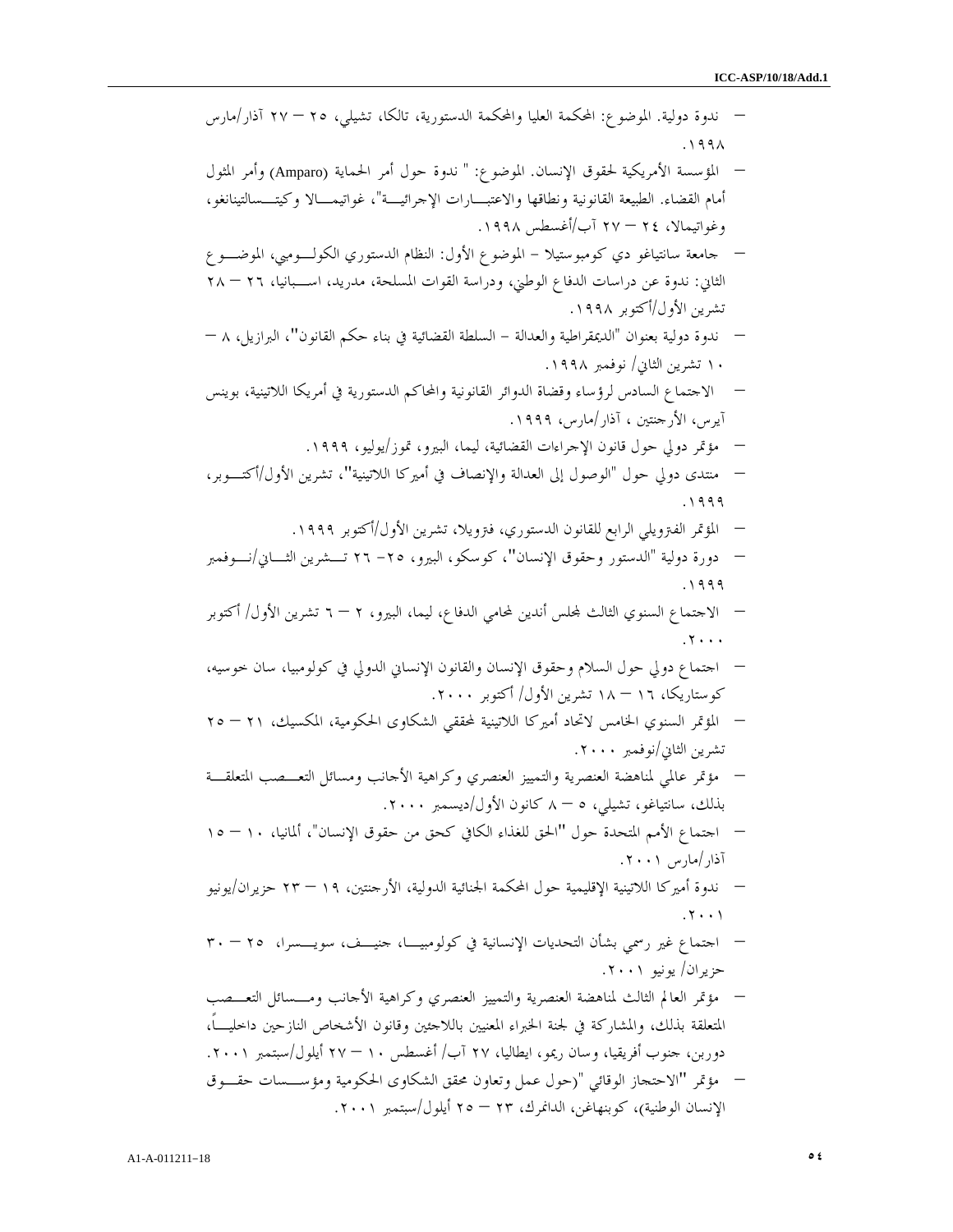– المؤتمر السنوي السادس لاتحاد أميركا اللاتينية لمحققي الشكاوى الحكومية – عضو في اللجنـة – "وجوب إنفاذ الحقوق الاقتصادية والاجتماعية والثقافية في النظم المحلية والدولية "، سان خـوان، بورتوريكو، ٨ – ٥ كانون الأول/ديسمبر .٢٠٠١ – قمة للسلام، هافانا، كوبا، – ٢٩ ٣١ كانون الثاني/ يناير .٢٠٠٢ – الاجتماع السنوي الخامس لس أندين لمحامي الدفاع، كويتون الإكوادور، ١ شـباط /فبرايـر .٢٠٠٢ – الاجتماع الأول للجمعية العمومية لشبكة المؤسسات الوطنية لتعزيز وحماية حقوق الإنـسان في الأمريكتين، كينغستون، جامايكا، ٨ – ٧ آذار/مارس .٢٠٠٢ – الدورة ٥٨ للجنة حقوق الإ نسان التابعة للأمم المتحدة، جنيـف، – ١٥ ١٨ نيـسان /أبريـل .٢٠٠٢ – الدورة التحضيرية لاجتماع الوصاية بين القارات "غارديانشين إنتركونتنينتال " حـول حقـوق الإنسان، اجتماع لمحققي الشكاوى الحكومية، مدريد ، أسبانيا، – ٢١ ٢٣ نيسان/أبريل .٢٠٠٢ – الجمعية الثانية لشبكة المؤسس ات الوطنية لتعزيز وحماية حقوق الإنسان في الأمريكتين . اجتمـاع شبكة محققي الشكاوى الحكومية، سان خوسيه، كوستاريكا، – ١٧ ١٨ تموز/يوليو .٢٠٠٢ – ندوة حول الإفلات من العقاب، المؤسسة السويدية لحقوق الإنسان . سـتوكهولم، – ٢٠ ٢٧ تشرين الأول/أكتوبر .٢٠٠٢ – الدورة التدريب ية الإقليمية الخامسة لحقوق الإنسان لأساتذة القـانون والمنظمـات المهنيـة غـير الحكومية، كوزكو، البيرو، – ٢٩ ٣١ آب/أغسطس .٢٠٠٥ – المؤتمر الدولي الأول لحقوق الإنسان والعلاقات الدولية والعولمة . مدريـد، أسـبانيا، – ٢٢ ٢٣ آذار/مارس .٢٠٠٦ – ندوة حول حقوق الإنسان واليقين القانوني في أميركا اللاتيني . نيويـورك، ١٩ نيـسان /أبريـل .٢٠٠٦ – يوم التأمل "التهجير القسري في المحكمة الدستورية". ميدلين، ٢٣ أيار/مايو .٢٠٠٦ – ندوة يرفكتال " الجمهوري وعدم الأهلي : ة مشكلة عدم إعادة الا نتخاب ، " فيغو، – ٢٠ ٢١ تشرين الأول/أكتوبر، .٢٠٠٦ – الندوة الدولية العاشرة حول العدالة الدستورية في القرن الحادي والعشرين، سوكري، بوليفيا، ١٨ – ٢٠ تموز/يوليو .٢٠٠٧ – الاجتماع الثاني لشبكة حقوق الإنسان للبلدان الأمريكية والأوروبي ة (LAEHR(، ليمـا، ٥ – ٢ أيلول/سبتمبر .٢٠٠٧ – الندوة الدولية التاسعة "دستور كاديز لعام :١٨١٢ مصدر القوانين الأوروبيـة والأميركيـة ". كاديز، – ١١ ١٣ حزيران/يونيو .٢٠٠٨ – منتدى العدل العالمي، فيينا، النمسا، ٥ – ٢ تموز/يوليو .٢٠٠٨ – دور أمريكا اللاتينية في العدالة الجنائية الدولية (LAEHR(، هولندا، – ١٧ ١٨ أيلـول /سـبتمبر .٢٠٠٨ – ندوة حول السياسة العامة وحقوق الإنسان، ليما، البيرو، – ٢٣ ٢٤ نيسان/أبريل .٢٠٠٩ – دورة تدريبية عالمية حول السياسات العامة والفئات المشمولة بحماية خاصة في منطقة أندين . لجنة

أندين للحقوقيين، كرتاجينا، – ٢٦ ٢٩ أيار/مايو .٢٠٠٩

٥٥ 18-A1-A-011211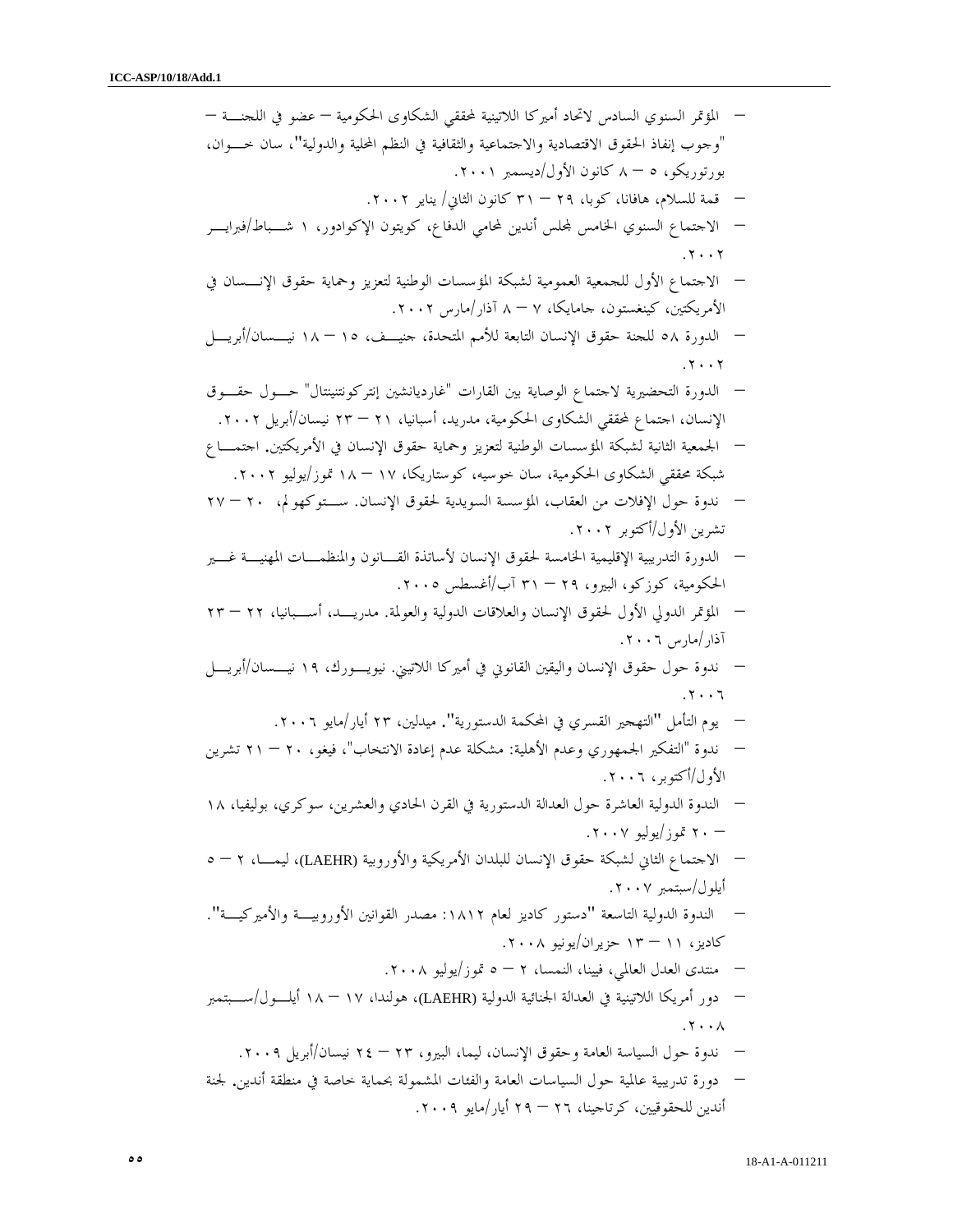– ندوة حول النظرية الدستورية والسياسة لأميركا اللاتينيـة – (SELA (،٢٠٠٩ أسونـسيون، باراغواي، – ١١ ١٥ حزيران/يونيو .٢٠٠٩ – اجتماع الخبراء حول التعليم من أجل التنمية اتمعية، كيتو، الإكوادور، ٢ – ١ تشرين الأول / أكتوبر .٢٠٠٩ – ندوة الخبراء - تنفيذ البروتوكول الاختياري الملحق بالميثاق الدولي الخاص بالحقوق الاقتـصادية والاجتماعية و الثقافية: الدور المستقبلي للجنة المعنية بالحقوق الاقتصادية والاجتماعيـة والثقافيـة . جنيف، سويسرا، ٢٨- ٢٩ تشرين الأول/أكتوبر .٢٠٠٩ – منتدى العدالة العالمية - ،٢٠٠٩ فيينا، النمسا، – ١١ ١٤ تشرين الثاني/نوفمبر .٢٠٠٩ – ندوة دولية . "احترام وضمان الحقوق الأساسية ال. تحديات للهيئة القـضائية "، سـانتياغو دي تشيلي، – ٠٦ ٠٧ أيار/مايو .٢٠١٠ – ندوة حول السياسة والنظرية الدستورية الأمريكية اللاتينية، ،٢٠١٠ سانتياغو دي تشيلي، – ١٠ ١٣ حزيران/يونيو .٢٠١٠ – محادثة مع القضاة والمحامين في المحكمة الدستورية "تطوير معايير تفسيرية دستورية في ضوء المعايير الدولية في مجال حقوق الإنسان"، مدينة غواتيمالا، – ١٨ ١٩ تشرين الثاني/نوفمبر .٢٠١٠ – الندوة الدولية الخامسة ادك" يز إلى ذكرى المائتين - يرفكت ال والأفكار السياسية في أمريكا اللاتينية قبل وأثناء كورتيز عام ١٨١٢"، كاديز، – ٢٣ ٢٦ تشرين الثاني/نوف مبر .٢٠١٠ الجوائز وشهادات التقدير الأخرى – الضيف المميز لدولة ميريدا جم ( هورية فترويلا البوليفاري )ة ، على النحو الذي قدمه مجلـس بلديـة ايبرل تادور الموقر (تشرين الثاني/نوفمبر ١٩٩٧). – وشاح الكونغرس الكولومبي برتبة "الصليب الأعظم" لتحقيق الإنجازات علـى مـدى الحيـاة تم( /وز يوليو ١٩٩٩).

- وشاح فرانسيسكو فاجارد و، بمرتبة الدرجة الأولى، الذي قدمـه محـافظ المقاطعـة الفدراليـة (كاراكاس، تشرين الثاني /نوفمبر ١٩٩٥). يهدف هذا الوسام إلى مكافأة أولئك الذين يستحقونه، سواء كانوا مواطنين فترويليين أم لا، لخدمتهم تجاه العلم والثقافة والفن والجدارة المميزة والمساهمات البارزة في تطوير وتقدم البلاد.
- وسام خوسيه إغناسيو دي ماركيز من الفئة الذهبية، الذي منحه مجلس القضاء الأعلى لكولومبيا (كانون الأول /ديسمبر ١٩٩٩). إن هذه الفئة هي فئة استثنائية حيث يتم منح الفئة الذهبية لذوي الجدارة الاستثنائية الذين يشغلون أعلى المناصب في السلك القضائي، والذين قد ساهم عملهم في إثراء وإعطاء المكانة لإقامة العدل .
- الضيف المميز لمدينة كويريتارو، على النحو الذي قدمـه مجلـس المدينـة المـوقر (تـشرين الأول/أكتوبر ١٩٩٤).
- وسام فرانسيسكو دي ميراندا، من الطبقة الثانية، الذي منحه رئيس جمهورية فترويلا. (١٩٩٧)، يُمنح هذا الوسام لمكافئة أولئك الذين يستحقونه لخدمتهم تجاه العلم وتقدم الــبلاد أو لجـــدارتمم المتفوقة .

\* \* \*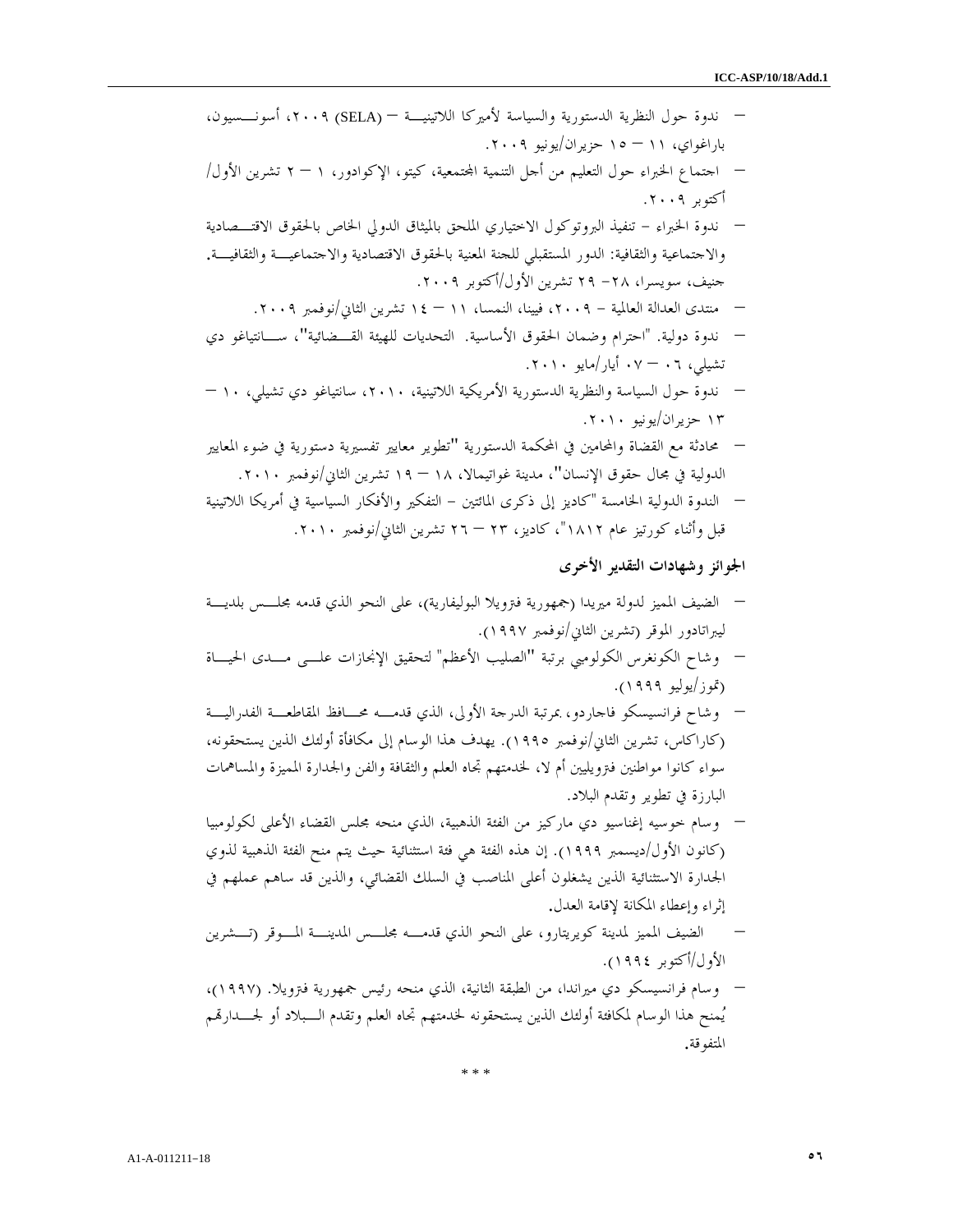# ٨. فلاديسلاف تشابلنسكي ب( ولندا )

(الأصل: بالإنكليزية والفرنسية)

#### مذكرة شفوية

قدم سفارة جمهورية بولندا في مملكة هولندا تحيالها إلى أمانة الدول الأطراف في نظام روما الأساسي للمحكمة الجنائية الدولية، وبالإشارة إلى المذكرة رقم /04S/10/ASP-ICC الصادرة عن المحكمة بتاريخ ٧ شباط/فبراير ٢٠١١ ، تتشرف بأن ترشح الأستاذ فلاديسلاف تشابلنسكي، وهو مواطن من جمهورية بولندا، لمنصب قاضٍ في المحكمة الجنائية الدولية في الانتخابات التي ستجرى في الدورة العاشرة للجمعية في نيويورك، في الفترة من ١٢ إلى ٢١ كانون الأول/ ديسمبر ٢٠١١. وقد تم ترشيحه ليدرج في القائمة باء لأغراض الفقرة ٥ من المادة ٣٦ من نظام روما الأساسي.

وقد تم هذا الترشيح وفقاً للإجراءات المنصوص عليها لتسمية المرشحين لمحكمة العدل الدولية في النظام الأساسي لتلك المحكمة. لذلك فهو مصحوب بوثيقة ترشيح صادرة بتاريخ ٣٠ حزيران/يونيو ٢٠١١ عن المحموعة الوطنية البولندية في محكمة التحكيم الدائمة (باللغة البولندية وكذلك الإنكليزية).

ويرد مرفقاً بمذه المذكرة بيان يحدد كيفية استيفاء المرشح للشروط المنصوص عليها في الفقرة ٣ من المادة من ٣٦ نظام روما الأساسي بالإضافة إلى السيرة الذاتية للمرشح.

\* \* \*

بيان المؤهلات

يحدد هذا البيان استيفاء الأستاذ فلاديسلاف تشابلنسكي بالمتطلبات الواردة في الفقرة ٣ من المادة ٣٦ من نظام روما الأساسي، وهو مرشح الجمهورية البولندية لانتخابات المحكمة الجنائية الدولية التي ستجرى في الدورة العاشرة لجمعية الدول الأطراف في نيويورك في الفترة من ١٢ إلى ٢١ كانون الأول/ ديسمبر ٢٠١١ .

وعملاً بالفقرة ٣ من المادة ٣٦ من نظام روما الأساسي للمحكمة الجنائية الدولية، فيجب على كل مرشح لانتخابات المحكمة أن يفي بالمتطلبات التالية :

١- أن يتمتع بشخصية ذات أخلاق سامية وحيادية ونزاهة، وتكون لديه المؤهلات المطلوبة في بلده ذكر كان أم أنثى في دولته لكي يعين في أعلى المكاتب القضائية (الفقرة ٣ (أ)).

وقد أثبت الأستاذ فلاديسلاف تشابلنسكي دائماً في حياته المهنية، وكذلك الشخصية، أنه شخص يتمتع بالحياد والتراهة. فهو معروف ومحترم جيداً في هولندا، وفي الخارج أيضاً، بأخلاقه السامية وتفانيه في الخدمة والأخلاقيات إلى أبعد حد. بالإضافة إلى أنه فارس من فرسان Restituta Plonia، وهو من أعلى الأوسمة البولندية وأكثرها احتراماً. وقد انتخبه الس العلمي لمعهد الدراسات القانونية التابع لأكاديمية العلوم البولندية مرتين وعين مديراً للمعهد. ورشحه رئيس الجمهورية البولندية ليكون أستاذاً متفرغاً للقانون، وهو أعلى لقب وأسمى وسام علمي في بولندا. كما أنه على درجة "دكتور مؤهل في القانون" العلمية، وهو أيضاً مستشار قانوني نشط، ومن الجائز تعيينه في أعلى المناصب القضائية في المحكمة الدستورية أو محكمة الدولة أو المحكمة العليا .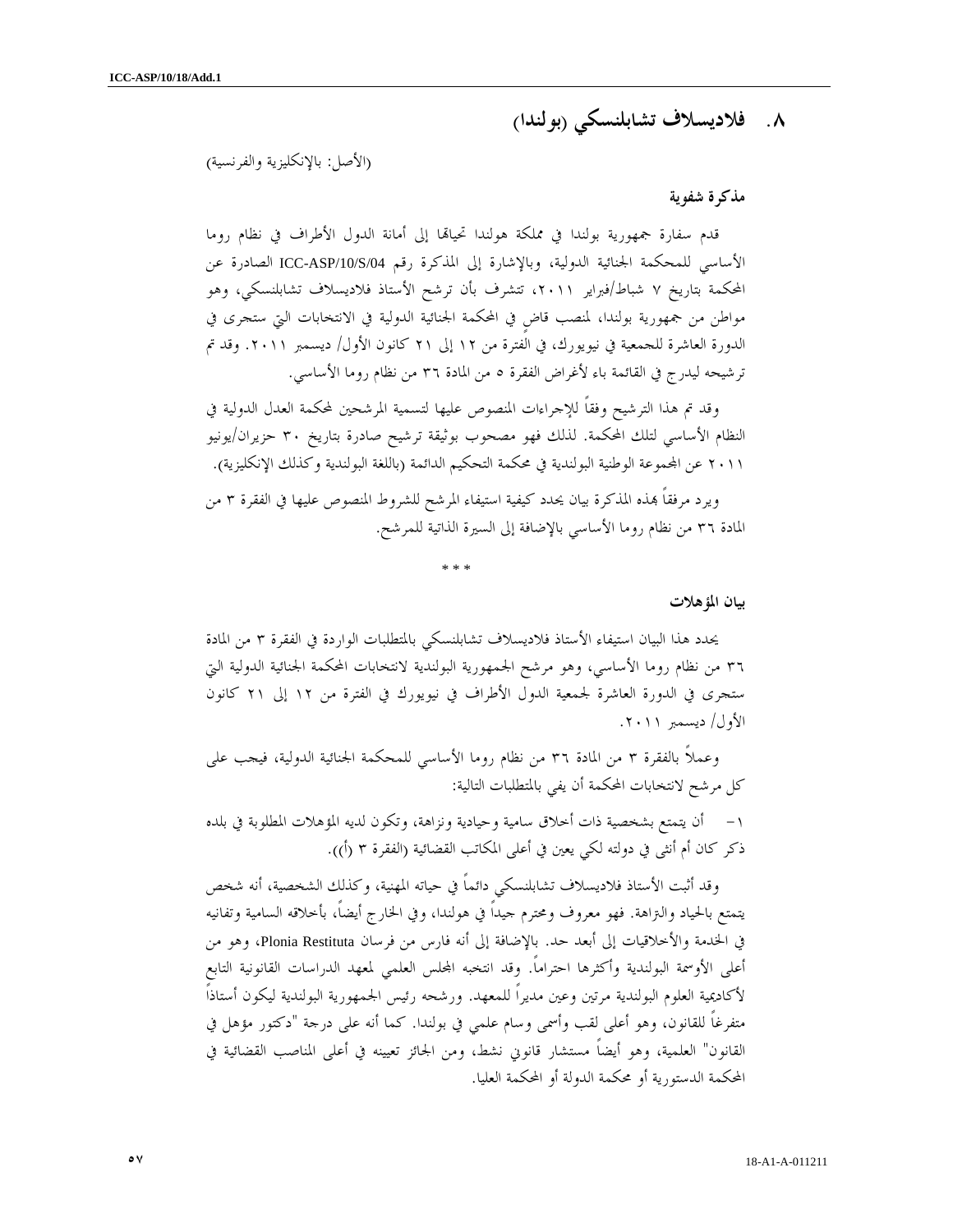وهو عضو منتسب في الأكاديمية الدولية للقانون المقارن .

٢- أن يتمتع بكفاءة ثابتة في مجالات ذات صلة بالقانون الدولي، مثل القانون الإنساني الدولي وقانون حقوق الإنسان، إلى جانب الخبرة والواسعة في القدرة المهنية القانونية ذات الصلة بالعمل القضائي للمحكمة ( الفقرة ٣ (ب) ٢ ْ٢).

وأستاذ تشابلنسكي واحد من أحسن الخبراء وأكثرهم خبرةً في القانون الدولي العام في بولندا. والدليل الذي ألفه بعنوان "Public International – System Approach" هو إبداع معاصر رائع في مجال القانون الدولي ومرجع أساسي، ليس للطلاب فحسب بل أيضاً للأكاديميين. وكثيراً ما ينشر في جرائد مهنية ويشارك في نشاطات دبلوماسية وقانونية مختلفة تابعة للحكومة. ويعمل كمستشار للحكومة ومستشار قانوني للأحزاب أمام المحكمة الأوروبية لحقوق الإنسان في ستراسبورغ. ويعمل أيضاً بنشاط كمستشار قانوني في قضايا قانونية محلية، ولكونه من كبار الشركاء في مكتب the Krolak and Partners Law Office في وارسو. وقد كرس أبحاثه القانونية ودراساته لمحال استخدام القوة ومسؤولية الدول على الصعيد الدولي والمنظمات الدولية والمسؤولية الجنائية الفردية والجرائم الدولية والقانون الإنساني والتعاون في المسائل الجنائية، على وجه الخصوص. وكل تلك المواضيع ذات صلة وثيقة بالعمل القانوني للمحكمة .

٣- أن يكون لديه معرفة ممتازة ويتحدث، بطلاقة، على الأقل لغة من لغات العمل في المحكمة (الفقرة ٣ ).

ويتحدث الأستاذ تشابلنسكي اللغتين الإنكليزية والفرنسية بطلاقة. كما يتحدث الروسية والألمانية ولديه معرفة طفيفة ببعض اللغات الأخرى. فإنه ينشر أعماله في جرائد مهنية أجنبية على أساس منتظم ويلقي محاضرات بصفته أستاذ زائر في جامعات ذات ترتيب عالٍ .

و بالإضافة إلى ذلك، تتشرف حكومة جمهورية بولندا بأن تعلن أنه تم ترشيح الأستاذ تشابلنسكي لإدراجه في القائمة باء لأغراض الفقرة ٥ من المادة ٣٦ من نظام روما الأساسي. وفي ما يتعلق بالمسائل التي تغطيها الفقرة ٨ (أ) من `١' إلى `٣'، يمثل المرشح البولندي نظام قانون قاري/مدني يقوم على مبادئ القانون الروماني '١' ؛ وهو مرشح من دولة من مجموعة دول شرقي أوروبا التي يحق لها ترشيح قاض إضافي لدى المحكمة الجنائية الدولية وفقا للفقرة ٢٠ من القرار ICC-ASP/3/Res.6 المؤرخ ١٠ أيلول/سبتمبر ،٢٠٠٤ وعليه فإن شرط الحد الأدنى المطلوب من الأصوات الإقليمية في انتخابات المحكمة المقبلة لدول شرقي أوروبا حدد عند صوت واحد '٢' ؛ وباختيار مرشح ذكر فإن حكومة جمهورية بولندا تبذل جهوداً كي تضمن تحقيق توازن عادل بين الجنسين في تشكيل هيئة المحكمة ؛'٣' نظراً لأن الحد الأدنى المطلوب للتصويت بين الجنسين في الانتخابات المقبلة حدد عند قاضيين من الذكور .

\* \* \*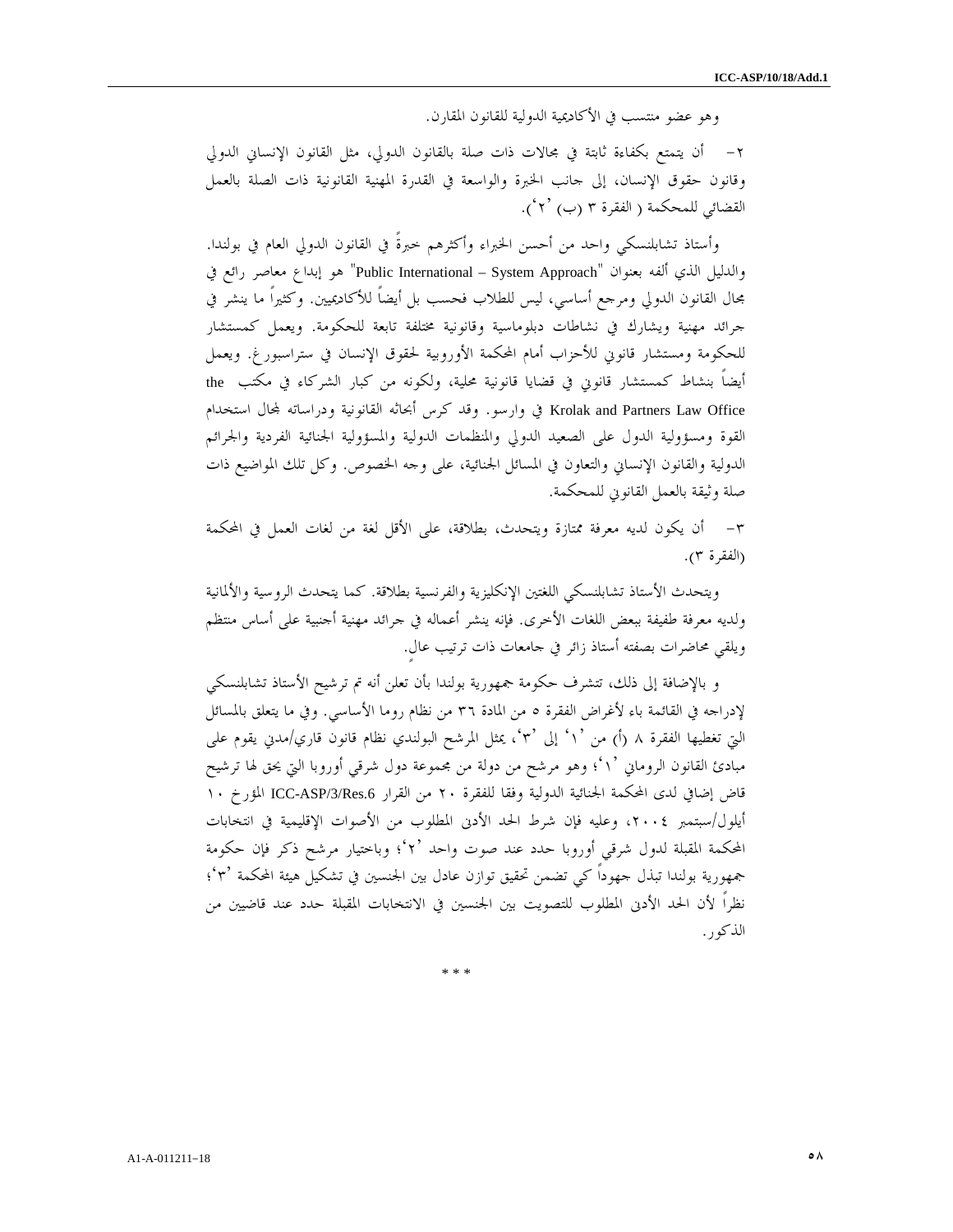رسالة مقدمة من رئيس المجوعة الوطنية البولندية في محكمة التحكيم الدائمة

اموعة الوطنية البولندية في محكمة التحكيم الدائمة

وارسو ٩ أيار/ مايو ٢٠١١

ترشيح الأستاذ فلاديسلاف تشابلنسكي لانتخابات المحكمة الجنائية الدولية التي ستجرى في الدورة العاشرة لجمعية الدول الأطراف في نظام روما الأساسي للمحكمة الجنائية الدولية التي ستعقد في نيويورك ( في الفترة من ١٢ إلى ٢١ كانون الأول/ ديسمبر ٢٠١١).

وعملاً بالفقرة ٤ (أ) ٢° من المادة ٣٦ من نظام روما الأساسي للمحكمة الجنائية الدولية، فقد قررت اموعة الوطنية البولندية في محكمة التحكيم الدائمة تسمية الأستاذ فلاديسلاف تشابلنسكي، وهو مواطن من جمهورية بولندا، كمرشح في الانتخابات المقبلة لقضاة المحكمة الجنائية الدولية التي ستجرى في الدورة العاشرة لجمعية الدول الأطراف في نظام روما الأساسي للمحكمة المنعقدة في نيويورك في كانون الأول/ ديسمبر ٢٠١١ .

رئيس المحموعة الأستاذ جرزي ماكارتشيك

\* \* \*

البيانات الشخصية

| فلاديسلاف تشابلنسكي                            | الاسم         |
|------------------------------------------------|---------------|
| ٢٥ تشرين الثاني/نوفمبر ١٩٥٤ في غدانسك، ببولندا | تاريخ الميلاد |
| بولندي                                         | الجنسية       |

#### المنصب الحالي

– أستاذ في القانون الدولي، ومدير معهد الدراسات القانونية بالأكاديمية البولندية للعلوم . – وأستاذ في القانون الدولي والأوروبي بجامعة وارسو بمركز أوروبا .

الأوسمة الفخرية

– عضو منتسب في الأكاديمية الدولية للقانون المقارن . – فارس من فرسان ''Restituta Polonia ''

التعليم

١٩٧٣ – ١٩٧٧ كلية الحقوق والإدارة بجامعة غدانسك ١٩٨٥ دكتوراة من كلية الحقوق والإدارة بجامعة آدم ميكيفيتش ببوزنان في بولندا ١٩٩٤ دكتوراة من معهد الدراسات القانونية بالأكاديمية البولندية للعلوم بوارسو ١٩٩٩ أستاذ قانون (متفرغ) من معهد الدراسات القانونية بالأكاديمية البولندية للعلوم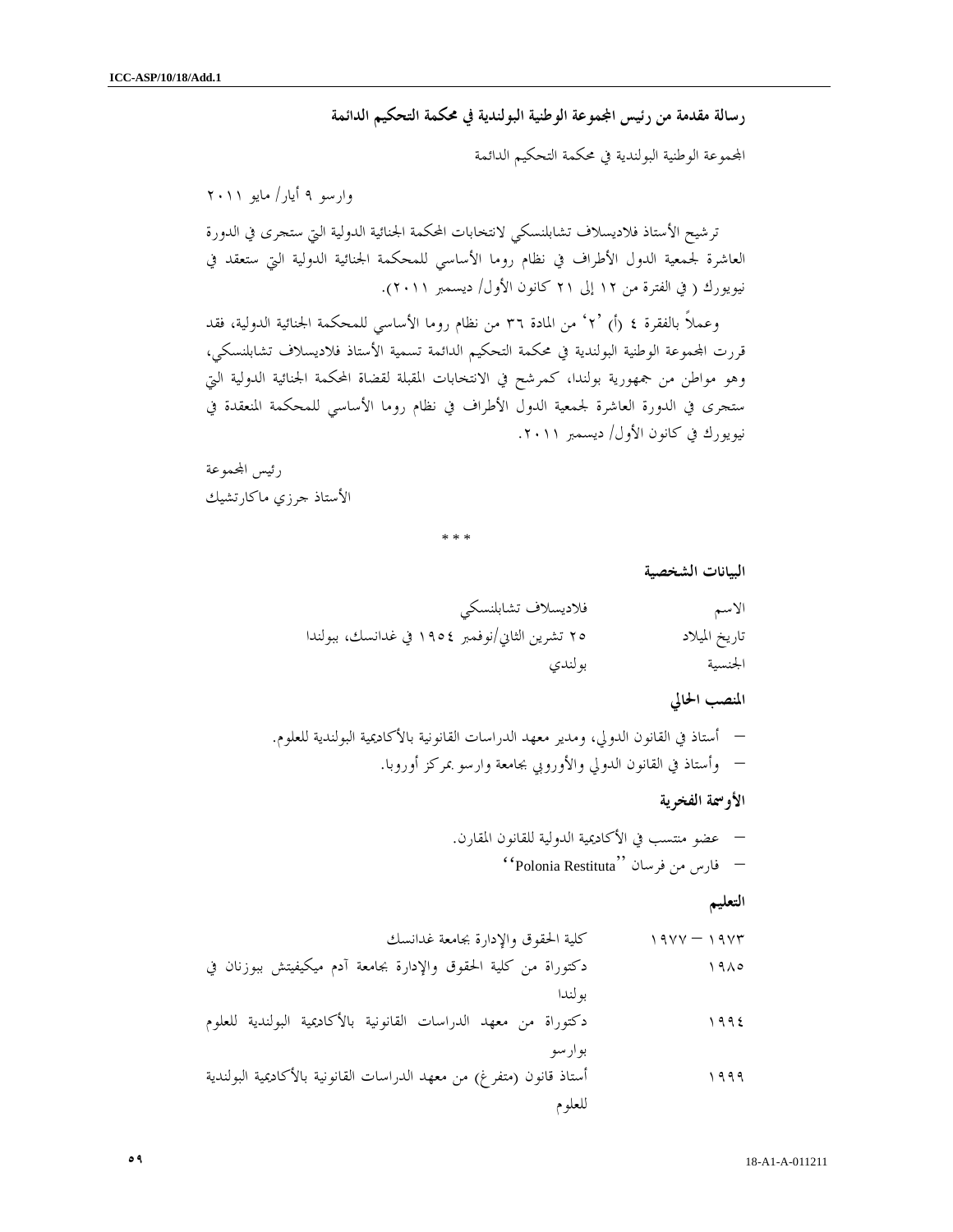#### الخبرة الأكاديمية

| منذ عام ۱۹۹۲ إلى الآن                                                                                                                                                | كبير الباحثين في معهد الدراسات القانونية بالأكاديمية البولندية للعلوم |
|----------------------------------------------------------------------------------------------------------------------------------------------------------------------|-----------------------------------------------------------------------|
|                                                                                                                                                                      | بوارسو؛ ومنذ عام ٢٠٠٤: مدير المعهد.                                   |
| منذ عام ۲۰۰۱ إلى الآن                                                                                                                                                | أستاذ في القانون بمركز أوروبا في حامعة وارسو                          |
| $\mathbf{y} \cdot \cdot \cdot - \mathbf{y} \cdot \mathbf{y}$                                                                                                         | رئيس كرسي حان مونيه في القانون الأوروبي بجامعة غدانسك                 |
| $\mathbf{y} \cdot \cdot \cdot$ $-$ 1999                                                                                                                              | رئيس كرسي في القانون الدولي العام بجامعة غدانسك                       |
| $199$ $0199$ $-191$                                                                                                                                                  | زميل أبحاث زائر بمؤسسة A.von Humboldt في حامعات توبنغن وبرلين         |
|                                                                                                                                                                      | وكولن (ألمانيا)                                                       |
| أستاذ زائر في عام ٢٠٠٤                                                                                                                                               | جامعة باريس الحادية عشرة وحامعة باريس الثانية                         |
| أستاذ زائر في الأعوام                                                                                                                                                | جامعة نيس                                                             |
| $\Upsilon \star \Upsilon \star \varepsilon \Upsilon \star \varepsilon \Upsilon \varepsilon \to \Upsilon \varepsilon \varepsilon \Upsilon \star \varepsilon \Upsilon$ |                                                                       |
| أستاذ زائر عام ۲۰۰۹                                                                                                                                                  | جامعة فيادرينا فرانكفورت، أودر                                        |
| $\gamma \cdot \lambda = \gamma$ 998                                                                                                                                  | مقرر بلحنة رابطة القانون الدولي لخلافة الدولة                         |
| ٢٠١٠ إلى الآن                                                                                                                                                        | رئيس لجنة رابطة القانون الدولي للاعتراف/ وعدم الاعتراف                |
|                                                                                                                                                                      |                                                                       |

Société française pour le droit و Deutsche Gesellschaft für Vökerrecht في عضو– . international

– رئيس تحرير الحولية البولندية للقانون الدولي ؛ i Europejskiego Prawa Przegląd Międzynarodowego – عضو في هيئة تحرير Sądowy Przegląd Europejski ,Prawnicze Studia والحولية التشيكية للقانون الدولي والجريدة الصينية للقانون الدولي .

#### مجالات البحث

– مسؤولية الدولة شاملة إنفاذ واستخدام القوة والمسؤولية الجنائية الفردية والقانون الإنساني ونظرية ومنهجية القانون الدولي؛ – وقانون الاتحاد الأوروبي (فقه محكمة العدل الأوروبية، والتعاون في مجال العدالة الجنائية والشؤون الداخلية .)

#### المنشورات

"Legal Effects of of an Unlawfu Use of Force in International Relations" فيها بما (كتب– عام (١٩٩٣)

البولندية باللغة" Responsibility for Vioations of Internationa Law in Armed Conflicts" – عام (٢٠٠٩))

Selected Decisions of the ", "Public Internation Law – System Approach" دليل – Commentaries with Justice of Court European"؛بالإضافة إلى مقالات عديدة في جرائد قانونية بولندية وأجنبية .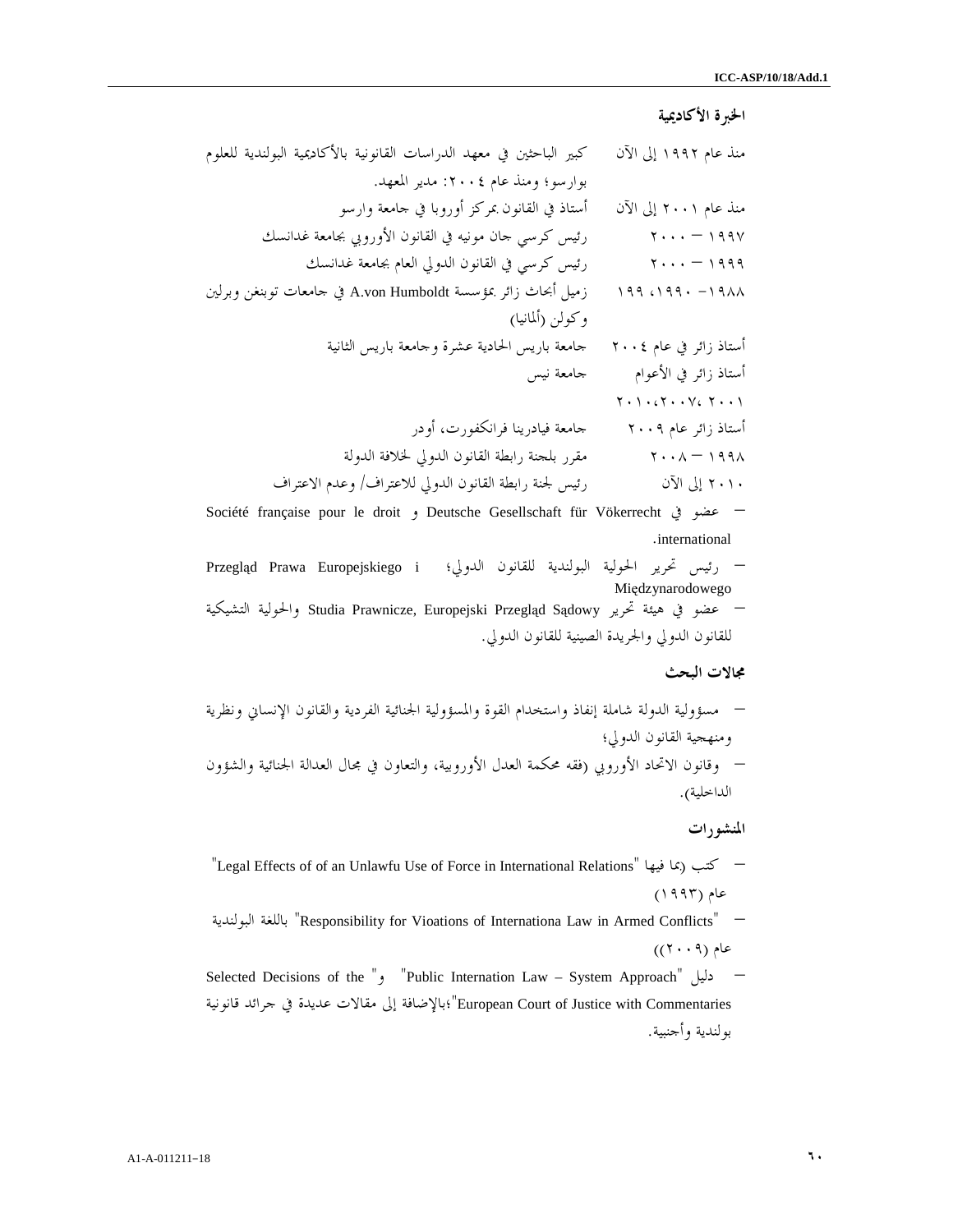الخبرة الدبلوماسية والممارسة القانونية

١٩٩٩ – ٢٠٠٧ عضو في مجلس المستشارين القانونيين لرئيس مجلس الوزراء في الأعوام منذ عام ١٩٩٨ إلى الآن عضو في الس الاستشاري لوزير الخارجية منذ عام ٢٠٠٥ إلى الآن رئيس الس الاستشاري لوزير العدل في القانون الدولي والأوروبي أيار/مايو وحزيران/ يونيو عضو في الوفد البولندي للتفاوض على تعريف جريمة العدوان ٢٠١٠ (برينستون)، وعضو في الوفد البولندي للمؤتمر الاستعراضي للمحكمة الجنائية الدولية كامبالا – مستشار الحكومة والأحزاب أمام المحكمة الأوروبية لحقوق الإنسان ومحكمة الاتحاد الأوروبي للعدالة . – عضو مجلس المحكمين وغرفة التجارة في وارسو ببولندا . – واحد من كبار الشركاء في شركة Law Partners and Królak the في وارسو (قانون الاتحاد الأوروبي .)

اللغات

الإنكليزية والألمانية والفرنسية والروسية

\* \* \*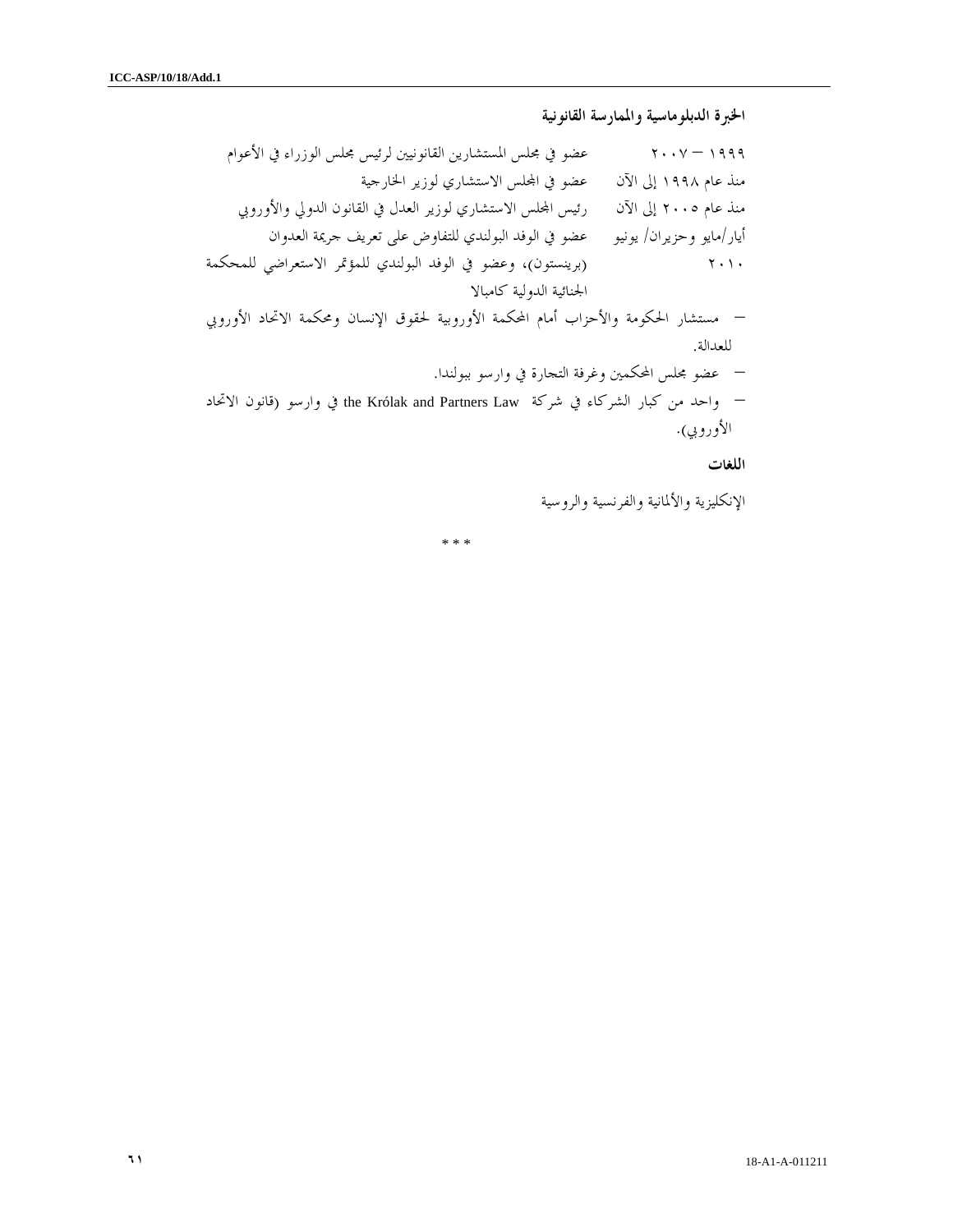# ٩. مريم ديفنسور – سنتياغو ( الفلبين )

(الأصل: بالإنكليزية )

#### مذكرة شفوية

تُهدي سفارة جمهورية الفلبين تحيالها إلى أمانة جمعية الدول الأطراف في نظام روما للمحكمة الجنائية الدولية، وتتشرف بإعلامها بأن حكومة الفلبين قررت ترشيح الدكتورة مريم ديفنسور - سنتياغو (Miriam Defensor-Santiago) لمنصب القاضي في المحكمة الجنائية الدولية في الانتخابات التي ستجرى خلال انعقاد الدورة العاشرة لجمعية الدول الأطراف من ١٢ إلى ٢١ كانون الأول/ديسمبر ٢٠١١ في مقر الأمم المتحدة في نيويورك .

إن ترشيح الدكتورة سنتياغو، عضو مجلس الشيوخ الفلبيني الجارية ولايتها حالياً، يقدم وفقاً للفقرة الفرعية ٢°، من الفقرة ٤(أ) من المادة ٣٦ من نظام روما الأساسي للمحكمة الجنائية الدولية. وهي تفي أيضاً بالمتطلَّبات المبيَّنة في الفقرة ٣(أ) من هذه المادة، لأها تتحلّى بالأخلاق الرفيعة والحياد والتراهة، وتتوافر لديها المؤهلات التي يتطلَّبها القانون الفلبيني للتعيين في أعلى المناصب القضائية .

والدكتورة سنتياغو مؤهلة جيد التأهيل لإدراجها في كل من الفئتين المحددتين في الفقرة ٥ من المادة ٣٦ من نظام روما الأساسي، لكن الفلبين تزكِّيها للإدراج في القائمة "باء" باعتبارها مرشَّحةً ذات كفاءة راسخة في المجالات ذات الصلة من مجالات القانون الدولي، مثل القانون الإنساني الدولي وقانون حقوق الإنسان، وذات خبرة واسعة سديدة فيما يخص عمل المحكمة القضائي اكتسبتها بصفتها القانونية المهنية .

 إن للدكتورة سنتياغو سيرة مهنية متميزة في فروع السلطة الثلاثة جميعها، بصفة قاضية وصفة وزيرة وصفة مشرع. فقد عملت بصفة القاضي الرئيس لمحكمة ابتدائية إقليمية، وبصفة مفوضة معنية بشؤون الهجرة، وبصفةِ أمينةٍ (وزيرةٍ) للإصلاح الزراعي، وانتُخبت ثلاث مرات عضوةً في مجلس الشيوخ الفلبيني، حيث تولَّت منصب رئيسة لجنة الشؤون الخارجية. كما إن الدكتورة سنتياغو تشغل مكانةً مرموقةً في الأوساط الأكاديمية بصفتها أستاذةً في مجالات القانون الدستوري والقانون الدولي. وقد استفاضت في الكتابة في المضمارين ذوي الأهمية فيما يخص المحكمة، ألا وهما الإجراءات الجنائية والقانون الدولي، وألَّفت العديد من الكتب ومن المقالات التي نشرت في مطبوعات قانونية متنوعة .

وتُرفَق هِذه المذكرة رسالة من المحموعة الوطنية الفلبينية في محكمة التحكيم الدائمة تُزكَّى فيها الدكتورة سنتياغو بصفتها مرشحةً لمنصب القاضي في المحكمة الجنائية الدولية، والبيان المقدم وفقاً للفقرة ٤(أ) من المادة ٣٦ من نظام روما الأساسي، وبيان خبرة ومؤهِّلات الدكتورة سنتياغو.

\* \* \*

بيان المؤهلات

وفقاً للفقرة ٧ من القرار المتعلِّق بإجراءات انتخاب قضاة المحكمة الجنائية الدولية والمادة ٣٦ من نظام روما الأساسي للمحكمة الجنائية الدولية، تتشرف حكومة الفلبين بتقديم البيان التالي بشأن ترشيح السيناتورة مريم ديفنسور- سنتياغو : معلومات عن مؤهلات السيناتورة سنتياغو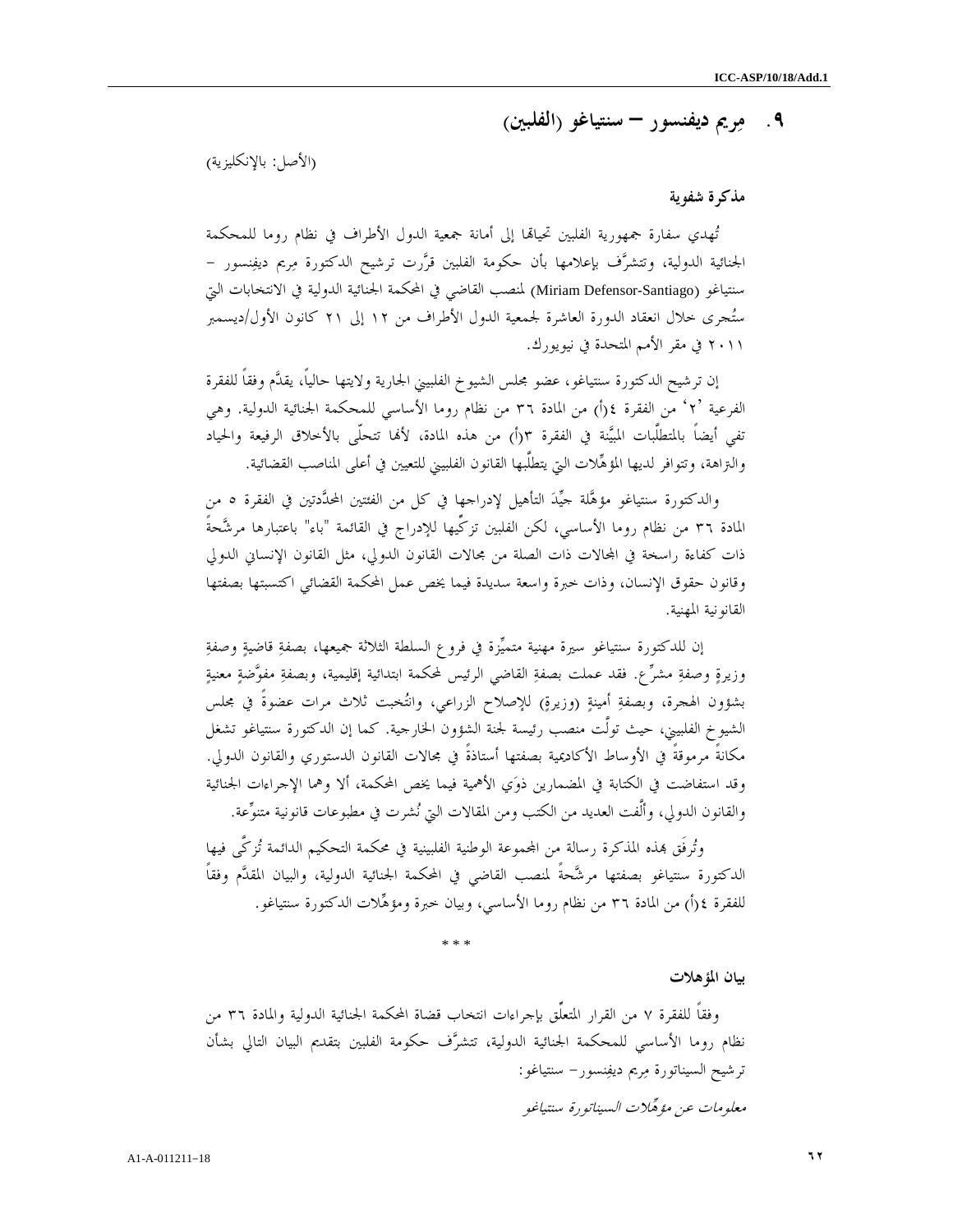١) تفي السيناتورة سنتياغو بالمتطلبات المبيَّنة في الفقرة الفرعية (أ) من الفقرة ٣ من المادة ٣٦ من النظام الأساسي. فهي تتحلّى بالأخلاق الرفيعة والحياد والتراهة، وتتوافر فيها المؤهلات التي يتطلَّبها قانون الفلبين للتعيين في أعلى المناصب القضائية.

وتتميَّز السيناتورة سنتياغو بألها عملت في فروع السلطة الثلاثة جميعها، فضلاً عن المكانة المرموقة التي تتبوؤها في الأوساط الأكاديمية. فقد عملت بصفة القاضي الرئيس للمحكمة الابتدائية الإقليمية من عام ١٩٨٣ إلى عام ١٩٨٧. وترأست اللجنة المعنية بالهجرة والترحيل من عام ١٩٨٨ إلى عام .١٩٨٩ وعينت في عام ١٩٨٩ أمينةً (وزيرة) للإصلاح الزراعي .

وقد بين الشعب الفلبيني مراراً إيمانه بتراهة خلقها إذ انتخبها عضوةً في مجلس شيوخ جمهورية الفلبين للفترة الممتدة من عام ١٩٩٥ إلى عام ،٢٠٠١ وللفترة الممتدة من عام ٢٠٠٤ إلى عام ،٢٠١٠ ثم للفترة الممتدة من عام ٢٠١٠ إلى عام .٢٠١٦ كما إا ترشحت للانتخاب رئيسةً لجمهورية الفلبين في عام ١٩٩٢ فحصلت على ثاني أعلى عدد من الأصوات .

وكانت على مدى ١٢ عاماً أستاذةً محاضرةً في القانون الدستوري والقانون الدولي في كلية القانون في جامعة الفلبين، وألَّفت في هذين الموضوعين كتباً كثيرةً لـما تزل من الكتب التي يستعان ا اليوم في معاهد القانون في شتى أنحاء الفلبين .

إن خدمة السيناتورة سنتياغو المديدة في أوساط السلطة بشتى الصفات جلبت لها كثيراً من الأوسمة والجوائز، وهي تمثِّل برهاناً إضافياً على ما تتمتَّع به من قدرة ومن خلق نزيه. كما إن خبرقما في مجال الوظيفة العامة وفي المحال الأكاديمي أكسبتها سعة في الرؤية ستستفيد منها جيداً في عملها قاضيةً في المحكمة .

)٢ تفي السيناتورة سنتياغو بالمتطلَّبات المبينة في الفقرة الفرعية ٢')ب( ' من الفقرة ٣ من المادة ٣٦ من النظام الأساسي.

#### الإعداد الجامعي

حصلت السيناتورة سنتياغو على شهادة الدكتوراه في القانون من جامعة متشيغان في إطار منحة من منح باربر (Barbour) وزمالة من زمالات ديويت (DeWitt). وتركَّزت الدراسات التي أجرتما بعد حصولها على الدكتوراه على القانون الدولي بصورة رئيسية .

الخبرة المكتسبة في إطار العمل تتوافر لدى السيناتورة سنتياغو كفاءة راسخة في القانون الدولي اكتسبتها بصفتها : – رئيسةَ لجنة الشؤون الخارجية في مجلس شيوخ جمهورية الفلبين للفترة الممتدة من عام ٢٠٠٤ إلى عام ٢٠١٠؛ – خبيرةً من الخبراء المرموقين ذوي التأهل العالي في مجال القانون الدولي المدرجة أسماؤهم في قائمة الأمم المتحدة لعام ٢٠٠٠؛ – أخصائيةً ومتحدثةً مشاركةً في الكثير من المؤتمرات والمحافل المحلية والدولية المعنية بمواضيع مثل القانون الإنساني الدولي، وقانون اللاجئين الدولي، وقانون المساواة بين الجنسين، ونظام روما الأساسي؛ – مؤلِّفةً في القانون الدولي؛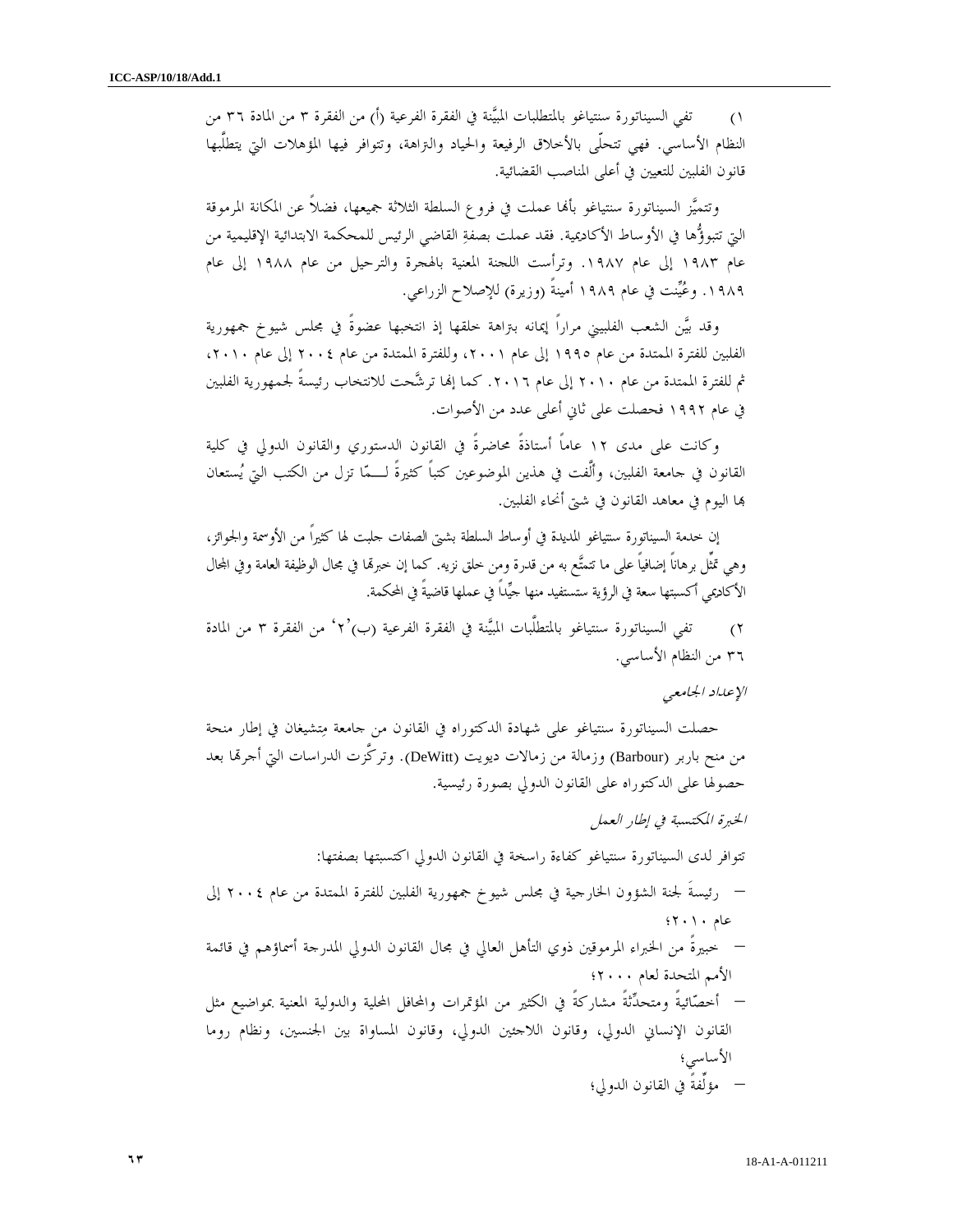– أستاذةً محاضرةً في جامعة الفلبين من عام ١٩٧٦ إلى عام ١٩٨٨؛ – خبيرةً استشاريةً قانونيةً لدى سفارة الفلبين في واشنطن العاصمة في عام ١٩٨٢؛ – مسؤولةً قانونيةً لدى مفوض الأمم المتحدة السامي لشؤون اللاجئين من عام ١٩٧٩ إلى عام .١٩٨٠ ٣) تفي السيناتورة سنتياغو بالمتطلبات المبيَّنة في الفقرة الفرعية (ج) من الفقرة ٣ من المادة ٣٦ من النظام الأساسي لألها تُتقن الإنكليزية، إحدى لغات العمل في المحكمة. - أ فيما يخص الوفاء بمقتضيات الفقرة ٥ من المادة ٣٦ من النظام الأساسي، يشار إلى أن كفاءات السيناتورة سنتياغو المذكورة في القسم ألف -٢ من بيان التزكية هذا تؤهلها للإدراج في القائمة .''باء'' - ب المعلومات المتعلِّقة بمقتضيات الفقرات الفرعية ١' ' إلى ٣' ' من الفقرة ) أ(٨ من المادة ٣٦ من النظام الأساسي

يؤخذ بالاعتبار ما يلي في ترشيح السيناتورة سنتياغو :

(i (تأمل حكومة الفلبين، إذ ترشح السيناتورة سنتياغو، الإسهام في تحسين تمثيل النظم القانونية المعمول ها في العالم. فالقانون الفلبيني يقوم على الجمع بين القانون المدني والقانون العام.

(ii (لم يكن للبلدان الآسيوية النامية إلا ممثِّل واحد في عداد قضاة المحكمة، وتأمل حكومة الفلبين بتقديم هذا الترشيح أن تسهم في جعل التمثيل الجغرافي ذي الصلة أكثر عدلاً.

(iii) تفخر الفلبين بألها تمتم بالمساواة بين الجنسين وأن النساء أكثر عدداً بين من رشَّحتهم لشغل مناصب في شتى الهيئات الدولية، ما يجسد النسبة بين الجنسين في وضعها الديمغرافي.

- ج المعلومات المتعلقة بمقتضيات الفقرة الفرعية ب(٨ ) من المادة ٣٦ من القانون الأساسي .

تتضمن المعلومات المذكورة في القسم ألف -٢ وفي بيان خبرة ومؤهلات مرشحة الفلبين، السيناتورة سنتياغو، ما يبين تأهلَها في القانون الإنساني الدولي. وينبغي التنويه إلى أن كفاءات السيناتورة سنتياغو وإعدادها يؤهِّلالها للإدراج في القائمة ''ألف'' أيضاً.

- د إن السيناتورة سنتياغو من رعايا الفلبين. وقد أودعت الفلبين في ٣٠ آب/أغسطس ٢٠١١ صك تصديقها على نظام روما الأساسي للمحكمة الجنائية الدولية. فسيبدأ نفاذ هذا النظام فيما يخص الفلبين في الأول من تشرين الثاني/نوفمبر ،٢٠١١ ما يجعلها الدولة السابعة عشرة بعد المائة التي تنضم إلى منظومة نظام روما الأساسي .

\* \* \*

محكمة التحكيم الدائمة عضو المحكمة جمهورية الفلبين

مانيلا، ٢٣ آب/أغسطس ٢٠١١

صاحب السعادة

الموضوع: تزكية مريم ديفنسور- سنتياغو (Santiago-Defensor Miriam (بصفتها مرشحةً لانتخاب قضاة المحكمة الجنائية الدولية الذي سيجري في نيويورك خلال انعقاد الدورة العاشرة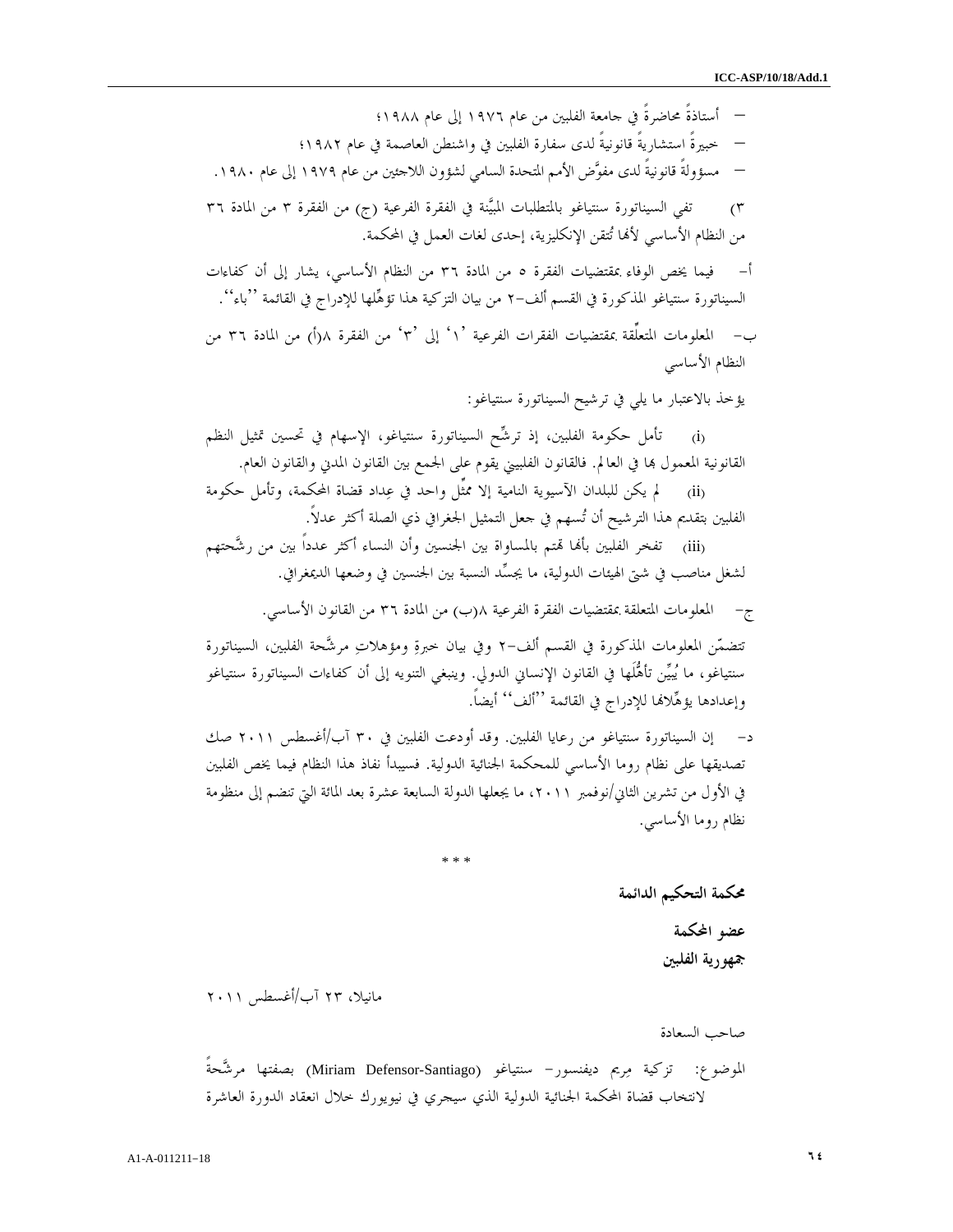لجمعية الدول الأطراف في نظام روما الأساسي للمحكمة الجنائية الدولية ( – ١٢ ٢١ كانون الأول/ديسمبر ٢٠١١ ) عملاً بالفقرة الفرعية ٢' ' من الفقرة ) أ(٤ من المادة ٣٦ من نظام روما الأساسي للمحكمة الجنائية الدولية، قررت اموعة الوطنية الفلبينية في محكمة التحكيم الدائمة أن تزكّي مريم ديفنسور - سنتياغو، مواطنة جمهورية الفلبين، بصفتها مرشحةً لانتخاب قضاة المحكمة الجنائية الدولية الذي سيجري في نيويورك خلال الدورة العاشرة لجمعية الدول الأطراف في نظام روما الأساسي للمحكمة الجنائية الدولية في كانون الأول/ديسمبر ٢٠١١ .

أرجو تقبل تعبيري لكم عن أسمى تقديري .

عن المحموعة الوطنية الفلبينية: القاضي فلورنتينو فليسيانو

المرفقان :

١- بيان وفاء مرشحة الفلبين بالمتطلَّبات ٢- بيان خبرة ومؤهلات مرشحة الفلبين عن طريق: معالي السيد البرت ف. ديل روزاريو وزير خارجية جمهورية الفلبين.

\* \* \*

البيانات الشخصية

| الاسم         | مِريم ديفنسور – سنتياغو         |
|---------------|---------------------------------|
| تاريخ الولادة | ١٥ حزيران/يونيو ١٩٤٥            |
| مكان الولادة  | مدينة إلويلو، إلويلو، الفلبين   |
| الجنسية       | فلبينية                         |
| اللغات        | الفلبينية، والإنكليزية (بطلاقة) |
|               |                                 |

# الإعداد الجامعي والمؤهلات الأكاديمية

– زميلة زائرة، معهد القديسة هلدا، جامعة أكسفورد، المملكة المتحدة . – زميلة زائرة، مركز لاوتربشت (Lauterpacht (للبحوث في القانون الدولي، جامعة كمبردج، المملكة المتحدة . – برنامج باريس - جنيف الصيفي للتدريب في مجال القانون الدولي، جامعة كمبردج، المملكة المتحدة . – برنامج التدريب الصيفي في القانون، جامعة أكسفورد، المملكة المتحدة . – البرنامج الصيفي لتدريب القانونيين، جامعة هارفرد، الولايات المتحدة الأمريكية . – خريجة معهد القضاء في كاليفورنيا، جامعة كاليفورنيا في بركلي، الولايات المتحدة الأمريكية .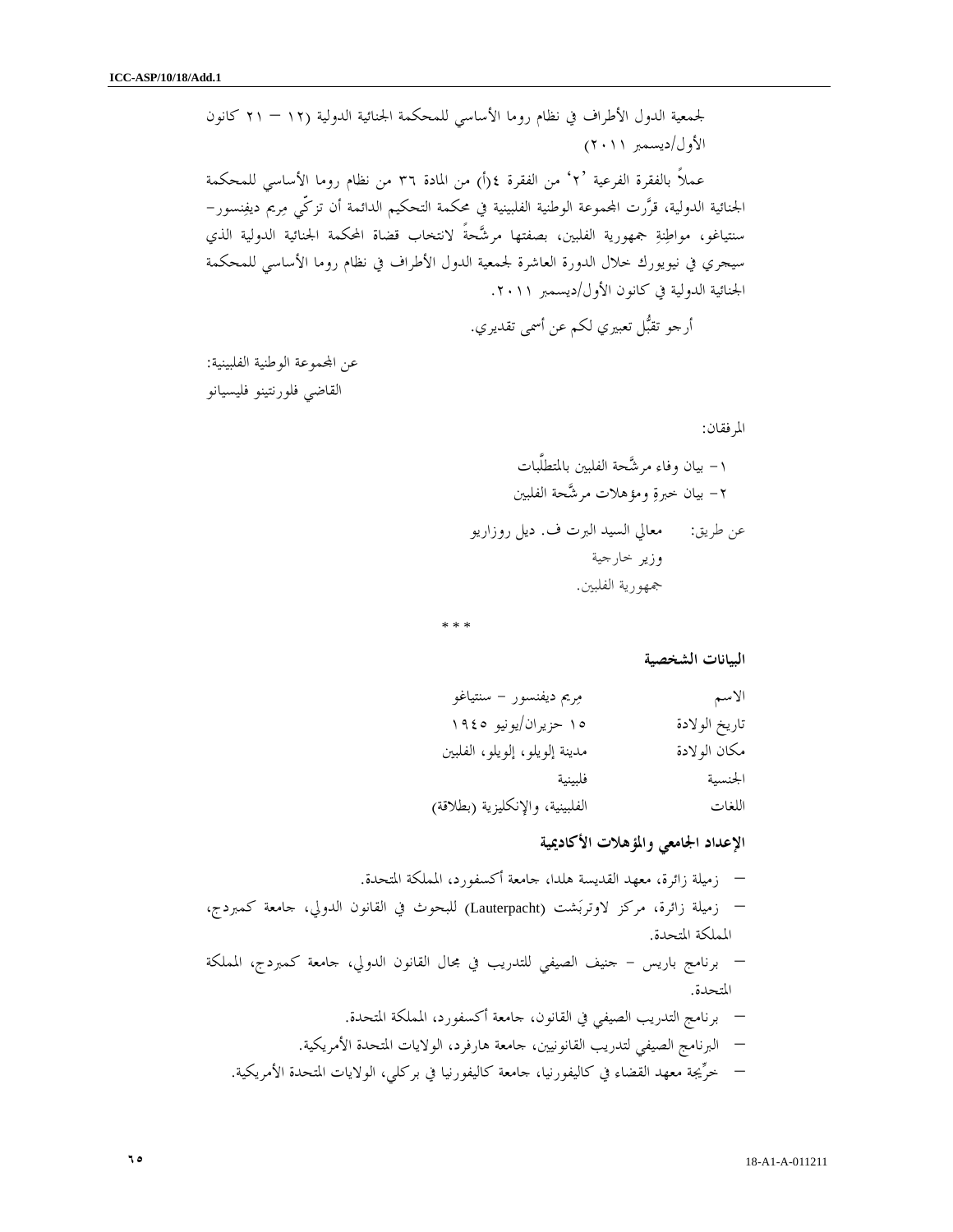– مشاركة ضمن إطار زمالة في حلقة تدارس معنية بالتحرير القضائي وبتدبر تناول ملفات القضايا في المحاكم الابتدائية، معهد الإدارة القضائية، مدينة كويسون . – زميلة، الأمم المتحدة/برنامج الأمم المتحدة للتدريب والبحث في مجال القانون الدولي، لاهاي ولندا وبروكسل ببلجيكا . – زميلة، دورة خارجية لأكاديمية لاهاي للقانون الدولي، طوكيو باليابان . – زميلة، أكاديمية القانون الأمريكي والقانون الدولي، المؤسسة القانونية للجنوب الغربي، دالاس بتكساس، الولايات المتحدة الأمريكية . – دكتوراه في القانون (في إطار منحة من برنامج باربر (Barbour (وزمالة من برنامج دوويت (DeWitt(، جامعة متشيغان، الولايات المتحدة الأمريكية . – ماجستير في القانون (في إطار زمالة من برنامج دوويت (DeWitt((، جامعة ميتشغان، الولايات المتحدة الأمريكية . – إجازة في القانون (بدرجة الشرف)، جامعة الفلبين . – بكالوريوس في العلوم السياسية (بدرجة الشرف الرفيع)، جامعة الفلبين . الخبرة المهنية ٢٠١٦-٢٠١٠ عضوة في مجلس شيوخ جمهورية الفلبين .

٢٠١٠-٢٠٠٤ عضوة في مجلس شيوخ جمهورية الفلبين . ٢٠٠١-١٩٩٥ عضوة في مجلس شيوخ جمهورية الفلبين . ١٩٨٩ أمينة (وزيرة) الإصلاح الزراعي . ١٩٨٩-١٩٨٨ مفوضة، مكتب الهجرة والترحيل . ١٩٨٨-١٩٧٦ أستاذة محاضرة، كلية القانون، جامعة الفلبين . ١٩٨٧-١٩٨٣ القاضية الرئيسة، المحكمة الابتدائية الإقليمية، الفرع ،١٠٦ مدينة كويسون .

سائر الخبرة المهنية

٢٠٠٨ مرشحة الفلبين للعمل في محكمة العدل الدولية . ١٩٩٤ محررة ركن رأي، "الدبور"، جريدة Today) اليوم ). ١٩٩٢حتى الوقت الحاضر كبيرة الشركاء في مكتب ديفنسور - سنتياغو للمحاماة . ١٩٩٢ مرشحة لرئاسة الجمهورية (حصلت على أعلى ثاني عدد من الأصوات ).

١٩٩١ حتى الوقت الحاضر مؤسسة حزب الإصلاح الشعبي ورئيسته . ١٩٩٠ حتى الوقت الحاضر مؤسسة حركة العمل من أجل خدمة عامة مسؤولة ورئيستها .

عضوة في مجلس إدارة

– هيئة العقارات العامة، ١٩٨٩-١٩٨٨ – هيئة التقاعد الفلبينية، ١٩٨٩-١٩٨٨ – هيئة مطار نينوي أكينو الدولي، ١٩٨٩-١٩٨٨ – مصرف الفلبين الزراعي، ١٩٨٩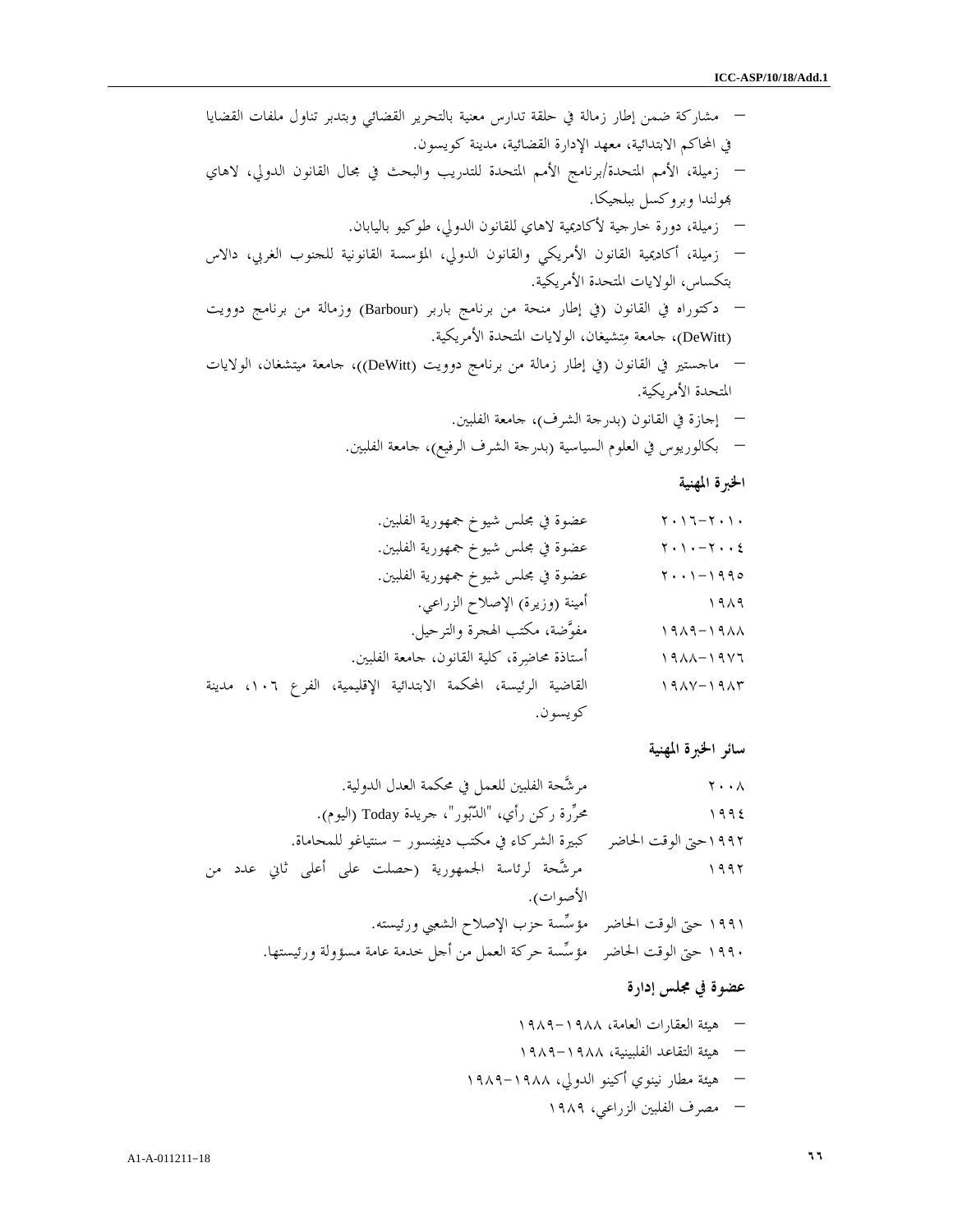محررة ركن رأي، ''نظرة عامة''، مجلة *Panorama Philippine*) بانوراما الفلبين) التي تصدر كل يوم أحد . ١٩٨١–١٩٨٣ خبيرة استشارية قانونية، مركز القانون التابع لجامعة الفلبين. ١٩٨٢ خبيرة استشارية قانونية، سفارة الفلبين، واشنطن العاصمة . ١٩٨٠-١٩٧٩ مسؤولة قانونية لدى المفوض السامي للأمم المتحدة المعني بشؤون اللاجئين، جنيف بسويسرا . ١٩٨٠-١٩٧٠ مساعدة خاصة لأمين (وزير) العدل . الأوسمة والجوائز

– جائزة فضلى النساء عملاً من أجل الصالح العام (،٢٠١١ الشبكة الأنثوية (Network Female .(( – وسام الاستحقاق المدني (،٢٠٠٨ مملكة إسبانيا .) – الجائزة الماسية على الامتياز في المهنة القانونية (،١٩٩٣ جمعية بورتيا لطالبات جامعة الفلبين .) – جائزة الشرف (١٩٩٠ و١٩٩١ و،١٩٩٣ حلقة قانونيات جامعة الفلبين .) – جائزة استحقاق اليوبيل الذهبي على خدمة الدولة (،١٩٩٠ جمعية بنات كشافة الفلبين .) – جائزة مغسيساي على خدمة الدولة (،١٩٨٨ مؤسسة رامون مغسيساي ( Ramon ((. Magsaysay – جائزة مهنية في القانون (،١٩٨٨ رابطة طلبة جامعة الفلبين .) – جائزة مثلث الرؤية الذهبي على خدمة الدولة (،١٩٨٨ فرع رابطة الشباب المسيحيين في الفلبين .) – جائزة الذكرى السنوية للجمهورية على إنفاذ القانون (،١٩٨٨ الجمعية الأهلية للنساء في الفلبين .) – جائزة أبرز عشر نساء على صعيد خدمة الأمة في مجال القانون (١٩٨٦ ''، أسود الفلبين .)'' – جائزة أبرز عشرة أشخاص في مجال القانون (،١٩٨٥ جمعية تعاون الشباب في الفلبين JC .( المنشورات الكتب في القانون (مجموعة من كتب الدراسة في المعاهد، ٢٠٠٣-١٩٩٩ ) – القانون المدني المشروح – الدستور المشروح – قانون الشركات المشروح – قانون الانتخابات المشروح – قانون التأمين المشروح – قانون الإدارة المحلية المشروح – قانون الإيرادات الداخلية الوطنية المشروح – قانون العقوبات المشروح – لائحة المحاكم المشروحة، الطبعة الثانية – قانون التعريفات والجمارك المشروح

– القانون الدستوري، الد الأول - البنية السياسية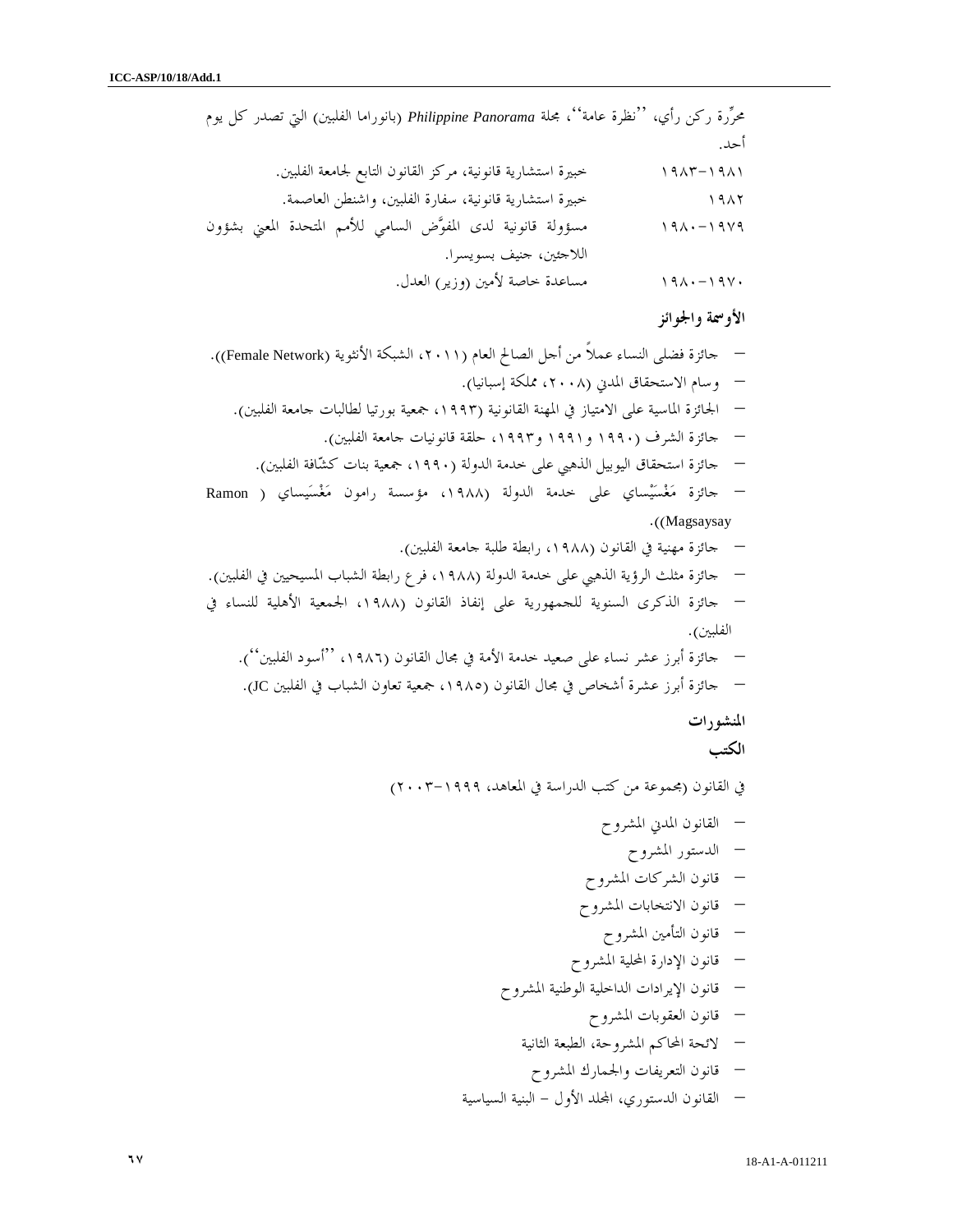– القانون الدستوري، الد الثاني - مشروع قانون الحقوق – دستور عام ١٩٧٣ – القانون الدولي، مع عرض لقضايا ومواد فلبينية وصكوك لرابطة دول جنوب شرقي آسيا – القانون الدولي (شاركت في تأليفه )

الأبحاث المنشورة

– القانون الإنساني الدولي باعتباره مجالاً من مجالات القانون التي تتطور، the of Bar Integrated Philippines Journal (صحيفة رابطة المحامين الفلبينيين الموحَّدة)، المحلد الثالث والثلاثون، ٢٠٠٧. – المعهد الدولي للبحوث في مجال الأرز بصفته منظمةً دولية في القانون الوطني وفي القانون الدولي، Philippine Law Journal (صحيفة القانون الفلبينية)، المحلد التاسع والسبعون، الصفحة ٨٨٧، ٢٠٠٥. – بعض مسائل قوانين الهجرة المعمول ا في الدول النامية، International of Journal Michigan Law) صحيفة متشيغان للقانون الدولي)، الد العاشر، الصفحة ،٢٥٢ ١٩٨٩ . – دائرة التحقيق الجنائي: تجربة الفلبين في مكافحة الرشوة، Journal Executive Career) صحيفة كبار الموظفين)، المجلد الأول، ١٩٨٩.

- ضم شمل عائلات اللاجئين، السياق الفلبيني، Review s'Lawyer) نظرة المحامي)، الد الثاني .
- التوقيف والتحري: إرشادات للشرطة، Journal Justice Criminal) صحيفة القضاء الجنائي ، ) الد السادس، ١٩٨٦ .
- الإجراءات الجنائية في نظام القضاء الخاص باليافعين، Journal Justice Criminal) صحيفة القضاء الجنائي)، المحلد الرابع، الصفحة ٣١، ١٩٨٤.
- ''جديد'' الحماية بالتساوي، Journal Law Philippine) صحيفة القانون الفلبينية)، الد الثامن والخمسون، ١٩٨٣ .
- تبين هوية ارم السياسي، Journal Law Philippine) صحيفة القانون الفلبينية)، الد السادس والخمسون، الصفحة ،٣٩٥ ١٩٨١ .
- الترويج لقانون اللاجئين الدولي ونشره وتعليمه: نحو نظام اجتماعي دولي جديد، Philippine Law Journal (صحيفة القانون الفلبينية)، المحلد الخامس والخمسون، الصفحة ١٣٩، ١٩٨٠.
- القانون الإنساني في التراعات المسلحة، Journal Law Philippine) صحيفة القانون الفلبينية ، ) الد الرابع والخمسون، الصفحة ،١٨٨ ١٩٧٩ .
- الجوانب الإجرائية لمبدأ الإجرام السياسي، Journal Law Philippine) صحيفة القانون الفلبينية ، ) الد الحادي والخمسون، الصفحة ،٢٣٨ ١٩٧٦ .
- مفهوم الأرخبيل في قانون البحار، Journal Law Philippine) صحيفة القانون الفلبينية)، الد التاسع والأربعون، الصفحة ٢١٥، ١٩٧٤.

الأبحاث والمؤتمرات أبحاث قُدمت

– ''في مسائل ومبادئ نظام روما الأساسي للمحكمة الجنائية الدولية''، المشاورة البرلمانية لمنطقة آسيا والمحيط الهادئ بشأن عالمية نظام روما الأساسي للمحكمة الجنائية الدولية، برلمان ماليزيا، كوالالمبور، ٩ آذار/مارس ٢٠١١ .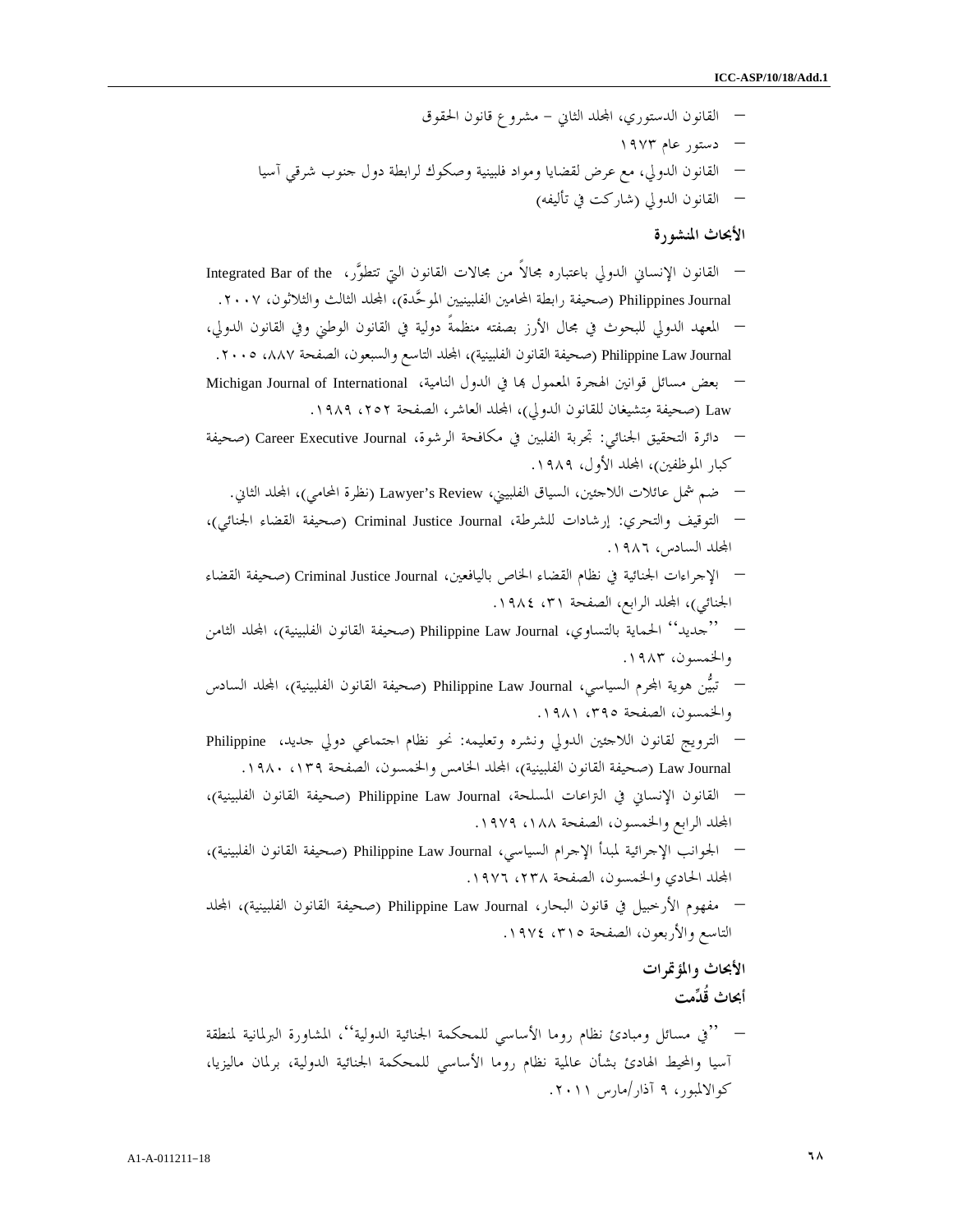| ''مبدأ عدم التمييز في القانون الدولي''، المؤتمر الدولي السادس لمجموعات دعم التيبت، هريانا،           |
|------------------------------------------------------------------------------------------------------|
| ضَرَمسالا، الهند، ٥ تشرين الثاني/نوفمبر ٢٠١٠.                                                        |
| ''ممارسة القضاء في قضايا الجنسين في الفلبين – آثارها فيما يخص سَنَّ القوانين''، الفريق المعني        |
| بالعدالة في قضايا الجنسين وحقوق المرأة، المنتدى السنوي الثاني والثلاثون للبرلمانيين من أحل العمل     |
| على الصعيد العالمي، اسطنبول بتركيا، ٢٥ تشرين الأول/أكتوبر ٢٠١٠.                                      |
| ''تأملات في تطور المسؤولية الدولية وسيادة القانون''، منتدى الدوحة التاسع المعني بالديمقراطية         |
| والتنمية والتجارة الحرة، الدوحة بقطر، ٥ أيار/مايو ٢٠٠٩.                                              |
| ''التحفظ على المعاهدات''، الدورة الثالثة والستون للجمعية العامة للأمم المتحدة، نيويورك               |
| بالولايات المتحدة الأمريكية، ٢٩ تشرين الأول/أكتوبر ٢٠٠٨.                                             |
| ''الموارد الطبيعية المتقاسَمة''، الدورة الثالثة والستون للجمعية العامة للأمم المتحدة، نيويورك        |
| بالولايات المتحدة الأمريكية، ٢٧ تشرين الأول/أكتوبر ٢٠٠٨.                                             |
| ''التحفظ على المعاهدات'' و ''الموارد الطبيعية المتقاسَمة''، الدورة الثانية والستون للحمعية           |
| العامة للأمم المتحدة، نيويورك بالولايات المتحدة الأمريكية، ٢ تشرين الثاني/نوفمبر ٢٠٠٧.               |
| ''الدولة الديمقراطية والحوكمة في القرن الحادي والعشرين: رأي من شرق آسيا''، المنتدى العالمي           |
| الثاني المعني بالتغيير الجحذري لمفهوم الحكم، برازيليا بالبرازيل، ٢٩ أيار/مايو ٢٠٠٠.                  |
| ''مبادئ توحيهية لقيام الحكومات بالإبلاغ عن تنفيذ برنامج العمل العالمي، والتقدم المحرَز في            |
| تحقيق الأهداف والمرامي فيما يخص سنتي ٢٠٠٣ و٢٠٠٨، الدورة الثانية والأربعون للجنة المعنية              |
| بالمخدرات، فيينا بالنمسا، ١٧ آذار/مارس ١٩٩٩.                                                         |
| ''التدابير الرامية إلى القضاء على الإرهاب الدولي'' الدورة الثالثة والخمسون للحمعية العامة للأمم      |
| المتحدة، نيويورك بالولايات المتحدة الأمريكية، ١٢ تشرين الثاني/نوفمبر ١٩٩٨.                           |
| ''محاميات الأعمال: مواحهة التحديات السياسية والاقتصادية الجديدة في آسيا''، مؤتمر رابطة               |
| المحامين في دول المحيط الهادئ (بحموعة محاميات الأعمال)، سنغافورة، ٤ كانون الأول/ديسمبر               |
| 990                                                                                                  |
| '''الفحوة' في الحماية الدولية لضحايا النزاعات اللاحئين والنازحين داخلياً''، المؤتمر الدولي المعني    |
| باحترام القانون الإنساني الدولي، سان ريمو بإيطاليا، ٧ أيلول/سبتمبر ١٩٩٥.                             |
| ''نحو نزعة إنسانية حذرية في مجتمع يتخطى التكنولوجيا''، الاتفاقية العالمية بشأن استعادة التحلي        |
| بالأخلاق والنزعة الإنسانية، حامعة كيونغ هي، سئول بكوريا الجنوبية، ٥ أيلول/سبتمبر ١٩٩٥.               |
| —   ''المنظور الآسيوي: النهوض بقانون اللاحئين الدولي بمثابة عامل لمنع نشوب التراعات''، ندوة          |
| المائدة المستديرة التاسعة عشرة المعنية بالمشكلات الراهنة للقانون الإنساني الدولي، سان ريمو بإيطاليا، |
| ۳۱ آب/أغسطس ۱۹۹٤.                                                                                    |
| —  ''استراتيجيات منع الفساد في البلدان النامية''، بحث قدَّمته بصفتها متكلَّمة رئيسية، المؤتمر الدولي |
| الرابع لمكافحة الفساد، سِدني بأستراليا.                                                              |
| * * *                                                                                                |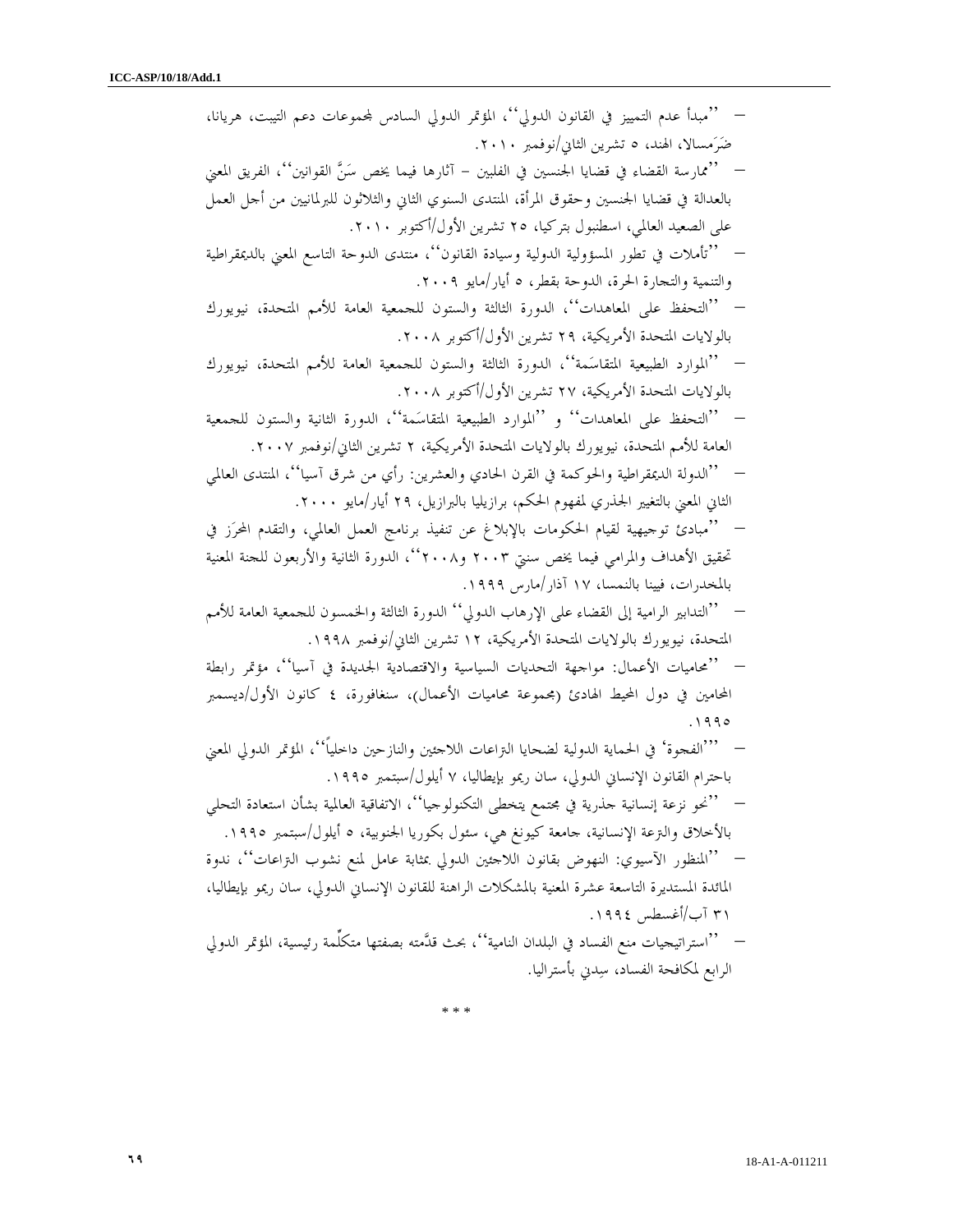١٠. إيبوي أسوجي، تشيلي (نيجيريا)

(الأصل: بالإنكليزية )

### مذكرة شفوية

تتقدم سفارة جمهورية نيجيريا الاتحادية بتحياقما إلى أمانة جمعية الدول الأطراف في نظام روما الأساسي للمحكمة الجنائية الدولية بلاهاي، وتتشرف بإخبار هذه الأخيرة أن جمهورية نيجيريا الاتحادية تسمي السيد تشيلي إيبوي أسوجي مرشحاً لمنصب قاض بالمحكمة الجنائية الدولية، الذي ستجرى بشأنه انتخابات خلال الدورة العاشرة لجمعية الدول الأطراف في نظام روما الأساسي للمحكمة الجنائية الدولية المعقودة بنيويورك من ١٢ إلى ٢١ كانون الأول/ديسمبر ٢٠١١.

وتقدم سفارة نيجيريا ترشيح السيد تشيلي إيبوي أسوجي طبقا لقرار حكومة جمهورية نيجيريا الاتحادية بتسميته.

وسيجدر الأمر بالتقدير إذا ما بينت أمانة جمعية الدول الأطراف اسم السيد تشيلي إيبوي أسوجي في وثائقها الرسمية كمرشح لمنصب قاض بالمحكمة الجنائية الدولية واتخذت جميع الترتيبات المطلوبة منها بخصوص شخصه كمرشح لمنصب قاض بالمحكمة.

وترفق هذه المذكرة ببيان مؤهلات السيد تشيلي إيبوي أسوجي وسيرته الذاتية .

\* \* \*

بيان المؤهلات

مقدمة

إضافة إلى السيرة الذاتية رفقته، يثبت البيان التالي مؤهلات السيد تشيلي إيبوي أسوجي، الذي تمت تسميته من طرف جمهورية نيجيريا الاتحادية، بمصادقة الاتحاد الإفريقي واموعة الاقتصادية لدول غرب إفريقيا، مرشحا للانتخاب قاضيا بالمحكمة الجنائية الدولية في الانتخابات القضائية للعام ٢٠١١ .

- أ الشخصية والكفاءة والمؤهلات

*المؤهلات المطلوبة:* "يُختار القضاة من بين الأشخاص الذين يتحلون بالأخلاق الرفيعة والحياد والتزاهة وتتوافر فيهم المؤهلات اللازمة في دولة كل منهم للتعيين في أعلى المناصب القضائية" (المادة ٣٦ ) ٣ ( ) أ( من نظام روما الأساسي ). مؤهلات المرشح: يتحلى السيد إيبوي أسوجي بالأخلاق الرفيعة والميزات القضائية في الحياد والتراهة . – لم يسبق له أن واجه مة بسوء السلوك الجنائي أو المهني . – يمتلك المؤهلات المطلوبة للتعيين قاضيا بالمحكمة العليا بنيجيريا، وهو أحد أرفع المناصب القضائية

بما.

- ب ثانيا: الكفاءات ذات الصلة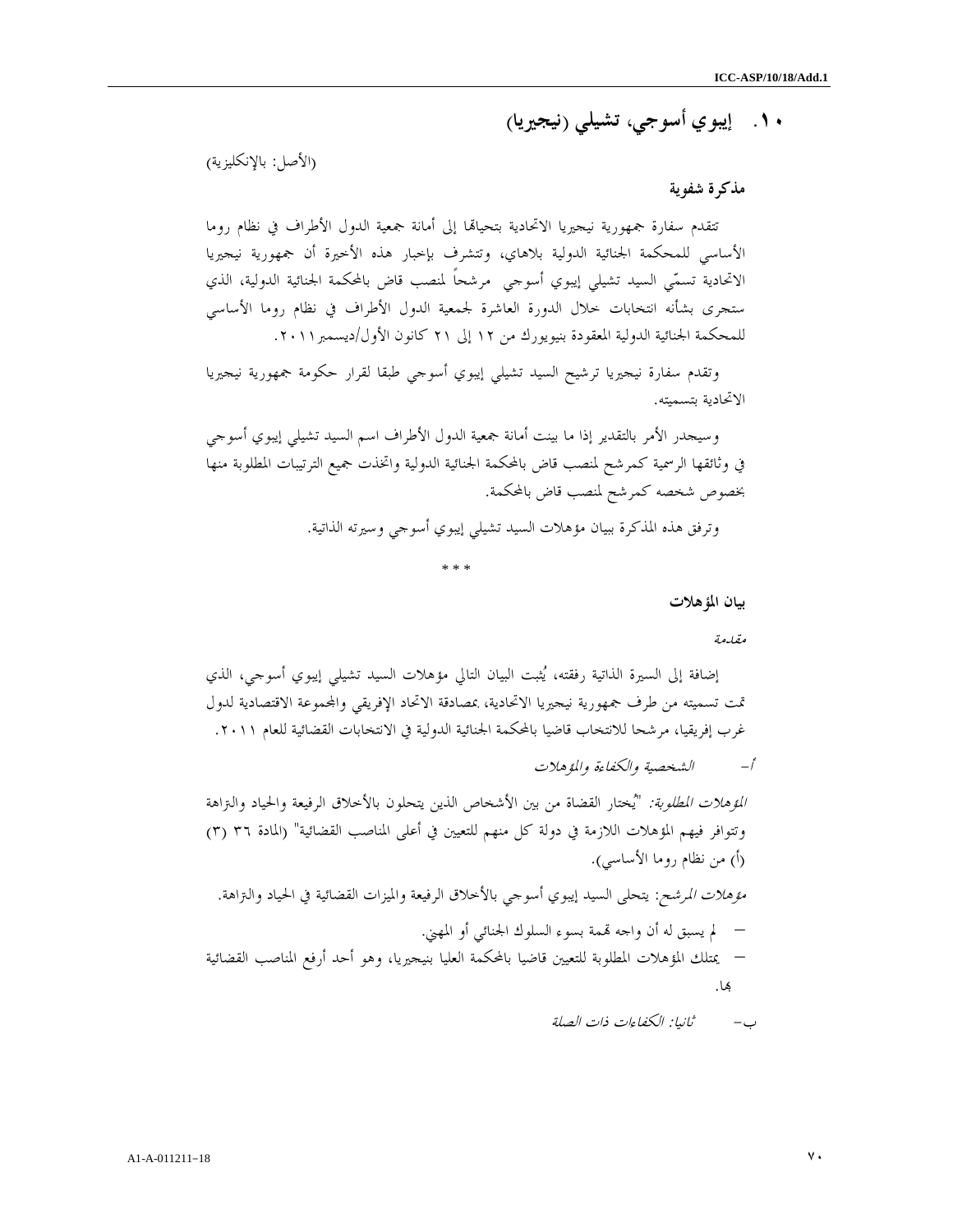)١ المؤهلات المطلوبة (القائمة ألف): ينبغي أن تكون لكل مرشح للمحكمة "كفاءة ثابتة في مجال القانون الجنائي والإجراءات الجنائية، والخبرة المناسبة اللازمة، سواء كقاض أو مدع عام أو محام، " (المادة ٣٦ (٣) (ب) (١). مؤهلات المرشح أثبت السيد إيبوي أسوجي عن كفاءته في المحالات التالية ذات الصلة بالقائمة ألف: – أثبت كفاءة عالية في عمق القانون الجنائي والإجراءات الجنائية. وهو يستمد كفاءته من خمس وعشرين سنة من التجربة والإلمام بمهنة المحاماة في قاعات المحاكم والإجراءات الجنائية بصفة خاصة. وإضافة إلى ذلك، فقد أدى مهام استشارية قانونية رفيعة المستوى في الأمم المتحدة وقدم خدمات استشارية قانونية لحكومة نيجيريا وحكومات أجنبية في مسائل القانون الدولي . – مارس القانون الجنائي في كل من الميدانين الوطني والدولي . – في الميدان الوطني، مارس في محاكم نيجيريا و كندا بصفة مستشار في قضايا جنائية ودستورية ومدنية بارزة وتقاضى في محاكم الصلح في نيجيريا و المحاكم الإقليمية في كندا والمحاكم العليا في نيجيريا و كندا و محكمة الاستئناف بأونتاريو (كندا) والمحكمة العليا بكندا . – في الميدان الدولي، تقاضى أمام المحكمة الجنائية الدولية لرواندا والمحكمة الخاصة لسيراليون والمحكمة الأوروبية لحقوق الإنسان. وتشمل تجربته خمسة عشر سنة من العمل الفعلي في ميدان القانون الجنائي الدولي. وبمذا الخصوص، فقد أدى مهاما بصفة مستشار رئيسي للمدعى العام بالمحكمة الجنائية الدولية لرواندا وبصفة مستشار رئيسي للاستئناف بالمحكمة الخاصة لسيراليون. وقبل العمل ذه المناصب الرفيعة المستوى، فقد عمل مستشارا للمدعي العام في عدة قضايا أمام المحكمة الجنائية الدولية لرواندا في المرحلة التمهيدية . – إضافة إلى عمله بالدفاع أمام قضاة المحاكم الجنائية الدولية، فهو يمتلك خبرة واسعة بصفة مستشار قانوني رئيسي خلف الستار، يقدم المساعدة لقضاة المحاكمة والاستئناف بالمحكمة الجنائية الدولية لرواندا في صياغة عدة أحكام وقرارات . – تشمل كفاءته التخصصات التالية: القانون الجنائي الدولي ( في صلة خاصة بالإبادة الجماعية والجرائم ضد الإنسانية وجرائم الحرب)، والقانون الإنساني الدولي، والقانون الدولي لحقوق الإنسان، والقانون الدولي العام، والقانون الجنائي لنيجيريا، والقانون الجنائي لكندا، والقانون الجنائي في عالم القانون العام . – كما أنه يمتلك خبرة في القانون الدولي ذي الصلة بجريمة العدوان، بفضل أبحاثه والمساعدة بالاستشارة القانونية المقدمة لبعثة نيجيريا إلى الفريق العامل الخاص بجريمة العدوان التابع لجمعية الدول الأطراف بالمحكمة الجنائية الدولية . )٢ المؤهلات البديلة (المطلوبة للقائمة باء): "يجب أن يتوافر في كل مرشح للانتخاب للمحكمة (كبديل عن مؤهلات القائمة ألف ) كفاءة ثابتة في مجالات القانون الدولي ذات الصلة بالموضوع مثل القانون الإنساني الدولي وقانون حقوق الإنسان وخبرة مهنية واسعة في مجال عمل قانوني ذي صلة بالعمل القضائي للمحكمة" (المادة ٣ (٣٦ ) (ب ٢) ( ).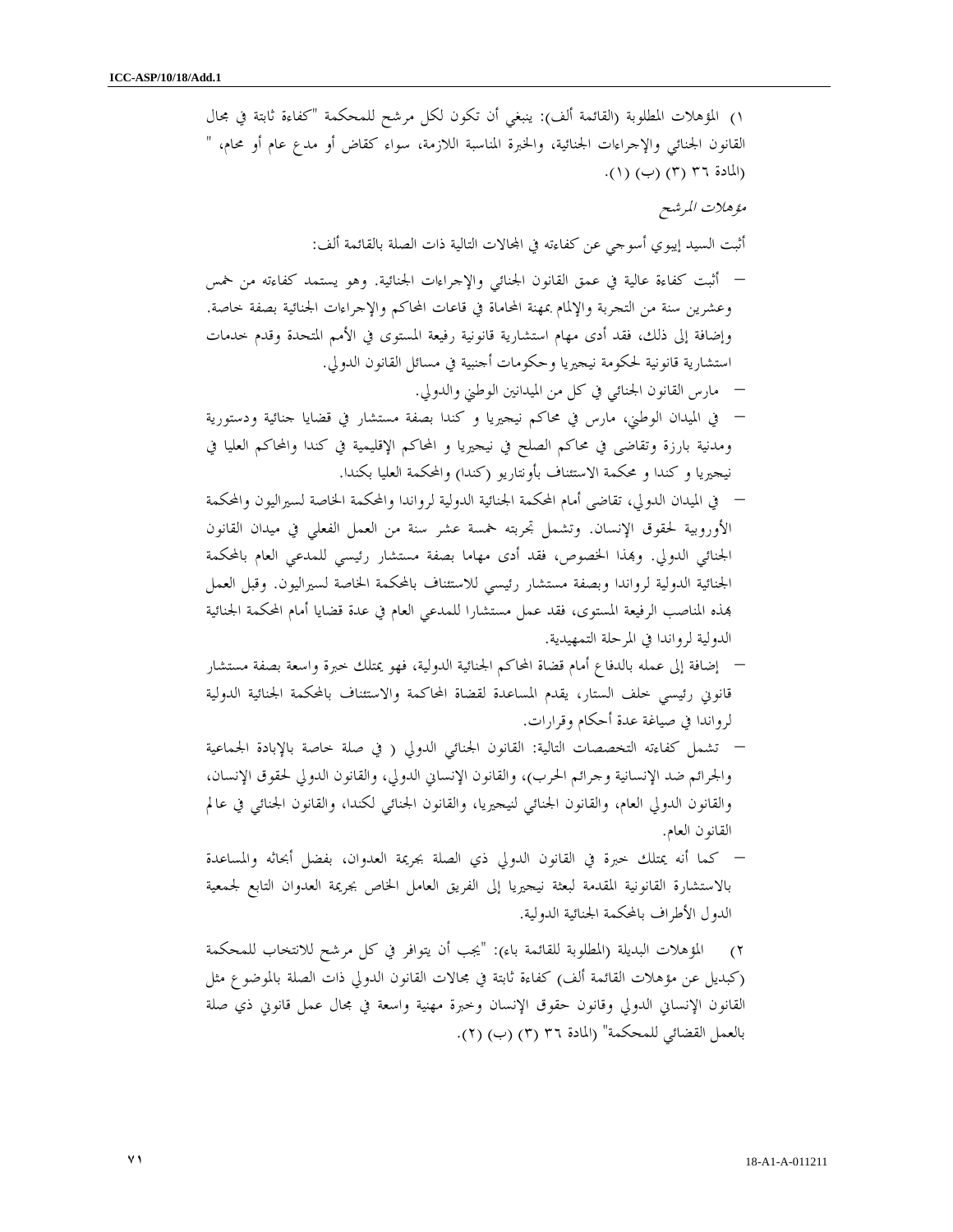المؤهلات البديلة لدى المرشح

رغم كون المرشح الذي يتوفر على المؤهلات المطلوبة في القائمة ألف ليس مطالبا بالتوفر على المؤهلات البديلة المطلوبة في القائمة باء، يجدر بالذكر أنه زيادة على خبرته المهنية وكفاءاته في العمل بالمحاكم الجنائية، التي تؤهله للقائمة ألف، فإن السيد إيبوي أسوجي يمتلك أيضا كفاءات قوية وخبرة في المؤهلات البديلة التي تؤهله للقائمة باء، وفيما يلي موجز لها :

– يشغل حاليا منصب المستشار الرئيسي لمفوض الأمم المتحدة السامي لحقوق الإنسان في شؤون القانون الدولي والسياسات القانونية الدولية. وذه الصفة، فهو يقدم المساعدة والاستشارة إلى المفوض السامي بانتظام حول مسائل القانون والسياسات ذات الصلة بولايتها في حماية وتعزيز حقوق الإنسان في جميع أرجاء العالم. وذا الخصوص، فإن السيد إيبوي أسوجي يقدم المساعدة والاستشارة إلى المفوض السامي بانتظام فيما يتعلق بدور المحكمة الجنائية الدولية والمحاكم الدولية والإقليمية والوطنية الأخرى في مكافحة الانفلات من العقوبة .

– درس القانون الجنائي الدولي بكلية القانون بجامعة أوتاوا بكندا، كما ظهر كمحاضر ومتحدث مستضاف في العديد من المناسبات الخطابية حول موضوع القانون الجنائي الدولي .

– قدم المساعدة الاستشارية القانونية إلى بعثة نيجيريا إلى الفريق العامل الخاص حول تعريف جريمة العدوان .

– قدم أيضا خدمات استشارية قانونية مهنية إلى حكومات أجنبية في مسائل القانون الدولي

– له سجل حافل بالأبحاث والمنشورات في مجال القانون الجنائي الدولي، والقانون الدولي لحقوق الإنسان والقانون الدولي العام. وتشمل أبحاثه ومؤلفاته المواضيع التالية على سبيل المثال لا الحصر :

– تعريف وتحليل الاغتصاب في القانون الجنائي الدولي؛

- الاغتصاب كجريمة إبادة جماعية؛
- الاغتصاب ومسؤولية الآمر في القانون الدولي؛
	- الزواج القسري والقانون الجنائي الدولي؛
- التعويض عن العنف الجنسي ضد النساء أثناء الحرب؛
- متابعة العنف الجنسي كجزء من جهود العدالة الانتقالية في مجتمعات ما بعد التراعات؛
	- مسؤولية الآمر أمام المحاكم الخاصة؛
	- الفعل الإجرامي المشترك في القانون الجنائي الدولي،
		- دور مجلس الأمن في متابعة جريمة العدوان؛
	- القانون الدولي ونشاطات المرتزقة ومنع التراعات في إفريقيا؛
		- التهم الغامضة ومسائل العدالة بالمحاكم الجنائية الدولية؛
			- القتل كجريمة ضد الإنسانية؛
- الإبادة الجماعية والعدالة وحساسيات الطب الشرعي لدى اللجنة الدولية للصليب الأحمر؛

– المشاركة في الإبادة الجماعية والمساعدة والتحريض عليها؛

- الاختصاص بمتابعة الأحانب بالجرائم ضد الإنسانية المرتكبة بالخارج؛
- حصانة الدولة وفظاعاقما والقضاء المدني في العصر الحديث للقانون الدولي؛
	- مسؤولية الدول في الإبادة الجماعية؛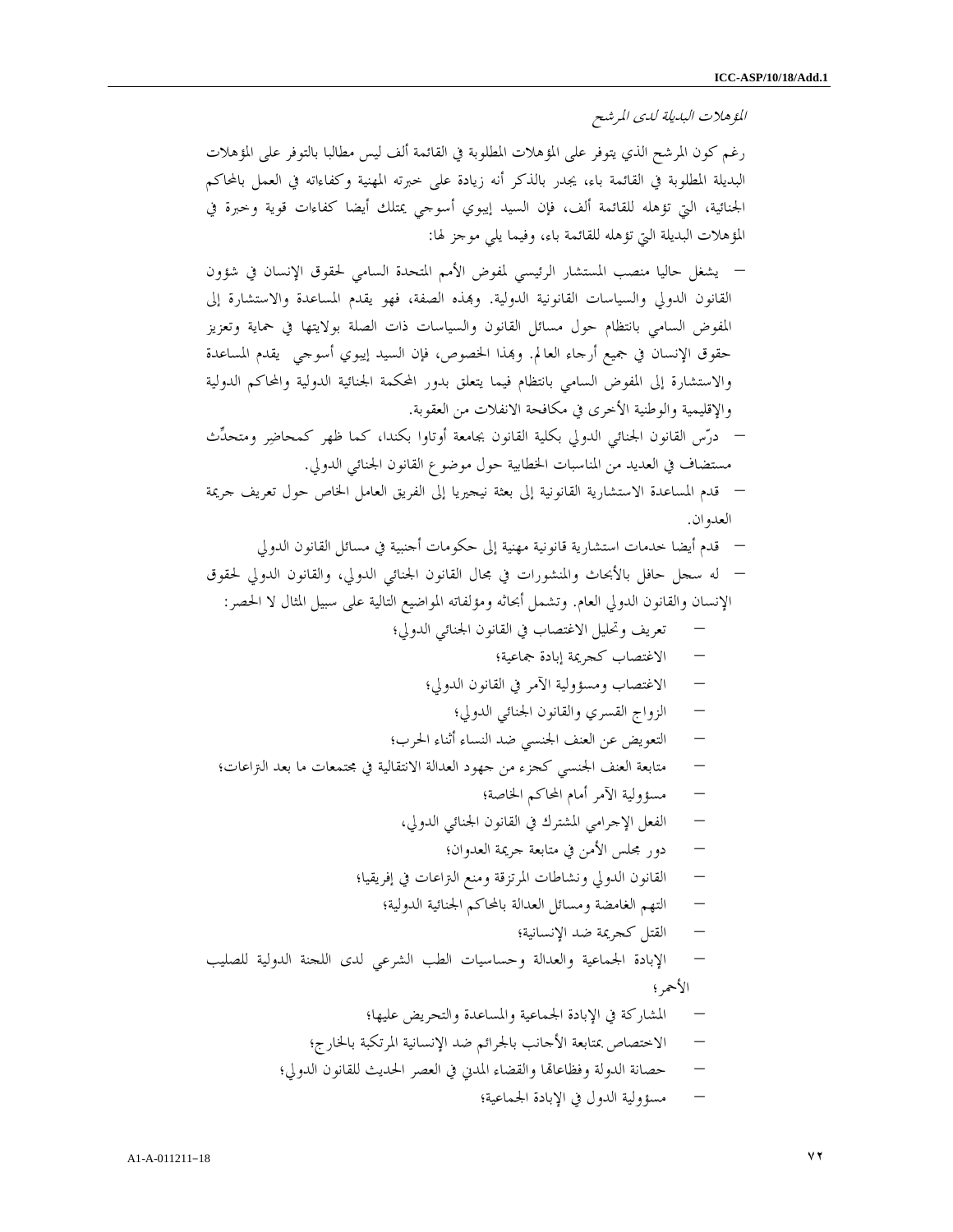– عنصر النية في الإرهاب كجريمة حرب؛ – إرهاب الطيران؛ – الانتهاكات الجسيمة كجرائم حرب؛ – الهجمات المقصودة ضد المدنيين كجرائم ضد الإنسانية؛ – الإحراق كوسيلة لجريمة النهب أثناء الحرب؛ – الطعون الاعتراضية بالمحاكم الخاصة؛ – "دفاع" الضرورة في القانون الجنائي الدولي؛ – كبح الحرب بواسطة القانون؛ – الدفع بالغيبة في القانون الجنائي الدولي . )٣ الخبرة الخاصة في مسائل العنف ضد النساء والأطفال المؤهلات المرغوب فيها "تراعي الدول الأطراف أيضا الحاجة إلى أن يكون بين الأعضاء قضاة ذوو خبرة قانونية في مسائل محددة تشمل، دون حصر، مسألة العنف ضد النساء أو الأطفال" ( المادة ٣٦ ٨ ( ) (ب ). المؤهلات المرغوب فيها لدى المرشح يتمتع السيد إيبوي أسوجي بالخبرة في مختلف مواضيع القانون الجنائي الدولي، وقد اكتسب خبرة خاصة في مجال التراعات المسلحة والعنف ضد النساء، كما أن له تجربة واسعة في موضوع الأطفال في

التراعات المسلحة. ويشمل موجز تجربته وخبرته العملية والعلمية ذا الخصوص ما يلي : – تشمل أعماله في التقاضي الفعلي ذي الصلة بالعنف الجنسي ضد النساء والعنف ضد الأطفال القضايا التالية : – المدعي العام ضد سيمانزا (المحكمة الجنائية الدولية لرواندا): بصفته مستشارا رئيسيا للمدعي العام، فقد قام بـ : - تسيير المتابعة القضائية بتهمة الاغتصاب - تسيير المتابعة القضائية بتهمة الاغتصاب كوسيلة تعذيب – المدعي العام ضد بريما وآخرين (المحكمة الخاصة لسيراليون): بصفته مستشارا رئيسيا لاستئناف الادعاء العام، فقد قام بـ : - تسيير المقاضاة الاستئنافية في الزواج القسري - تسيير المقاضاة الاستئنافية في ازدواجية التهم المتعلقة بالاستعباد الجنسي والعنف الجنسي – المدعي العام ضد فوفانا و كونديوا (المحكمة الخاصة لسيراليون): بصفته مستشارا رئيسيا لاستئناف الادعاء العام، فقد قام بـ : - تسيير المقاضاة الاستئنافية ضد رفض شعبة المحاكمة الإذن بتعديل صك الاام بإضافة م العنف الجنسي - تسيير المقاضاة الاستئنافية ضد رفض شعبة المحاكمة الإذن أدلة على العنف الجنسي أثناء المحاكمة - تسيير المقاضاة الاستئنافية ضد حكم شعبة المحاكمة بالبراءة من مة استخدام الأطفال الجنو .د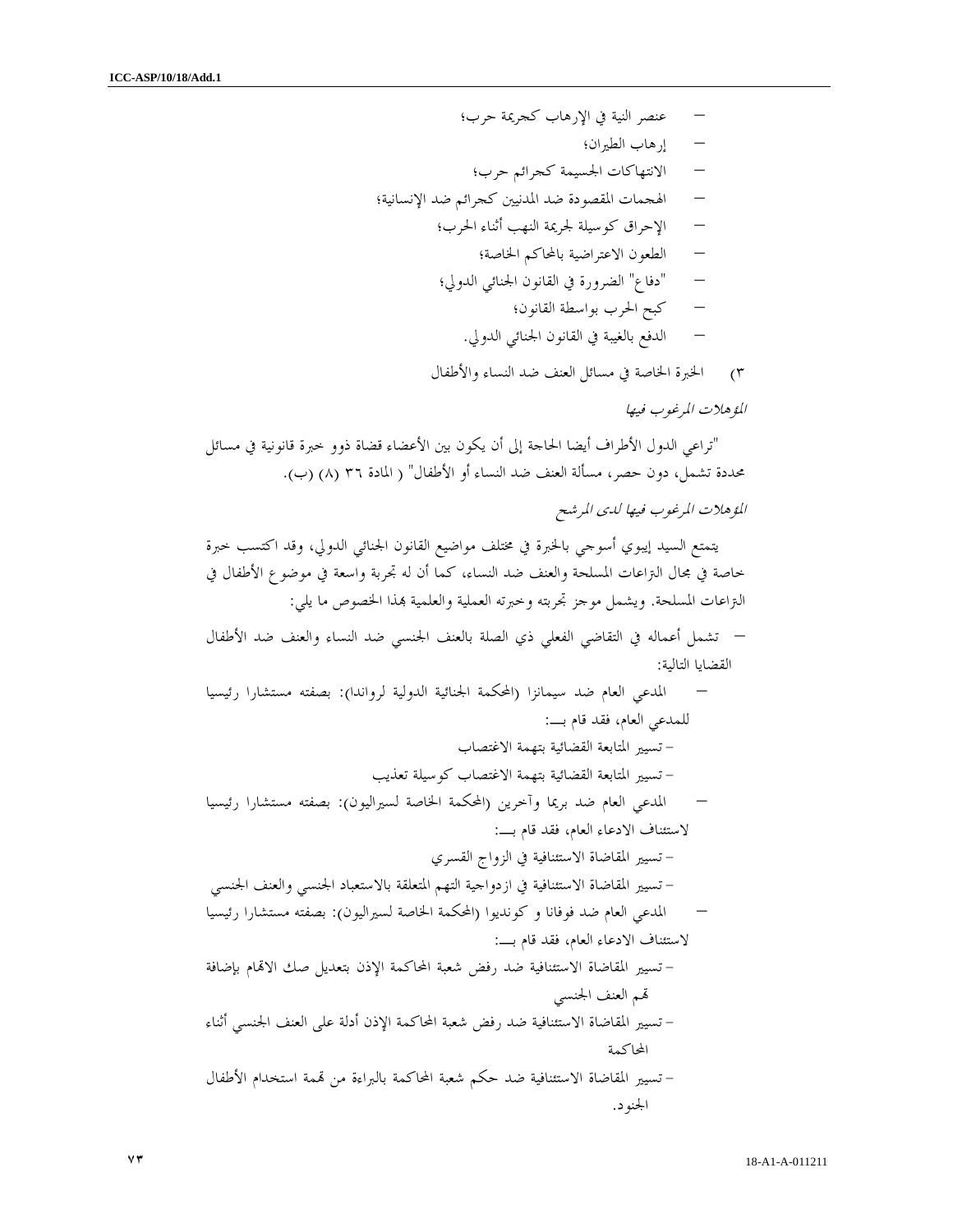– كما أنه ساعد قضاة المحكمة الجنائية الدولية لرواندا في صياغة الأحكام المتعلقة بالعنف الجنسي ضد النساء أثناء الإبادة الجماعية برواندا . – إضافة إلى خبرته في المقاضاة بالمحاكم في قضايا تتضمن ما بالعنف ضد النساء، يملك السيد إيبوي أسوجي سجلا حافلا بالأبحاث العلمية والكتابات في الموضوع، تشمل مايلي : – كتاب سينشر قريبا من طرف مارتينوس نيجهوف بعنوان "القانون الدولي والعنف الجنسي في التراعات المسلحة ؛" – تعريف وتحليل الاغتصاب في القانون الجنائي الدولي (مقالة ؛) – الاغتصاب كجريمة إبادة جماعية (مقالة ؛) – الاغتصاب ومسؤولية الآمر في القانون الدولي (مقالة ؛) – العنف الجنسي في التراعات المسلحة والإرهاب كجريمة حرب (مقالة ؛) – مسألة الزواج القسري في القانون الجنائي الدولي (فصل في كتاب ؛) – التعويض عن العنف الجنسي ضد النساء أثناء الحرب (فصل في كتاب ؛) – متابعة العنف الجنسي كجزء من جهود العدالة الانتقالية في مجتمعات ما بعد التراعات (فصل في كتاب ؛) – العنف الجنسي ضد النساء كصنف خاص من الشر خلال التراعات المسلحة (فصل في كتاب ).

)٤ القائمة المفضلة

يتمتع السيد إيبوي أسوجي بالمؤهلات الواردة في كلا القائمتين ألف و باء، وبما أنه مطالب باختيار قائمة واحدة فقط، فإنه يختار أن يوضع في القائمة ألف .

)٥ الجنسية

إن السيد إيبوي أسوجي من مواطني نيجيريا ويتمتع فيها بالحقوق المدنية والسياسية .

)٦ التمثيلية الجغرافية والقانونية لمسقط الرأس

رغم كون السيد إيبوي أسوجي ينتسب إلى تراث القانون العام فإنه يملك إلماما عمليا بتراث القانون الجنائي القاري .

إذا تم انتخابه، سيكون النيجيري الوحيد الذي يشغل منصب قاض بالمحكمة في التاريخ.

\* \* \*

البيانات الشخصية

الاسم إيبوي أسوجي، تشيلي تاريخ الازدياد ٢ أيلول/سبتمبر ١٩٦٢ الجنس ذكر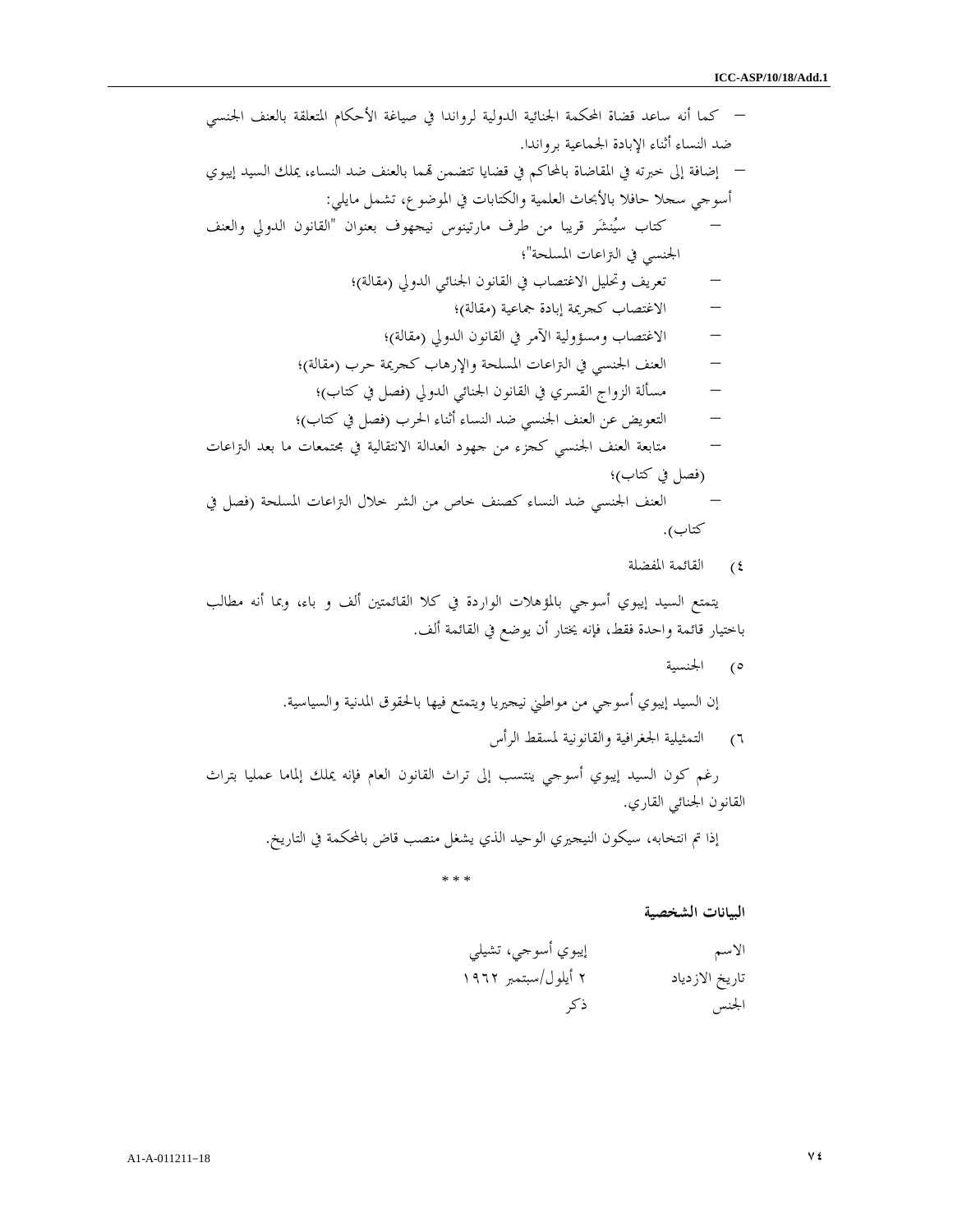## الانتماءات المهنية

تمت دعوته إلى نقابات المحامين التالي ة

- أيلول/سبتمبر ١٩٨٦ نيجيريا - شباط/فبراير ١٩٩٣ أونتاريو (كندا ) - تشرين الثاني/نوفمبر ١٩٩٣ كولومبيا البريطانية (كندا )

# عضو بالجمعيات التالية

- نقابة المحامين النيجيرية
- الجمعية القانونية بكندا العليا
- جمعية المحامين بأونتاريو (كندا )
- الس الكندي للقانون الدولي
- الجمعية الأمريكية للقانون الدولي
- المعهد البريطاني للقانون الدولي
	- الجمعية القانونية الدولية

## التجربة المهنية

من ٢٠١٠ إلى الآن مستشار قانوني لدى المفوض السامي للأمم المتحدة في حقوق الإنسان مكتب المفوض السامي لحقوق الإنسان، جنيف، سويسرا يقدم المشورة القانونية والمتعلقة بالسياسة العامة للمفوض السامي للأمم المتحدة في حقوق الإنسان ارتباطا بمهامها في حماية وتعزيز حقوق الإنسان في جميع أرجاء العالم من ٢٠٠٨ إلى ٢٠١٠ رئيس الدوائر الأمم المتحدة، المحكمة الجنائية الدولية لرواندا، أروشا، تترانيا . مستشار قانوني رئيسي بالغرف، يشرف على ما يزيد عن ٥٠ محاميا ومتدربا قانونيا خلال مدهم المساعدة القانونية لقضاة المحكمة الجنائية الدولية لرواندا عن طريق البحث في القانون الجنائي وإجراءاته في اختصاصات القانون العام، والقانون الجنائي الكندي وإجراءاته، والقانون الجنائي الدولي وإجراءاته، والقانون الإنساني الدولي، والقانون الدولي لحقوق الإنسان، والقانون الدولي العام وإجراءاته، مسئولا عن صياغة الاستشارات القانونية والقرارات والأحكام لقضاة إحدى غرف المحاكمة بالمحكمة الجنائية الدولية لرواندا، يشرف على الأعوان القانونيين الآخرين لدى القضاة خلال أبحاثهم وكتابام للقضاة، الخ . من ٢٠٠٧ - ٢٠٠٨ كبير مستشاري الاستئناف المحكمة الخاصة بسيراليون، فريتاون، سيراليون مثّل المدعي العام للمحكمة الخاصة بسيراليون بصفته كبير المستشارين في استئناف الادعاء لدى غرفة الاستئناف، وحرر المذكرات والإفادات وغيرها من الوثائق القانونية، ونسق عمل إحدى فرق استئناف الادعاء .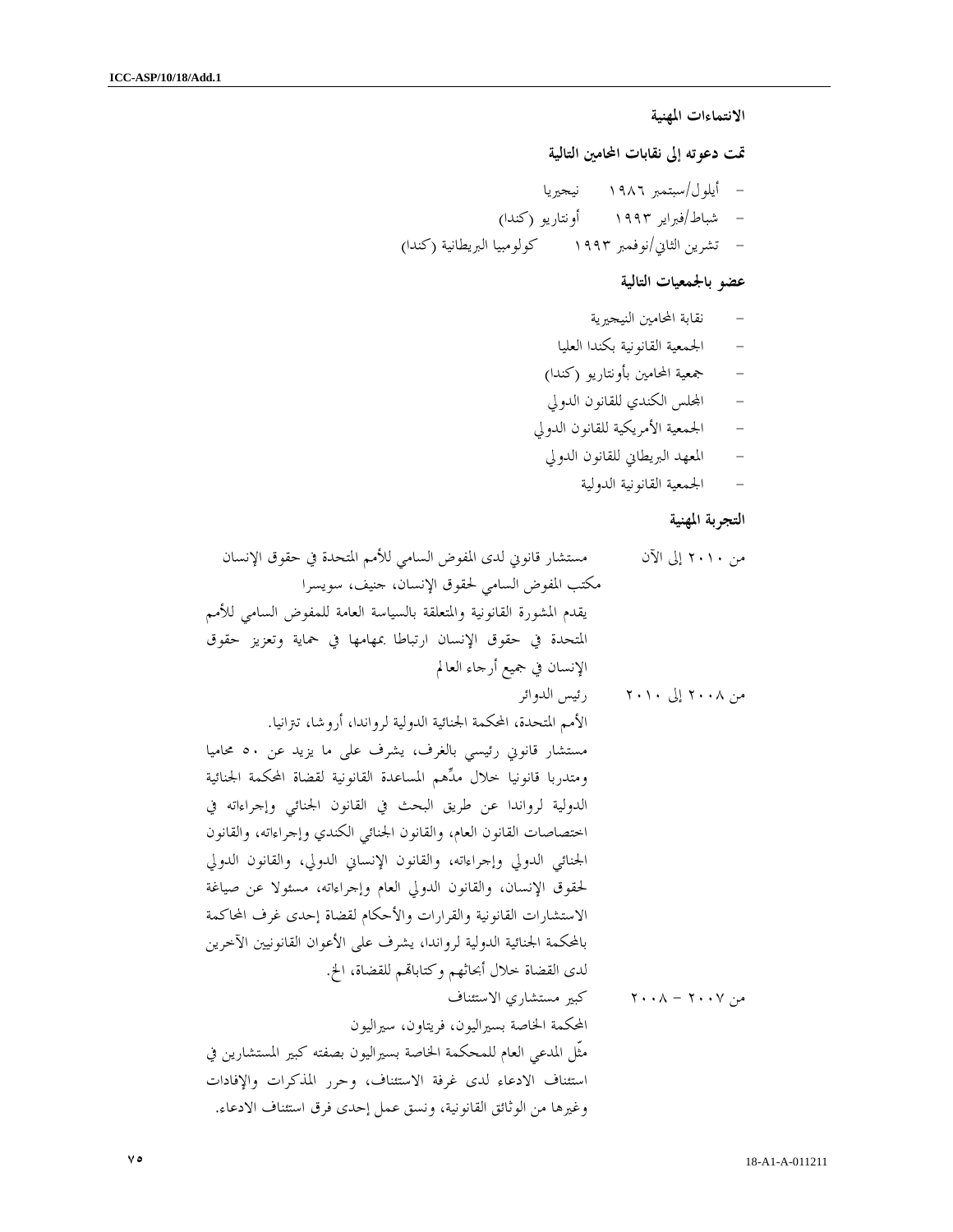| مستشار قانوبي حاص                                                       | من ٢٠٠٦ إلى ٢٠٠٨ |
|-------------------------------------------------------------------------|------------------|
| وفد نيجيريا في الفريق العامل الخاص المعني بجريمة العدوان التابع لجمعية  |                  |
| الدول الأعضاء                                                           |                  |
| قدم المشورة القانونية للوفد النيجيري في الفريق العامل الخاص المعنى      |                  |
| بحريمة العدوان التابع لجمعية الدول الأعضاء.                             |                  |
| أستاذ محاضر                                                             | من ٢٠٠٦ إلى ٢٠٠٧ |
| كلية القانون، شعبة القانون العام الإنجليزي، حامعة أوتاوا، أنتاريو، كندا |                  |
| درّس القانون الجنائبي الدولي بكلية القانون                              |                  |
| محامى                                                                   | من ٢٠٠٥ إلى ٢٠٠٧ |
| بوردن لاندر حيرفي (شراكة محدودة المسؤولية)، أوتاوا، أنتاريو، كندا       |                  |
| ترافع في القضايا أمام المحاكم الابتدائية والإدارية، وحرر المرافعات      |                  |
| والمذكرات وغيرها من الوثائق القانونية، وقام بالأبحاث في القانون         |                  |
| وكتب الاستشارات القانونية والدراسات إلخ. قلَّم خدمات استشارية           |                  |
| قانونية مهنية إلى سفارات بعض الحكومات الأحنبية في أوتاوا بكندا.         |                  |
| موظف قانويي رئيسيي بالدوائر                                             | من ۲۰۰۳ إلى ۲۰۰۵ |
| الأمم المتحدة، المحكمة الجنائية الدولية لرواندا، أروشا، تتزانيا         |                  |
| قدَّم المساعدة القانونية لقضاة غرفة المحاكمة الثانية عن طريق البحث في   |                  |
| القانون الجنائبي وإجراءاته في اختصاصات القانون العام، والقانون الجنائبي |                  |
| الكندي وإجراءاته، والقانون الجنائي الدولي وإجراءاته، والقانون الإنساني  |                  |
| الدولي، والقانون الدولي لحقوق الإنسان، والقانون الدولي العام            |                  |
| وإجراءاته، مسئولا عن صياغة الاستشارات القانونية والقرارات               |                  |
| والأحكام لقضاة إحدى غرف المحاكمة بالمحكمة الجنائية الدولية لرواندا،     |                  |
| يشرف على الأعوان القانونيين الآخرين لدى القضاة خلال أبحاثهم             |                  |
| وكتابالهم للقضاة، الخ.                                                  |                  |
| محامى رئيسي بالمحاكمة/وكيل أول للمدعي العام                             | من ۲۰۰۰ إلى ۲۰۰۳ |
| الأمم المتحدة، المحكمة الجنائية الدولية لرواندا، أروشا، تنزانيا         |                  |
| مثَّل المدعى العام بالمحكمة بصفة رئيس فريق المحاكمة في متابعة قضايا     |                  |
| باغوروسا، انسينغيومفا، كابيليكي وانتاباكوزي وقضية سيمانزا، وحرر         |                  |
| الملخصات والمذكرات والإفادات وغيرها من الوثائق القانونية، وأشرف         |                  |
| على فريق عمل بالمحاكمة                                                  |                  |
| موظف قانوني رئيسي بشعبة الاستناف                                        | من ۱۹۹۹ إلى ۲۰۰۰ |
| الأمم المتحدة، المحكمة الجنائية الدولية لرواندا (شعبة الاستناف)، لاهاي، |                  |
| هو لندا                                                                 |                  |
| قدَّم المساعدة القضائية لقضاة الاستئناف عن طريق البحث في القانون        |                  |
| الجنائبي وإجراءاته في اختصاصات القانون العام، والقانون الجنائبي         |                  |
| الكندي وإجراءاته، والقانون الجنائي الدولي وإجراءاته، والقانون الإنساني  |                  |
| الدولي، والقانون الدولي لحقوق الإنسان، والقانون الدولي العام            |                  |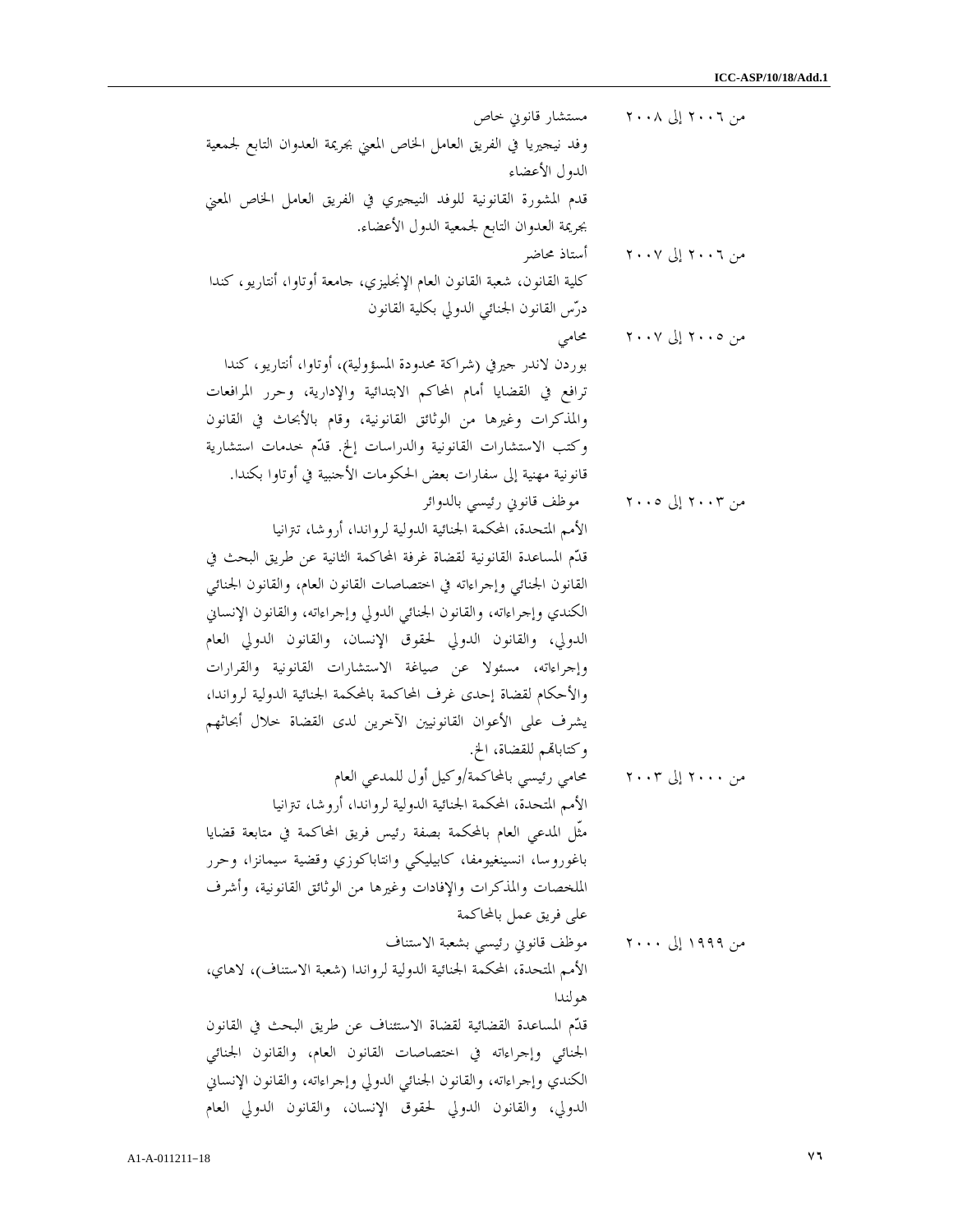وإجراءاته، مسئولا عن صياغة الاستشارات القانونية والقرارات والأحكام لقضاة إحدى غرف المحاكمة بالمحكمة الجنائية الدولية لرواندا، يشرف على الأعوان القانونيين الآخرين لدى القضاة خلال أبحاثهم وكتابالهم للقضاة، الخ. من شباط/فبراير إلى وكيل المدعي العام/محامي مساعد بالمحاكمة أيلول/سبتمبر ١٩٩٩ الأمم المتحدة، المحكمة الجنائية الدولية لرواندا، أروشا، تترانيا مثّل الأمم المتحدة أمام المحكمة الجنائية الدولية لرواندا أثناء متابعتها لجرائم الحرب والجرائم ضد السلام والجرائم ضد الإنسانية والجرائم الدولية الأخرى التي ارتكبها الروانديون في رواندا والدول المحاورة في العام ١٩٩٤ . من ١٩٩٧ إلى وكيل المدعي العام/محامي مساعد بالمحاكمة شباط/فبراير ١٩٩٩ الأمم المتحدة، المحكمة الجنائية الدولية لرواندا، كيغالي، رواندا مثّل المدعي العام للمحكمة في متابعتها أمام المحكمة الجنائية الدولية لرواندا لجرائم الإبادة الجماعية وجرائم الحرب والجرائم ضد الإنسانية والجرائم الدولية الأخرى التي ارتكبها الروانديون في رواندا والدول المحاورة في العام ١٩٩٤. من ١٩٩٦ إلى ١٩٩٧ محامي إيبوي أسوجي وأدتونجي (محاميان)، تورونتو، كندا ترافع في القضايا أمام جميع مستويات المحاكم في أونتاريو بكندا، والمحكمة الاتحادية لكندا، والمحكمة العليا لكندا، وحرر المرافعات والمذكرات وغيرها من الوثائق القانونية . من ١٩٩٤ إلى ١٩٩٥ محامي روبنسون وهيكسون، تورونتو، كندا ترافع في القضايا أمام جميع مستويات المحاكم في أونتاريو بكندا، وحرر المرافعات والمذكرات وغيرها من الوثائق القانونية . من ١٩٩٣ إلى ١٩٩٤ محامي راسل وديمولان (محاميان)، فانكوفر، كندا ترافع في القضايا أمام المحاكم وحرر المرافعات والمذكرات وغيرها من الوثائق القانونية . من شباط/فبراير إلى كاتب قانوني/محامي تشرين الثاني/نوفمبر ١٩٩٣ راسل وديمولان (محاميان)، فانكوفر، كندا ترافع في القضايا أمام المحكمة الاتحادية لكندا، ومحاكم المطالبات الصغرى بكولومبيا البريطانية وحرر المرافعات والمذكرات وغيرها من الوثائق القانونية، وقام بالأبحاث في القانون وكتب الاستشارات القانونية والدراسات إلخ . من ١٩٩١ إلى ١٩٩٢ كاتب قانوني سكوت وآيلن (محاميان)، أوتاوا، كندا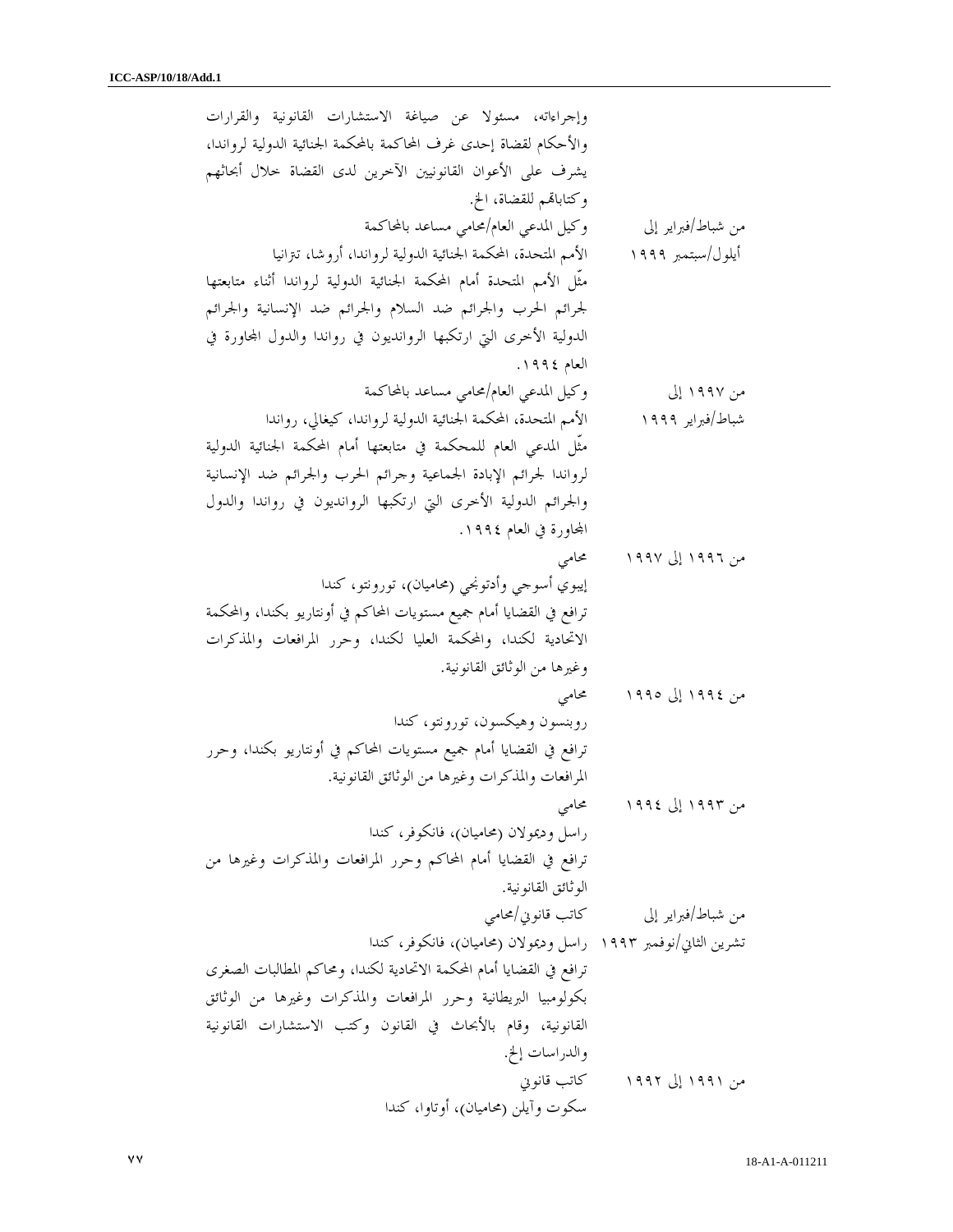ترافع في القضايا أمام محاكم المطالب الصغرى والمحاكم الإدارية وحرر المرافعات والمذكرات وغيرها من الوثائق القانونية، وقام بالأبحاث في القانون وكتب الاستشارات القانونية والدراسات إلخ . من ١٩٨٩ إلى ١٩٩١ باحث في القانون مركز الأبحاث في قانون الجو والفضاء، جامعة ماكغيل، مونتريال، كندا قام بالبحث في مجال القانون وكتب الدراسات القانونية وقدم الأوراق في المؤتمرات القانونية إلخ . من ١٩٨٨ إلى ١٩٨٩ باحث في القانون – مستقل مونتريال، كندا قام بالبحث في مجال القانون وقدم الصكوك القانونية الكندية والدولية لطالبي اللجوء من ١٩٨٦ إلى ١٩٨٨ محامي أغوشوكو وشركاؤه (محامون)، بورت هاركورت، نيجيريا ترافع في القضايا أمام المحاكم وحرر المرافعات والمذكرات القانونية والاتفاقات والإيجارات والرهون العقارية وغيرها من الوثائق القانونية . من ١٩٨٥ إلى ١٩٨٦ كاتب قانوني أهامبا وشركاؤه (محامون)، أويري، نيجيريا حرر المرافعات والمذكرات وغيرها من الوثائق القانونية وقام بالأبحاث القانونية وكتب الاستشارات القانونية والدراسات إلخ . السيرة الدراسية ا( لشهادات العليا في القانون ) )٢( ٢٠٠٧ - ٢٠١١ شهادة الدكتوراه في القانون الجنائي الدولي جامعة أمستردام، هولندا ١٩٨٩-١٩٩١ درجة الماجستير في القانون جامعة ماكغيل، مونتريال، كندا ١٩٩٠ جائزة : الجائزة الأولى لمسابقة المقالة

برنامج خريجي جامعة ماكغيل في قانون الجو والفضاء .

السيرة الدراسية (الشهادات الجامعية في القانون )

١٩٨٩-١٩٩١ معادلة شهادة البكالوريوس الكندية في القانون شهادة الأهلية جامعة ماكغيل (كلية القانون)/اللجنة المشتركة للاعتماد التابعة لاتحاد الجمعيات القانونية الكندية ١٩٨١-١٩٨٥ شهادة البكالوريوس في القانون بالدرجة الشرفية

 $\overline{a}$ 

٢( ) توقفت دراسته من أجل نيل شهادة الدكتوراه من جامعة تورونتو بكندا في العام ١٩٩٧ بسبب أعباء العمل مدعياً عاماً لدى المحكمة الجنائية الدولية لرواندا. واستأنف دراسته بعد ذلك بجامعة أمستردام بمولندا في العام ٢٠٠٧. وقد قام الآن بتقديم رسالة الدكتوراه وتمت الموافقة عليها من طرف اللجنة، وسيستلم شهادته في أيلول/سبتمبر .٢٠١١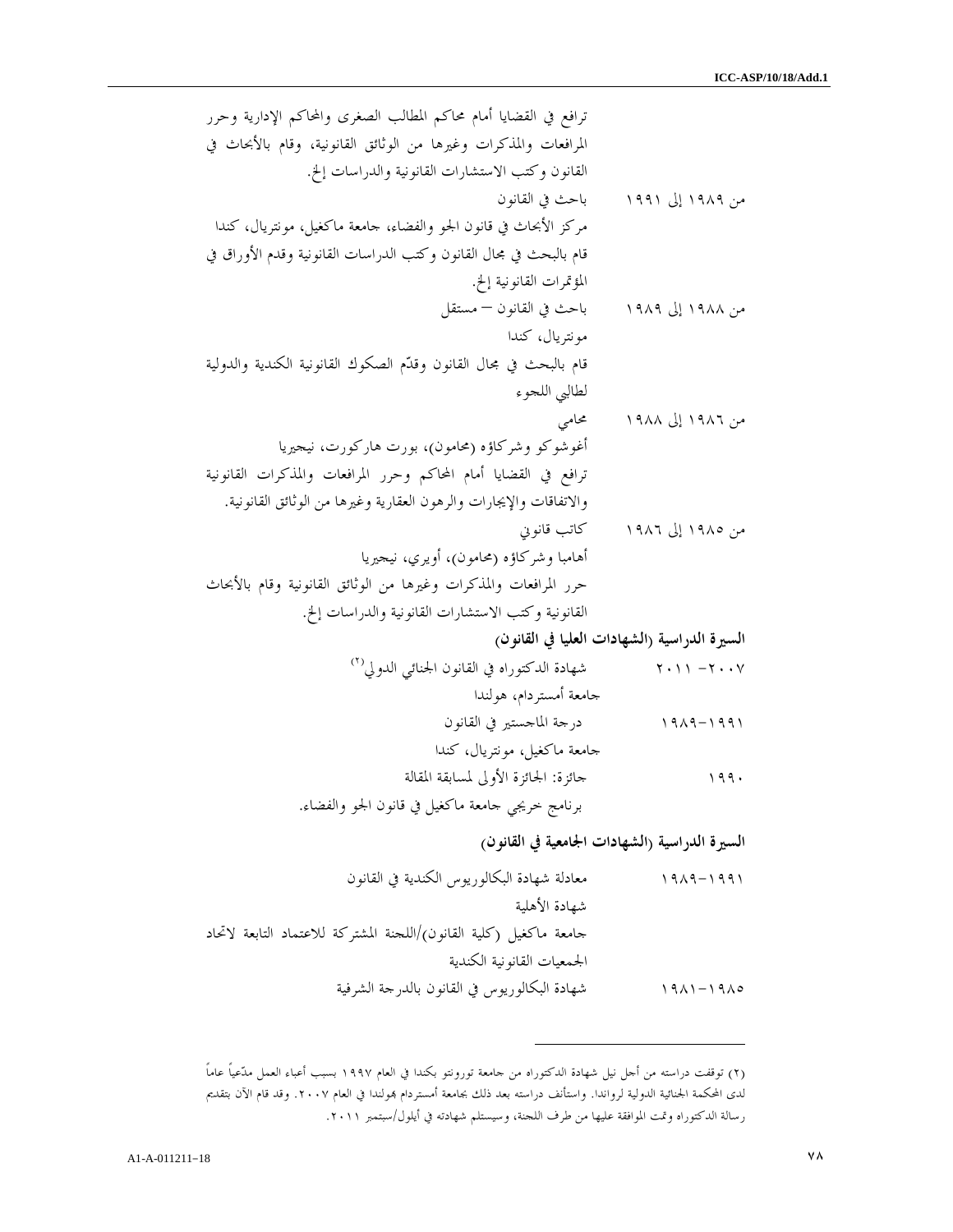جامعة كالابار، كالابار، نيجيريا.

السيرة الدراسية (الشهادات الدراسية والمهنية في القانون

| شهادة الأهلية للمحاماة (الحلقة الدراسية للتكوين المهنى القانويي) | شباط/فبراير –           |
|------------------------------------------------------------------|-------------------------|
| الجمعية القانونية لكولومبيا البريطانية، فانكوفر، كندا            | نیسان/أبریل ۱۹۹۳        |
| شهادة الأهلية للمحاماة (الحلقة الدراسية للقبول بسلك المحاماة)    | أيار/مايو —             |
|                                                                  | حزیران یونیو ۱۹۹۱       |
| الجمعية القانونية بكندا العليا (أونتاريو)، أوتاوا، كندا          | أيلول/سبتمبر —          |
|                                                                  | كانون الأول/ديسمبر ١٩٩٢ |
| شهادة الأهلية للمحاماة (الكلية النيجيرية للقانون)                | $901 - 1900$            |
| المحلس النيجيري للتكوين القانوني                                 |                         |

موجز الإنجازات المهنية المرموقة

- تم ترشيحه من طرف الحكومة النيجيرية للانتخاب قاضيا بالمحكمة الجنائية الدولية (٢٠٠٨ ). - مستشار رئيسي للاستئناف في قضية المدعي العام ضد بريما وآخرين، المحكمة الخاصة لسيراليون . - مستشار رئيسي للاستئناف في قضية المدعي العام ضد فوفانا وآخرين، المحكمة الخاصة لسيراليون . - مستشار رئيسي للمدعي العام في قضية المدعي العام ضد سيمانزا (عدد T-97-20-ICTR(، المحكمة الجنائية الدولية لرواندا، التي صدر الحكم فيها بتاريخ ١٥ أيار/مايو .٢٠٠٣ في اية المحاكمة، تمت إدانة لوران سيمانزا (عمدة بيكومبي، رواندا) بالمشاركة في الإبادة الجماعية، والإبادة كجريمة ضد الإنسانية، وتهمتين بالقتل كجريمة ضد الإنسانية، والاغتصاب كجريمة ضد الإنسانية، والتعذيب كجريمة ضد الإنسانية .

- مستشار رئيسي في قضية المدعي العام ضد باغوسورا و انسينغيومفا و كابيليغي و انتاباكوزي (عدد T-98-48-ICTR(. كان من بين مسؤولياته إعداد القضية وتقديم البيان الافتتاحي والإشراف على الاستماع إلى أول الشهود من الخبراء :
	- http://65.18.216.88/ENGLISH/PRESSREL/2002/312chile&delponte.htm -
- مستشار رئيسي في قضية كامتر ضد بادجت رنتاكار و شركة زيوريخ للتأمين (١٩٩٦)، عدد 29 330 (4) DLR 136 1,) 3 (OR) محكمة الاستئناف بأونتاريو، حيث رفضت المحكمة العليا لكندا الطلب بالاستئناف (١٩٩٧) عدد 31 I) 3 (OR(، وكانت هذه القضية من معالم القانون الكندي لتأمين السيارات: تم خلالها النجاح في فحص مسألة ما إذا كان واجبا على المؤمن أن يدافع على السائقين الشباب المؤهلين، وهم شريحة سبق إقصاؤها، عند استئجار أحدهم سيارة من شركة لاستئجار السيارات .
- مستشار رئيسي في قضية فيريل وآخرين ضد المدعي العام (أونتاريو) "قضية الإنصاف في الشغل ، " وكانت هذه القضية من معالم الحق الدستوري الكندي في المساواة: تم خلالها فحص مسألة عدم دستورية إلغاء قوانين الإنصاف في الشغل في أونتاريو وكون الإلغاء لا يشمل إمكانية دستورية لمراجعة التدخل الحكومي .

- الدفاع بنجاح في نيجيريا عن ثلاثة رجال متهمين بجنحة تحمل عقوبة الإعدام .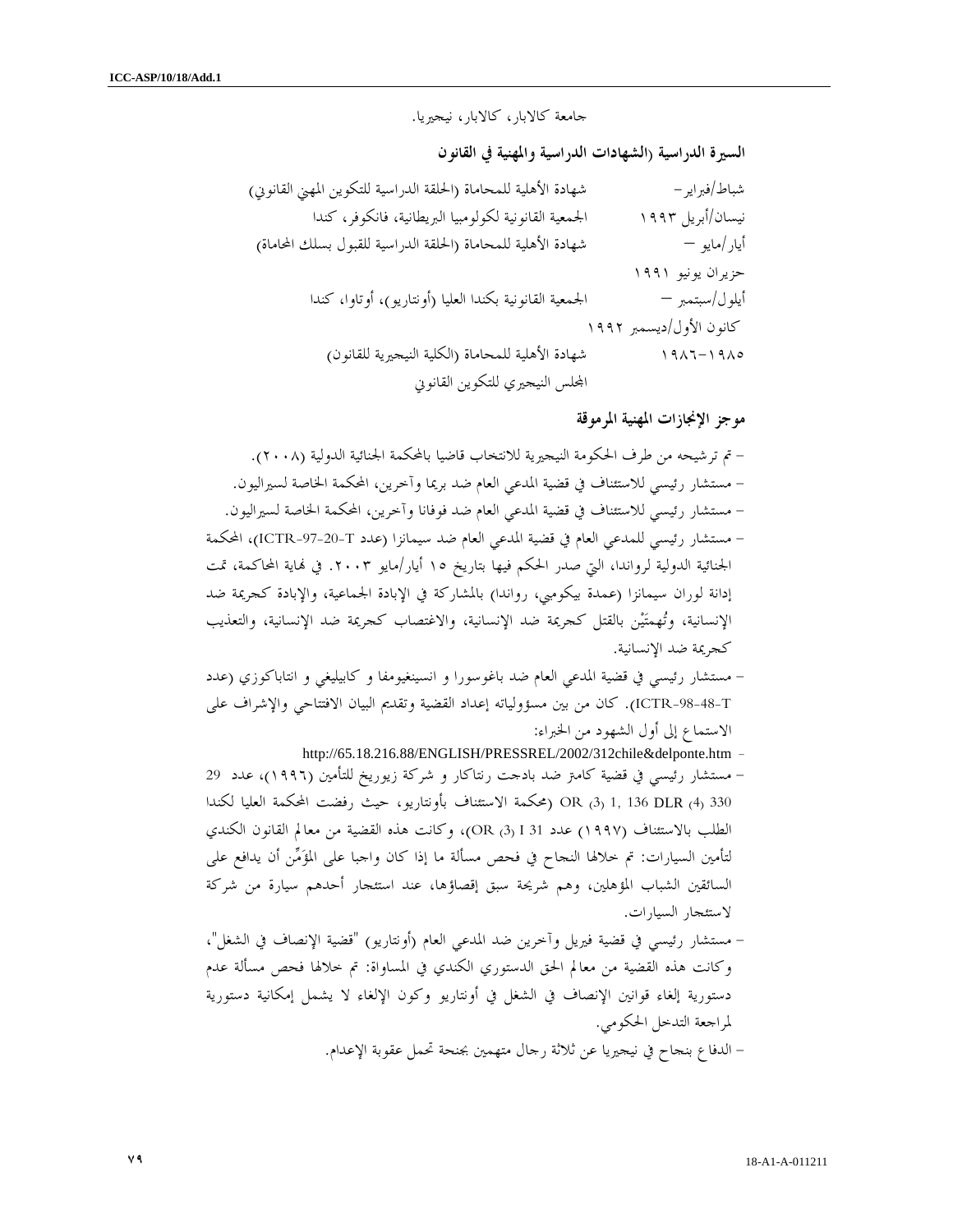منشورات و خطب وأبحاث مختارة كتب - تشيلي إيبوي أسوجي (رئيس تحرير)، حماية الإنسانية – مقالات في القانون الدولي والسياسات على شرف نافانيثم بيلاي (لايدن: مارتنوس نيجهوف، ٢٠١٠ ). - تشيلي إيبوي أسوجي، القانون الدولي والعنف الجنسي في التراعات المسلحة (لايدن: مارتنوس نيجهوف، يصدر قريبا ). مقالات مختارة - " الدفع بالغيبة في القانون الجنائي الدولي عبر منظار القانون العام" (يصدر قريبا في منتدى القانون الجنائي ) - " متابعة العنف الجنسي ضد النساء: مكون ضروري في إستراتيجية العدالة وإعادة البناء الاجتماعي فيما بعد التراع في كولومبيا" (يصدر ق )ريبا - إعادة النظر في عنصر الذنب في الشكل الموسع للفعل الإجرامي المشترك في القانون الجنائي الدولي" (قيد النشر ) - " تغيير توصيف الجرائم بعد الشروع في المحاكمات بالمحكمة الجنائية الدولية": عدد ،٤٩ مجلة مواد قانونية دولية (٢٠١٠) صفحة ٤٧٤ . - " نظرة أخرى في عنصر النية في الإرهاب كجريمة حرب" مجلة كامبردج للشؤون الدولية-٤٤٩،X ،1474 نشر أول مرة في ٢٧ تموز/يوليو ٢٠١٠ . - " نافي بيلاي في عصرها"، صدر في تشيلي إيبوي أسوجي (رئيس تحرير)، حماية الإنسانية . - " اختصاص نيجيريا في متابعة جوني بول كوروما بجرائم الحرب المرتكبة أثناء الحرب الأهلية في سيراليون" (بمشاركة أنجيلا انوورغو)، صدر في تشيلي إيبوي أسوجي (رئيس تحرير)، حماية الإنسانية . - " حصانة الدولة وفظاعاا والعدالة المدنية في العصر الحديث للقانون الدولي" (٢٠٠٧) الإصدار الخامس والأربعون، الحولية الكندية للقانون الدولي، صفحة ٢٢٣ . - " الجرائم ضد الإنسانية: توجيه الهجمات ضد السكان المدنيين" (٢٠٠٨ ٢) الة الإفريقية للدراسات القانونية ١٢٩-١١٨ . - " الاغتصاب كإبادة جماعية: بعض الأسئلة الطارئة" (٢٠٠٧ ٩) مجلة الأبحاث حول الإبادة الجماعية، صفحة ٢٧٣-٢٥١ . - " دور مجلس الأمن في متابعة جريمة العدوان: وجهة نظر أفريقية" (٢٠٠٧) ٣٤ مجلة المونيتور للائتلاف من أجل المحكمة الجنائية الدولية ٨. - " مسؤولية الآمر أو القائد – نظرية ملتبسة للمسؤولية الجنائية في المحاكم الخاصة"، صدر في ديسو وآخرين، من حقوق الإنسان إلى القانون الجنائي الدولي (لاهاي: بريل، ٢٠٠٧ ، ) ١٠٥ . - " القانون الدولي ونشاطات المرتزقة ومنع التراعات في أفريقيا" (بمشاركة أداما ديانغ)، صدر في ديسو وآخرين، من حقوق الإنسان إلى القانون الجنائي الدولي (لاهاي: بريل، ٢٠٠٧ ، ) ٦١٧ .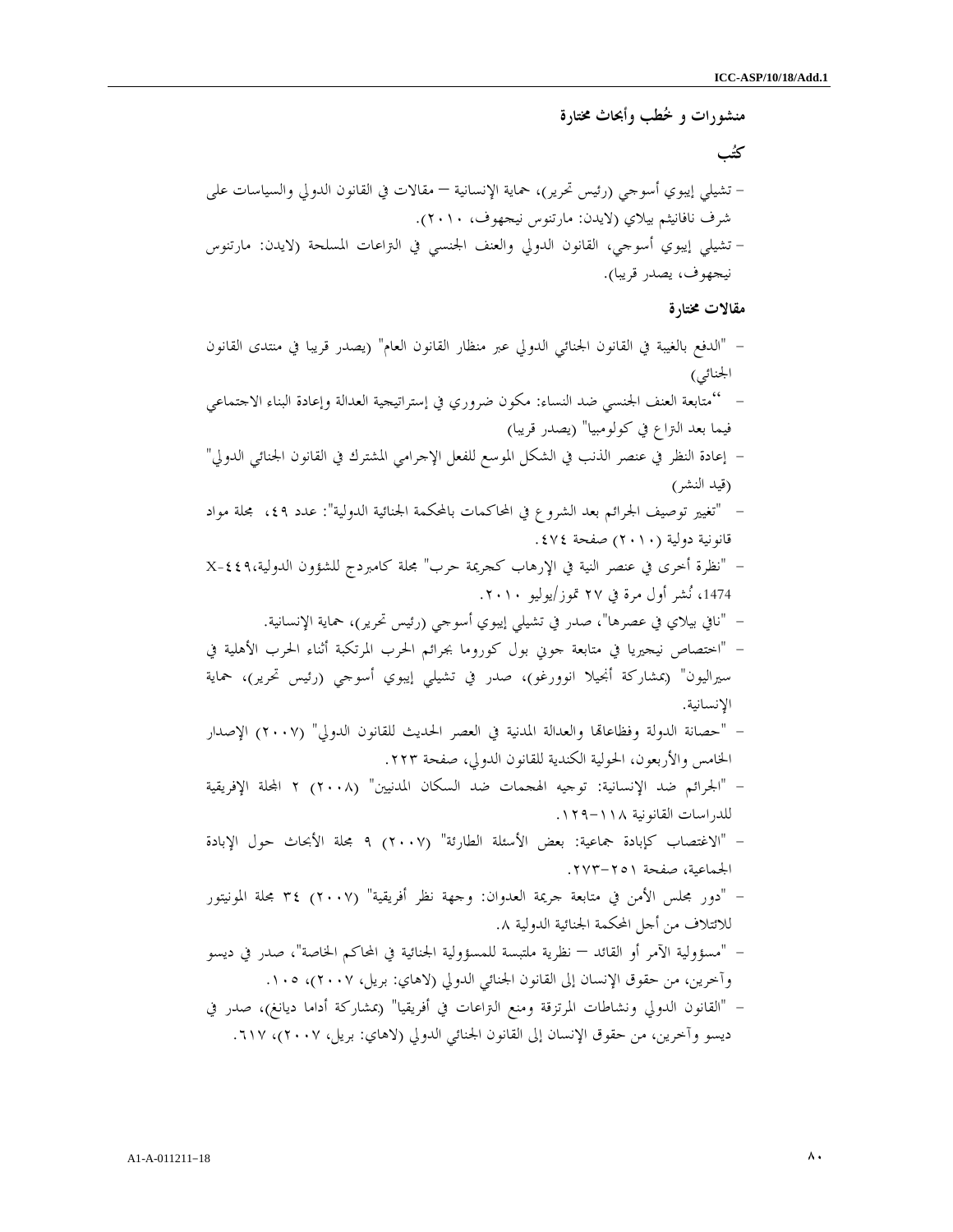– "الاتمامات الغامضة والعدالة في المحاكم الجنائية الدولية: استخلاص الدروس من عالم القانون العام"، صدر في س. ب . م. واترز (رئيس تحرير)، القانون الدولي بالمنظار البريطاني و الكندي (لاهاي: بريل، ٢٠٠٦ ، ) ١٠٥ . - " الاغتصاب ومسؤولية الآمر في القانون الدولي" (-icc.www://http .( cpi.int/library/organs/otp/050620\_Chile\_presentation.pdf - " القتل كجريمة ضد الإنسانية في المحاكم الخاصة: التوفيق بين اللغات المختلفة (، " ٢٠٠٥) الحولية الكندية للقانون الدولي، صفحة ١٤٥ .) - " الإبادة الجماعية وحساسيات الطب الشرعي في اللجنة الدولية للصليب الأحمر"، الة الصينية للقانون الدولي (٢٠٠٦)، المجلد الخامس، العدد ١، صفحة ١٤٩. - • "الجرائم ضد الإنسانية: من فينتا إلى موغيسيرا" "أو التناسق أخيرا: القانون الكندي والقانون الدولي للجرائم ضد الإنسانية"، موقع ويب الس الكندي للقانون الدولي (تشرين الثاني/نوفمبر http://www.ccil-  $(7 \cdot \cdot \circ$  ccdi.ca/index.php?option=com\_content&task=view&id=124&Itemid=76 - " العالم مسرحنا: ممارسة المحاماة في القانون الدولي" مجلة نقابة المحامين (صيف ٢٠٠٥) صفحة ١٤- ١٦. - " المشاركة في الإبادة الجماعية مقابل المساعدة والتحريض عليها: تفسير الاختلاف بين النظام الأساسي لكل من المحكمتين الجنائيتين الدوليتين لرواندا و يوغوسلافيا" (٢٠٠٥ ٣) مجلة العدالة الجنائية الدولية ٥٦- ٨١. - " الاختلاس: موضوع مرغوب فيه للقانون الجنائي الدولي في حاجة ملحة للمتابعة من طرف القضاء العالمي ذي الاختصاص"، وجهات نظر أفريقية في العدالة الجنائية الدولية (٢٠٠٥) صفحة ١٢١ . - " الجرائم ضد الإنسانية: اية الإفلات من العقوبة في عهد جديد للقانون الجنائي الدولي"، دورية الجمعية الأمريكية للقانون الأجنبي، (تشرين الأول/أكتوبر — كانون الأول/ديسمبر ١٩٩٩) صفحة ١٥. - " الاختصاص بمتابعة الأجانب من أجل الجرائم ضد الإنسانية المرتكبة بالخارج"، دورية الجمعية الأمريكية للقانون الأجنبي (نيسان/أبريل – حزيران/يونيو ٢٠٠٠) صفحة ١٢ (بمشاركة سوزان شايرر ). - " الحرب العالمية ضد إرهاب الطيران... دور كندا"، صدر في ماتي (رئيس تحرير) مراقبة التسلح ونزع السلاح في الفضاء الخارجي: نحو عهد جديد للبقاء، الد الرابع، ٥٩. – إلغاء قوانين الإنصاف في الشغل في أونتاريو: درس في إنكار الحماية المتساوية في ظل القوانين"، صدر في أغوكس، "المساواة في مقر العمل: وجهات نظر دولية حول التشريع والسياسات والممارسات" (٢٠٠٢) صفحة ١٠٩ (بمشاركة إليزابيث ماك آيساك ). - " رأب الصدع: الطريق المسدود بين الاتحاد الإفريقي و المحكمة الجنائية الدولية"-:ceboe://http osuji.blogspot.com/2010/03/healing-rift-impasse-between-african.html - " الثقل المناسب للإقناع في إصدار الأمر بالاعتقال بالمحكمة الجنائية الدولية": -ceboe://http osuji.blogspot.com/2010/02/evidential-correct-standard-for-arrest.html - "خاطرة من أحل كامبالا: الاختلاس": -http://ceboe-osuji.blogspot.com/2010/02/thought for-kampala-kleptocracy.html - " مسؤولية الدول في جرائم الإبادة الجماعية"، مجلة التايمز القانونية ١٧ أيار/مايو ٢٠٠٧ .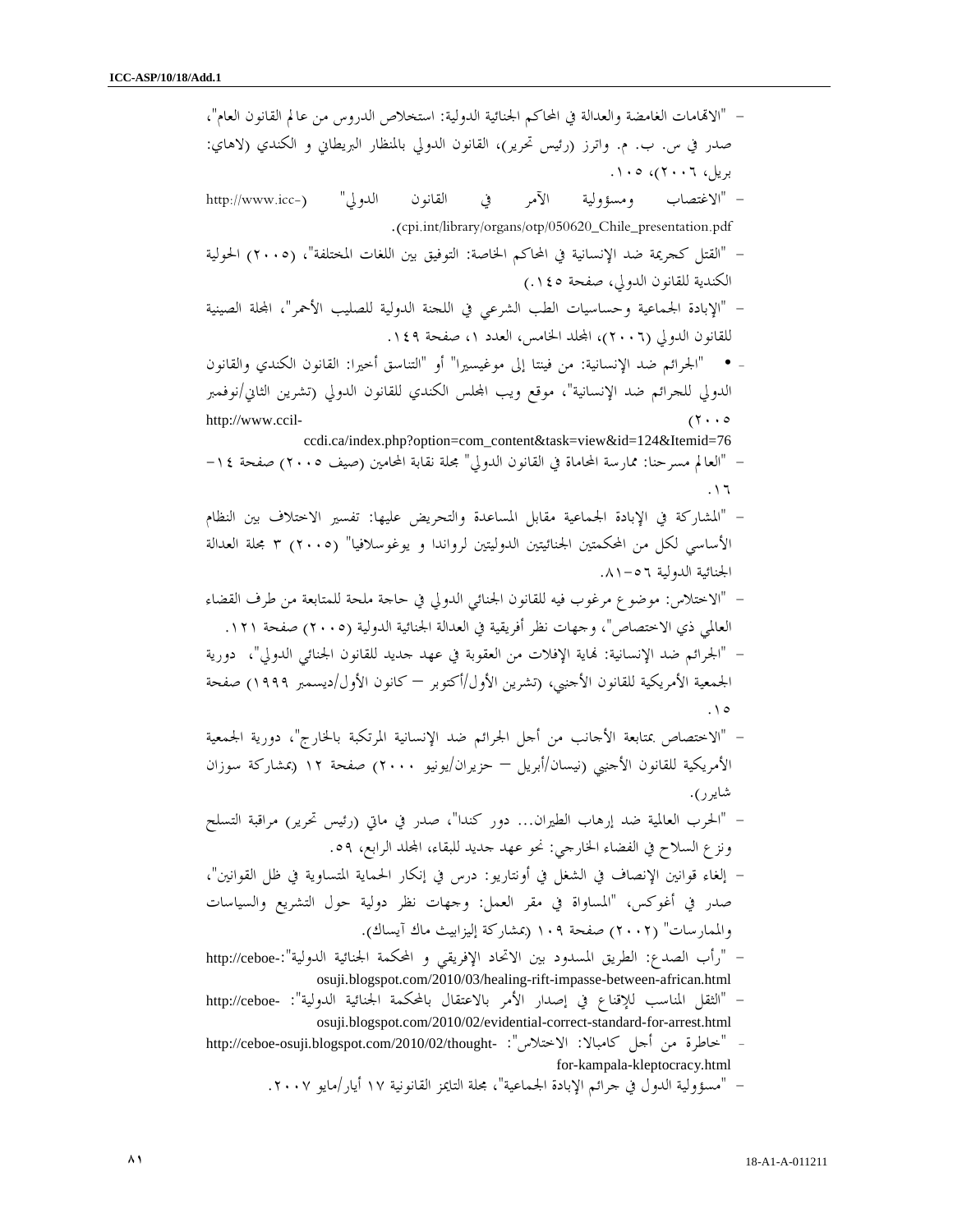- " الخروق الجسيمة كجرائم حرب: لغط كثير حول... الانتهاكات الخطيرة" (قيد النشر ). - " الزواج القسري كجريمة في القانون الدولي" (قيد النشر ). - " الإحراق: صيغة للنهب كجريمة حرب" (قيد النشر ). - " الطعون العارضة أمام المحكمة الجنائية الدولية لرواندا" (قيد النشر ).

#### الأطروحات

- حوادث الطيران والضحايا على الأرض: قراءة في قانون المسؤولية التقصيرية الإنجليزي الكندي (مونتريال: أطروحة لنيل شهادة الماجستير في القانون بجامعة ماكغيل، ١٩٩٩ ، ) ٢٠٣ صفحات. ISBN: 0315744812

## مخطوطات الكتب

- القانون الجنائي الدولي: نظرة داخلية إلى بناء قيد التشييد؛ - روح سانكي – تعليق عن مظاهر القانون الدستوري الكندي .

## التجربة في الأبحاث القانونية

- واسعة النطاق – ما يفوق ٥٠٠ بحث واستشارة في القانون والممارسة المهنية القانونية .

#### خطب مختارة ودعوات لإلقاء المحاضرات

- جمعية الصليب الأحمر النرويجية، محاضرات الذكرى ١٥٠ لتأسيس اللجنة الدولية للصليب الأحمر، أوسلو، النرويج، ٨ أيار/مايو [ورقة بعنوان «حياد اللجنة الدولية للصليب الأحمر والتطبيقات العملية للمتابعة ]
- نقابة المحامين النيجيرية، المؤتمر السنوي ،٢٠٠٧ إلورين، نيجيريا، ٢٨ آب/أغسطس .٢٠٠٧ ورقة بعنوان "ضمان تنمية مسئولة قانونياً ".
- الجمعية القانونية الدولية، المؤتمر المنعقد كل سنتين (٢٠٠٦)، تورونتو، كندا، ٧ حزيران/يونيو .٢٠٠٦ ورقة بعنوان "إعادة النظر في مسؤولية الآمر باغتصاب النساء أثناء التراعات المسلحة ".
- [جمعية] المحامين الكنديين بالخارج، فرع جامعة أوتاوا، مؤتمر حول صد يد الانتقام: متابعة الجرائم الدولية، أوتاوا، كندا، ١٠ آذار/مارس .٢٠٠٦ كلمة الافتتاح: "التعاطف في محاكمات جرائم الإبادة الجماعية – موت الأعداد ".
- كلية القانون بجامعة ماكغيل، مركز حقوق الإنسان والتعددية القانونية، مؤتمر حول وضع سياق للمحاكم الهجينة، مونتريال، كندا، ١٧ شباط/فبراير .٢٠٠٦ مناقشة مدارة حول مساهمة المحاكم الهجينة في المصالحة بعد التراعات .
- الس الكندي للقانون الدولي، المؤتمر السنوي ،٢٠٠٥ أوتاوا، كندا، ٢٧ تشرين الأول/أكتوبر .٢٠٠٥ ورقة بعنوان "تعريف وتحليل الاغتصاب في القانون الجنائي الدولي – شد حبل مستمر؟ "
- اللجنة الدولية للصليب الأحمر، المؤتمر الدولي حول "القانون الإنساني الدولي العرفي: تحدياته وممارساته ومجادلاته"، موتريال، كندا، ٣٠ أيلول/سبتمبر .٢٠٠٥ ورقة بعنوان "القانون الدولي العرفي في إجراءات المحكمتين الجنائيتين الدوليتين لرواندا ويوغوسلافيا السابقة ".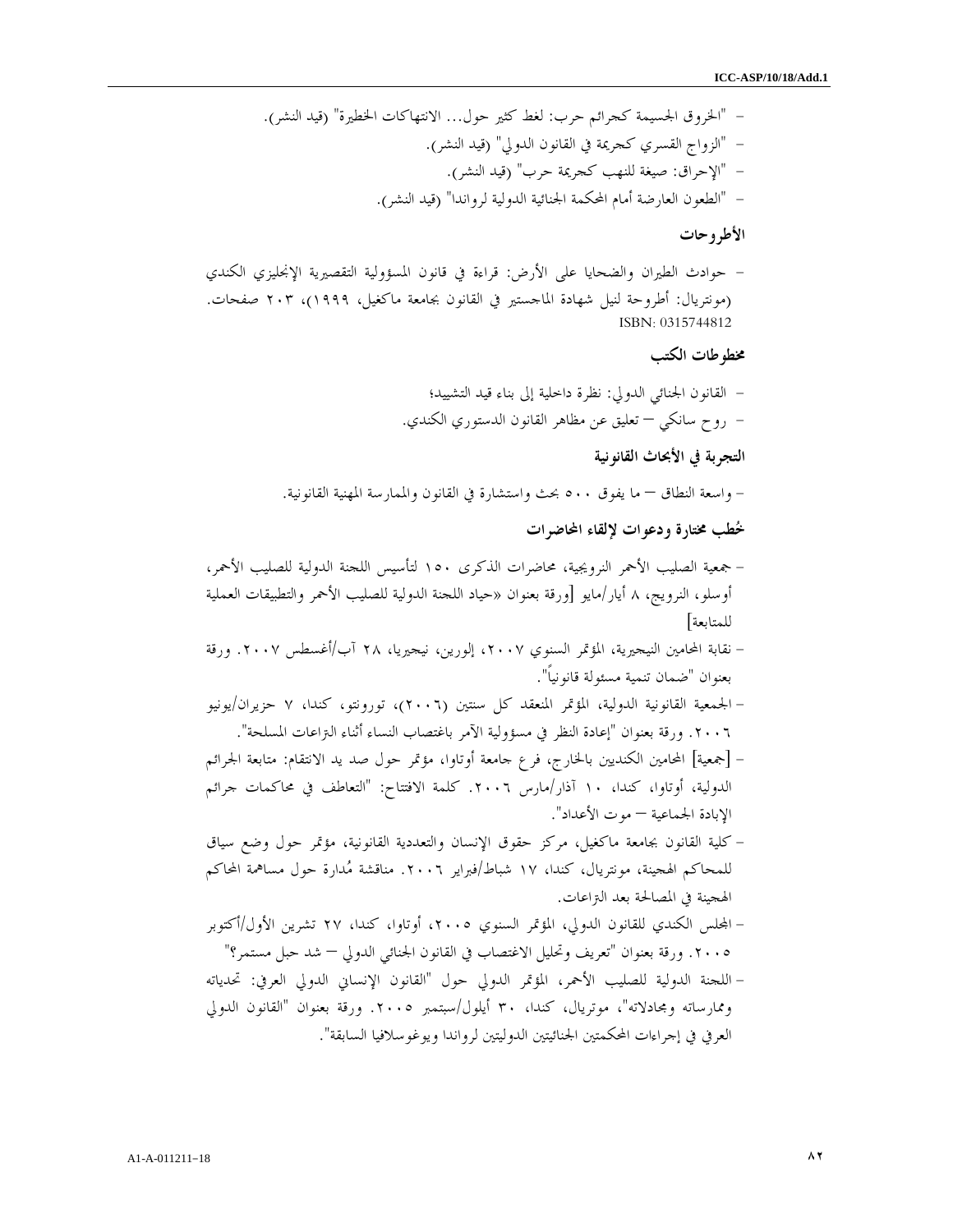| الجمعية البريطانية للدراسات الكندية، مجموعة الدراسات القانونية، وحهات نظر كندية بريطانية                                          |
|-----------------------------------------------------------------------------------------------------------------------------------|
| للقانون الدولي العام، لندن، إنجلترا، ٢٤ حزيران/يونيو ٢٠٠٥. ورقة بعنوان "التهم الغامضة والعدالة                                    |
| في المحاكم الجنائية الدولية: استخلاص الدروس من عالم القانون العام".                                                               |
| المحكمة الجنائية الدولية، سلسلة محاضرات الضيوف بمكتب المدعي العام، لاهاي، هولندا، ٢٠                                              |
| حزيران/يونيو ٢٠٠٥. ورقة بعنوان " الاغتصاب ومسؤولية الآمر في القانون الدولي: -www.icc<br>cpi.int/otp/otp_guest_lecturer&id=30.html |
| · جمعية المحامين بأونتاريو، المؤتمر الخريفي، سكوتسديل، أريزونا، ١٩–٢٠ تشرين الثاني/نوفمبر                                         |
| ٢٠٠٤. ورقة بعنوان ممارسة القانون الدولي في عالم متغير: وحهة نظر كندية.                                                            |
| – كلية يوكون، محاضرة كرسي ماديسون، وايتهورس، إقليم يوكون، ٢٠ تشرين الثاني/نوفمبر                                                  |
| ٢٠٠٤. ورقة بعنوان "إسهامات المحكمة الجنائية الدولية لرواندا في تطوير القانون الدولي لجرائم                                        |
| الحرب".                                                                                                                           |
| مفوضية الأمم المتحدة لحقوق الإنسان، احتماع الخبراء حول المحكمة الخاصة المستقلة لسيراليون                                          |
| ولجنة الحقيقة والمصالحة لسيراليون، نيويورك، ١٩–٢٢ كانون الأول/ديسمبر ٢٠٠١.                                                        |
| منظمة المساعدة القانونية الإفريقية، احتماع الخبراء حول عالمية الاختصاص القضائي في الجرائم                                         |
| الدولية، القاهرة ، القاهرة ، مصر، ٣٠-٣١ تموز/يوليو ٢٠٠. ورقة بعنوان "الاختلاس: موضوع                                              |
| مرشح للقانون الجنائي الدولي في حاحة ماسة للمتابعة بالاختصاص الدولي".                                                              |
| جمعية الطلبة السود بجامعة هارفارد، مؤتمر حول العمل الإيجابي، ٧–٨ شباط فبراير ١٩٩٧. كلمة                                           |
| بعنوان "المساواة والديمقراطية وسياسة المصلحة الشخصية".                                                                            |
| – كلية القانون جامعة أونتاريو الغربية، ١٢ آذار/مارس ١٩٩٧. محاضرة بعنوان "مبدأ الواجب —                                            |
| حالة الميز غير الدستوري والتخلص منه".                                                                                             |
| – الجمعية الكندية للمحامين السود، ٢٩ حزيران/يونيو ١٩٩٧. كلمة بعنوان "التقاضي بشأن التحدي                                          |
|                                                                                                                                   |

اللغات

اللغة الرئيسية: الإنجليزية اللغة الأم: إيغبو اللغة الإضافية: مستوى متقدم في الفرنسية

\* \* \*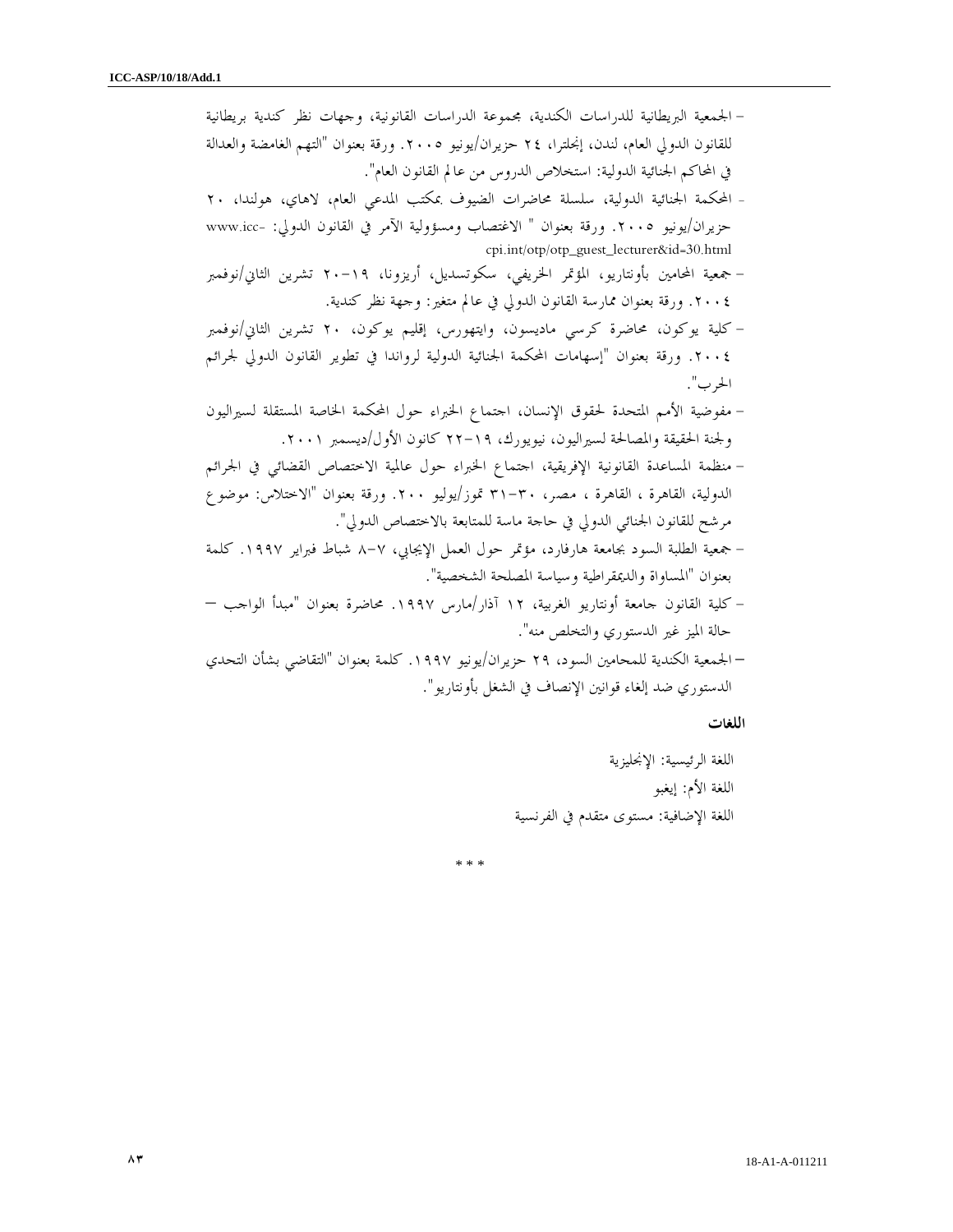١١. روبرت فريمر ( الجمهورية التشيكية )

(الأصل: بالإنكليزية و الفرنسية )

## مذكرة شفوية

تمدي سفارة الجمهورية التشيكية لدى مملكة هولندا تحياقما إلى أمانة جمعية الدول الأطراف في نظام روما الأساسي للمحكمة الجنائية الدولية، وتتشرف بإخطارها بأن حكومة الجمهورية التشيكية قررت ترشيح السيد روبرت فريمر لينتخب قاضياً لدى المحكمة الجنائية الدولية للفترة من سنة ٢٠١٢ إلى سنة ٢٠٢١ في الانتخابات التي ستجرى أثناء الدورة العاشرة لجمعية الدول الأطراف التي ستعقد في كانون الأول/ديسمبر ٢٠١١ .

 والقاضي فريمر هو مرشح على القائمة ألف لأغراض الفقرة ٥ من المادة ٣٦ من نظام روما الأساسي .

 وقد وافقت حكومة الجمهورية التشيكية على ترشيح القاضي فريمر بتوصية صادرة بالإجماع عن لجنة اختيار تتكون من وزير الخارجية بصفته رئيساً للجنة، ورئيس المحكمة الدستورية، ورئيس المحكمة الإدارية العليا، وقاض من المحكمة العليا، ونائب المدافع العام عن الحقوق، والمدعي العام الأعلى، وعضو من المحموعة الوطنية لدى محكمة التحكيم الدائمة وممثل عن وزارة العدل.

يرد مرفقاً بمذه المذكرة بيان المؤهلات المطلوب بموحب الفقرة ٤(أ) من المادة ٣٦ من نظام روما الأساسي، والسيرة الذاتية للقاضي فريمر، وقواعد الجمهورية التشيكية لاختيار المرشحين لمنصب قاض لدى المحكمة الجنائية الدولية، وخطاب من رئيس المحكمة العليا في الجمهورية التشيكية، وملخص عن القضايا التي عمل فيها القاضي فريمر يثبت خبرته القانونية وفقاً لنص الفقرة ب(٨ ) من المادة ٣٦ من نظام روما الأساسي .

 وتحدو حكومة الجمهورية التشيكية الثقة في أن تنتفع المحكمة الجنائية الدولية انتفاعاً كبيراً بالخبرة المهنية الثرية والصفات الشخصية التي يتمتع بما القاضي فريمر.

 وتنتهز سفارة الجمهورية التشيكية لدى المملكة الهولندية هذه الفرصة كي تعرب مجدداً عن فائق احترامها لأمانة جمعية الدول الأطراف في نظام روما الأساسي للمحكمة الجنائية الدولية .

\* \* \*

## بيان المؤهلات

تقدم حكومة الجمهورية التشيكية بيان المؤهلات هذا وفقاً للمادة ٣٦ من نظام روما الأساسي والمادة ٦ من قرار جمعية الدول الأطراف المتعلق بإجراءات ترشيح القضاة للمحكمة الجنائية الدولية ( *ICC-ASP/3/Res. 6* القرار (موانتخا

وقد قررت حكومة الجمهورية التشيكية ترشيح القاضي روبرت فريمر، وهو قاض كبير في المحكمة العليا بالجمهورية التشيكية ويشغل في الوقت الراهن منصب قاض مخصص في المحكمة الجنائية الدولية لروندا، لينتخب قاضياً في المحكمة الجنائية الدولية في الانتخابات التي ستجرى أثناء الدورة العاشرة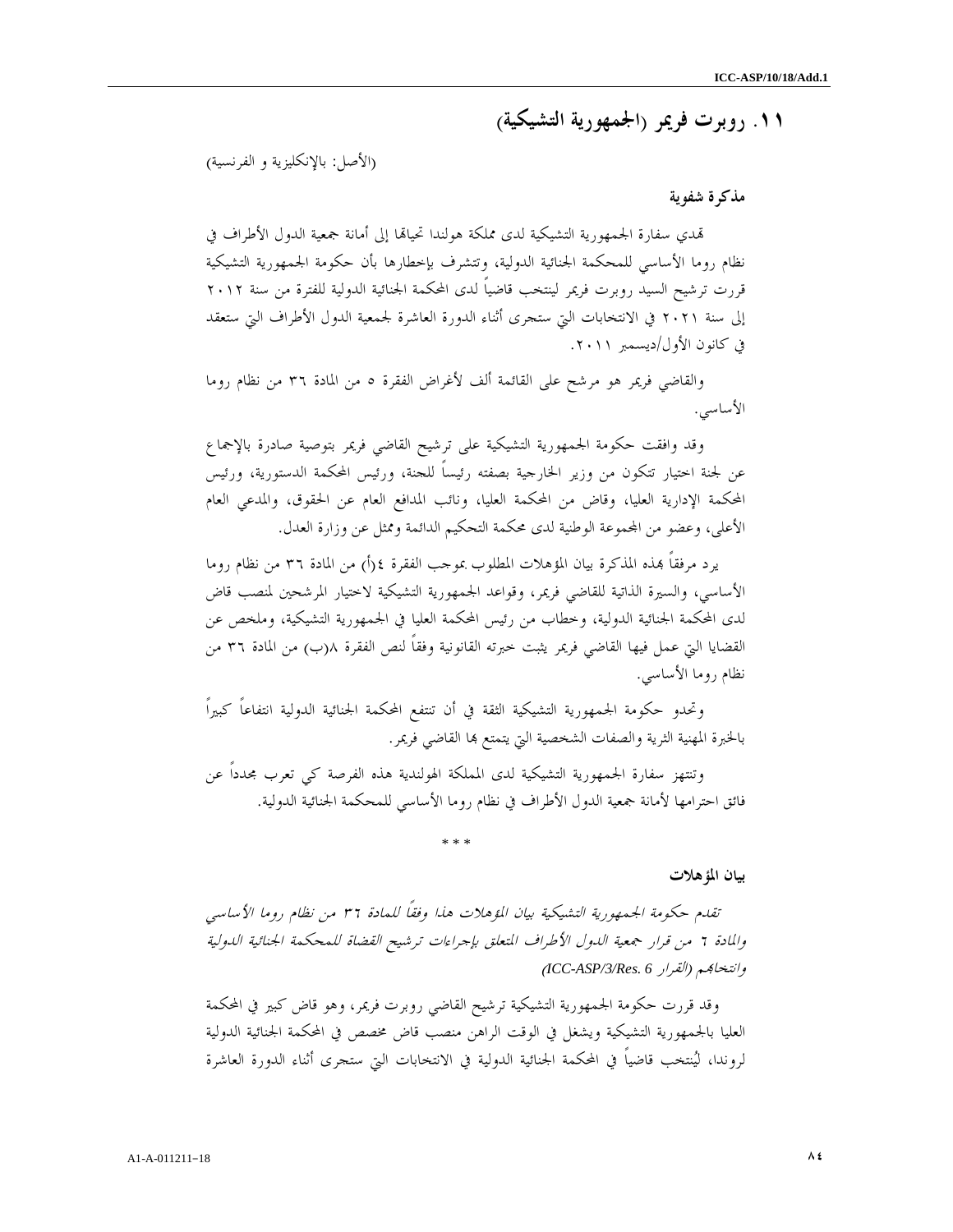لجمعية الدول الأطراف المزمع عقدها في المقر الرئيسي للأمم المتحدة بنيويورك في الفترة من ١٢ إلى ٢١ كانون الأول/ديسمبر ٢٠١١ .

والقاضي فريمر، الذي ترد سيرته الذاتية مرفقة بمذه الوثيقة باللغتين الإنكليزية والفرنسية، مرشح بموجب الفقرة ١٤(أ)"١" من المادة ٣٦ من نظام روما الأساسي ووفقاً للقواعد الإجرائية الوطنية للجمهورية التشيكية المرفقة بمذه الوثيقة<sup>(٣)</sup> وقد وافقت حكومة الجمهورية التشيكية على ترشيح القاضي فريمر في ٢٤ تشرين الثاني/نوفمبر ٢٠١٠°، بتوصية صدرت بالإجماع عن لجنة تعيين مكونة من وزير الشؤون الخارجية بصفته رئيساً للجنة ورئيس المحكمة الدستورية ورئيس المحكمة الإدارية العليا وقاض في المحكمة العليا ونائب المدافع العام عن الحقوق والمدعي العام الأعلى وعضو في اموعة الوطنية لدى محكمة التحكيم الدائمة وممثل عن وزارة العدل.

والقاضي فريمر مرشح لينضم إلى القائمة ألف التي تشمل كل مرشح لديه "كفاءة ثابتة في مجال القانون الجنائي والإجراءات الجنائية، والخبرة المناسبة اللازمة، سواء كقاض أو مدع عام أو محام، أو بصفة مماثلة أخرى في مجال الدعاوى الجنائية". والقاضي فريمر يستوفي جميع الشروط الواردة في الفقرات ٢(أ) و(ب) و(ج) من المادة ٣٦ من نظام روما الأساسي.

ويعمل القاضي فريمر في المحكمة العليا في الجمهورية التشيكية منذ سنة .٢٠٠٤ وفي شهر أيلول/سبتمبر ٢٠١٠ عاد بطلب من الرئيس بيرونس ليشغل منصب القاضي المخصص في المحكمة الجنائية الدولية لرواندا (وكانت أول ولاية له في هذه المحكمة في الفترة ٢٠٠٨-٢٠٠٦). وقد كرس القاضي فريمر أغلب مساره الوظيفي، أي حوالي ٢٥ عاماً، للقانون الجنائي والإجراءات الجنائية، وعمل قاضياً جنائياً في المستويات الأربعة كلها للنظام القضائي في الجمهورية التشيكية (وتعمل الجمهورية التشيكية بنظام قانوني قاري) متخصصاً في جرائم العنف. وشملت الولايات التي أسندت إليه ثمانية أعوام كرئيس لدائرة الاستئناف في المحكمة العليا في براغ، وأسندت إليه جلسات استئناف في أغلب قضايا القتل الخطيرة وغيرها من الجرائم العنيفة. واكتسب القاضي فريمر في هذا المنصب وغيره من المناصب التي شغلها خبرة هائلة في القضايا المعقدة والقضايا المكثفة زمنياً، بما فيها القضايا التي تشمل أكثر من متهم وكذلك العمل مع ضحايا الجرائم العنيفة من النساء والأطفال الذين يحتاجون إلى معاملة خاصة في المحكمة .

ويتمتع القاضي فريمر كذلك بخبرة كبيرة في مجال القانون الجنائي الدولي والإجراءات الجنائية الدولية. وبصفته قاضياً في المحكمة الجنائية الدولية لرواندا فقد تعامل مع قضايا جنائية في مجال القانون الإنساني الدولي وقانون حقوق الإنسان، بما في ذلك قضايا محددة مثل قضايا العنف ضد النساء أو الأطفال. وهو ينظر الآن قضية المدعي العام ضد إلديفونس نزيمانا، وأثناء ولايته الأولى في المحكمة (٢٠٠٨-٢٠٠٦)، كان قاضياً في جلستي قضيتي المدعي العام ضد سيميون شاميهيغو والمدعي العام ضد سيمون بيكيندي، ويرد ملخص عن هاتين القضيتين في مرفق هذه الوثيقة. واختير القاضي فريمر عدة مرات ليكون عضواً في مجلس الإحالة للمحكمة الجنائية الدولية لرواندا الذي يتعامل مع قضايا

 $\overline{a}$ 

٣( ) قواعد الجمهورية التشيكية لاختيار مرشح لمنصب قاض في المحكمة الجنائية الدولية، مرفق القرار الحكومي رقم ٤٧٨ المؤرخ ١٤ حزيران/يونيو ٢٠١٠

٤( ) القرار الحكومي رقم ٨٣٤ المؤرخ ٢٤ تشرين الثاني/نوفمبر .٢٠١٠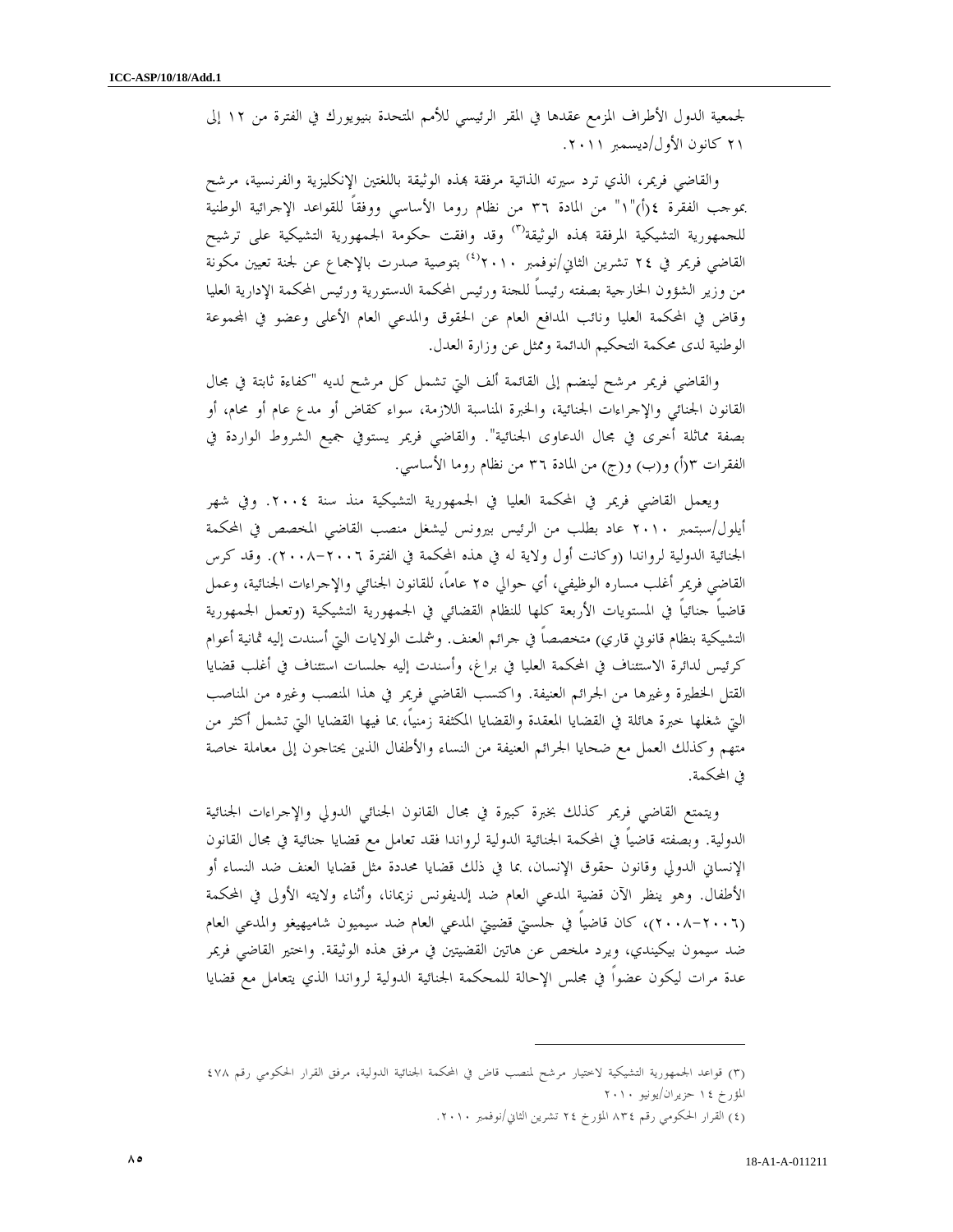بموجب القاعدة ١١مكرراً من القواعد الإجرائية وقواعد الإثبات للمحكمة (المدعي العام ضد لورينت بوسيباروتا،

المدعي العام ضد ونسيسلاس مونشياكا المدعي العام ضد فلوجنس كايشيما المدعي العام ضد جون بوسكو أوينكيندي) .

وبالإضافة إلى الممارسات القضائية التي قام بما القاضي فريمر، فقد عمل بجد في الميدان الأكاديمي. وألقى محاضرات عن القانون الجنائي في كلية الحقوق بجامعة تشارلز في براغ، وأعطى دورات في حقوق الإنسان للقضاة والقضاة المتدربين في الأكاديمية القضائية لوزارة العدل في الجمهورية التشيكية. وبذلك ساهم في ترسيخ دور القانون في بلده.

وأخيراً حضر القاضي فريمر، كما ذُكر في سيرته الذاتية، العديد من المؤتمرات الدولية المهمة (مثل الدورة التاسعة لجمعية الدول الأطراف في نظام روما الأساسي، واجتماعات رسمية في مجلس أوروبا، واجتماعات في منظمة التعاون والتنمية في الميدان الاقتصادي وما إلى ذلك) وشارك بنشاط في العديد من الهيئات الدولية التي تتعامل مع القانون الجنائي وحقوق الإنسان، مثل الفريق المتعدد التخصصات المعني بمكافحة الفساد لمحلس أوروبا الذي أعد نص اتفاقية القانون الجنائبي الأوروبي لمكافحة الفساد. ولا يزال القاضي فريمر يعمق معارفه بالقانون الدولي والقانون الجنائي الدولي، وهو يستغل كل فرصة ليشارك في الندوات الأكاديمية، ويبقى ملتزماً التزاماً صارماً بالتدرب والبحث. وفي الآونة الأخيرة ركز على المسألة المعاصرة للتغلب على الانتكاسات الدعاوى المرفوعة أمام المحاكم الجنائية الدولية .

> والقاضي فريمر يجيد الإنكليزية والروسية ويفهم الفرنسية . وهو من مواطني الجمهورية التشيكية .

> > المرفقات

خطاب من رئيس المحكمة العليا في الجمهورية التشيكية قواعد الجمهورية التشيكية لاختيار مرشح لمنصب قاض في المحكمة الجنائية الدولية ملخص للقضايا التي نظرها القاضي فريمر في المحكمة الجنائية الدولية لرواندا يثبت خبرته القانونية وفقاً لنص الفقرة ب(٨ ) من المادة ٣٦ من نظام روما الأساسي .

المرفق الأول

خطاب من رئيس المحكمة العليا في الجمهورية التشيكية

إيفا بروزوفا رئيسة هيئة القضاة لدى المحكمة العليا في الجمهورية التشيكية

إلى من يهمه الأمر

لقد عين أستاذ القانون روبرت فريمر قاضيا في المحكمة العليا في سنة ،٢٠٠٤ وكان معروفا آنذاك بالفعل أنه خبير في مجال القانون الجنائي وأنه عمل قاضيا في محكمة ابتدائية ومحكمة استئناف. وكانت نزهاته الأخلاقية ولا تزال محل تقدير بالغ. وكان القاضي فريمر في المحكمة العليا عضوا في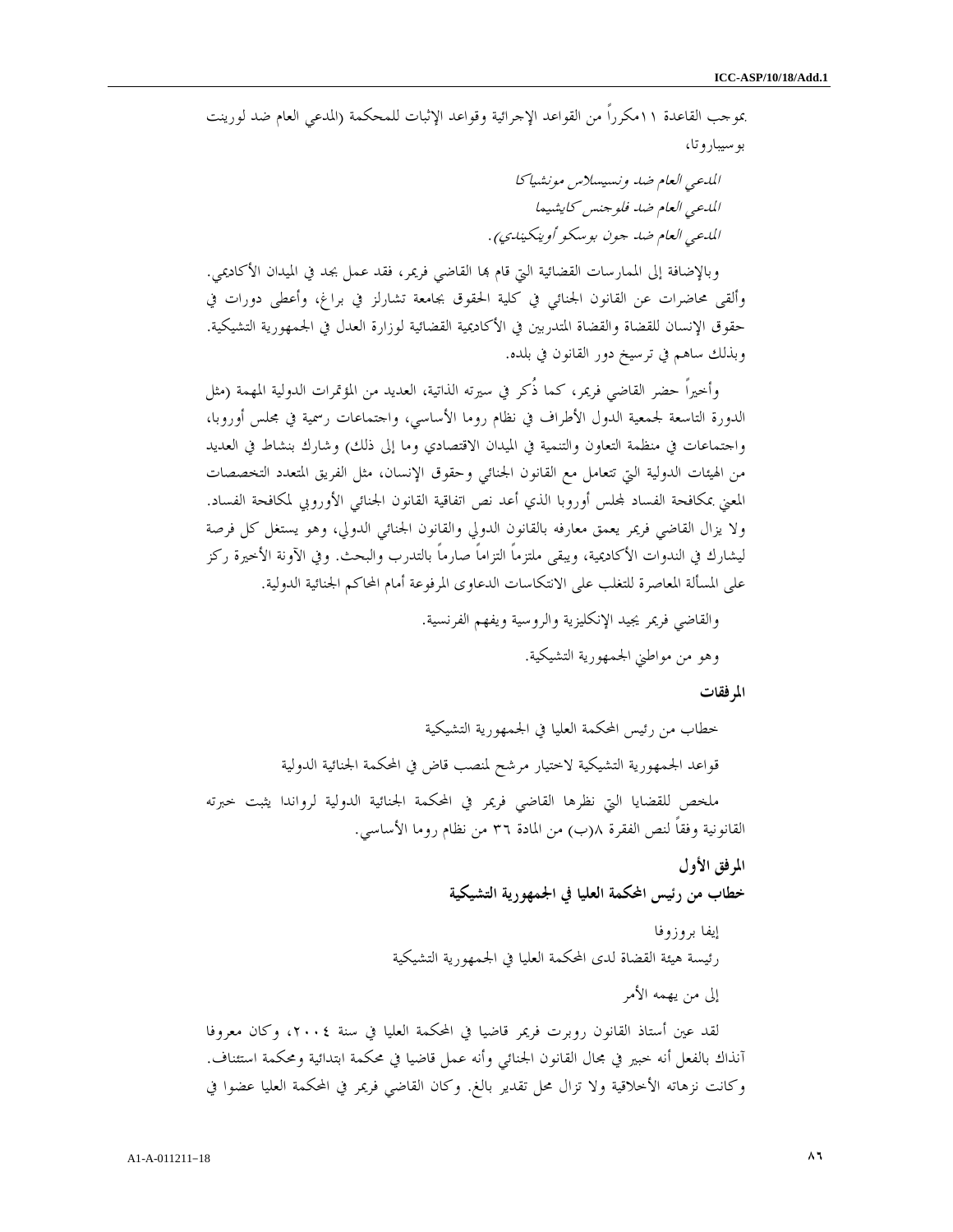الهيئة التي بتت في مسألة الجزاءات الاستثنائية، ثم أصبح رئيس هيئة القضاة في تشرين الأول/نوفمبر . ٢٠٠٤

وتأتي على رأس ممارسة اتخاذ القرارات التي قام بما القاضي فريمر أن شارك في مجال العدالة الجنائية على الصعيد الدولي. وفي الفترة من سنة ١٩٩٨ إلى سنة ٢٠٠٤ مثّل الجمهورية التشيكية في منظمة التعاون والتنمية في الميدان الاقتصادي بصفته عضوا في الفريق العامل المعني بمكافحة رشوة الموظفين العموميين الأجانب في المعاملات التجارية. وفي الفترة من سنة ١٩٩٧ إلى سنة ٢٠٠٠ مثّل الجمهورية التشيكية في مشروع أوكتوبس (المشروع المشترك لمحلس أوروبا والمفوضية الأوروبية الذي يركز على مكافحة مختلف أشكال الجريمة المنظمة). وفي سنتي ١٩٩٦ و١٩٩٧ شارك القاضي فريمر في المفاوضات التي دارت بين حكومتي الولايات المتحدة الأمريكية والجمهورية التشيكية حول معاهدة تسليم المطلوبين (في براغ وواشنطن) بصفته عضوا في وفد الجمهورية التشيكية. وجدير بالذكر من جملة الأنشطة الدولية التي اضطلع بما القاضي فريمر مشاركته ضمن الفريق العامل المعني بالفساد في تمويل الأحزاب السياسية في تحضير مشروعات معاهدات الس الأوروبي في مجال مكافحة الفساد ومشاركته ضمن فريق الخبراء الذي عينته مجموعة الدول المناهضة للفساد (GRECO (في رصد البوسنة والهرسك وبلغاريا. وكان القاضي فريمر على مدى أحد عشر عاما ممثلا للجمهورية التشيكية في مجلس القضاة الأوروبيين الاستشاري لمجلس أوروبا (CCJE) وهو عبارة عن هيئة استشارية تابعة للجنة الوزراء لمحلس أوروبا معنية بتحضير الآراء في الشؤون القضائية الأساسية على المستوى الأوروبي .

وألقى أستاذ القانون فريمر محاضرات في مؤتمرات وندوات دولية مختلفة بصفته متحدثا بارزا. وهو مدرس خارجي في كلية الحقوق في جامعة تشارلز ببراغ ويشارك في إلقاء المحاضرات على القضاة والممارسين القانونيين في المؤتمرات والندوات التي تنظمها الأكاديمية القضائية التشيكية .

#### المرفق الثاني

قواعد الجمهورية التشيكية لاختيار مرشح لمنصب قاض لدى المحكمة الجنائية الدولية

## حكومة الجمهورية التشيكية

مرفق بقرار الحكومةرقم ٤٧٨ بتاريخ ١٤ حزيران/يونيو ٢٠١٠

 $\overline{a}$ 

قواعد اختيار مرشح لمنصب قاض لدى المحكمة الجنائية الدولية

يختار المرشح لمنصب قاض لدى المحكمة الجنائية الدولية (المشار إليها فيما يلي بكلمة "المحكمة") موجب نظام روما الأساسي للمحكمة الجنائية الدولية<sup>(٥)</sup> من خلال عملية اختيار تجري وفقا للقواعد التالية :

## المادة ١ الجدول الزمني لعملية الاختيار

٥( ) منشور في جريدة المعاهدات الدولية رقم ٨٤/ ٢٠٠٩ .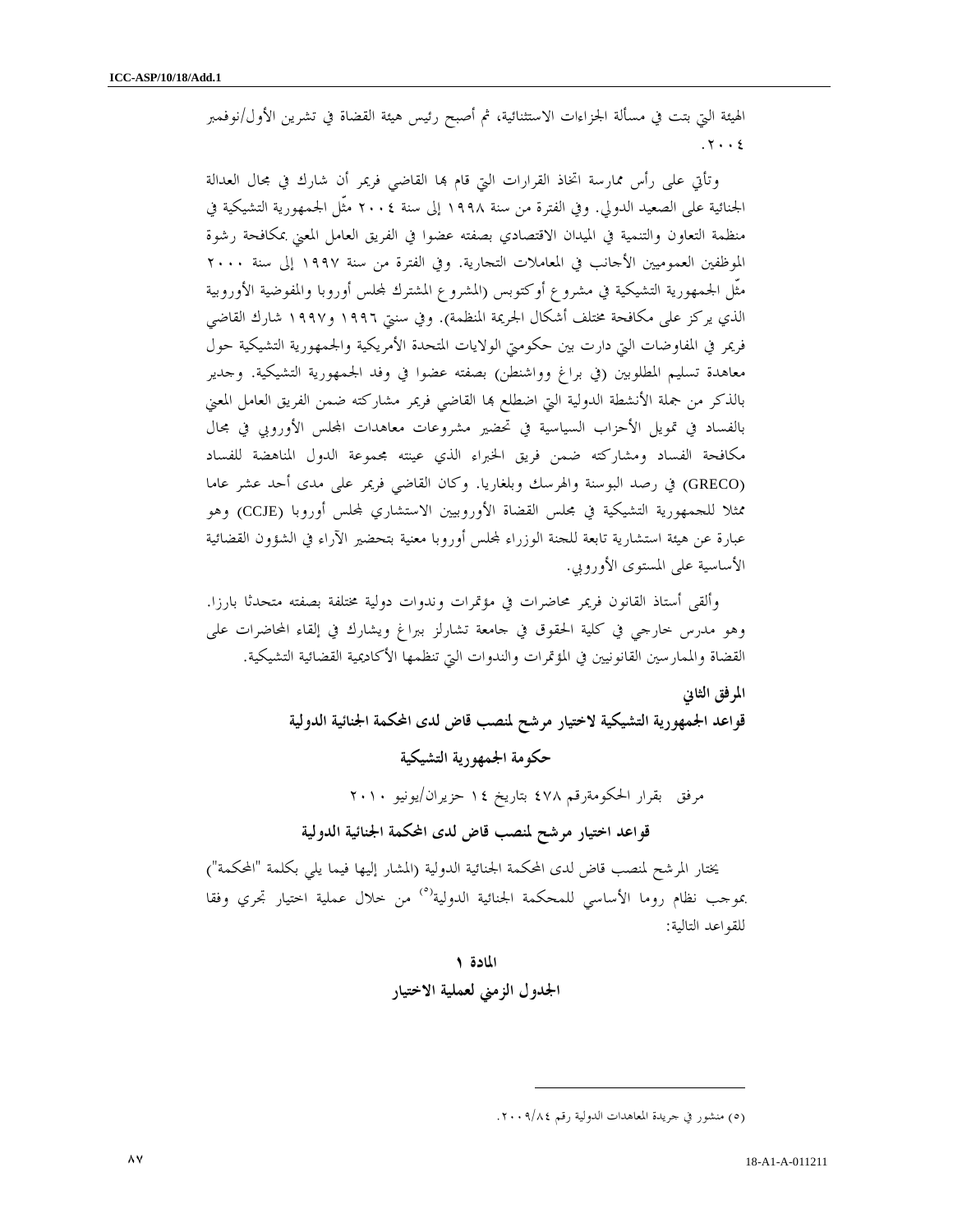تتولى وزارة الخارجية (المشار إليها فيما يلي بكلمة "الوزارة") نشر دعوة إلى تقديم طلبات الترشيح لمنصب قاض لدى المحكمة. ويجب أن تبلغ الفترة بين نشر هذه الدعوة على موقع الوزارة بناء على المادة ١(٣ ) أدناه والموعد النهائي لتقديم الطلبات شهرين على الأقل. وتنص القواعد على أن يقدم الترشيح إلى الحكومة من قبل وزارة الخارجية قبل التاريخ المتوقع لانتخاب القاضي بثمانية أشهر .

#### المادة ٢

## المؤهلات المطلوبة في المرشح

)١( يجب على المرشح لمنصب قاض لدى المحكمة:

)أ( أن يكون مواطنا من مواطني الجمهورية التشيكية أو مواطنا من مواطني أية دولة طرف في نظام روما الأساسي،

)ب( أن يكون شخصا له أخلاق رفيعة ولديه المؤهلات المطلوبة في الجمهورية التشيكية للتعيين في أعلى المناصب القضائية<sup>(٦)</sup>،

(ج) أن يكون لديه كفاءة مشهود بما في القانون الجنائي والإجراءات الجنائية، فضلا عما يلزم من خبرة ذات صلة، سواء كقاض أو مدع عام أو محام أو في أي منصب مماثل آخر، في الإجراءات الجنائية، أو لديه كفاءة مشهود بما في مجالات ذات صلة بالقانون الدولي (مثل القانون الإنساني الدولي وقانون حقوق الإنسان ، ) ولديه خبرة واسعة في مهنة القانون تعد ذات صلة بالأعمال القضائية للمحكمة ،

)د( أن يقدم ضمانات ممارسة مهامه كقاض لدى المحكمة بعد انتخابه المحتمل باستقلال ونزاهة،

(٥) أن يكون لديه معرفة ممتازة بلغة واحدة على الأقل من لغات عمل المحكمة'<sup>٧)</sup> ويتحدثها بطلاقة،

)٢( ينبغي للمرشح لمنصب قاض لدى الحكمة : )أ( أن يكون لديه معرفة حية بلغة أخرى من لغات عمل المحكمة، )ب( ألا يؤدي انتخابه المحتمل إلى ضرورة استبعاده من الحالات التي تنظرها المحكمة .

## المادة ٣

#### تقديم الطلبات

 )١( تتخذ الوزارة التدابير الضرورية لنشر الدعوة إلى تقديم الطلبات على أوسع نطاق ممكن؛ ويجب أن تنشر، على وجه الخصوص، الدعوة على موقعها على الإنترنت وأن ترسل إخطارا بذلك، بالطريقة المناسبة، إلى المحكمة ومكتب المدعي العام وعمداء كليات الحقوق في مؤسسات التعليم العالي في الجمهورية التشيكية .

 $\overline{a}$ 

<sup>(</sup>٦) يجب أن تطبق المؤهلات المطلوبة لمنصب قاض لدى المحكمة الدستورية أو المحكمة العليا أو المحكمة الإدارية العليا مع ما يلزم من تغيير .

٧( ) لغات العمل هي الإنكليزية والفرنسية (المادة ٢(٥٠ ) ن نظام روما الأساسي ).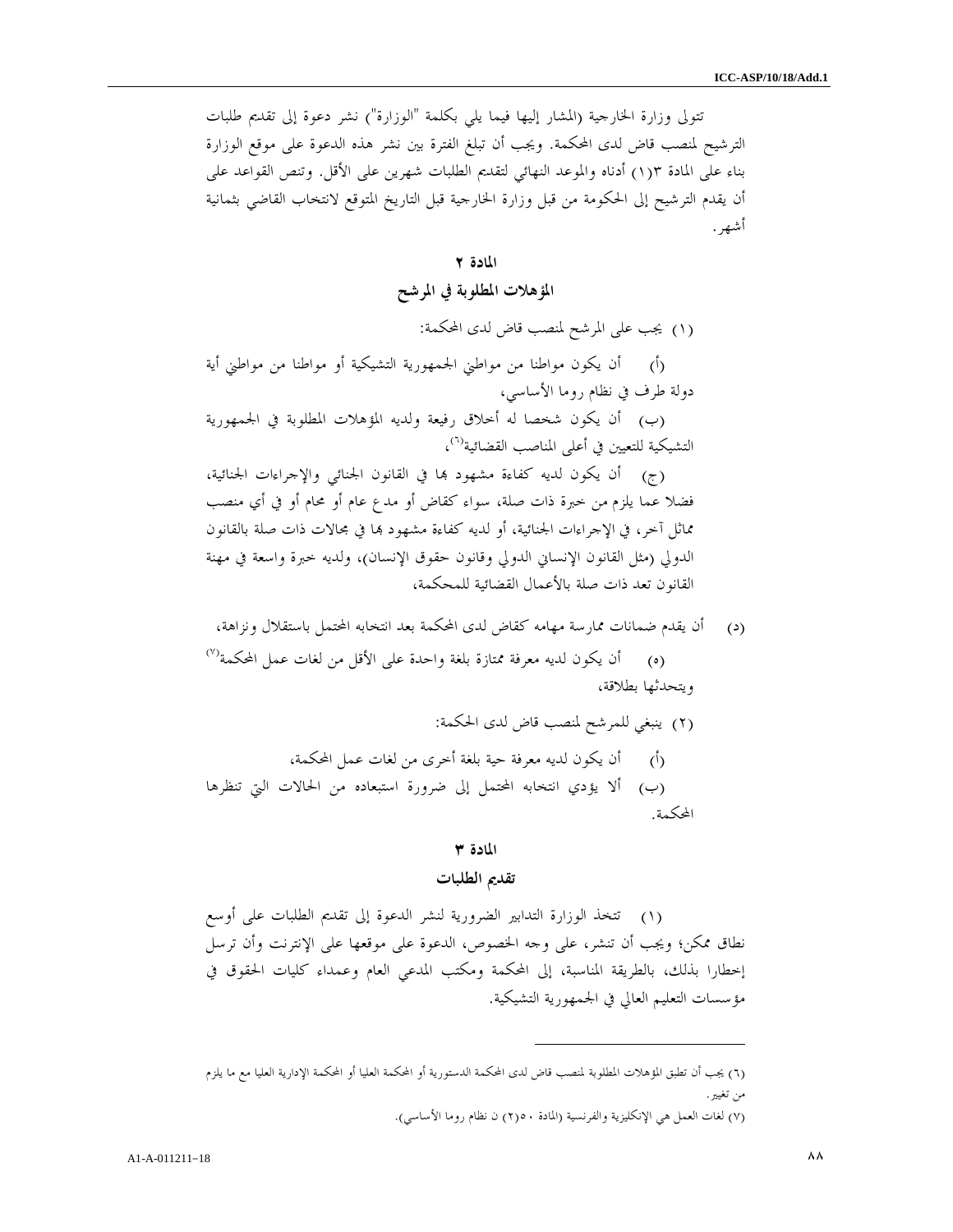)٢( تحدد الوزارة في الدعوة إلى تقديم الطلبات التفاصيل التي يتعين إدراجها في الطلب، فضلا عن التفاصيل الأخرى المتعلقة بطلبام .

)٣( يقدم كل مودع طلبه إلى الوزارة قبل الموعد النهائي المحدد في الدعوة .

المادة ٤

## تكوين لجنة الاختيار

 )١( تتألف لجنة الاختيار من وزارة الخارجية، التي يجب أن تكون رئيسة اللجنة، ووزارة العدل ورئيس المحكمة الدستورية والمحكمة العليا والمحكمة الإدارية العليا والمدعي العام الأعلى والمدافع العام عن الحقوق وأعضاء المحموعة الوطنية في محكمة التحكيم الدائمة.

 )٢( لا يحق لشخص قدم طلبا أن يكون عضوا في اللجنة. وفي حال قدمت وزارة الخارجية طلبا، وجب على اللجنة أن تختار رئيسا من بين أعضائها .

 )٣( يجوز لكل عضو في اللجنة أن يعين شخصا مناوبا له من المؤسسة التي ينتمي إليها، إذا لزم الأمر، ولأسباب تختلف عن تلك المشار إليها في الفقرة ٢( ) أعلاه. ولا تطبق هذه القاعدة على أعضاء المحموعة الوطنية في محكمة التحكيم الدائمة.

)٤( يكتمل نصاب لجنة الاختيار إذا حضر ٦ أعضاء على الأقل .

#### المادة ٥

## اجتماعات لجنة الاختيار

 )١( تتولى وزارة الخارجية عقد اجتماعات اللجنة خلال شهرين من الموعد النهائي الذي تحدده الوزارة لتقديم الطلبات. وتعتمد قرارات اللجنة بأغلبية أصوات الأعضاء الحاضرين؛ وفي حالة تساوي الأصوات، يكون صوت رئيس اللجنة مرجحا .

 )٢( تستبعد الطلبات التي لا تستوفي بوضوح الشروط المحددة في المادة ) ١(٢ أعلاه أو التي أرسلت بعد الموعد النهائي المحدد في الدعوة إلى تقديم الطلبات .

 )٣( تراجع اللجنة الطلبات المقدمة وتستبعد الطلبات غير المستوفاة في الحالات التي لا يقدم فيها المودع أي سبب مقنع يبرر عدم إدراج أي من التفاصيل المحددة في الدعوة إلى تقديم الطلبات بناء على المادة ) ٢(٣ أعلاه .

(٤) تجري اللجنة بعد ذلك مقابلات مع المودعين الذين لم تستبعد طلباقم بناء على الفقرة (٢) أعلاه. وأثناء المقابلة تجري اللجنة تقييما شاملا لمؤهلات المودع لشغل منصب قاض لدى المحكمة وتتعرف على دوافعه لشغل هذا المنصب. ويجوز للجنة أن تطلب وثائق إضافية وأن تقرر إجراء تقييم إضافي للمؤهلات اللغوية لشغل هذا المنصب .

 )٥( تختار اللجنة، من بين المودعين المتبقين، المودع الذي يفي على أفضل وجه بالمتطلبات المحددة في المادة ٢ أعلاه .

(٦) تعد اللجنة سجلا بمداولاتما، وتذكر فيه أسباب القرارات التي اتخذتما. وتخطر الوزارة المودعين بنتيجة عملية الاختيار قبل انقضاء شهر من اتخاذ قرار في اختيار المرشح .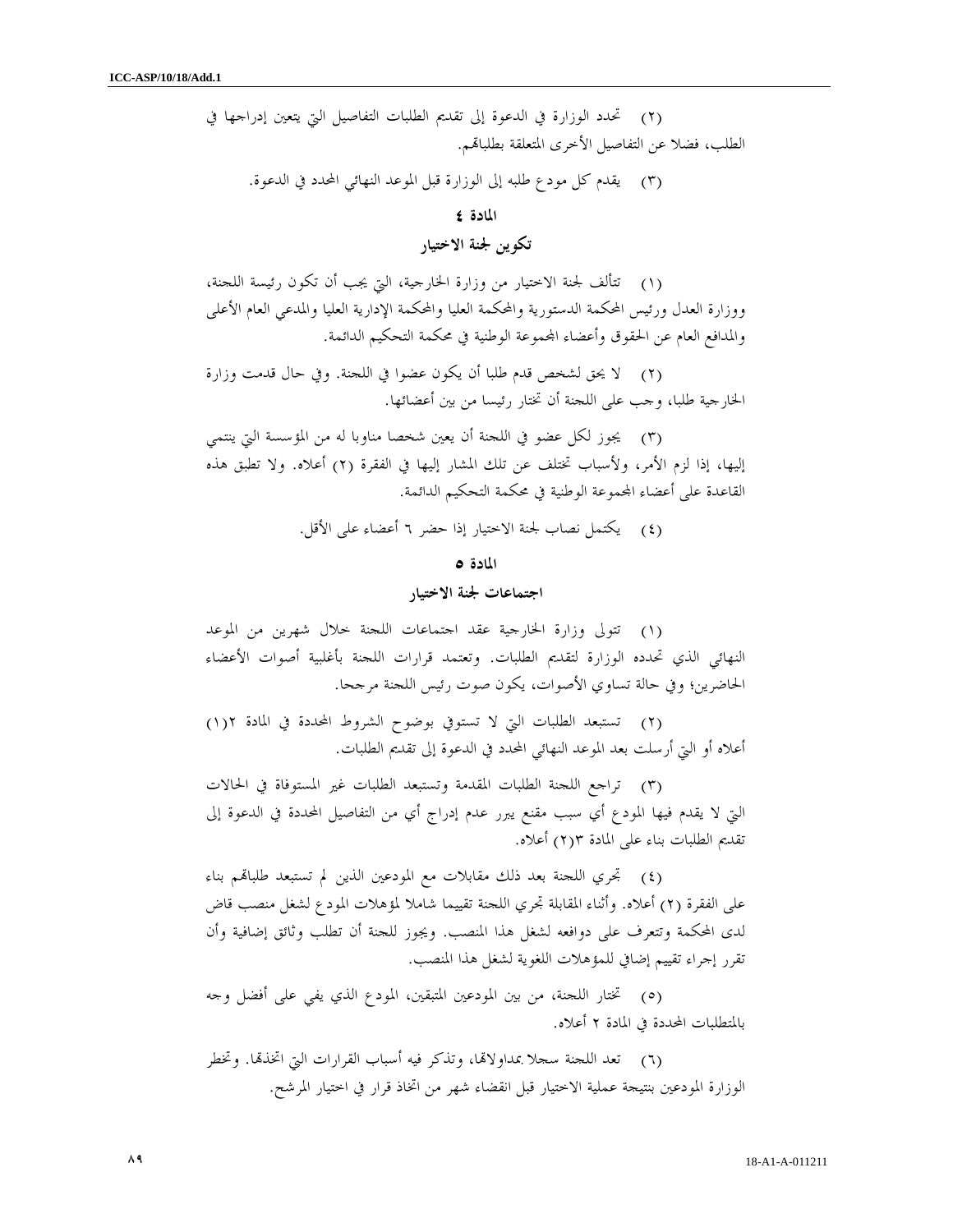)٧( وفي الحالة التي يتخلى فيها مرشح عن ترشيحه أو لم يعد يستوفي الشروط المحددة في المادة ١(٢) أعلاه، وحب على اللجنة اختيار بديل له دون تأخير غير مسوغ.

## المادة ٦

## الموافقة على المرشح

)١( توافق الحكومة على المرشح بناء على طلب من وزارة الخارجية .

 )٢( وإذا لم توافق الحكومة على المرشح، وجب على الجمهورية التشيكية عدم ترشيح أي شخص للفترة المعنية، ما لم تقرر وزارة الخارجية إعادة عملية الاختيار. وفي هذه الحالة، وفي حال إجراء انتخابات استثنائية، يخفض بالتالي الموعد النهائي المذكورة في المادة ١ أعلاه .

#### المادة ٧

### نطاق التطبيق

تطبق هذه القواعد، مع ما يلزم من تغيير، على اختيار المرشحين لمنصب المدعي العام للمحكمة .

#### المرفق الثالث

القضايا التي نظرها القاضي فريمر في المحكمة الجنائية الدولية لرواندا فيما يتعلق بالخبرة القانونية المطلوبة في الفقرة ب(٨ ) من المادة ٣٦ من نظام روما الأساسي

- ١ المدعي العام ضد إلديفونس نزيمانا

توجه ست قمم إلى *إلديفونس نزيمانا*، منها القتل الجماعي والإبادة، والقتل والاغتصاب كجرائم ضد الإنسانية، وتوجه إليه قممة القتل بصفتها انتهاكا للمادة ٣ المشتركة بين اتفاقيات جنيف أما الاغتصاب فبصفتها انتهاكا للمادة ٣ من النظام الأساسي .

 وكان المتهم مساعد القائد في مدرسة ضباط الصف في بوتاري والمسؤول عن المخابرات والعمليات العسكرية. ووفقا للائحة الاتمام فإن *نزيمانا*، بصفته مشاركا في عملية إجرامية مشتركة، أذن للجنود التابعين له وأفراد من قوات إنتراهاموي المسلحة بقتل العديد من المدنيين الذين عرف أم من التوتسي وذلك في مستشفى بوتاري وجامعة بوتاري وأبرشية كياهندا أو أمرهم بذلك أو حرضهم عليه وكذلك باغتصاب النساء من التوتسي في سنة .١٩٩٤ ويزعم كذلك أنه أمر بقتل ملكة التوتسي دواغير روزالي جيكاندا .

وبدأ عرض الأدلة في كانون الثاني/يناير وسينتهي في حزيران/يونيو. وتضمن ذلك استجواب النساء المغتصبات وهو أمر يتطلب من القضاة اتباع ج خاص. ومن الخطط السماع إلى المرافعات الختامية في تشرين الأول/أكتوبر. وسيصدر الحكم في شباك/فبراير ٢٠١٢ .

- ٢ المدعي العام ضد سيمون بيكندي

 كان سيمون بيكندي ملحنا ومغنيا روانديا مشهورا. وفي سنة ١٩٩٤ كان يعمل كذلك في وزارة الشباب والحركات الاتحادية. واقممه المدعي العام للمحكمة الجنائية الدولية لرواندا بست قمم. وذكرت لائحة الاقمام على وجه التحديد أن بيكندي شارك في الحملة الموجه ضد التوتسي في رواندا في سنة ،١٩٩٤ بتأليف أغان وإلقاء خطب في تجمعات عامة تروج لكراهية التوتسي والعنف ضدهم .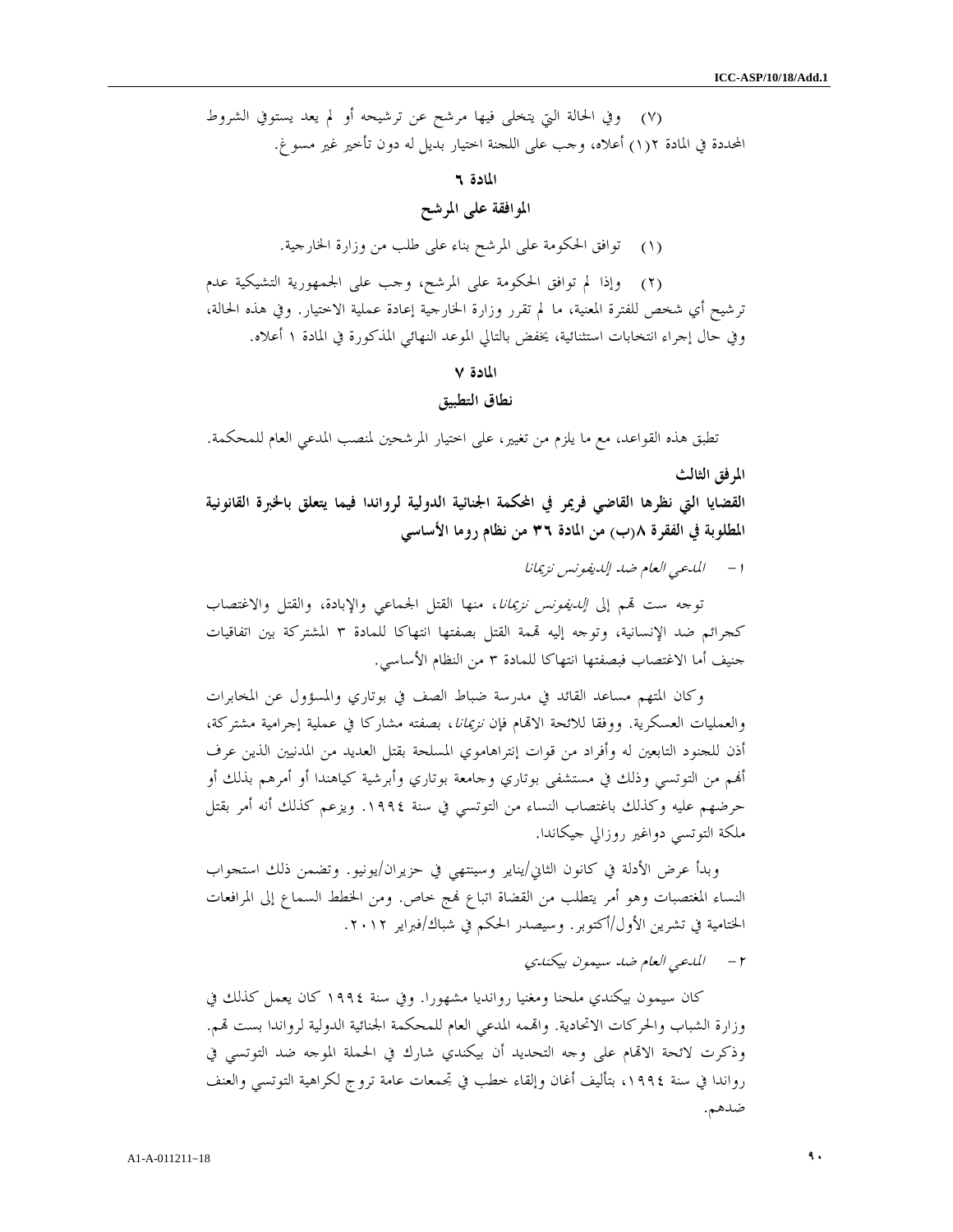وكانت هذه القضية محددة إذ إنما تضمنت خطابات تبعث على الكراهية وتحريضا مزعوما على القتل الجماعي من خلال كلمات الأغاني. واعتبرت دائرة المحاكمة من المثبت أن بث أغاني بيكندي زاد من الآثار المتعلقة بالقتل الجماعي. ومع ذلك استنتجت أنه لا يوجد دليل على أن بيكندي اضطلع بدور في نشر الأغاني الثلاث المعنية في سنة ١٩٩٤ وأن هذه الأغاني شكلت تحريضا على ارتكاب القتل الجماعي. واستند الاتمام النهائي لسيمون بيكندي إلى أنه، في حالة واحدة في حزيران/يونيو ،١٩٩٤ توجه إلى الجمهور وشجعهم على قتل التوتسي. وأدانته المحكمة ذه التهمة الوحيدة ولم تدنه بباقي التهم الخمس الموجهة إليه. ومن العوامل التي فاقمت الأمر أن بيكندي أساء استغلال وضعه كفنان معروف وله شعبية لتحريض الجمهور على ارتكاب جرائم القتل الجماعي. وحكمت المحكمة عليه بالسجن لمدة ١٥ عاما. واستأنف المدعي العام والمتهم على هذا الحكم؛ ومع ذلك أيدت دائرة الاستئناف هذا الحكم برمته .

وأثناء عرض الأدلة استجوبت دائرة المحاكمة العديد من ضحايا العنف الهائل، بمن فيهم ضحايا المحازر الذين نجوا لمحرد حسن حظهم.

- ٣ المدعي لعام ضد سيميون نشاميهيغو

كان سيميون نشاميهيغو نائب مدع عام في مقاطعة كينغوغو في رواندا. وحكمت عليه المحكمة بالسجن مدى الحياة بعد أن أدانته بالقتل الجماعي والإبادة والقتل وغيرها من الأفعال التي تشكل جرائم ضد الإنسانية بسبب دوره في أمر قوات إنتراهاموي المسلحة بقتل المدنيين من التوتسي في جريمة القتل الجماعي للروانديين التي دامت ١٠٠ يوم والتحريض على ذلك .

 وأثناء عرض الأدلة استجوبت دائرة المحاكمة عددا من ضحايا العنف الهائل، بمن فيهم ضحايا المجازر الذين نجوا لمحرد حسن حظهم. وفي ١٨ آذار/مارس ٢٠١٠ خففت محكمة الاستئناف الحكم بالسجن إلى ٤٠ عاما .

#### البيانات الشخصية

| الاسم            | روبرت فريمر                                         |
|------------------|-----------------------------------------------------|
| تاريخ الميلاد    | 190V                                                |
| المنصب الحالي    | قاض مخصص لدى المحكمة الجنائية الدولية لرواندا       |
| المهارات اللغوية | الإنكليزية (إتقان) والفرنسية (حيد) والروسية (إتقان) |

الأنشطة المهنية ذات الصلة

| قاض مخصص لدى المحكمة الجنائية الدولية لرواندا، أروشا (قضية المدعى | $\gamma$ , $\gamma$ , $\gamma$ , $\gamma$ , $\gamma$         |
|-------------------------------------------------------------------|--------------------------------------------------------------|
| العام ضد إلديفونس نزيمانا)                                        |                                                              |
| قاض لدى المحكمة العليا في الجمهورية التشيكية                      | $\gamma \cdot \gamma \cdot - \gamma \cdot \gamma$            |
| قاض مخصص لدى المحكمة الجنائية الدولية لرواندا (قضية المدعى العام  | $\mathbf{y} \cdot \mathbf{y} - \mathbf{y} \cdot \mathbf{y}$  |
| ضد سيميون نشامهيغو وقضية المدعى العام ضد سيمون بيكيندي)           |                                                              |
| قاض لدى المحكمة العليا في الجمهورية التشيكية                      | $\gamma \cdot \cdot \circ - \gamma \cdot \cdot \xi$          |
| قاض لدى المحكمة العليا في براغ (القسم الجنائبي)                   | $\mathbf{y} \cdot \mathbf{y} - \mathbf{y} \wedge \mathbf{y}$ |
| قاض لدى محكمة الاستئناف في براغ (القسم الجنائبي)                  |                                                              |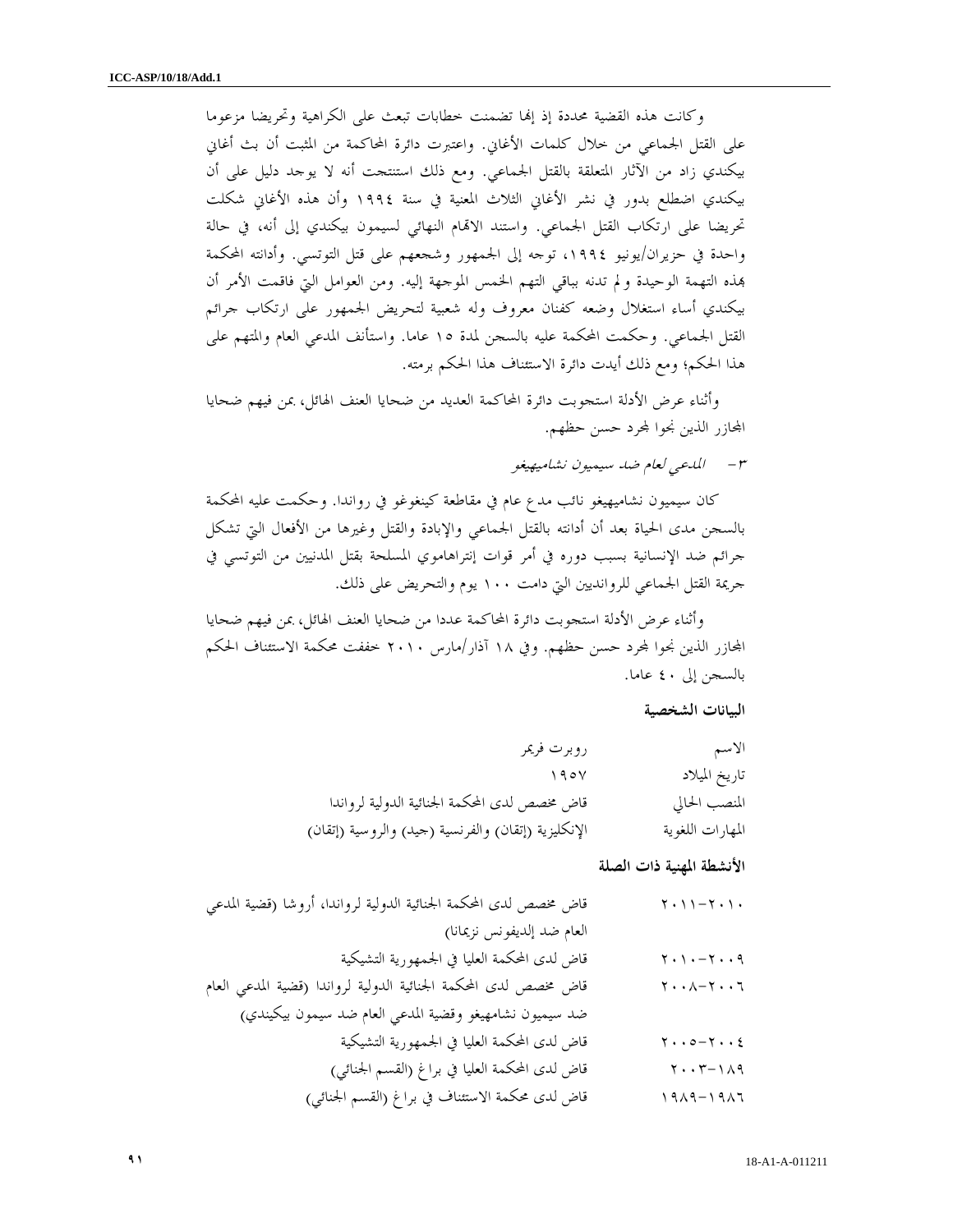| قاض لدى المحكمة المحلية في براغ ٤     | $1917 - 1917$ |
|---------------------------------------|---------------|
| ممارس قضائي — المحكمة البلدية في براغ | $1417 - 1911$ |

المؤهلات التعليمية والأكاديمية والمؤهلات الأخرى

| كلية الحقوق في حامعة تشارلز في براغ                            | $190 - 1907$  |
|----------------------------------------------------------------|---------------|
| دكتوراه في القانون (دكتوراه في القانون المدني وقانون الكنيسة)، | 1911          |
| موضوع رسالة الدكتوراه: الغرض من العقاب                         |               |
| دراسات عليا في قانون الإجراءات الجنائية في كلية الحقوق بجامعة  | $1991 - 1919$ |
| تشارلز في براغ                                                 |               |

دراسات أخرى على المستوى الدولي

| ندوة المحكمة الجنائية الدولية لرواندا — زيادة الفعالية في إصدار دارئة | $\mathbf{y} \cdot \mathbf{y}$ .     |
|-----------------------------------------------------------------------|-------------------------------------|
| المحاكمة لأحكام عالية الجودة في الوقت المناسب (أروشا، تنزانيا)        |                                     |
| العدالة الأوروبية والمشاركون فيها — ندوة (برشلونة، أسبانيا)           | $\mathbf{y} \cdot \mathbf{y}$ .     |
| مكافحة الفساد — ندوة (ترير، ألمانيا)                                  | ۲۰۰۹                                |
| المحكمة الجنائية الدولية لرواندا — ندوة عن احتهادات المحكمات الدولية  | $\mathbf{y} \cdot \mathbf{y}$       |
| (أروشا، تىزانيا)                                                      |                                     |
| مركز الدراسات القضائية — دورة عن سيادة القانون، مشروع الاتحاد         | $\mathbf{y} \cdot \cdot \mathbf{0}$ |
| الأوروبي (مدريد، أسبانيا)                                             |                                     |
| زمالات أيزنماور للمبادلات الدراسية — فترتا إقامة دراسيتان لمدة شهرين  | ۱۹۹۹                                |
| تركزان على المقارنة بين الإحراءات القانونية بموجب القانون العمومي     |                                     |
| والإحراءات القانونية بموحب القانون المدبى (واشنطن وفيلادلفيا          |                                     |
| ونيويورك وشيكاغو ودنيفر وميامي وليتل روك ورينو ولوس أنجلس،            |                                     |
| بالولايات المتحدة الأمريكية)                                          |                                     |
| مركز كاليفورنيا للتعليم والبحث في المحال القضائي – دراسة عن           | ۱۹۹۹                                |
| المحاكمات التى تصدر فيها أحكام بالإعدام (كوستا ميسا، الولايات         |                                     |
| المتحدة الأمريكية)                                                    |                                     |
| الاستقلال للمحاكم – دراسة مقارنة (ستوكهو لم، السويد)                  | ۱۹۹۸                                |
| جامعة أدنبره – دورة عن القانون الأوروبي (أدنبره، اسكتلندا)            | 199V                                |
| المحكمة الإقليمية في ليتر — إقامة دراسية عن نظام الإجراءات الجنائية   | ۱۹۹۰                                |
| (لينز، النمسا)                                                        |                                     |
| المحكمة الأوروبية لحقوق الإنسان — إقامة دراسية للقضاة المختارين       | 1992                                |
| ينظمها مجلس أوروبا وتركز على القضايا العملية في الدعاوى المرفوعة      |                                     |
| أمام هذه المحكمة (لاهاي — هولندا)                                     |                                     |
| أكاديمية لاهاي للقانون الدولي — دورة تدريبية في حقوق الإنسان          | ۱۹۹۲                                |
| للممارسين القانونيين (لاهاي، هولندا)                                  |                                     |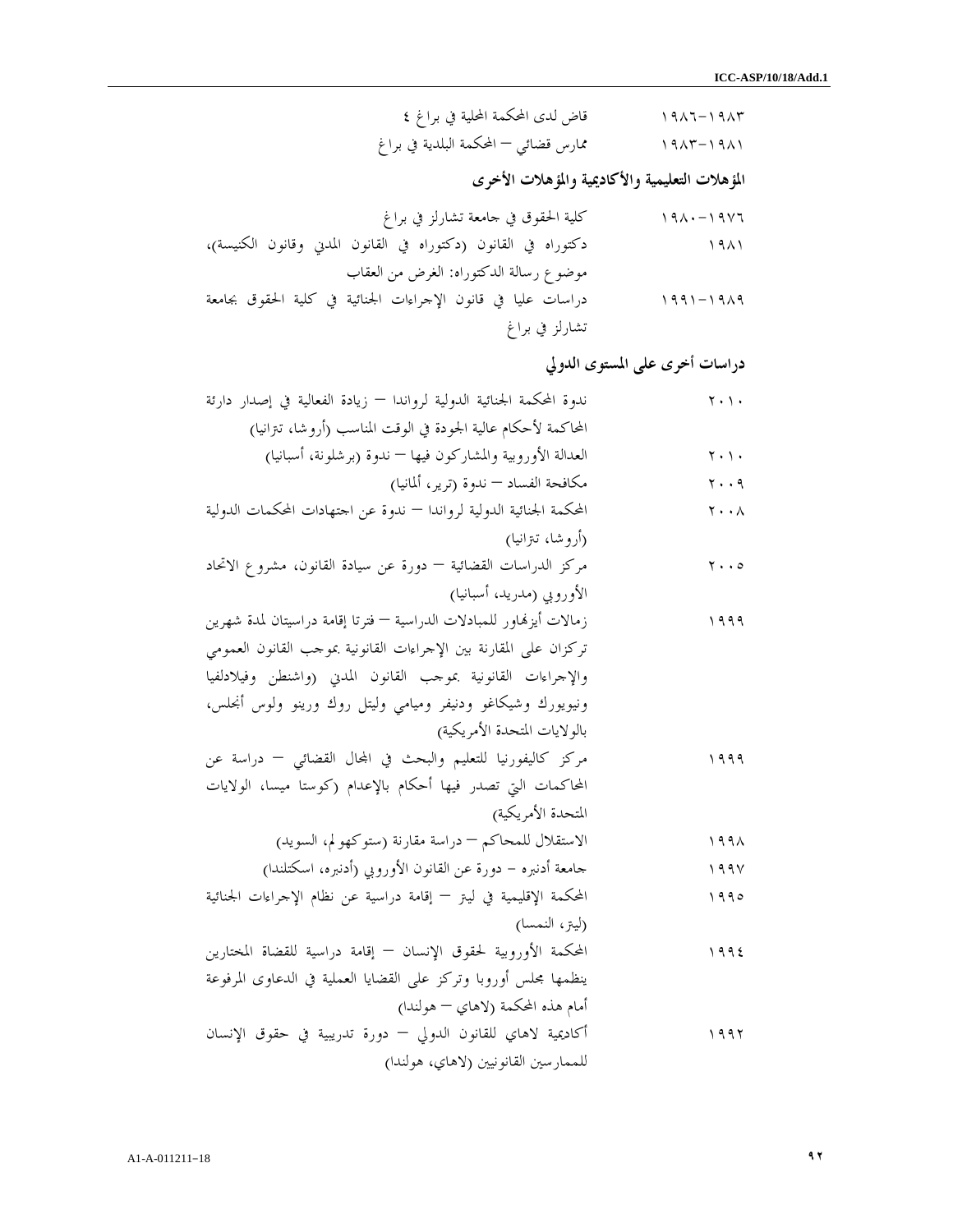أنشطة محلية أخرى

١٩٩٥ – حتى الآن محاضر في كلية الحقوق بجامعة تشارلز في براغ (محاضرات في القانون الجنائي للطلاب التشيكيين، ودورات في المقارنة بين القانون الجنائي التشيكي وغيره من الأنظمة الجنائية للطلاب الأجانب باللغة الإنكليزية ) ١٩٩٨ – حتى الآن محاضر في دورات للممارسين القضائيين والقضاة تنظمها الأكاديمية القضائية في وزارة العدل بالجمهورية التشيكية ٢٠١٠ المحرقة وجرائم الحرب – ندوة دولية – برنو بالجمهورية التشيكية – محاضرة عن المحكمة الجنائية الدولية لرواندا ٢٠١٠ المؤتمر الاستعراضي لنظام روما الأساسي – محاضرة عن آفاق المحكمة الجنائية الدولية – برنو بالجمهورية التشيكية أنشطة دولية ٢٠١٠ عضو في وفد الجمهورية التشيكية إلى الدورة التاسعة لجمعية الدول الأطراف في نظام روما الأساسي، نيويورك ٢٠٠٠ – حتى الآن ممثل الجمهورية التشيكية في الس الاستشاري للقضاة الأوربيين التابع لس أوروبا – هيئة استشارية للجنة الوزراء في مجلس أوروبا تقدم آراءها في الشؤون القضائية الأساسية على المستوى الأوروبي ٢٠٠٢ – حتى الآن مجموعة الدول المناهضة للفساد التابعة لس أوروبا – عضو في فريق الخبراء المعين لأفرقة الفحص – عضو في الفريقين الدوليين اللذين توليا رصد البوسنة والهرسك (٢٠٠٢) وبلغاريا (٢٠٠٤ ) ١٩٩٥ – ٢٠٠١ ممثل الجمهورية التشيكية في الفريق المتعدد التخصصات المعني بمكافحة الفساد التابع لس أوروبا ١٩٩٩ – ٢٠٠١ الرئيس المنتخب للفريق العامل المعني بالفساد في تمويل الأحزاب السياسية، وكلا الهيئتين جهزتا العديد من المشاريع لاتفاقيات مجلس أوروبا في مجال مكافحة الفساد ومشروع مجموعة الدول المناهضة للفساد التابعة لس أوروبا ١٩٩٦ – ١٩٩٧ عضو وفد الجمهورية التشيكية في المفاوضات الحكومية الدولية بين الولايات المتحدة الأمريكية والجمهورية التشيكية بشأن معاهدة تسليم ارمين ١٩٩٧ – ٢٠٠٠ ممثل الجمهورية التشيكية في مشروع أوكتوبس (مشروع مشترك بين مجلس أوروبا والمفوضية الأوروبية يركز على مكافحة مختلف أشكال الجريمة المنظمة ) ١٩٩٨ – ٢٠٠٤ ممثل الجمهورية التشيكية في الفريق العامل المعني برشوة المسؤولين العامين الأجانب في المعاملات التجارية التابع لمنظمة التعاون والتنمية في الميدان الاقتصادي – عضو أفرقة التقييم التي فحصت سلوفاكيا (٢٠٠٠) وفنلندا (٢٠٠٢) والنرويج (٢٠٠٤)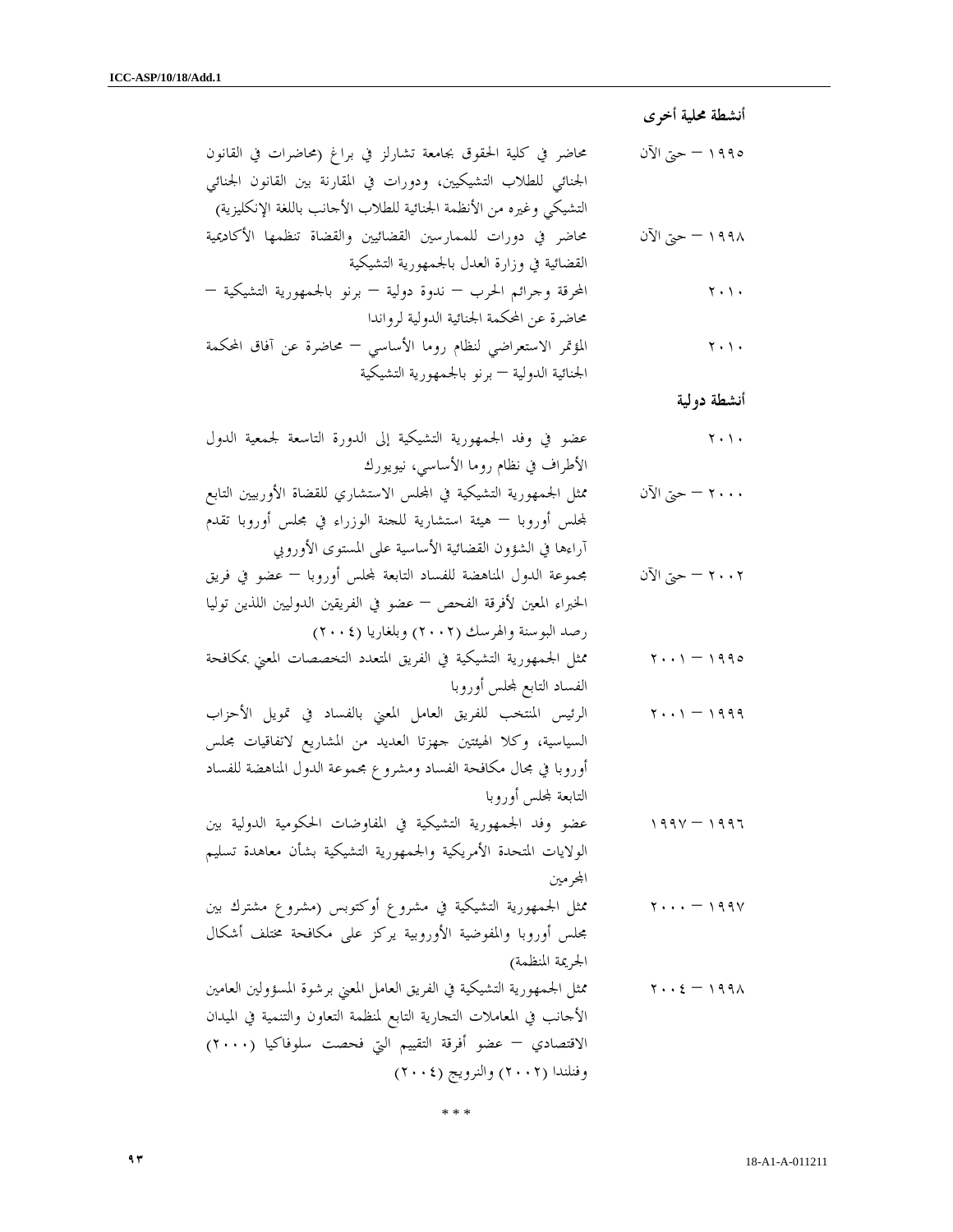# ١٢. أولغا فينيسيا كاربوشيا هيريرا(جمهورية دومينيكية)

(الأصل: بالإسبانية )

### مذكرة شفوية

تمدي وزارة الشؤون الخارجية تحيالها إلى أمانة جمعية الدول الأطراف في نظام روما الأساسي للمحكمة الجنائية الدولية، وتتشرف، للمرة الأولى منذ دخول نظام روما الأساسي حيز التنفيذ، بإبلاغها أن حكومة الجمهورية الدومينيكية قررت تقديم ترشيحها لتعيين القضاة في المحكمة الجنائية الدولية، أثناء الانتخابات التي سوف تجرى خلال الدورة العاشرة لجمعية الدول الأطراف، في مقر الأمم المتحدة في نيويورك، من ١٢ إلى ٢١ كانون الأول/ديسمبر .٢٠١١

ولذلك، ووفقا لأحكام الفقرتين الفرعيتين ١') أ( ٢'و' ' من الفقرة ٤ من المادة ٣٦ من نظام روما الأساسي، ترشح الجمهورية الدومينيكية القاضية السيدة أولغا فينيسيا كاربوشيا هيريرا، المولودة في الجمهورية الدومينيكية، لمنصب قاضٍ في المحكمة الجنائية الدولية، ووفقا لأحكام الفقرة ٥ من المادة ٣٦ من نظام روما الأساسي ترشح القاضية هيريرا كربوشا إلى قائمة ألف.

ومرفق بمذه الوثيقة هو بيان المؤهلات والسيرة الذاتية للمرشحة، وفقا لأحكام المادة ٢، الفقرة ٤ من المادة ٣٦ من نظام روما الأساسي ، والفقرة ٦ من القرار /6Res/3ASP-ICC .

\* \* \*

#### بيان المؤهلات

فيما يتعلق بانتخاب قضاة المحكمة الجنائية الدولية الذي سيجرى في شهر كانون الأول/ديسمبر ،٢٠١١ بترشيحها القاضية أولغا فينيسيا هيريرا كربوشيا ضمن القائمة ألف أثناء هذا الانتخاب، وبمقتضى الشروط المنصوص عليها في المادة ٣٦ من نظام روما الأساسي، تدلي حكومة الجمهورية الدومينيكية بما يلي :

هي القاضية أولغا فينيسيا هيريرا كربوشيا، قاضية دومينيكية تتحلّى "بالأخلاق الرفيعة والحياد والتراهة وتتوافر فيها المؤهلات المطلوبة في الجمهورية الدومينيكية للتعيين في أعلى المناصب القضائية"، كما يقتضي ذلك نظام روما الأساسي. ومما يدلّ على الامتثال لهذا المطلب هو أن القاضية كاربوشيا هيريرا مرشحة حاليا لمحكمة العدل العليا في الجمهورية الدومينيكية، كما هي أيضا مرشحة للمحكمة الدستورية. ومن المسلّم به في الجمهورية الدومينيكية أن القاضية كاربوشيا هيريرا تتمتع باستقلالية كبيرة. كما ألها حازت جوائز وطنية عديدة، بما في ذلك في عام ٢٠٠٣، "وسام الاستحقاق للمرأة" في مجال القانون والعدالة التي يمنحه رئيس الجمهورية الدومينيكية .

وقد تم اختيار القاضية كاربوشيا هيريرا من خلال نفس الإجراءات لتعيين المرشحين في أرفع المناصب القضائية في البلاد. كما أيد ترشيحها وصادق عليه من قبل طرف مجموعة من البرلمانيين من أجل العمل العالمي في الكونغرس في الجمهورية الدومينيكية .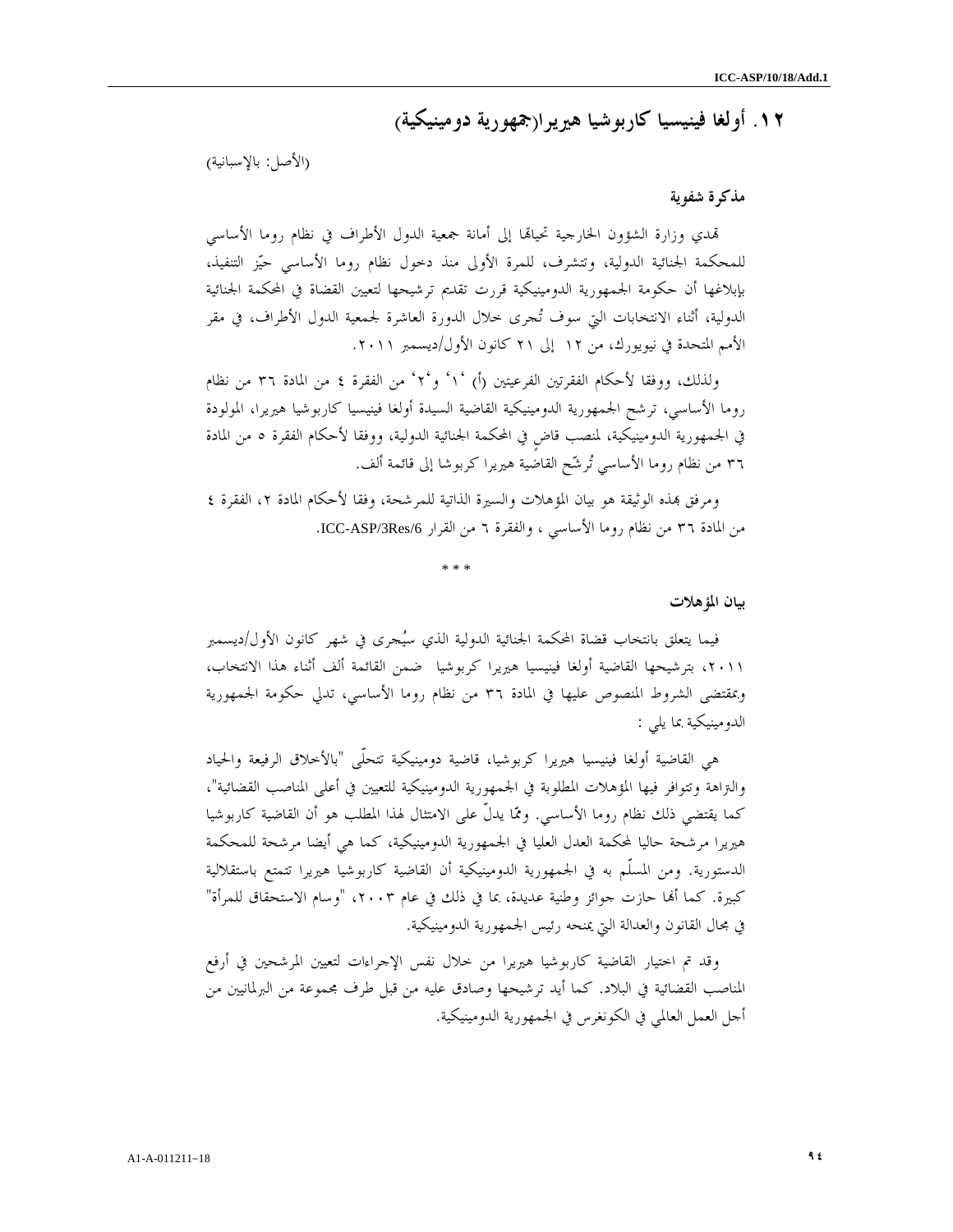تتطلب المحكمة الجنائية الدولية أن تُعوّل، من بين قضاقما الذين يعملون بفعالية وبعجل، على الأفراد الذين لديهم خبرة واسعة في الدعاوى الجنائية وإقامة العدل. وتنعكس هذه الضرورة متطلبات النظام الأساسي للقضاة ضمن القائمة ألف. وكما يقتضي ذلك نظام روما الأساسي، فإن القاضية كاربوشيا هيريرا تتمتع بوفرة الكفاءات والمهارات العالية في الدعاوى الجنائية .

تحمل القاضية لقب دكتورة في القانون ، ١٩٨٠ (بامتياز) من الجامعة المستقلة في سانتو دومينغو.

تتمتع القاضية كاربوشيا هيريرا بما يزيد على ٣٠ عاما من الخبرة في الوظيفة القضائية في مجال القانون الجنائي بوصفها قاضية، وتتولى منصب المدعي العام. من عام ١٩٨٦ وعلى مدى خمس سنوات، شغلت منصب قاضي التحقيق للمحكمة الابتدائية. وفي وقت لاحق من عام ١٩٩١ وطوال ١١ عاما، كانت عضوا في الغرفة الجنائية في محكمة الاستئناف للمقاطعة الوطنية لسانتو دومينغو. من عام ٢٠٠٣ حتى الآن، وقاضية ورئيس الدائرة الجنائية في محكمة الاستئناف في المقاطعة الوطنية لسانتو دومينغو. وفي وظيفتها بوصفها المدعي العام، كانت القاضية هيريرا تشارك في أعمال محاكم الصلح، وكانت كذلك تتولى منصب المحامي المساعد للمدعي العام في المقاطعة الوطنية .

وقد برعت أيضا القاضية كاربوشيا هيريرا في المحال الأكاديمي بسيرة مهنية طويلة في التدريس والنشر. أدت ها كفاءها الأكاديمية كمدرس في كلية الحقوق والعلوم السياسية في الجامعة الوطنية بيدرو هنريكيز أورينيا إلى منصب عميد الكلية لمدة أزيد من ٩ سنوات (٢٠٠٤-١٩٩٥). وعلى وجه التحديد، بالإضافة إلى مهاراتما الأكاديمية تتمتّع القاضية كاربوشيا هيريرا بخبرة عملية في مجال "القانون الجنائي"، و"حماية حقوق الإنسان"، و"حقوق الطفل"، " ومكافحة غسل الأموال وتمويل الإرهاب"، وكذلك القضاء على "البطء القضائي" مع التركيز على الإدارة القضائية الفعالة لتعزيز فعالية القضاء وكفاءته. وفي تجربتها التعليمية ُيسلط الضوء أيضا على مسائل محددة تتصل بالمحكمة الجنائية الدولية، ولا سيما في مجالات "الإجراءات المبكرة"، و"المنطق القضائي وبنية الحُكم"، و"تحديث الوظيفة القضائية "و" ترجمة النصوص القانونية ".

لديها خبرة في مجال الدفاع عن حقوق المحاكمة العادلة كما هو مطبق في القوانين الإجرائية في الجمهورية الدومينيكية ودستور الجمهورية الدومينيكية، ومحاكمة مرتكبي الجرائم الجنسية، وشهادة الزور ضد النساء والأطفال، والمعرفة العامة بنظام روما الأساسي .

لغة القاضية كاربوشيا هيريرا الأصلية هي الإسبانية. وهي تجيد اللغة الفرنسية، إذ حصلت على التعليم التقني في جامعة السوربون (باريس الأولى)، كما درست هذه اللغة بمؤسسة الرابطة الفرنسية (الأليانس فرانسيز) في الجمهورية الدومينيكية. وشمل تدريبها في الأليانس فرانسيز ترجمة النصوص القانونية. كما تعرف القاضية كاربوشيا هيريرا اللغة الإنكليزية معرفة جيدة. وتتمتع القاضية كاربوشيا هيريرا بكفاءات تتقنية أخرى في استخدام أجهزة الكمبيوتر والوسائط الالكترونية، وكذلك في الطباعة وعملية الأرشيف .

إذ تبلغ من العمر ٥٥ سنة، إن القاضية كاربوشيا هيريرا قادرة جسديا وعقليا على الاضطلاع بولاة تسع سنوات بالكامل في في المحكمة الجنائية الدولية، وتكريس الوقت الكامل إلى واجبها في. حالة اختيارها، وإذا اقتضت الظروف ذلك، فإن القاضية كاربوشيا هيريرا مستعدة جسديا وعقليا لأداء الوظائف القضائية في الموقع كما هو موضح في المادة ٣ من نظام روما الأساسي .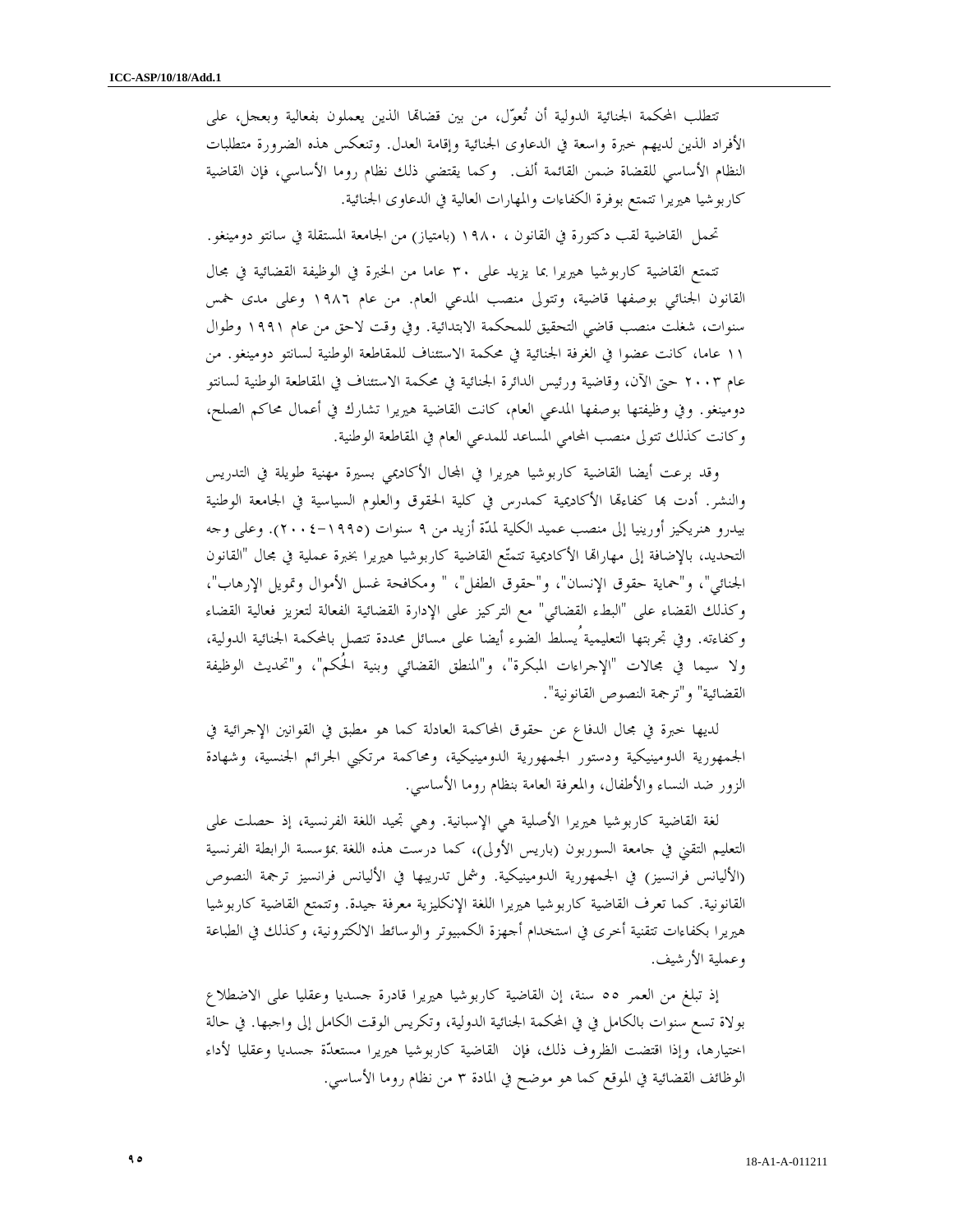وبموجب ترشيحها السابق لمحكمة العدل العليا في الجمهورية الدومينيكية، يشار إلى أن هذا الترشيح للمحكمة الجنائية الدولية، في حالة ما انتخبت المرشحة من قبل جمعية الدول الأطراف في نظام روما الأساسي، فهي تعتزم الالتزام بتولي هذا المنصب والتخلي عن ترشيحها الوطني، الذي سوف يتم تقريره قبل شهر كانون الأول/ديسمبر ٢٠١١ .

تعلن القاضية كاربوشيا هيريرا التزامها بأهداف المحكمة الجنائية الدولية وبتطبيق قضاء مستقل وفعال وعاجل، وخصوصا منه العدالة الوقائية .

كُتب في سانتو دومينغو، الجمهورية الدومينيكية ، يوم الرابع عشرة (١٤) من شهر أيلول/سبتمبر ٢٠١١ ، من قبل ، أو نيابة عن

\* \* \*

البيانات الشخصية

الإسم أولغا فينيسيا كاربوشيا هيريرا المنصب قاضية ورئيسة الدائرة الجنائية في محكمة الاستئناف في المقاطعة الوطنية لسانتو دومينغو

الشهادة

١٩٨٠ دكتورة في القانون ، (بامتياز) من الجامعة المستقلة في سانتو دومينغو

المناصب داخل الدوائر القضائية

١ آب/أغسطس قاضية، رئيسة الدائرة الجنائية في محكمة الاستئناف في الدائرة القضائية ٢٠٠٣ حتى الآن في سانتو دومينغو، محافظة سانتو دومينغو كانون الثاني/يناير -٢٠٠١ رئيسة الدائرة الجنائية الأولى في محكمة الاستئناف في سانتو دومينغو /تموز يوليو ٢٠٠٣ ، (التي أصبح اليوم المقاطعة الوطنية لسانتو دومينغو). سانتو دومينغو، دي إن

٢١ تشرين الثاني -١٩٩٧ القاضية النائبة الأولى، ورئيسة الدائرة الجنائية الأولى في محكمة

 تموز/يوليو ٢٠٠٣ الاستئناف في سانتو دومينغو، (التي أصبح اليوم المقاطعة الوطنية لسانتو دومينغو). سانتو دومينغو، دي إن ١٩٩٧-١٩٩١ نائبة القاضي الرئيس الثانية في الدائرة الجنائية الأولى في محكمة الاستئناف في سانتو دومينغو، (التي أصبح اليوم المقاطعة الوطنية لسانتو دومينغو). سانتو دومينغو، دي إن ١٩٩١-١٩٨٦ قاضية رئيسة الدائرة الجنائية الثامنة في المحكمة البتدائية في الدائرة القضائية في المقاطعة الوطنية لسانتو دومينغو، سانتو دومينغو ١٩٨٦-١٩٨٤ محامية مساعدة لدى المدعي العام. سانتو دومينغو، دي إن ١٩٨٤-١٩٨١ منصب المدعي العام في محكمة الصلح، الدائرة الثانية في المقاطعة الوطنية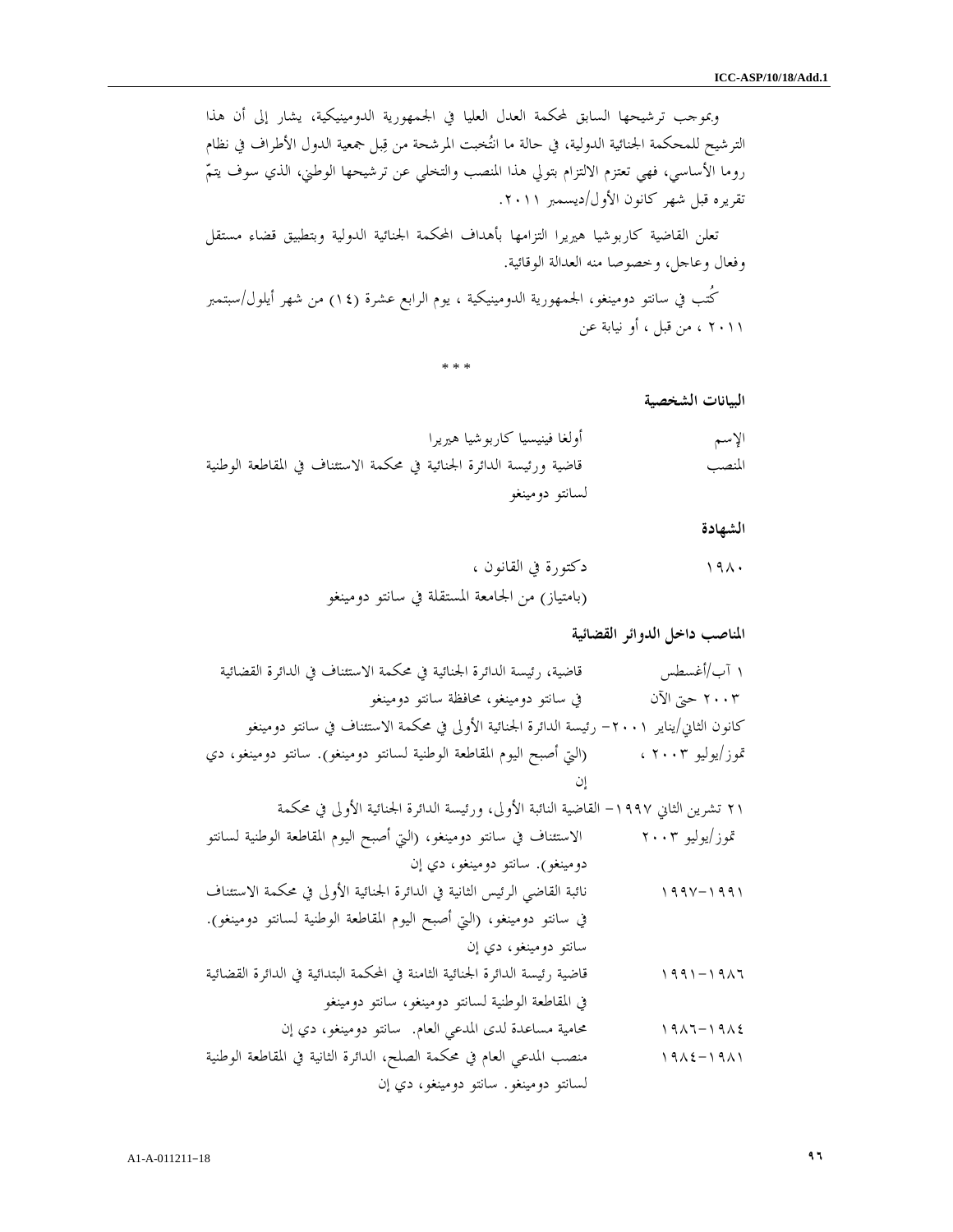الأنشطة في مجال التدريس

| عميدة كلية الحقوق والعلوم السياسية في الجامعة الوطنية بيدرو               | ١٩٩٥ – كانون الأول/            |
|---------------------------------------------------------------------------|--------------------------------|
| هنريكيز أورينيا،  سانتو دومينغو، دي إن                                    | ديسمبر ٢٠٠٤                    |
| مدرّسة، دبلوماسية في القانون الجنائي. وضع المؤسسات والعدالة الجامعة       | كانون الثاني/يناير ٢٠٠٤        |
| الوطنية لبيدرو هنريكيز أورينيا. سانتو دومينغو ، المقاطعة الوطنية.         |                                |
| أستاذة القانون الجنائبي في كلية الحقوق والعلوم السياسية في الجامعة        | $Y \cdot Y - Y 9AY$            |
| الوطنية بيدرو هنريكيز أورينيا،  سانتو دومينغو، دي إن                      |                                |
| ميسَّرة في الحلقات الدراسية التي تمَّت في الكلية القضائية الوطنية " هيكلة | $\mathbf{y} \cdot \cdot \cdot$ |
| الحكم ٢"، الوحدة الجنائية و"الأخلاق القضائية".                            |                                |
| مديرة برنامج الدراسات العليا للتخصص الدراسات القانونية. كلية              | $Y \cdot \cdot \cdot - 1994$   |
| الحقوق والعلوم السياسية، جامعة بيدرو هنريكيز أورينيا،<br>سانتو            |                                |
| دومينغو، دي إن.                                                           |                                |
| مديرة معهد الحقوق بكلية الحقوق والعلوم السياسية في حامعة بيدرو            | $1997 - 199.$                  |
| هنريكيز أورينيا،  سانتو دومينغو، دي إن.                                   |                                |
| ميسِّرة في في الكلية القضائية الوطنية أثناء الحلقات الدراسية بعنوان "     | ۱۹۹۹                           |
| المنطق القضائي  المطبق على الهيكلة السليمة للجملة"، المعقودة في كل        |                                |
| من سان فرانسيسكو، وماكوريس وباني وبراهونا، في الجمهورية                   |                                |
| الدو مينيكية.                                                             |                                |
| عضو في لجنة التعليم في المعهد الوطني للقضاة، سانتو دومينغو، دي إن.        | ۹۹۹ (                          |
|                                                                           |                                |
| ميسرة في التدريب الأولى للمسؤولين عن تنفيذ القانون ١٤– ٩٤،                | آب/أغسطس ۱۹۹۸                  |
| وللقضاة والمدافعين في محاكم الأطفال والمراهقين. معهد القضاة المفوضية      |                                |
| ين لإصلاح وتحديث العدالة سانتو دومينغو، دي إن.                            |                                |
| منسقة في الجامعة الوطنية بيدرو هنريكيز الأورينا اثناء حلقات العمل         | ۱۹۹۳                           |
| التدريبية القضائية للمحاكم الجنائية. محكمة العدل العليا، ومعهد منع        |                                |
| الجريمة ومعاملة المحرمين. سانتياغو دي لوس كاباليروس، الجمهورية            |                                |
| الدو مينيكية.                                                             |                                |
| عضو في لجنة تقييم النواب العاديين في المقاطعة الوطنية لمونت بلاتا،        | ۱۹۹۲                           |
| معيّنة من قبل المحكمة العليا. ٣٠ تشرين الأول/أكتوبر ١٩٩٢. سانتو           |                                |
| دومينغو ، دي إن.                                                          |                                |
| أستاذ في ترجمة للنصوص القانونية، معهد الحقوق، كلية الحقوق، جامعة          | $1917 - 1911$                  |
| غيست سانترال. سان بيدرو دي ماكوريس، الجمهورية الدومينيكية.                |                                |

المشاركة في الأنشطة الأكاديمية (المؤتمرات والدورات والندوات والاجتماعات )

- الحقوق الدستورية والهجرة. ندوة في مركز التدريب التابع للتعاون الاسباني والأمين الدائم للمؤتمر الأيبيري- الأمريكي حول العدالة الدستورية. ١٤- ١٦ تموز/يوليو .٢٠١٠ مونتيفيديو ، أوروغواي .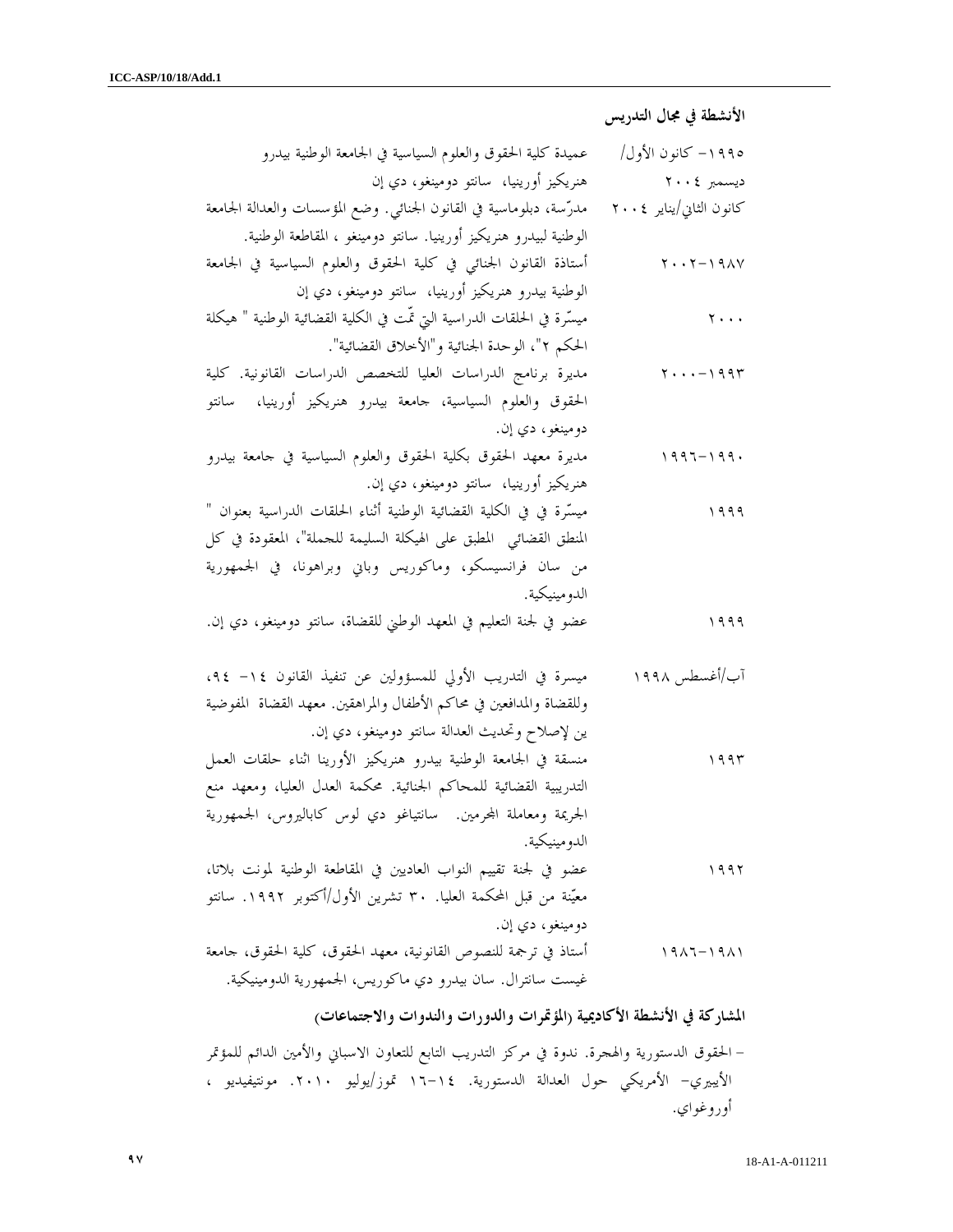| – ندوة حول القانون الدستوري. "حماية حقوق الإنسان من قبل مختلف المحاكم القضائية". ١٢ و ١٣            |
|-----------------------------------------------------------------------------------------------------|
| و ١٤ آذار/مارس ٢٠٠٨. محكمة العدل العليا، المحلس الدستوري في كاتالونيا، ومركز أمريكا                 |
| الوسطى للدراسات الدستورية والتدريب. سانتو دومينغو، دي إن. الجمهورية الدومينيكية.                    |
| – الحلقة الدراسية النظرية–العملية الثانية حول القانون ١٣٦–٠٣ الخاص بلأطفال والمراهقين،              |
| والقانون الجنائي الأحداث. ١٠–١٠ شباط/فبراير ٢٠٠٦. الكلية القضائية الوطنية. سانتو دومينغو،           |
| دي إن. الجمهورية الدومينيكية.                                                                       |
| – "حلقة دراسية للمسؤولين عن العدالة الجنائية حول مكافحة غسل الأموال وتمويل الإرهاب"، نظمها          |
| صندوق النقد الدولي. برازيليا، البرازيل. ١٦–٢٠ آذار/مايو ٢٠٠٥.                                       |
| – "الحلقة الدراسية الأولى والثانية لتنفيذ قانون الإحراءات الجنائية". الكلية القضائية الوطنية. سانتو |
| دومينغو دي غوزمان ، دي إن. في عامي ٢٠٠٤ و ٢٠٠٥.                                                     |
| – حلقة عمل حول "غسل الأموال". الكلية القضائية الوطنية، مفوض لإصلاح وتحديث العدالة                   |
| وبرنامج الأمم المتحدة لمراقبة المخدرات. سانتو دومينغو، المقاطعة الوطنية، الجمهورية الدومينيكية ٩    |
| و ۱۰ آب/أغسطس، ۲۰۰۱.                                                                                |
| – حلقة دراسية حول بطء القضاء. الكلية القضائية الوطنية. سانتو دومينغو، المقاطعة الوطنية،             |
| الجمهورية الدومينيكية ٢٤ آذار/مارس ٢٠٠١.                                                            |
| – حلقة دراسية حول الوظيفة قضائية. الكلية القضائية الوطنية. سانتو دومينغو، المقاطعة الوطنية،         |
| الجمهورية الدومينيكية ١٢ و١٣ كانون الثاني/يناير ٢٠٠١.                                               |
| – دورة تدريبية متخصصة القضائية. "مراقبة إدارة محاكم العدل". الفصل الدراسي الأيبيري الأمريكي.        |
| الأكاديمية القضائية للمحلس العام للسلطة القضائية في إسبانيا. برشلونة، إسبانيا، في الفترة من ٣ إلى   |
| ۲۱ تموز/یولیو ۲۰۰۰                                                                                  |
| – حلقة دراسية حول "الآليات البديلة لتسوية المنازعات". الكلية القضائية الوطنية و المفوضية  لإصلاح    |
| وتحديث العدالة. سانتو دومينغو  المقاطعة الوطنية، الجمهورية الدومينيكية آذار/مارس ٢٠٠٠.              |
| – حلقة دراسية منهجية. الكلية القضائية الوطنية. سانتو دومينغو، المقاطعة الوطنية، الجمهورية           |
| الدومينيكية ٣ شباط/فبراير ٢٠٠٠.                                                                     |
| – حلقة دراسية حول "الضمانات الدستورية". الكلية القضائية الوطنية. سانتو دومينغو، المقاطعة            |
| الوطنية، الجمهورية الدومينيكية ١و٢ شباط/فبراير ٢٠٠٠.                                                |
| – حلقة دراسية حول "مهنة القضاء". مشروع لتعزيز السلطة القضائية. محكمة العدل العليا، ومجلس            |
| القضاء الأعلى والتعاون الإسباني. الكلية القضائية الوطنية. سانتو دومينغو، المقاطعة الوطنية،          |
| الجمهورية الدومينيكية ٢٦ و٢٧ تشرين الثاني/ نوفمبر ١٩٩٩.                                             |
|                                                                                                     |
| – حلقة القضاة الدراسية حول حقوق المؤلف والحقوق ذات الصلة. هيغي، الجمهورية الدومينيكية،              |
| ٢٩ و٣٠ تشرين الأول/أكتوبر ١٩٩٩. وزير الدولة للصناعة والتجارة، والمكتب الوطني لحقوق                  |
| التأليف والنشر، الكلية الوطنية للقضاء والمنظمة العالمية للملكية الفكرية.                            |
| – حلقة عمل حول "هيكلة الأحكام". معهد القضاة، سانتو دومينغو، دي إن. الجمهورية                        |
| الدومينيكية، ٣٠ نيسان /أبريل و ١ آذار/مايو ١٩٩٩.                                                    |
| – عضو في وفد الجمهورية الدومينيكية للقضاة في مؤتمر القمة الأيبيري الأمريكي الثاني لرؤساء المحاكم    |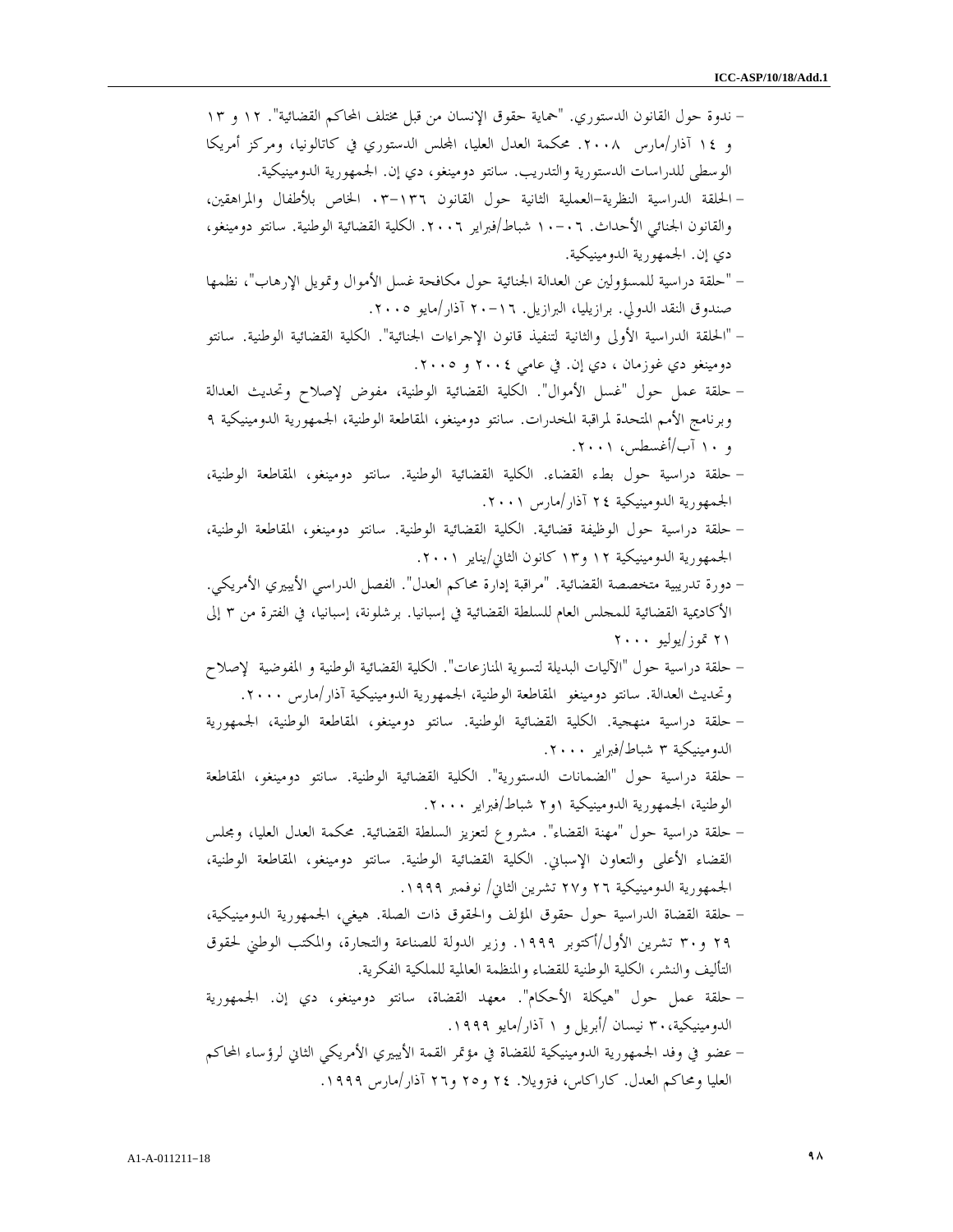| – حلقة دراسية حول "تدريب المدربين". معهد القضاة. بوكا تشيكا، المقاطعة الوطنية. الجمهورية             |
|------------------------------------------------------------------------------------------------------|
| الدومينيكية ٢٧–٢٨ شباط/فبراير ١٩٩٩.                                                                  |
| – حلقة عمل حول "الاتجاهات العالمية في مجال التدريب القضائي الحالي". معهد القضاة. بوكا تشيكا،         |
| المقاطعة الوطنية. الجمهورية الدومينيكية ١٨–١٩ كانون الثاني/يناير ١٩٩٩.                               |
| – حلقة عمل حول "سيادة الدستور". وحدة المنهجية القانونية من برنامج التدريب المستمر. معهد              |
| القضاة، سانتو دومينغو، دي إن. الجمهورية الدومينيكية ١٣–٢١ تشرين الثاني/نوفمبر ١٩٩٨.                  |
| – حلقة عمل حول "تدريب الميسرين" في معهد القضاة. معهد القضاة، سانتو دومينغو، المقاطعة                 |
| الوطنية، الجمهورية الدومينيكية ٨ أيلول/سبتمبر ١٩٩٨.                                                  |
| – حلقة عمل عن "المساءلة القضائية في تنمية الديمقراطية". برعاية مشتركة من قبل  المفوضية  لإصلاح       |
| وتحديث العدالة، والمحكمة العليا ومكتب المدعي العام. ٢٠ و٢١ آذار/مارس، ١٩٩٨. جامعة الماما             |
| الكاثوليكية ومايسترا، سانتو دومينغو، الجمهورية الدومينيكية.                                          |
| – حلقة عمل حول "المدرسة الوطنية للقضاة: توصيات بتوافق الآراء" مفوض لإصلاح وتحديث العدل.              |
| ١٧ أيلول/سبتمبر ١٩٩٧. سانتو دومينغو، دي إن. الجمهورية الدومينيكية.                                   |
| – حلقة عمل حول "قانون مهنة القضاء والمدرسة الوطنية للقضاة". لجنة العدل الدائمة في مجلس               |
| الشيوخ. مجلس الشيوخ في الجمهورية. ٤ ايلول/سبتمبر ١٩٩٧. سانتو دومينغو، إ، دي، الجمهورية               |
| الدومينيكية.                                                                                         |
| – المشاركة في مختلف  المنتديات الدائمة التي نظمها  المفوضية  لإصلاح وتحديث العدالة. ١٩٩٧.            |
| سانتو دومينغو، إ. دي، الجمهورية الدومينيكية.                                                         |
| – حلقة دراسية حول "التشريعات الحاصة بالسياسات المتعلقة بالشباب". المكتب العام لتعزيز الشباب.         |
| ٢٠ أيار/مايو ١٩٩٧. سانتو دومينغو، إ. دي، الجمهورية الدومينيكية.                                      |
| – حلقة عمل حول "القانون ١٤–٩٤ – الاتفاقية الدولية لحقوق الطفل". وكالة تابعة لنظام حماية              |
| الأطفال والمراهقين، ومنظمة الأمم المتحدة للطفولة (اليونيسيف). ١٦–١٧ نيسان/أبريل، ١٩٩٧.               |
| سانتو دومينغو، إ. دي، الجمهورية الدومينيكية.                                                         |
| – حلقة دراسية حول "إدارة المكاتب القضائية". وضع المؤسسات والعدالة برعاية مصرف التنمية                |
| للبلدان الأمريكية. ٦–٨ شباط/فبراير، ١٩٩٧. سانتو دومينغو، إ. دي، الجمهورية الدومينيكية.               |
| – برنامج الزوار الدوليين برعاية دائرة الإعلام الثقافي في الولايات المتحدة الأمريكية. "إقامة العدل"،  |
| ٢١–٣٠ تشرين الثاني/نوفمبر ، ١٩٩٦. سانتو دومينغو، إ. دي، الجمهورية الدومينيكية.                       |
| – "اليوم الأول للتفكير في تدريس القانون في مواجهة القرن الحادي والعشرين" حامعات معاهد                |
| القانون، جامعة الماما،وجامعة  بيدرو هنريكيز أورينيا، أونابيك،  والجامعة الحرة لسانتو دومينغو،        |
| والجامعة الإيبيرية الأمريكية، وجامعة كاليفورنيا سان دييغو، ٣ آب/أغسطس ١٩٩٦، جامعة                    |
|                                                                                                      |
| مادري الكاثوليكية البابوية ومايسترا، سانتو دومينغو، إ. دي، الجمهورية الدومينيكية.                    |
| – زميلة   في برنامج "الجريمة المنظمة عبر الوطنية وغسل الأموال."   لجنة منع الجريمة والعدالة الجنائية |
| ومكتب الأمم المتحدة في فيينا. ٢٥ أيلول/سبتمبر –٢٨ تشرين الأول/أكتوبر، ١٩٩٥، فيين ،                   |
| النمسا. حلقة عمل "الدكتور مانويل رويز رامون تيخادا" حول مشروع قانون مهنة القضاء، برعاية              |
| مؤسسة وضع المؤسسات والعدالة، ١٩-٢٠ آذار/مايو ١٩٩٥، سانتو دومينغو، إ. دي، الجمهورية                   |
| الدو مينيكية.                                                                                        |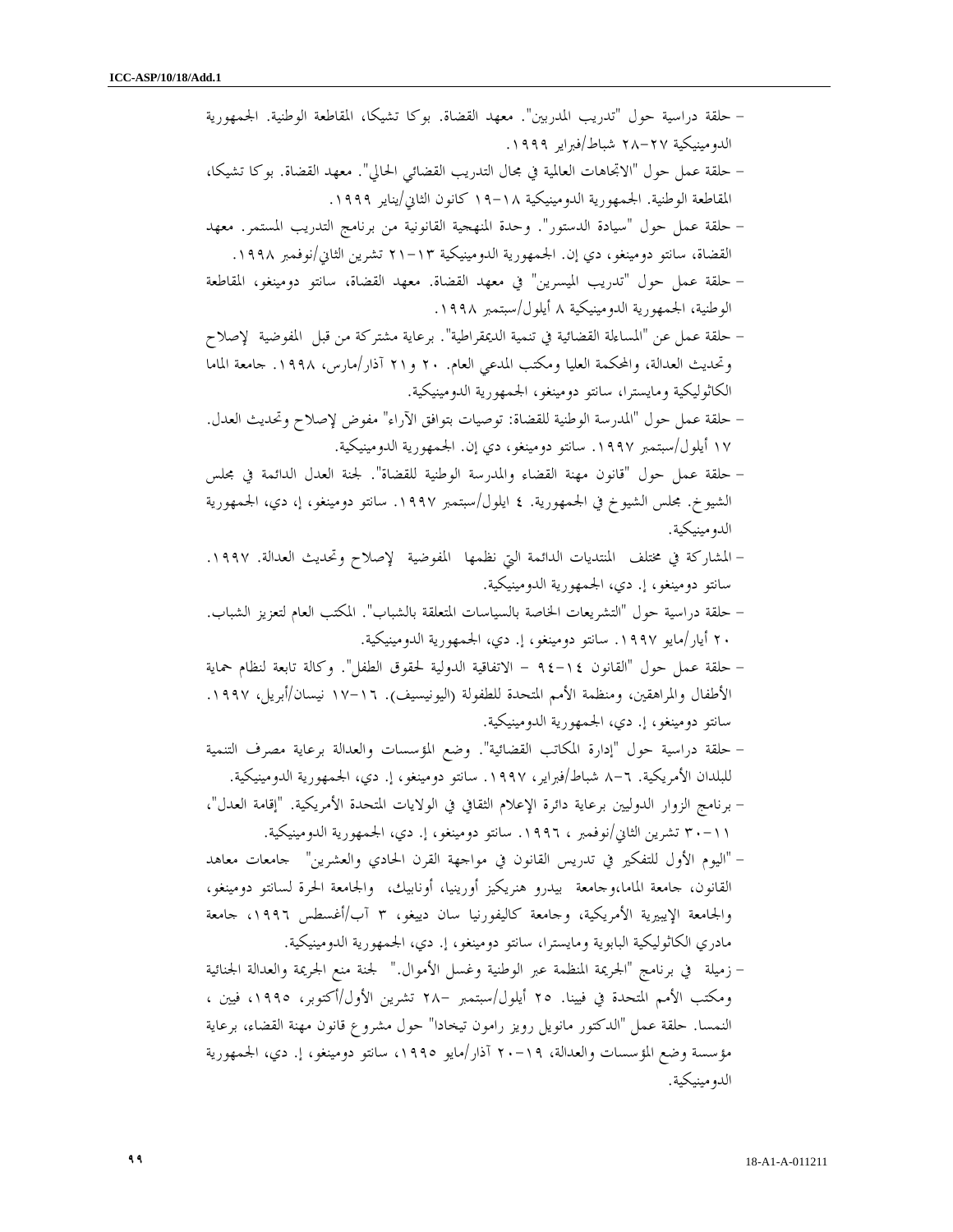- عضو في وفد الجمهورية الدومينيكية في الدورة العادية السابعة عشرة للجنة البلدان الأمريكية لمكافحة إساءة استعمال المخدرات. ٧٠- ١٠ آذار/مارس .١٩٩٥ مدينة بنما، جمهورية بنما . - حلقة دراسية حول "قوانين غسل الأموال". سيتي بنك والس الوطني لمكافحة المخدرات. ٢١ شباط/فبراير ١٩٩٥. سانتو دومينغو، إ. دي، الجمهورية الدومينيكية. - "الحلقة الدراسية الوطنية الثامنة لتدريب المسؤولين المكلّفين بمراقبة المواد السالفة والمواد الكيماوية". الس الوطني لمكافحة المخدرات. ١٤- ١٧ شباط/فبراير .١٩٩٥ سانتو دومينغو، إ. دي، الجمهورية الدومينيكية . - "تنفيذ قانون حماية الأطفال والمراهقين". الأمانة التقنية للرئاسة، ،١٩٩٤سانتو دومينغو، إ. دي، الجمهورية الدومينيكية . - الحلقة الدراسية الإقليمية السادسة حول "التدابير الفعالة لمكافحة الجرائم المتعلقة بالمخدرات، وتحسين إدارة العدالة الجنائية". معهد أمريكا اللاتينية لمنع الجريمة ومعاملة المحرمين. ٧-١٨ آذار/مارس ،١٩٩٤ سان خوسه، كوستا ريكا . - عضو في الوفد الدومينيكي في الدورة العادية الرابعة عشرة للجنة البلدان الأمريكية لمكافحة إساءة استعمال المخدرات، ٢٠- ٢٣ تشرين الأول/أكتوبر .١٩٩٣ مدينة واشنطن، الولايات المتحدة الأمريكية . - مشاركة في ا" لاجتماع الثاني حول الاستباق إلى تحسين العدالة"، برعاية شركة إقامة المؤسسات والعدالة، وغيرها من المؤسسات، ٣٠ أيلول/سبتمبر ،١٩٩٣ سانتو دومينغو، إن. دي، الجمهورية الدومينيكية . - الحلقة الدراسية الأولى حول "سياسة منع المخدرات ومراقبتها للمشرعين في الجمهورية الدومينيكية". الس الوطني لمكافحة المخدرات ومجلس الشيوخ في الجمهورية، ،١٩٩٣ سانتو دومينغو، إ. دي، الجمهورية الدومينيكية . - حلقة عمل تدريبية "المنهجية للكبار". محكمة العدل العليا، ومعهد أمريكا اللاتينية لمنع الجريمة ومعاملة المحرمينن وجامعة الجيل الثالث، ١٩٩٣، سانتو دومينغو، إن. دي، الجمهورية الدومينيكية. - أول حلقة عمل لتحديث القانون رقم ٥٠- ٨٨ بشأن مكافحة المخدرات والمواد الخاضعة للرقابة. الس الوطني لمكافحة المخدرات، ،١٩٩٣ سانتو دومينغو، إن. دي، الجمهورية الدومينيكية . - برنامج الزوار الدوليين برعاية دائرة الإعلام الثقافي في الولايات المتحدة الأمريكية، "إدارة مكافحة المخدرات وقانون مكافحة الاتجار غير المشروع بالمخدرات في الولايات المتحدة". /آب أغسطس ،١٩٩٢ الولايات المتحدة الأمريكية . - دورة دراسية "نظرة عامة حول تقنيات التحقيق". وزارة العدل في الولايات المتحدة الأمريكية، ،١٩٨٩ سانتو دومينغو، إن. دي، الجمهورية الدومينيكية . - دورة دراسية حول "ضريبة الدخل." معهد التدريب حول الضرائب، ،١٩٨٢ سانتو دومينغو، إن. دي، الجمهورية الدومينيكية .
- دورة دراسية حول "الإدارة الشخصية"، المكتب الوطني لإدارة شؤون الموظفين، ،١٩٨٢ سانتو دومينغو، إن. دي، الجمهورية الدومينيكية . - أول ندوة حول "الإجرام : الوقاية والجوانب التقنية في علاج مؤلفيه" الجامعة المركزية من الشرق.
	- سان بيدرو دي ماكوريس، الجمهورية الدومينيكية، ١٩٨٠ .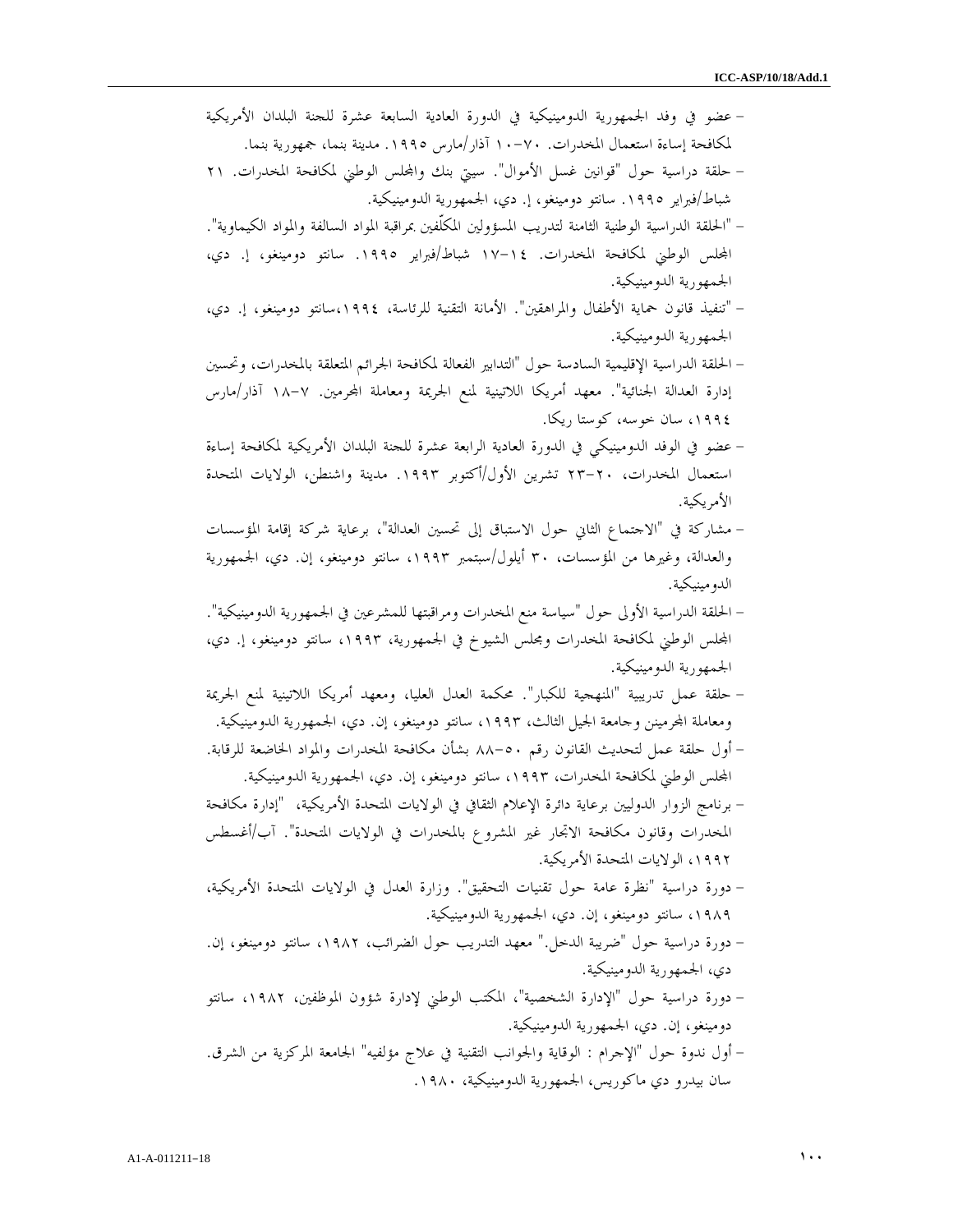كتبت مقالات وعروض في المناسبات التالية :

- دستور الجمهورية الدومينيكية بتعليقات من قبل قضاة الجنايات. سانتو دومينغو دي غوزمان، دي إن، ٢٠٠٦ . - النظام القضائي في الجمهورية الدومينيكية. عرض أثناء الحلقة الدراسية الدولية لحقوق الإنسان والديمقراطية، التي نظمتها منظمة الدول الأمريكية، وزارة الشؤون الخارجية ومؤسسة التنمية للبلدان الأمريكية. سانتو دومينغو دي غوزمان، دي إن، ٢١- ٢٣ آذار/مارس ٢٠٠٥ .
- اختتام المنتدى الدائم على "توصيات بشأن إصلاح تدوين القانون الجنائي الإجرائي والموضوعي، ٢٦ /تموز يوليو .١٩٩٧ مفوض إصلاح وتحديث العدل، سانتو دومينغو، إن. دي، الجمهورية الدومينيكية. السياسات والتشريعات المتعلقة بالشباب. تقديم المساعدة القانونية للشباب. حلقة دراسية برعاية المكتب العام للترويج للشباب، ٢٠ أيار/مايو ،١٩٩٧ سانتو دومينغو دي غوزمان، دي إن .
- اقتراحات لإصلاح قانون التنظيم القضائي. الفريق، المنتدى الدائم. مفوض إصلاح وتحديث العدالة، ١٠ أيار/مايو .١٩٩٧ سانتو دومينغو دي غوزمان، دي إن .
- اختتام الاقتراحات في المنتدى الدائم " من أجل تصميم نظام السجون الحديثة. ٢٢ آذار/مارس .١٩٩٧ مفوض لإصلاح وتحديث العدل. سانتو دومينغو دي غوزمان، دي إن .
- الجريمة المنظمة عبر الوطنية وغسل الأموال في الجمهورية الدومينيكية. التقرير النهائي للأمم المتحدة، الأقسام الفرعية المعنية بمنع الجريمة والعدالة الجنائية في البرنامج : الجريمة المنظمة عبر الوطنية وغسل الأموال. تشرين الأول/أكتوبر .١٩٩٥ فيينا، النمسا .
- تطبيق الولاية القضائية على المخدرات في الجمهورية الدومينيكية. الحلقة الدراسية الإقليمية السادسة حول التدابير الفعالة لمكافحة جرائم المخدرات وتحسين إدارة شؤون العدالة الجنائية، آذار/مارس ١٩٩٤ ، في سان خوسيه دي كوستا ريكا .
- التعليمات التحضيرية وتطبيق الولاية القضائية على المخدرات. أول حلقة عمل في الحلقة الدراسية حول تحديث القانون رقم ٥٠- ٨٨ على المخدرات والمواد الخاضعة للرقابة في الجمهورية الدومينيكية. كانون الثاني/يناير .١٩٩٣ سانتو دومينغو دي غوزمان، دي إن. نشرت في مجلة القانون والعلوم السياسية في الجامعة الوطنية بيدرو هنريكيز أورينيا. السنة ،٢ رقم ، ١ /آب أغسطس-كانون الأول/ديسمبر ١٩٩١ .
- التعليم القانوني في الجامعات الدومينيكية، جنبا إلى جنب مع السيد خوسيه فيكتور كاستيلانوس، والسيدة اوزيبيو يسانس ذ. أميريكو موريتا كاستيلو. الاجتماع الثاني لتحسين العدالة. من جانب دولة الحق. ومؤسسة وضع المؤسسات والعدالة، ٣٠ ايلول/ سبتمبر ١٩٩٣، سانتو دومينغو دي غوزمان، دي إن.

الجوائز والتقديرات المهنية

- حصلت على التقدير من أجل تعاونية التوفير والقروض، هيريرا في مجال العدالة والشفافية، وبمناسبة الاحتفال باليوم العالمي للمرأة .٥ آذار/مارس .٢٠١١ هيريرا، بلدية غرب سانتو دومينغو . - الاعتراف من قبل كل من مؤسستي كروز خيمينيان والتضامن لمكافحة الجريمة والفساد والإفلات من العقاب ومؤسسات أخرى من القطاع كريستو ري. أيلول/سبتمبر ٢٠١٠ . - الاعتراف في حفل "المرأة الناجحة التي تمت تغطيتها في الأمل ٢٠٠٩ ، " ٢٥ تشرين الثاني/نوفمبر .٢٠٠٩ سانتو دومينغو دي غوزمان ، دي إن . - انتخبت عضوا في "الدائرة الفضية العليا لعام ٢٠٠٣". من قبل شركة جيسيز " ،٦ "٧٢ تموز/يوليو .٢٠٠٤ سانتو دومينغو دي غوزمان ، دي إن .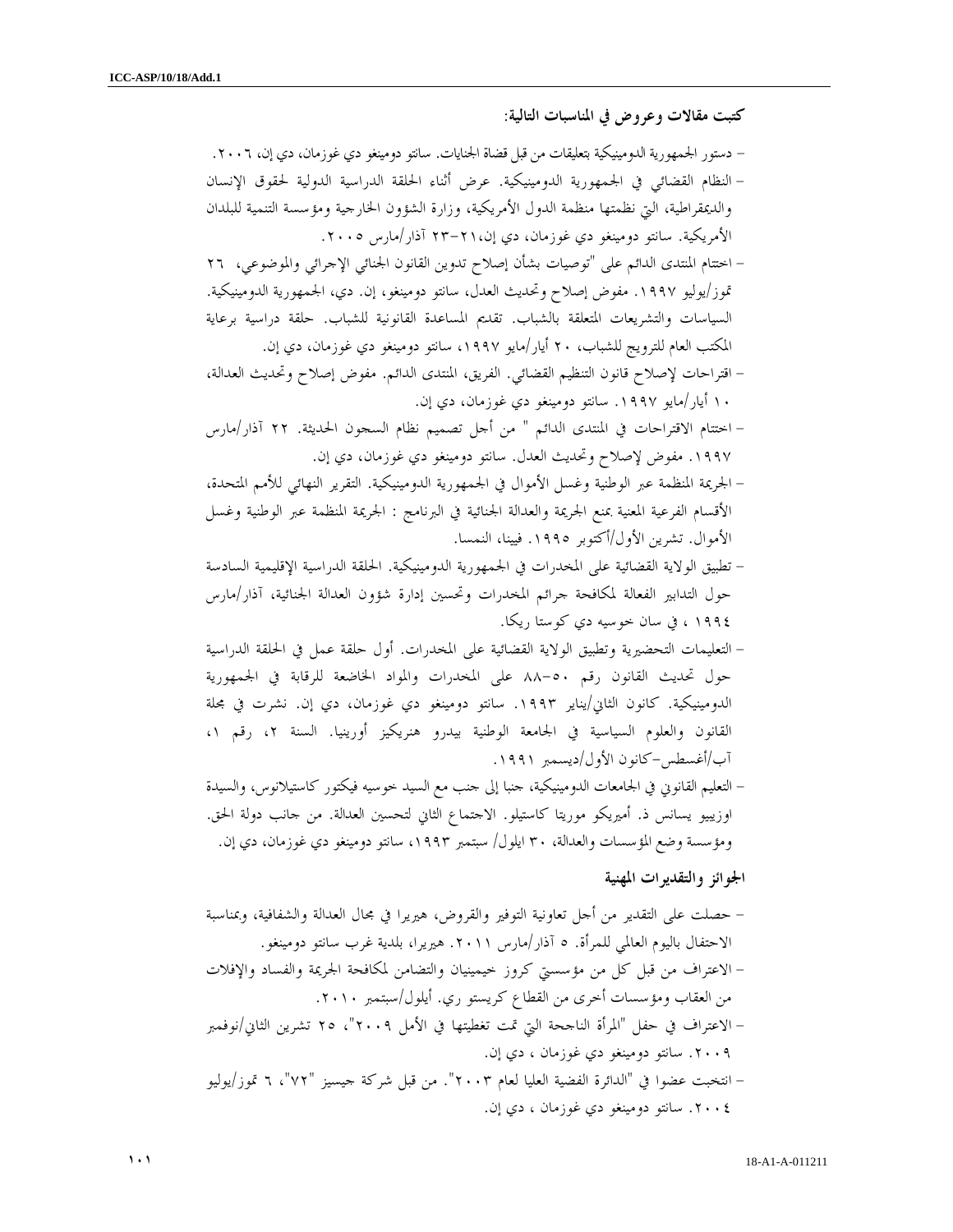- حازت على لوحة كلية القانون في الجمهورية الدومينيكية، في كانون الأول/ديسمبر ٢٠٠٤ ومقاطعة محافظة سانتو دومينغو. ٢٦ كانون الأول/ديسمبر .٢٠٠٩ الجمهورية الدومينيكية . - "وسام الاستحقاق للنساء " في مجال القانون والعدالة، قلّدها إياه الرئيس الدستوري للجمهورية .٨ آذار/مارس ٢٠٠٣ . - شهادة تقدير صادرة عن المدرسة الوطنية للقضاء على تفانيها في مهمة تدريب أعضاء السلطة القضائية خلال عام .٢٠٠٠ الحلقات الدراسية : الهيكلة الثانية للأحكام القضائية والأخلاق. .٢٠٠٠ سانتو دومينغو، إن. .دي - شهادة تقدير صادرة عن مدرسة القضاء الوطنية للعمل المضطلَع به في المدارس كجزء من لجنة التعليم والتقييم في عام .٢٠٠٠ سانتو دومينغو، إن. .دي - شهادة تقدير صادرة عن مدرسة القضاء الوطنية لأعمالها كمدربة في الحلقة الدراسية حول " التفكير القضائي المطبق على الهيكلة السليمة للحكم، .١٩٩٩ سانتو دومينغو، إن. .دي - شهادة تقدير صادرة عن المدرسة الوطنية للقضاء على الأعمال المضطلع ا كعضو في لجنة التعليم. .١٩٩٩ سانتو دومينغو، إن. .دي - شهادة تقدير صادر عن المفوضية لدعم إصلاح وتحديث العدالة والنائب العام للجمهورية، للمساهمة في برنامج ترقية المدعين العامين والقضاة ومراجعي الحسابات. ١٩٩٩ ، سانتو دومينغو، إن. .دي - لوحة الاعتراف، أصدرها الس الوطني للمخدرات من أجل التعاون في مكافحة شاقة لمكافحة المخدرات. ١٨ آب/أغسطس .١٩٩٣ سانتو دومينغو، الجمهورية الدومينيكية . - "اللوحة الذهبية لغواشوبيتا". كانون الثاني/يناير ،٢٦ ،١٩٩٢ و٨ آذار/مارس .٢٠٠١ سانتو دومينغو، إن. دي، الجمهورية الدومينيكية . - شهادات التقدير الصادرة عن وحدة التقييم والإنجاز المهني في جامعة بيدرو هنريكيز أورينيا، عن تقييم التدريس الممتاز خلال فصلي ٢- ٩١- ٩٢ و - ١ ٩٢- .٩٣ ١٩٩٢ و .١٩٩٣ سانتو دومينغو ، الجمهورية الدومينيكية . - انتخبت "الشباب المتميز" لعام ١٩٩٠ من قبل شركة جيسيز '.٧٢ تشرين الثاني/نوفمبر ٨ ، .١٩٩١ سانتو دومينغو، إن. .دي الدراسات التقنية - دورة تمهيدية إلى الكمبيوتر. ويندوز .٩٥ معهد علوم الكمبيوتر، وشركة سانتو دومينغو، إن. دي. الجمهورية الدومينيكية١٩٩٦، . - دورة في اللغة والحضارة الفرنسية. جامعة السوربون، باريس الأولى، باريس، فرنسا. ١٩٨٠ . - دورة في برمجية أوفيس وتقنيات التخزين. جمعية الشبان المسيحيين. سانتو دومينغو، إن. دي. الجمهورية الدومينيكية١٩٩٨٠، . - دورة حول ترجمة النصوص القانونية. مؤسسة الأليانس الفرنسية. سانتو دومينغو، إن. دي. الجمهورية الدومينيكية، ١٩٧٩ . - دراسة اللغة الفرنسية. مؤسسة الأليانس الفرنسية. سانتو دومينغو، إن. دي. الجمهورية الدومينيكية، ١٩٧٩ . - دراسة الطباعة. معهد ماكوريس التقني المهني. سان بيدرو دي ماكوريس، الجمهورية الدومينيكية، ١٩٧٤ .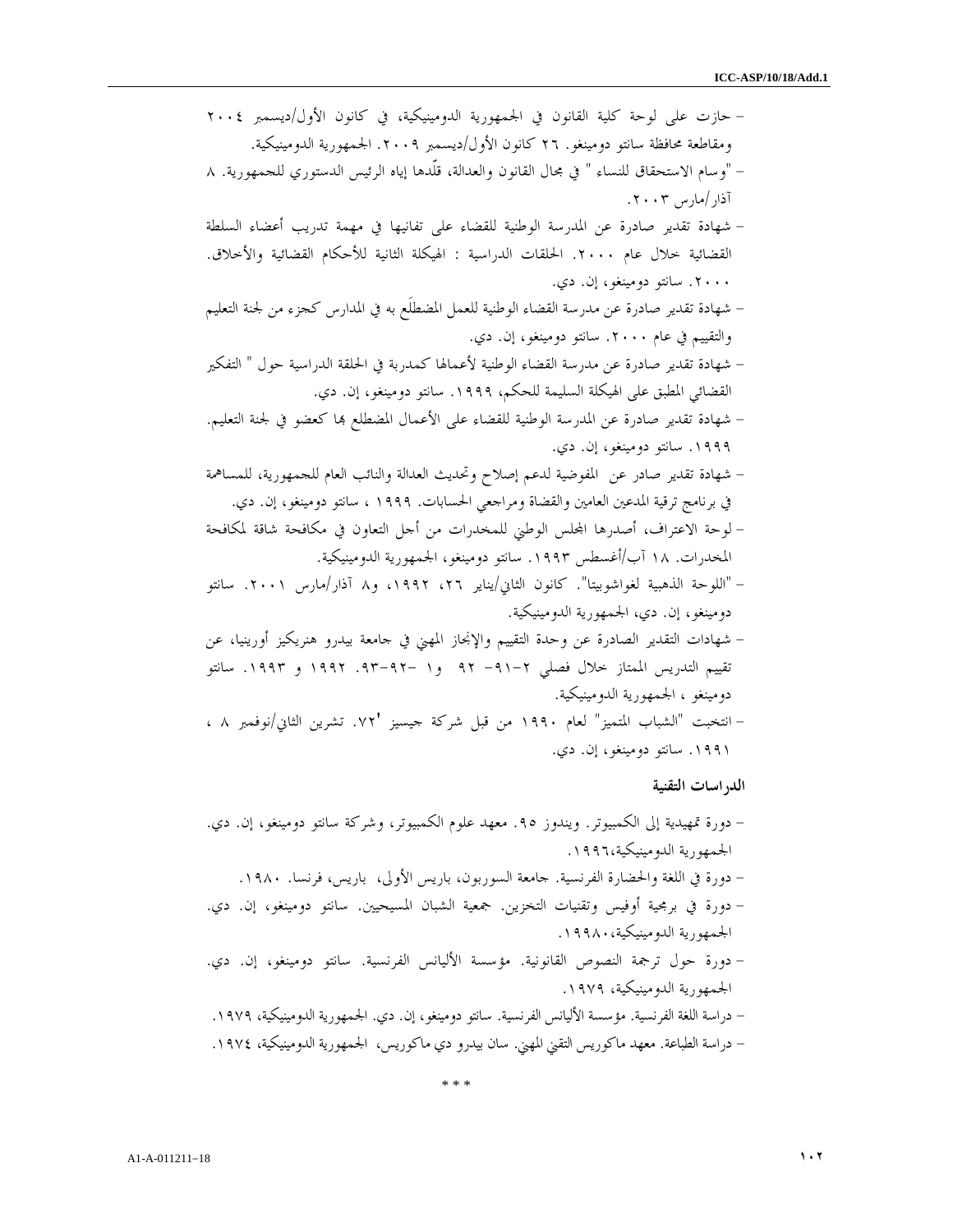# ١٣. غبردو جوستاف كام ( بوركينا فاسو )

## (الأصل: بالفرنسية )

#### مذكرة شفوية

تتقدّم بعثة بوركينا فاسو الدائمة لدى الأمم المتحدة بخالص تقديراتما لأمانة جمعية الدول الأطراف في نظام قانون روما الأساسي و تتشرف بأخطارها أن حكومة بوركينا فاسو قررت ترشيح القاضي غبردو جوستاف كام كمرشّح لمنصب قاضٍ في المحكمة الجنائية الدولية (قائمة أ) في الانتخابات المقرر إجرائها في الفترة من إلى ١٢ ٢١ ديسمبر/كانون الأول ٢٠١١ في نيويورك، أثناء الجلسة العاشرة لجمعية الدول الأطراف في نظام قانون روما الأساسي.

تعلق حكومة بوركينا فاسو أهمية كبيرة على عمل المحكمة الجنائية الدولية وتقدر المساهمة التقدمية التي تبذلها في مكافحة الإفلات من العقاب.

إنّ مرشّح بوركينا فاسو هو قاضي يتمتع بمستوى استثنائي و قد تقلد مناصب رفيعة المستوى في النظام القضائي على المستويين القومي و الدولي.

فعلى المستوى القومي، تولى القاضي كام مرارا وتكرارا منصب محامي مرافعات في المحاكم العليا المختلفة في كافة أنحاء البلاد وتقلد ا أيضا منصب مستشار فني ومدير وزارة العدل.

أما على المستوى الدولي، فقد شارك بشكل نشيط كمندوب بوركينا فاسو في عدّة اجتماعات أدت إلى إنشاء المحكمة الجنائية الدولية و يشغل منصب قاضي المحكمة الجنائية الدولية لرواندا (ICTR ( منذ ٢٠٠٣ .

 و تؤمن حكومة بوركينا فاسو إيمانا قوياً بأنّ خبرة القاضي كام ودرايته في مجال العدالة الجنائية على المستويين القومي والدولي ستساهم بشكل كبير في عمل المحكمة الجنائية الدولية. لقد أرفقت المهمة الدائمة لبوركينا فاسو طيه مذكرة معلومات عن المرشح.

\* \* \*

بيان المؤهلات

 تم تقديم البيان المفصل لمؤهلات مرشح حكومة بوركينا فاسو، غبردو جوستاف كام ، لمنصب قاضٍ في المحكمة الجنائية الدولية، قدّم بموجب المادة ٣٦، فقّرة ٤ (أ)، من قانون روما الأساسي والفقّرة من <sup>٦</sup> القرار رقم ٦. *Res /* ٣/ *ASP*-*ICC* لجمعية الدول الأطراف المتعلق بإجراءات الترشيح وانتخاب القضاة للمحكمة الجنائية الدولية .

قرّرت ٣ أي بوركينا فاسو ترشيح القاضي غبردو جوستاف كام لمنصب قاض بالمحكمة الجنائية الدولية، و ستجرى الانتخابات في الفترة من ١٢ إلى ٢١ ديسمبر/كانون الأول ٢٠١١، في نيويورك أثناء الجلسة العاشرة لجمعية الدول الأطراف في نظام قانون روما الأساسي .

تم ترشيح القاضي كام على القائمة (أ) لأنه يلبّي تماما متطلبات مقدمي الطلبات من حيث" الكفاءة المتوفرة في مجال القانون الجنائي والإجراءات الجنائية والخبرة اللازمة المناسبة ، سواء كقاضي أو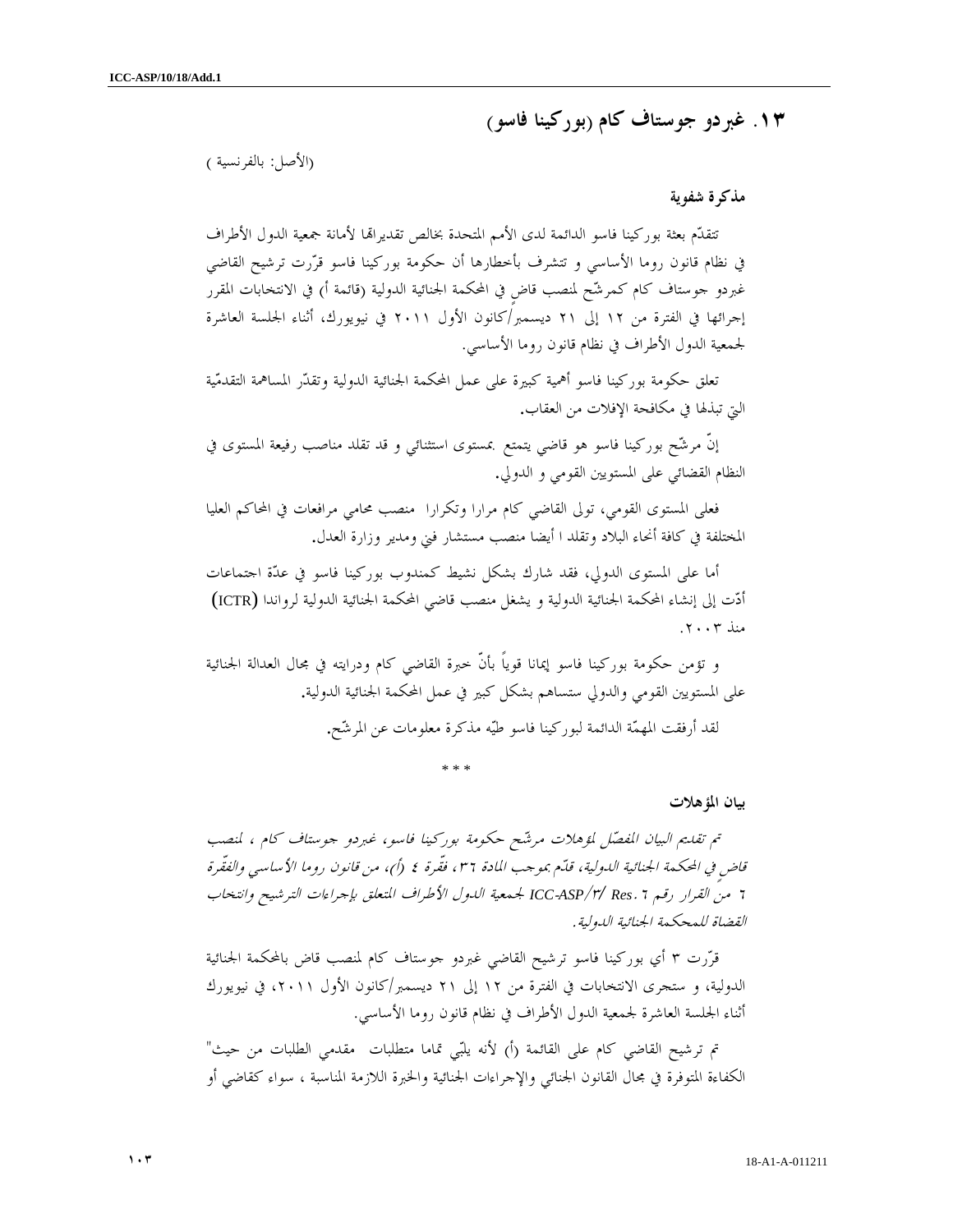مدّعي عام أو محامي أو بصفة مماثلة أخرى ". (فقرة ٣ أي. ب) الفقّر ٥ من المادة ٣٦ من نظام روما الأساسي .

 إنّ مرشح بوركينا فاسو هو قاض تمتع بمستوى استثنائي وقد تقلد مناصب رفيعة المستوى في النظام القضائي على المستويين القومي و الدولي. وكنتيجة لذلك فإنه ينجز، كلّ شروط الخبرة و الأقدمية المطلوبة لتقلد أعلى المناصب القضائية كما هو مطلوب بموجب نظام روما الأساسي (المادة ٣٦ الفقرة ٢(أ)).

كما أكد في سيرته الذاتية التي بعث بما على شكل مذكرة شفهية رقم PCS/ac/ ١١،٢٨٦ في ١٦ في حزيران ٢٠١١ من البعثة الدائمة، فالقاضي غبردو جوستاف كام يحمل شهادة القاضي، حصل عليها من المدرسة الوطنية للقضاء ، القسم الدولي، في باريس ، فرنسا و درجة الماجستير في القانون من جامعة أو جادو جو .

على المستوى القومي، تقلد القاضي كام عدة مناصب تشمل أنه كان عضواً في لجنة التصنيف الوطنية لتنقيح مدونة الإجراءات الجنائية والقوانين التي تحكم الإجراءات القابلة للتطبيق من قبل الدائرة الجنائية ومحامي وقاض تحقيقات في محكمة ورئيس محكمة الابتدائية (محلية) و رئيس محكمة بوبو ديولاسو و تنكودوغوالعليا، (محليات) والمدّعي العام الأول في محكمة استئناف أوجادوجو.

وعلى المستوى الدولي، انتخب القاضي كام من قبل الجمعية العامة للأمم المتحدة كقاضي خصومة بالمحكمة الجنائية الدولية لرواندا ( ICTR) حيث أوكلت إلىَ قضايا اقمم فيها أفراد أو جماعات. و من خلال المحاكمات، أصدرت هيئة المحكمة التي ترأسها حكمها على القضايا التالية :

 - المدعي ضد ميتشل باغاراجازا ؛ - المدعي ضد ثريسيس موفوني ؛ - المدعي ضد كاليمتريرا؛ - المدعي ضد سيمون نيشاميجو ؛ - المدعي أ؛ أ ج ضد - المدعي ضد أندريه رواماكوبا ؛ - المدعي ضد سيرومبا .

في قضية المدّعي ضدّ كريمرا وآخرين: تم إحالة ملف هذه القضية المتهم فيها العديد من الأشخاص إليّه في عام ٢٠٠٥، يجب اتخاذ قرار في نماية عام ٢٠١١.

أساسا، القاضي كام ناشط في مجال حقوق إنسان وهو محامي متحمس لحقوق الإنسان، عضو مؤسس في جمعيات تعمل في مجال حقوق الإنسان في بوركينا فاسو . القاضي كام مواطن من بوركينا فاسو. يتكلّم الفرنسية والإنجليزية . وهو يحمل وسام "وسام النبالة الوطني " (وسام الامتياز في بوركينا فاسو ).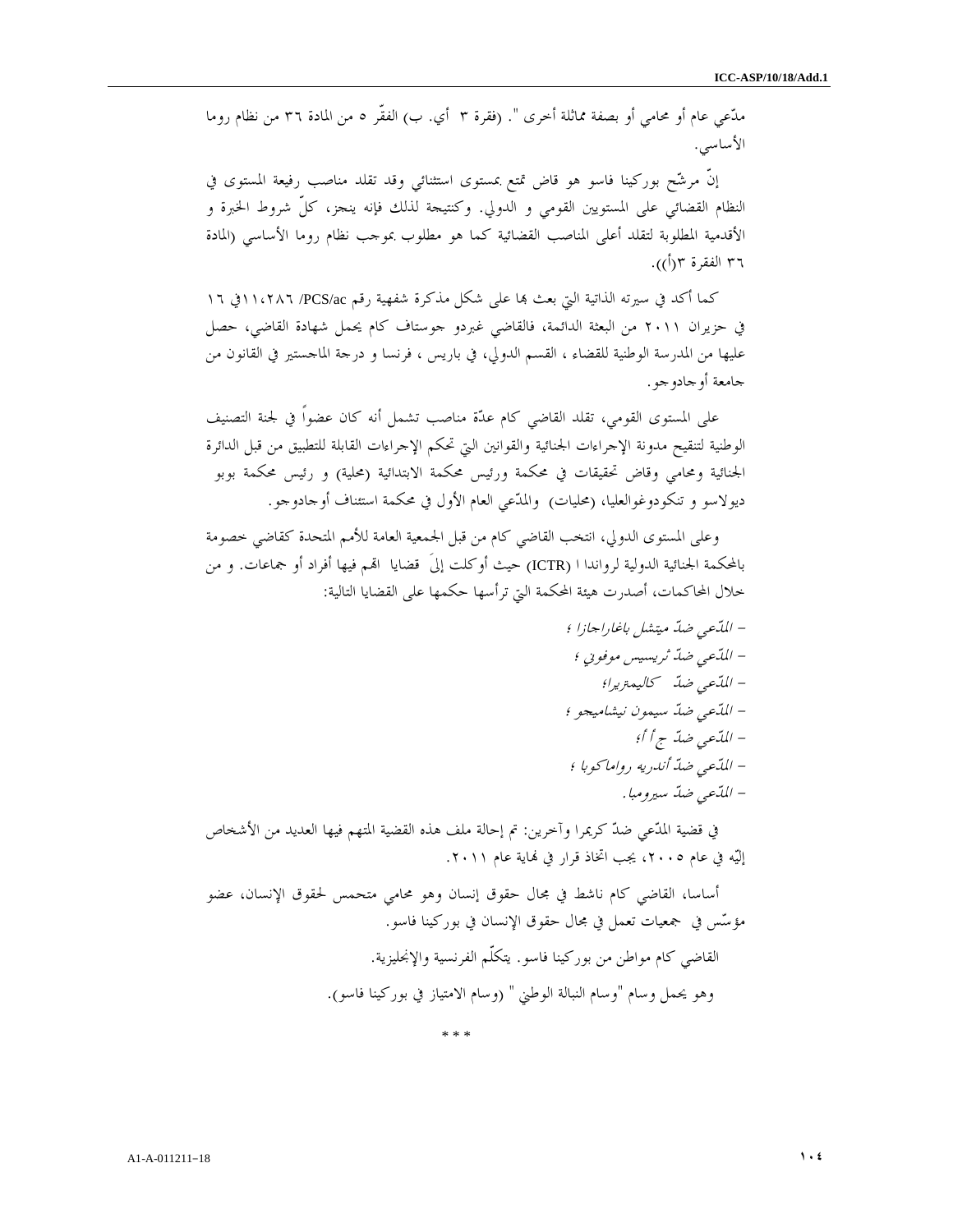البيانات الشخصية

| الاسم              | غبردو جوستاف كام                                        |
|--------------------|---------------------------------------------------------|
| الجنسية            | بوركينا فاسو                                            |
| تاريخ الميلاد      | ۱۹ مایو/أیار ۱۹۰۸ في دولو(بوغوریبا )بورکینا فاسو        |
| المهنة             | الضابط القضائي (قاضي)، فئة خاصَّة، درجة ٤،              |
|                    | و حاليا قاضي في المحكمة الجنائية الدولية لرواندا (ICTR) |
| الأوسمة و النياشين | وسام فارس بوركينا فاسو للشجاعة الوطنية                  |

التعليم

| دبلوم الأعمال القضائية ( دبلوم مدرسة القانون) المدرسة الوطنية       | يوليو/تموز ١٩٨٥   |
|---------------------------------------------------------------------|-------------------|
| للقضاء، قسم الدولي باريس. فرنسا.                                    |                   |
| حامعة واحادوجو ( المدرسة العليا للقانون)- ماحستير في القانون،       | يوليو/تموز ۱۹۸۳   |
| بوركينا فاسو                                                        |                   |
| شهادة البكالوريا  تقدير ب (جي.سي.إي مستوى أ) مدرسة وزين             | یونیو/حزیران ۱۹۷۸ |
| كوليبالي الثانوية في بوبو ديولاسو، بوركينا فاسو                     |                   |
| (١) دبلوم حامعي في اتصالات الإعلام المتعدد الوسائط- بناء وصيانة     | المؤهلات الأخرى   |
| مواقع الحاسوب الالكترونية– مساعدة برنامج النشر.                     |                   |
| (٢) الاشتراك في برامج الزمالة التدريبية المختلفة وحلقات دراسية وورش |                   |
| عمل المتعلَّقة بمهنتي كضابط قضائي وقانوني                           |                   |

الخبرة المهنية

الممارس/آذار ٢٠٠٨لدولية لرواندا

من مارس/آذار ٢٠٠٨ عينني رئيس المحكمة الجنائية الدولية لرواندا عضواً بلجنة اللوائح الخاصة بالمحكمة. إنّ دور اللجنة المذكورة أن تدرس اللوائح لكي تقترح تعديلات حيث تكون ضرورية، ودراسة كلّ اقتراحات التعديل لكي تعطي رأيا مبرهناً على ذلك إلى الرئيس وإلى اجتماع كامل العدد من القضاة. ١٣ سبتمبر/أيلول ٢٠٠٤ عينني الأمين العام للأمم المتحدة ، للمرة الأولى، كقاضي بالمحكمة الجنائية الدولية لرواندا في قضية سيرومبا، بموجب المادة ١٢ ، فقّرة ٢ من قانون المحكمة . ٢٥ يونيو/حزيران ٢٠٠٣ انتخبته الجمعية العامة للأمم المتحدة كقاضي خصومة بالمحكمة الجنائية الدولية لرواندا. قدم مجلس الأمن قائمة قضاة الخصومة[ RES / S 2002) /1431)] لتمكين المحكمة من سرعة انجاز أعمالها.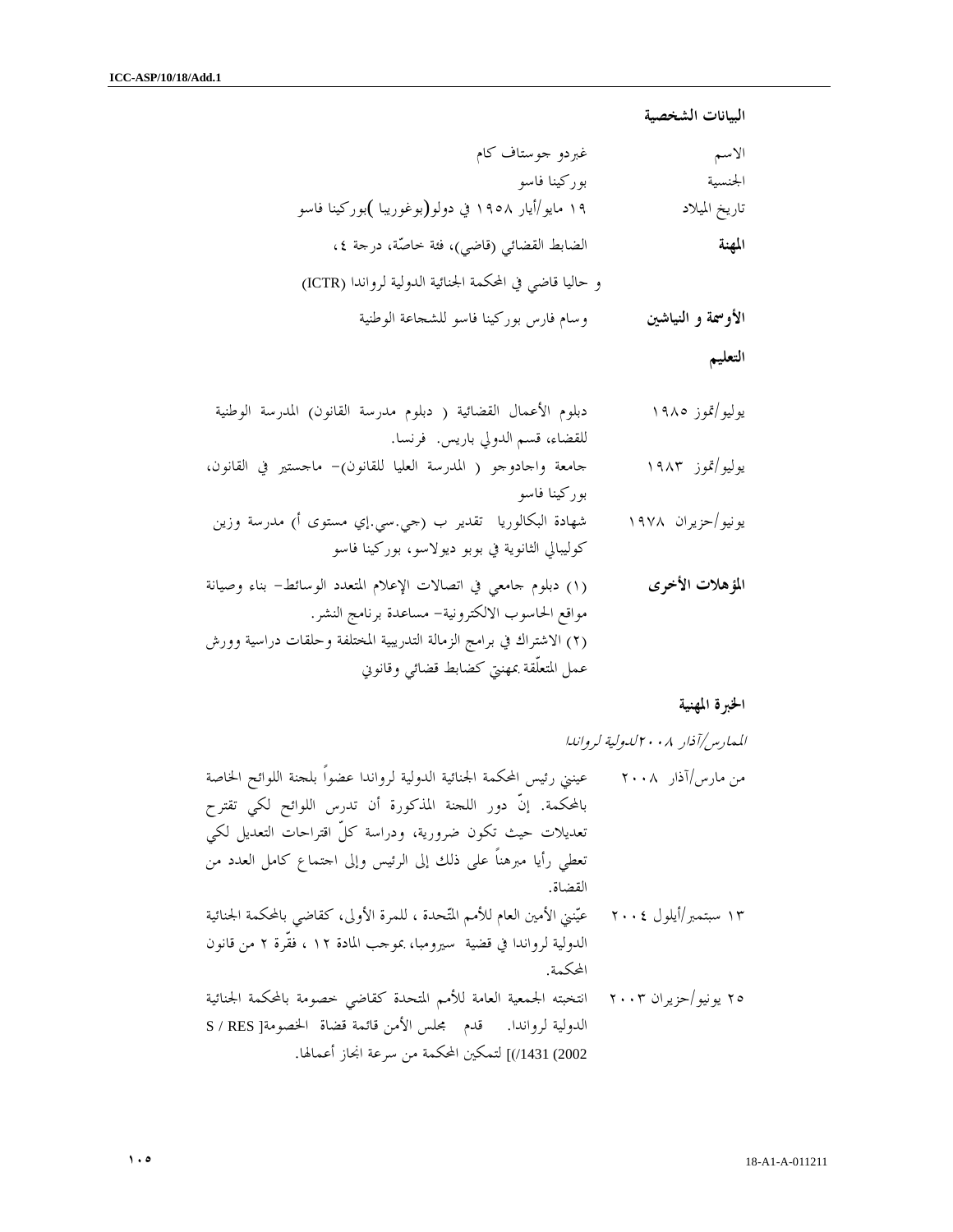القضايا

أغسطس/آب ٢٠٠٩ المدعي العام ضد ميتشل باغاراجازا بدأت المحاكمة في أغسطس/آب ٢٠٠٩ و أصدرت هيئة المحكمة قرارها في ١٧ نوفمبر/تشرين الثّاني ٢٠٠٩ . المدعي العام ضد ثريسيس موفوني بدأت إعادة محاكمة المتهم بعد قرار محكمة الاستئناف. أصدرت هيئة المحكمة قرارها في ١١ فبراير/شباط ٢٠١٠ . ١٣ أبريل/نيسان ٢٠٠٨ ٢٠٠٨ وي العام ضد كاليكست كاليمتريرا أحال لي الأمين العام للأمم المتحدة هذه القضية. بدأت المحاكمة في ٥ مايو/أيار ٢٠٠٨ و ترجح المحكمة أنها يجب أن ينتهي خلال النصف الأول من عام ٢٠٠٩ . ٨ نوفمبر/تشرين الثّاني ٢٠٠٧ الم دعي العام ضد ج أ أ أحال لي الأمين العام للأمم المتحدة هذه القضية الخاصة بانتهاك حرمة المحكمة والتي يمثل فيها شاهد محمي كمتهم. ٤ ديسمبر/ أعترف المتهم بتهمة الشهادة الزور و أصدرت هيئة المحكمة حكمها . كانون الأول ٢٠٠٧ ، وحتى الآن فهذا هو الحكم الوحيد من نوعه الذي صدر من قبل المحكمة الجنائية الدولية لرواندا . ١٨ سبتمبر/أيلول ٢٠٠٦ المدعي العام ضد سيمون نيشاميجو أحال لي الأمين العام للأمم المتحدة هذه القضية. بدأت المحاكمة في ٢٥ سبتمبر/أيلول ٢٠٠٦ . ٢٤ سبتمبر/أيلول ٢٠٠٨ أصدرت هيئة المحكمة قرارها الذي يدين المتهم، بما يشمل الحكم . ١سبتمبر/أيلول ٢٠٠٥ المدعي العام ضد إدوارد كريمرا و ماثيو نجرومباتيسو جوزيف نيزرورا أحال لي الأمين العام للأمم المتحدة هذه القضية. وهي مستمر، وكلّ سنة، تقدم هيئة المحكمة حوالي ١٠٠ قرار . ٢٦ مايو/أيار ٢٠٠٥ المدعي العام ضد أندريه رواماكوبا أحال لي الأمين العام للأمم المتحدة هذه القضية التي كانت نتيجة فصلها عن قضية رواماكوبا و آخرين. بدأت المحاكمة في ٥ يونيو/حزيران . ٢٠٠٦ ٢٠ سبتمبر/أيلول ٢٠٠٦ أصدرت هيئة المحكمة قرارها الذي برأ المتهم . ٢٧ أغسطس/آب ٢٠٠٤ المدعي العام ضد أثاناس سيرومبا أحال لي الأمين العام للأمم المتحدة هذه القضية. وقد بدأت المحاكمة في ٢٠ سبتمبر/أيلول ٢٠٠٤ . ١٣ ديسمبر/ أصدرت هيئة المحكمة قرارها الذي يدين المتهم، بما يشمل الحكم

كانون الأول ٢٠٠٦ .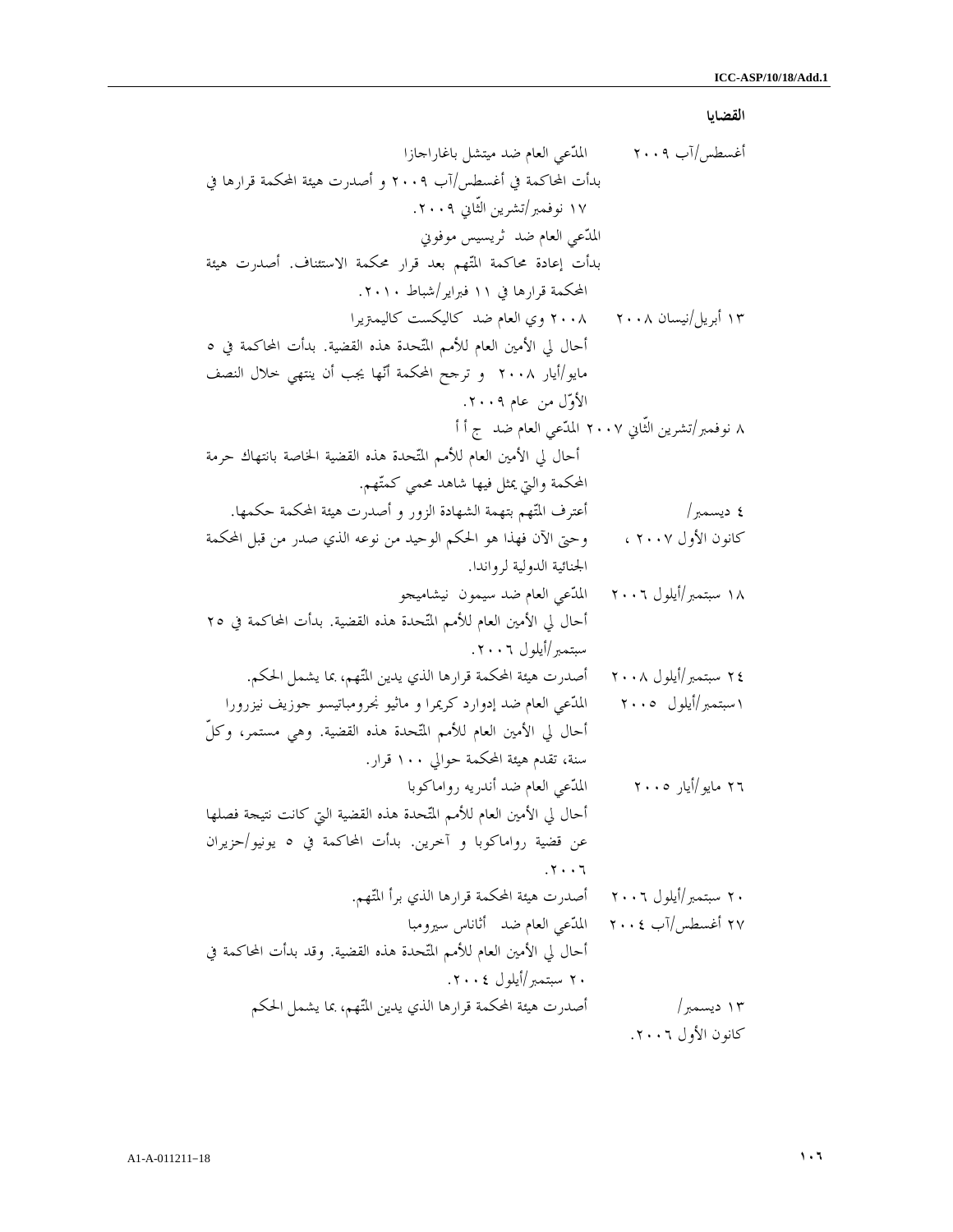وزارة العدل، بوركينا فاسو

٢٠٠٤ يوليو/تموز مستشار الفني لوزير العدل (بجانب واجباتي كمنسق لـ PADEG (كان دوري مساعدة الوزير في دراسة كلّ الأمور التي تدخل في حدود اختصاصه وتمثيله عند الضرورة . ٢٠٠٣ PADEG ) برنامج لتعزيز العملية الديمقراطية وسيادة القانون و الإدارة الرشيدة ) منسق برنامج PADEG الوطني، بجانب الواجبات الأخرى في وزارة العدل . ذه الأهلية، كنت مسئولا عن تحضير وتنفيذ البرنامج السنوي للنشاطات ومشروع الميزانية وتقديم التقارير التقنية و المالية للجنة البرنامج التنسيقية، فتح وإدارة حساب صندوق تطوير البرنامج الحكومي الأوروبي. و كنت أيضا الضابط المخول (طبقاً للمادة ٣١٣ من اتفاقية لومي الرابعة) بخصوص توقيع العقود المختلفة (أعمال، تجهيزات / أجهزة) والاتفاقيات. أخيرا، كنت مدير نفقات الدفعات المحلية. يهدف البرنامج بشكل محدد إلي توفير التدريب في مجالات مختلفة من القانون للقضاة والضباط الآخرين في المحكمة (مسجلون، ضباط شرطة، محامون، الخ. )، ولمنظمات حقوق الإنسان. وفي اية ذلك، نشرنا بعض المراجع وملخصات وافية تتعلق بالمسائل القانونية المختلفة: الإجراء الجنائية و القانون الجنائي و القانون الجنائي الدولي وقانون الأسرة، الخ .

٢٠٠٣-٢٠٠١ مدير الدراسات والتخطيط

ذه الأهلية، كنت مسئولا عن:

- (i (تمركز البيانات المتعلقة بأسواء كانترة والمشاريع الجارية أو التي تنتظر الإنجاز؛
- (ii (متابعة ومراقبة المشاريع، سواء كانت هذه المشاريع متضمنة في خطط التنمية والبرامج أم لا؛
- (iii (إجراء اتنفيذ ومتابعةة لتنشيط الوزارة، لا سيما دراسة وتصميم مشاريع الوزارة؛
- (iv (تنظيم منح العقود العامة التي تقع تحت سلطة الوزارة وهذا شمل تحضير مواصفات المناقصة ورسائل إعلان النية؛
	- (v (متابعة العلاقات مع المؤسسات الدولية؛
	- (vi (متابعة أعمال لجان التعاون المشتركة؛
	- (vii (و ضع و تنفيذ ومتابعة برنامج معالجة بيانات الوزارة؛
		- (viii (إعداد و متابعة خطة أنشطة الوزارة؛
- (ix (إعداد برامج استثمار سنوية و ذات ثلاث سنوات للوزارة وضمان تطبيقها .

٢٠٠١-١٩٩٩ مدير الشئون المدنية والجنائية والتصديقات

شملت واجباتي :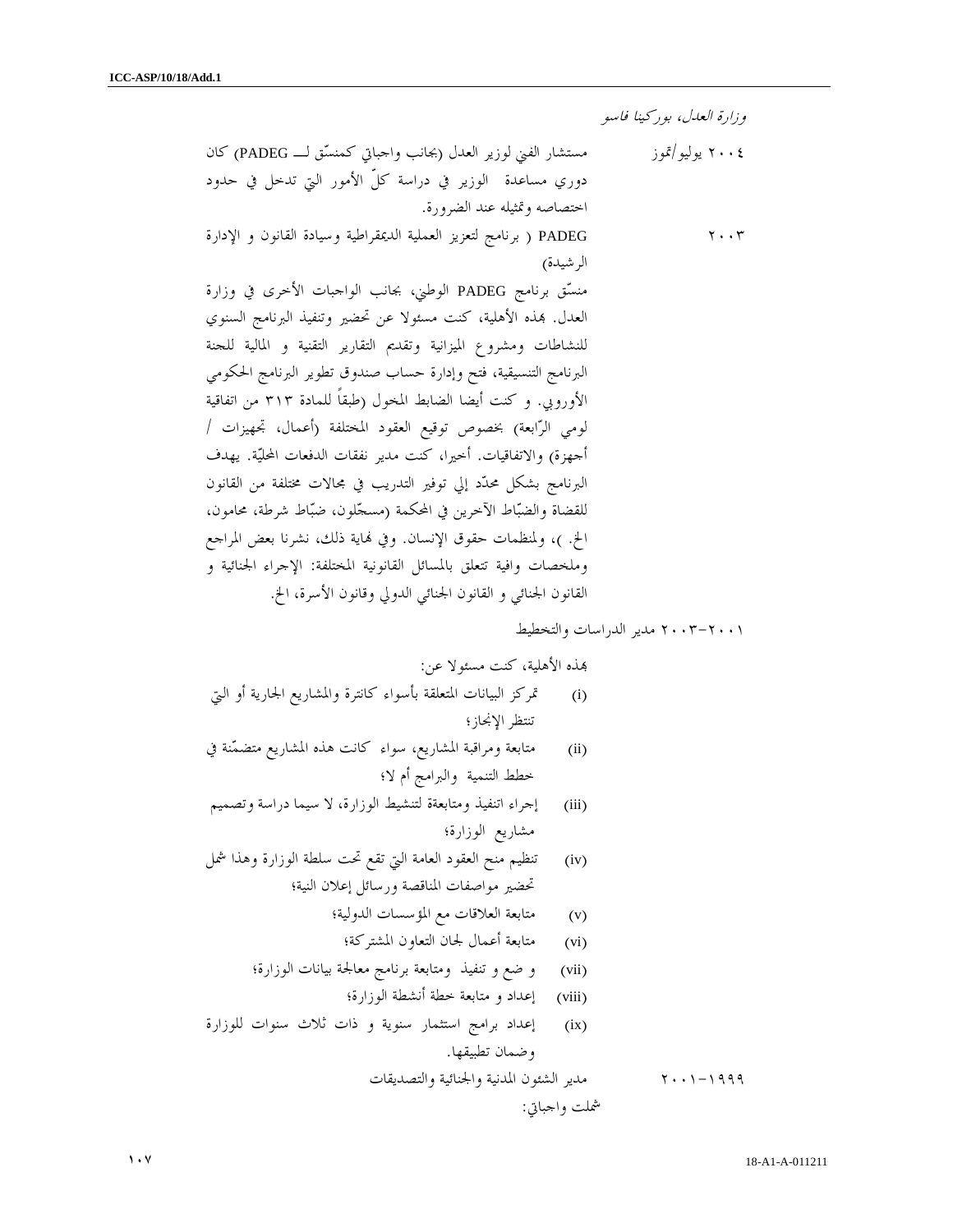| متابعة نشاطات المحاكم المختلفة بخصوص القضايا المدنية<br>(i)             |                                    |
|-------------------------------------------------------------------------|------------------------------------|
| والتجارية بشأن ا كأمور و الاحتماعية و الإدارية؛                         |                                    |
| مراقبة وظائف المحاكم الإقليمية و المحلية؛<br>(ii)                       |                                    |
| ضمان التطبيق الفعّال للاتفاقيات الدولية المتعلّقة بالقانون<br>(iii)     |                                    |
| الخاصُّ و خدمة  العمليات ونسخ الأمور الهامشية المدرجة  في               |                                    |
| سجلات الأحوال المدنية، دراسة طلبات التجنّس.                             |                                    |
| عضو وفد بوركينا فاسو في الاحتماعات التحضيرية التي سبقت تأسيس            | $Y \cdot Y - 1991$                 |
| المحكمة الجنائية الدولية (ICC).                                         |                                    |
| فبهذه الصلاحية، شاركت في روما وفي مقرّ الأمم المتحدة (نيويورك) في       |                                    |
| صياغة لوائح المحكمة الجنائية الدولية (١٩٩٨) وقواعد الإحراءات            |                                    |
| والأدلة وفي تقرير العناصر التأسيسية لأركان لجريمة. شاركت أيضا في        |                                    |
| صياغة اللوائح والقوانين المالية وقواعد الإدارة المالية و اتفاقية تتناول |                                    |
| الامتيازات والحصانات واتفاقية تتناول العلاقات بين المحكمة ومنظمة        |                                    |
| الأمم المتّحدة.                                                         |                                    |
| عضو لجنة خصخصة مشاريع العامة.                                           | ۲۰۰۱                               |
| تم تكليف هذه اللجنة التي جاء أعضائها من خلفيات مهنية مختلفة             |                                    |
| بخصخصة بعض المؤسسات العامة. ۖ وقد مثَّلتُ وزارة العدل في اللجنة.        |                                    |
| عضو لجنة التصنيف الوطنية لتنقيح مدونة الإحراءات الجنائية والقوانين      |                                    |
| التي تحكم الإحراءات القابلة للتطبيق ً من قبل الدائرة الجنائية.          |                                    |
| وفي اللجنة، شاركت في تنقيح، نصوص الوزارة القانونية وأعطيت رأيي          |                                    |
| بشأن  الأمور التي لم تقع تحت سلطة الوزارة المباشرة.                     |                                    |
| ممثل حكومي في المحكمة العسكرية لوحادوجو.                                | $Y \cdot \cdot \cdot - 199 \wedge$ |
| وهِذه الصلاحية، عملتُ كمدّعى أمام المحكمة العسكرية واتخذت أو            |                                    |
| كلفت باتخاذ كلّ الإحراءات الضرورية للملاحقة انتهاكات القانون            |                                    |
| الجنائبي.                                                               |                                    |
| المدّعى العام في محكمة استئناف واجادوجو                                 | ۱۹۹۹ – ۱۹۹۶                        |
| عملت كمدّعى عام أمام هذه المحكمة، شملت واجباتي ضمان تطبيق               |                                    |
| القانون الجنائبي في كافة أنحاء أرض الوطن واتخاذ أو التكليف باتخاذ كلَّ  |                                    |
| الإحراءات الضرورية لملاحقة انتهاكات القانون الجنائبي والإشراف على       |                                    |
| عمل المدّعين العاملين في المحاكم الابتدائية.                            |                                    |
| رئيس محكمة كودوجو العليا (إقليمية) (١٩٩٥–١٩٩٦)                          | ۱۹۹۶ - ۱۹۹۰                        |
| رئيس محكمة بوبوديولاسوالعليا (إقليمية) (١٩٩٢–١٩٩٥)                      | $1990 - 1997$                      |
| هذه الصلاحية، كان لا بدّ أن اصدر أحكاما، في المحكمة الابتدائية في       |                                    |
| قضايا مدنية و تحارية و حنائية التي تدخل في اختصاص المحكمة العليا و      |                                    |
| المنظورة أمام المحكمة المذكورة. و أمرت أيضا باتخاذ إجراءات وقائية أ و   |                                    |
| تعويضية، عند الحاحة إليها.                                              |                                    |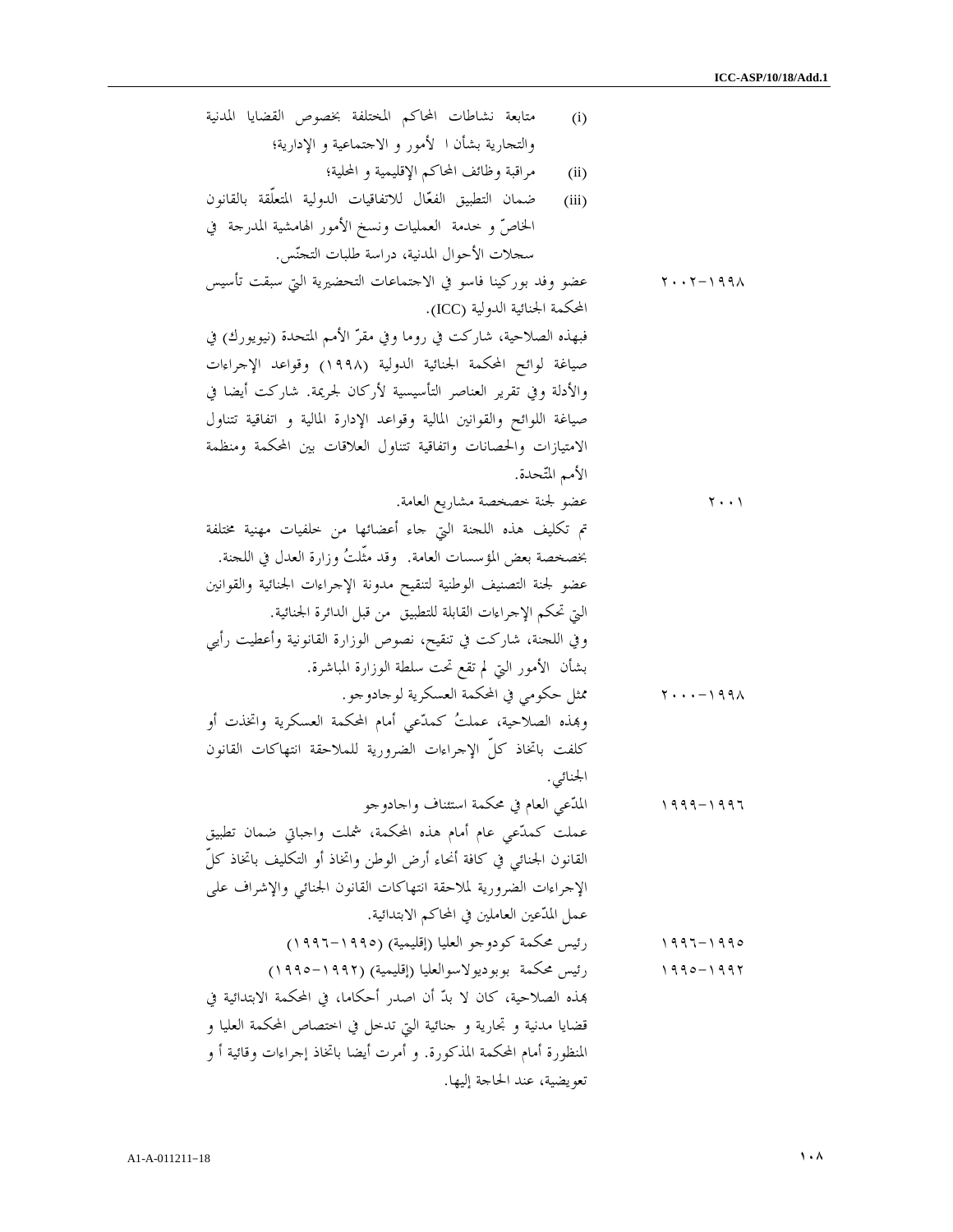| محامى، افي المحكمةي للمساعدة القضائية — واحادوحو (ممارسة القانون    | $1997 - 1911$                       |
|---------------------------------------------------------------------|-------------------------------------|
| في واجادوجو <sub>)</sub> بوركينا فاسو                               |                                     |
| و شمل عملي تمثيل ومساعدة المتقاضين في المحكمة ، لاسيما الشركات      |                                     |
| الحكومية والمشاريع المشتركة.                                        |                                     |
| عضو اللحنة المستقلة للتحقيق في حريمة  اغتيال عمرو  كليمان أودراوغو  | ۱۹۹۲ – ۱۹۹۱                         |
| ومحاولة اغتيال مختار تال.                                           |                                     |
| أحرت اللحنة كلَّ التحقيقات الضرورية في كافة أنحاء أرض الوطن لكي     |                                     |
| تتعرف على وتعتقل الجناة  و المتعاونين  معهم في الجريمة  التي ارتكبت |                                     |
| ضد عمرو كليمان أودراوغو عضو سابق من الحكومة، بالإضافة إلى           |                                     |
| المتواطئين معهم.                                                    |                                     |
| رئيس محكمة تنكودوغو الابتدائية.                                     | $19\lambda\lambda-19\lambda\lambda$ |
| همذه الصلاحية، أصدرت أحكاما، في المحكمة الابتدائية في قضايا مدنية و |                                     |
| تحارية و حنائية التي تدخل في اختصاص المحكمة العليا و المنظورة أمام  |                                     |
| المحكمة المذكورة. و أمرت أيضا باتخاذ إجراءات وقائية أو تعويضية، عند |                                     |
| الحاحة إليها.                                                       |                                     |
| قاضي تحقيق في محكمة بوبو ديولاسو الابتدائية.                        | $19AY-19A0$                         |
| همذه الصلاحية، كان واجبي القيام أو التكليف بالقيام بكلِّ التحقيقات  |                                     |
| القضائية الضرورية، بموحب القانون، للكشف عن الحقيقة.                 |                                     |
|                                                                     | مناطق اهتمام أخرى.                  |
|                                                                     |                                     |
| عضو الحركة البوركنية لمكافحة التمييز العنصري  و التفرقة العنصرية    | ۱۹۸٦                                |
| وللصداقة بين الناس (Mobrap) – جمعية إنسانية دولية في بوركينا فاسو.  |                                     |
| عضو مؤسَّس وأمين عام جمعية الدفاع عن الديمقراطية والحرية.           | ۱۹۸۹                                |
| من عضو مؤسّس في جمعية مستهلكي بوركينا فاسو  وهي جمعية لدفاع         | ۱۹۹۲                                |
| حقوق المستهلكين. أن استهلاك المنتجات منتهية الصلاحية ورديئة         |                                     |
| الجودة أصبح قضية صحة عامة في بوركينا فاسو.                          |                                     |
|                                                                     | معرفة اللغات                        |
| التخاطب جيد جدا                                                     | الفرنسية                            |
| القر اءة<br>جيد جدا                                                 |                                     |
| الكتابة<br>جيد جدا                                                  |                                     |
| التخاطب جيّد جدا                                                    | الإنحليزية                          |
| القر اءة<br>جيد                                                     |                                     |

\*\*\*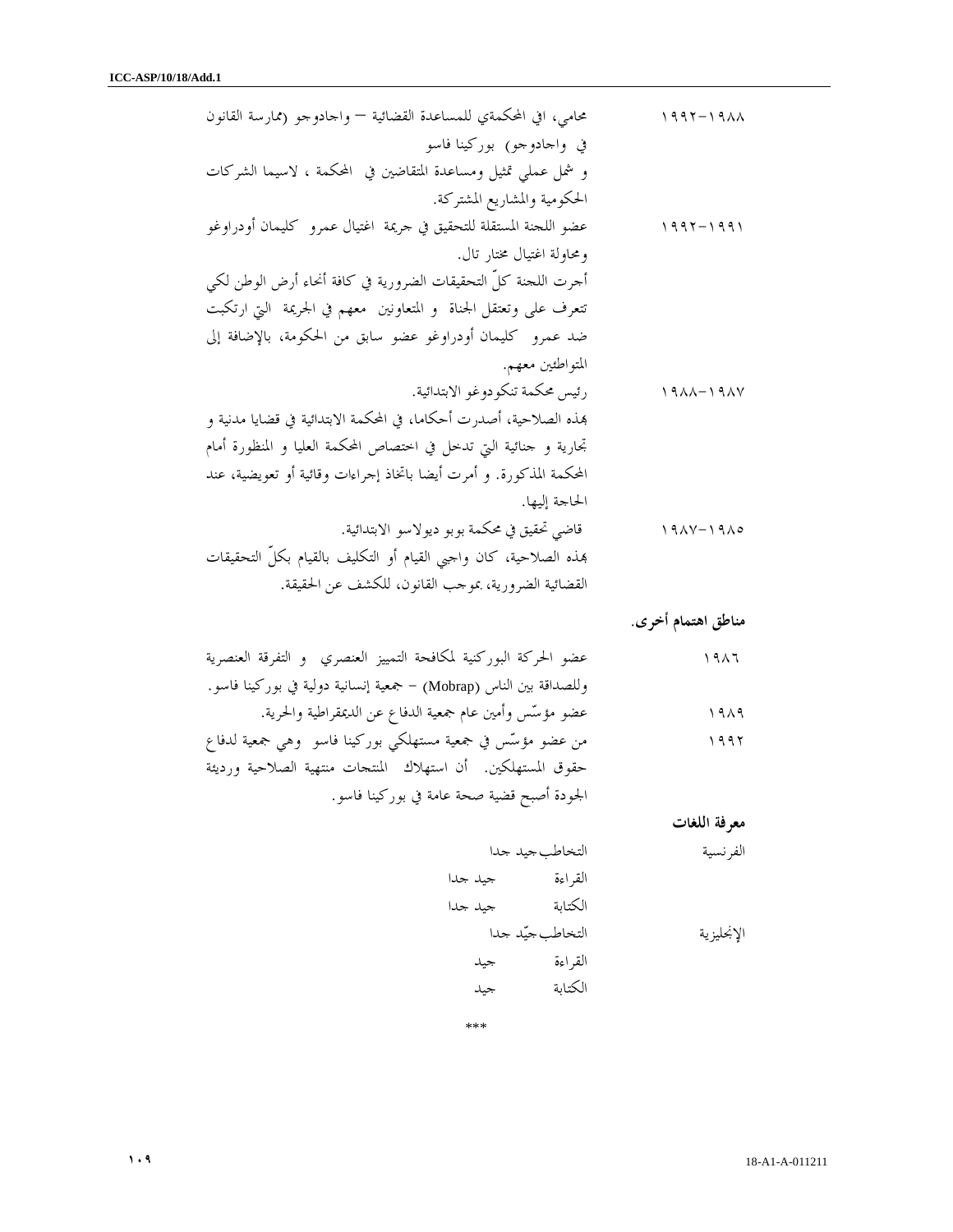# ١٤. خافيير لاينيز بوتيسيك ( مكسيك )

(الأصل ب: الإسبانية)

### مذكرة شفوية

قمدي سفارة المكسيك في مملكة هولندا أطيب تحيالها إلى الأمانة العامة لجمعية الدول الأطراف في نظام روما الأساسي للمحكمة الجنائية الدولية. وبالإشارة إلى مذكرها رقم: ICC-ASP/10/S/04 المؤرخة في ٧ شباط/فبراير ٢٠١١، تتشرف بإبلاغها بأن حكومة المكسيك ترشح بموجبه الدكتور خافيير لاينيز بوتيسيك كمرشح لمنصب قاض في المحكمة الجنائية الدولية في الانتخابات التي ستجرى خلال الدورة العاشرة لجمعية الدول الأطراف في نيويورك من ١٢ إلى ٢١ كانون الأول/ديسمبر . ٢٠١١

لأغراض المادة ،٣٦ الفقرة ٥ من نظام روما الأساسي، يتم ترشيح الدكتور لاينيز من قبل حكومة المكسيك لإدراجه في قائمة ألف التي تحتوي على أسماء المرشحين الذين لديهم كفاءة ثابتة في مجال القانون الجنائي والإجراءات الجنائية، والخبرة المناسبة اللازمة، سواء بصفة قاض أو محام أو مدعي عام أو بصفة مماثلة أخرى، في مجال الدعاوى الجنائية .

ولأغراض المادة ٣٦، الفقرة ٨ (أ) (١) إلى (٣)، إن الدكتور لاينيز هو مرشح ذكر الذي سيمثل نظام القانون المدني/القاري. إنه مرشحاً من قبل دولة من دول مجموعة دول أمريكا اللاتينية ومنطقة البحر الكاريبي. إنه يجيد اللغتين الفرنسية والإنجليزية .

لقد تم إعداد هذا البيان بموجب المادة ٣٦ الفقرة ٤ (أ) من نظام روما الأساسي للمحكمة الجنائية الدولية، كما أن السيرة الذاتية للدكتور لاينيز مرفقة بمذه المذكرة.

\* \* \*

بيان المؤهلات

يتم تقديم هذا البيان وفقاً لأحكام المادة ٣٦ الفقرة ٤( ) أ) ( من نظام روما الأساسي للمحكمة الجنائية الدولية والفقرة ٦ من قرار جمعية الدول الأطراف للمحكمة الجنائية الدولية بشأن انتخاب قضاة المحكمة رقم - *.6Res/3/ASP-ICC* .

لقد أنشأ الدكتور خافيير لاينيز بوتيسيك الكفاءة وخبرة كبيرة في مجال القانون الجنائي والإجراءات الجنائية، وبالتالي إنه مؤهل جيداً وبشكل استثنائي ويلبي تماما الشروط المنصوص عليها في المادة ،٣٦ الفقرة ٣ من نظام روما الأساسي ليجلس كقاض للمحكمة الجنائية الدولية .

يعمل الدكتور لاينيز منذ أكثر من ٢٥ عاماً في القطاع الحكومي العام مباشرة في القانون الجنائي، وخلال هذه الفترة كان معروفاً بمعايير ميزاته الأخلاقية غير القابلة للفساد ومهاراته الممتازة في التفسير القانوني. إنه بدون شك يلبي معايير الخلق الرفيع والحياد والتراهة المنصوص عليها في المادة ،٣٦ الفقرة ٣ (أ) من نظام روما الأساسي.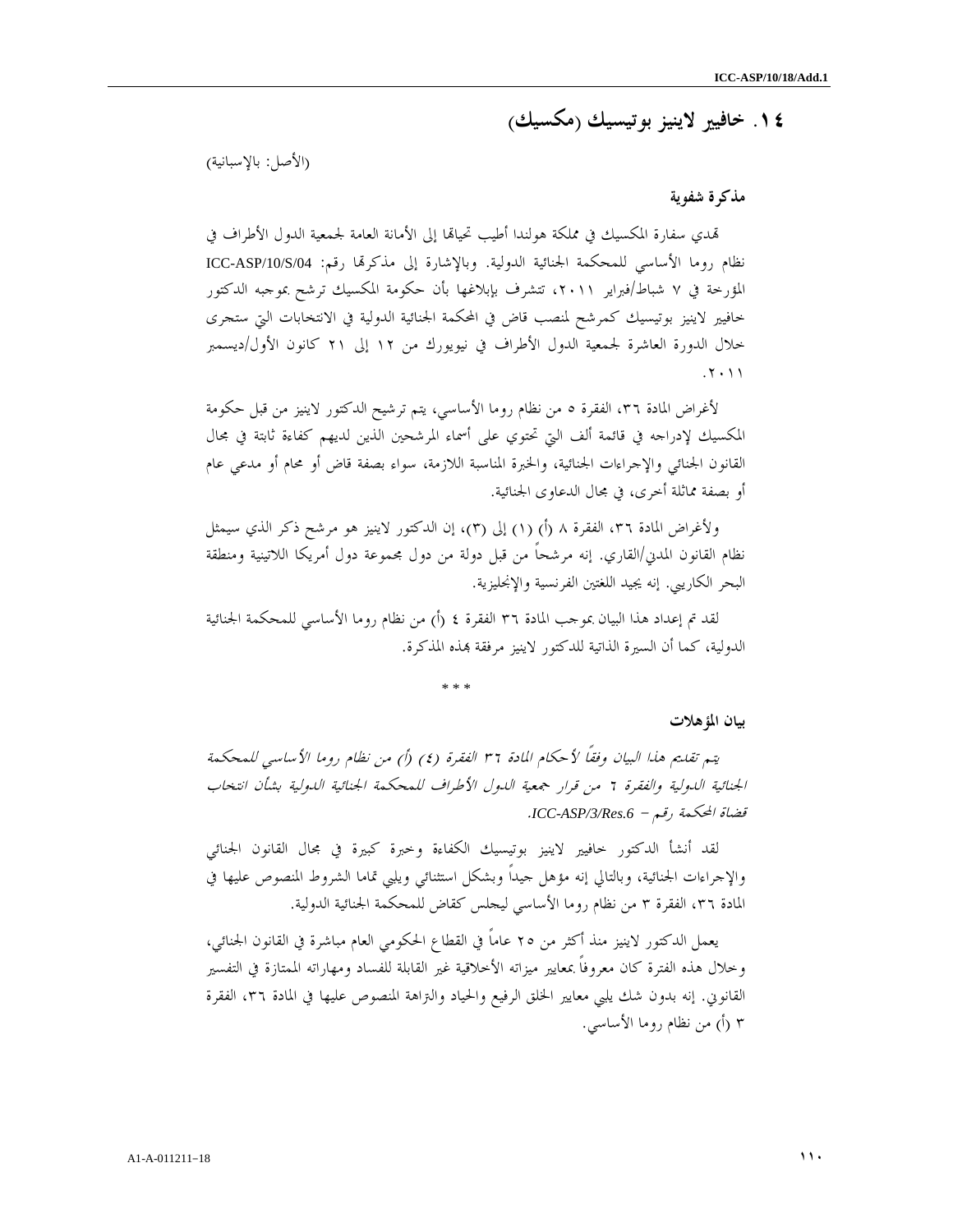إنه يتمتع بسمعة ممتازة بمستوى أرفع نخبة من المميزين في النظام الجنائي الوطني، بما في ذلك قضاة المحكمة العليا، والمدعين العامين والمحامين والخبراء القانونيين الوطنيين والدوليين والأكاديميين. وتجدر الإشارة إلى أن تعيينه في منصبه الحالي كان يلزمه الموافقة بالإجماع من قبل مجلس الشيوخ المكسيكي. وبصفته نائب المستشار القانوني لرئاسة الجمهورية خلال الإدارات الثلاث الماضية، بما في ذلك المرحلة الانتقالية السياسية، فقد اكتسب احتراما كمستشار محايد هدفه الوحيد هو الولاء للقانون نفسه. إن جدارته وسيرة عمله معترف بما ضمن المجتمع الوطني والدولي وذلك من خلال التكريم والجوائز، كما أنه يتمتع أيضاً بالمؤهلات المطلوبة لتعيينه في أرفع المناصب القضائية في المكسيك .

لقد أنشأ الدكتور لاينيز الكفاءة في القانون الجنائي والإجراءات الجنائية، وفقا للمادة ،٣٦ الفقرة ٣ (ب) (١) من نظام روما الأساسي. إنه محام مزاول الحائز أيضا على درجة الماجستير ودرجة الدكتوراه بمرتبة الشرف من جامعة باريس. انه يحظى باحترام كبير في الأوساط الأكاديمية كمحاضر في أبرز كليات الحقوق في المكسيك بصفته كمؤلف لعدة مطبوعات رسمية بشأن مسائل مثل أمر المثول أمام القضاء، وهيكلية وأداء النظم القضائية، وتعزيز سيادة القانون و تحديات الحكم العام .

يتمتع المرشح بخبرة واسعة وكبيرة وبالنجاح في الدعاوى الجنائية على النحو المطلوب بموجب المادة ،٣٦ الفقرة ٣ ب ( ١) ( ) من نظام روما الأساسي المذكورة أعلاه .

وبصفته نائب المحامي العام للشؤون القانونية والدولية، لقد أظهر خبرته في كلا القانون الجنائي والقانون الدولي من خلال العديد من القضايا الرئيسية ذات الأهمية القصوى بالنسبة للمكسيك ولدول أخرى. على سبيل المثال وليس حصراً، في عام ٢٠٠٦ دعا إلى تنفيذ المعاهدات الدولية بشأن تسليم المطلوبين جنائياً أمام المحكمة العليا المكسيكية، ومن خلال الحصول على حكم بالموافقة، تمكن شخصيا من تحقيق النجاح في طلب تسليم السيد سكر كوري إلى المكسيك من الولايات المتحدة، الذي تمت محاكمته وإدانته في وقت لاحق من قبل محكمة مكسيكية للاعتداء الجنسي على الأطفال. وفي عام ،٢٠٠٥ نجح في طلب تسليم السيد توماس فرانك هوايت من تايلاند، المتهم بالتهم نفسها. وفي عام ،٢٠٠٦ تغلب أيضا على عقبات قانونية مختلفة ونجح في تسليم خمسة من أعضاء المنظمة الإرهابية "إيتا" إلى حكومة أسبانيا. في ذلك الوقت، كان مشاركاً مباشرة في محاكمة شقيق الرئيس المكسيكي السابق لتحويل الأموال العامة والتي أسفرت عن استعادة هذه الأموال بعد سنوات من الدعاوى القضائية، كما أنه قاد المفاوضات بشأن الاتفاقات الدولية المختلفة مع الصين وسويسرا وأسبانيا بشأن المساعدة القانونية والتعاون في المسائل الجنائية .

وبصفته نائب المستشار القانوني لرئاسة الجمهورية، لقد شارك أيضا في صياغة والتفاوض على الإصلاحات الدستورية المختلفة في مجال القانون الجنائي. وفي عام ،٢٠٠٥ شارك مباشرة في المفاوضات بشأن الاعتراف الدستوري لولاية المحكمة الجنائية الدولية وإجراءات صياغتها. وفي عام ،٢٠٠٧ قام بتنسيق العمل على صياغة مسودة التعديل الدستوري لاعتماد نظام الاام الجنائي في المكسيك وترويج اعتماده من قبل الكونغرس، على وجه التحديد، إدراج أحكام بشأن حماية حقوق الضحايا والمتهمين الإنسانية طوال الإجراءات الجنائية بكاملها. وبينما كان في منصبه، شارك مباشرة في الدعوى أثناء قضية راديلا باتشيكو ضد المكسيك أمام محكمة الدول الأمريكية المشتركة لحقوق الإنسان .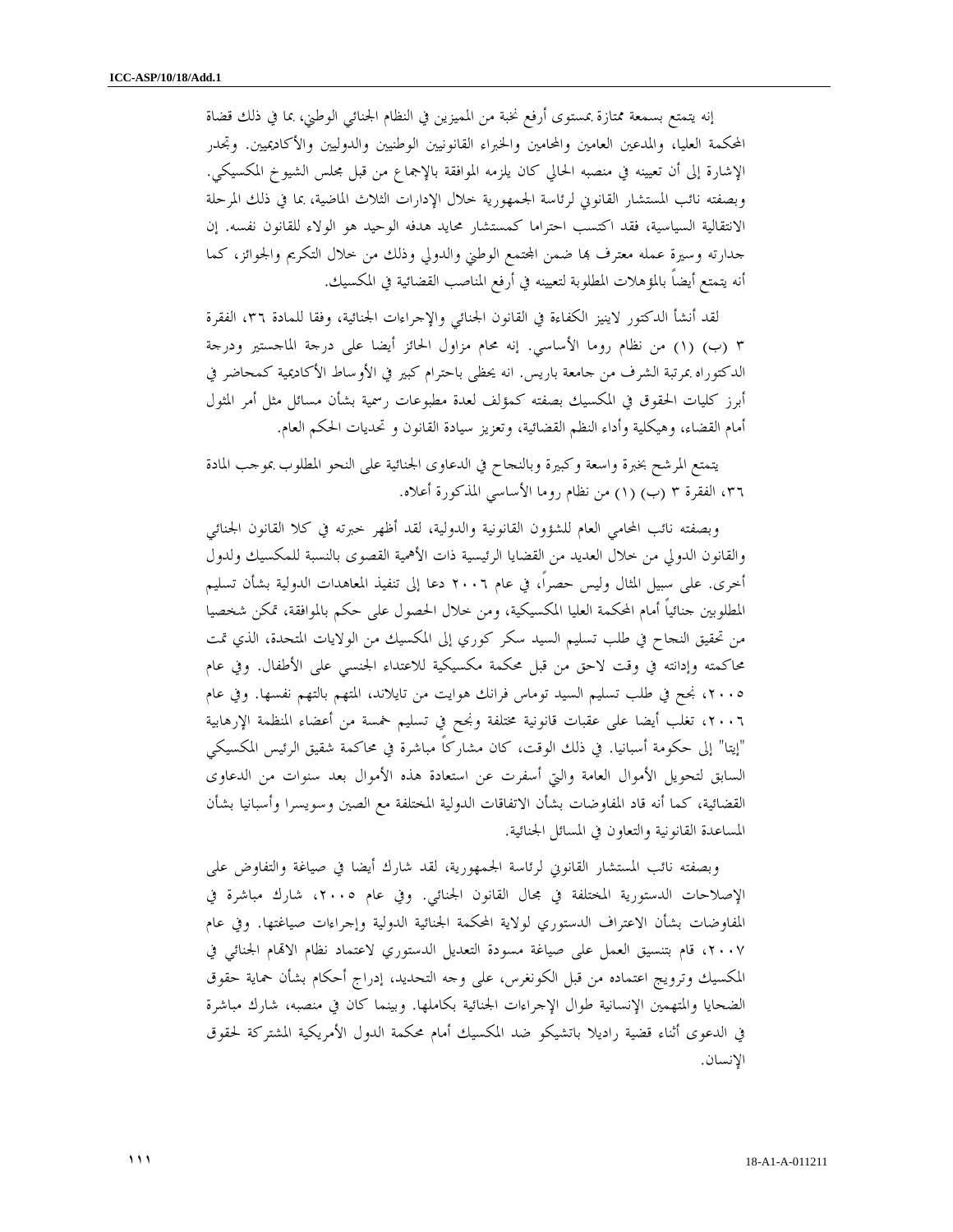وفي الآونة الأخيرة كان مسؤولا عن التصميم القانوني لـ "مكتب المدعي العام الاجتماعي للدفاع عن ضحايا الجرائم"، وهو كيان جديد لحماية الضحايا حيث يتكون مجلس المحافظين من كلا عموم الأفراد والمنظمات والمؤسسات العامة. كما انه شارك بشكل ناشط في المفاوضات بشأن التعديل الأخير للدستور المكسيكي في مجال حقوق الإنسان .

وبصفته المدعي العام لمسائل الضرائب، لقد قام بنجاح بصياغة مشروع قانون غسل الأموال والتفاوض بشأنه، وهو القانون الذي ينظم امتثال المكسيك للتوصيات الصادرة عن فريق العمل المكلف بمهمة الإجراءات المالية .

وفيما يتعلق بالمتطلبات بموجب المادة ٣٦، الفقرة ٣ (ج) من نظام روما الأساسي، إن الدكتور خافيير لاينيز بوتيسيك يتقن اللغة الفرنسية إتقاناً ممتازاً كما أنه يتقن بطلاقة اللغة الإنجليزية. لغته الأم هي اللغة الأسبانية .

\* \* \*

رسالة من الفريق الوطني المكسيكي للمحكمة الدائمة للتحكيم مكسيكو، ٢ أيلول/سبتمبر ٢٠١١

أشير إلى الانتخابات التي ستجرى في كانون الأول/ديسمبر ٢٠١١ خلال الدورة العاشرة لجمعية الدول الأطراف في نظام روما الأساسي للمحكمة الجنائية الدولية لتغطية مناصب القضاة الستة الشاغرة بتلك المحكمة .

بصفتي عضوا باموعة الوطنية المكسيكية للمحكمة الدائمة للتحكيم، يسرني تأييد ترشيح الدكتورخابيير لاينيث بوتيسيك، المكسيكي الجنسية، لشغل أحد المناصب كقاض بالمحكمة الجنائية الدولية .

ويملك الدكتور لاينيث بوتيسيك تجربة واسعة ومعترفا بما في القانون الجنائي والإجراءات الجنائية، إضافة إلى الأخلاق الرفيعة والحياد والتراهة، وهي المؤهلات المطلوبة التي اشترط نظام روما الأساسي توافرها في المرشحين للخدمة قضاةً بالمحكمة .

أُدلي بهذا البيان لأغراض ما جاء في الفقرة ٤ (٢) من المادة ٣٦ من نظام روما الأساسي للمحكمة الجنائية الدولية .

دكتور ألونسو كوميث روبليدو بيردوثكو،عضو اموعة الوطنية المكسيكية للمحكمة الدائمة للتحكيم ؛

السفير أنطونيو دي إيكاثا، عضو المحموعة الوطنية المكسيكية للمحكمة الدائمة للتحكيم؛ دكتور ألبيرتو سيكيلي، عضو المحموعة الوطنية المكسيكية للمحكمة الدائمة للتحكيم؛ دكتور أليخاندرو سوبارثو لوايثا، عضو المحموعة الوطنية المكسيكية للمحكمة الدائمة للتحكيم؛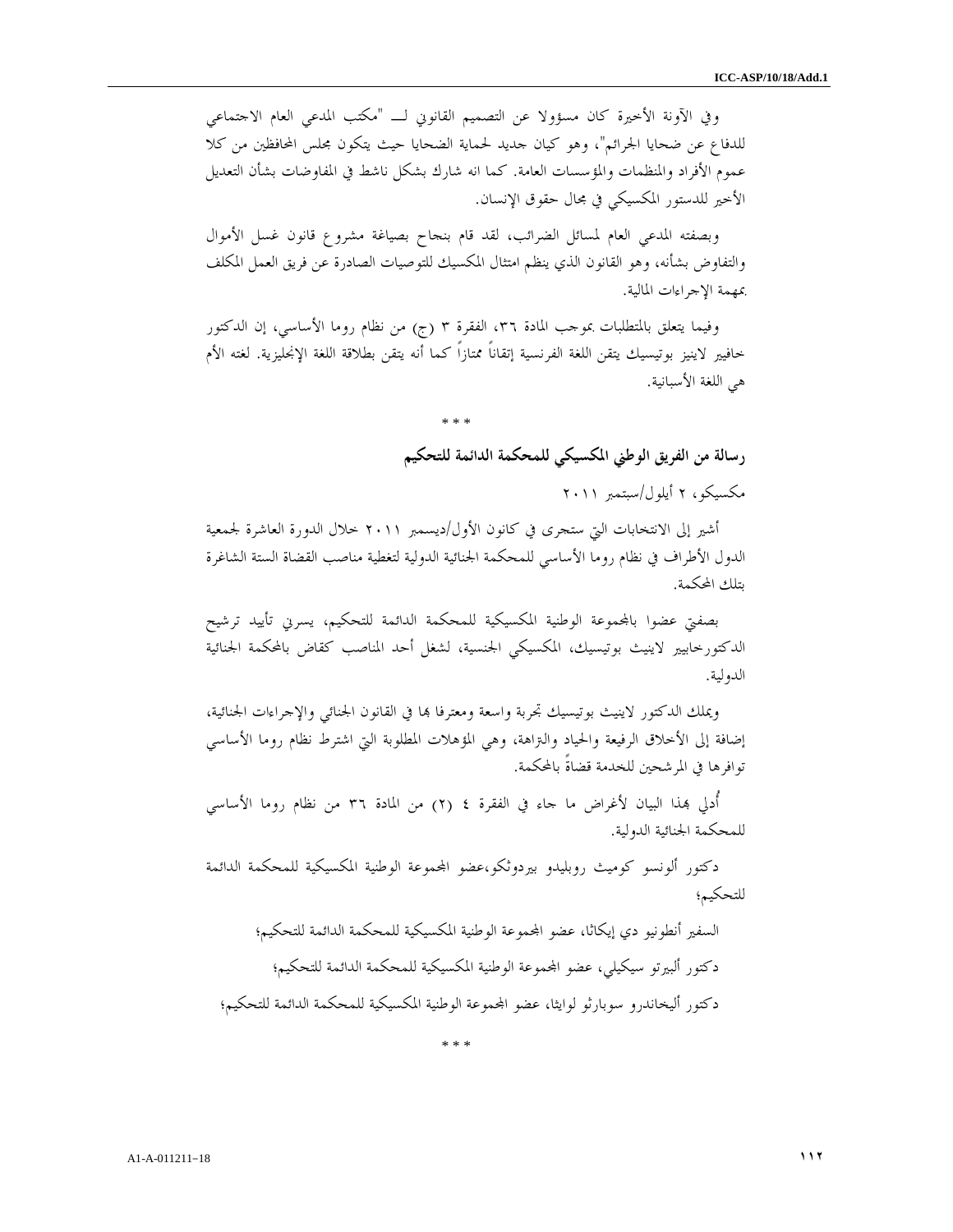البيانات الشخصية

| ۲ حزیران/یونیو ۱۹۰۹ في تورریون، کولومبیا        | تاريخ الميلاد               |
|-------------------------------------------------|-----------------------------|
| أعزب                                            | الحالة الإجتماعية           |
|                                                 | الخلفية الأكاديمية          |
| دكتوراه في القانون العام                        | $199. - 191$                |
| جامعة باريس المنطقة الحادية عشرة في سو          |                             |
| بمرتبة الشرف الخلفية الأكاديمية                 |                             |
| ماجيستير في إدارة الضرائب                       | $1919 - 1914$               |
| جامعة باريس المنطقة الحادية عشرة في منطقة سو    |                             |
| ماجيستير في القانون العام                       | $19\lambda v - 19\lambda o$ |
| جامعة باريس المنطقة الحادية عشرة في منطقة سو    |                             |
| دبلوم الدراسات العليا في الإدارة العامة         | $1911 - 1910$               |
| المعهد الدولي للإدارة العامة، باريس، فرنسا      |                             |
| بكالوريوس في القانون                            | $1911 - 1911$               |
| جامعة ريجيومونتانا — منتراي، نوفو ليون، المكسيك |                             |

### الخلفية المهنية

شباط/فبراير ٢٠٠٨ إلى الآن المحامي العام لشؤون الضرائب

 مكتب المحامي العام - شؤون الضرائب – محامي، وزارة المالية – رفع شكوى قانونية أمام مكتب المدعي العام الاتحادي بشأن الجرائم الضريبية والمالية، والتهريب والجرائم التي ارتكبها موظفون عموميون . – مثّل الحكومة الاتحادية أمام محكمة العدل العليا المكسيكية في الدعاوى الدستورية ضد القوانين والتشريعات المتعلقة بالسياسة الضريبية . – رئيس مشروع لإنشاء مكتب اجتماعي للمدعي العام للدفاع عن ضحايا الجرائم . – في الآونة الأخيرة، مسؤول عن إعداد والتفاوض بشأن المبادرة التشريعية لمكافحة غسل الأموال وتمويل الإرهاب . – مشاركة مباشرة في المفاوضات من أجل الإصلاح الدستوري في مجال حقوق الإنسان. في مناسبتين كانون الثاني/يناير٢٠٠٧/ – شباط/فبراير٢٠٠٨/ نائب المستشار القانوني وكانون الأول/ديسمبر١٩٩٤/ – نيسان/أبريل٢٠٠٥/ – مكتب المستشار القانوني لرئاسة الجمهورية – قام بمراجعة المبادرات القانونية الدستورية والموافقة عليها، على وجه التحديد الإصلاح الدستوري لتطبيق النظام الإامي للعدالة الجنائية وتوسيع حقوق الضحايا والمشتبه فيهم. – قام بمراجعة مشاريع القوانين والاتفاقات والمعاهدات الدولية الرئاسية والموافقة عليها.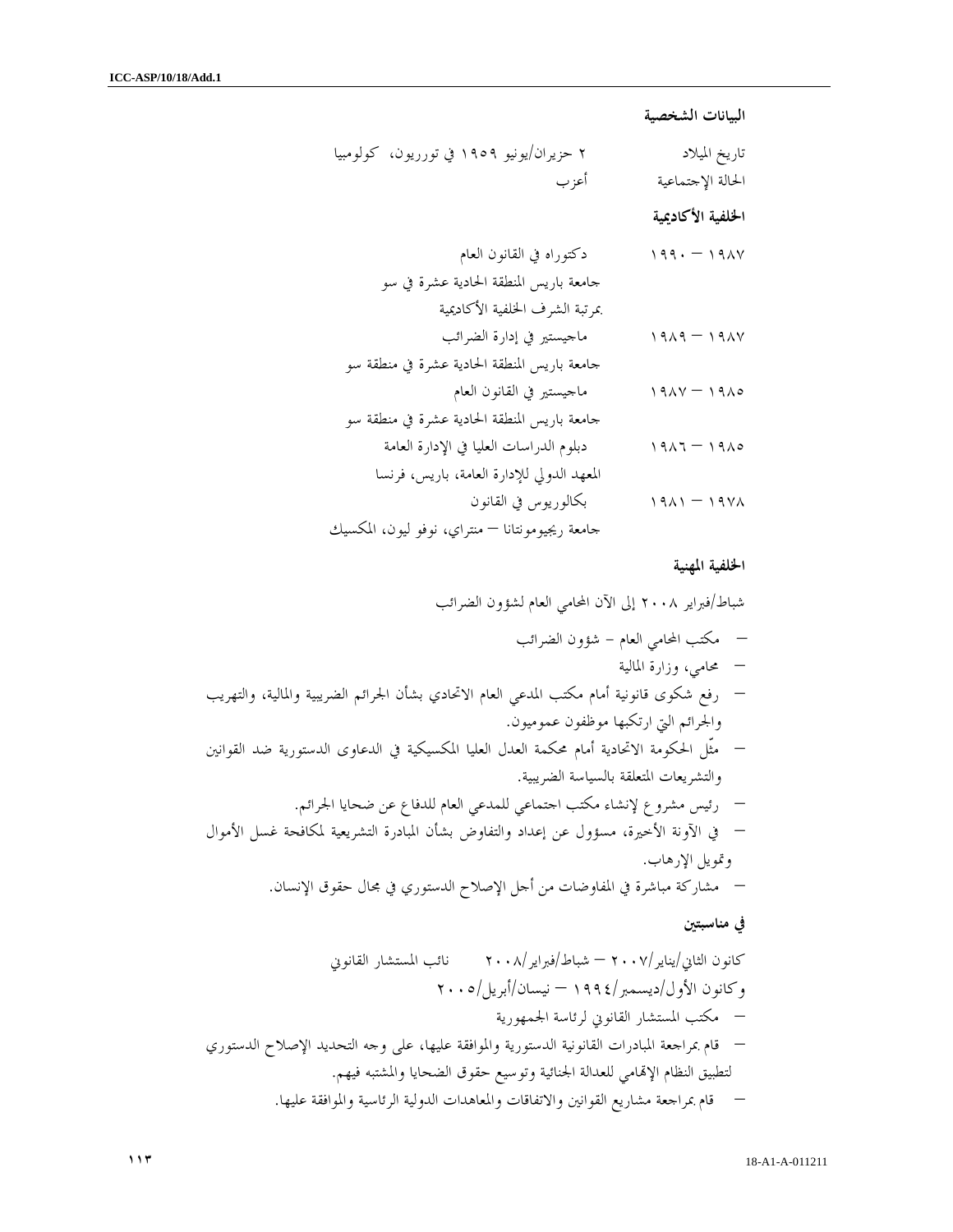– وضع معايير قانونية تنطبق على الإدار ة العامة الاتحادية بأكملها. – حضر الاستشارات القانونية التي بادر ا مكتب رئاسة الجمهورية. – ساهم في صياغة الإصلاحات الدستورية والقانونية، على وجه التحديد الإصلاح الشامل لأنظمة الأمن والعدالة العامة والإصلاح لخلق منصب مستشار القضاء القانوني الاتحادي ولتنفيذ الإجراءات الدستورية. – ساهم في المفاوضات بشأن الإصلاح الدستوري من أجل الاعتراف باختصاص المحكمة الجنائية الدولية، وبعملية الصياغة بعد ذلك. أيار/مايو٢٠٠٥/ – كانون الأول/ديسمبر٢٠٠٦/ نائب المدعي العام للشؤون القانونية والدولية – مكتب النائب العام – مسؤول عن تسليم ا لمطلوبين وأعمال المساعدات القانونية الدولية. – قام بإجراء الدعاوى أمام محكمة العدل العليا المكسيكية بشأن المعايير اللازمة لتنفيذ والامتثال للاتفاقات الثنائية والدولية بشأن تسليم المطلوبين التي أدت في النهاية إلى تسليم سكر كوري إلى المكسيك ومحاكمته وإدانته بش أن اللواط والاستغلال الجنسي للأطفال في المكسيك. لقد تسليم خمسة من أعضاء جماعة إيتا الإرهابية إلى أسبانيا على أساس هذه المعايير. – من بين القضايا البارزة الأخرى، في نجح تسليم توماس فرانك هوايت من تايلاند الذي وجهت إليه مة الاعتداء الجنسي على الأطفال. – رافع أيضا في المحكمة نيابة عن الحكومة المكسيكية في محاكمة شقيق الرئيس السابق راؤول ساليناس دي غورتاري، وحصل على حكم إدانة وتفاوض على إعادة الموارد المخبأة في سويسرا والمملكة المتحدة. – وافق على مسودات بيانات المدعي العام في الإجراءات الدستورية. – قدم الحجج القانوني في ة الدعاوى القضائية الاتحادية التي بدأها مكتب المدعي العام ممثلا الاتحاد، قام كما بأعمال المتابعة. – رئيس لجنة الاحتراف، ومسؤول عن المهن الوزارية ومهن الشرطة، مع التركيز على توفير تعليم وتدريب ضباط الشرطة حول حقوق الإنسان. – شارك في إعداد والتفاوض بشأن الإصلا ح الدستوري والقانوني في المتاجرة في المخدرات. كانون الثاني/يناير١٩٩٢/ – تشرين الثاني/نوفمبر١٩٩٤/ مدير قسم القوانين التنظيمة – وزارة التربية والتعليم العام – مسؤول عن المراجعة القانونية لجميع القوانين والوثائق التي تصدرها الوزارة. – قام بإعداد وتطبيق نظام ءلإلغا مركزية التعليم الأساسي الوطني. – عضو الصياغة ومشارك في المفاوضات بشأن الإصلاح الدستوري لإتاحة الوصول إلى التعليم وإصدار قانون عام جديد للتعليم. آذار/مارس١٩٩٠/ – كانون الأول/ديسمبر١٩٩١/ مدير التشريع والقوانين التنظيمية – وزارة التخطيط والموازنة – مراجعة قانون ية لمرسوم بشأن نفقات الموازنة. – تحضير مسودات القوانين والمراسيم والقوانين التنظيمية التي تقع ضمن اختصاص الوزارة. شباط/فبراير/ – ٨٣ أيار/مايو٨٥/ محامي أمور الضرائب – مكتب المحامي العام لأمور الضرائب .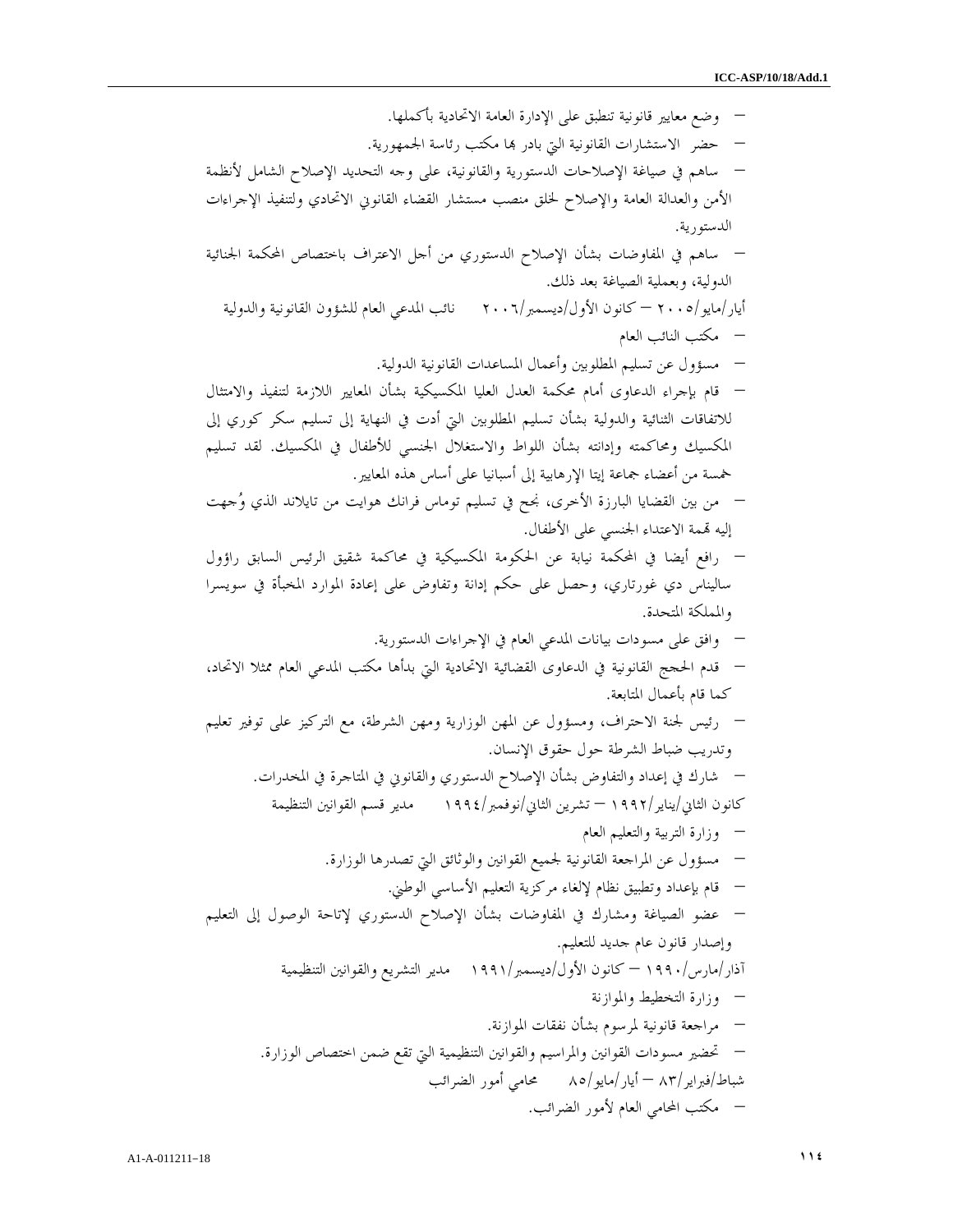– تمثيل قانوني للحكومة الاتحادية في الدعاوى المتتابعة أمام محكم ة الضرائب الاتحادية. – تمثيل قانوني الدعاوى الدستورية أمام محكمة العدل العليا المكسيكية . محاضرات حالياً أستاذ جامعي، القانون الإداري الأول – مركز البحوث الاقتصادية والتعليم . حاليا ً أستاذ جامعي، درجة ماجيستير في الإدارة العامة – مركز البحوث الاقتصادية والتعليم . ١٩٩٤ – ،١٩٩٧ ٢٠٠١أستاذ جامعي، الهيكلية القانونية لدولة المكسيك، درجة ماجيستير في الإدارة العامة – مركز البحوث الاقتصادية والتعليم ١٩٩٨ – ١٩٩٩ أستاذ جامعي، دورة في القانون الإداري – برنامج تدريب المحامين المعنيين بالضرائب لدى هيئة الإيرادات الداخلية ١٩٩٠ – ١٩٩٦ أستاذ جامعي، القانون الإداري والضرائب كلية المكسيك ١٩٨٤ – ١٩٨٥ أستاذ جامعي لضريبة الدخل الكلية الوطنية للتعليم المهني ١٩٨١ – ١٩٨٣ أستاذ جامعي لقانون الضرائب الأول (الجزء العام) وقانون الضرائب الثاني (دعاوى الضرائب ) جامعة منتري، كلية المحاسبة

غير ذلك

عضو الس الاستشاري، ودرجة الماجستير في القانون الإداري معهد التكنولوجيا الذاتي المكسيكي – عضو في الس الاستشاري، ودرجة جامعية في القانون – مركز البحوث الاقتصادية والتعليم – محاضر في ندوات وحلقات دراسية ودورات تدريبية متنوعة – جامعة المكسيك الوطنية الذاتية، مجلس النواب، مجلس الشيوخ، معهد التكنولوجيا الذاتي المكسيكي، هيئة الإيرادات الداخلية، دائرة الأقاليم الاتحادية، جامعة أناهوك .

المطبوعات

- Puntos Finos, "No utilizar el amparo como instrumento de planeación fiscal", May 2009, Núm. 166, Vol. XXV.
- "Entre la reforma energética y el amparo fiscal", Journal El Mundo del Abogado, N. 112, August 2008.
- "Equilibrio entre los Poderes Ejecutivo y Legislativo. Gobernabilidad: nuevos actores, nuevos desafíos", IBERGOB-MEXICO, Ed. Porrúa, Vol. II, Mexico 2002.
- "La Suprema Corte de Justicia como Tribunal Constitucional: su impacto en la Administración Pública Federal". Seminar: La Justicia Mexicana hacia el Siglo XXI. UNAM-Senado de la República, Mexico 1997.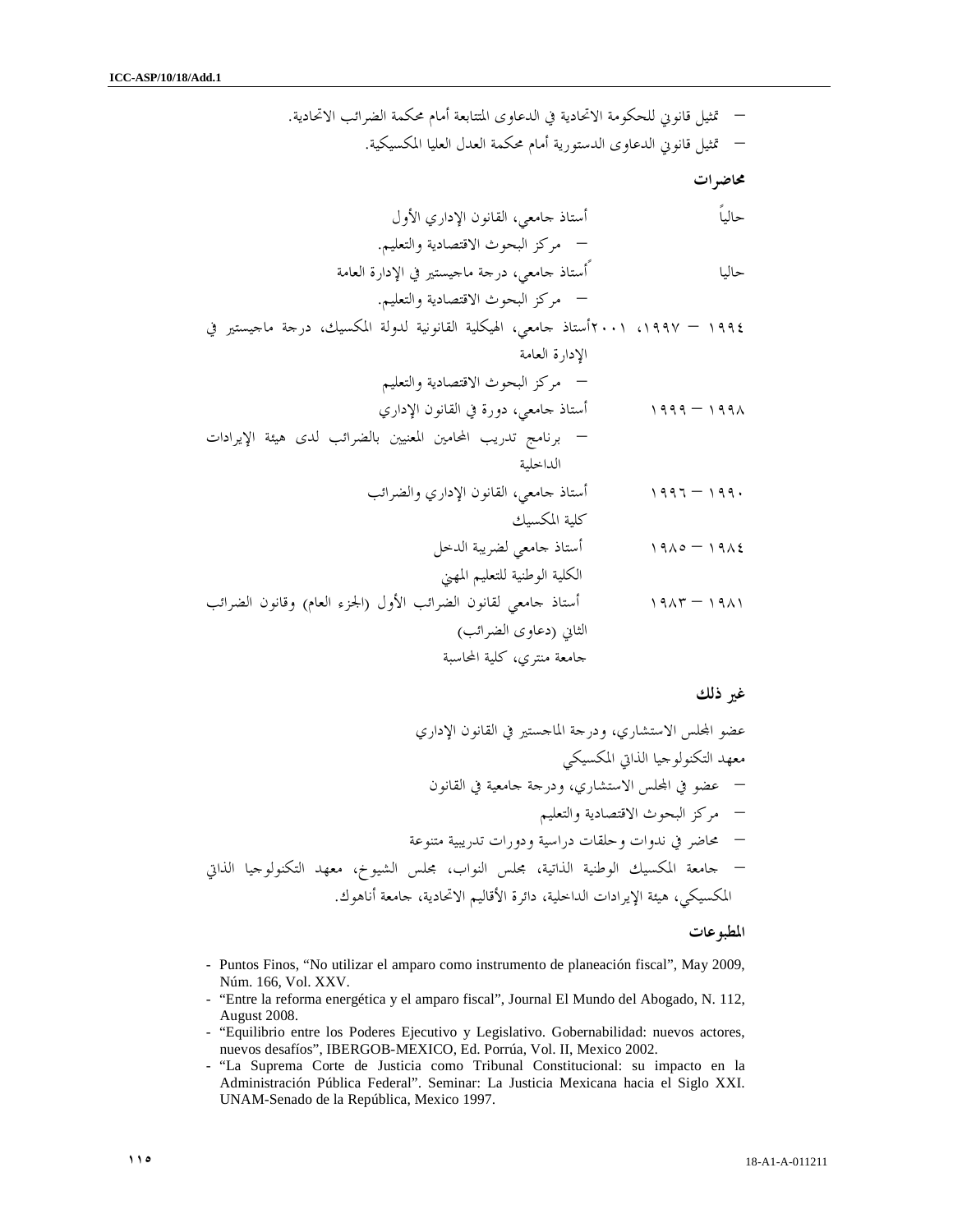- "La Justicia Constitucional en materia Político-Electoral". Seminar Defensa y Protección de la Constitución. UNAM 1997.
- "La Consejería Jurídica del Ejecutivo Federal". In the compilation Fortalecimiento del Estado de Derecho. FENASEM, Mexico 1996.
- "La Desincorporación de Entidades Paraestatales: ¿Un retorno al Estado mínimo?" Memory of the international seminar Redimensionamiento del Estado. INAP 1987.

الأوسمة الشرفية والجوائز

–ميدالية إيزيدورو فابيلا للجدارة العامة؛ منحتها "نقابة المحامين الوطنية لخدمة المكسيك ،" /تموز يوليو .١٩٩٧ – وسام الشرف؛ فضي، منحته حكومة جمهورية ال نمسا، /آب أغسطس .٢٠٠٥ –سوف يتلقى جائزة قلعة سان ريموندو بينيا، منحتها مملكة أسبانيا تم. نشر موافقة مجلس الشيوخ لاستلام الجائزة في جريدة الإتحاد الرسمية بتاريخ ٢٤ كانون الثاني/يناير .٢٠١١

اللغات

اللغة الفرنسي (%١٠٠) ، اللغة الإنجليزية (%٨٥)

\* \* \*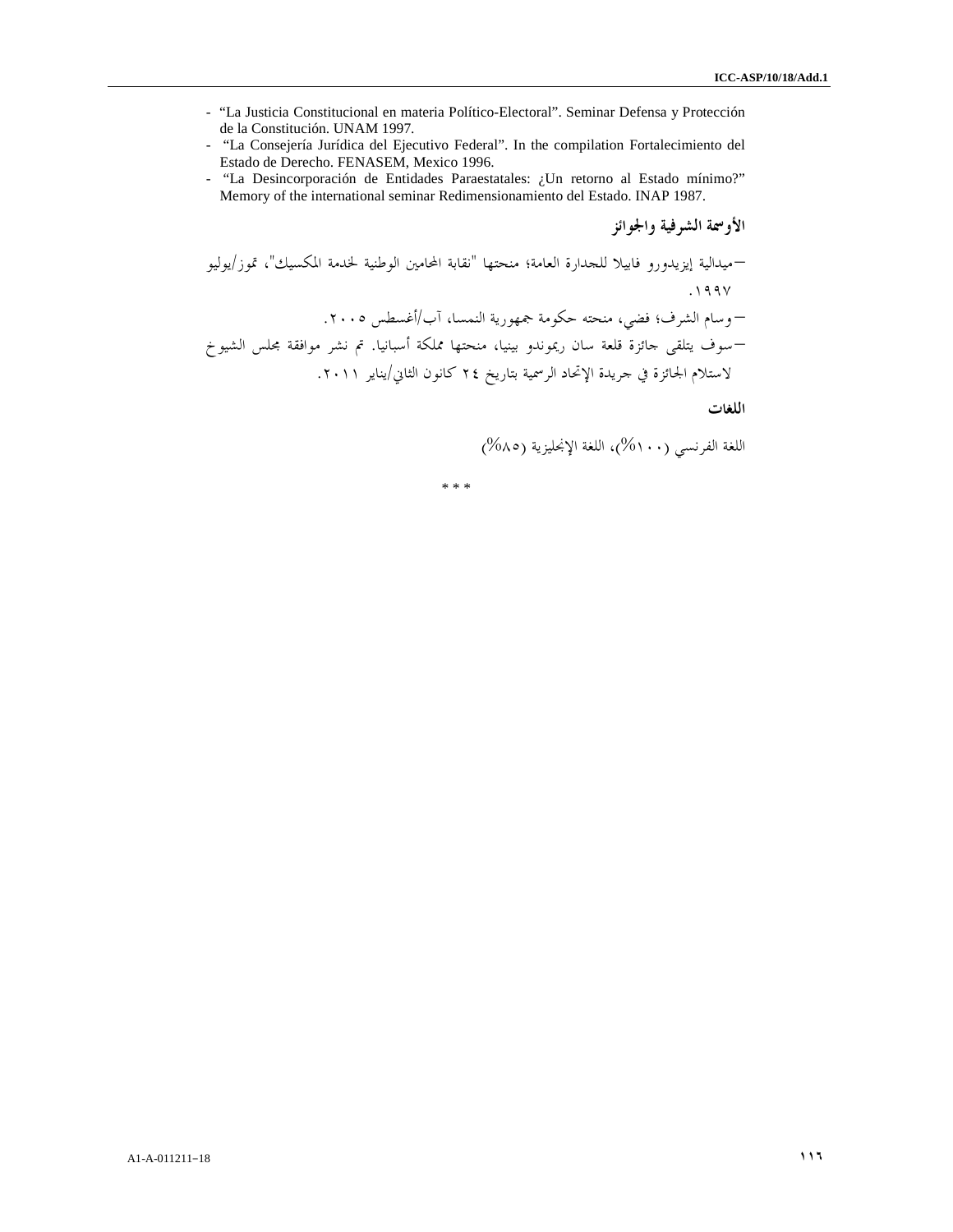### ١٥. أنطوان كيسيا - مبي ميندوا (جمهورية الكونغو الديمقراطية )

(الأصل: بالفرنسية)

### مذكرة شفوية

تمدي وزارة الشؤون الحارجية لجمهورية الكونغو الديمقراطية أطيب تحياقما إلى المكتب الميداني للمحكمة الجنائية الدولية في كينشاسا وتتشرف بالطلب منه تقديم ترشيح الحكومة الكونغولية لفضيلة القاضي د. أنطوان كيسيا - مبي ميندوا، إلى مقر المحكمة الجنائية الدولية في لاهاي لانتخاب ستة قضاة للمحكمة الجنائية الدولية التي سيتم إجرائها خلال الدورة العاشرة لجمعية الدول الأطراف في مقر الأمم المتحدة في نيويورك، الولايات المتحدة، من ١٢ إلى ٢١ كانون الأول/ديسمبر ٢٠١١ .

مرفق طيه الوثائق التالية من قبل وزارة الشؤون الخارجية باللغة الفرنسية واللغة الإنجليزية :

- السيرة الذاتية،
- بيان المؤهلات،
- خطاب تغطية للدكتور أنطوان كيسيا مبي ميندوا، المرشح لمنصب قاضي في مقر المحكمة الجنائية الدولية.

\* \* \*

بيان المؤهلات

بيان مقدم وفقاً للمادة ٣٦ ٦ ( ) أ) ( من نظام روما الأساسي للمحكمة الجنائية الدولية والفقرة ٦ من قرار جمعية الدول الأطراف حول إجراء ترشيح وانتخاب قضاة للمحكمة الجنائية الدولية (*-ICC* .( *ASP/3/Res.6*

قررت حكومة جمهورية الكونغو الديمقراطية ترشيح فضيلة القاضي د. أنطوان كيسيا – مبي ميندوا، الذي يشغل حاليا منصب قاض في المحكمة الجنائية الدولية الخاصة بيوغسلافيا السابقة في لاهاي، لمنصب قاض في المحكمة الجنائية الدولية للانتخابات التي سيتم إجرائها خلال الدورة العاشرة لجمعية الدول الأطراف في نيويورك، من ١٢ إلى ٢١ كانون الأول/ديسمبر ٢٠١١ (المادة ٣٦ ) ٤ (  $\cdot ((\wedge) (\dot{\wedge})$ 

يتمتع القاضي ميندوا بالخلق الرفيع والحياد والتراهة ويمتلك المؤهلات المطلوبة في جمهورية الكونغو الديمقراطية لتعيينه في أرفع المناصب القضائية.

وعلى الرغم من أنه يلبي الشروط المطلوبة لإدراجه في القائمتين ألف وباء، فقد تم ترشيح القاضي ميندوا لإدراجه في القائمة ألف التي تحتوي على أسماء المرشحين الذين لديهم "كفاءة راسخة في مجال القانون الجنائي والإجراءات الجنائية، والخبرة الملائمة اللازمة في الإجراءات الجنائية، سواء كان ذلك بصفته كقاض أو كمدعي عام أو كمحام أو بصفة مماثلة أخرى" (المادة ٣٦ ٣ ( ) (ب) (١) والمادة ٥(٣٦ ) من نظام روما الأساسي ).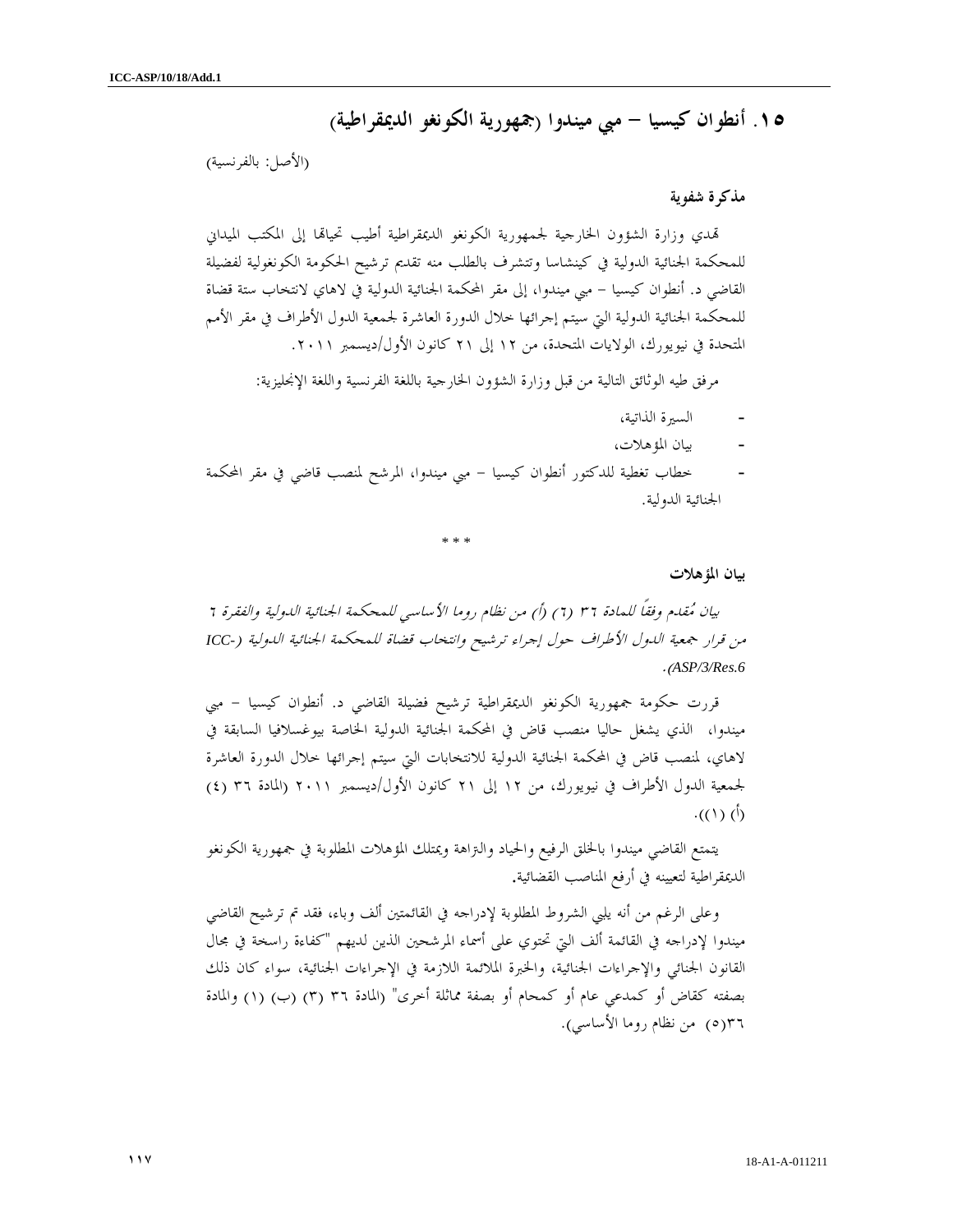كما ورد في سيرته الذاتية المرفقة بمذه الرسالة، بالإضافة إلى دراسته للقانون ومؤهلاته الأكاديمية المعترف ها دولياً، يتمتع القاضي ميندوا بالخبرة على الصعيدين القومي والدولي في مجال الإجراءات الجنائية (المادة ٣٦ ٣ ( ) (ب ١) ( )).

القاضي ميندوا هو من بين الخبراء القانونيين الأكثر تميزاً في جمهورية الكونغو الديمقراطية وفقيه مؤهل في نظام القانون المدني. لقد كرس نفسه لسنوات عديدة في مجال القانون الجنائي والإجراءات الجنائية .

وبالتالي، فإنه حاصل على درجة الماجستير في القانون الخاص والقانون الجنائي الذي ينطوي على دراسة متعمقة في القانون الجنائي والإجراءات الجنائية. وعلاوة على ذلك، فانه ما زال يواصل إجراء بحوثه ونشر ما يتوصل إليه في هذا المحال. وبالإضافة إلى القانون الدولي العام، إنه أستاذ ومحاضر في القانون الجنائي الدولي في مدرسة جنيف للدبلوماسية والعلاقات الدولية لدى المعهد الجامعي في جنيف .

كان للقاضي ميندوا متسع من الوقت لتوسيع نطاق معرفته للقانون العسكري وإجراءاته عمليا عندما كان القاضي العسكري المتدرب في المحكمة العسكرية لحامية كينشاسا-غومبي في جمهورية الكونغو الديمقراطية.

لقد أثبت القاضي ميندوا الخبرة في القانون الجنائي والإجراءات الجنائية على المستوى الدولي. ولما يقرب من خمسة سنوات، كان يعمل كضابط قانوني في الدوائر القانونية ولدى قلم المحكمة الجنائية الدولية الخاصة برواندا في أروشا، تترانيا. كما أن عمله في المحكمة الجنائية الدولية الخاصة بيوغسلافيا السابقة في محاكمات معقدة في لاهاي لأكثر من خمس سنوات يبين بوضوح أن القاضي ميندوا هو ممارس كبير في مجال المحاكمات الجنائية الدولية المتعلقة بعدد متنوع من الجرائم .

لدى القاضي ميندوا أيضا الخبرة بشأن مسألة العنف ضد النساء والأطفال (المادة ٣٦ ٨ ( ) (ب)). وبعمله بشأن الجرائم التي ارتكبت في رواندا ويوغوسلافيا السابقة على نطاق واسع، فلديه خبرة قضائية في تلك القضايا كما أن لديه أيضا معرفة خاصة ومعترف بما، ضمن أمور أخرى، في هذا النو ع من العنف نظرا إلى ولايته بصفته نائب رئيس اللجنة التنفيذية لمفوضية الأمم المتحدة السامية لشؤون اللاجئين في جنيف في عامي ٢٠٠٥ و .٢٠٠٦ وبصفته الممثل الدائم لجمهورية الكونغو الديمقراطية ورئيس الوفد الحكومي إلى لجنة/مجلس الأمم المتحدة لحقوق الإنسان في جنيف، لقد بادر السفير ميندوا /و أو أيد بعزم عدد كبير من القرارات التي تدين العنف ضد الأطفال (الاختطاف والعمل الجبري والاغتصاب والتجنيد في القوات المسلحة، الخ ).

كما أن القاضي ميندوا هو داعية متحمس لسيادة القانون وحماية حقوق الإنسان.

وينبغي أيضا الانتباه إلى أن القاضي ميندوا قد أنشأ جدارة وخبرة واسعة في القانون الدولي والقانون الإنساني الدولي وقانون حقوق الإنسان (المادة ٣٦ ٥ ( )). وهو حائز على شهادة دكتوراه في القانون وخبير في المحالات المذكورة أعلاه، وحاضر في هذه المواضيع في الجامعات في جمهورية الكونغو الديمقراطية وفي سويسرا وفرنسا .

إن القاضي ميندوا هو دبلوماسي بدرجة عالية من الكفاءة والتميز الذي كان في مناسبات عديدة خلال ولايته بصفة سفير فوق العادة ومندوب مفوض والممثل الدائم لبلاده لدى الأمم المتحدة في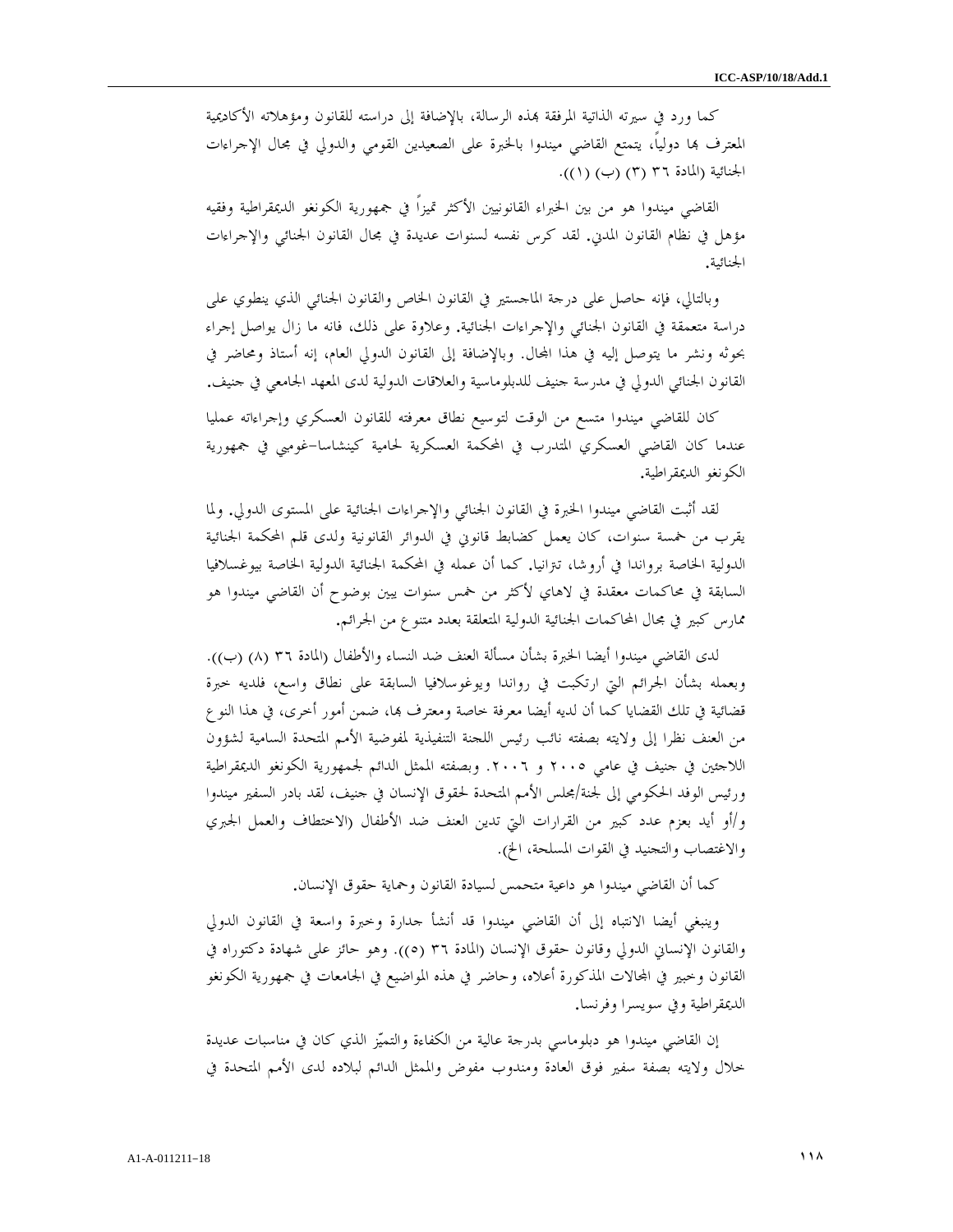جنيف، رئيس الوفد الحكومي إلى لجنة/مجلس حقوق الإنسان لدى الأمم المتحدة، وبالتالي بادر بالدفاع عن عدة قرارات هامة التي تعتبر بألها تقدماً حقيقياً في مجال حقوق الإنسان.

وباختصار، يتحلى القاضي ميندوا "بكفاءة راسخة في مجالات القانون الدولي ذات الصلة مثل القانون الإنساني الدولي وقانون حقوق الإنسان، وله خبرة واسعة في مجال العمل القانوني المهني التي لها صلة بأعمال المحكمة القضائية" (المادة ٣٦ (٣) (ب) (٢)).

يحمل القاضي ميندوا العديد من الألقاب والأوسمة الأكاديمية .

وبالإضافة إلى لغات أخرى، يتحدث القاضي ميندوا بطلاقة اللغتين الفرنسية والإنجليزية، لغتي العمل في المحكمة.

القاضي ميندوا هو ذكر، من رعايا جمهورية الكونغو الديمقراطية (مجموعة الدول الأفريقية) ولا يحمل جنسية أي دولة أخرى.

\* \* \*

بيان الدوافع المقدم من الدكتور أنطوان كيسيا- مبي ميندوا لترشيحه قاضياً بالمحكمة الجنائية الدولية

 لقد عانى بلدي، جمهورية الكونغو الديمقراطية، منذ عهد قريب من ويلات الحرب، ولا يزال يعاني، لاسيما في المقاطعات الشرقية، من الانتهاكات الجسيمة للقانون الإنساني الدولي وحقوق الإنسان، التي ترتكب بوجه خاص ضد المرأة. ولا يشك سكان جمهورية الكونغو الديمقراطية الآن في أن الإفلات من العقاب من الأسباب الرئيسية لتكرار هذه الانتهاكات. ولعلمه بأهمية القضاء الجنائي الدولي، لاسيما بالنسبة لأفريقيا، كان بلدي هو البلد الستين في التصديق على نظام روما الأساسي للمحكمة الجنائية الدولية، وسمح بذلك بنفاذ هذا النظام. ووافق بلدي على تسليم رعاياه الذين طلبهم المدعي العام لوحدة الاحتجاز التابعة للمحكمة الجنائية الدولية في لاهاي. وهم الأغلبية العظمى من الأشخاص المحتجزين بالمحكمة الجنائية الدولية الآن. ويساهم بلدي أيضاً بشكل وثيق مع المحكمة الجنائية الدولية لرواندا في القبض على المتهمين والمشتبه بمم. وعلى الرغم من ذلك، لم يتشرف بلدي في أي وقت من الأوقات بتعيين أحد رعاياه قاضياً في المحكمة الجنائية الدولية .

 إنني شخصياً من المؤمنين والمدافعين بحرارة عن سيادة القانون. وإنني ملتزم تماما بالمثل العليا لحقوق الإنسان. لذلك كنت دائماً من الناشطين في مجال حقوق الإنسان على الصعيدين الوطني والدولي. ومؤهلاتي الدراسية وحياتي العملية يدلان على ذلك. وبصفتي من القانونيين العاملين سابقاً بالمحكمة الجنائية الدولية لرواندا، شاركت بنفسي في تحقيق العدالة في رواندا. وبصفتي قاضياً في المحكمة الجنائية الدولية ليوغوسلافيا السابقة، أشارك في الوقت الحالي في تحقيق العدالة والمصالحة في يوغوسلافيا السابقة. وكنت دائما موضعاً للتقدير من جانب حكومة جمهورية الكونغو الديمقراطية بسبب إخلاصي في العمل وأنشطتي القضائية الدولية. وعقيدتي الراسخة هي أن القانون، ولاسيما القانون الإنساني الدولي، ينبغي أن يوفر الحماية للضعفاء، وأن تطبيقه من جانب الجهات القضائية يعتبر حاسماً لقطع الحلقة المفرغة للعنف، عن طريق وضع حد للإفلات من العقاب .

 ولأنني من العاملين في المحاكم الجنائية الوطنية والمحاكم التابعة لمنظمة الأمم المتحدة، ونتيجة لمعتقداتي الشخصية، أعتقد أن تعييني قاضياً بالمحكمة الجنائية الدولية هو النتيجة المنطقية لكفاحي من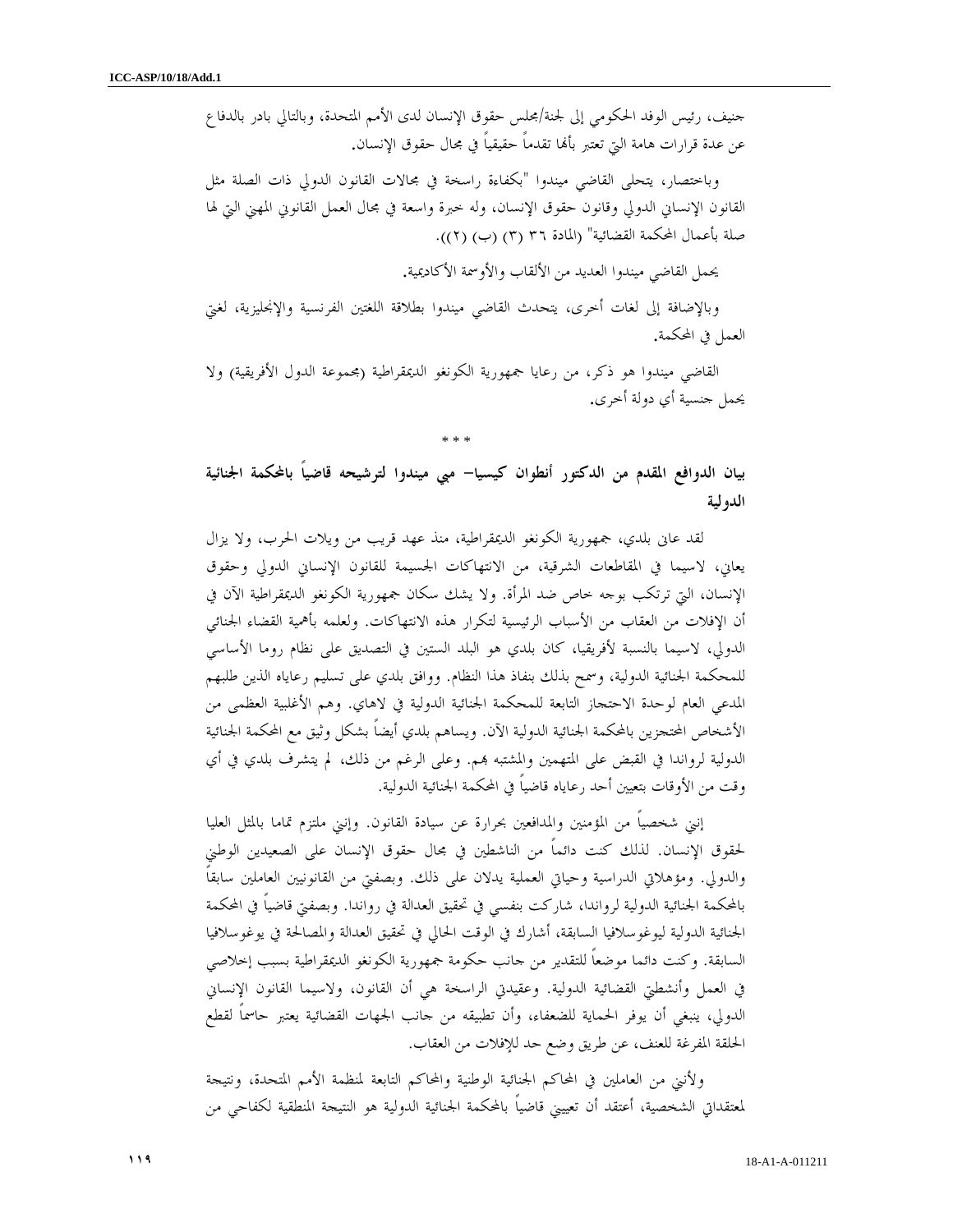أجل الضعفاء. وإذا انتخبت قاضياً، سأساهم كثيراً في أعمال هذه الهيئة القضائية الموقرة التي أعلم مواطن الضعف فيها وهي بطء الإجراءات، والآثار المترتبة على هذا البطء، ونفقاتما الباهظة، والانتقاص إلى حد ما من قيمتها في بعض الأوساط. وتتفق خبرتي العملية في االات القضائية والعسكرية والدبلوماسية فضلا عن معلوماتي النظرية تماماً مع ذلك. ومن المهم في الواقع أن يطبق القانون الدولي (الجنائي والإنساني) بسرعة وبطريقة مسؤولة. ولا سلام ولا تنمية بدون ذلك .

لاهاي في ١١ أيار/مايو ٢٠١١

الدكتور أنطوان كيسيا- مبي ميندوا

البيانات الشخصية

| الاسم             | د. أنطوان كيسيا – مبي ميندوا                                  |
|-------------------|---------------------------------------------------------------|
| تاريخ الميلاد     | ٣١ كانون الأول/ديسمبر ١٩٥٦، موشى، جمهورية الكونغو الديمقراطية |
| الجنسية           | كونغولية، من جمهورية الكونغو الديمقراطية                      |
| الحالة الاجتماعية | متزوج                                                         |

التعليم الجامعي والمؤهلات

| $1990 - 1997$            | دكتوراه في القانون الدولي العام (حنيف، سويسرا).                      |
|--------------------------|----------------------------------------------------------------------|
|                          | عنوان أطروحة الدكتوراه: "المنظمات الدولية والتداخلات المسلحة         |
|                          | وحقوق الإنسان".                                                      |
|                          | حائزة أفضل أطروحة من حامعة حنيف لعام ١٩٩٦.                           |
| $1997 - 199.$            | دبلوم الدراسات العليا (درجة جامعية متقدمة تم الحصول عليها بعد        |
|                          | درجة الماجستير) في القانون الدولي العام، جنيف، سويسرا.               |
| $199 - 1919$             | دبلوم في القانون الدولي والقانون المقارن لحقوق الإنسان، ستراسبور غ،  |
|                          | فرنسا.                                                               |
| $199 - 1911$             |                                                                      |
|                          | دبلوم الدراسات العليا (درجة جامعية متقدمة تم الحصول عليها بعد        |
|                          | درجة الماجستير) في قانون الاتحاد الأوروبي، نانسي، فرنسا.             |
| $199 - 19\lambda\lambda$ | دبلوم الدراسات العليا (درجة جامعية متقدمة تم الحصول عليها بعد        |
|                          | درجة الماجستير) في قانون وسياسة الاتحاد الأوروبي، نانسي، فرنسا.      |
| $1917 - 1917$            | الدراسات العليا ودرحة الماحستير (البكالوريوس والماحستير) في القانون، |
|                          | والقانون الخاص والقانون الجنائي، كينشاسا، جمهورية الكونغو.           |

الخبرة المهنية

الخبرة القضائية والقانونية

٢٠٠٦ – إلى الآن قاض في المحكمة الجنائية الدولية ليوغوسلافيا السابقة، لاهاي، هولندا . ١٩٩٧ - ٢٠٠١ ضابط قانوني ورئيس وحدة دعم الإجراءات القضائية للمحكمة الجنائية الدولية الخاصة برواندا وموظف مدني دولي في الأمم المتحدة، أروشا، تترانيا .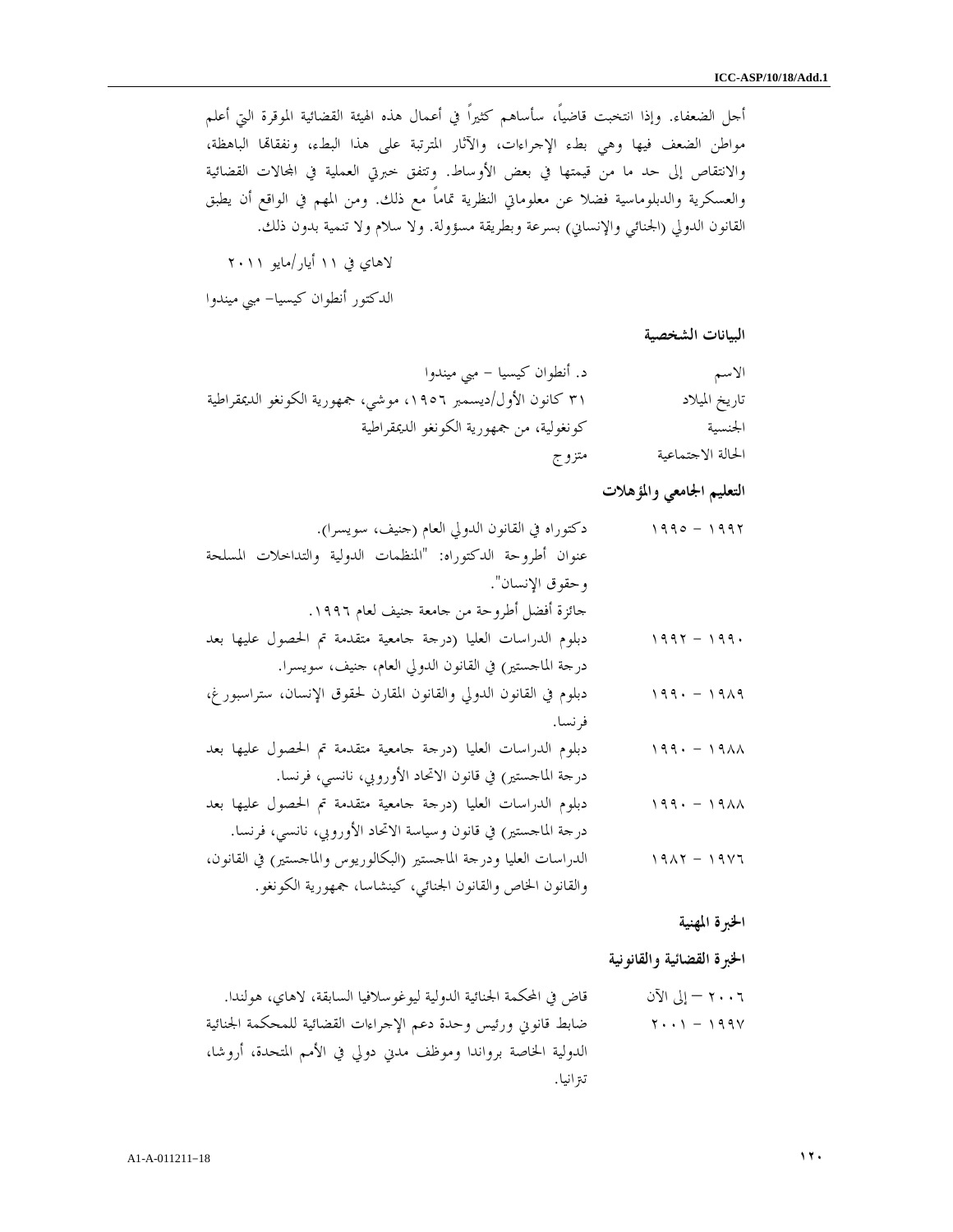١٩٨٥ - ١٩٨٨ ممثل مساعد والمستشار القانوني لنائب رئيس الوزراء ووزير حقوق المواطنين وحريام في كينشاسا، جمهورية الكونغو . ١٩٨٣ - ١٩٨٥ الضابط القانوني لمقر الشرطة (الشرطة المدنية) ومستشار قانوني مساعد في مكتب رئيس الجمهورية، كينشاسا، جمهورية الكونغو الديمقراطية . ١٩٨١ - ١٩٨٢ قاضي صلح عسكري متدرب، مساعد المدعي العام العسكري في المحكمة العسكرية لحامية كينشاسا- غومبي، جمهورية الكونغو الديمقراطية .

الخبرة الدبلوماسية كسفير فوق العادة ومندوب مفوض (٢٠٠٦-٢٠٠١ )

- سفير فوق العادة ومندوب مفوض لجمهورية الكونغو الديمقراطية لدى الاتحاد السويسري في برن، سويسرا . - سفير فوق العادة ومندوب مفوض وممثل دائم لجمهورية الكونغو الديمقراطية لدى مكتب الأمم المتحدة والمنظمات الدولية الأخرى في جنيف، سويسرا وفي فيينا، النمسا .

- حاكم الصندوق المشترك للسلع الأساسية لجمهورية الكونغو الديمقراطية، أمستردام، هولندا.

# الخبرة في التدريس والبحث العلمي

٢٠٠٩ – إلى الآن محاضر ضيف في المعهد الدولي لحقوق الإنسان في جامعة ستراسبورغ، فرنسا . ٢٠٠٤ – إلى الآن أستاذ القانون الدولي العام والقانون الجنائي الدولي في "مدرسة جنيف للدبلوماسية والعلاقات الدولية، المعهد الجامعي"، جنيف، سويسرا . ١٩٩٩ - ٢٠٠٦ محاضر زائر في جامعة جنيف (برنامج العمل الإنساني عبر كليات متعددة) للقانون الدولي العام، والقانون الإنساني الدولي، جنيف، سويسرا ١٩٩٥ - ١٩٩٦ باحث في كلية الحقوق، جامعة جنيف، سويسرا . ١٩٨٢ - ١٩٨٨ أستاذ القانون المدني والتجاري في كلية التجارة بجامعة كينشاسا غومبي، كينشاسا، جمهورية الكونغو . ١٩٨٢ - ١٩٨٣ مدرب في دورات حقوق الإنسان والحريات الجامعية في مركز تدريب الشرطة (الشرطة المدنية)، كينشاسا - مالوكو، جمهورية الكونغو الديمقراطية .

البعض من المناصب المتعددة الأطراف التي تم شغلها

٢٠٠٥ - ٢٠٠٦ نائب رئيس اللجنة التنفيذية لمفوضية الأمم المتحدة السامية لشؤون اللاجئين (المفوضية العليا للاجئين)، جنيف، سويسرا . ١ كانون الثاني/يناير – رئيس (على مستوى سفير) موعة الـ ٧٧ والصين، في ذلك الحين ٣١ كانون الأول/ديسمبر مجموعة الـ ١٣٢من الدول الأعضاء في حركة عدم الانحياز، جنيف، ٢٠٠٥ سويسرا . ١ تشرين الأول/أكتوبر منسق (على مستوى سفير) موعة الـ ،٢١ وهي مجموعة من ٢١ ٢٠٠٤ – ٣١ كانون الثاني من البلدان النامية، في مؤتمر الأمم المتحدة لترع السلاح في جنيف، /يناير ٢٠٠٥ سويسرا .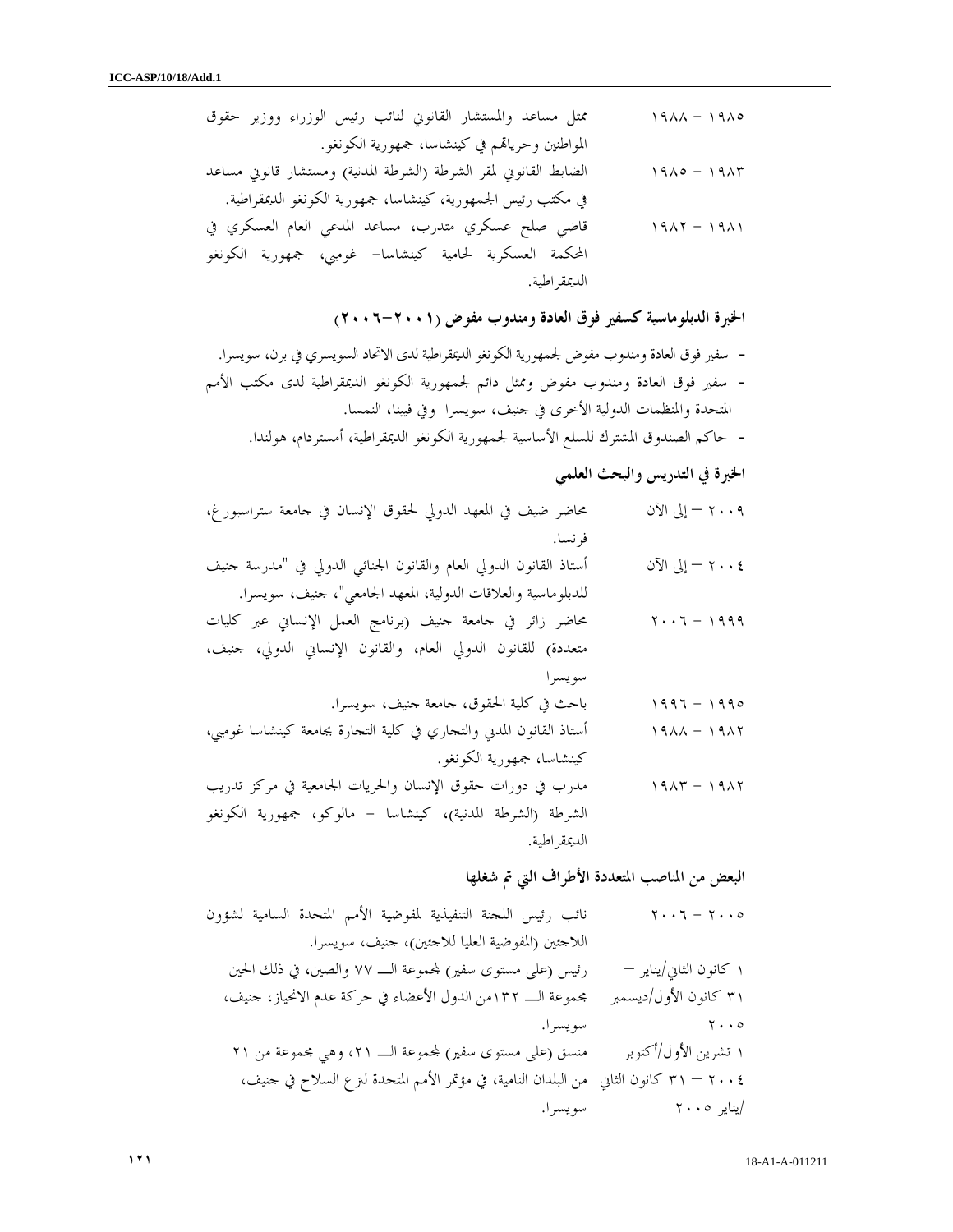الخبرات والمهارات المهنية

المهارات الأكاديمية والعلمية

لقد قمت بتدريس القانون في مدرسة التجارة في جامعة كينشاسا- غومبي لسنوات عدة، كما أنني كنت باحثاً في جامعة جنيف حيث قمت في وقت لاحق بتدريس القانون الدولي والقانون الإنساني. وفي الوقت الحاضر، ما زلت محاضرا ضيفاً في المعهد الدولي لحقوق الإنسان في ستراسبورغ وكذلك أستاذ في مدرسة جنيف للدبلوماسية والعلاقات الدولية، المعهد الجامعي في جنيف .

مجالات بحوثي هي: القانون الدولي العام، والقانون الجنائي الدولي، والقانون الإنساني الدولي، وحقوق الإنسان، والمنظمات الدولية، واستخدام القوة المسلحة، وتعاون دول أوروبا النامية، وحقوق الطفل، والجنس، الخ .

الخبرات القضائية والقانونية والإدارية

وبصفتي كقاضي صلح عسكري متدرب للمحكمة العسكرية في كينشاسا، لقد عملت بصفة مدعي عام عسكري وقاض منفرد. وكنت أيضا الضابط القانوني للمحكمة الجنائية الدولية الخاصة برواندا حيث عملت في الدوائر القانونية وقلم المحكمة. كنت مسؤولا، ضمن أمور أخرى، عن إدارة المحاكمات والجلسات والاستئنافات. في الوقت الراهن، أنا قاضي المحاكمة في المحكمة الجنائية الدولية الخاصة بيوغسلافيا السابقة. لقد شاركت في العديد من المحاكمات، بما في ذلك أكثر المحاكمات تعقيدا في تاريخ المحكمة الخاصة. لقد أتقنت أعمال تنظيم وسير العدالة الدولية بشكل جيد جدا .

وعملت كمستشار قانوني لنائب رئيس الوزراء ووزير حقوق الإنسان في كينشاسا. لقد درست العلوم الإدارية والقانون، وبالتالي تمكنت من شغل مناصب تنظيمية وإدارية مختلفة والبت بشؤوا بسهولة، على سبيل المثال، منصب رئيس البعثة الدبلوماسية في برن وجنيف لفترتين متتاليتين .

لدي معرفة جيدة بشؤون الموظفين داخل نظام الأمم المتحدة. لقد حضرت ورش العمل بمذا الشأن. وفي الأمم المتحدة، وبصفتي الضابط المسؤول عن "قسم إدارة المحكمة"، لقد تعاملت أيضاً بالمسائل التنظيمية والإدارية .

المهارات الدبلوماسية والخبرات الدولية

بفضل عدد من فترات العمل التدريبي التي قمت بما داخل الأمم المتحدة، فقد اكتسبت معرفة تامة بآليات الدبلوماسية المتعددة الأطراف ونظام الأمم المتحدة نفسه في وقت مبكر. وبطبيعة الحال، إنني أتقن جميع مسائل حقوق الإنسان. ولسنوات عديدة، كنت رئيسا لوفد حكومتي إلى لجنة / مجلس الأمم المتحدة لحقوق الإنسان، ولدي بالطبع المعرفة بالمؤتمرات الدولية .

بصفتي المسؤول القانوني لمحكمة أروشا الخاصة، كنت أسافر كثيرا إلى دول أجنبية لتمثيل هذه الولاية القضائية الدولية العالية. كانت مهامي تتعلق بتبليغ المستندات القضائية (أوامر الاعتقال القضائية، وأوامر النقل وغيرها من الأوامر القضائية) للحكومات (وزراء الخارجية، ووزراء العدل، والمحامين العامين، والمدعين العامين الرئيسيين، وضباط القيادة العليا للشرطة)، والتفاوض مع الدول لنقل الأشخاص المتهمين أو المشتبه فيهم من قبل المحكمة الخاصة، وجلب المعتقلين شخصيا على متن طائرة خاصة وضعت تحت تصرفي من قبل الأمم المتحدة إلى مقر المحكمة في أروشا، تترانيا. ولدي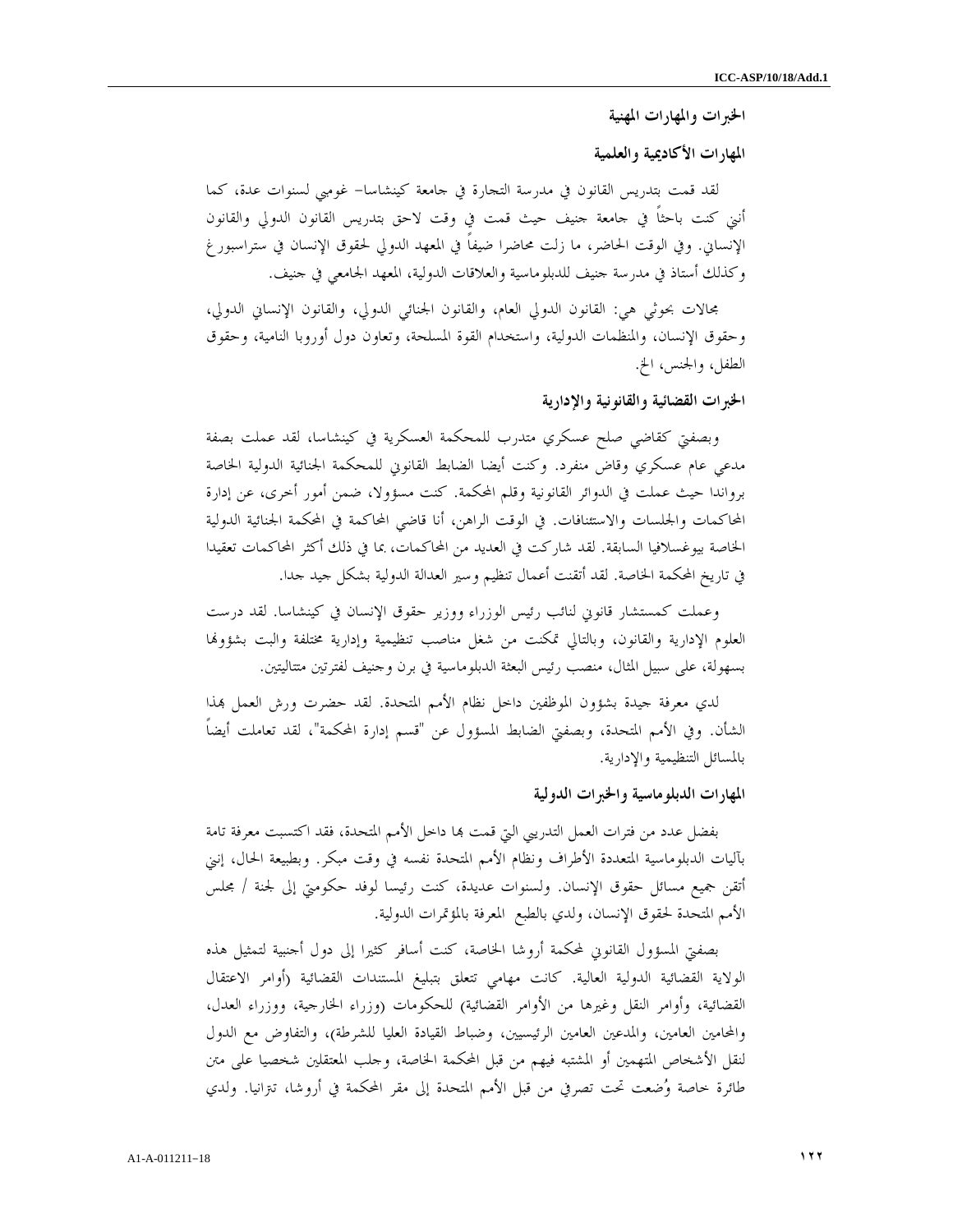بالطبع المعرفة بالمسائل المتعلقة باتفاقات المقر الرئيسي، لا سيما بين الأمم المتحدة والمحكمة الخاصة وحكومة تترانيا المضيفة. بالطبع، لقد اكتسبت قدرا كبيرا من الخبرة في صياغة المراسلات ذات الصلة بمثل هذه الأمور .

 وبصفتي كسفير فوق العادة ومندوب مفوض سابق لبلدي لدى الاتحاد السويسري في برن، فقد شاركت في الدبلوماسية الثنائية على أساس يومي. كما أن أعمالي السابقة الأخرى، كرئيس للبعثة الدبلوماسية والممثل الدائم لدى مكتب الأمم المتحدة والمنظمات الدولية الأخرى في جنيف وفي فيينا أعطتني المزيد من المعرفة الدبلوماسية المتعددة الأطراف. إن مهاراتي الثابتة كرئيس ومفاوض توافقي أدت إلى نجاح زملائي السفراء في انتخابي بصفة منسق لمحموعة الــــ ٢١ دولة من الدول النامية في مؤتمر الأمم المتحدة لترع السلاح في جنيف ورئيساً موعة الـ ٧٧ والصين (مجموعة دول عدم الانحياز ١٣٢) في جنيف، وأخيرا، بصفة نائب رئيس اللجنة التنفيذية لبرنامج مفوض الأمم المتحدة السامي لشؤون اللاجئين. خلال فترة ولايتي كرئيس للبعثة الدبلوماسية، وكقائد للمجموعات الإقليمية أو المؤتمرات الدولية، فقد سنحت لي الفرصة لإثبات التزامي بالدبلوماسية المتعددة الأطراف، التي تسمح للأناس بالاجتماع والتعاون بشكل مثمر. إنني أعتقد اعتقادا راسخا في ثراء التنوع الثقافي .

### مهارات صياغة النصوص الثابتة

إنني أقوم بكتابة تحليلاتي القانونية والسياسية، ومراسلاتي، وكذلك التقارير بكلا اللغتين الفرنسية والإنجليزية التي تظهر مستوى عال جدا لمهاراتي في صياغة النصوص. في الوقت الراهن، بصفتي كقاض في المحكمة الجنائية الدولية ليوغوسلافيا السابقة، إنني أقوم بصياغة وجهات النظر المختلفة والقرارات والأحكام. وحتى الآن، في المحكمة الجنائية الدولية الخاصة برواندا، لقد شاركت أيضاً في صياغة القرارات والأحكام. أخيرا، وبصفتي رئيسا للبعثات الدبلوماسية، لقد ثبتت مهاراتي في صياغة النصوص على أساس يومي كما أنما كانت ذات أهمية بالغة في كل من برن وحنيف وكذلك في العديد من المحافل الدولية الأخرى .

### بعض الاجتماعات الدولية

| رئيس الوفد الحكومي لجمهورية الكونغو الديمقراطية إلى مؤتمر التجارة   |
|---------------------------------------------------------------------|
| لوزراء الاتحاد الأفريقي، نيروبي، كينيا.                             |
| نائب رئيس الوفد الحكومي لجمهورية الكونغو الديمقراطية إلى المؤتمر    |
| الوزاري السادس لمنظمة التجارة العالمية، هونغ كونغ، الصين.           |
| رئيس الوفد الحكومي لجمهورية الكونغو الديمقراطية إلى المؤتمر         |
| الوزاري لوزراء التحارة للاتحاد الأفريقي بشأن السلع الأساسية، أروشا، |
| تىزانيا.                                                            |
| رئيس الوفد الحكومي لجمهورية الكونغو الديمقراطية إلى الدورة الــــ   |
| ٦١ للجنة الأمم المتحدة لحقوق الإنسان، حنيف، سويسرا.                 |
| رئيس الوفد الحكومي لجمهورية الكونغو الديمقراطية إلى المؤتمر العالمي |
| حول الوقاية من الكوارث، كوبي، اليابان.                              |
| رئيس الوفد الحكومي لجمهورية الكونغو الديمقراطية إلى مؤتمر القمة     |
| العالمي من أحل عالم خال من الألغام، نيروبي، كينيا.                  |
|                                                                     |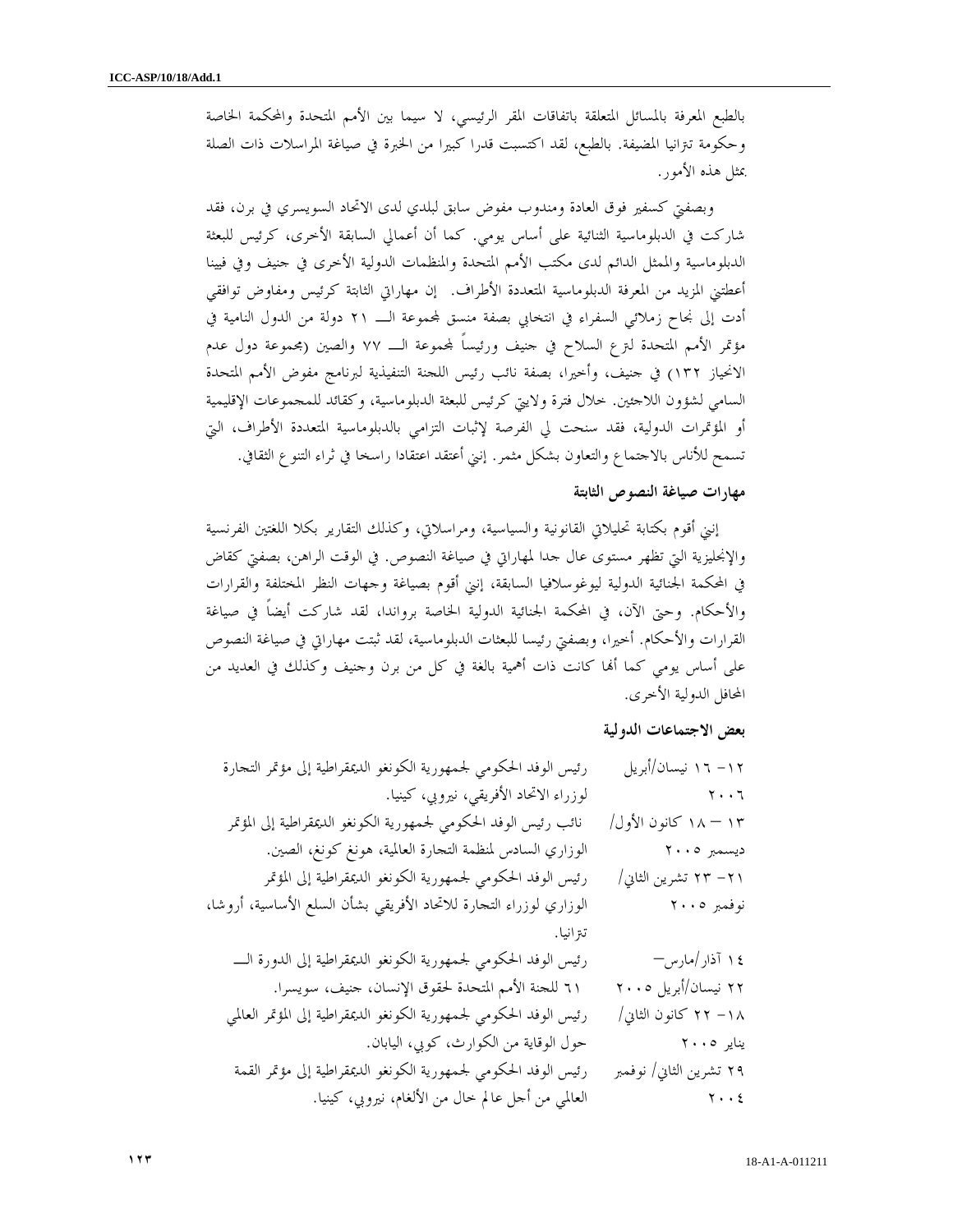| ٩– ١٣ تموز/يوليو ٢٠٠٤   رئيس الوفد الحكومي لجمهورية الكونغو الديمقراطية إلى مؤتمر أفريقيا   |                                     |
|---------------------------------------------------------------------------------------------|-------------------------------------|
| والكاريبي ومجموعة دول الكاريبي ومجموعة وزراء التجارة الــــ.٩،                              |                                     |
| غراند باي، موريشوس.                                                                         |                                     |
| رئيس الوفد الحكومي لجمهورية الكونغو الديمقراطية إلى مؤتمر الأمم                             | ۱۸–۱۸ حزیران/یونیو                  |
| المتحدة الوزاري الحادي عشر للتحارة والتنمية، ساو باولو، البرازيل.                           | $\mathbf{Y} \cdot \cdot \mathbf{E}$ |
| رئيس الوفد الحكومي لجمهورية الكونغو الديمقراطية إلى الدورة الــــ                           | ۱۰ — ۲۳ نیسان/أبریل                 |
| ٦٠ للجنة الأمم المتحدة لحقوق الإنسان، جنيف، سويسرا.                                         | $\mathbf{Y} \cdot \cdot \mathbf{E}$ |
| نائب رئيس الوفد الحكومي لجمهورية الكونغو الديمقراطية إلى المؤتمر                            | ۱۰ – ۱٤ أيلول/ سبتمبر               |
| الوزاري الخامس لمنظمة التجارة العالمية، كانكون، المكسيك.                                    | $\mathbf{y} \cdot \mathbf{y}$       |
| رئيس الوفد الحكومي لجمهورية الكونغو الديمقراطية إلى الدورة                                  | ۱۷ آذار/مارس —                      |
| التاسعة والخمسين للجنة الأمم المتحدة لحقوق الإنسان، حنيف،                                   | ۲۰ نیسان/أبریل ۲۰۰۳                 |
| سويسرا.                                                                                     |                                     |
| نائب رئيس الوفد الحكومي لجمهورية الكونغو الديمقراطية إلى المؤتمر                            | ٤– ٥ نوفمبر/                        |
| الوزاري بشأن مشروع التصديق على عملية كيمبرلي للماس الخام،                                   | تشرين الثاني ٢٠٠٢                   |
| إنترلاكن، سويسرا.                                                                           |                                     |
| رئيس الوفد الحكومي لجمهورية الكونغو الديمقراطية إلى السلسلة                                 | ۲۳ أيلول/سبتمبر —                   |
| السابعة والثلاثون لجمعيات الدول الأعضاء في المنظمة العالمية للملكية                         | ۱ تشرین الأول/أکتوبر                |
| الفكرية، حنيف، سويسرا.                                                                      | $\mathbf{Y} \cdot \cdot \mathbf{Y}$ |
| رئيس الوفد الحكومي لجمهورية الكونغو الديمقراطية إلى الاحتماع                                | ۰ ۱٦ أيلول/سبتمبر                   |
| الرابع للدول الأطراف في اتفاقية حظر واستخدام وتخزين وإنتاج ونقل                             | $\mathbf{Y} \cdot \cdot \mathbf{Y}$ |
| الألغام المضادة للأفراد وتدمير تلك الأسلحة، حنيف، سويسرا.                                   |                                     |
| ٥– ٧ آب/أغسطس ٢٠٠٢ رئيس الوفد الحكومي لجمهورية الكونغو الديمقراطية إلى السوق المشتركة       |                                     |
| لشرقي وحنوبي أفريقيا / ورشة العمل الإقليمية لمفاوضي بحموعة تنمية                            |                                     |
| الجنوب الأفريقي التحارة العالمية بشأن أحندة الدوحة للتنمية، نيروبي،                         |                                     |
|                                                                                             |                                     |
| ٣٠ – ٣١ أيار/مايو ٢٠٠٢  رئيس الوفد الحكومي لجمهورية الكونغو الديمقراطية إلى الندوة المشتركة |                                     |
| بين الوكالة الدولية للفرنكوفونية، وأمانة الكومنولث، وأمانة دول أفريقيا                      |                                     |
| والكاريبي والمحيط الهادئ حول "الجوانب المتعددة الأطراف لاتفاق                               |                                     |
| كوتونو للشراكة"، بروكسل، بلجيكا.                                                            |                                     |
| ٢٨ – ٢٩ أيار/مايو ٢٠٠٢  رئيس الوفد الحكومي لجمهورية الكونغو الديمقراطية إلى الندوة حول      |                                     |
| برنامج عمل الدوحة وأولويات العالم الناطق بالفرنسية (الفرانكوفونية)،                         |                                     |
| باريس، فرنسا.                                                                               |                                     |
| ١٣ – ١٧ أيار/مايو ٢٠٠٢  رئيس الوفد الحكومي لجمهورية الكونغو الديمقراطية إلى المؤتمر الدولي  |                                     |
| بشأن سياسات الهجرة في شرق أفريقيا والقرن الأفريقي ومنطقة                                    |                                     |
| البحيرات العظمى، التي نظمها البرنامج الدولي لسياسة الهجرة بمساعدة                           |                                     |
| من صندوق الأمم المتحدة للسكان، ومعهد الأمم المتحدة للتدريب                                  |                                     |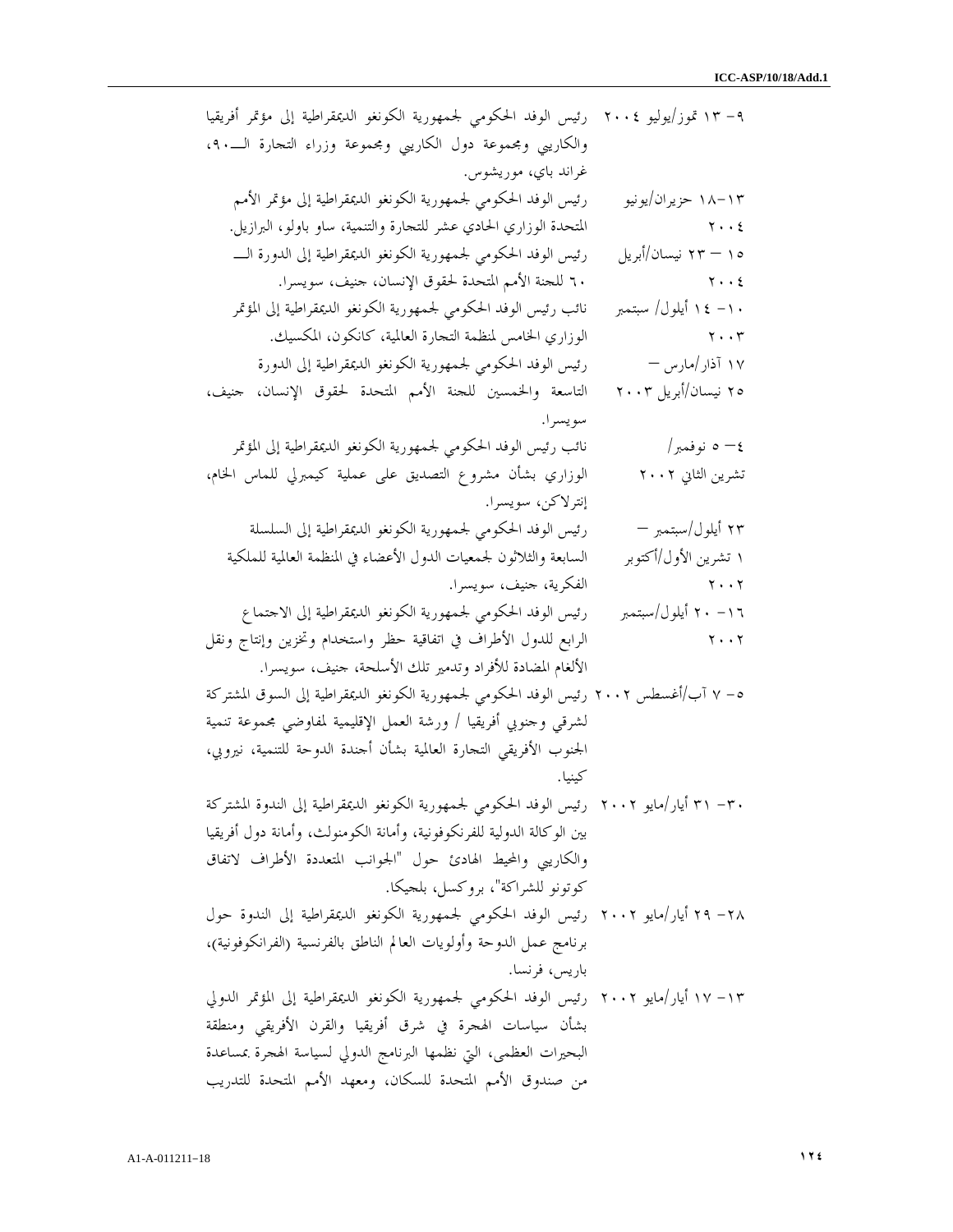والبحوث، والمنظمة الدولية للهجرة ومنظمة العمل الدولية، نيروبي، كينيا . ٢٩ نيسان/أبريل ٢ - أيار/ مايو رئيس الوفد الحكومي لجمهورية الكونغو الديمقراطية إلى ٢٠٠٢ الدورة الاستثنائية التاسعة عشرة لمؤتمر الأمم المتحدة للتجارة والتنمية، ومجلس التجارة والتنمية، في مركز الأمم المتحدة للمؤتمرات – لجنة الأمم المتحدة اللجنة الاقتصادية والاجتماعية لآسيا والمحيط الهادئ، بانكوك، تايلاند . ١٨ آذار/مارس – رئيس الوفد الحكومي لجمهورية الكونغو الديمقراطية إلى الدورة الثامنة ٢٦ نيسان/أبريل ٢٠٠٢ والخمسين للجنة الأمم المتحدة لحقوق الإنسان، جنيف، سويسرا . المشاركة في الندوات وورش العمل والحلقات الدراسية ٣ أيار/مايو ٢٠٠٢ شاركت في الندوة الافتتاحية للمعهد الدولي للتجارة والتنمية بشأن "جدول الأعمال الاقتصادي الدولي للاتساق المالي والتجارة والاستثمار والتكنولوجيا والتنمية" في جامعة تشولالونغكورن في بانكوك، تايلاند . ١٩- ٢٢ تشرين الأول/ شاركت في ورشة عمل نظمها قسم الإدارة للأمم المتحدة، ١٩٩٨ أكتوبر نيويورك، مكتب إدارة الموارد البشرية، حول "التصنيف الوظيفي ، " أروشا ، تترانيا . ٢١- ٢٥ أيلول/سبتمبر شاركت في ورشة عمل نظمها قسم الإدارة للأمم المتحدة، نيويورك، ١٩٩٨ مكتب إدارة الموارد البشرية، حول "الوصف الوظيفي"، أروشا ، تترانيا . ٩ ١- حزيران/يونيو ١٩٩٨ حضرت الجلسة الإتمامية الخامسة لقضاة المحكمة الجنائية الدولية الخاصة بروندا، بما في ذلك دائرة الاستئناف. تمت خلال هذه الجلسة الإتمامية مناقشة واعتماد التعديلات على النصوص القانونية الرئيسية المتعلقة بتنظيم وسير وإجراءات المحكمة الخاصة . ٢٠- ٢٢ تشرين الأول/ شاركت في ندوة حول القانون الدولي الإنساني التي نظمتها اللجنة أكتوبر ١٩٩٧ الدولية للصليب الأحمر للقضاة وموظفي الشؤون القانونية للمحكمة الجنائية الدولية الخاصة بروندا، أروشا، تترانيا . ٥ ١- حزيران/يونيو ١٩٩٧ حضرت الدورة الإتمامية الرابعة لقضاة المحاكمات والاستئناف للمحكمة الجنائية الدولية الخاصة بروندا، أروشا، تترانيا. تمت خلال هذه الجلسة الإتمامية مناقشة واعتماد التعديلات على النصوص القانونية الرئيسية المتعلقة بتنظيم وسير وإجراءات المحكمة الخاصة ١٩٩٥ - ١٩٩٦ عمل تدريبي في مركز الأمم المتحدة لحقوق الإنسان، جنيف، سويسرا . تشرين الأول/أكتوبر ١٩٩٥ شاركت في ندوة دراسية نظمتها كلية القانون بجامعة جنيف حول "الأمم المتحدة والقانون الدولي الإنساني" بمناسبة الذكرى الخمسين لتأسيس الأمم المتحدة، جنيف، سويسرا . /آب أغسطس / تشرين الأول / عمل تدريبي في مجال حقوق الإنسان لدى منظمة العمل الدولية، في أكتوبر ١٩٨٩ مركز حقوق الإنسان التابع للأمم المتحدة في المفوضية العليا للأمم المتحدة لشؤون اللاجئين، جنيف، سويسرا .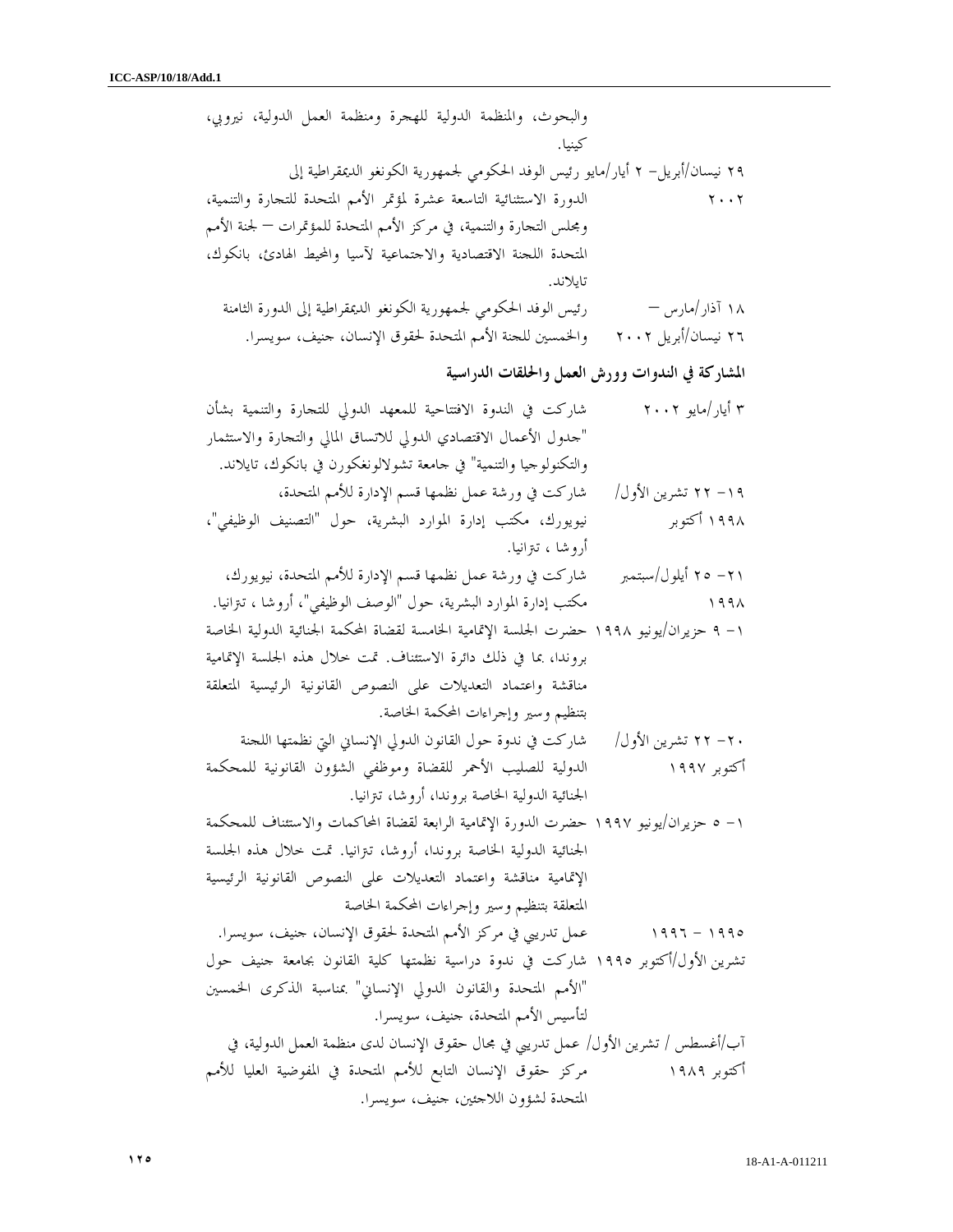/آب أغسطس ١٩٨٩ عمل تدريبي لدى اللجنة الدولية للصليب الأحمر في مجال القانون الدولي الإنساني وحقوق الإنسان، جنيف، سويسرا .

تدريب آخر تلقيته

أيلول/سبتمبر ١٩٩٦ تعلم متقدم للغة الإنجليزية في المركز العالمي الإنجليزي، أكسفورد، المملكة المتحدة . شباط/فبراير – تشرين الأول /تدريب عسكري خاص (شهادة البريفيه كوماندوس باء) في مركز أكتوبر ١٩٨٢ تدريب الكوماندوس (مركز تدريب الكوماندوس) في كوتا-كولي، جمهورية الكونغو الديمقراطية . تشرين الأول/أكتوبر تدريب كنائسي في مدرسة سانت روبرت بيلارمين الإقليمية الرئيسية ١٩٧٥ – تموز/يوليو ١٩٧٦ (الآباء اليسوعيين). دراسات في الفلسفة والدين، مايدي، جمهورية الكونغو الديمقراطية .

الأوسمة والجوائز الشرفية الأكاديمية

الجوائز الشرفية الأكاديمية

١٩٩٦ جائزة بيلو (Bellot(، جنيف: ميدالية، وشهادة وجائزة نقدية لأفضل أطروحة دكتوراه من جامعة جنيف في عام ،١٩٩٦ جنيف، سويسرا . ١٩٩٣ شهادة أصدقاء سانت جوستين، جنيف، سويسرا .

جوائز تلقيتها

– جائزة مؤسسة إرنست ولوسي شميديني، جنيف، سويسرا. – درجة زميل من معهد "سانت جوستين أيوفر" في فريبورغ، ،١٩٩٤-١٩٩٠ فريبورغ ، سويسرا. – منحة هانس ويلزدورف (ساعات روليكس ، ) ،١٩٩٢ جنيف، سويسرا.

البحوث

العمل الأكاديمي

– "عقوبة الإعدام في القانون الجنائي الزائيري ، " أطروحة درجة البكالوريوس، كينشاسا، ١٩٧٩ . – "السلطة الأبوية في القانون المدني والعرفي الزائيري"، أطروحة ماجستير، كينشاسا، .١٩٨٢ – "حقوق الإنسان في العلاقة بين الاتحاد الاقتصادي الأوروبي وأفريقيا والكاريبي والمحيط الهادئ، " أطروحة درجة جامعية متقدمة، نانسي، .١٩٩٠ – "التدخل المسلح في العراق والصومال وليبريا ،" أطروحة درجة جامعية عليا، جنيف، .١٩٩٢ – "المنظمات الدولية وحقوق الإنسان والتدخل المسلح"، أطروحة دكتوراه، جنيف، .١٩٩٥ منشورات مختارة

- "The African Charter of Human and People's Rights face to the Pluralist Democracy", La Voix des Sans Voix, Le Trimestriel des Droits de l'Homme, avril-juin 1991, No.1, Vol.1, pp.101-112, Paris.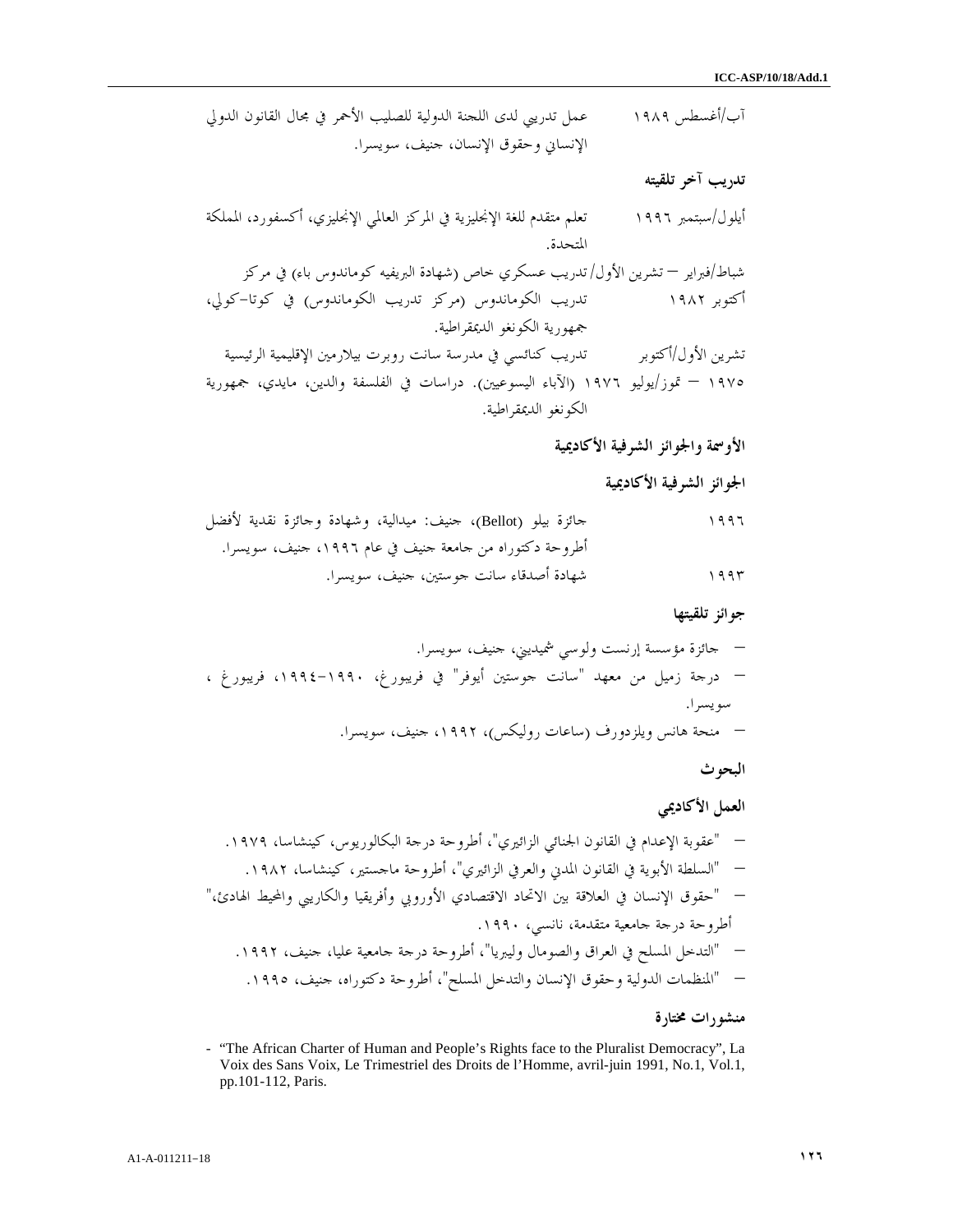- "De la légalité de la "zone de sécurité française" au Rwanda", Afrique 2000, Revue Africaine de politique internationale, Trimestriel, No. 18, juillet-août-septembre 1994, pp.19-26, Bruxelles.
- "L'ONU face aux coups d'Etat militaires et aux Gouvernements nondémocratiques",R.A.D.I.C, Tome 6, No.2, pp.209-234, London.
- "Intervention armée de la C.E.D.E.A.O. au Liberia ; illégalité ou avancée juridique ?" R.A.D.I.C., juin 1995, Tome 7, No.2, pp.257-283, London.
- "Index analytique", in Les Nations Unies et le Droit international humanitaire, édité par Luigi Condorelli, Anne-Marie La Rosa et Sylvie Scherrer, Faculté de Droit, Geneva, 1995.
- "Normes péremptoires du Droit international et Etat de droit en Afrique", R.A.D.I.C.,Tome 10, No.2, 1998, pp. 216-243, London.
- Tribunal Pénal International pour le Rwanda, Recueil des Ordonnances, Décisions et Arrêts, 1995-1997, édité par Eric David, Pierre Klein et Anne-Marie La Rosa avec la collaboration de Jean-Pelé Fomete et Antoine Kesia-Mbe Mindua et l'assistance de Catherine Denis et Véronique Parque, sous les auspices du Centre de droit international de l'Université libre de Bruxelles, Bruyland, Bruxelles, 2000.
- "The Immunity of Heads of State and Government in International Criminal Law", Protecting Humanity, Essays in International Law and Policy in Honour of Navenethem Pillay, Edited by Chile Eboe-Osuji, Martinus Nijhoff Publishers, Leiden, Boston, 2010, pp. 729-748.

العضوية والانتماءات في المنظمات

| ممثل (مفوض) لاتحاد الطلبة في جامعة كينشاسا؛ تم انتخابي من ضمن    | $(1191 - 191)$                                                    |
|------------------------------------------------------------------|-------------------------------------------------------------------|
| ٩،٠٠٠ من أعضاء الجمعية، كينشاسا.                                 |                                                                   |
| رئيس الرابطة بين الأديان (المسيحيون والمسلمون واليهود والبوذيين، | $:1997 - 199.$                                                    |
| الخ.) في سانت حوستين، حنيف.                                      |                                                                   |
| عضو اللحنة الدولية لاحترام وتطبيق الميثاق الأفريقي لحقوق الإنسان | $\mathbf{Y} \cdot \cdot \mathbf{Y} - \mathbf{Y} \cdot \mathbf{Y}$ |
| وحقوق الشعوب في باريس، وحنيف.                                    |                                                                   |
| عضو في الجمعية الأفريقية للقانون الدولي المقارن، لندن.           | $199 \wedge -1992$                                                |
| عضو لمدى الحياة في جمعية حنيف الأكاديمية، حنيف.                  | ١٩٩٥ إلى الآن                                                     |
| عضو ومواطن بارز في الرابطة الكونغولية في أروشا، أروشا.           | ١٩٩٧ إلى الآن                                                     |
| عضو في الجمعية العامة للمعهد الدولي لحقوق الإنسان في ستراسبور غ، | ٢٠١٠ إلى الآن                                                     |
| ستراسبورغ.                                                       |                                                                   |
|                                                                  |                                                                   |

معرفة اللغات

لغة مبتة

اللغات الحديثة المكتوبة والمنطوقة

الفرنسية، الإنجليزية، لينغالا، كيكونغو، كينيونو، السواحيلية

\* \* \*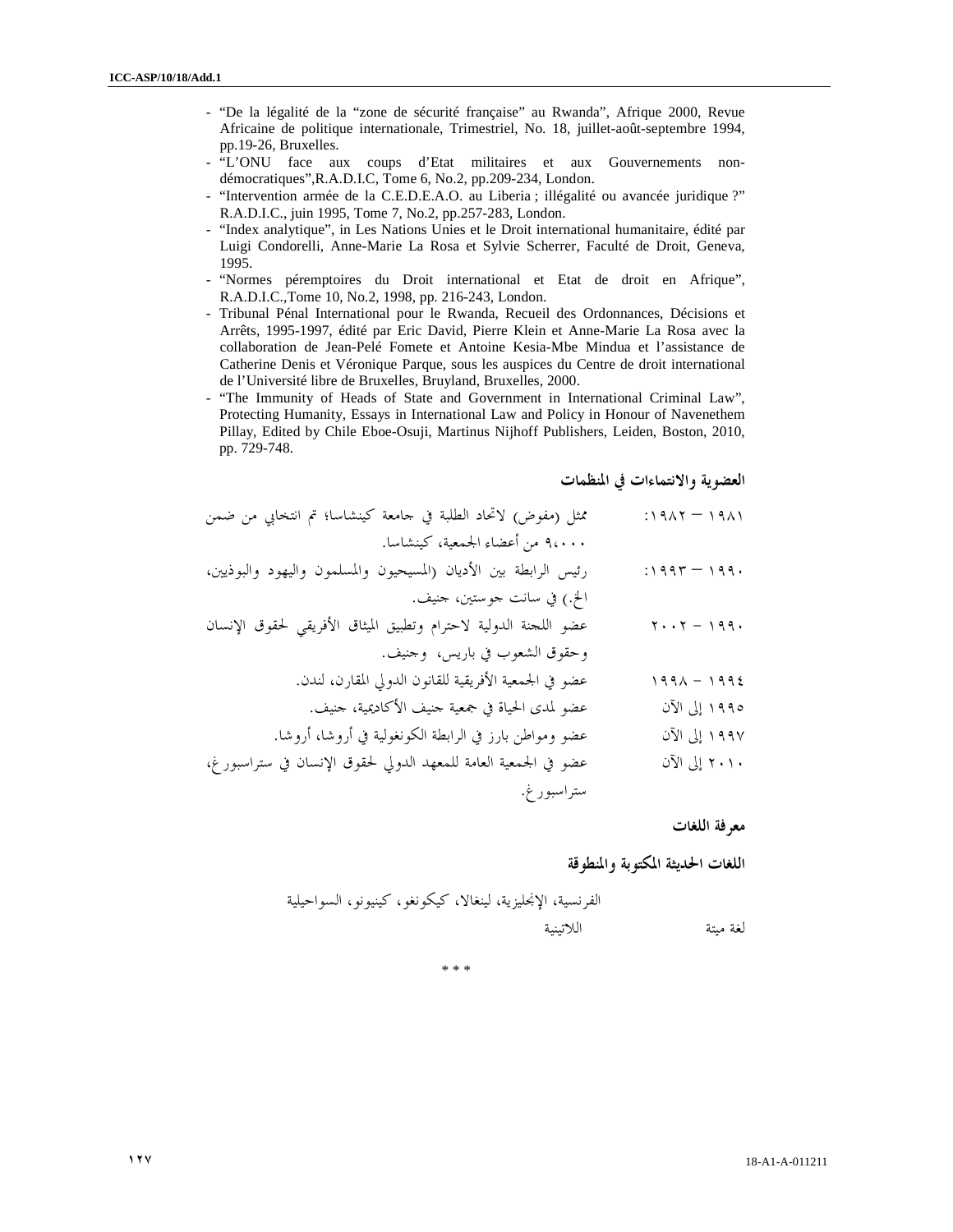# ١٦. هاورد مورسون ( ملكة بريطانيا )

(الأصل: بالإنكليزية )

### مذكرة شفوية

تتقدم سفارة حلالة ملكة بريطانيا بتحياقما إلى أمانة جمعية الدول الأطراف وبالإشارة إلى المذكرة /04S/10/ASP-ICC الصادرة عن هذه الأخيرة بتاريخ ٠٧ شباط/فبراير ،٢٠١١ تتشرف بإحاطة الأمانة علما بأن حكومة المملكة المتحدة لبريطانيا العظمى وآيرلندا الشمالية تسمي محامي الملكة القاضي هاورد مورسون مرشحا للانتخاب كقاض لدى المحكمة الجنائية الدولية أثناء الانتخابات التي سيتم إجراؤها خلال الدورة العاشرة للجمعية بنيويورك من ١٢ إلى ٢١ كانون الأول/ديسمبر . ٢٠١١

يُرشَّح محامي الملكة القاضي مورسون للانتخاب طبقا لمقتضيات الفقرة ٤(أ) (ط) من المادة ٣٦ من نظام روما الأساسي للمحكمة الجنائية الدولية، أي حسب الإجراءات المُعدة لتسمية المرشحين للتعيين بأعلى الوظائف القضائية بإنجلترا وبلاد الغال وآيرلندا الشمالية. وقد اتبعت المملكة المتحدة إجراءا شفافا للاختيار، تضمن اعلانات ولجنة انتقاء من كبار أعضاء وممثلي القضاء بإنجلترا وبلاد الغال وآيرلندا الشمالية ودائرة العدل بآيرلندا الشمالية والحكومة الاسكتلاندية ووزارة العدل ووزارة الخارجية والكمنولث .

ويسمى محامي الملكة القاضي مورسون من أجل ضمه إلى القائمة "ألف" التي تغطي المرشحين ذوي الكفاءة الثابتة في القانون الجنائي وإجراءاته والتجربة المناسبة الضرورية سواء بصفته قاضيا أو مدعيا عاما أو محاميا أو بصفة أخرى مماثلة في الإجراءات الجنائية .

ولأغراض المادة ٣٦، الفقرة ١(أ) (١) إلى (٣)، فإن محامي الملكة القاضي مورسون مرشح ذكر سيمثل نظام القانون العام واموعة الجهوية لأوروبا الغربية وغيرها، وهو يتكلم الإنجليزية كلغته الأم .

وتُرفَق هذه المذكرة بالبيان المُحَضّر وفقا للفقرة ٤ (أ) من المادة ٣٦ من نظام روما الأساسي للمحكمة الجنائية الدولية وبالسيرة الذاتية لمحامي الملكة القاضي مورسون .

\* \* \*

#### بيان المؤهلات

بيان مقدم وفقا للفقرة ٤ (أ) من المادة السادسة و الثلاثين من نظام روما الأساسي للمحكمة الجنائية الدولية والفقرة ٦ من قرار جمعية الدول الأطراف حول إجراء تسمية وانتخاب قضاة المحكمة ( *ICC-ASP/3/Res.6*)

يتصف القاضي موريسون بمؤهلات فائقة للجلوس قاضيا لدى المحكمة الجنائية الدولية، حيث أن له تجربة قضائية واسعة وخبرة في ميدان القانون الجنائي الدولي. وبصفته قاضيا يتمتع بفائق الاحترام في المحكمة الجنائية الدولية ليوغوسلافيا السابقة، فهو معين حاليا بمحاكمة رادوفان كرادزتش. وقد مثّل قبل هذا متهمين في عدة قضايا بارزة أمام المحكمتين الجنائيتين الدوليتين ليوغوسلافيا السابقة ورواندا، من بينها جلسات الاستئناف في قضية شلبيشي، وفي قضيتي دراكان نيكولتش وجوستان موكتري. وكان القاضي مورسون أيضا عضوا مؤسسا لجمعية محامي الدفاع الأصلية بمحكمة يوغوسلافيا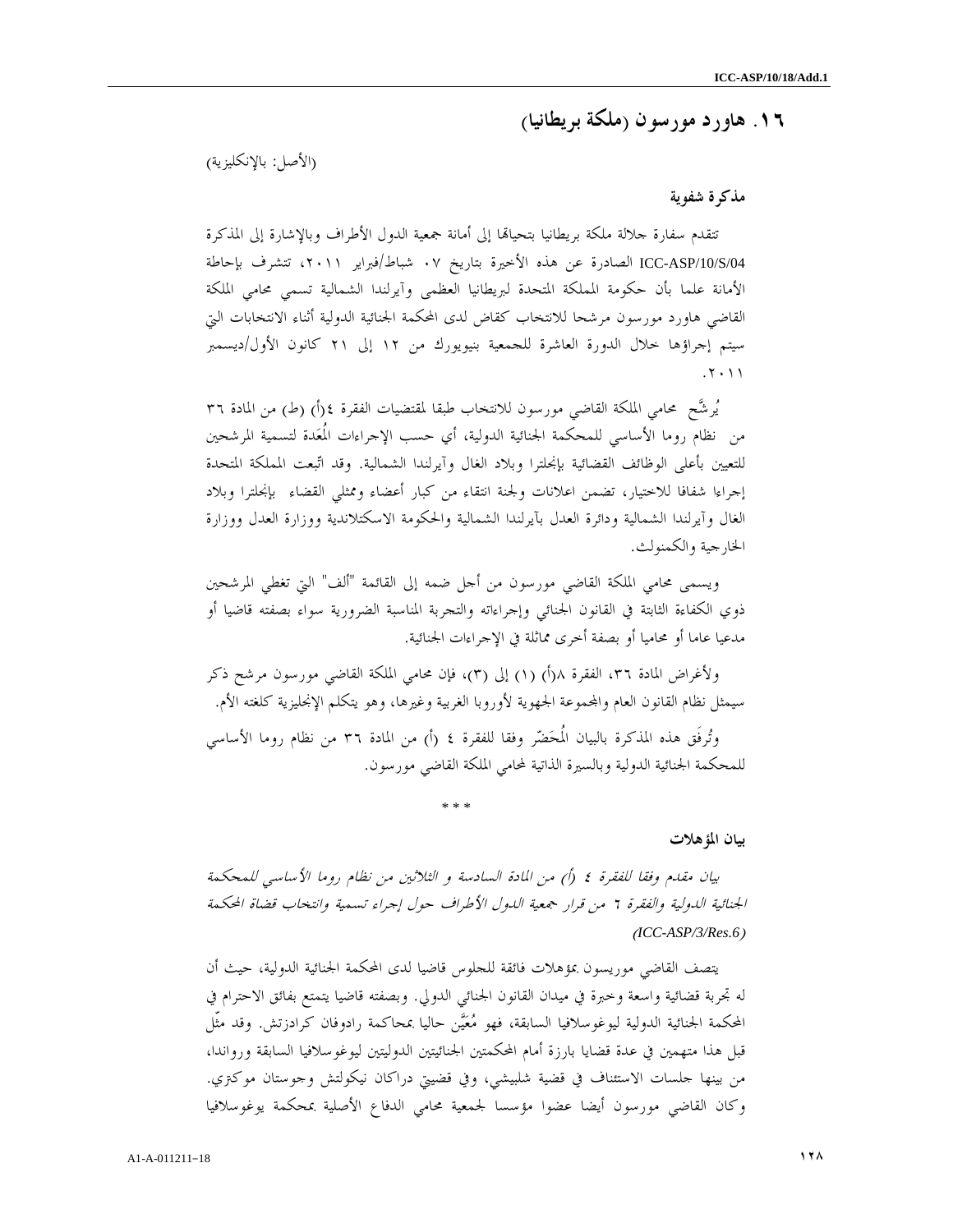ومشاركا نشيطا في لجنة القواعد. إن تجربته الواسعة المكتسبة عن كثب و معرفتة العميقة بمسائل القانون الجنائي الدولي وقدرته المُثبتة على العمل بفعالية مع زملاء من كلا الاختصاصين المدني و العام كلها أمور وثيقة الصلة بعمل المحكمة الجنائية الدولية .

يتمتع القاضي مورسون بإحدى وعشرين سنة من التجربة القضائية الشاملة في نطاق واسع من الاختصاصات سواء على المستوى الوطني أو الدولي .

إن القاضي مورسون خبير معترف به دوليا في ميدان القانون الجنائي الدولي والقانون الإنساني وقانون حقوق الإنسان، وقد تحدث وحاضر بعدة جامعات ومؤتمرات عبر العالم، بما في ذلك أستراليا، كرواتيا، دبي، مصر، ألمانيا، إيطاليا، الأردن، هولندا والولايات المتحدة. وهو يشغل عددا من المناصب كمحاضر زائر وكتب عن مسائل القانون الجنائي الدولي. كما أن له ارتباط طويل الأمد بالمحكمة الجنائية الدولية حيث شارك في اللجان التحضيرية لنظام روما الأساسي نيابة عن الجمعية الدولية لمحامي الدفاع واشتغل أيضا بشكل واسع النطاق في الشرق الأوسط على مسائل القانون الدولي .

\* \* \*

البيانات الشخصية

| الاسم:                 | القاضي هاورد مورسون، محامي الملكة                         |
|------------------------|-----------------------------------------------------------|
| تاريخ الازدياد         | ۲۰ تموز/ یولیو ۱۹٤۹                                       |
| الشهادات الجامعية      | بكالوريوس قانون من حامعة لندن، كلية قانون نقابات المحامين |
| تمت دعوته للمحاماة:    | نقابة كرايز إن ١٩٧٧                                       |
| عضو مجلس إدارة النقابة | $\mathbf{y} \cdot \mathbf{y}$                             |
| الجنسية                | بريطاني                                                   |

المنصب الحالي

قاضي بالمحكمة الجنائية الدولية ليوغوسلافيا السابقة

المناصب السابقة

- قاضي مقيم وبعد ذلك قاضي رئيسي بفيجي وفي الوقت ذاته كبير قضاة توفالو يمارس صلاحيات مشاة لسلطات كبار القضاة والمحققين في أسباب الوفيات بالمملكة المتحدة.
	- مدعي عام للقضايا الخاصة بأنكيلّا.
	- عضو لجنتي العلاقات بين الأجناس وتكافؤ الفرص التابعتين لس نقابة المحامين.
		- مساعد كبير قضاة القضايا الجنائية والمدنية و شؤون الأسرة.
			- أستاذ/مدرب الدفاع لدى نقابة كايز إن.
			- كبير قضاة القضايا الجنائية والمدنية و شؤون الأسرة.
	- محامي الدفاع لدى المحكمتين الجنائيتين الدوليتين الخاصتين بيوغوسلافيا السابقة ورواندا.
		- كبير قضاة القضايا الجنائية والمدنية.
		- قاضي رئيسي بمناطق القواعد الواقعة تحت السيادة البريطانية في قبرص.
			- عضو مجلس الإدارة بنقابة كرايز إن.
				- قاضي بالمحكمة الخاصة بلبنان.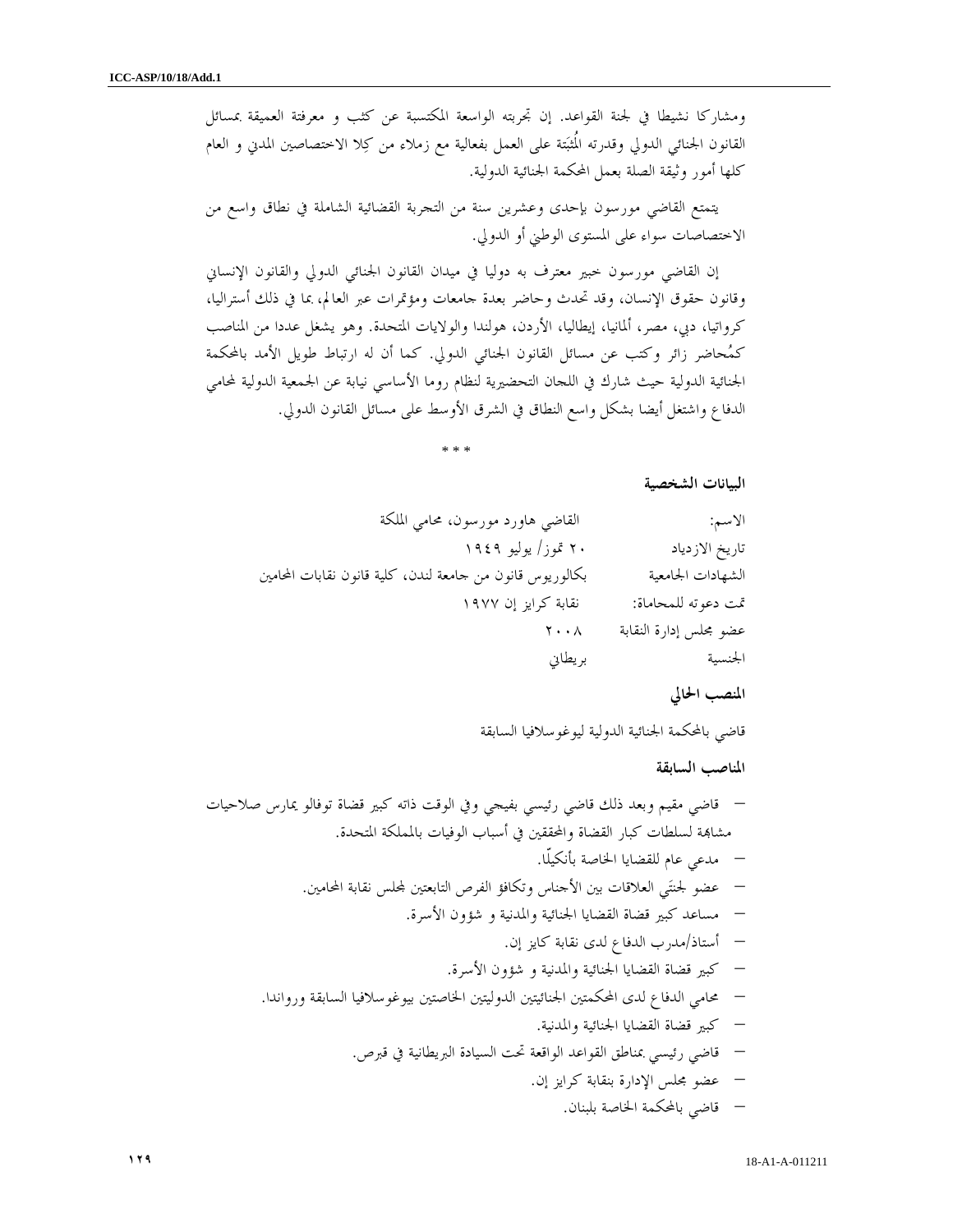السيرة المهنية من ٢٠٠٩ إلى الآن عين قاضيا بالمحكمة الجنائية الدولية الخاصة بيوغوسلافيا السابقة.عين في جملة أمور قاضيا يئة محاكمة رادوفان كرادزيتش بتهم الإبادة الجماعية والجرائم ضد الإنسانية وجرائم انتهاك قوانين و أعراف الحرب. ٢٠٠٩ عين قاضيا بالمحكمة الخاصة بلبنان من طرف الأمين العام للأمم المتحدة. ٢٠٠٨: غُيِّن قاضيا رئيسيا بمناطق القواعد الواقعة تحت السيادة البريطانية في قبرص. انتخب عضوا بمجلس الإدارة بنقابة كرايز إن. ٢٠٠٧ حصل على وسام الامبراطورية البريطانية بدرجة قائد من أجل خدماته للقانون الدولي. ٢٠٠٤ حسَّن كبير قضاة القضايا الجنائية والمدنية متمتعا بجميع اختصاصات كبار القضاة وقضاة القضايا الجنائية، بما في ذلك قضايا الدرجة الأولى. ٢٠٠١ عين محامي الملكة. من١٩٩٨ إلى ٢٠٠٤ عين محامي دفاع لدى المحكمتين الجنائيتين الدوليتين الخاصتين بيوغوسلافيا السابقة ورواندا. قام بالدفاع في عدة قضايا بارزة تضمنت الهامات بالجرائم ضد الإنسانية وجرائم الحرب والإبادة الجماعية. ١٩٩٨ حسَّن قاضيا مؤقَّتا للقضايا الجنائية والمدنية وقضايا الأسرة. من١٩٩٨ إلى الآن أستاذ/مدرب للدفاع لدى نقابة كرايز إن. ١٩٩٣ هين التين قاضيا مساعدا مؤقتا للقضايا الجنائية والمدنية وقضايا الأسرة. من١٩٩٠ إلى ١٩٩٨ عضو لجنتَبي العلاقات بين الأجناس وتكافؤ الفرص التابعتين لمحلس نقابة المحامين. ١٩٨٨ مدعي عام للقضايا الخاصة بأنكيلّا ذو مسؤولية خاصة عن تفعيل التشريعات ضد المخدرات. تم استدعاؤه للمحاماة لدى المحكمة العليا لشرق الكارايبي. من ١٩٨٦ إلى ١٩٨٨ قاضي مقيم ثم قاضي رئيسي بفيجي وفي الوقت ذاته كبير قضاة توفالو يمارس صلاحيات مشاة لسلطات كبار القضاة والمحققين في أسباب الوفيات بالمملكة المتحدة. تم استدعاؤه للمحاماة بفيجي. حصل على وسام الإمبراطورية البريطانية من أجل خدماته للقضاء الفيجي خلال الانقلابات العسكرية. من ١٩٧٧ إلى ٢٠٠٤ مارس القضاء بدائرتي ميدلاند وأوكسفورد ثم دائرة ميدلاند في القضايا الجنائية غالبا، موزعا عمله بالتساوي بين الادعاء والدفاع. قام بالادعاء لدى شعبة المقاضاة التابعة للتاج البريطاني والإدارة الملكية للجمارك والضرائب ومكتب محاربة الغش الخطير. ١٩٧٥ عمل بجمهورية ملاوي في توظيف المتطوعين في الميدان الطبي والهندسي.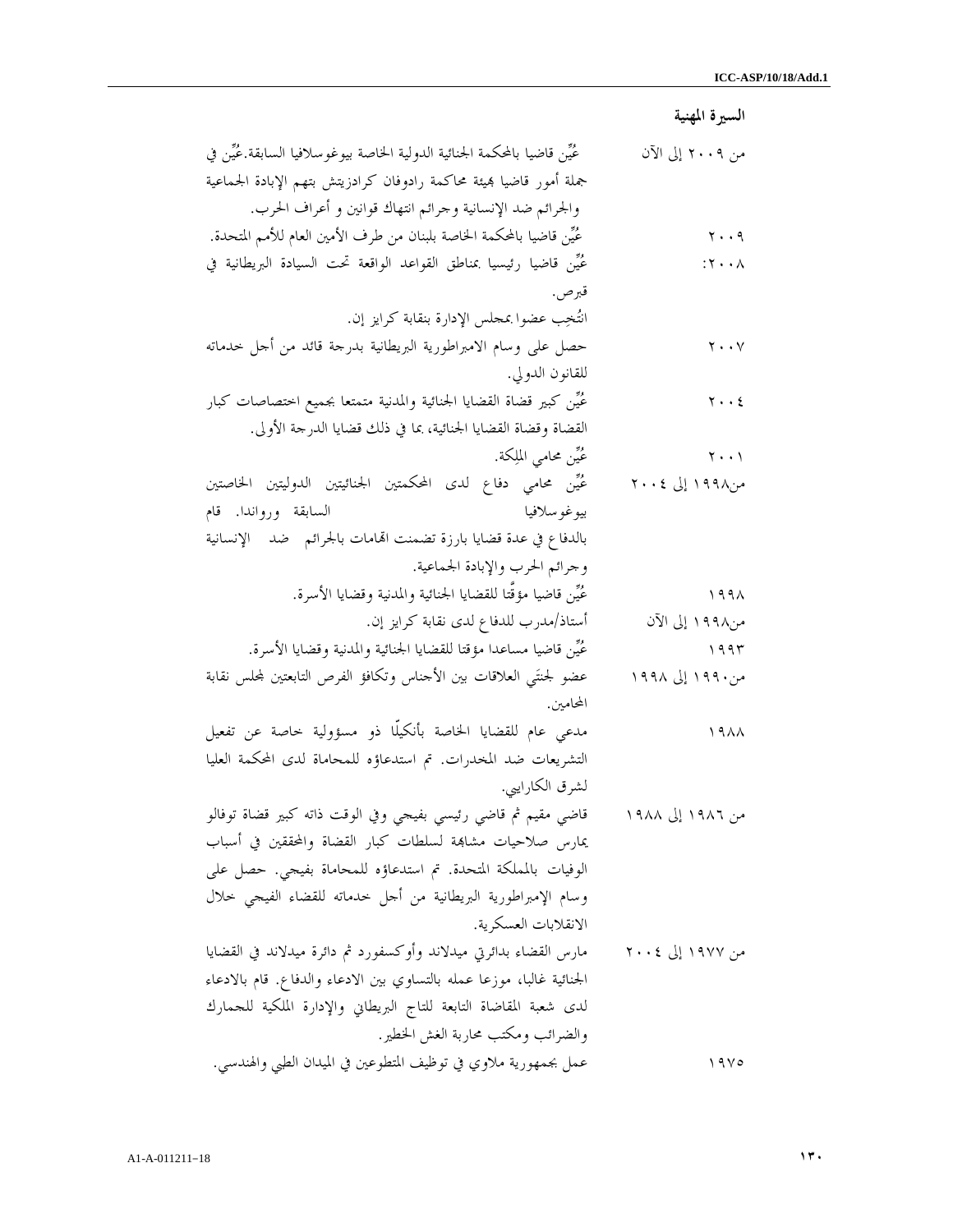أنشطة مهنية أخرى من ٢٠٠٠ إلى الآن – مفوض لدى اللجان التحضيرية الدولية لنظام روما الأساسي بمقر الأمم المتحدة بنيويورك مهتما بمسائل الدفاع (٢٠٠١ إلى ٢٠٠٢) – مستشار للقضاة والمحامين العراقيين في القانون الدولي – عضو مجلس المشورة القانونية لة جامعة أكسفورد للقانون الجنائي الدولي، محاضر معتاد ومتحدث بالمؤتمرات في شؤون القانون الجنائي والإنساني الدولي وقانون حقوق الإنسان. – عضو زائر ممتاز عن مؤسسة هولدينغ ردليش بجامعة موناش – محاضر زائر بجامعة فراي بأمسردام – محاضر زائر بالمدرسة العليا لجامعة كاتانيا بصقلية – قاضي بالمحكمة التدريبية بجامعة لايدن – عضو مجموعة خبراء المشورة بجامعة أمستردام حول الإجراءات الجنائية الدولية – قاضي ملاحظ بشبكة القانون الجنائي الدولي بالمحكمة الجنائية الدولية – عضو المعهد البريطاني للقانون الدولي والقانون المقارن – عضو جمعية قضاة الكمنويلث – قام بتسيير دورات تدريبية في الدفاع المختص للمحامين بجنوب إفريقيا عن طريق نقابة كرايز إن.

### المؤلفات

كتب القاضي موريسون عدة مقالات ونصوص حول المحاكم الدولية والقانون الجنائي الدولي لفائدة نشرات ودوريات متنوعة، بما في ذلك فصلا حول استقلال القضاء صدر في "مقالات عن ممارسة وإجراءات المحكمة الجنائية الدولية ليوغوسلافيا السابقة على شرف القاضي كرك ماكدونالد" بسلسلة ٢٠٠٠ للقانون الدولي الإنساني، وفصلا يتعلق بالدفاع عن المتهمين بجرائم الإبادة الجماعية صدر في "تعليق على اتفاقية الأمم المتحدة لمنع جريمة الإبادة الجماعية" بمنشورات جامعة أكسفورد في .٢٠٠٩

#### اللغات

– الانجليزية: بطلاقة (لغته الأم). – الفرنسية: جيد (قراءة ومحادثة)

\*\*\*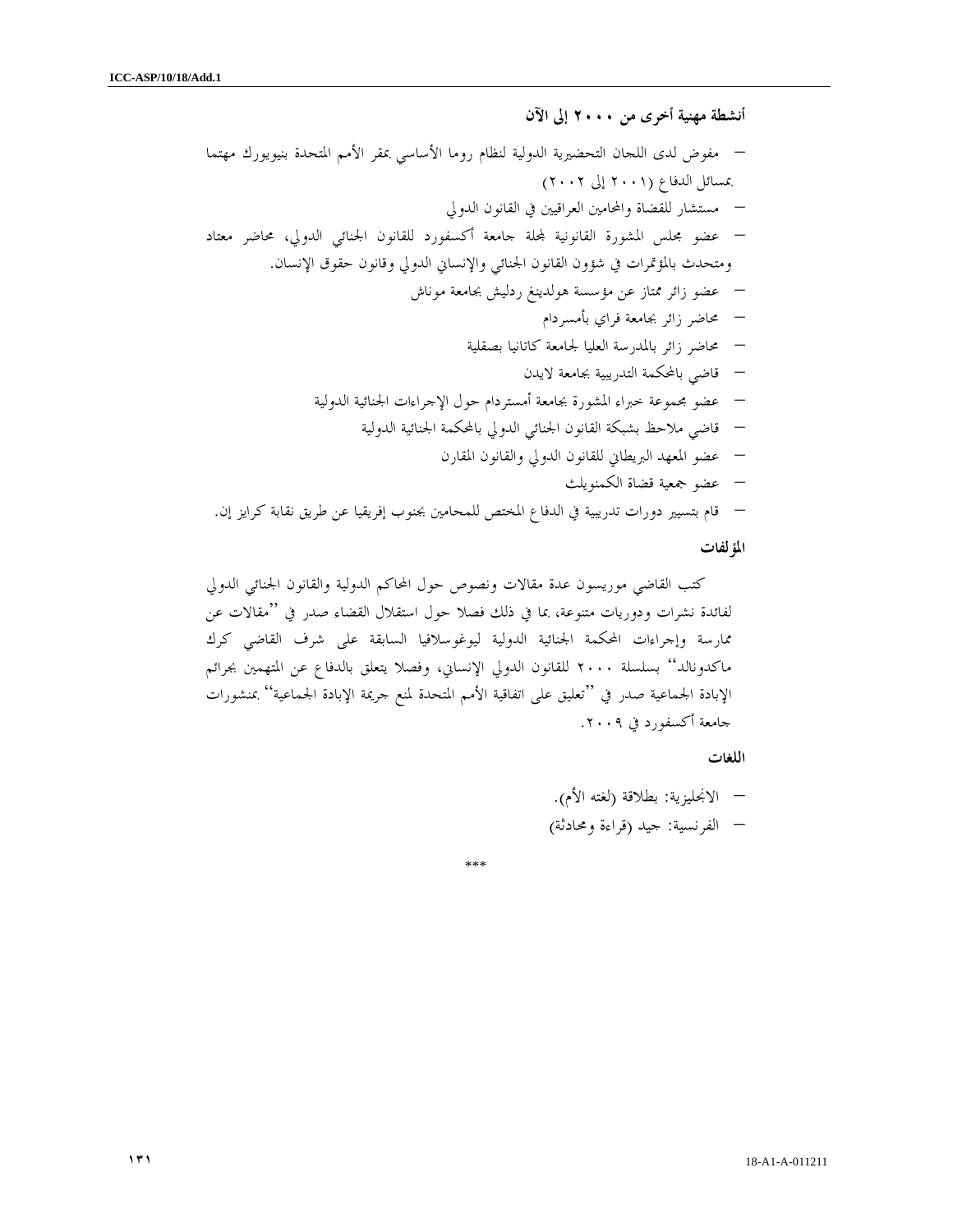١٧. السيد نوهو هاماني مونكلّا(النيجر )

(الأصل: بالفرنسية)

### مذكرة شفوي ة

تمدي البعثة الدائمة لجمهورية النيجر لدى الأمم المتحدة تحيالها إلى أمانة جمعية الدول الأطراف في نظام روما الأساسي ، وبالإشارة إلى مذكرتما رقم ICC-ASP/10/S/04 ، المؤرخة ٧ شباط/فبراير ،٢٠١١ تتشرف بإبلاغها بقرار حكومة النيجر بتقديم ترشيح السيد القاضي نوهو هاماني مونكلّا لمنصب قاض بالمحكمة برسم القائمة "ألف ". ويرد طيه بيان مؤهلات المعني بالأمر .

\* \* \*

بيان المؤهلات

يُقِلَّم هذا العرض وفقا للفقرة ٣(أ)، (ب) و(ج) والفقرتين ٤ و ٥ من نظام روما الأساسي للمحكمة الجنائية الدولية، و الفقرة ٦ من القرار *.6Res/3/ASP-ICC* قصد الإشارة بشكل مفصل إلى مؤهلات القاضي نوهو هاماني مونكايلا، مرشح جمهورية النيجر لمنصب قاض بالمحكمة الجنائية الدولية .

فقد شغل جميع وظائف السلسلة الجنائية من متابعة وتحقيق ومحاكمة خلال تجربة ٢٢ سنة في الهيئة القضائية، إذ عمل على التوالي:

- قاضي التحقيق (وظيفة الاستقصاء بغية تجميع جميع عناصر الإدانة والبراءة ؛)
	- رئيس شعبة بالمحكمة (وظيفة المحاكمة ؛)
	- مدعي عام الجمهورية (وظيفة متابعة المخالفات ؛)
- مستشار بمحكمة الاستئناف (وظيفة المحاكمة في القضايا في طور الاستئناف والقضايا الجنائية أمام المحكمة ذات الاختصاص ؛)

– مستشار بالشعبة القضائية للمحكمة العليا (النقض في القضايا الجنحية والجنائية على وجه الخصوص ؛)

وقد عُيِّن القاضي نوهو هاماني مونكايلا عدة مرات بالمحكمة العليا (١٩٩١، ٢٠٠٣ و ٢٠٠٨) و بمحكمة أمن الدولة (١٩٩٢) بصفة قاضي التحقيق .

وعلاوة على مهامه كرئيس شعبة بمحكمة الحسابات، فهو مكلف بتنسيق قسم القضاء بالمدرسة الوطنية للإدارة والقضاء، حيث يعنى أيضا بوحدة تكوين القضاة في مجال حقوق الإنسان بصفة منسق مجموعة تحرير دليل تدريب القضاة النيجريين في حقوق الإنسان .

وتتركز اهتمامات القاضي نوهو هاماني مونكايلا على مجالين وهما أولا الارتباط بين حقوق الإنسان والمهام القضائية، ثم حسن التدبير المالي من جانب المخالفات الاقتصادية و المالية .

يشتغل [القاضي نوهو هاماني مونكايلا] باللغة الفرنسية .

وقد حصل على وسام استحقاق النيجر بدرجة فارس طبقا للمرسوم /526-99CHAN/PRCN المؤرخ في ٢١ كانون الأول/ديسمبر ١٩٩٩.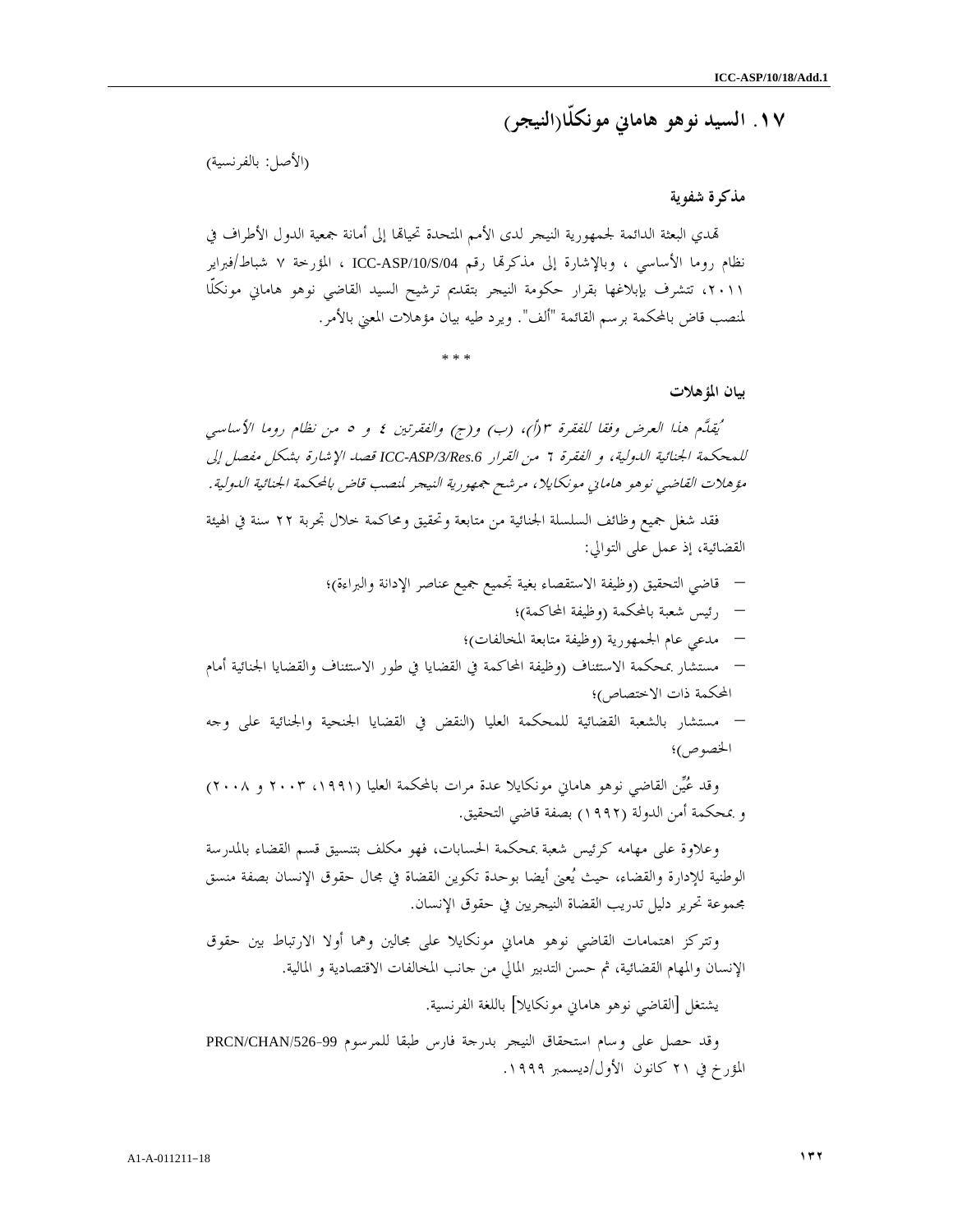وإذ يتمتع القاضي نوهو هاماني مونكايلا بالسمعة الأخلاقية العالية ويشتهر بحياده ونزاهته، فإنه يمتلك المؤهلات القانونية والمهنية والخصال الإنسانية المطلوبة لشغل منصب قاض بالمحكمة الجنائية الدولية .

وتقدم جمهورية النيجر ترشيحه برسم القائمة ألف.

\* \* \*

البيانات الشخصية

| نوهو هاماني                                | الاسم                |
|--------------------------------------------|----------------------|
| مو نكلًا                                   | النسب:               |
| ۲۰ تشرین الثاني/نوفمبر ۱۹۶۲، نیامي، النیجر | تاريخ ومكان الازدياد |
| الفر نسية                                  | لغة العمل            |
| متزوج، أب لثلاثة أطفال                     | الحالة العائلية      |

المنصب/الوظيفة الحالية

| $\mathbf{y} \cdot \mathbf{y}$ . | رئيس الدائرة الأولى في ديوان المحاسبة، نيسان/أبريل.                |
|---------------------------------|--------------------------------------------------------------------|
| شباط/فبراير ۲۰۱۰                | منسق شعبة القضاء بالمدرسة الوطنية للإدارة والقضاء بنيامي،          |
|                                 | أهم النشاطات المهنية المؤداة:                                      |
| حزیران/یونیو ۲۰۰۳ –             | مستشار بالمحكمة العليا ملحق حاصة بالشعبة الحنائية للغرفة القضائية  |
| نیسان/أبریل ۲۰۱۰                | وبغرفة الحسابات والانضباط في تنفيذ الميزانيات.                     |
| أيلول/سبتمبر ٢٠٠٠ –             | مستشار بمحكمة الاستئناف بنيامي.                                    |
| حزیران/یونیو ۲۰۰۳               |                                                                    |
| آذار/مارس ۲۰۰۰ إلى              | مدعى عام الجمهورية لدى محكمة نيامي.                                |
| أيلول/سبتمبر ٢٠٠٠               |                                                                    |
| آب/أغسطس ١٩٩٩ إلى               | نائب أول للمدعي العام لدى محكمة الاستئناف بزندار                   |
| آذار/مارس ۲۰۰۰.                 |                                                                    |
| $1999 - 1997$                   | مدعى عام الجمهورية لدى محكمة زندار.                                |
| $1997 - 1992$                   | رئيس المحكمة الإقليمية بتيلَّابيري.                                |
| $1992 - 1919$                   | قاضي التحقيق بمحكمة نيامي.                                         |
|                                 | قاضي التحقيق بمحكمة أمن الدولة ١٩٩٢.                               |
|                                 | ١٩٩٠، ٢٠٠٣، ٢٠٠٧   قاضي التحقيق بالمحلس الأعلى للقضاء              |
| التعليم والتدريب                |                                                                    |
| $1919 - 1911$                   | المدرسة الوطنية للقضاء، باريس، فرنسا: دبلوم القضاء بميزة ممتاز.    |
| $1917 - 1917$                   | جامعة نيامي، كلية العلوم الاقتصادية والقانونية: شهادة الماجستير في |
|                                 | القانون الخاص.                                                     |
| ۱۹۹۸                            | باريس (فرنسا)، المعهد الدولي للإدارة العمومية: الإدارة وحماية حقوق |
|                                 |                                                                    |

الإنسان ..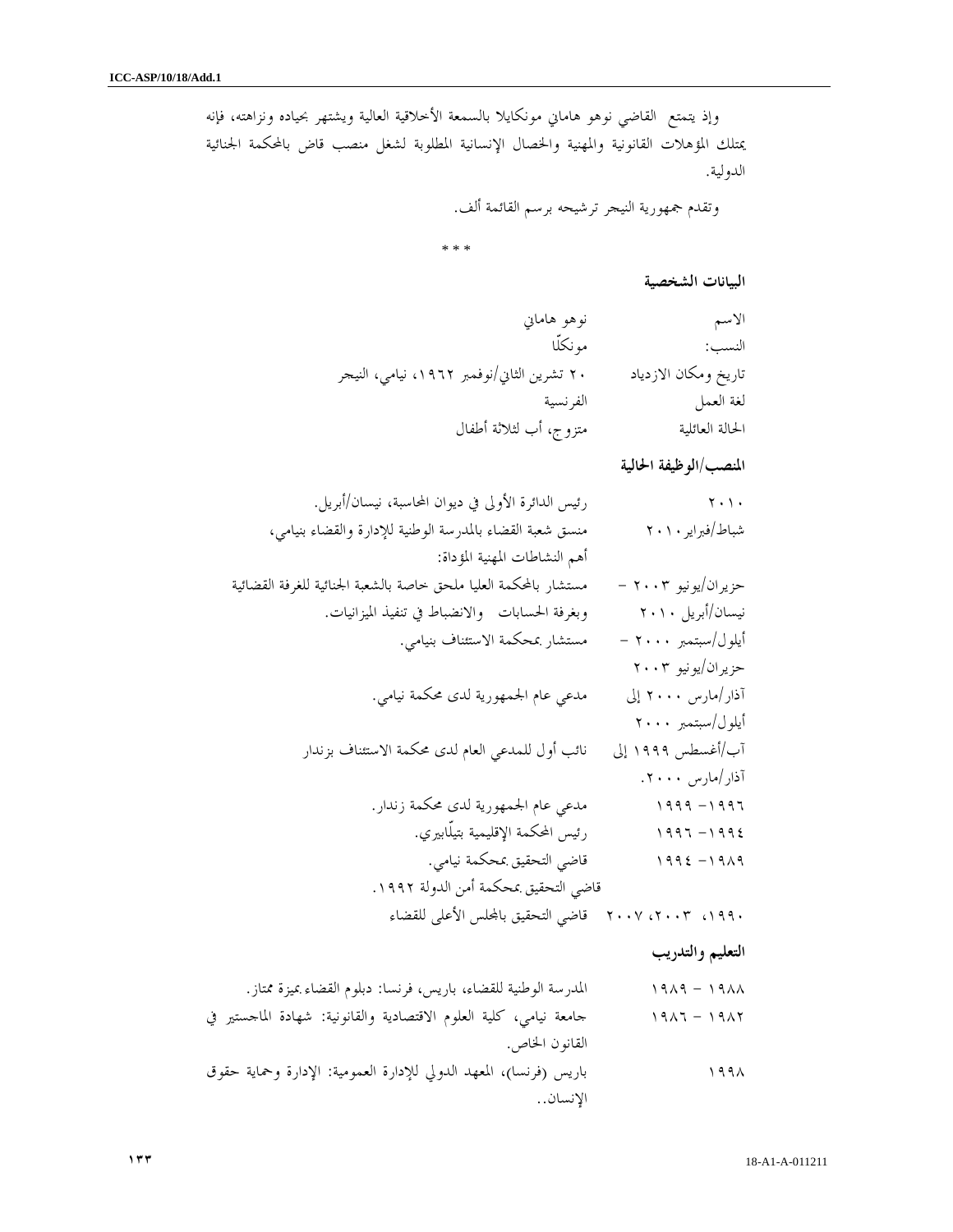| روما (إيطاليا)، المعهد الدولي لقانون التنمية: الوقاية القانونية والمعالجة | 1999                          |
|---------------------------------------------------------------------------|-------------------------------|
| القضائية للفساد.                                                          |                               |
| الولايات المتحدة الأمريكية: دولة القانون والقضاء المستقل.                 | $\mathbf{y}$                  |
| ٢٠٠٢، ٢٠٠٤، ٢٠٠٩: بورتو نوفو (البينين)، المدرسة الإقليمية العليا          |                               |
| للقضاء: تدريب المدربين في القانون المنظم من طرف منظمة تنسيق               |                               |
| قانون الأعمال بإفريقيا.                                                   |                               |
| المدرسة الوطنية للإدارة والقضاء بنيامي: حلية التمرُّس وإعادة التدرييب:    | $\mathbf{r} \cdot \mathbf{r}$ |
| التدريب المتقدم للمدربين بشعبة القضاء وشعبة الكتاب القضائيين.             |                               |
| المدرسة الوطنية للإدارة، باريس: مراقبة وتقييم ومراجعة النفقات             | $\mathbf{y} \cdot \mathbf{y}$ |
| العمو مية.                                                                |                               |
| المعهد الدولي ريني كاسان لحقوق الإنسان بستراسبورغ: الاعتقال               | نيسان/أبريل ٢٠٠٩              |
| والقانون الدولي لحقوق الإنسان.                                            |                               |

نشاطات أخرى في مجال حقوق الإنسان

نشاطات تدريبية قام بما لفائدة

– الجمعية النيجيرية لحقوق الإنسان، – لجنة الجيش والديمقراطية، – معهد الدانمرك لحقوق الإنسان: منسق دليل تدريب القضاة في حقوق الإنسان – اللجنة الوطنية لحقوق الإنسان والحريات الأساسية.

\* \* \*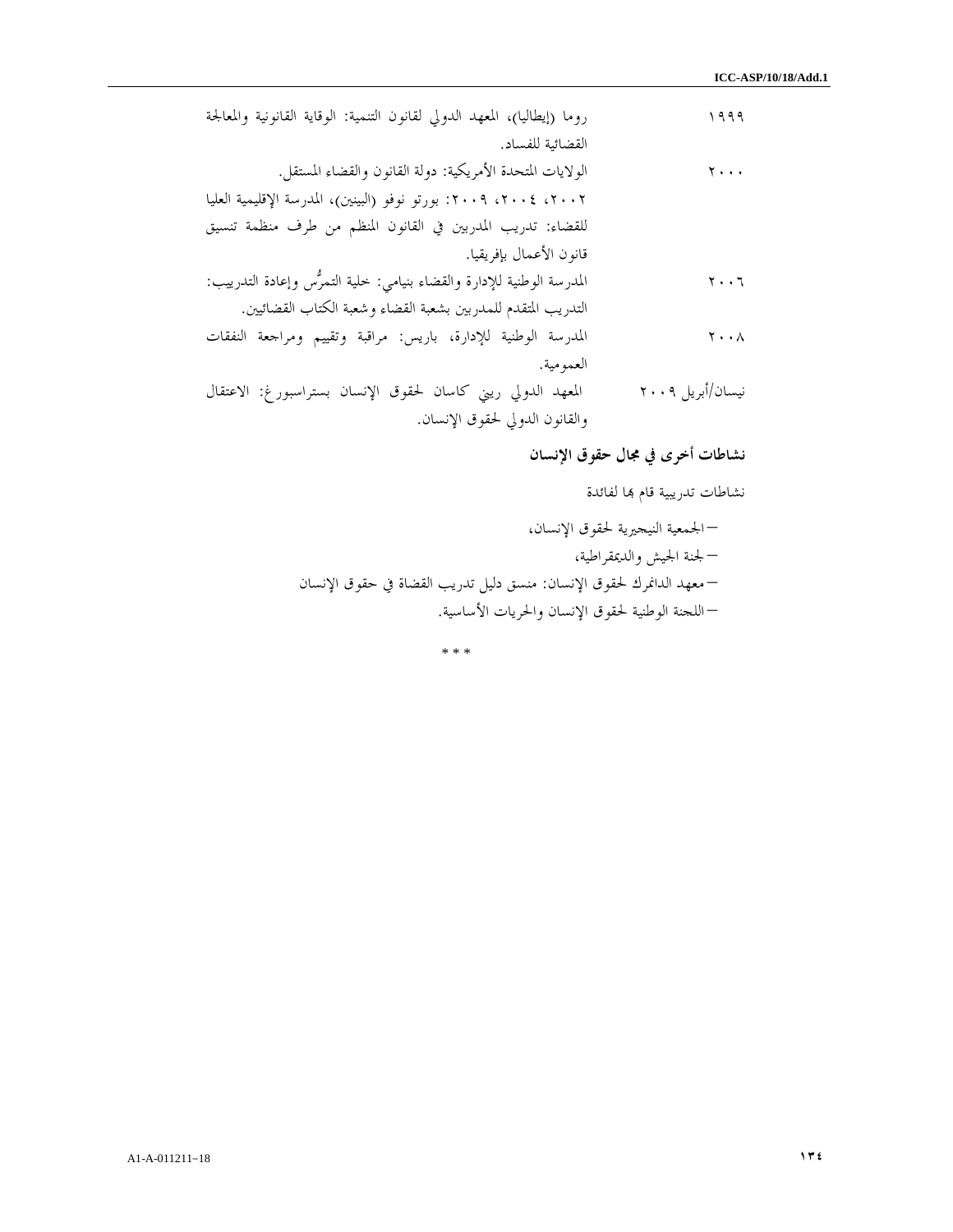١٨ . جورج سرغيدس( قبرص )

(الأصلية: بالإنكليزية)

مذكرة شفوية

تُهدي سفارة جمهورية قبرص تحيالها إلى أمانة جمعية الدول الأطراف في نظام روما الأساسي للمحكمة الجنائية الدولية، وتتشرف بإعلامها بأن حكومة قبرص قررت ترشيح الدكتور جورج سرغيدس ليختار قاضياً في المحكمة الجنائية الدولية، بالانتخابات التي ستجرى خلال الدورة العاشرة لجمعية الدول الأطراف في مقر الأمم المتحدة بنيويورك، من ١٢ إلى ٢١ كانون الأول/ديسمبر . ٢٠١١

ويرشَّح الدكتور جورج سِرغيدس وفقاً للفقرتين الفرعيتين'١' و'٢' من الفقرة ٤(أ) من المادة ٣٦ من نظام روما الأساسي. وهو شخص يتحلّى بالأخلاق الرفيعة والحياد والتراهة، ويستوفي المؤهلات المطلوبة في قبرص للتعيين في أعلى المناصب القضائية .

وعلى الرغم من أن للدكتور سرغيدس المؤهلات اللازمة لإدراج اسمه في كل من القائمتين ''ألف'' و''باء'' فإنه، فيما يخص مقتضيات الفقرة ٥ من المادة ٣٦ من نظام روما الأساسي، مُسَمًّى للإدراج في القائمة ''ألف''بصفة مرشح عن مجموعة الدول الأطراف الآسيوية .

ويفي الدكتور سرغيدس بالمتطلبات المبينة في الفقرتين الفرعيتين ١' ٢'و' ' من الفقرة ب(٣ ) من المادة ٣٦ من نظام روما الأساسي، كما يشهد عليه بيان مؤهلاته. وله معرفة ممتازة باللغتين اليونانية والإنكليزية وطلاقة في كلتيهما تجعلانه يفي بمقتضيات الفقرة ج(٣ ) من المادة ٣٦ من نظام روما الأساسي، وتتوافر لديه الخبرة المبيَّنة في الفقرة ٨(ب) من المادة ٣٦ هذه.

والدكتور سرغيدس من رعايا جمهورية قبرص وليس له جنسية أي دولة أخرى .

ويُرفَق بمذه الرسالة البيان الـــمُعَدُّ وفقاً للفقرة ٤(أ) من المادة ٣٦ من نظام روما الأساسي للمحكمة الجنائية الدولية، وبيان خبرة مؤهلات الدكتور جورج سرغيدس .

\* \* \*

بيان المؤهلات

بيان مقلَّم وفقاً للفقرة ٤ (أ) من المادة ٣٦ من نظام روما الأساسي للمحكمة الجنائية الدولية والفقرة ٧ من قرار جمعية الدول الأطراف بشأن إجراءات ترشيح وانتخاب قضاة المحكمة الجنائية الدولية .

ألف. ' ألدكتور جورج سِرغيدس يفي بالمتطلبات المبيَّنة في الفقرة ٣ (أ) من المادة ٣٦ من نظام روما الأساسي .

فهو شخص يتحلّى بالأخلاق الرفيعة والحياد والتراهة، ويتمتع بالكفاءات المطلوبة في قبرص للتعيين في أعلى المناصب القضائية . وفي عام ٢٠٠٧ اختارته قبرص واحداً من ثلاثة مرشحيها لمنصب القاضي في المحكمة الأوروبية لحقوق الإنسان .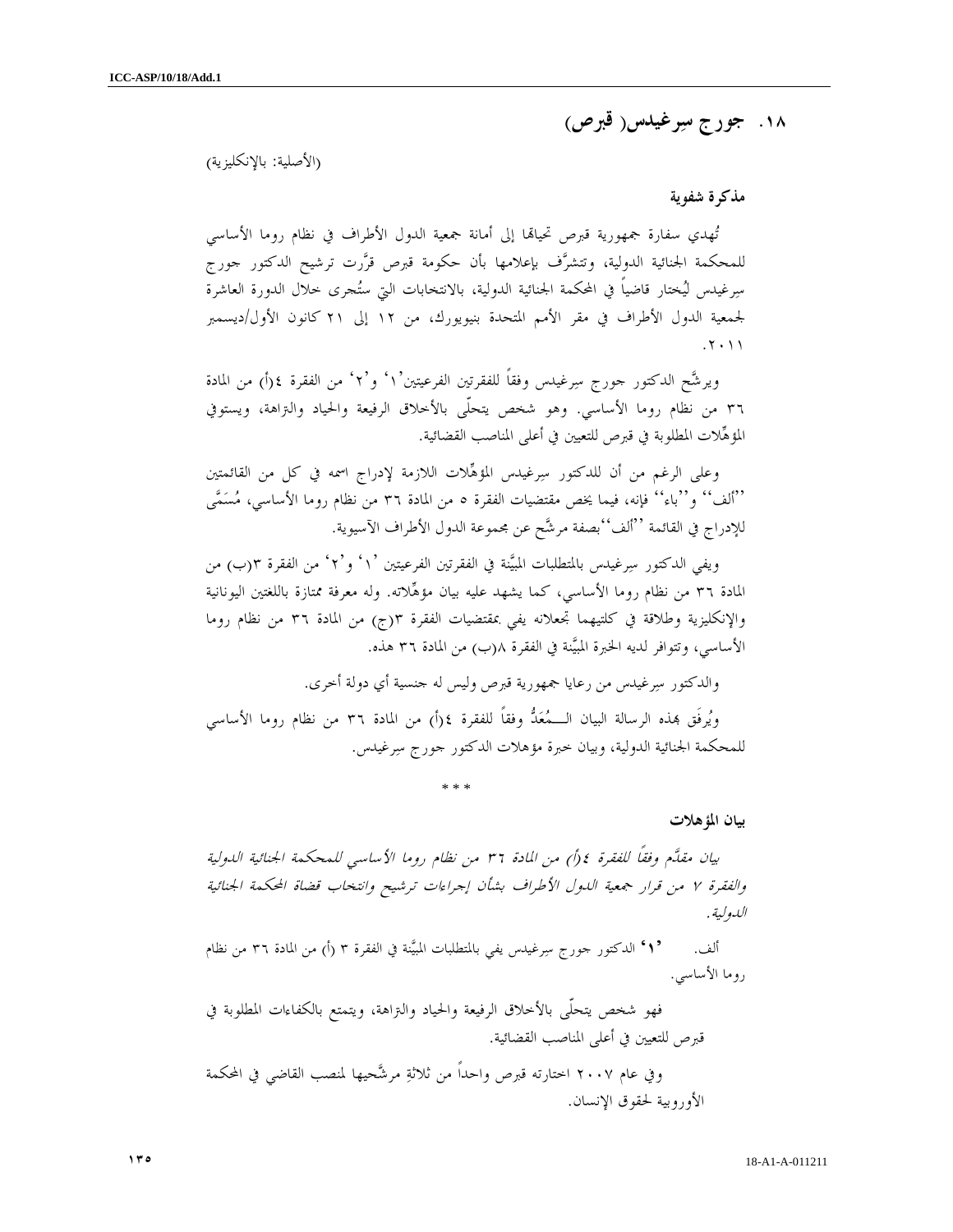'٢' يفي الدكتور سرغيدس بمقتضيات الفقرتين الفرعيتين ١' ' ٢'و' من الفقرة ب(٣ ) من المادة ٣٦ من نظام روما الأساسي، كما يظهر من بيان مؤهلاته .

فالدكتور سرغيدس يحوز عدة شهادات دكتوراه في الحقوق (ثلاث شهادات .D.Ph(. إنه مارس المحاماة لمدة خمس سنوات مترافعاً أمام المحاكم القبرصية كافة، وبما فيها المحكمة العليا، في جميع مجالات الاختصاص، المدني والجنائي والإداري. وعمل قاضياً لأكثر من ٢١ عاماً. فقد عمل في قبرص قاضياً في محكمة لشؤون الأسرة لمدة ثماني سنوات ونصف السنة، وترأس محكمة لشؤون الأسرة على مدى السنوات الثلاث عشرة الأخيرة. وكان لمدة أكثر من ١١ سنة واحداً من قضاة شبكة لاهاي الدولية، ومنسق الارتباط القضائي فيما يخص قبرص في الشبكة القضائية الأوروبية المعنية بالشؤون المدنية والتجارية. كما إنه جامعي، يدرس حالياً القانون ويتولى مهمة الفاحص في جامعة قبرص، وقبل ذلك لدى مجلس المحامين القبارصة وفي معهد قبرص، الذي ترأس قسم القانون فيه. وقد ألَّف كتباً ومقالات في القانون وحرَّر مجموعة "الدراسات القانونية القبرصية" (Studia Juris Cyprii). وقد شارك في اللجان العاملة التابعة للمجلس الأوروبي المعنية بإنفاذ الأنظمة الأوروبية المتعلقة بقانون الأسرة وقانون الميراث .

 وتتوفر لدى الدكتور جورج سرغيدس خبرة مستفيضة في مجال القانون الجنائي والإجراءات الجنائية هي خبرة عملية وأكاديمية في آن معاً. وهو ذو إعداد قانوني ودراية بنظام القانون الروماني الأوروبي ونظام القانون العام الإنكليزي، وبما في ذلك القانون الجنائي والإجراءات الجنائية. لقد درس القانون الجنائي والإجراءات الجنائية اليونانيين وعلم الجريمة في جامعة أثينا، فحصل على درجة الشرف الأولى في جميع المواضيع، كما حصل بدرجة الشرف الأولى على شهادة الإجازة في القانون وشهادتي الدكتوراه اليونانيتين. وقد اجتاز امتحانات التأهل لممارسة المهن القانونية في قبرص، مسجلاً أعلى الدرجات في جميع المواضيع، وبما فيها القانون الجنائي والإجراءات الجنائية القبرصيين. وتابع دورات في الدراسات القانونية الإنكليزية-القبرصية، شملت القانون الجنائي والإجراءات الجنائية القبرصيين والإنكليزيين، أجراها مجلس تعليم القانون (الذي كان الدكتور سرغيدس أميناً له) وجامعة ليسستر. ودرس الدكتور سرغيدس القانون الجنائي الإنكليزي لمدة أربع سنوات في معهد قبرص، الذي ترأس فيه قسم القانون أيضاً. كما إنه درس في هذا المعهد النظام القانوني الإنكليزي وقانون الشركات الإنكليزي. ودرس قانون الأسرة القبرصي لدى مجلس المحامين القبارصة ومجلس تعليم القانون، وهو يدرس الآن قانون الأسرة وقانون الميراث القبرصيين في جامعة قبرص .

 وقد تناول الدكتور سرغيدس، إذ مارس المحاماة لمدة خمس سنوات، جميع أنواع القضايا وبما فيها القضايا الجنائية. كما إنه كان المدعي العام لبلدية نيقوسيا في القضايا الجنائية الخصوصية. وتناول الدكتور سرغيدس على مدى أكثر من ٢١ سنة، بصفته قاضياً في شؤون الأسرة ثم رئيساً لمحكمة شؤون الأسرة، عدداً كبيراً من الطلبات المتعلقة بانتهاك أوامر المحاكم، مثل أوامرها الخاصة بالسكنى القصرية في مترل الزوجية، وحظر بيع الممتلكات ونقلها ورهنها. إن حالات الانتهاك هذه شبه جنائية بطبيعتها، لأن العقوبة التي تترتب عليها يمكن أن تكون السجن أو الغرامة أو كليهما، ولأن عبء الإثبات اللازم يماثل نظيره في القضايا الجنائية، أي ما لا يدع مجالاً للشك المعقول. فبوجه عام يجمع ما بين القانون العام والقانون الجنائي أنمما مُنْصَبّان على طبيعة البشر، أي على العواطف والهِنات الإنسانية.

 وقد عين المفوض المعني بالقوانين القبرصية الدكتور سرغيدس لكي يقدم توصيات بشأن تعديل باب القانون الجنائي القبرصي المتعلق بالوسائل العامة للاستعفاء من المسؤولية الجنائية. وقد نشر المفوض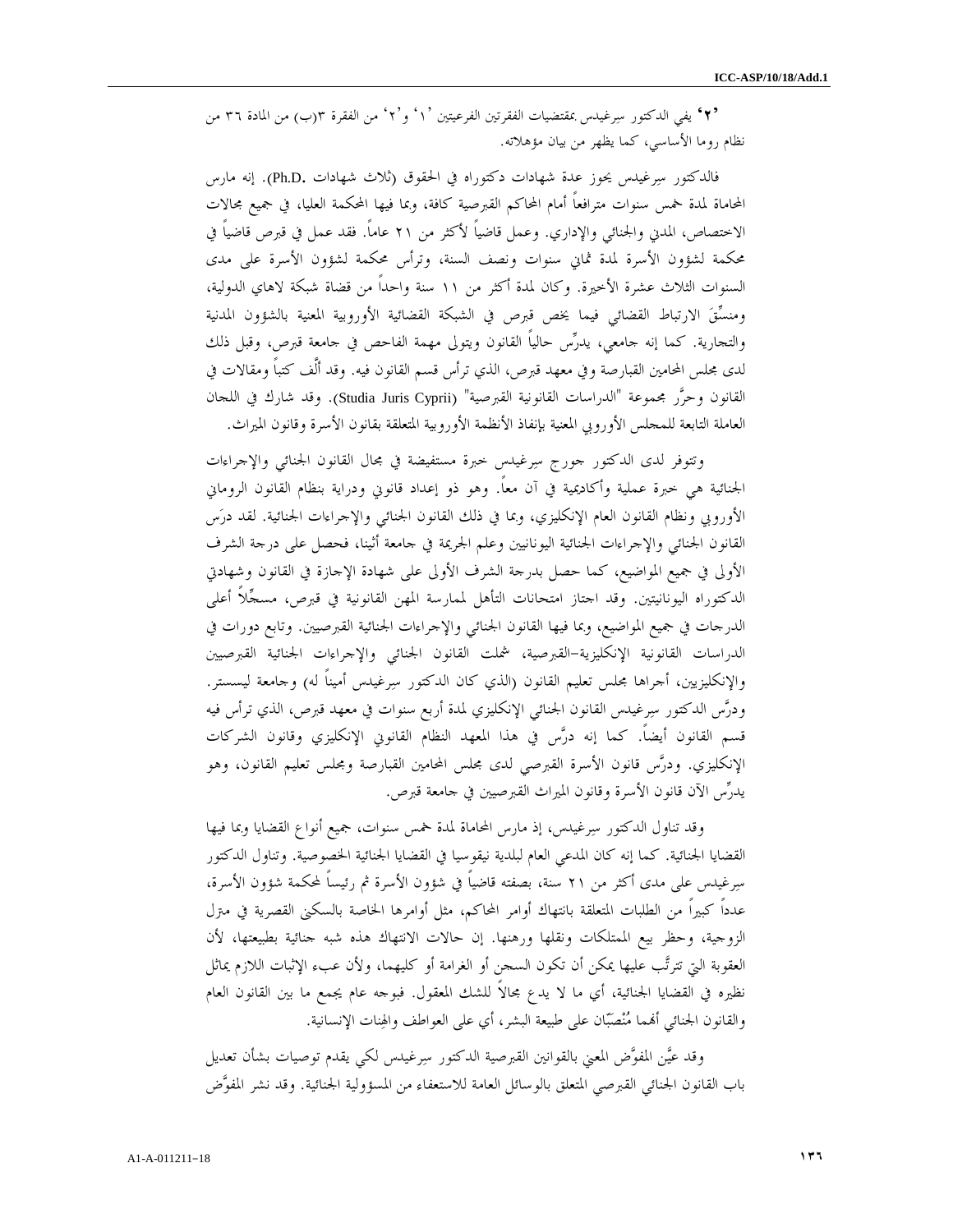المعني بالقوانين عمل الدكتور سرغيدس المتعلق بمذه التوصيات، الذي تضمن أيضاً دراسة استقصائية مقارنة في هذا الشأن، في طبعة عنوالها "مراجعة القوانين القبرصية ١٩٨٧-١٩٩٢"، نيقوسيا، ١٩٩٢.

 ويتولى الدكتور سرغيدس تحرير مجموعة "الدراسات القانونية القبرصية" ( Juris Studia Cyprii(، التي تضم الآن ٩ مجلدات. وقد ألَّف ستة كتب وشارك في تأليف ثلاثة كتب. كما إنه أسهم في ثلاثة كتب أخرى ونشرت له مقالات كثيرة في مطبوعات دورية تصدر في قبرص وخارجها، وفي نشرة أخبار القضاة. ويتناول اثنان من كتبه عمليات استجواب الشهود المضاد .

 إنه جمع مكتبة واسعة من الكتب القديمة والجديدة وسائر المؤلَّفات المتعلقة باستجواب الشهود في القضايا الجنائية وفي القضايا المدنية، والدفاع، والمهارات التكتيكية في المحاكمات، والسيكولوجيا في قاعات المحاكم .

ويعمل الدكتور سِرغيدس حالياً على أطروحة لنيل شهادة دكتوراه رابعة عنوالها "الحق في الحياة بموجب المادة ٢ من النص النافذ في المحكمة الأوروبية لحقوق الإنسان والأحكام الدستورية المناظرة في قبرص واليونان، مع الرجوع بصورة خاصة إلى التشريعات الوطنية". وتشمل بحوثه مواضيع مثل حماية الأجنة، والانتحار، والقتل بدافع الرحمة، وإلغاء عقوبة الإعدام، والتزامات الدول بالعمل لحماية الحياة من أفعال الأطراف الثالثة، والتآمر، والتزام الدول بإجراء تحقيق فعلي، وحماية الحياة من الناحية البيئية، والأشخاص المختفين، وحالات الاختفاء القسري، وحماية السجناء المرضى، والقاصرين، إلخ .

 وللدكتور سرغيدس خبرة عامة في القانون وخبرة قانونية فيما يتعلق بطائفة واسعة من المواضيع القانونية والمسائل المحددة الطابع، وبما في ذلك حقوق الإنسان، والقانون الإداري، والقانون الدستوري .

إن كل أطروحات الدكتوراه التيّ ألَّفها، شأَلها شأن عمله القضائي، تشمل، إلى حد ما، حقوق الإنسان، وبما في ذلك حقوق الطفل، والحق في المساواة وعدم التمييز، والحق في الزواج وفي تأسيس أسرة، والحق في الملكية، وحق المرء في أن يصغى إليه وأن يحاكَم محاكمة عادلة .

 كما إن الدكتور سرغيدس كان عضواً في لجنة استعادة حقوق الإنسان في جميع أنحاء قبرص. وهو حالياً عضو في لجنة رابطة الأمم المتحدة في قبرص .

 '٣' يفي الدكتور سرغيدس بمقتضيات الفقرة ج(٣ ) من المادة ٣٦ من نظام روما الأساسي، إذ أن له معرفة ممتازة باللغتين اليونانية والإنكليزية ويتكلمها بطلاقة .

باء. تتوافر لدى الدكتور سِرغيدس المؤهِّلات اللازمة لإدراج اسمه في القائمة ''ألف'' والقائمة ''باء'' كلتيهما، لكنه، من حيث مقتضيات الفقرة ٥ من المادة ٣٦ من نظام روما الأساسي، مرشح للإدراج في القائمة ''ألف .'' جيم. أما المعلومات المتعلقة بالفقرات الفرعية `١' إلى `٣' من الفقرة ١(أ) من المادة ٣٦ من نظام روما

الأساسي فهي كما يلي :

)أ( الدكتور سرغيدس مؤهل للممارسة في قبرص، حيث يعمل بنظام قانوني مختلط. فمن جهة يطبق في قبرص نظام القضاء القائم على النقاش الوجاهي بحسب القانون العام الإنكليزي، مع بعض الاستثناءات، على الدعاوى الجنائية والدعاوى المدنية. ومن جهة أخرى يطبِّق فيها نظام القضاء الاتمامي المعمول به في أوروبا على دعاوى المراجعة القضائية والدعاوى الإدارية .

)ب( الدكتور سرغيدس من رعايا جمهورية قبرص، وهي عضو في مجموعة الدول الآسيوية . )ج( الدكتور سرغيدس ذَكَر .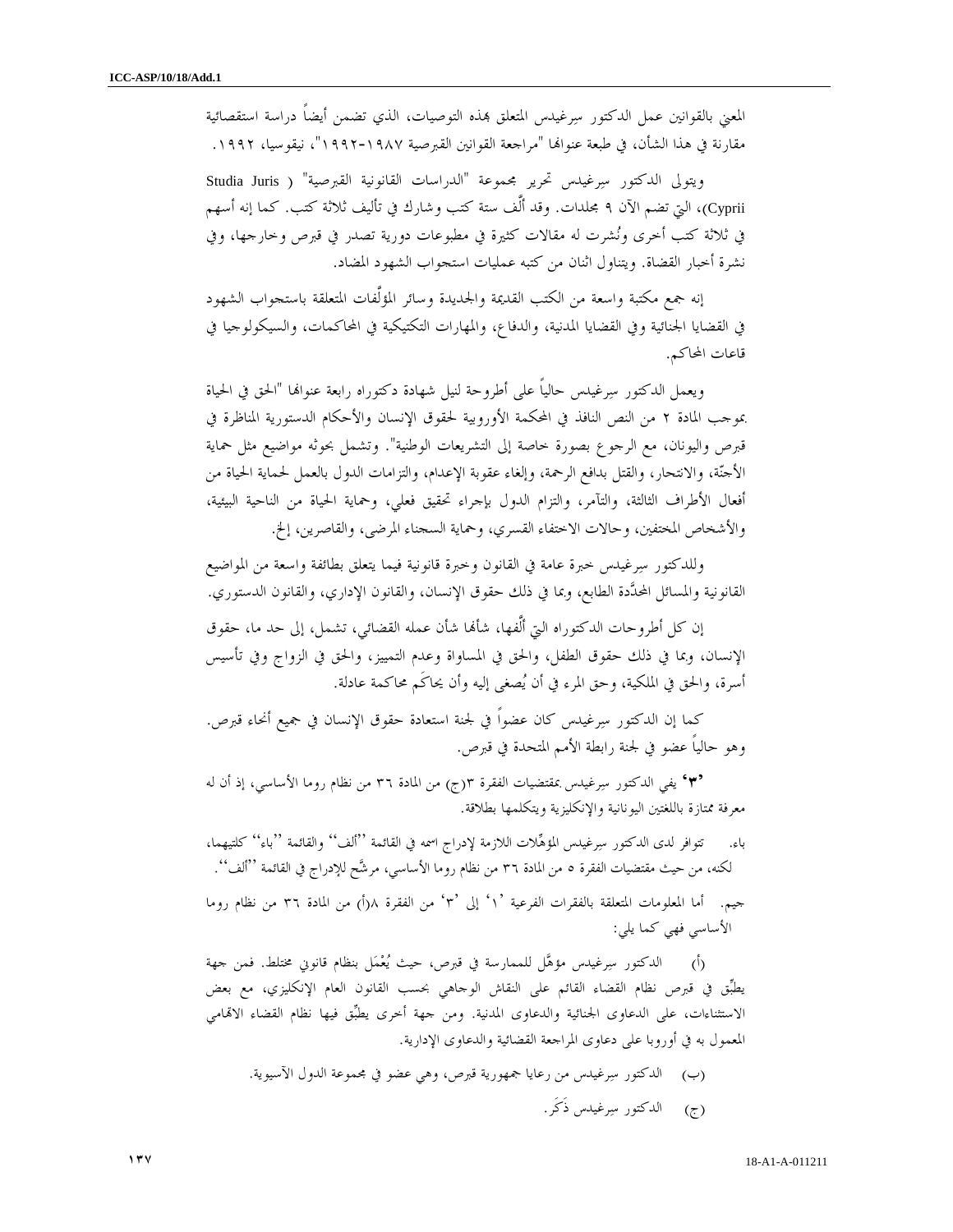دال. تتوافر لدى الدكتور سِرغيدس خبرة في المحال المذكور في الفقرة ١(ب) من المادة ٣٦ من نظام روما الأساسي.

 فقد تناول الدكتور سرغيدس، بصفته محامياً ممارساً لمدة ٥ سنوات وبصفته قاضياً لمدة أكثر من ٢١ سنة، مسائل العنف بحق الأطفال والنساء ومسائل الاستغلال الجنسي للأطفال، بقدر تعلقها بقضايا الحضانة والسكنى في مترل الزوجية أو بقدر تأثيرها في هذه القضايا .

 إن الدكتور سرغيدس قاض عن قبرص في شبكة لاهاي الدولية للقضاة، التي تتعامل مع قضايا اختطاف الأطفال، وقد عمل قاضياً معنياً بالارتباط فيما يخص الحماية الدولية للأطفال بموجب اتفاقية لاهاي لعام ١٩٨٠. هذا مع العلم بأن معظم قضايا اختطاف الأطفال المشمولة بمذه الاتفاقية تنطوي على حالات عنف .

كما إن الدكتور سرغيدس عضو في الرابطة الدولية لقضاة شؤون الأسرة .

 وكان الدكتور سرغيدس عضواً في اللجنة المعنية بإعداد مشروع قانون بشأن الوساطة، عملاً بالتوصية 1 (98) R الصادرة عن مجلس أوروبا. كما إنه كان عضواً في اللجنة المعنية بقانون التصديق، في قبرص، على الاتفاقية الأوروبية بشأن ممارسة الأطفال لحقوقهم. وقد تابع دورات تدريب على الوساطة في قبرص والولايات المتحدة الأمريكية، وكتب مقالاً قانونياً عن هذا الموضوع وخصص له فصلاً في أحد كتبه . .هاء الدكتور سرغيدس من رعايا جمهورية قبرص وليست له جنسية أي دولة أخرى (الفقرة ٧ من المادة ٣٦ من نظام روما الأساسي ).

\* \* \*

إضافة للبيان المقدم وفقاً للفقرة ) أ(٤ من المادة ٣٦ من نظام روما الأساسي للمحكمة الجنائية الدولية

الموضوع: الانتخابات القضائية للمحكمة الجنائية الدولية، ٢٠١١ . الموضوع: متطلبات الفقرة ' ١')ب(٣ من المادة ٣٦ من نظام روما الأساسي. إضافة . الموضوع: الدكتور جورج أ. سرغيدس، مرشح الحكومة القبرصية . إجازة في القانون (درجة الشرف الأولى)، أثينا. امتحان نقابة المحامين (درجة الشرف الأولى ). دكتوراه في القانون. إكسون. المملكة المتحدة . دكتوراه في الحقوق (درجة الشرف الأولى)، أثينا، اليونان . دكتوراه في الحقوق (درجة الشرف الأولى) ، سالونيكا، اليونان . أستاذ مساعد بكلية الحقوق بجامعة قبرص . قاض ورئيس محكمة الأسرة بنيقوسيا- كيرينيا، قبرص . قاض من قضاة شبكة لاهاي الدولية . القاضي المعني بالاتصال بالشبكة الأوروبية للمسائل المدنية والتجارية . شارك في تحرير موسوعة الدراسات القانونية القبرصية (Cyprii Juris Studia (ومؤلف أو شارك في تأليف بعض كتب هذه الموسوعة . محاضر وفاحص سابق في نقابة المحامين القبرصية ورئيس قسم القانون في معهد فيليبس، وهو معهد للدراسات العليا في قبرص، ومدرس سابق ذا القسم .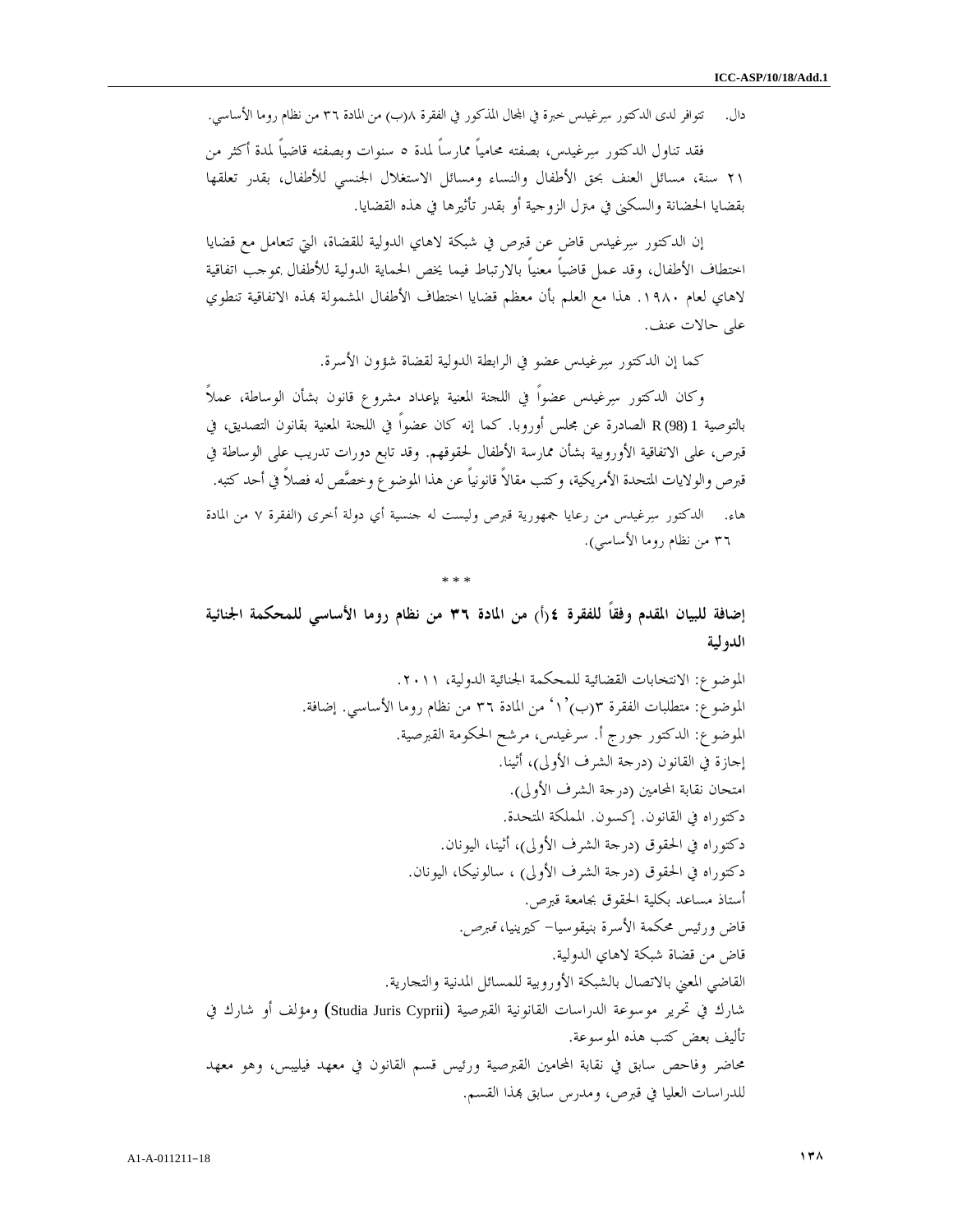معلومات إضافية و/أو أكثر تفصيلاً عن كفاءة الدكتور جورج أ. سرغيدس في القانون الجنائي والإجراءات الجنائية .

- ١- درس الدكتور سرغيدس القانون الجنائي والإجراءات الجنائية وعلم الإجرام بجامعة أثينا وحصل على درجة الشرف الأولى في هذه المواد، كما حصل على إجازة القانون بدرجة الشرف الأولى .
- ٢- اجتاز الدكتور سرغيدس امتحان نقابة المحامين وسجل أعلى العلامات في جميع المواد، بما في ذلك في القانون الجنائي وقانون الإجراءات الجنائية القبرصيين .
- ٣- حضر الدكتور سرغيدس الدورات المشتركة التي قام مجلس العلوم القانونية القبرصي (الذي كان أمينا له) وجامعة ليسستر بانكلترا بتنظيمها للقانون الجنائي وقانون الإجراءات الجنائية المقارن.
- ٤- قام الدكتور سرغيدس بتدريس القانون الجنائي الإنكليزي لمدة أربع سنوات بوصفه أستاذا بقسم القانون في معهد فيليبس، وهو معهد للدراسات العليا في قبرص، وكان رئيساً لهذا القسم .
- ٥- بصفته محاميا لمدة خمس سنوات، تناول الدكتور سرغيدس أنواعاً مختلفة من القضايا ومن بينها القضايا الجنائية التي اكتسب من خلالها الخبرة في القانون الجنائي وقانون الإجراءات الجنائية. وكان أيضاً ممثلا للادعاء بالمحكمة الجنائية الخاصة لبلدية نيقوسيا. وعند ممارسته للمحاماة، كان شريكا لوالده أندرياس غ. سرغيدس، وهو محام شهير في قبرص (موسوعة غراي)، في مكتبهما الخاص سرغيدس وسرغيدس. وعلاوة على تقديم الخدمات للموكلين، قدم المكتب المساعدة القانونية لمحامين آخرين من بينهم المحامي الشهير إيراستوستينيس أوديسيوس، في أنواع مختلفة من القضايا، بما في ذلك القضايا الجنائية. وحصل الدكتور سرغيدس على التدريب على المحاماة لمدة سنة واحدة بمكتب المحامي أليكوس ماركييدس، الذي أصبح بعد ذلك نائباً عاماً لقبرص، واكتسب خبرته العملية بأعمال المحاكم، بما في ذلك المحاكم الجنائية، في هذا المكتب .
- ٦- وللدكتور سرغيدس الذي عمل قاضيا لمدة ٢٢ عاما خبرة عملية واسعة في القضايا شبه الجنائية. وبصفته قاضيا ورئيساً لمحكمة الأسرة، نظر الدكتور سرغيدس في عدد كبير من الطلبات المتعلقة بمخالفة أوامر المحكمة، بما في ذلك الأوامر المتعلقة بالحضانة، وحق الرؤية، والاستخدام المطلق لمترل الزوجية، ومنع بيع أو نقل أو رهن الممتلكات. وهذه المخالفات، بحكم طبيعتها، شبه جنائية، لأن العقوبة المقررة لها هي الحبس والغرامة أو إحدى هاتين العقوبتين، وأن الدليل المطلوب هو نفس الدليل المطلوب للقضايا الجنائية، أي الدليل الذي لا يدع مجالا للشك.
- ٧- وبصفته محاميا لمدة ٥ سنوات وقاضيا لمدة ٢٢ عاماً، تناول الدكتور سرغيدس قضايا تتعلق باستعمال العنف ضد الأطفال والنساء والاستغلال الجنسي للأطفال، بقدر اتصال هذه المسائل بالحضانة واستخدام مترل الزوجية أو تأثيرها عليهما .
- ٨- وكلّف المفوض المعني بالشؤون القانونية في قبرص الدكتور سرغيدس بتقديم توصيات بشأن تعديل الفصل الخاص من القانون الجنائي القبرصي الذي يعالج الدفوع العامة في مجال المسؤولية الجنائية. ونشر المفوض أعماله بشأن التوصيات، التي تضمنت أيضاً دراسة مقارنة للمسألة، في مطبوع بعنوان "مراجعة القوانين القبرصية في الفترة من عام ١٩٨٧ إلى عام ١٩٩٣"، نيقوسيا، ١٩٩٢ .
- ٩- ويقوم الدكتور سرغيدس الآن بدراسة الحق في الحياة. ويكفل نظام روما الأساسي والمحكمة الجنائية الدولية هذا الحق، وهو منبع جميع الحقوق الأساسية للإنسان، والحقوق الأخرى للإنسان.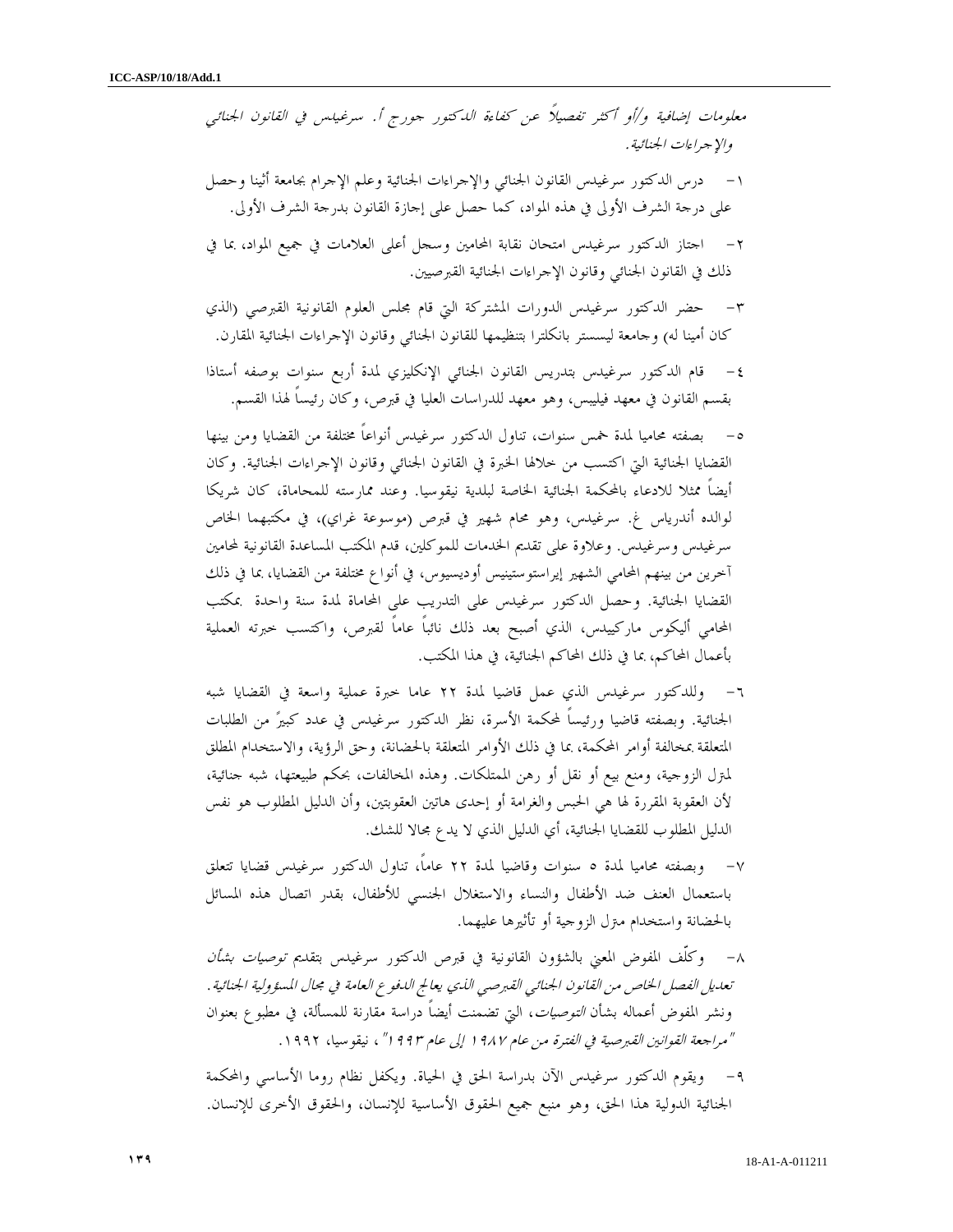وبالتحديد، يعد الدكتور سرغيدس رسالة دكتوراه رابعة بعنوان "الحق في الحياة بموجب المادة ٢ من قانون المحكمة الأوروبية لحقوق الإنسان والأحكام الدستورية المناظرة المعمول ها في قبرص واليونان، مع الرجوع بشكل خاص إلى التشريعات الوطنية". وتتضمن دراسته مواضيع مثل حماية الأجنة، والانتحار، والموت الرحيم، وإلغاء عقوبة الإعدام، وجريمة الإبادة الجماعية، والجرائم ضد الإنسانية، وجرائم الحرب، والتزام الدول بحماية الحق في الحياة من تصرفات الغير، والتآمر، والتزام الدول بإجراء تحقيقات فعالة، وحماية البيئية المعيشية، والمفقودين، والاختفاء القسري، وحماية السجناء والمرضى والمسنين، الخ.

- ١٠- ويتناول كتابان من كتب الدكتور سرغيدس استجواب الشهود في القضايا المدنية وبوجه خاص في القضايا الجنائية، وهو موضوع يتصل بشكل وثيق بعمل وإجراءات المحكمة الجنائية الدولية. ويهتم الدكتور سرغيدس بوجه خاص بالكتب والمواد الأخرى التي تعالج مواضيع مثل المحاكمة العادلة، وأقوال الشهود في القضايا المدنية والجنائية، والدفاع، والمناورات أمام المحاكم، والمهارات وعلم النفس المتعلقين بقاعات المحاكم .
- ١١- وكان الدكتور جورج سرغيدس عضواً في لجنة إعداد مشروع قانون بشأن موضوع الوساطة، وفقا لتوصية مجلس أوروبا رقم ر (٩٨ ١) . كما انه كان عضواً في لجنة تعمل على قانون للتصديق، في قبرص، الاتفاقية الأوروبية المعنية بممارسة حقوق الطفل. وقد حضر دورات حول الوساطة في قبرص والولايات المتحدة الأمريكية، و كتب مقالة قانونية حول هذا الموضوع، فضلا عن فصل في أحد كتبه.
- ١٢ ويتمتع الدكتور سرغيدس بمعارف وخبرات في القانون والإجراءات القانونية بوجه عام على النحو المبين في سيرته الذاتية.

ويتبين مما سلف أن الدكتور سرغيدس مؤهل لمنصب القضاء في المحكمة الجنائية الدولية. ويستوفي الدكتور سرغيدس الشروط الواردة في الفقرة ١')ب(٣ ' من المادة ٣٦ من نظام روما الأساسي لأن لديه كفاءة ثابتة وخبرة مناسبة في مجال القانون الجنائي والإجراءات الجنائية، نتيجة لما :يلي

- )أ( مؤهلاته الأكاديمية والعملية وخلفيته في القانون الجنائي؛
	- )ب( ممارسته للمحاماة والإدعاء وتدريس القانون الجنائي؛
		- )ج( أبحاثه في مجال القانون الجنائي؛
- )د( الخبرة التي اكتسبها في المسائل شبه الجنائية بصفته قاضيا ورئيسا لمحكمة الأسرة ؛

)ه( المعارف والخبرة التي اكتسبها في القانون والإجراءات القانونية بوجه عام على النحو المبين في سيرته الذاتية .

وعلى النحو الوارد في الفقرة ٨ أعلاه، كلّف المفوض المعني بالشؤون القانونية في قبرص الدكتور سرغيدس، عندما كان محامياً، بتقديم توصيات بشأن تعديل أحد أهم الفصول في القانون الجنائي القبرصي وهو الفصل الذي يعالج "الدفوع العامة في مجال المسؤولية الجنائية". ويعد الدكتور سرغيدس الآن رسالة دكتوراه بشأن الحق في الحياة. ويكفل نظام روما الأساسي والمحكمة الجنائية الدولية هذا الحق. ويتناول كتابان من كتب الدكتور سرغيدس استجواب الشهود وهو موضوع يتصل بشكل وثيق بعمل وإجراءات المحكمة الجنائية الدولية .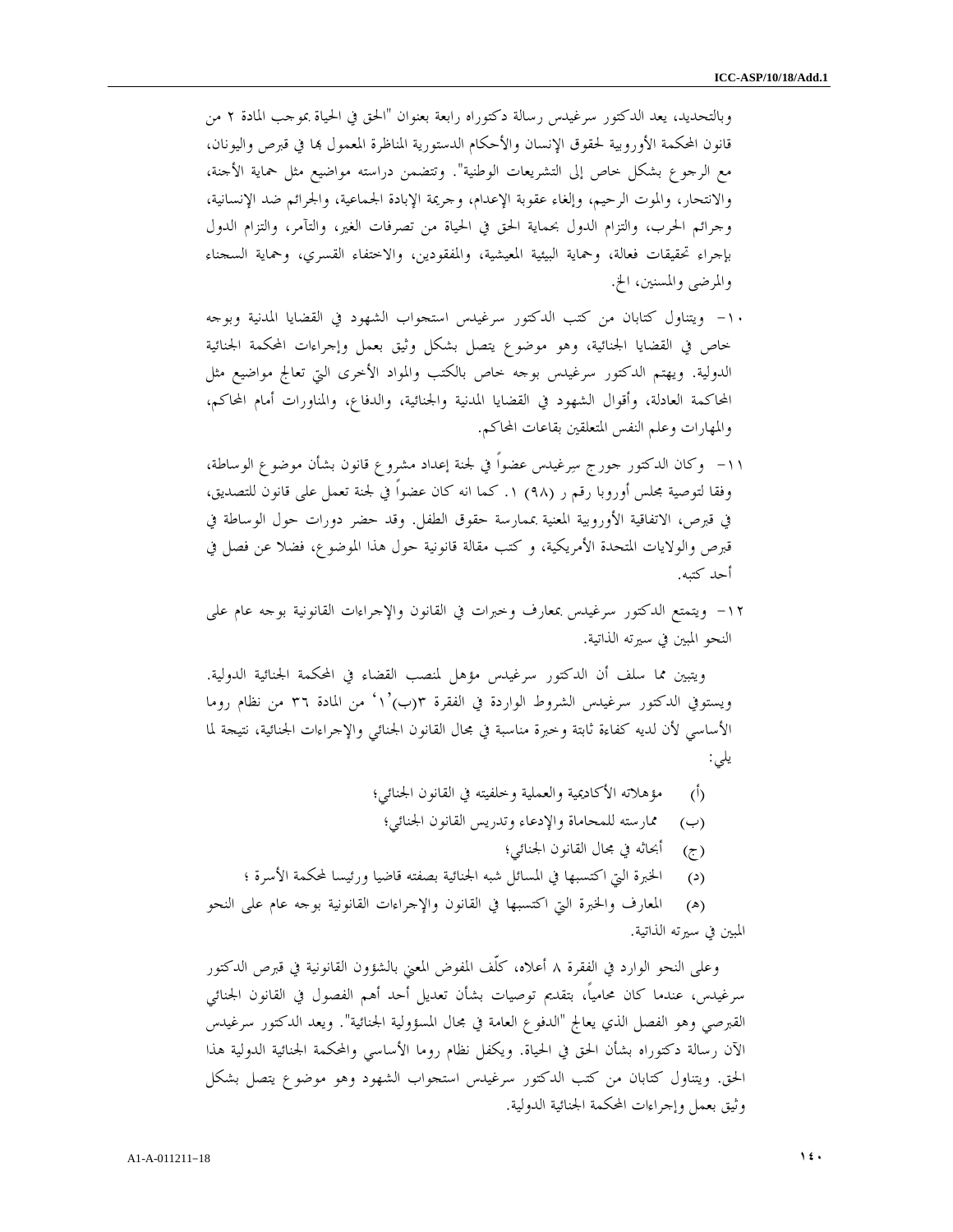ويستوفي الدكتور سرغيدس أيضاً الشروط الواردة في الفقرة ١')ب(٣ ' والمادة ب(٣ ٢') ' من المادة ٣٦ من نظام روما الأساسي .

\* \* \*

البيانات الشخصية

| الإسم العائلي       | حورج سِرغيدس (George Serghides).    |
|---------------------|-------------------------------------|
| الجنس               | ذكر .                               |
| تاريخ ومكان الولادة | ۲۸ حزیران/یونیو ۱۹۰۵، نیقوسیا بقبرص |
| الجنسية             | قبرصية                              |
| الوضع العائلي       | متزوج، وله من الولد واحد.           |

الدراسة والمؤهلات الجامعية وغيرها من المؤهلات

| (إجازة في القانون، دكتوراه في القانون، دكتوراه في الحقوق، دكتوراه        | الشهادات            |
|--------------------------------------------------------------------------|---------------------|
| في الحقوق)                                                               |                     |
| إجازة في القانون (بدرجة الشرف الأولى)                                    | ٢٤ شباط/فبراير ١٩٧٨ |
| من جامعة كابو دِستريا الوطنية في أثينا باليونان.                         |                     |
| دكتوراه في القانون (Ph.D.)                                               | ۲۱ تشرين الثاني/    |
| من جامعة إكستر، في المملكة المتحدة.                                      | نوفمبر ١٩٨٤         |
| المحال القانوي المعنى: القانون الدولي الخاص (تنازع القوانين).            |                     |
| عنوان أطروحة الدكتوراه: " تنازع القوانين على الصعيدين الداخلي            |                     |
| والخارجي فيما يتعلق بالعلاقات الأُسَرية في قبرص"، (بالإنكليزية).         |                     |
| أشرف عليها الأستاذ المساعد أنطوني حافي (Antony J. E. Jaffey).            |                     |
| دكتوراه في الحقوق (.Ph.D) (بدرجة الشرف الأولى)                           | ۸ نیسان/أبریل ۱۹۹۸  |
| من جامعة كابو دِستريا الوطنية في أثينا باليونان.                         |                     |
| المحال القانوني المعنى: القانون الإداري المقارن.                         |                     |
| عنوان أطروحة الدكتوراه: "زيادة باقى التعويض لقاء قيمة الأرض              |                     |
| المتروعة الملكية بموحب القانون القبرصي – مع مقارنات بالقانون اليوناني    |                     |
| والقانون الإنكليزي والقانون الأمريكي والقانون الكندي والبروتوكول         |                     |
| الأول للاتفاقية الأوروبية لحقوق الإنسان"، (باليونانية). أشرف عليها       |                     |
| البروفيسور برُدروموس دَغْتُغلو (Prodromos Dagtoglou).                    |                     |
| دكتوراة في الحقوق (.Ph.D) (بدرجة الشرف الأولى)                           | ۲۲ أيار /مايو ۲۰۰۷  |
| من جامعة أرسطوطاليس في سالونيك باليونان.                                 |                     |
| المحال القانوني المعنى: قانون الأسرة المقارن.                            |                     |
| عنوان أطروحة الدكتوراه: "تألَّف مبرِّرات الطلاق بموجب القانون            |                     |
| القبرصي مع دراسة مقارنة                                                  |                     |
| للقانون اليوناني والقانون الإنكليزي" (باليونانية). أشرف عليها البروفيسور |                     |
| إيفي كونوجيري–مانوليداكي (Efie Kounougeri-Manoledaki).                   |                     |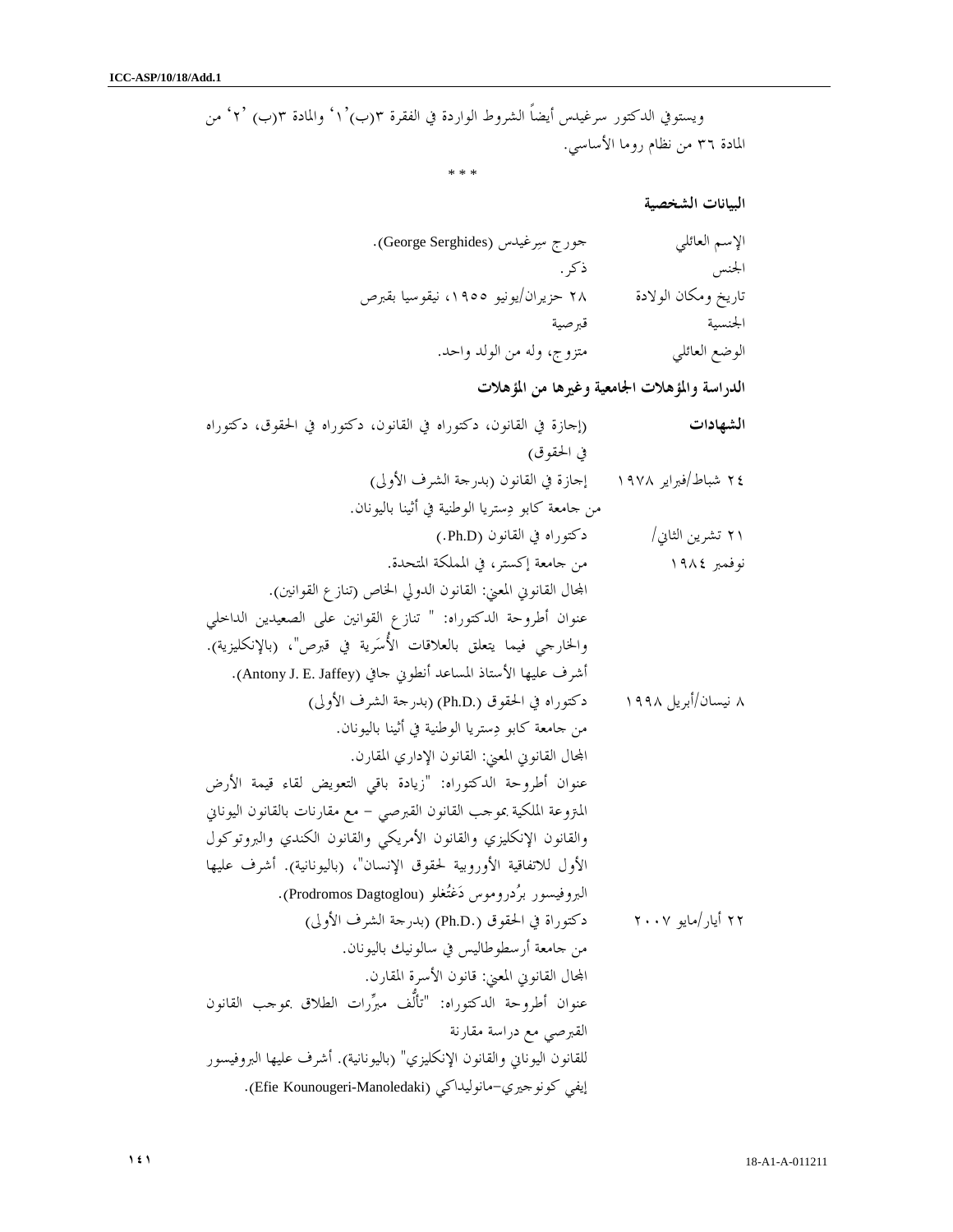في الوقت الحاضر مرشح لنيل درجة الدكتوراه في الحقوق (.D.Ph (من جامعة ديمقريطس في تراقيا باليونان . اال القانوني المعني: القانون الدستوري المقارن، وحقوق الإنسان والقانون الجنائي . عنوان أطروحة الدكتوراه: "الحق في الحياة بموجب المادة ٢ من الاتفاقية الأوروبية لحقوق الإنسان والأحكام الدستورية المناظرة المعمول ا في قبرص واليونان، مع الرجوع بصورة خاصة إلى التشريعات الوطنية ، " (باليونانية). يشرف عليها البروفيسور س. ميناييدس (Minaides .S( .

دراسة أخرى

متابعة ومشاركة فيما يلي

– حلقات تدارس قضائية في قبرص وخارجها. – دورات تدريب معنية بدراسات قانونية إنكليزية - قبرصية أجراها مجلس تعليم القانون (-١٩٨٥ ١٩٨٧) وجامعة ليسستر (١٩٨٩-١٩٨٨)، حصل أيضاً على شهادات بمتابعتها. – كثير من البرامج القانونية الأخرى، ومجموعة من المحاضرات والدروس في قبرص وخارجها. – دورات تدريب على الوساطة في قبرص والولايات المتحدة الأمريكية.

الأنشطة المهنية ذات الصلة

الأنشطة في اال القضائي وغيرها من الأنشطة ذات الصلة

حزيران/يونيو ١٩٩٠ - قاض في محكمة الأسرة . كانون الثاني/يناير ١٩٩٩ من حزيران/يونيو ١٩٩٠ (تاريخ إنشاء محكمة الأسرة) إلى شباط/فبراير ١٩٩٥ (تاريخ إنشاء محكمة الأسرة الثانية)، عمل قاضياً في جميع دوائر قبرص . من شباط/فبراير ١٩٩٥ إلى تشرين الثاني/نوفمبر ،١٩٩٦ عمل قاضياً في دوائر نقوسيا وكيرينيا وبافوس . من تشرين الثاني/نوفمبر ١٩٩٦ إلى كانون الثاني/يناير ،١٩٩٩ عمل قاضياً في دوائر نيقوسيا ولَرنكا وفاماغُستا . كانون الثاني/يناير -١٩٩٩ رئيس محكمة الأسرة . الوقت الحاضر من كانون الثاني/يناير إلى أيلول/سبتمبر ،١٩٩٩ ترأس دوائر نيقوسيا ولَرنكا وفاماغُستا . من أيلول/سبتبمبر ١٩٩٩ إلى تشرين الأول/أكتوبر ،٢٠٠٢ ترأس دوائر ليماسول وبافوس . من تشرين الأول/أكتوبر ٢٠٠٢ إلى حزيران/يونيو ،٢٠٠٥ ترأس دوائر نيقوسيا ولَرنكا وفاماغُستا . من تموز/يوليه ٢٠٠٥ حتى الوقت الحاضر، ترأس دائرتي نيقوسيا وكيرينيا . ١٩ أيار/مايو -٢٠٠٠ قاض من قضاة شبكة لاهاي الدولية .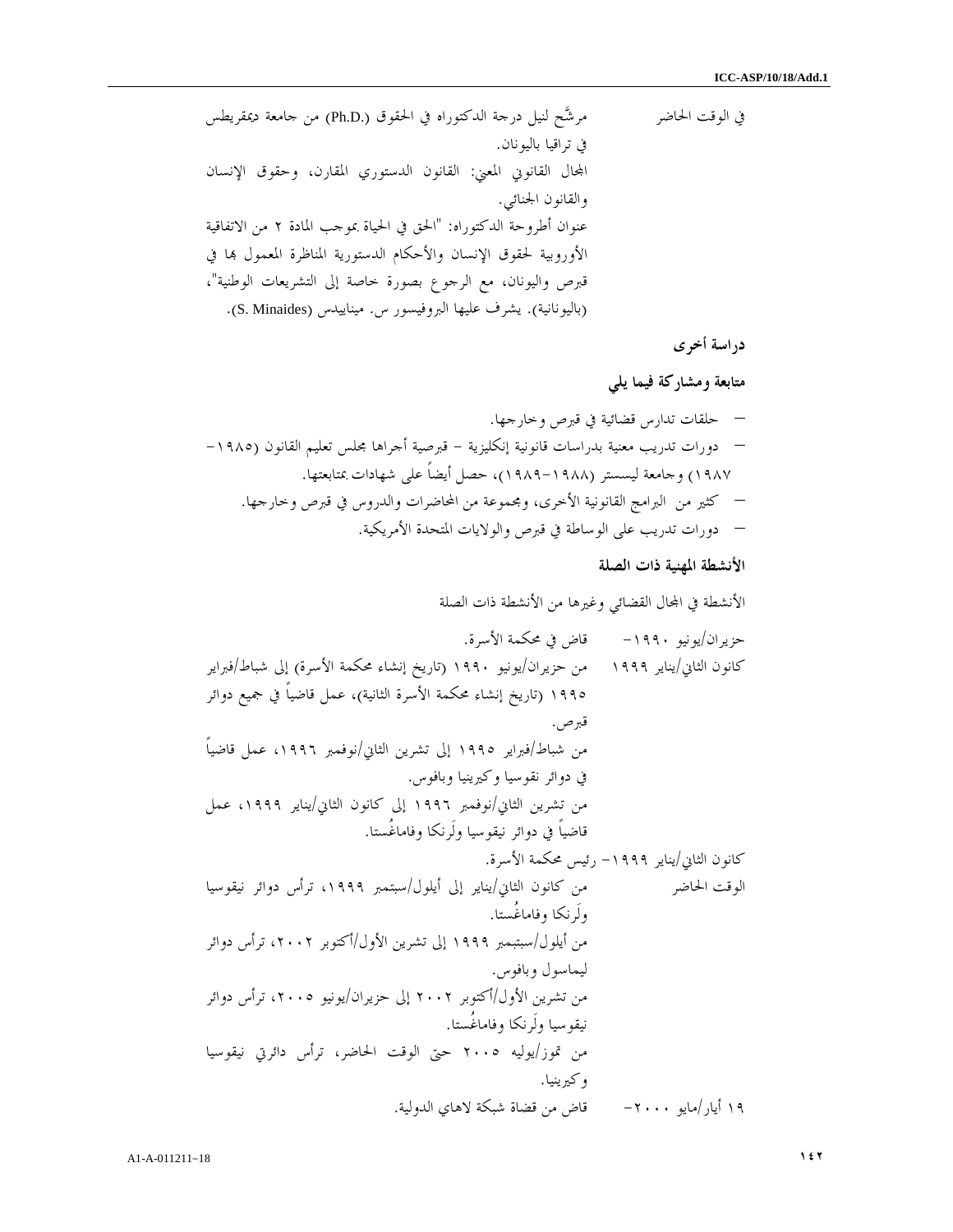الوقت الحاضر القاضي المعني بالارتباط فيما يخص قبرص من أجل الترويج لشبكة قضائية تعنى بالحماية الدولية للأطفال بموجب اتفاقية لاهاي لعام ١٩٨٠ (اختطاف الأطفال ). عين في هذا المنصب بقرار من المحكمة العليا . ١٤ تشرين الثاني/ القاضي المعني بالارتباط والتنسيق فيما يخص قبرص في الشبكة القضائية نوفمبر -٢٠٠٦الوقت الحاضر الأوروبية المعنية بالقضايا المدنية والتجارية . عين في هذه الوظيفة بقرار من المحكمة العليا . ٢٠٠٧ اختارته قبرص واحداًً من ثلاثة مرشحيها لمنصب قاض في المحكمة الأوروبية لحقوق الإنسان .

الأنشطة القانونية غير القضائية

كانون الثاني/يناير -٢٠٠٩ عضو في الرابطة الدولية لقضاة شؤون الأسرة . الوقت الحاضر تشرين الأول/أكتوبر ١٩٨٥ اجتاز امتحانات التأهل لممارسة المهن القانونية في قبرص (بدرجة الشرف الأولى)، مسجلاً أعلى العلامات (١٠٠٠/٩٦٠ .) ١٩٨٥-١٩٨٤ محام متدرب . ١٩٨٥ رئيس رابطة المحامين المتدربين . ١٩٩٠-١٩٨٥ محام. محام ممارس. شريك أ ج. . سرغيدس (Serghides .G .A (المحامي المعتمد من جمعية Inn s'Gray، في مكتب محاماة اسمه "سرغيدس و .( Serghides & Serghides) "رغيدسس ترافع أمام جميع المحاكم في قبرص، وبما فيها المحكمة العليا، في جميع مجالات الاختصاص، المدني والجنائي والإداري، إلخ .

أنشطة أخرى

في المجال الأكاديمي

تشرين الأول/أكتوبر -١٩٨٦ رئيس قسم القانون في معهد فيلبس (معهد للدراسات العليا في أيار/مايو ١٩٩٠ قبرص ). تدريس النظام القانوني والقانون الجنائي الإنكليزيين، كجانب من برنامج إعداد الطلبة للقبول في السنة الثانية في جامعات المملكة المتحدة . تدريس قانون الشركات الإنكليزي للطلبة الذين يتابعون مقررات دراسية في مجال المحاسبة والشؤون المالية . أيار/مايو ١٩٨٥ - أمين الس القبرصي لتعليم القانون كا( ن هذا الس هيئة تابعة لرابطة أيار/مايو ١٩٩٠ المحامين في نيقوسيا)، الذي كان ينفِّذ برامج في مجال تعليم القانون، وبما في ذلك برنامج خاص بالدراسات القانونية الإنكليزية - القبرصية (دراسات عليا – ماجستير في القانون) بالتعاون مع جامعة ليسستر. محاضر في قانون الأ .سرة تشرين الثاني/نوفمبر -١٩٩٩ محاضر في قانون الأسرة لدى مجلس المحامين القبارصة. حاضر أمام تشرين الأول/أكتوبر ٢٠٠٤ المحامين المتدربين من أجل اجتيازهم امتحانات التأهل لممارسة المحاماة في قبرص .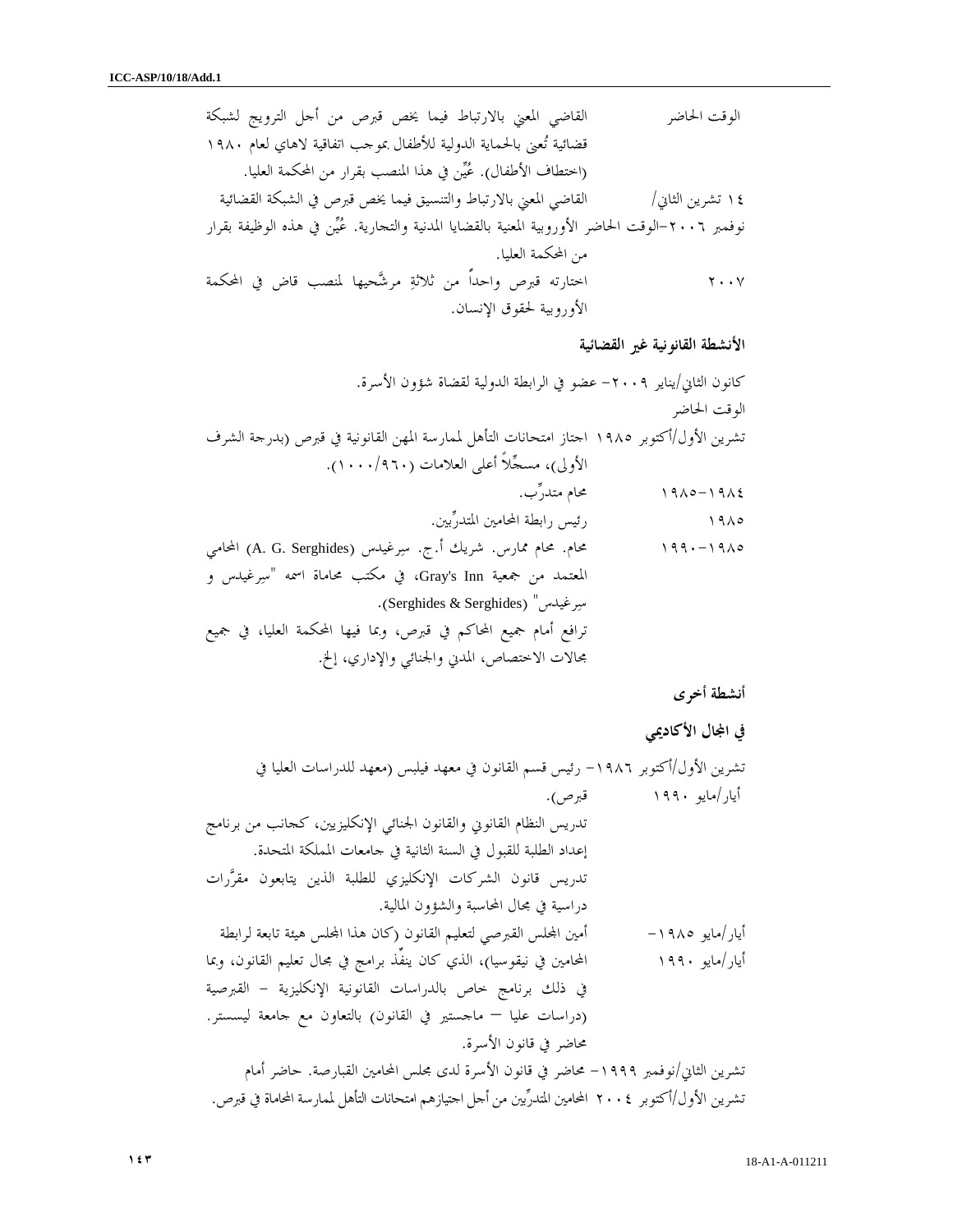كانون الثاني/يناير ٢٠٠٠ - فاحص لدى مجلس المحامين القبارصة في موضوع قانون الأسرة، الذي تشرين الأول/أكتوبر ٢٠٠٤ اعتمد في كانون الثاني/يناير عام ٢٠٠٠ بمثابة مادة في امتحانات التأهل لممارسة المهن القانونية في قبرص . أيلول/سبتمبر ٢٠٠٩ أستاذ مساعد، وعلمي متخصص، وفاحص في جامعة قبرص . درس قانون الأسرة وقانون الميراث القبرصيين . في أوقات شتى ألقى محاضرات/مداخلات بشأن قانون الأسرة في حلقات تدارس ومؤتمرات محلية ودولية، في جامعة قبرص، وجامعة نيقوسيا، ومكتب الضمان الاجتماعي، ورابطات المحامين في قبرص، ورابطة محامي أثينا، ومحافل أخرى .

العمل المتعلق بالتشريع

– عضو لجنة إعداد مشروع القانون الخاص بموضوع الوساطة، عملاً بتوصية مجلس أوروبا . R (98) 1 – عين بقرار من المحكمة العليا ممثلاً للسلطة القضائية في مجلس النواب من أجل سن قوانين شتى متعلقة بشؤون الأسرة. – شارك في إعداد مشاريع أنظمة إجرائية خاصة بتطبيق اتفاقية لاهاي بشأن الجوانب المدنية لاختطاف الأطفال على الصعيد الدولي، في قبرص. – عضو اللجنة العاملة على إعداد قانون التصديق في قبرص على الاتفاقية الأوروبية الخاصة بممارسة الأطفال لحقوقهم. – بناءً على قرار من المحكمة العليا، يعمل منذ ٣ شباط/فبراير ٢٠٠٦ ممثلاً للسلطة القضائية فيما يتعلق بشؤون القانون المدني ضمن إطار الأفرقة العاملة واللجان التابعة لس أوروبا في بروكسل بشأن سن الأنظمة الأوروبية المتعلقة بقانون الأسرة والميراث. – عضو لجنة رابطة الأمم المتحدة في قبرص (منذ أيار/مايو ٢٠١٠). – عضو سابق في لجان كثيرة، منها لجنة استعادة حقوق الإنسان في جميع أنحاء قبرص. المنشورات

يتولى الدكتور سرغيدس تحرير مجموعة "الدراسات القانونية القبرصية" (Cyprii Juris Studia ،( التي تتألف حالياً من تسعة مجلدات. وقد ألَّف ستة كتب، وشارك في تأليف ثلاثة كتب، وأسهم في ثلاثة كتب أخرى. كما نشرت له مقالات كثيرة .

#### الدراسات القانونية القبرصية

– يتولى جورج سرغيدس تحرير سلسلة المنشورات "الدراسات القانونية القبرصية" ( Juris Studia Cyprii(. وقد صدر منها حتى الآن تسعة مجلدات. وفيما يلي مزيد من التفاصيل عن هذه الدراسات : – الد الأول.، الدراسة الأولى (بالإنكليزية): "تنازع القوانين على الصعدين الداخلي والخارجي فيما يتعلق بالعلاقات الأُسرية في قبرص"، نيقوسيا، .١٩٨٨ المؤلِّف والمحرر: جورج سرغيدس؛ مع تصدير بقلم رئيس المحكمة العليا، أ. ن. لويزو (A. N. Loizou).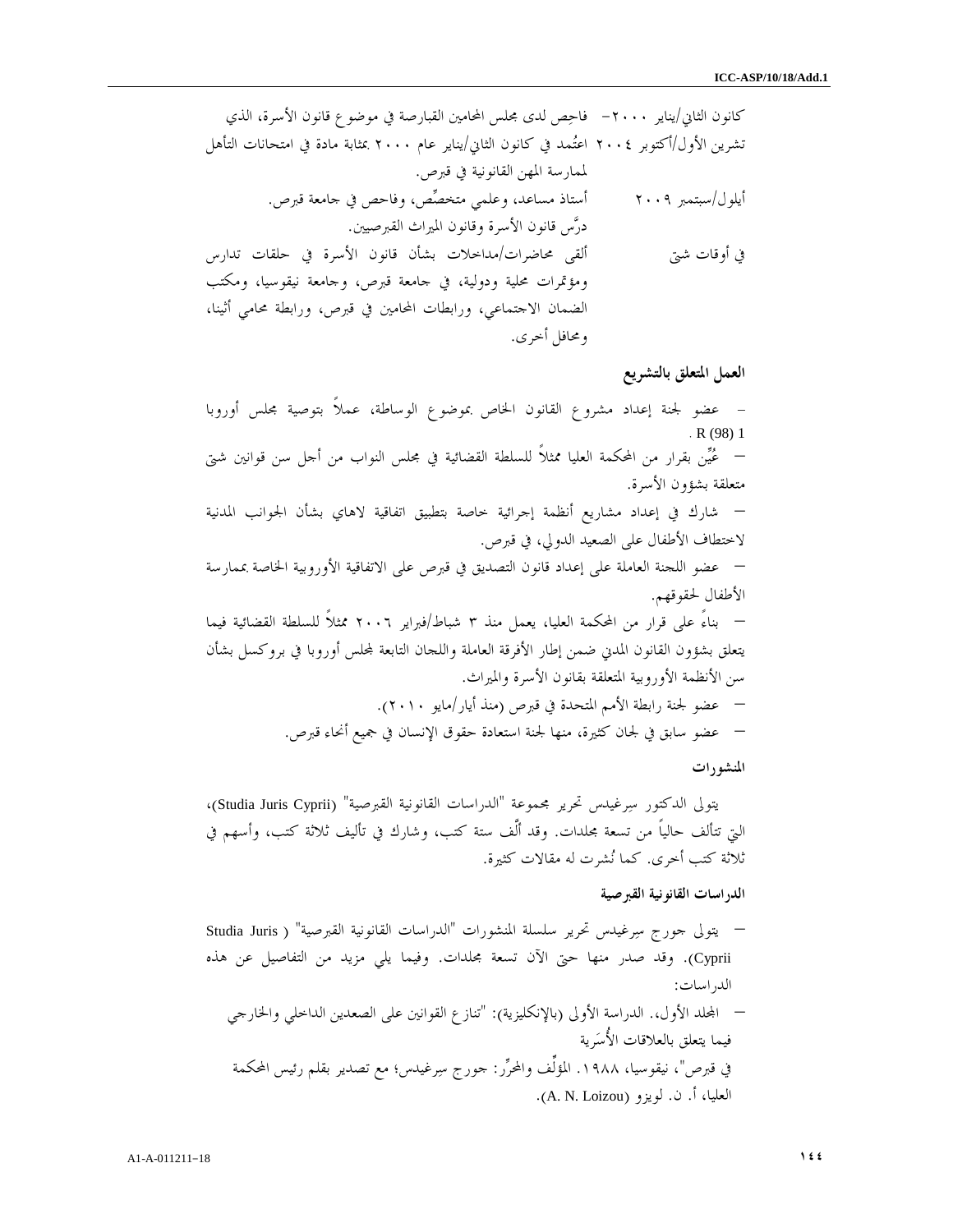– المجلد الثاني، الدراسة الثانية (باليونانية): "الممتلكات غير المنقولة في قبرص"، نيقوسيا، ١٩٩٢. المؤلِّف: ن. ك. كوتاس (N. C. Coutas)؛ المحرِّر: جورج سِرغيدس؛ مع تصدير بقلم قاضي المحكمة العليا الراحل إ. بويّاجس (I. Boyiadjis). – الد الثالث، الدراسة الثالثة (بالإنكليزية): "تأملات في الاستملاك الجزئي"، نيقوسيا، .١٩٩٥ المؤلِّفان س: . جورجيادس (Georgiades .C (وجورج سرغيدس؛ المحرر: جورج سرغيدس؛ مع تصدير بقلم البروفيسور بردروموس دغتغلو .(Prodromos Dagtoglou) – الد الرابع، الدراسة الرابعة (باليونانية): " زيادة باقي التعويض لقاء قيمة الأرض المتروعة الملكية بموجب القانون القبرصي – مع مقارنات بالقانون اليوناني والقانون الإنكليزي والقانون الأمريكي والقانون الكندي والبروتوكول الأول للاتفاقية الأوروبية لحقوق الإنسان"، نيقوسيا، .١٩٩٩ المؤلِّف: جورج سرغيدس؛ المحرر: جورج سرغيدس. – الدان الخامس والسادس، الدراسة الخامسة (باليونانية): "تألُّف مبررات الطلاق بموجب القانون القبرصي مع دراسة مقارنة بالقانون اليوناني والقانون الإنكليزي"، نيقوسيا، .٢٠٠٧ المؤلِّف: جورج سرغيدس؛ المحرر: جورج سرغيدس؛ مع تصدير بقلم البروفيسور إيفي كونوجيري-مانوليداكي .(Efie Kounougeri-Manoledaki) – الد السابع، الدراسة السادسة (باليونانية): "تقنية الاستجواب المضاد – القواعد الذهبية للاستجواب المضاد وأربعة من قدماء المعلِّمين، اثنان منهم إغريقيان (سقراط وأرسطوطاليس) واثنان لاتينيان (سيسيرو وكوينتليان)، المؤلِّف: جورج سرغيدس؛ المحرر: جورج سرغيدس؛ مع تصدير بقلم الدكتور د . ه. حاجيهمبيس (Hadjihambis .H .D(، القاضي في محكمة قبرص العليا والمحاضر السابق في جامعة إكستر. – الد الثامن، عنوانه العام: "الدفاع والاستجواب المضاد" الدراسة السابعة (ترجمة إلى اليونانية لرسالة قديمة في "دراسة القانون وممارسته")، الدراسة الثامنة "في فن الاستجواب المضاد، إلخ" (بالإنكليزية)، المؤلِّف: جورج سرغيدس؛ المحرر: جورج سرغيدس. – الد التاسع، عنوانه العام: "العلاقات المالية للأزواج والمعاشرين (أدبيات في هذا الموضوع وأحكام صادرة عن محاكم الدرجة الأولى) ومواضيع قانونية متنوعة"، الدراستان التاسعة والعاشرة، اللتان تتضمان أحكاماً قضائية بشأن علاقات الملكية بين الأزواج وكثيراً من المقالات في مواضيع قانونية شتى، وفي قانون الأسرة، والقانون الإداري، والقانون الجنائي، باليونانية والإنكليزية. المحرر والمؤلِّف الرئيسي: جورج سرغيدس؛ بإسهام من البروفيسور ث. بابازيسي (Papazissi .Th(. – إن جزءاً من الد الثامن صدر أيضاً على حدة. وقد نشر هذا الكتاب في نيقوسيا عام ٢٠٠٩ بعنوان "في فن الاستجواب المضاد. أربعة من عظام المتمكِّنين القدماء ، اثنان إنكليزيان واثنان أمريكيان، مع التركيز على مبادئهم".

إسهامات في كتب

– جورج سرغيدس، "الوسائل العامة للاستعفاء من المسؤولية الجنائية، مع توصيات خاصة بتعديل القانون الجنائي القبرصي"، نشر ضمن الطبعة الصادرة عن المفوض المعني بالقوانين في قبرص بعنوان "مراجعة القوانين المعمول ا في قبرص ١٩٩٢-١٩٨٧"، نيقوسيا، ١٩٩٢ (، باليونانية).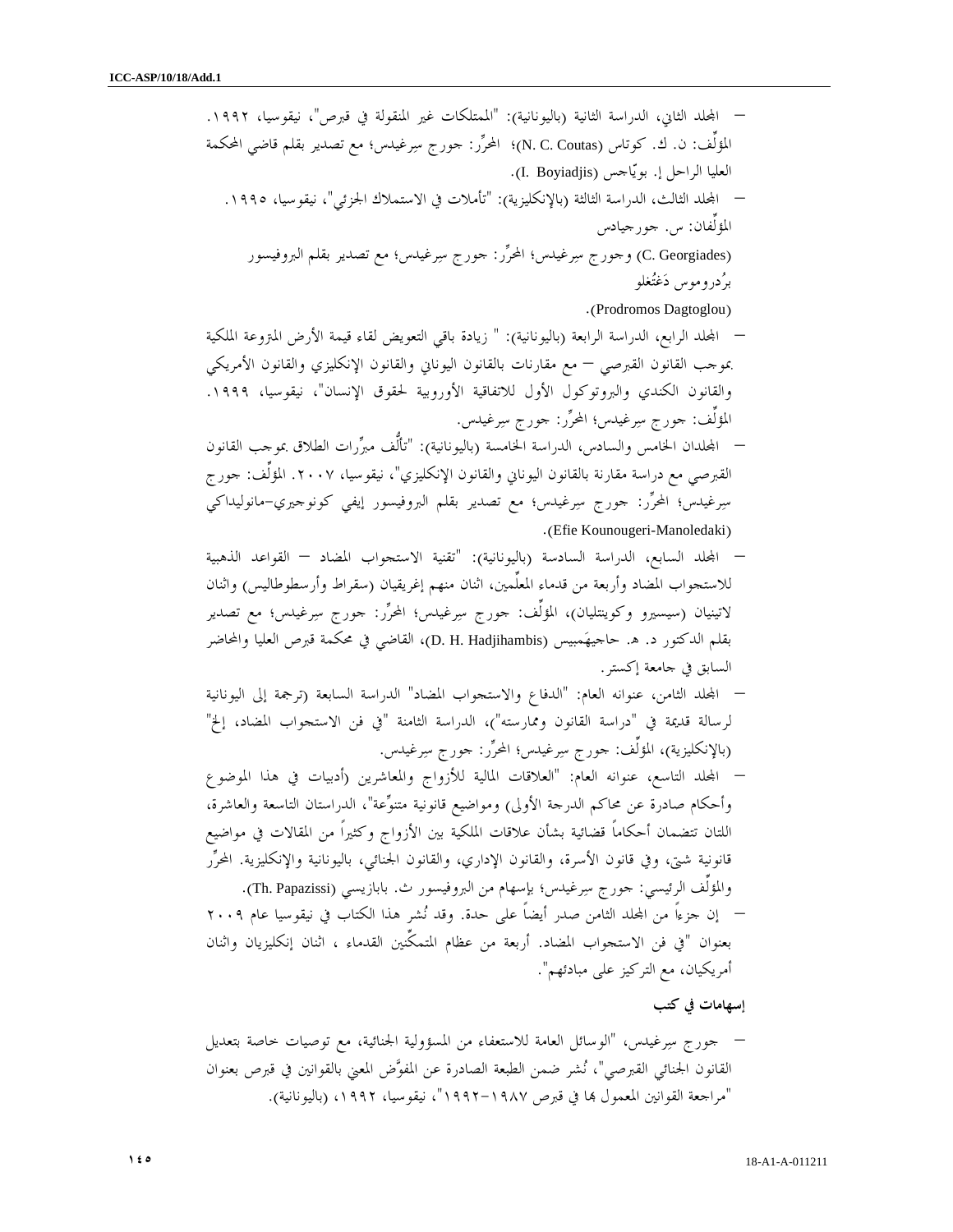– جورج سرغيدس، "انتهاكات الفرق واموعات شبه الدينية للحريات المدنية الدستورية"، في كتاب عنوانه "الفرق الهدامة في ضوء المذهب الأرثوذكسي ومواجهتها قانونياً"، ليماسول، ،١٩٩٦ الصفحات ،٢٧١-٢٤٣ نشره اتحاد الآباء القبرصي وأشرف على تحريره الأرشيمندريت اكْرِستوفوروس اتسياكاس (Tsiakkas .Chr(، الذي أصبح الآن أسقف كَرباسيا، (باليونانية). – جورج سرغيدس، "الحرية الدينية، إعمالها وإساءة استعمالها" في كتاب عنوانه "الحرية الدينية وحقوق الإنسان"، ليماسول، ،٢٠٠٠ الصفحات ٧٩- ،١٠٠ أشرف على تحريره الأرشيمندريت اكْرِستوفوروس اتسياكاس (Tsiakkas .Chr(، الذي أصبح الآن أسقف كَرباسيا، (باليونانية). – جورج سرغيدس، "علاقات الملكية بين الأزواج وفق القانون القبرصي" في كتاب سينشره قريباً قسم القانون في جامعة قبرص (باليونانية).

أعمال ومنشورات أخرى

– جورج سرغيدس، "إسماع صوت الطفل في الإجراءات بموجب اتفاقية لاهاي: منظور قبرصي ، " نشرة القضاة الإخبارية (المحلد السادس/خريف عام ٢٠٠٣، الصفحات ٣٩-٤٤). هذه النشرة الإخبارية هي نشرة لمؤتمر لاهاي بشأن القانون الدولي الخاص، (بالإنكليزية والفرنسية).

– جورج سرغيدس، "مبررات الطلاق بموجب القانون القبرصي: الطريق إلى أوروبا"، استعراض للقوانين المعمول ها في شتى الدول الأوروبية، كانون الثاني/يناير – حزيران/يونيو ١٩٩٧، المجلد الأول، العدد ١ (منشورات كلية فيلبس)، الصفحات ٣١-٤٣، (بالإنكليزية).

- جورج سرغيدس، "التوسط في شؤون الأسرة فيما يخص قبرص"، مقال نشر في "منبر القانون القبرصي" (مطبوعة تصدرها رابطة المحامين القبارصة) (السنة نون، العدد ،١ كانون الثاني/يناير – نيسان/أبريل ،٢٠٠١ الصفحات ٤٠- ٥٩). (باليونانية).
- جورج سرغيدس، "الاختصاص القضائي في شؤون الأسرة في قبرص من الوجه الشخصي ومن الوجه الوظيفي"، استعراض لقوانين الأسرة، ،٢٠١١ السنة الثانية، العدد الثاني، نيسان/أبريل – حزيران/يونيو ،٢٠١١ نيقوسيا، قبرص، الصفحات ٤- (، ١٧ بالإنكليزية).
- جورج سرغيدس، "الحرية الدينية بموجب المادة ٩ من الاتفاقية الأوروبية لحقوق الإنسان"، في المطبوعة الدورية القانونية "تِكمِريوريس"، ١٠٩٨، العدد ١، السنة الأولى، كانون الثاني/يناير – حزيران/يونيو، الصفحات ٨- (، ١١ باليونانية).
- جورج سرغيدس، "السياسة في شؤون الأسرة القبرصية من وجهة نظر قانون الأسرة مع التركيز على الطلاق ، " "منبر القانون القبرصي"، السنة الثالثة عشرة، الفترة الثالثة، العدد ، ٣ ،٢٠٠٤ الصفحات ٧٣- (، ٩٨ باليونانية).
- جورج سرغيدس، "تأملات في قانون الزواج القبرصي لعام ٢٠٠٣"، أرمينوبولوس، السنة الثامنة والخمسون، أيار/مايو ٢٠٠٤ (، مطبوعة قانونية دورية تصدرها رابطة المحامين في سالونيك ، ) الصفحات ،٦٦٨-٦٦١ نشر أيضاً في "منبر القانون القبرصي"، السنة الرابعة عشرة، الفترة الأولى، العدد – ١ ،٢٠٠٤ الصفحات ٤٨- (٧٥ باليونانية).
- جورج سرغيدس، "محكمة الأسرة المتجولة"، في مجلة "استعراض القانون القبرصي"، الد العاشر، كانون الثاني/يناير — آذار/مارس ١٩٩٢ (١)، العدد ٣٧، الصفحات ٥٥٧٣. -٥٥٩٠ (باليونانية). – جورج سرغيدس، "القانون المدني الأساسي فيما يتعلق بفسخ الزواج" "في الشهادة في قبرص"، العدد ، ٨ "إرساء الأسرة في الحياة الحديثة"، من منشورات "رابطة التجديد الروحي"، نيقوسيا، الصفحات ٥٤- . ٥٨ نشر أيضاً في (الصحيفة القبرصية) "فيليليفتيروس ، " ١٥/ ١٢/ ،٨٩ الصفحتان ١ (، ٦ و باليونانية).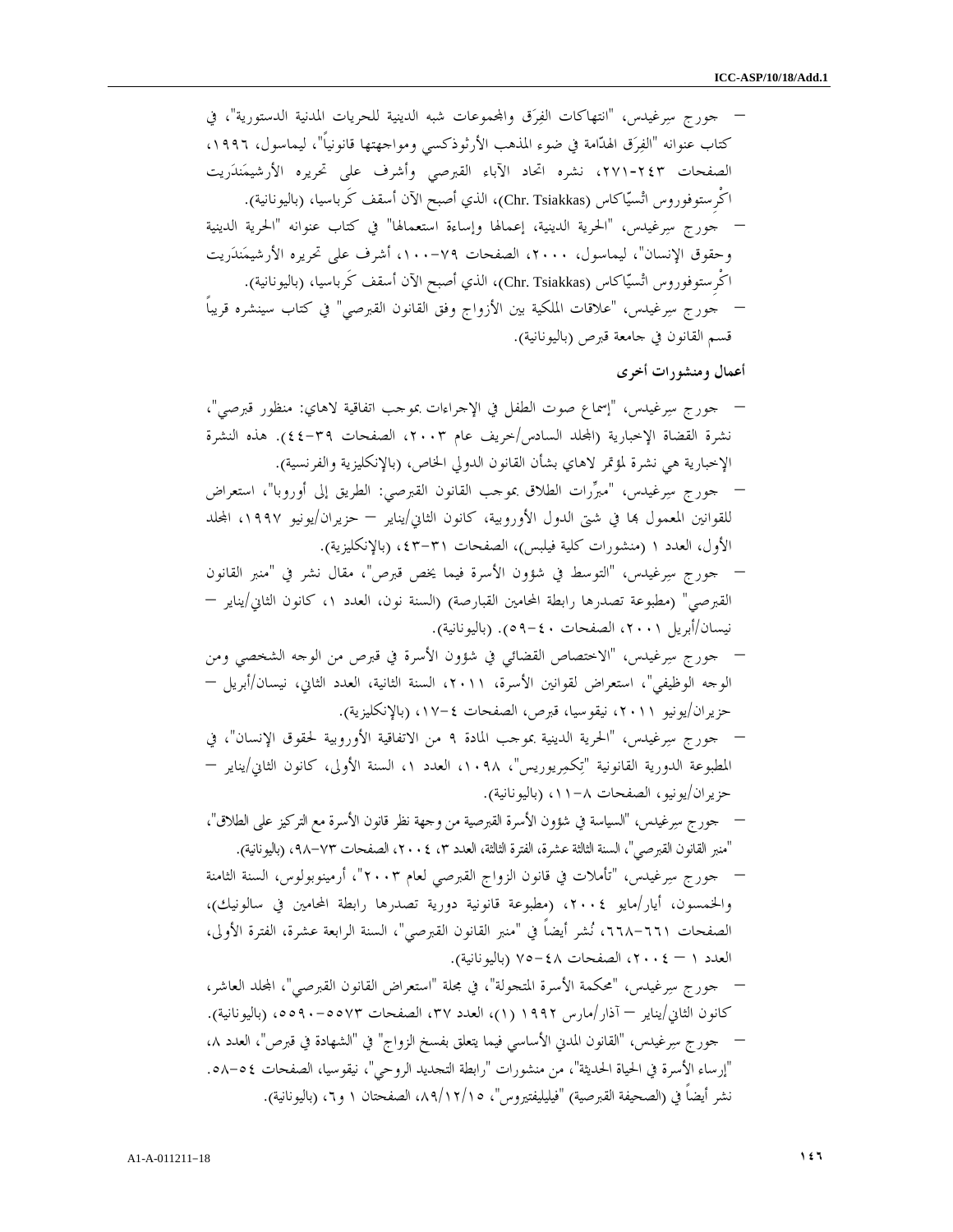– جورج سرغيدس، "الزيجات المختلطة في قبرص "، " منبر القانون في قبرص"، السنة الخامسة عشرة، الفترة الثانية، العدد الثاني – ،٢٠٠٥ أيار/مايو – آب/أغسطس، الصفحات ١٢٢-١٠٣ (، باليونانية). – جورج سرغيدس، "دستور قبرص وإنشاء جامعة للطائفتين"، في صحيفة "فيليليفتيروس ، " ١/١/ ٨٨، الصفحتان ١٠ و١٢، ١٢/٣، ١٨٨، الصفحة ٥ (تصويب)، (باليونانية). – جورج سرغيدس وغ . أ. كوتاس (Coutas .A .G" ، ( المادة الخامسة من قانون الاستملاك ، " صحيفة "فيليليفتيروس" (Filelefteros)، ٥/٩/٨، الصفحتان ١ و٦ (باليونانية). – جورج سرغيدس، تأم" لات في بعض جوانب قانون الأسرة للطائفة التركية في قبرص"، في "استعراض القانون القبرصي والأوروبي" (Review Law European and Cyprus(، العدد ،١٠ سنة ،٢٠١٠ الصفحات ١٦٣-١٥٦ (، بالإنكليزية). – جورج سرغيدس، "الجوانب القانونية لتلاعب مجموعات الفعل النفساني بعقول الأطفال في قبرص (، " ٢٠١٠ "، ) الدراسات القانونية القبرصية" (Cyprii Juris Studia(، العدد ،٩ الصفحات ٥٦١-٥٥٦ (، باليونانية). – جورج سرغيدس، "تقارير موظفي الضمان الاجتماعي في حالات حضانة الأطفال وتبنيهم ، " الصفحات ٥٥٥-٥٤٣ (، باليونانية).

## الأحكام القضائية

١٩٩٠ – الوقت الحاضر في جميع الشؤون المشمولة بقانون الأسرة، مثل الطلاق، وبطلان الزواج، ورقابة الوالدين على الأطفال وحضانتهم لهم، وتحديد حق اللقاء م، ونفقة الأطفال والزوجات، وعلاقات الملكية فيما بين الأزواج، وتبني الأطفال، والاعتراف بالأبوة، والاعتراف بالمراسيم الأجنبي .ة منذ أيار/مايو ٢٠٠٦ عضو اللجنة العلمية لمراجعة القانون القبرصي والقانون الأوروبي

اللغات

- اليونانية (لغته الأم ).
	- الإنكليزية.

\* \* \*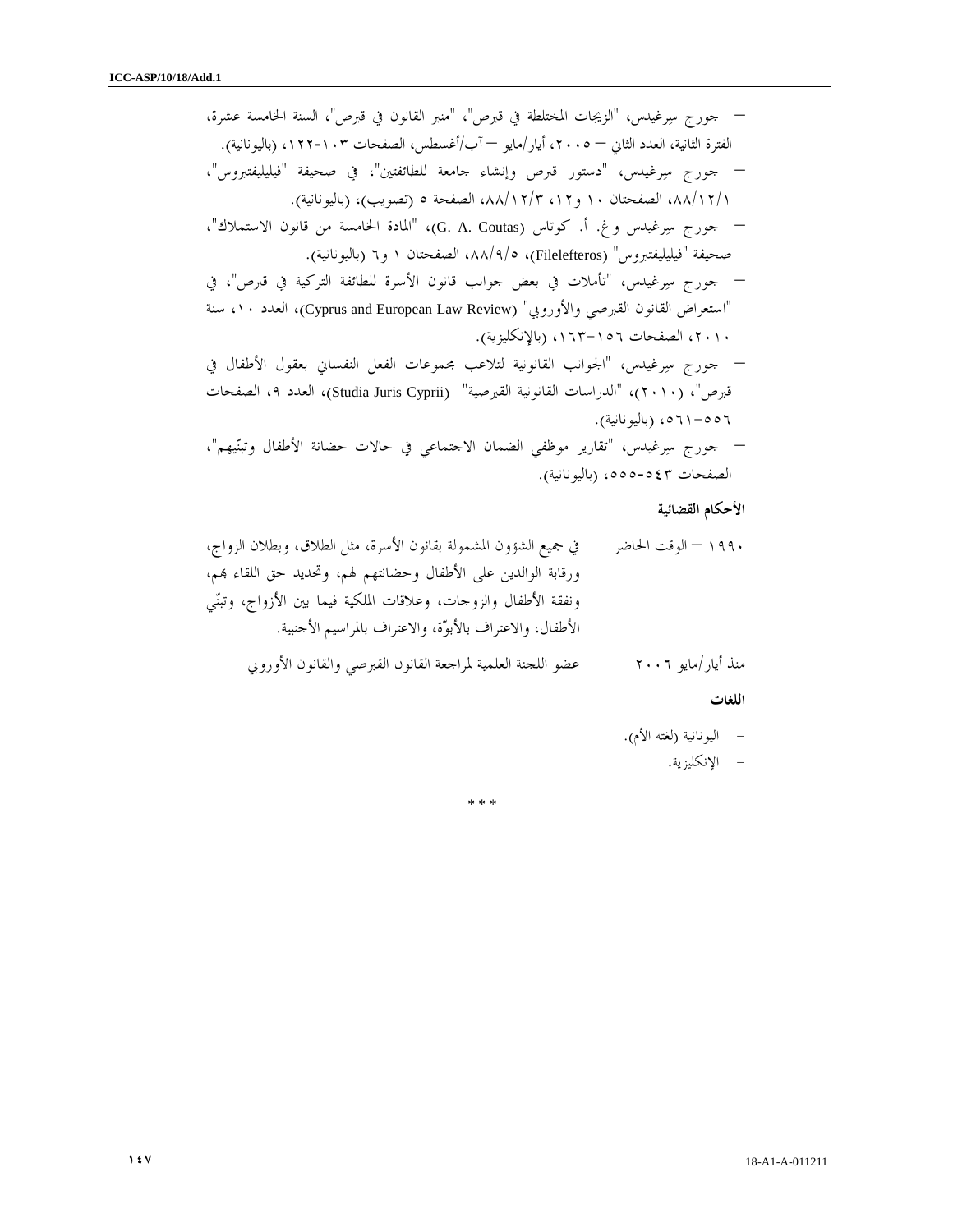١٩. أوربينا أورتيغا، خورخي أنطونيو (كوستاريكا )

(الأصل: بالإسبانية )

## مذكرة شفوية

تتقدم سفارة كوستاريكا لدى مملكة هولندا باحتراماتها إلى المحكمة الجنائية الدولية، أمانة جمعية الدول الأطراف، ويسرها أن تبلغكم أن حكومة كوستاريكا قررت ترشيح السيد خورخي أوربينا أورتيغا لانتخابات قضاة المحكمة التي ستجرى في كانون الأول/ديسمبر المقبل .

وقد اقترِح ترشيح السيد أوربينا أورتيغا من طرف اموعة الوطنية للمحكمة الدائمة للتحكيم وتقرر بناء على ما نصت عليه الفقرة الثانية عشرة من المادة ١٤٠ من دستور جمهورية كوستاريكا، ويقدم إلى المحكمة وفقا لمقتضيات المادة ٣٦ من نظام روما الأساسي للمحكمة الجنائية الدولية .

ونظرا لمعارف السيد أوربينا أورتيغا وتجربته وقدراته، وبناء على ما نصت عليه الفقرة الخامسة من المادة المذكورة، ترجو حكومة كوستاريكا أن يسجل هذا الترشيح بالقائمة "ألف"، المخصصة لذوي الكفاءة في الأمور المتعلقة بالقانون الإنساني الدولي وقانون حقوق الإنسان ممن يتوفرون على الخبرة الوظائف القانونية المهنية ذات الصلة بالعمل القضائي للمحكمة .

ويمتلك السيد أوربينا تدريبا وخبرة في النظام القانوني اللاتيني، وهو يتكلم الإسبانية كلغته الأم ويجيد الفرنسية والإنجليزية، وتجدون طيه بيان سيرته وعرضا مفصلا عن أهليته .

\* \* \*

بيان المؤهلات

عرض مفصل عن امتثال مرشح كوستاريكا خورخي أنطونيو أوربينا أورتيغا للشروط المنصوص عليها في المادة ٣٦ من نظام روما الأساسي وقرار جمعية الدول الأطراف بخصوص ترشح وانتخاب قضاة المحكمة الجنائية الدولية .

يكمن سبب وجود المحكمة الجنائية الدولية في الضحايا والإرادة المشتركة لدى اتمع الدولي في وضع حد للإفلات من العقاب. لذا فإن نظام روما الأساسي يقتضي استكمال القدرات القضائية بالكفاءة والخبرة بالقانون الدولي والقانون الإنساني الدولي وقانون حقوق الإنسان. وحتى تتوافر للمحكمة هذه الكفاءة وهذه الخبرات، وضعت القائمة باء" " للمرشحين وتقدم حكومة كوستاريكا مر شحا مناسبا لمنصب قاض بالمحكمة الجنائية الدولية برسم القائمة "باء".

تضع حكومة كوستاريكا ترشيح خورخي أوربينا أورتيغا لانتخابات القضاة التي ستجرى أثناء الدورة العاشرة لجمعية الدول الأطراف في شهر كانون الأول/ديسمبر .٢٠١١ وإن المرشح، وهو يحمل جنسية كوستاريكا، شخص يتصف بالأخلاق الرفيعة و بالتراهة والحياد المعترف بمما، وتجتمع فيه الشروط المطلوبة في قوانين كوستاريكا لأداء أعلى المهام القضائية. وقد تم اقتراح ترشيحه من قبل اموعة الوطنية لأعضاء المحكمة الدائمة للتحكيم. وعليه فإن هذا الترشيح يستند إلى أحكام الفقرة الثانية عشرة من المادة ١٤٠ من دستور الجمهورية ويطابق الإجراءات المقررة في المادة ٤ من النظام الأساسي للمحكمة الجنائية الدولية .

يمتلك السيد أوربينا أورتيغا المؤهلات الكافية للقيام بمهام قاض بالمحكمة الجنائية الدولية ويتوفر على الشروط المطلوبة في الفقرة ٣ (ب) '٢' من المادة ٣٦ من نظام روما الأساسي، فهو مرشح ذو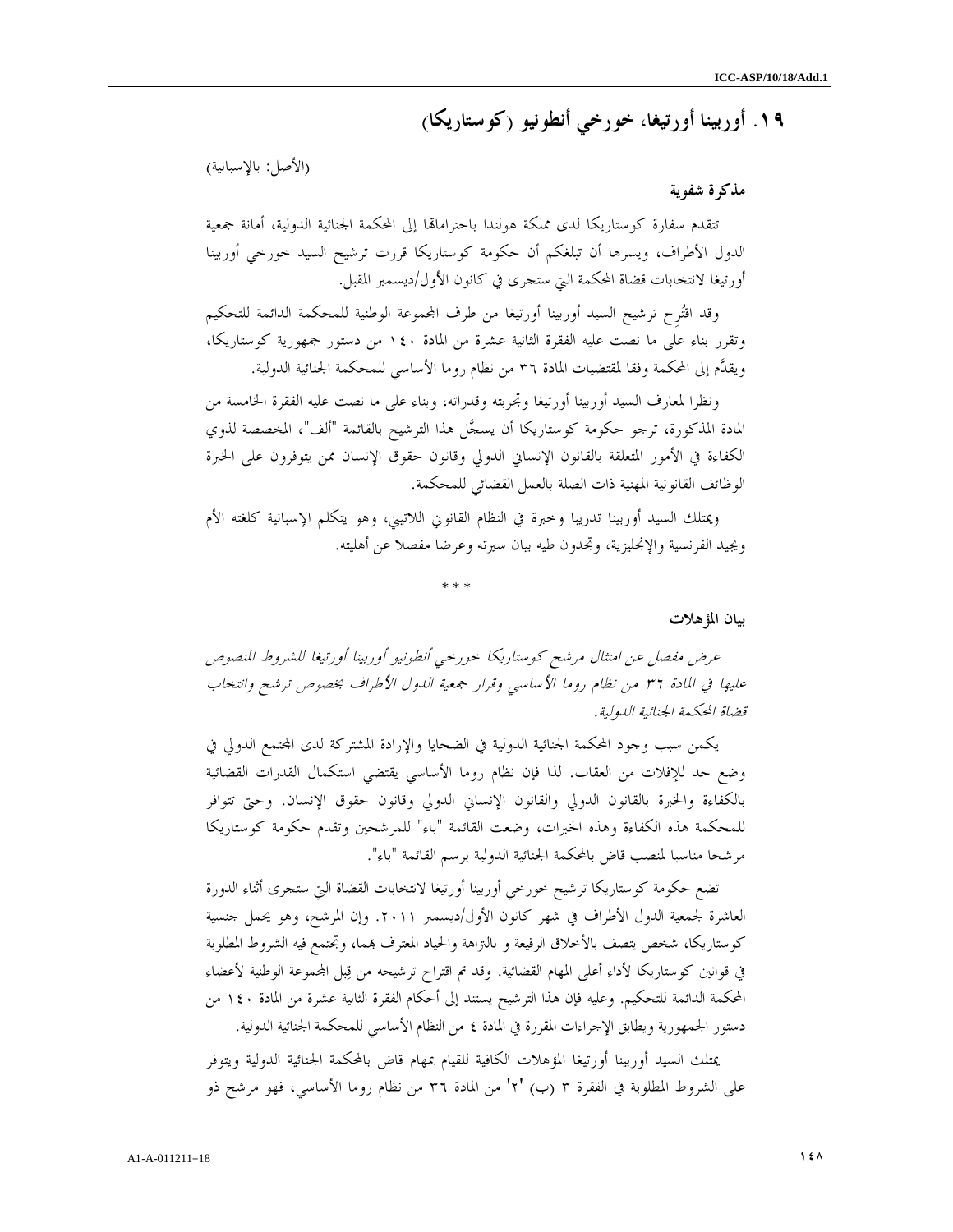كفاءة خاصة في مسائل حقوق الإنسان والقانون الإنساني الدولي راكم خلال مساره تجربة هامة في وظائف قانونية ذات علاقة مباشرة بالمهام القضائية للمحكمة .

إن السيد أوربينا أورتيغا شخصية جامعية في مجال العلوم الاجتماعية والقانون الدولي العام، وقد شغل مناصب دبلوماسية رفيعة من ضمنها تمثيل كوستاريكا لدى مجلس الأمن، وشارك كممثل كوستاريكا وكطرف في الدعم الدولي في مفاوضات ترمي إلى وضع حد للتراعات المسلحة ودئة الأوضاع بأمريكا الوسطى و الجنوبية. وعلى امتداد مسيرته المهنية، اكتسب المرشح تجربة غنية في ممارسة القانون الإنساني الدولي وقانون حقوق الإنسان، فقد مكنه ارتباطه بالمحكمة وعملها المتعلق بأوضاع التراع المسلح واتصاله بالفئات المعرضة للمخاطر، زيادة على مهامه الدبلوماسية، من تجاوز التحليل النظري من أجل التركيز على التقييم القانوني والواقعي لحالات ملموسة من المرجح إحالتها على المحكمة .

إن مرشح كوستاريكا السيد أوربينا أورتيغا، الموجود بيان سيرته طيه، رجل مهنة يتكلم الإسبانية كلغته الأم ويجيد اللغتين الإنجليزية والفرنسية، إضافة إلى توفره على التدريب والتجربة المهنية في النظام القانوني اللاتيني .

\* \* \*

البيانات الشخصية

الاسم: خورخي أنطونيو أوربينا أورتيغا الجنسية: كوستاريكا مكان الازدياد : ألاخويلا، كوستاريكا تاريخ الازدياد: ٢ أيار/مايو ١٩٤٦

المهام الحالية

– مساعد وكيل كوستاريكا أمام محكمة العدل الدولية في قضية كوستاريكا ضد نيكاراغوا – ممثل كوستاريكا في الفريق العامل في لاهاي التابع لجمعية الدول الأطراف في المحكمة الجنائية الدولية – ممثل كوستاريكا بالس الإداري للمحكمة الدائمة للتحكيم – ممثل كوستاريكا في مؤتمر لاهاي للقانون الدولي الخاص – ممثل كوستاريكا لدى منظمة حظر الأسلحة الكيميائية – سفير كوستاريكا بمملكة هولندا

الدراسات الجامعية والانتماءات المهنية

١٩٧٣ جامعة كوستاريكا، الإجازة في القانون منذ ١٩٧٣ عضو نقابة المحامين بكوستاريكا . ١٩٧٤ جامعة بوردو، فرنسا. مرشح لنيل شهادة الدكتوراه الجامعية في قانون التعاون الدولي. معهد الدراسات السياسية، جامعة بوردو، فرنسا، مرشح للسلك الثالث في الدراسات السياسية

السيرة المهنية

– أستاذ محاضر، كلية القانون، جامعة كوستاريكا . – أستاذ، مدرسة العلوم السياسية، جامعة كوستاريكا .